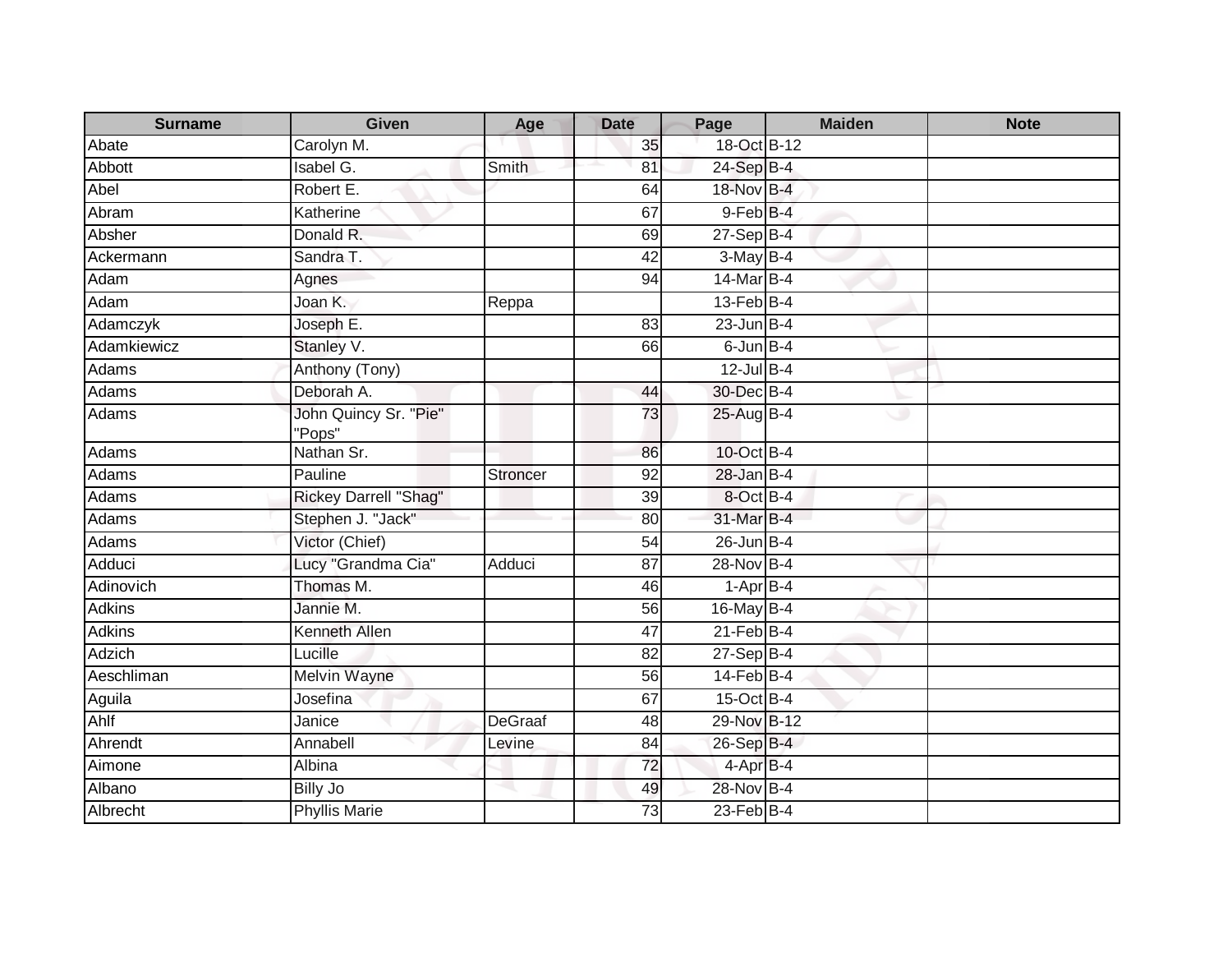| Alcala        | Maria R.                              | Goytia  | 93              | $24$ -Jan B-4   |                                                |
|---------------|---------------------------------------|---------|-----------------|-----------------|------------------------------------------------|
| <b>Alcox</b>  | <b>Edwin Leroy</b>                    |         | 55              | 4-Feb B-4       |                                                |
| Aldrich       | C. Harold                             |         | $\overline{77}$ | 29-Dec B-4      | Flag included                                  |
| Aldridge      | Alice A.                              | Gleason | 81              | 7-Aug B-4       |                                                |
| <b>Aldrin</b> | Leonard C.                            |         | $\overline{81}$ | 22-Dec B-4      |                                                |
| Aldrin        | <b>Ronald Merrill "Snake"</b>         |         | 54              | $9-AugB-4$      | Flag included                                  |
| Alexander     | Donald James                          |         | 82              | 7-Feb B-4       | Flag included                                  |
| Alexander     | Ernest                                |         | $\overline{71}$ | $8$ -May $B-4$  |                                                |
| Alexander     | Jacob Keithly                         |         | 88              | 13-Dec B-12     |                                                |
| Alexander     | Marjorie J.                           | Tuttle  | $\overline{84}$ | 29-Jul B-4      | <b>Full Name Marjorie</b><br>J.Huber Alexander |
| Alishio       | Rosemary S.                           | Snyder  | 75              | 8-Oct B-4       |                                                |
| <b>Alkire</b> | Emery Carl"Carl"                      |         | 90              | $2$ -May $B-4$  |                                                |
| <b>Allard</b> | Ruby J.                               |         | 89              | $3-Sep$ B-4     |                                                |
| Allaway       | Ruth                                  |         | 81              | $12$ -Dec $B-4$ |                                                |
| Allbritten    | Gene S.                               |         | $\overline{68}$ | $9$ -May $B-4$  |                                                |
| Allen         | Mary M.                               | Souder  | 86              | 22-Sep B-4      |                                                |
| Allen         | Ruth I.                               | Trump   | 79              | $11-Apr$ B-4    | Flag included                                  |
| Allen         | Satoko A. "Anna"                      | Skowron | 73              | 17-Sep B-4      |                                                |
| Allen         | William W. "Bill"                     |         | 78              | $8-Aug$ B-4     | Flag included                                  |
| Alley         | William "Bill" Gus,<br>BMC, USN, Ret. |         | $\overline{73}$ | $6$ -Mar $B-4$  | Flag inlcuded                                  |
| Allison       | Charles                               |         | 64              | 20-Mar B-4      |                                                |
| Almason       | Stella                                |         | 93              | $10$ -Dec $B-4$ | Picture included                               |
| Almasy        | Joseph A.                             |         | 62              | $9-AugB-4$      |                                                |
| Aloia         | Dino V.                               |         | 60              | 11-Dec B-4      |                                                |
| <b>Alois</b>  | Josephine M.                          | Pecora  | $\overline{83}$ | $11$ -May B-4   |                                                |
| Alpaugh       | Louise                                |         | 92              | 5-May B-5       |                                                |
| Alport        | Aaron "Bud"                           |         | $\overline{74}$ | 11-May B-4      |                                                |
| Alspach       | Frederick F.                          |         | 71              | $3 - JanB - 4$  |                                                |
| <b>Alters</b> | Joyce L.                              |         | $\overline{71}$ | $2$ -Dec $B-4$  |                                                |
| Alumbaugh     | John R.                               |         | 69              | $4$ -Jun $B-4$  | Flag included                                  |
| Alvarez       | Ludivian                              |         | 85              | 9-Feb B-4       |                                                |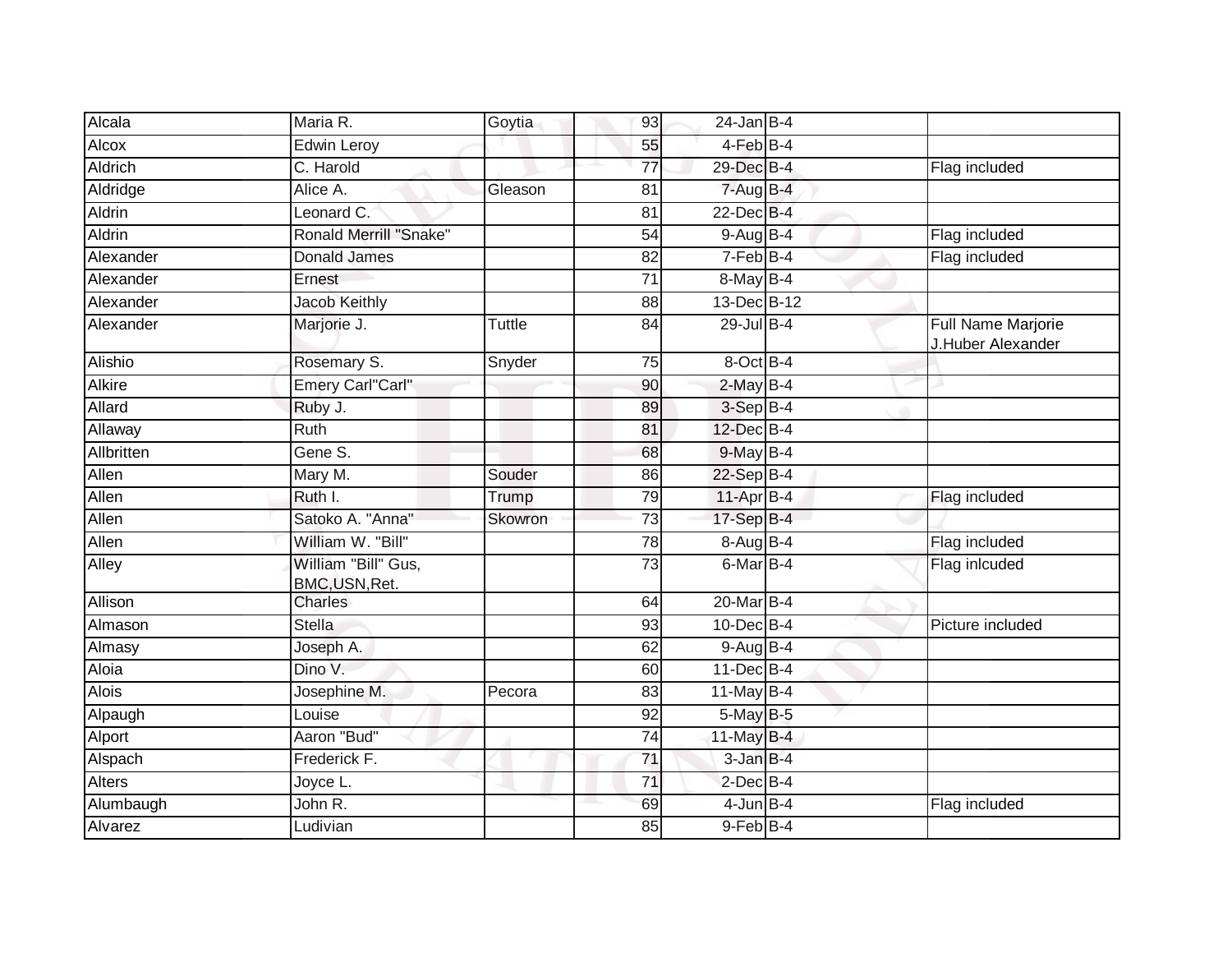| Alyea          | Glenna E.              |            | 86              | $25$ -Jun $B-4$   |               |
|----------------|------------------------|------------|-----------------|-------------------|---------------|
| Amador         | Refugia R. "Cuca"      |            | 61              | $23$ -Aug B-4     |               |
| Amatulli       | Katherine              |            | 90              | 29-Oct B-6        |               |
| Ambler         | Francis Winston "Wink" |            | 86              | 8-Dec B-4         |               |
| Ambrose        | Charles "Charlie"      |            | 80              | $23$ -Feb $B-4$   | Flag included |
| Amdur          | Frances                |            | 85              | $3$ -Jun $B-4$    |               |
| Amodeo         | Ethel C.               | Bodenhofer | 76              | 19-Dec B-4        |               |
| Amos           | James W.               |            | 58              | $20$ -Apr $B$ -4  |               |
| Amptmeyer      | Anna J.                | Tamminga   | $\overline{79}$ | $31$ -Jul B-4     |               |
| Amstein        | Elenora F.             | Guest      | 92              | 6-Oct B-4         |               |
| Anastas        | Pauluna George         |            | 88              | $22$ -Aug $B-4$   |               |
| Anderson       | Andre Allen "Dre"      |            | 30              | 13-Aug $ B-4 $    |               |
| Anderson       | Andy B.Sr.             |            | 73              | 8-Oct B-4         |               |
| Anderson       | Anthony William "Tony" |            | 56              | $11$ -Jun B-4     |               |
| Anderson       | Arthur P.              |            | 70              | $27$ -Mar $B-4$   | Flag included |
| Anderson       | Ernest C.              |            | 65              | $4$ -May B-4      |               |
| Anderson       | Freedonnia             |            | 63              | 18-Nov B-4        |               |
| Anderson       | Grace G.               |            | 67              | $11$ -Jan B-4     |               |
| Anderson       | Helen                  |            | 54              | $10$ -Apr $B$ -4  |               |
| Anderson       | Hugh T.                |            |                 | 29-Dec B-4        | Flag included |
| Anderson       | Lloyd E.               |            | 76              | $3$ -Jun $B$ -4   | Flag included |
| Anderson       | Mabel E.               |            | $\overline{85}$ | $18-Aug$ B-4      |               |
| Anderson       | Margaret T.            |            | 78              | $11-Feb$ B-4      |               |
| Anderson       | Marjorie D.            |            | 74              | 24-Dec B-4        |               |
| Anderson       | Raymond A.             |            | 76              | 22-Mar B-8        | Flag included |
| Anderson       | Robert B. Sr.          |            | $\overline{70}$ | $13$ -Jul B-4     |               |
| Anderson       | Robert C.              |            | $\overline{81}$ | $16$ -Jun $B-4$   |               |
| Anderson       | Robert W.              |            | 81              | 27-Mar B-4        |               |
| Andrade        | <b>Basilia</b>         |            | 80              | 27-Aug B-4        |               |
| Andrade        | Carmen                 |            | 58              | 18-Mar B-4        |               |
| Andress        | Lila                   |            | 74              | $27$ -Feb $ B-4 $ |               |
| <b>Andrews</b> | Edward S. "Red"        |            | 66              | 30-Dec B-4        |               |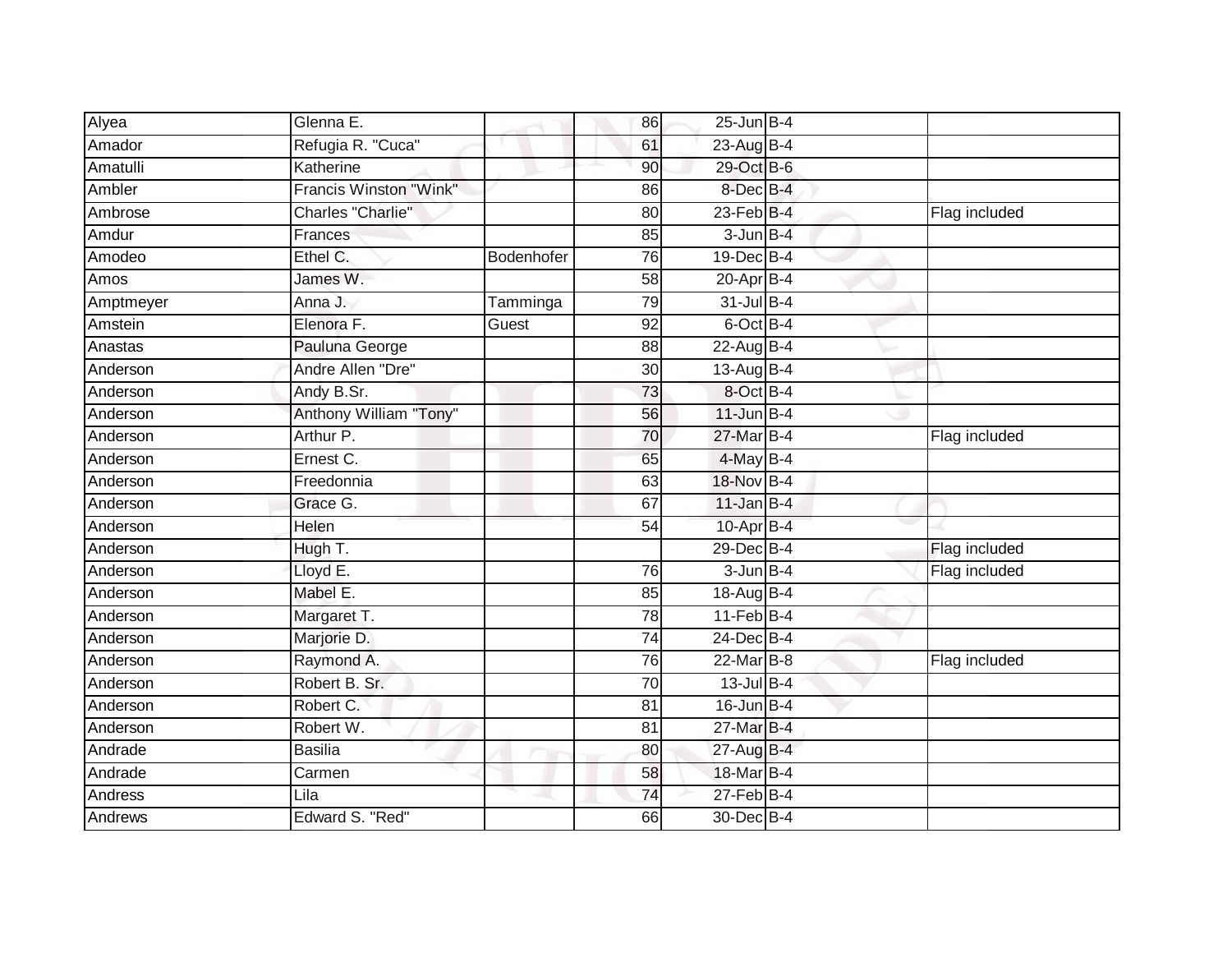| Andrews     | Lorraine M.           |             | 64              | $17$ -May B-4          |               |
|-------------|-----------------------|-------------|-----------------|------------------------|---------------|
| Andrews     | Lynn Ellen            | <b>Barr</b> | 38              | 27-Dec B-4             |               |
| Angel       | Penny Jo              | Martin      | 42              | 22-Nov B-12            |               |
| Angelcos    | Rose                  |             | 70              | 13-Jun B-4             |               |
| Angotti     | Pauline               |             | $\overline{87}$ | 2-Mar B-4              |               |
| Anoe        | Richard E.            |             | 81              | $1-AugB-4$             | Flag Included |
| Antal       | Margaret              |             | 88              | $1-\overline{Apr}$ B-4 |               |
| Anthony     | Alex W.               |             | Infant          | $5-NovB-4$             |               |
| Antol       | Andrew                |             | 83              | 18-Apr B-4             | Flag included |
| Anton       | James K.              |             | 82              | 5-Nov B-4              |               |
| Antoniewicz | John (Anthony)        |             | $\overline{43}$ | $6$ -May $B-4$         |               |
| Aponte      | George L.             |             | 39              | $22-SepB-4$            |               |
| Appleford   | Louis B.              |             | 60              | 14-Apr B-4             | Flag included |
| Archer      | Frederick D. "Archer" |             | 47              | $25$ -Jul $B-4$        |               |
| Arends      | Christeena            |             | 84              | $5$ -May $B-4$         |               |
| Arendt      | Bernard J. "Barney"   |             | $\overline{71}$ | $7$ -Dec $B-4$         | Flag included |
| Arlandson   | Shirley D.            |             | $\overline{75}$ | $17 - Jan$ B-4         |               |
| Armalius    | Tabatha L.            |             | 30 <sup>°</sup> | $7-Nov$ B-4            |               |
| Armstrong   | Julianne B.           |             | 65              | $27$ -Mar B-4          |               |
| Armstrong   | Kenneth E. Jr.        |             | $\overline{56}$ | $7 -$ Jul B-4          |               |
| Armstrong   | Mary Jane             |             | 83              | $2$ -Dec $B-4$         |               |
| Arnold      | Harold W.             |             | $\overline{83}$ | $17 - Jan$ B-4         |               |
| Arredondo   | Norberto              |             | $\overline{57}$ | $2$ -Dec $B-4$         |               |
| Arrenholz   | John M.               |             | 43              | 23-May B-4             |               |
| Arrigo      | Mary                  |             | 88              | 23-Dec B-4             |               |
| Arseneault  | Emil                  |             | 65              | 22-Aug B-4             |               |
| Arter       | Bill                  |             | $\overline{72}$ | 14-Dec B-4             |               |
| Arthur      | Ernest A. "Buzz"      |             | $\overline{57}$ | $19$ -Jan B-4          |               |
| Artka       | Robert J.             |             | 65              | 13-May B-4             |               |
| Arvay       | Anton P. "Tony"       |             | 75              | 14-May B-4             | Flag          |
| Arwood      | Kathleen J.           |             | 38              | $23$ -Mar $B-4$        |               |
| Arwood      | Willie E.             |             | 60              | 22-Nov B-12            |               |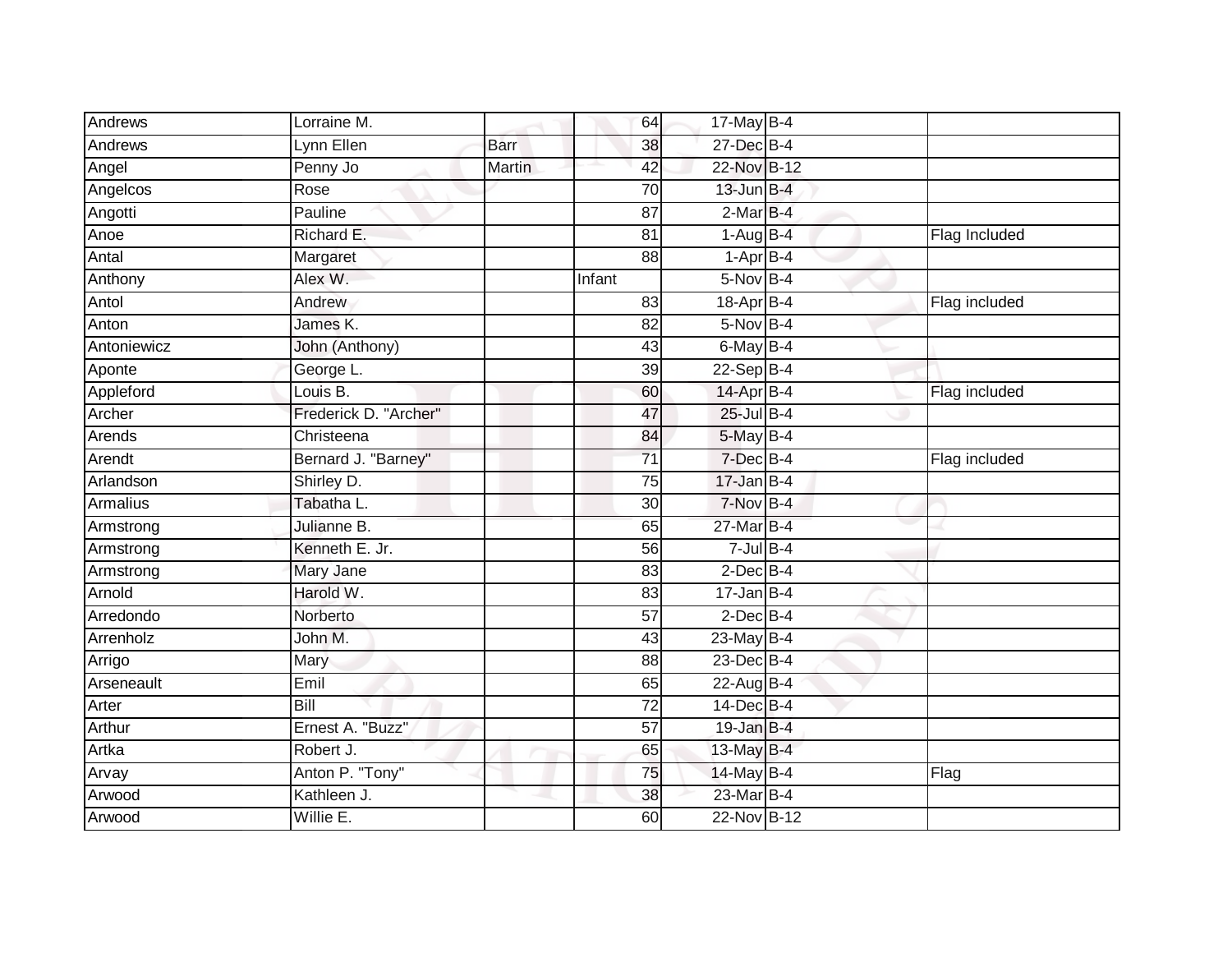| Asche          | $\overline{C}$ ecelia |              | 84              | $12-AugB-4$       |               |
|----------------|-----------------------|--------------|-----------------|-------------------|---------------|
| Ashby          | Juanita S. (Tudor)    |              | $\overline{77}$ | $24$ -Mar $B-4$   |               |
| Ashcraft       | Ronald                |              | 61              | 20-Dec B-12       |               |
| Askew          | Willie F.             |              | 59              | $28$ -Jan B-4     |               |
| Atchison       | Delmar                |              | 74              | 18-Sep B-4        |               |
| Atchley        | William D.            |              | 38              | 30-Dec B-4        |               |
| Atwood         | Valeria L.            |              | 75              | $3$ -Jan $B-4$    |               |
| Auguano        | Roy Q.                |              | 75              | $20$ -Oct B-4     |               |
| August         | Marguerite A.         | Ryan         | 48              | $20$ -Jan B-4     |               |
| Augustine      | Mary                  | Simon        | 89              | $28 - Jan$ B-4    |               |
| Augustinovich  | <b>Betty Jane</b>     |              | 69              | 3-Mar B-4         |               |
| Augustyne      | Leon $C$ .            |              | 82              | $4$ -Dec $B-4$    |               |
| Ault           | Virginia M.           |              | 80              | $11-FebB-4$       |               |
| Aumann         | Evalyn M.             |              | 88              | $1-FebB-10$       |               |
| Austgen        | Robert J.             |              | 91              | 28-Jul B-4        |               |
| Austin         | Dovie E.              |              | 76              | $21$ -Jul B-4     |               |
| Austrew        | Lorene                |              | 75              | $12$ -May B-4     |               |
| Auth           | Grace A.              |              | 92              | $13$ -Apr $B$ -4  |               |
| Avenatti       | Joyce M.              | Sowa         | 61              | $18$ -Jun $B-4$   |               |
| Avington       | Arthur L.Sr.          |              | 88              | 22-Nov B-12       |               |
| Ayala          | Maria Valentina       |              | 40              | 13-May $B-4$      |               |
| Aylesworth     | Mary Jane             |              | $\overline{77}$ | 25-Oct B-10       |               |
| Aylmer         | James C.              |              | 55              | $4$ -Apr $B$ -4   |               |
| Ayres          | Doris May             |              | 56              | 31-Oct B-4        |               |
| Azad           | Julie                 |              | 36              | $23$ -Feb $ B-4 $ |               |
| <b>Babbitt</b> | James W.              |              | $\overline{75}$ | 30-Mar B-4        | Flag included |
| <b>Babcock</b> | Elizabeth             |              | 90              | $15$ -Feb $B$ -4  |               |
| Babe           | Helen M.              |              | 86              | $25$ -Jan B-4     |               |
| <b>Babich</b>  | <b>Cynthia Lee</b>    | <b>Brock</b> | 50              | $4$ -Oct B-4      |               |
| Babinski       | Edmund S.             |              | 80              | 31-Dec B-4        | Flag included |
| <b>Bach</b>    | Edward W.             |              | 79              | $7$ -Jun $B-4$    | Flag included |
| <b>Bach</b>    | Nellie Adeline        |              | 84              | 29-Nov B-12       |               |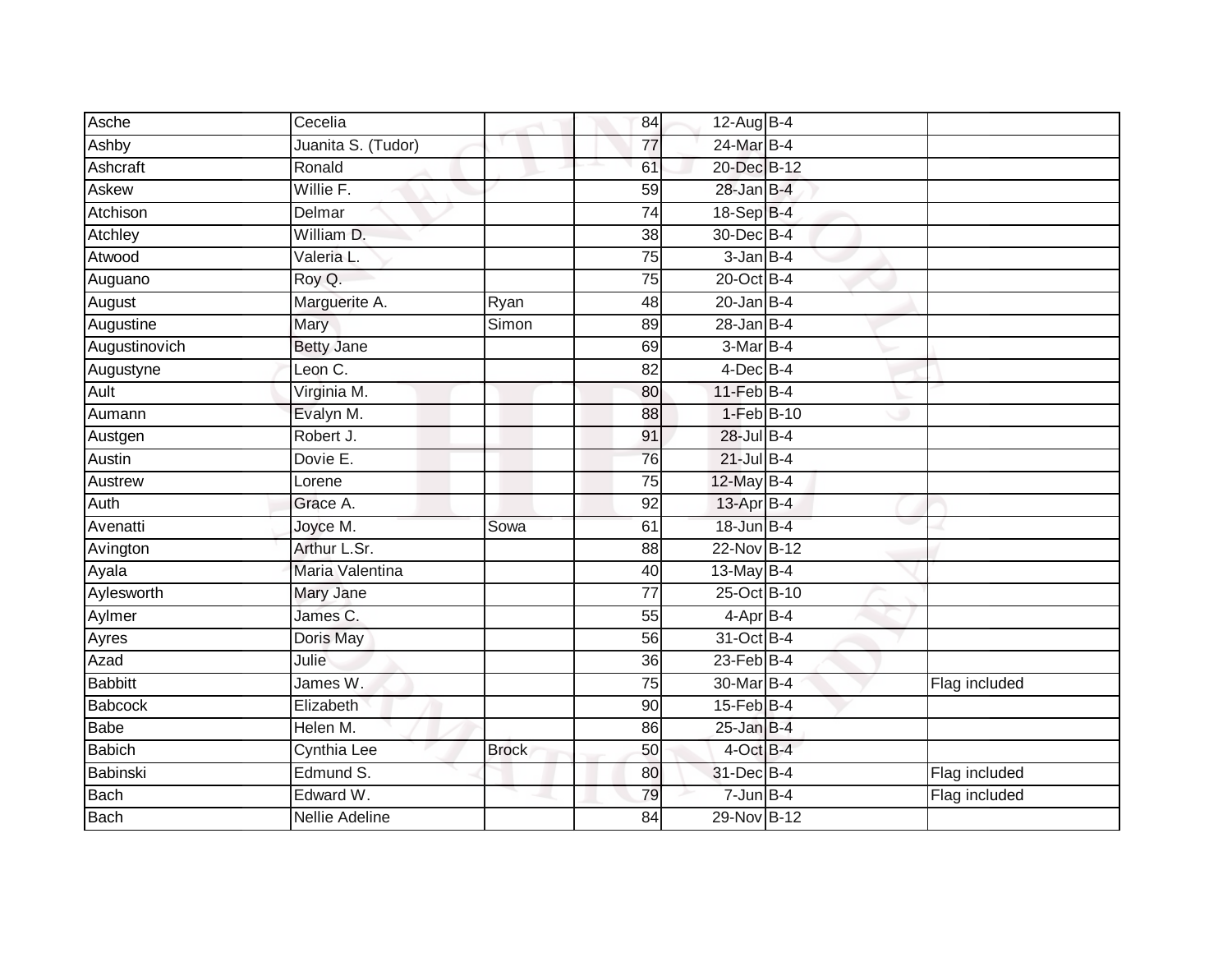| Bachi          | Kenneth Roy            |                   | 69              | 12-May $B-4$     |   |                                     |
|----------------|------------------------|-------------------|-----------------|------------------|---|-------------------------------------|
| Bachinski      | Thomas                 |                   | 84              | $22$ -Mar $B-9$  |   |                                     |
| <b>Bachusz</b> | Frank                  |                   | 83              | $11$ -Jun B-4    |   |                                     |
| <b>Backe</b>   | Marie C.               |                   | $\overline{87}$ | 28-Nov B-4       |   |                                     |
| <b>Badillo</b> | Angelo G.              |                   | $\overline{22}$ | 7-Sep B-4        |   |                                     |
| <b>Baffa</b>   | Mona A.                | <b>McAllister</b> | $\overline{82}$ | $15$ -Jan B-4    |   |                                     |
| <b>Baffato</b> | Joseph H.              |                   | 82              | 18-Mar B-4       |   |                                     |
| Baginski       | Florence D.            | Ferry             |                 | 20-Mar B-4       |   |                                     |
| Bagnske        | Dorothy M. "Banske"    |                   | 85              | $4$ -Jul B-4     |   |                                     |
| <b>Bahel</b>   | <b>Mary Catherine</b>  |                   | 88              | $6-Sep$ B-4      |   |                                     |
| Bahr           | <b>Mabel Elizabeth</b> | <b>Stadt</b>      | 93              | 20-Nov B-4       |   |                                     |
| Baiko          | Robert B.              |                   | 66              | $5$ -Dec $B$ -4  |   |                                     |
| <b>Bailey</b>  | Alfred Edward "Iggy"   |                   | 62              | 3-Aug B-4        |   |                                     |
| <b>Bailey</b>  | Andrea R.              |                   | 1 Month         | 14-May B-4       | ت | Full name Andrea<br>R.Powell Bailey |
| <b>Bailey</b>  | Francis R.             |                   | $\overline{77}$ | $19$ -Jan B-4    |   |                                     |
| <b>Bailey</b>  | Helen R.               |                   | 73              | 17-Sep B-4       |   |                                     |
| <b>Bailey</b>  | Homer                  |                   | 76              | 1-Nov B-12       |   | Flag included                       |
| <b>Bailey</b>  | Mary                   |                   | 88              | 15-Jul B-4       |   |                                     |
| <b>Bailey</b>  | Mary                   |                   | 88              | $15$ -Jun $B-4$  |   |                                     |
| <b>Bailker</b> | Mary A.                | Mangino           | $\overline{82}$ | $15$ -Mar $B-4$  |   |                                     |
| <b>Baird</b>   | Janie Mae              |                   |                 | $13$ -Feb $B$ -4 |   |                                     |
| Bajer          | Carol                  | Slomka            | 60              | $8$ -Jun $B$ -4  |   |                                     |
| Bajo           | Esther                 |                   | $\overline{78}$ | $10$ -Jan B-4    |   |                                     |
| Bajza          | Martin W.III           |                   | 29              | 20-May B-4       |   |                                     |
| <b>Bakas</b>   | Konstantinos"Gust'     |                   | 66              | $22$ -May B-4    |   |                                     |
| <b>Baker</b>   | Chester                |                   | 76              | 19-May B-4       |   |                                     |
| <b>Baker</b>   | <b>Ralph Frederick</b> |                   |                 | $31$ -Jan $B-4$  |   |                                     |
| <b>Baker</b>   | Ruth                   | Shilling          | 84              | $2$ -Jan $B$ -5  |   |                                     |
| <b>Bakker</b>  | Harm                   |                   | 88              | $2$ -Feb $B$ -4  |   | Flag included                       |
| <b>Bakker</b>  | Jennifer L.            |                   | 17              | 14-Mar B-4       |   |                                     |
| <b>Bakker</b>  | Tillie                 |                   | 74              | $5$ -Jan $B$ -4  |   |                                     |
|                |                        |                   |                 |                  |   |                                     |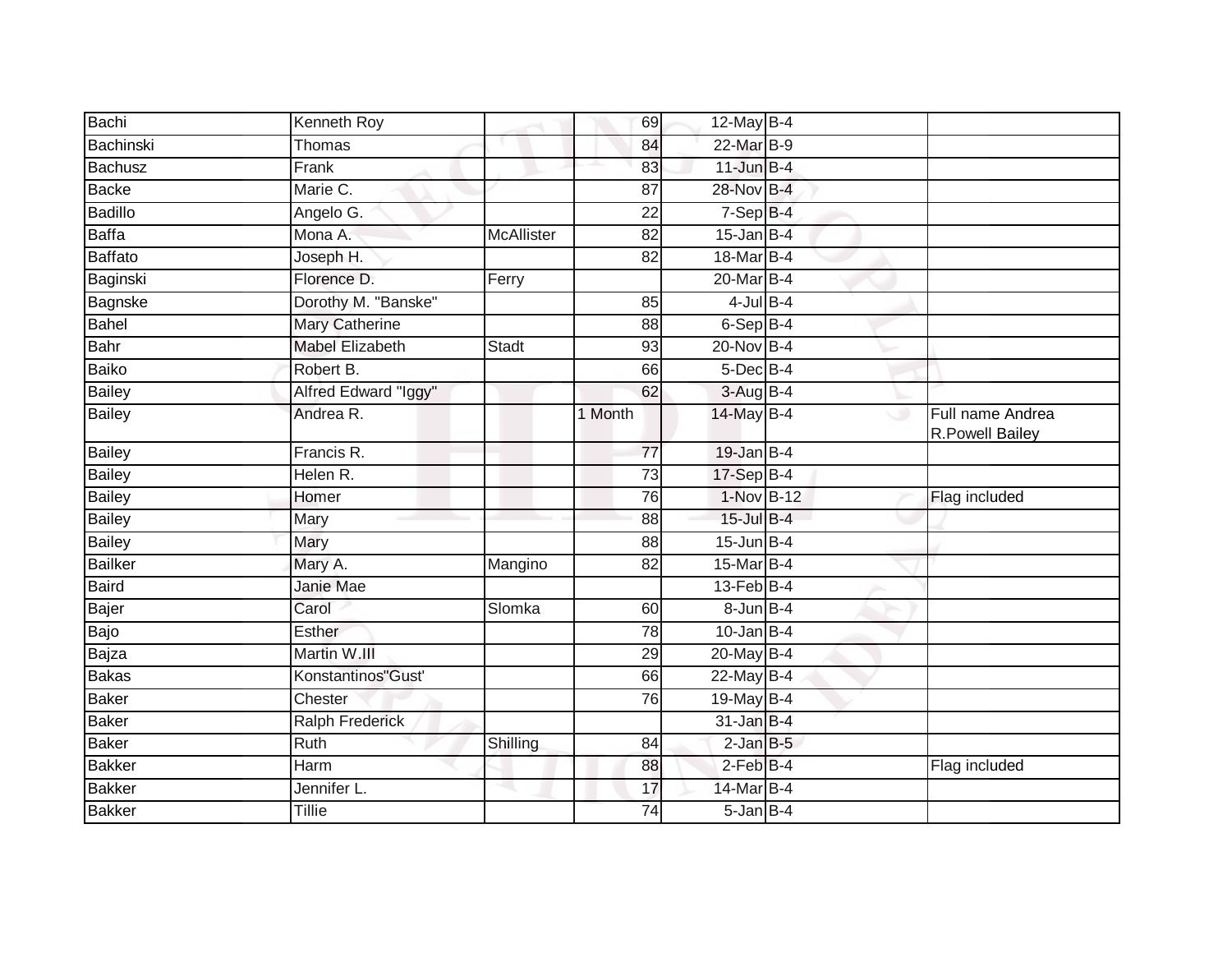| Balac             | Llija                                 |                  | 73              | $30 - Jun$ B-4  |                                         |
|-------------------|---------------------------------------|------------------|-----------------|-----------------|-----------------------------------------|
| <b>Balach</b>     | Llija                                 |                  | 81              | 6-May B-4       |                                         |
| Balanger          | Dorothy E.                            |                  | 88              | 30-Mar B-4      |                                         |
| <b>Balchunas</b>  | Virginia E.                           |                  | 65              | $7$ -Jul $B-4$  |                                         |
| <b>Balden</b>     | Dora S.                               | Sexton           | $\overline{93}$ | 18-Oct B-12     |                                         |
| Baldridge         | Jerry Lynn                            |                  | $\overline{37}$ | 25-Nov B-4      |                                         |
| Balerini          | Enrique                               |                  | 56              | $3$ -Dec $B$ -4 |                                         |
| <b>Balicki</b>    | <b>Taylor Marie</b>                   |                  | infant          | $5-AprB-4$      |                                         |
| Ball              | Carl L. "Buddy"                       |                  | 66              | $8-Nov$ B-4     | Flag included                           |
| Ball              | John M.                               |                  | 89              | $21$ -Apr $B-4$ |                                         |
| <b>Ballantine</b> | Carol A.                              |                  | 81              | $19$ -Jun $B-4$ |                                         |
| <b>Ballard</b>    | <b>Only Dorothy Carlill</b><br>Ramsey |                  | 80              | $1-Mar$ B-4     | Picture included                        |
| Ballon            | Clare J.                              | <b>Berzinsky</b> | $\overline{77}$ | $5$ -Dec $B$ -4 |                                         |
| <b>Ballou</b>     | Idabell T.                            |                  | 83              | 4-Mar B-4       |                                         |
| <b>Ballway</b>    | Robert M.                             |                  | 44              | $25$ -Jun $B-4$ |                                         |
| <b>Banasiak</b>   | James R.                              |                  | 59              | $2$ -Apr $B$ -4 | Flag included                           |
| <b>Banek</b>      | Robert John                           |                  | 28              | $21$ -Jul $B-4$ |                                         |
| <b>Banks</b>      | Robert C.                             |                  | 59              | 22-Oct B-4      | Flag included                           |
| <b>Banks</b>      | Stephen                               |                  | $\overline{71}$ | $7$ -Jan $B-4$  | Flag                                    |
| <b>Bannister</b>  | Ray A.                                |                  | 61              | 17-Mar B-5      | Flag included                           |
| Banyai            | Mildred T.                            |                  | $\overline{84}$ | 23-Dec B-4      |                                         |
| <b>Barajas</b>    | Myrtle L.                             |                  | 82              | $26$ -Jun $B-5$ |                                         |
| <b>Barajas</b>    | Senorina                              | Ramirez          | 103             | 19-Aug $B-5$    | Full name Senorina<br>Barajas Rodriguez |
| Baran             | Henry                                 |                  | 82              | $27$ -Apr $B-4$ |                                         |
| Baranowski        | Anne P.                               | Dado             | $\overline{70}$ | 24-May B-4      |                                         |
| Baranowski        | David                                 |                  | 59              | 20-Aug B-4      | Flag included                           |
| <b>Baratto</b>    | John A.                               |                  | 80              | 4-Dec B-4       |                                         |
| <b>Barber</b>     | Lester                                |                  | 93              | $4-JanB-4$      |                                         |
| <b>Barber</b>     | Sidney Sr.                            |                  | 63              | 14-Dec B-4      |                                         |
| <b>Barbknecht</b> | Raymond                               |                  | 47              | 28-Aug B-4      |                                         |
| Barbosa           | Conelio C.J.                          |                  | $\overline{3}$  | 20-Dec B-12     |                                         |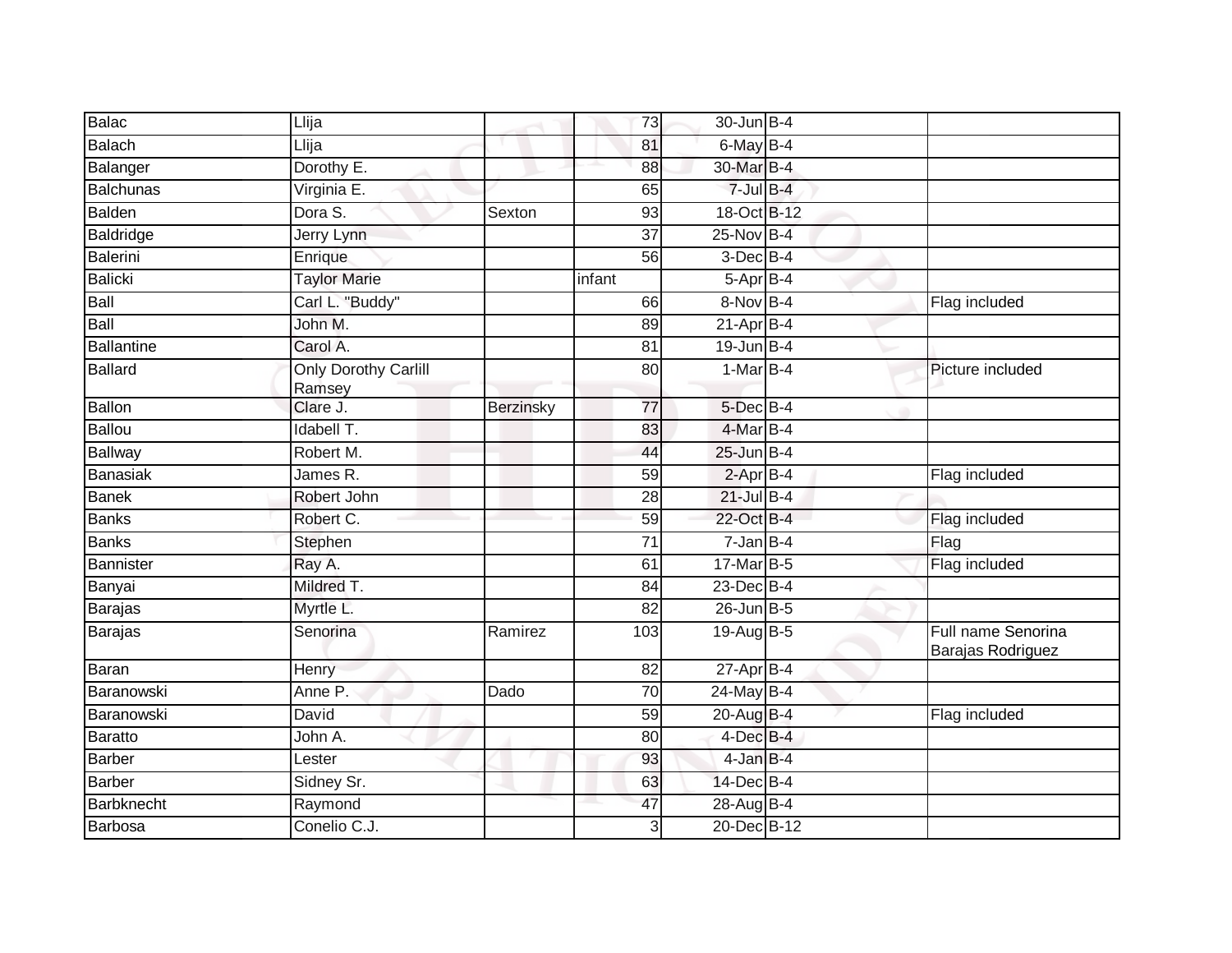| Barbosa         | Santos                |                 | 2 months        | 20-Dec B-12       |                                                        |
|-----------------|-----------------------|-----------------|-----------------|-------------------|--------------------------------------------------------|
| <b>Barder</b>   | Bernice "Bea"         | Survillo        | 86              | $29$ -Jul $B-4$   |                                                        |
| <b>Barkal</b>   | Rozalia               | Gheaja          | 72              | 18-Mar B-4        |                                                        |
| <b>Barker</b>   | Versa D.              |                 | 80              | $3$ -Jun $B-4$    |                                                        |
| <b>Barkley</b>  | Charlotte L:          |                 | 80              | 30-Mar B-4        |                                                        |
| <b>Barlow</b>   | William C.            |                 | 62              | 18-May B-4        |                                                        |
| <b>Barnes</b>   | Frank E.              |                 | 71              | $7$ -Oct $B-4$    |                                                        |
| <b>Barnes</b>   | Loren A.              |                 | 85              | $11-Nov$ B-4      |                                                        |
| Barnes          | Marcus E.             |                 | 85              | $27$ -Apr $B-4$   |                                                        |
| <b>Barnes</b>   | Rose T.               |                 | 78              | $29-Sep$ B-4      |                                                        |
| <b>Barnett</b>  | Doris T.              | VanDyke         | 86              | 20-Aug B-4        | Full name Doris T.<br>VanDyke McDaniel Barnet<br>Heyse |
| <b>Barnett</b>  | Dorothy E.            |                 | $\overline{82}$ | 28-Nov B-4        |                                                        |
| <b>Barnett</b>  | William T.            |                 | 75              | 12-Mar B-4        | Flag included                                          |
| <b>Barney</b>   | Ray D.                |                 | 64              | $23$ -Feb $B-4$   |                                                        |
| Baron           | Anthony J.            |                 | 80              | $11-AprB-4$       | Flag included                                          |
| <b>Baron</b>    | John Jr.              |                 | 66              | $5 - Jan$ $B - 4$ | Flag                                                   |
| Barr            | Carol J.              |                 | 58              | $15$ -Feb $B$ -4  |                                                        |
| Barr            | Mary D.               |                 | 83              | $23 -$ Jul $B-4$  |                                                        |
| <b>Barrera</b>  | Gonzalo               |                 | 80              | $3-Aug$ B-4       | Flag included                                          |
| Barron          | <b>Ray Yoder</b>      |                 | 64              | $16$ -Jun $B-4$   | ja.,                                                   |
| <b>Barry</b>    | <b>Jane Alice</b>     | <b>McMullen</b> | $\overline{75}$ | $14$ -Jun $B-4$   |                                                        |
| <b>Barshack</b> | Thomas P.             |                 | 28              | $4$ -Dec $B-4$    |                                                        |
| Barsuko         | Frances A.            |                 | 84              | 5-Mar B-4         |                                                        |
| <b>Bartel</b>   | Milford B.            |                 | 70              | $28-SepB-4$       |                                                        |
| <b>Barter</b>   | <b>Thelma Lucille</b> |                 | 94              | $16$ -Jul $B-4$   |                                                        |
| <b>Bartfai</b>  | George Joseph Sr.     |                 | 70              | $2-FebB-4$        | Flag included                                          |
| <b>Barth</b>    | Alfred P.             |                 | 89              | $15$ -Jan $B-4$   |                                                        |
| <b>Bartley</b>  | Jane A.               | Pilipow         | 78              | 6-Aug B-4         |                                                        |
| Bartolomeo      | Anthony James "Doc"   |                 | 79              | 27-Aug B-4        |                                                        |
| <b>Barton</b>   | Dr. Harry             |                 | 90              | $15$ -Jan B-4     |                                                        |
|                 |                       |                 |                 |                   |                                                        |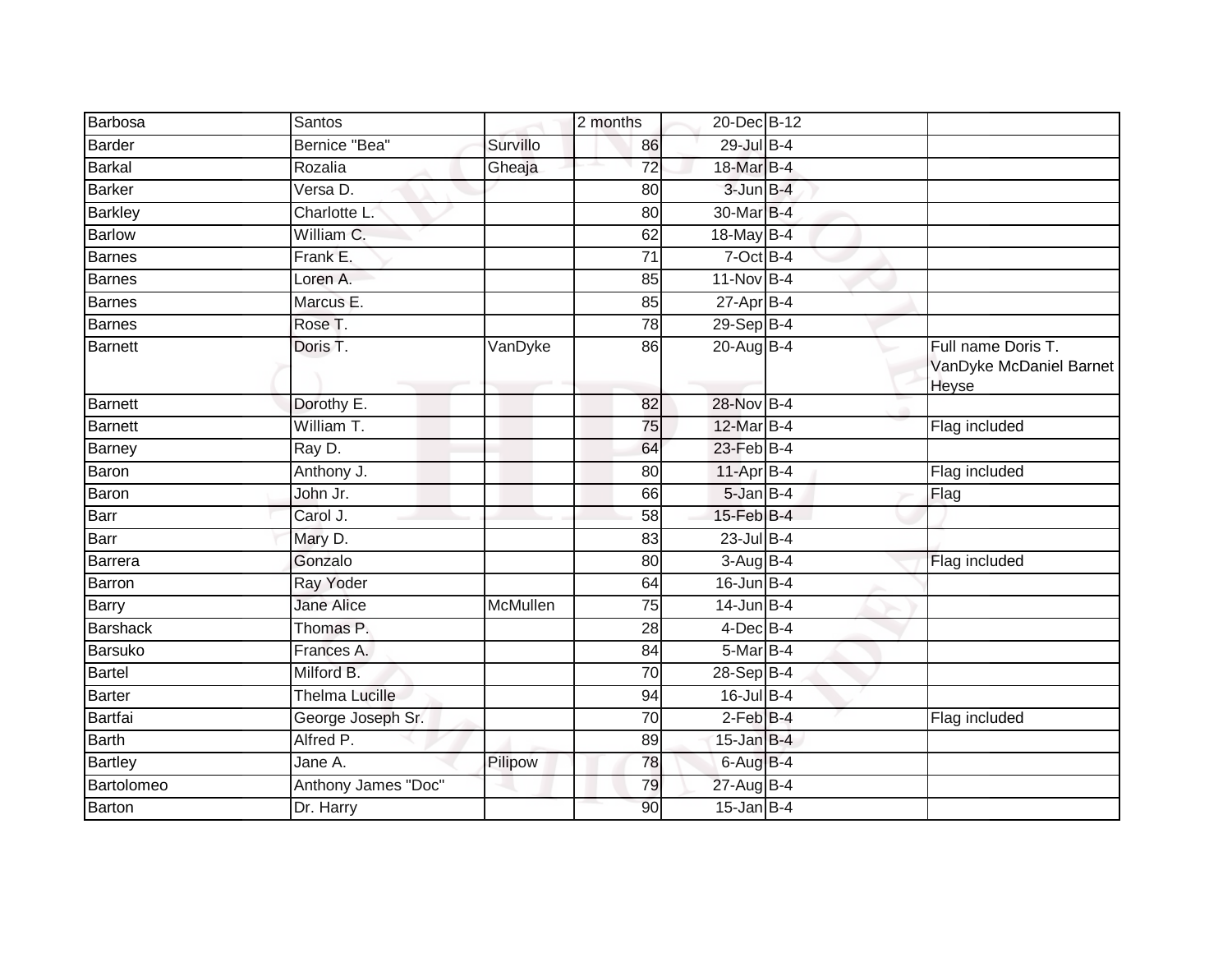| Barton          | <b>Helen Mathis</b>   |          | 90              | 26-Mar B-4            |               |
|-----------------|-----------------------|----------|-----------------|-----------------------|---------------|
| Barton          | Katheryne             | Tunstall | 81              | $2$ -Oct B-4          |               |
| <b>Barton</b>   | Warren B.             |          | 75              | 15-Nov B-12           | Flag included |
| Baruch          | Fanny Lakin           |          | 93              | 30-Mar B-4            |               |
| <b>Barwick</b>  | Gladys                |          | $\overline{58}$ | $12$ -Feb $B-4$       |               |
| <b>Basham</b>   | Opal M. (Wilson)      |          | 84              | 18-Oct B-12           |               |
| <b>Basile</b>   | Fred L.               |          | 77              | 25-Oct B-10           | Flag included |
| <b>Bastin</b>   | <b>William Hughes</b> |          | $\overline{77}$ | $3 - Apr$ $B-4$       | Flag included |
| <b>Baszaral</b> | Shirley               |          | $\overline{72}$ | $3-MarB-4$            |               |
| Batagiannis     | Christ A.             |          | 80              | 29-Nov B-12           |               |
| Batagiannis     | Helen                 |          | 75              | $11$ -Mar $ B-4 $     |               |
| Bateman         | Henry L.              |          | $\overline{77}$ | $9$ -Jul $B$ -4       |               |
| <b>Bates</b>    | Alice L.              |          | 89              | 20-Nov B-4            |               |
| <b>Bates</b>    | <b>Gerald Lee</b>     |          | 67              | $4$ -May B-4          |               |
| Bateson         | Norman Eric           |          | 86              | 22-Sep B-4            |               |
| <b>Bathje</b>   | Arthur G.             |          | 68              | 18-Oct B-12           |               |
| <b>Battle</b>   | Lula                  |          | 85              | $18$ -Jan B-4         |               |
| <b>Baumer</b>   | Mary D.               |          | 85              | $11-AugB-4$           |               |
| Baumgardner     | Esther M.             |          | 85              | 17-Aug B-4            |               |
| <b>Bay</b>      | <b>Mary Thelma</b>    |          | $\overline{81}$ | 30-Oct B-4            |               |
| <b>Bazil</b>    | Anna                  | Jevich   | 87              | 30-Mar B-4            |               |
| <b>Beach</b>    | <b>Daniel Clinton</b> |          | $\overline{93}$ | $13 - \text{Aug}$ B-4 |               |
| <b>Beale</b>    | Mary C.               |          | 94              | 18-Jul B-4            |               |
| Beam            | Adelbert "Junior"     |          | 71              | $6$ -Jan $B-4$        |               |
| <b>Beasley</b>  | Elizabeth A.          | Dunnum   | 81              | $21-NovB-4$           |               |
| <b>Beasley</b>  | Lawrence A.           |          | $\overline{74}$ | $25$ -Jul $B-4$       |               |
| Beasley         | Louella"Honey"        |          | $\overline{78}$ | 22-May B-4            |               |
| Beasley         | Walter                |          | 84              | $17 - Jan$ B-4        |               |
| <b>Beatty</b>   | Dale R.               |          | $\overline{74}$ | 5-Sep B-4             | Flag included |
| <b>Beatty</b>   | Kenneth F.            |          | $\overline{71}$ | 26-Mar B-4            |               |
| Beauchamp       | Herley E. "Jim"       |          | 69              | 19-Apr B-4            |               |
| Beaulieu        | Laurence E.           |          | 70              | 28-Mar B-4            | Flag included |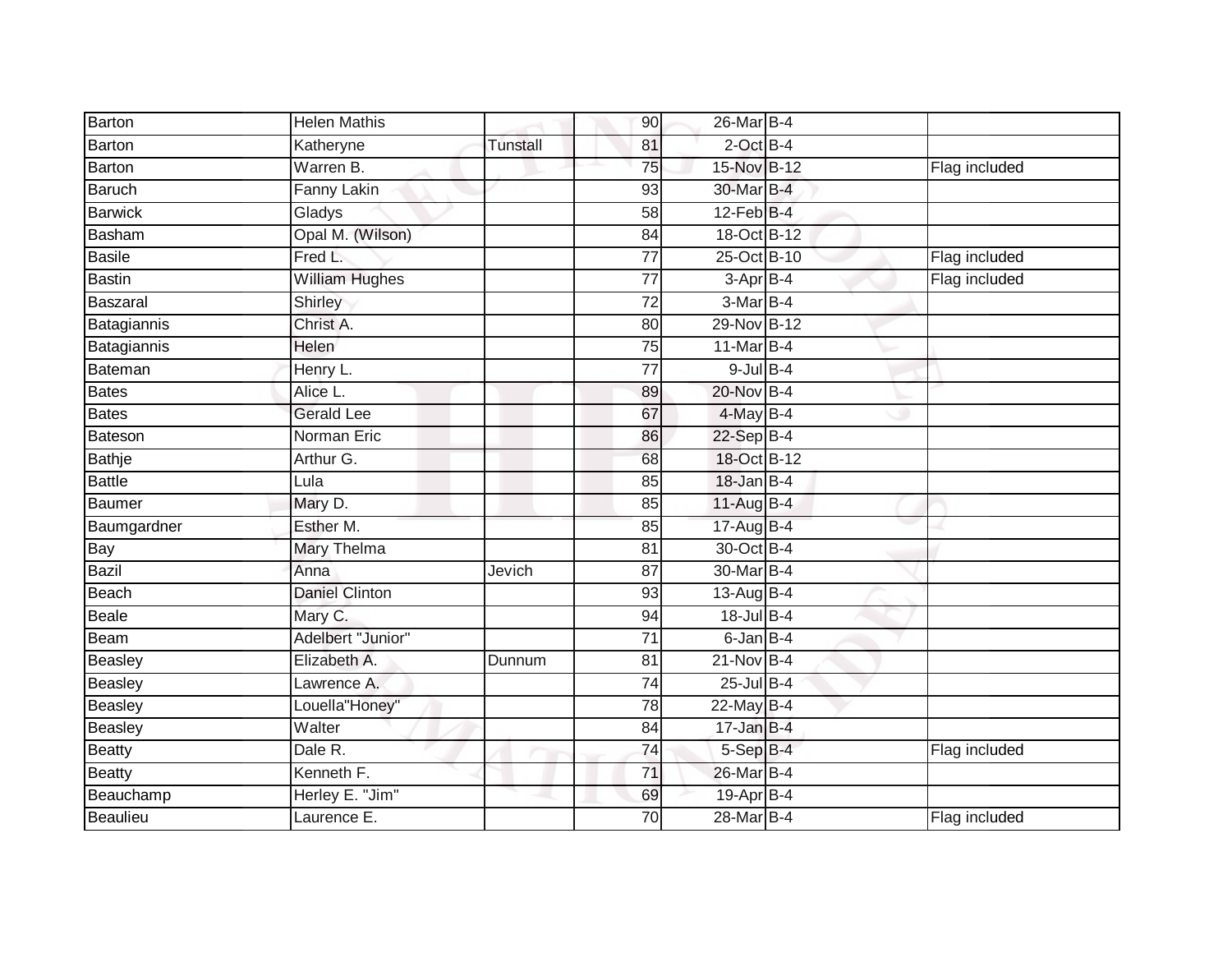| James C.                  |         | 94              |  |                                                                                                                                                                                                                                                                                                                                                                                                                                                                                                                      |
|---------------------------|---------|-----------------|--|----------------------------------------------------------------------------------------------------------------------------------------------------------------------------------------------------------------------------------------------------------------------------------------------------------------------------------------------------------------------------------------------------------------------------------------------------------------------------------------------------------------------|
| Lois M.                   |         | 80              |  |                                                                                                                                                                                                                                                                                                                                                                                                                                                                                                                      |
| Sharon A.                 |         | 34              |  |                                                                                                                                                                                                                                                                                                                                                                                                                                                                                                                      |
| <b>James Nicholas</b>     |         | 69              |  | Flag included                                                                                                                                                                                                                                                                                                                                                                                                                                                                                                        |
| Jane T.                   | Trimble |                 |  |                                                                                                                                                                                                                                                                                                                                                                                                                                                                                                                      |
| Pauline H.                | Kenyon  |                 |  |                                                                                                                                                                                                                                                                                                                                                                                                                                                                                                                      |
| Gary M.                   |         | 53              |  |                                                                                                                                                                                                                                                                                                                                                                                                                                                                                                                      |
| John "Jack"               |         | 65              |  | Flag included                                                                                                                                                                                                                                                                                                                                                                                                                                                                                                        |
| J.W. Wilson               |         |                 |  |                                                                                                                                                                                                                                                                                                                                                                                                                                                                                                                      |
| J.W. Wilson               |         | 61              |  |                                                                                                                                                                                                                                                                                                                                                                                                                                                                                                                      |
| Ann                       | Sefchak | 80              |  |                                                                                                                                                                                                                                                                                                                                                                                                                                                                                                                      |
| Maxine                    |         | 90              |  |                                                                                                                                                                                                                                                                                                                                                                                                                                                                                                                      |
| John A. Jr.               |         | 25              |  |                                                                                                                                                                                                                                                                                                                                                                                                                                                                                                                      |
| Mary E.                   | Mikulaj | 85              |  |                                                                                                                                                                                                                                                                                                                                                                                                                                                                                                                      |
| <b>Myles</b>              |         | 82              |  |                                                                                                                                                                                                                                                                                                                                                                                                                                                                                                                      |
| William "Bill" Arthur     |         | 67              |  |                                                                                                                                                                                                                                                                                                                                                                                                                                                                                                                      |
| Emil Paul, Sr.            |         | 94              |  |                                                                                                                                                                                                                                                                                                                                                                                                                                                                                                                      |
| Milton W. Rev.            |         | 78              |  |                                                                                                                                                                                                                                                                                                                                                                                                                                                                                                                      |
| Ralph F.                  |         | 77              |  |                                                                                                                                                                                                                                                                                                                                                                                                                                                                                                                      |
| Rena                      |         | 94              |  |                                                                                                                                                                                                                                                                                                                                                                                                                                                                                                                      |
| <b>Tracie Lee</b>         | Lewis   | 34              |  |                                                                                                                                                                                                                                                                                                                                                                                                                                                                                                                      |
| Angeline                  |         | 89              |  |                                                                                                                                                                                                                                                                                                                                                                                                                                                                                                                      |
| Clarence H. "Jim" "Sarge" |         | 83              |  | Flag included                                                                                                                                                                                                                                                                                                                                                                                                                                                                                                        |
| Edward R.                 |         | 61              |  |                                                                                                                                                                                                                                                                                                                                                                                                                                                                                                                      |
| Louise                    |         | $\overline{83}$ |  |                                                                                                                                                                                                                                                                                                                                                                                                                                                                                                                      |
| Emily                     |         | 93              |  |                                                                                                                                                                                                                                                                                                                                                                                                                                                                                                                      |
| Dorothy E.                |         | 88              |  |                                                                                                                                                                                                                                                                                                                                                                                                                                                                                                                      |
| Robert A. "Bubba"         |         | 63              |  |                                                                                                                                                                                                                                                                                                                                                                                                                                                                                                                      |
| Edward J. Sr. "Poppy"     |         | $\overline{77}$ |  | Flag included                                                                                                                                                                                                                                                                                                                                                                                                                                                                                                        |
| Cora M. ("Goodie")        |         | 70              |  |                                                                                                                                                                                                                                                                                                                                                                                                                                                                                                                      |
| Gerald T. "Jerry"         |         | 54              |  |                                                                                                                                                                                                                                                                                                                                                                                                                                                                                                                      |
|                           |         |                 |  | $19-AprB-4$<br>$10$ -Jul $B-4$<br>23-May B-4<br>19-Nov B-4<br>$2$ -Apr $B-4$<br>$16$ -Jan B-4<br>18-Aug B-4<br>18-Mar B-4<br>$21-Apr$ B-4<br>$12$ -Feb $B-4$<br>$25$ -Jun $B$ -4<br>$3-MarB-4$<br>10-Oct B-4<br>21-Aug B-4<br>$1$ -Jan $B-4$<br>$2-MarB-4$<br>$2$ -Apr $B-4$<br>11-Nov B-4<br>26-Sep B-4<br>$4$ -Dec $B-4$<br>$15$ -Jul $B-4$<br>17-May B-4<br>$7-MayB-4$<br>$31$ -Jan $B-4$<br>$16$ -Jan $B-4$<br>$23$ -Jul B-4<br>29-Mar B-4<br>11-May $B-4$<br>$2$ -Nov $B-4$<br>$26$ -Feb $B-4$<br>$26$ -Jan B-4 |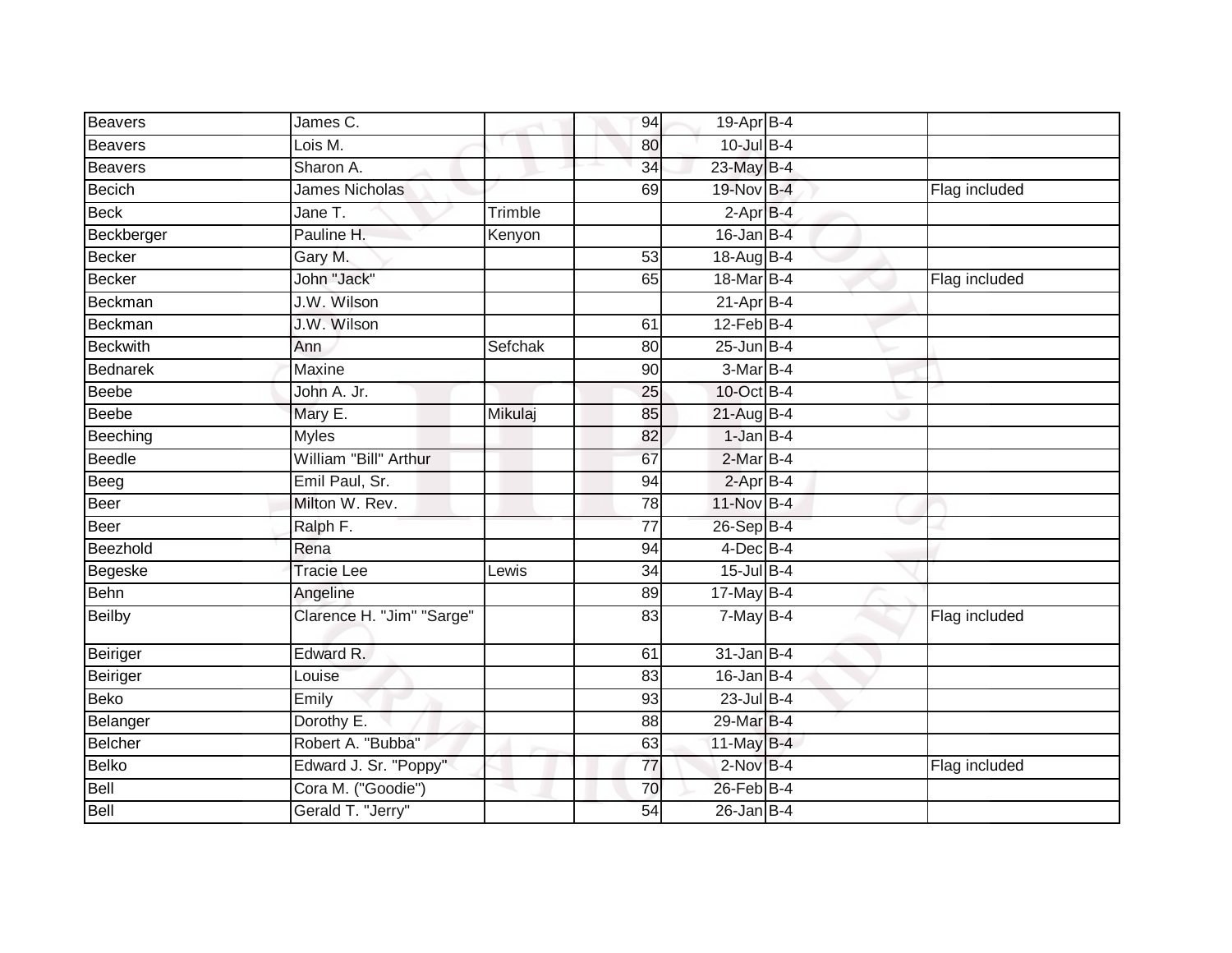| Bell           | Jeanette                |                  | 92              | $24-Apr$ B-4     |               |
|----------------|-------------------------|------------------|-----------------|------------------|---------------|
| Bell           | Jessie M.               | Lloyd            | 61              | 18-Sep B-4       |               |
| Bell           | Mable A.                |                  | 87              | 30-Nov B-4       |               |
| Bell           | Sidonia V. (Valentine)  |                  | $\overline{92}$ | 24-Mar B-4       |               |
| Bell           | Vincent                 |                  | $\overline{42}$ | 21-Dec B-4       |               |
| Bellamy        | <b>Frances Boswell</b>  |                  | 78              | $10$ -Feb $B-4$  |               |
| Bellamy        | John V.                 |                  | 85              | $8$ -Feb $ B-4 $ |               |
| Beller         | <b>Nicholas</b>         |                  | 73              | $4$ -Oct B-4     | Flag included |
| Belli          | Leonello                |                  | 91              | $29$ -Jan B-4    |               |
| Belmonte       | Mary                    |                  | 67              | 19-Aug B-4       |               |
| Belusky        | Josephine               |                  | 80              | $6$ -Jun $B-4$   |               |
| Belvins        | Tommie Lee Jr.          |                  | 44              | $23$ -Jun $B-4$  |               |
| <b>Benbow</b>  | Ruth Elizabeth (Nelson) |                  | 85              | 24-Mar B-4       |               |
| Bender         | Michael W. Jr.          |                  | 87              | 26-Oct B-4       |               |
| Bender         | Monica                  |                  | 83              | $14$ -Jan B-4    |               |
| Benedict       | Sophie                  |                  | 77              | $31$ -May B-4    |               |
| Benente        | Jolene                  | Ware             | 65              | $28-Apr$ B-4     |               |
| Benesh         | Bernice B.              | Grzebieluch<br>a | 85              | 4-Oct B-4        |               |
| Benjamin       | Margaret                |                  | 84              | $11-NovB-4$      |               |
| Benko          | <b>Gladys May</b>       |                  | 84              | $7-FebB-4$       |               |
| Benko          | Marie                   | Arvay            | 90              | 5-Aug B-4        |               |
| Benko          | Marie M.                | Gaburiak         | 78              | 24-May B-4       |               |
| Benko          | Timothy W.              |                  | $\overline{51}$ | 31-Dec B-4       |               |
| Bennett        | Alfred E. Jr.           |                  | 77              | $26$ -Jan B-4    |               |
| Bennett        | Delores A. "Ms. Bee"    |                  | $\overline{57}$ | 27-Aug B-4       |               |
| <b>Bennett</b> | Dorothy E.              |                  | $\overline{72}$ | $3-Apr$ B-4      |               |
| Benoit         | <b>Timothy Scott</b>    |                  | $\overline{39}$ | 18-Nov B-4       |               |
| Benson         | Clelon H.               |                  | $\overline{70}$ | 31-Oct B-4       |               |
| Berdine        | Ida N.                  |                  | 96              | 4-Jan B-4        |               |
| Berdine        | Wayne E.                |                  | 87              | $21$ -Jun $B-4$  | Flag included |
| Berg           | <b>Blanche</b>          |                  | 81              | $9-Aug$ B-4      |               |
|                |                         |                  |                 |                  |               |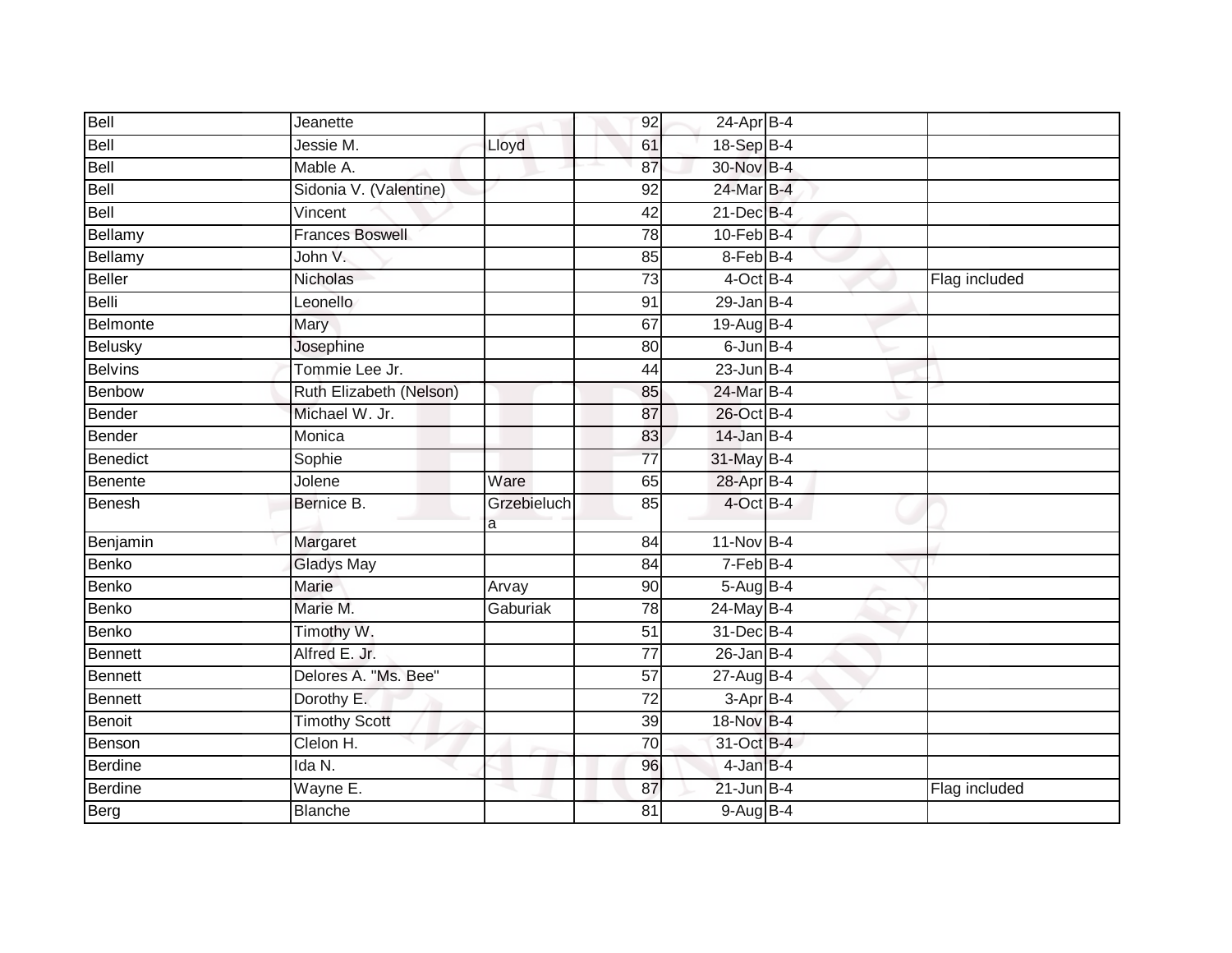| Berger         | Beatrice M.                   |        |                 | $24$ -Apr $B$ -4 |               |
|----------------|-------------------------------|--------|-----------------|------------------|---------------|
| <b>Berger</b>  | Margaret L.                   |        | 69              | $21$ -Jan B-4    |               |
| Bergner        | Jack H.                       |        | 81              | 28-Dec B-4       |               |
| Bergstedt      | Harry S.                      |        | 83              | $7$ -Jul $B-4$   |               |
| Bergunder      | Terrence R.                   |        | $\overline{51}$ | 5-Sep B-4        | Flag included |
| Berkley        | Emmit W.                      |        | 83              | 27-May B-4       |               |
| Berkoski       | Peter Paul "Pete"             |        | 89              | $2-Sep B-4$      |               |
| Berlanga       | Lupe                          |        | 68              | $21$ -Oct B-6    |               |
| Bernotus       | Donald E.                     |        | 63              | $20-AugB-4$      |               |
| Berrones       | Maria Refugio " Mama<br>Cuca" |        | 99              | 5-Aug B-4        |               |
| Berry          | <b>Shannon Arlene</b>         |        | 34              | 5-Oct B-4        |               |
| Berryman       | Peter James                   |        | 16              | 16-Mar B-4       |               |
| Berta          | <b>Katherine Ann</b>          |        | 70              | 8-Sep B-4        |               |
| Bertsch        | William Rieser "Bill"         |        | 70              | 1-Nov B-12       |               |
| Berwanger      | Clarence R.                   |        | 79              | $9$ -Jul $B-4$   | Flag included |
| Berzinis       | Frank E.                      |        | $\overline{82}$ | $26$ -Feb $B-4$  | Flag included |
| Besancon       | Ray J.                        |        | 51              | 5-Mar B-4        |               |
| <b>Beslic</b>  | Desimir                       |        | 86              | $21$ -Nov $B-4$  |               |
| Beson          | Clyde F.                      |        | 82              | $6$ -Feb $ B-4 $ |               |
| Beukema        | William                       |        | 65              | $24$ -Oct B-4    |               |
| Beuster        | Elmer <sub>C.</sub>           |        | 80              | 25-Mar B-4       | Flag included |
| <b>Beverly</b> | Abbiegail                     |        | 111             | $12$ -Oct B-4    |               |
| Beverly        | Kathleen M.                   |        | 53              | $10$ -Oct B-4    |               |
| <b>Bewick</b>  | George C.                     |        | 78              | 16-Mar B-4       |               |
| <b>Bialas</b>  | Mary                          | Reczek | 95              | 10-Nov B-4       |               |
| <b>Bialas</b>  | Mary                          |        | 78              | $6$ -Jul $B-4$   |               |
| Bianchi        | Anthony                       |        | 69              | 11-Aug B-4       |               |
| Bianchin       | Peter A.                      |        | 90              | 18-Jan B-4       |               |
| <b>Bicek</b>   | Deborah                       |        | 42              | 10-Sep B-6       |               |
| Bickham        | Jacqueline B.                 |        | 69              | $6$ -Jul $B-4$   |               |
| <b>Bics</b>    | <b>Steve</b>                  |        | 94              | $7$ -Jan $B$ -4  |               |
|                |                               |        |                 |                  |               |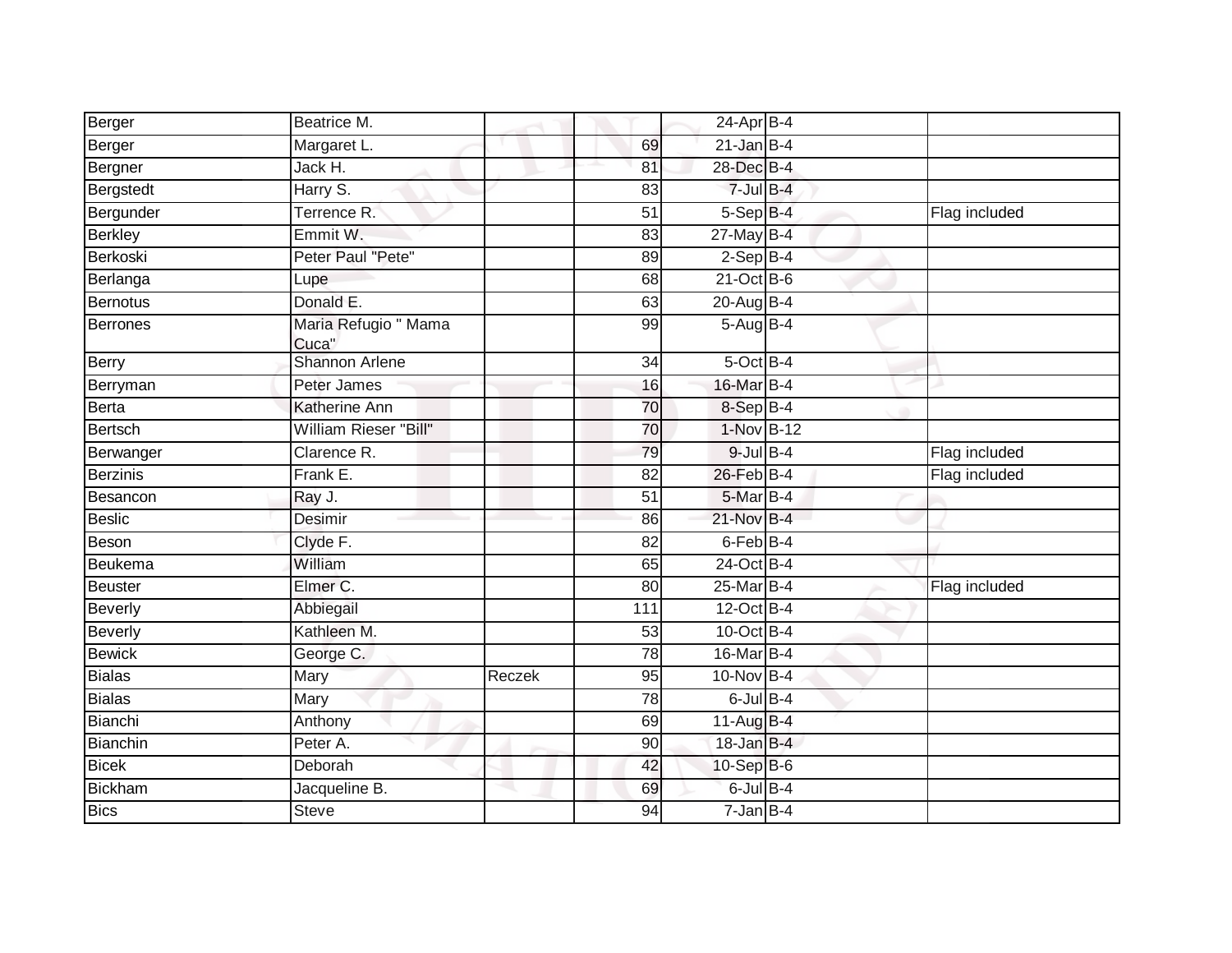| <b>Biddings</b>   | Hardesty J.            |                 | 78              | $19$ -Jun $B-4$   |  |
|-------------------|------------------------|-----------------|-----------------|-------------------|--|
| Biegel            | Edward H.              |                 | 94              | $19$ -Jul $B-4$   |  |
| Bielecki          | Eleanor V.             | Zelazny         |                 | 26-Nov B-4        |  |
| Bielski           | Frances H.             |                 | 79              | 10-Aug B-6        |  |
| <b>Bieniek</b>    | Eleanor D.             |                 |                 | 30-Aug B-4        |  |
| Biernacki         | <b>Walter M</b>        |                 | 76              | $13$ -Apr $B-4$   |  |
| Biernacki         | Walter M.              |                 | 76              | $5$ -May $B-4$    |  |
| Biernat           | <b>Beverly</b>         |                 | 47              | $21-Nov$ B-4      |  |
| Biesboer          | <b>Bernice</b>         | Terpstra        | $\overline{72}$ | $12$ -Feb $B-4$   |  |
| Biesboer          | Richard A.             |                 | 81              | 17-Nov B-4        |  |
| <b>Biesen</b>     | Frances R.             |                 | 89              | 15-Sep B-4        |  |
| <b>Biety</b>      | Frances                |                 | 94              | $12$ -Nov $B-4$   |  |
| <b>Bifoss</b>     | George B.              |                 | 70              | 11-Mar B-4        |  |
| Biggs             | Fredia L.              |                 | 80              | 22-Oct B-4        |  |
| <b>Biggs</b>      | Robert E.              |                 | 60              | 7-Apr B-4         |  |
| Bileckyj          | Sophie                 |                 | 75              | $21$ -Jun B-4     |  |
| <b>Bilek</b>      | Hilda                  |                 | $\overline{74}$ | $9$ -Jun $B-4$    |  |
| <b>Billens</b>    | Raymond K.             |                 | 73              | $3-Nov$ B-4       |  |
| <b>Birch</b>      | Deacon Levi            |                 | 86              | 16-Oct B-4        |  |
| Biro              | Arthur L.              |                 | 76              | $16$ -Jul B-4     |  |
| Biskupski         | Henry J.               |                 | 79              | $7$ -Oct B-4      |  |
| <b>Bissonette</b> | Rebecca A.             | Eberhardt       | $\overline{31}$ | $19$ -Feb $ B-4 $ |  |
| <b>Bitner</b>     | Marjorie J.            | Francis         | 75              | $9$ -Feb $B$ -4   |  |
| <b>Bivens</b>     | <b>Emmett Kirkwood</b> |                 | 75              | $25$ -Feb $ B-4 $ |  |
| Bjorklund         | Carl "Swede"           |                 | 80              | 14-Nov B-4        |  |
| <b>Black</b>      | Florence R.            | Bernacki        | 64              | $23$ -Feb $B-4$   |  |
| <b>Black</b>      | William S.             |                 | $\overline{81}$ | $23$ -Feb $B-4$   |  |
| Blackmun          | <b>Anne Campbell</b>   | <b>Durochik</b> | 77              | $12$ -Jun $B-4$   |  |
| Blackmun          | Joseph G.              |                 | 83              | 11-Apr B-4        |  |
| Blagojevic        | Simeon                 |                 | 88              | 3-Dec B-4         |  |
| Blahunka          | Hedwig "Hedy"          |                 | 72              | $11-Oct$ B-4      |  |
| <b>Blair</b>      | Daisy M.               | Ramey           | 68              | 6-Dec B-4         |  |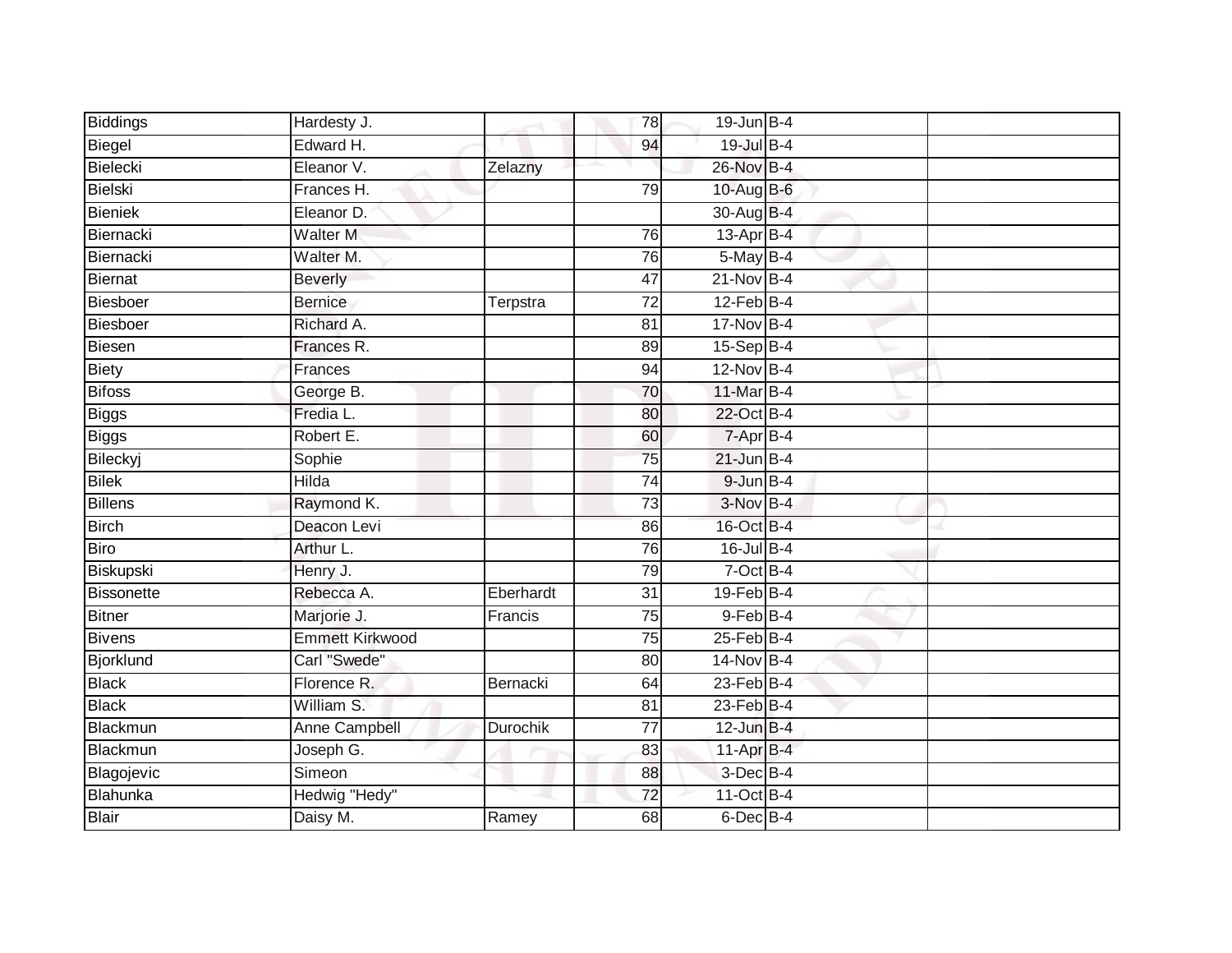| Blair            | Mary Ann                 |         | 87              | $1-MarB-4$      |               |
|------------------|--------------------------|---------|-----------------|-----------------|---------------|
| <b>Blaisdell</b> | Helen M.                 |         | 89              | 9-Nov B-4       |               |
| <b>Blakely</b>   | Shelly F.                |         | 34              | $12$ -Feb $B-4$ |               |
| Blakemore        | Lurley                   |         | 67              | $5$ -Dec $B$ -4 |               |
| Blakeney         | Ida Mae                  |         |                 | 14-Apr B-4      |               |
| Blakeslee        | <b>Gretchen Maria</b>    |         | 46              | 8-Dec B-4       |               |
| <b>Blaney</b>    | Ellen T.                 |         | 68              | $13$ -Jun $B-4$ |               |
| <b>Blank</b>     | Carl F.                  |         | $\overline{82}$ | $2$ -Dec $B-4$  |               |
| <b>Blasko</b>    | Andrew J.                |         | 90              | 13-Dec B-12     |               |
| Blaskovich       | Rose                     | Fratter |                 | 31-Mar B-4      |               |
| Blaszak          | Dorothy M.               |         | 63              | $10-SepB-6$     |               |
| Blaszak          | Robert W.                |         | 64              | $1-Nov$ B-12    |               |
| Blaszczyk        | Ernest T.                |         | 74              | $21-AugB-4$     | Flag included |
| Blazevich        | Frank                    |         | 88              | 10-Oct B-4      |               |
| <b>Blevins</b>   | Tommie Lee Jr.           |         | 44              | $22$ -Jun $B-4$ |               |
| <b>Blink</b>     | Clarence                 |         | 80              | 10-Nov B-4      |               |
| <b>Blink</b>     | Gene                     |         | $\overline{58}$ | $13-Mar$ B-4    |               |
| <b>Bloede</b>    | Arthur H.                |         | 83              | 16-Dec B-4      |               |
| <b>Blohm</b>     | Aileen M.                |         | 93              | 2-Oct B-4       |               |
| <b>Blount</b>    | Frederick "Rick" Jr.     |         | $\overline{36}$ | 15-Nov B-12     |               |
| <b>Blount</b>    | Frederick M. "Fred"      |         | 60              | 28-Apr B-4      |               |
| Boardman         | <b>Lawrence Courtney</b> |         | $\overline{74}$ | $22-Sep$ B-4    | Flag included |
| <b>Boback</b>    | Sylvia Josephine         |         | 66              | $11$ -Mar $B-4$ |               |
| <b>Bobalik</b>   | Stephen A.               |         | 87              | $8-NovB-4$      |               |
| <b>Bobas</b>     | Joseph F.                |         | 81              | 26-Apr B-4      |               |
| Bober            | Dorothy E.               |         | 82              | $2$ -Dec $B-4$  |               |
| <b>Bobin</b>     | Robert W.                |         | $\overline{48}$ | $16$ -Jan $B-4$ |               |
| Bocca            | Mary                     |         | $\overline{88}$ | 17-Aug B-4      |               |
| Bochnowski       | Col. Joseph S.           |         | 89              | 8-Sep B-4       | Flag included |
| <b>Bock</b>      | Ruth I.                  |         | 76              | 16-Sep B-6      |               |
| <b>Bock</b>      | Siegel E.                |         | 78              | $15$ -Oct B-4   | Flag included |
| Bockelman        | Walter F.                |         |                 | $7-MarB-4$      | Flag included |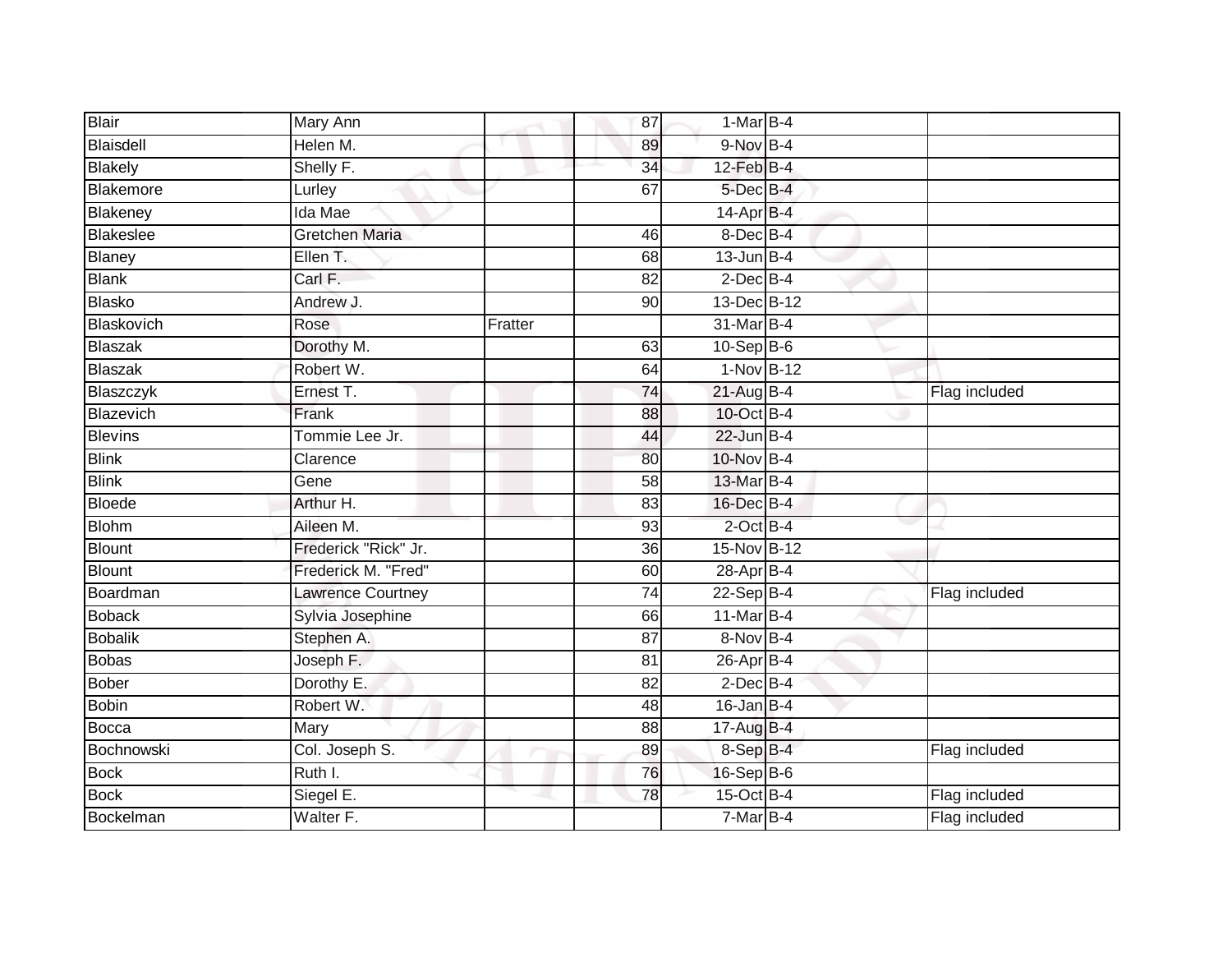| <b>Bodak</b>    | <b>John</b>                 |               | 78              | 30-May B-4       | Flag included    |
|-----------------|-----------------------------|---------------|-----------------|------------------|------------------|
| <b>Bode</b>     | Roxanne                     | Snyder        | 43              | $26$ -Feb $B-4$  |                  |
| <b>Bodefeld</b> | Mary C.                     | <b>Soltis</b> | 86              | 14-Nov B-4       |                  |
| Bodnar          | George                      |               | 87              | 9-Mar B-4        |                  |
| <b>Boerst</b>   | Leona C.                    | Halquist      | $\overline{72}$ | $8-AugB-4$       |                  |
| <b>Boesch</b>   | Julia S.                    |               | $\overline{84}$ | $1-FebB-10$      |                  |
| <b>Boesch</b>   | Saundra                     | <b>Bork</b>   | 34              | $18$ -Jul $B-4$  |                  |
| <b>Bogs</b>     | Fred C., Sr.                |               | 65              | $3-AprB-4$       |                  |
| Boguslaw        | Elsa                        |               |                 | $19 - Jun$ B-4   |                  |
| <b>Bogusz</b>   | <b>Emma Murin</b>           | <b>Tifrea</b> | 89              | $25$ -Jul B-4    |                  |
| <b>Bohlen</b>   | Violet                      | Kozlowski     | 86              | $19$ -Jul $B-4$  |                  |
| <b>Bohling</b>  | Luke Herbert                |               | 86              | $4$ -Mar $B-4$   |                  |
| Bojda           | Frank A.                    |               | 79              | $2$ -Jul $B-4$   |                  |
| <b>Bolda</b>    | Victoria S.                 | Victor        | 89              | $10$ -Jul $B-4$  |                  |
| <b>Boldin</b>   | Peter J. Sr.                |               | 67              | $21-Sep$ B-4     | Flag included    |
| <b>Bolek</b>    | Emily                       | Klapsa        | 79              | 17-Sep B-4       |                  |
| Bolijanich      | Steve "Teacher"             |               | 99              | 30-Oct B-4       |                  |
| <b>Bolsega</b>  | <b>Walter John</b>          |               | 72              | 18-May B-4       |                  |
| <b>Bomba</b>    | Grace Jean                  | Kristoff      | $\overline{55}$ | 16-Jul B-4       |                  |
| Bonato          | John A.                     |               | 83              | $11$ -Jan $B-4$  |                  |
| <b>Bondra</b>   | Christopher Allan           |               | $\overline{23}$ | 29-May B-4       |                  |
| <b>Bonham</b>   | Faith A.                    |               | 2 months        | 19-Nov B-4       |                  |
| Bonham          | Flora B.                    |               | 75              | $16$ -Jul $B-4$  |                  |
| <b>Bonic</b>    | John T. Sr.                 |               | 85              | $18$ -Feb $B$ -4 |                  |
| <b>Book</b>     | Marvis L.                   | <b>Miller</b> | 68              | $12$ -Oct B-4    |                  |
| Boomsma         | Henrietta                   |               | 91              | 18-Apr B-4       |                  |
| <b>Bordeaux</b> | Sanford L.                  |               | 49              | 16-Aug B-4       |                  |
| <b>Borgia</b>   | Joseph C.                   |               | 68              | $2-MarB-4$       |                  |
| <b>Boricich</b> | Emily                       | Colovich      | $\overline{88}$ | $4$ -Oct B-4     |                  |
| Borinstein      | Victoria Lynn Maria "Torie" |               | 4               | 5-Aug B-4        | Picture included |
| Boris           | Cecelia L.                  | Kulka         | 76              | $12$ -Nov $B-4$  |                  |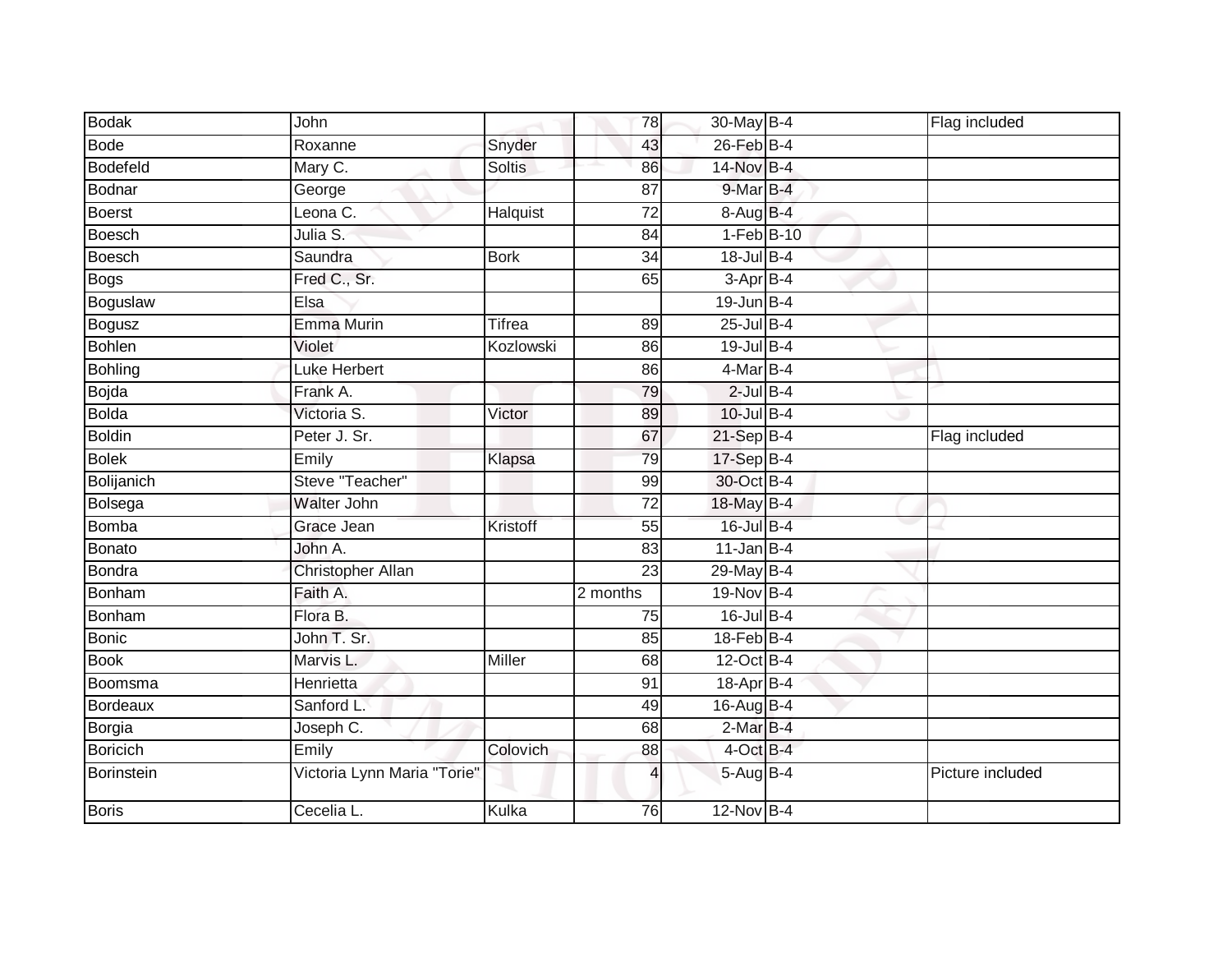| Borman           | Janet L.            |            | 58              | $7-AugB-4$             |               |
|------------------|---------------------|------------|-----------------|------------------------|---------------|
| Borman           | Marjorie L.         |            | 76              | $21$ -Mar $B-4$        |               |
| Borowiec         | Marie               | Paczkowski | 89              | 23-Aug B-4             |               |
| Borowski         | Jozefa              |            | 86              | 5-Mar B-4              |               |
| Borowski         | Theodore F.         |            | 80              | 13-Jun B-4             | Flag included |
| Borroughs        | <b>Doris</b>        |            | 68              | $9-MarB-4$             |               |
| <b>Borucki</b>   | Josephine M.        | Sowa       | 74              | $5-MayB-4$             |               |
| <b>Bosch</b>     | John F.             |            | 86              | $13-Apr$ B-4           |               |
| <b>Bosel</b>     | John A.             |            | 84              | $23-Sep$ B-4           |               |
| <b>Bosnich</b>   | Rada                |            | 60              | $16$ -Dec $B-4$        |               |
| <b>Boss</b>      | Andrew D. "Andy"    |            | 78              | $31$ -Jul B-4          | Flag included |
| <b>Boss</b>      | <b>Nicholas</b>     |            | 90              | 20-Dec B-12            |               |
| <b>Bossard</b>   | Eugene G.           |            | 80              | $31$ -Jan B-4          | Flag included |
| <b>Bostic</b>    | Samuel Jr.          |            |                 | 22-Dec B-4             |               |
| <b>Boswinkle</b> | Harold D.           |            | $\overline{72}$ | 5-Nov B-4              | Flag included |
| <b>Boswinkle</b> | Linda S.            | Willer     | 48              | 6-Feb B-4              |               |
| <b>Botruff</b>   | Richard E.          |            | 78              | $15$ -Dec $B$ -6       |               |
| Bougher          | Helen L.            |            | 61              | $23$ -Jun $B-4$        |               |
| Bourne           | Gloria I.           |            | 72              | $24$ -Jun $B-4$        |               |
| <b>Bourrell</b>  | George J. Sr.       |            | 77              | 24-May B-4             | Flag included |
| <b>Bowens</b>    | Julia Pearl         |            | 43              | $16 - \text{Sep}B - 6$ |               |
| Bowman           | Allen               |            | 86              | 28-Nov B-4             |               |
| Bowman           | <b>Jason Robert</b> |            | 22              | 27-Nov B-4             |               |
| Bowman           | Loren G.            |            | 89              | $21-SepB-4$            |               |
| Bowman           | William V.          |            | 89              | $11$ -Jan B-4          |               |
| Box              | Mattie              |            | 76              | $2-Nov$ B-4            |               |
| Boyden           | William Emereth Sr. |            | 64              | 27-Dec B-4             |               |
| <b>Boyle</b>     | Barbara Barton      |            | 79              | $14$ -Jul B-4          |               |
| <b>Brackett</b>  | William G.          |            | 68              | 17-May B-4             | Flag included |
| <b>Bradac</b>    | Mary                |            | 92              | 14-May B-4             |               |
| <b>Bradach</b>   | Michael             |            | 20              | 17-Sep B-4             |               |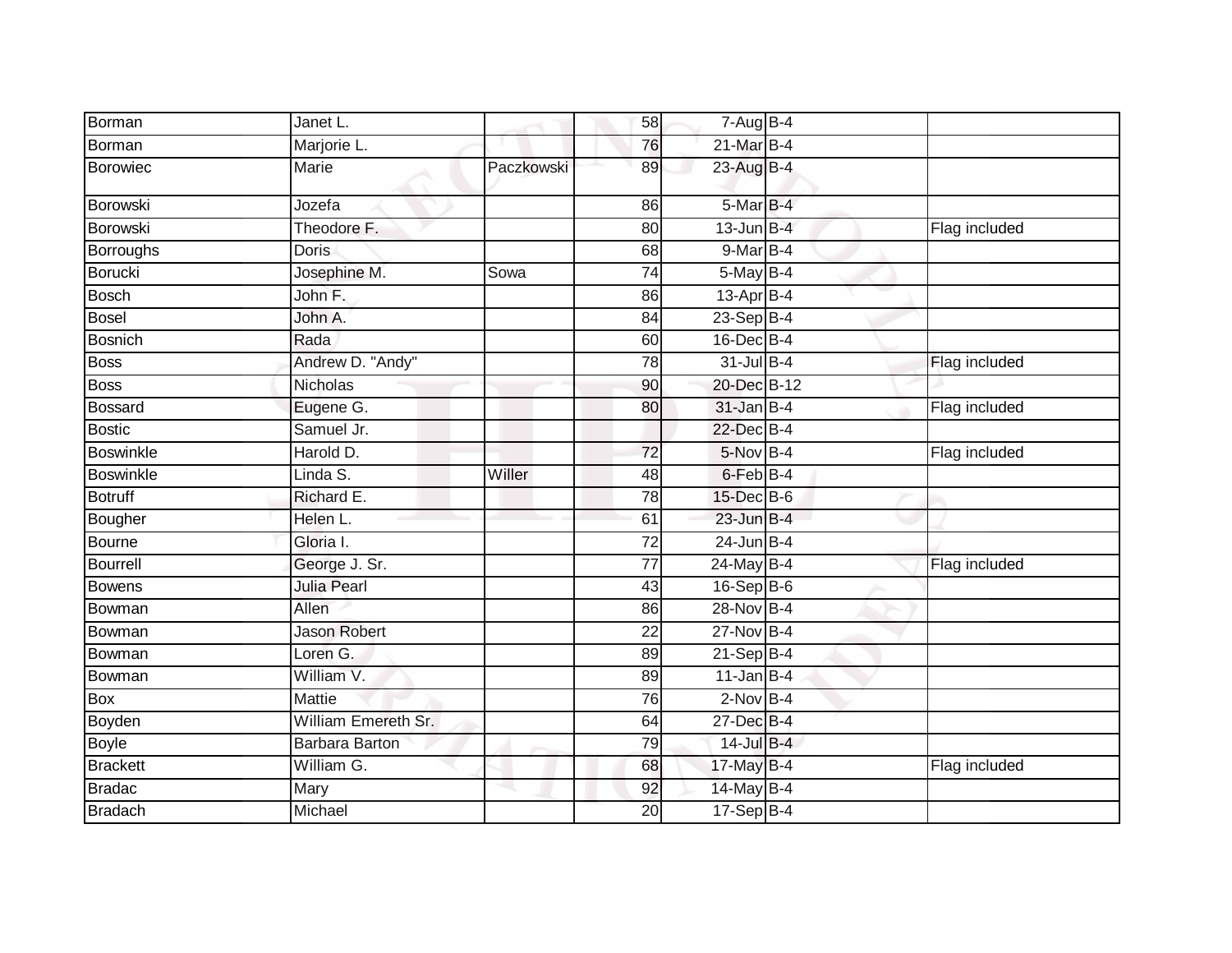| Bradbury         | $\overline{My}$ rtie F. |          | 81              | $7$ -Jan B-4    |               |
|------------------|-------------------------|----------|-----------------|-----------------|---------------|
| <b>Braddy</b>    | Lawrence R. "Lonnie"    |          | 60              | $27-Sep$ B-4    |               |
| <b>Brady</b>     | Bernard W.              |          |                 | $4$ -Aug B-4    |               |
| <b>Brady</b>     | Kathleen M.             |          | 54              | 16-Apr B-4      |               |
| <b>Brady</b>     | Margaret                | Merchel  | $\overline{81}$ | 13-May B-4      |               |
| <b>Brahos</b>    | Harry                   |          | 76              | 29-Jul B-4      | Flag included |
| <b>Brainte</b>   | Italo W.                |          | 89              | $1-Sep$ B-4     |               |
| <b>Brakley</b>   | Grace                   |          | 65              | $16$ -Mar $B-4$ |               |
| Branchaw         | Robert J.               |          | 66              | 20-Aug B-4      | Flag included |
| <b>Brand</b>     | Nellie H.               | Jacobsma | 81              | $28$ -Jul $B-4$ |               |
| <b>Brand</b>     | Stephen M.              |          | 30              | 29-Nov B-12     |               |
| <b>Brandt</b>    | Theresa A. "Tracey"     |          | 31              | 3-Mar B-4       |               |
| <b>Brandys</b>   | Angeline                | Kurzeja  | 80              | 18-Aug B-4      |               |
| <b>Brandys</b>   | Frank "Fritz"           |          | 90              | $14$ -Mar $B-4$ |               |
| <b>Brankle</b>   | Larry K.                |          | 62              | $26$ -Jul B-4   |               |
| <b>Braschler</b> | John                    |          | $\overline{77}$ | 20-Oct B-4      |               |
| <b>Brasich</b>   | John W.                 |          | 85              | $7$ -Jul $B-4$  | Flag included |
| Bratcher         | Charles A.              |          | 36              | 28-Aug B-4      |               |
| Brazlovitz       | Robert L.               |          | 55              | $6$ -Nov B-4    |               |
| <b>Breaz</b>     | David E.                |          | 45              | 16-Aug B-4      |               |
| <b>Brebrich</b>  | Vincent "Vinko"         |          | 98              | $24-Sep B-4$    |               |
| <b>Breeden</b>   | Gena Fay                |          | 76              | $27-Sep B-4$    |               |
| <b>Breese</b>    | Bernard V. "Barney"     |          | 71              | $15$ -Jan B-4   |               |
| <b>Brehmer</b>   | Margaret                | Weber    | 80              | 16-May B-4      |               |
| Brenman          | Irving I.               |          | 85              | $14$ -Jun $B-4$ | Flag included |
| Brennan          | Alma                    |          | 96              | $25$ -Jan B-4   |               |
| Bresnahan        | <b>Dolores</b>          |          | 69              | 30-Apr B-4      |               |
| <b>Bretscher</b> | Marguerite              |          | 76              | $9$ -Jul $B$ -4 |               |
| <b>Brett</b>     | Ruby                    |          | 94              | 25-May B-4      |               |
| Bretz            | James Evertt            |          | 84              | 26-Nov B-4      | Flag included |
| <b>Brewer</b>    | Arlene R.               |          | 66              | $20-Sep B-4$    |               |
| <b>Brewer</b>    | James M.                |          | 58              | $20$ -Jan B-4   |               |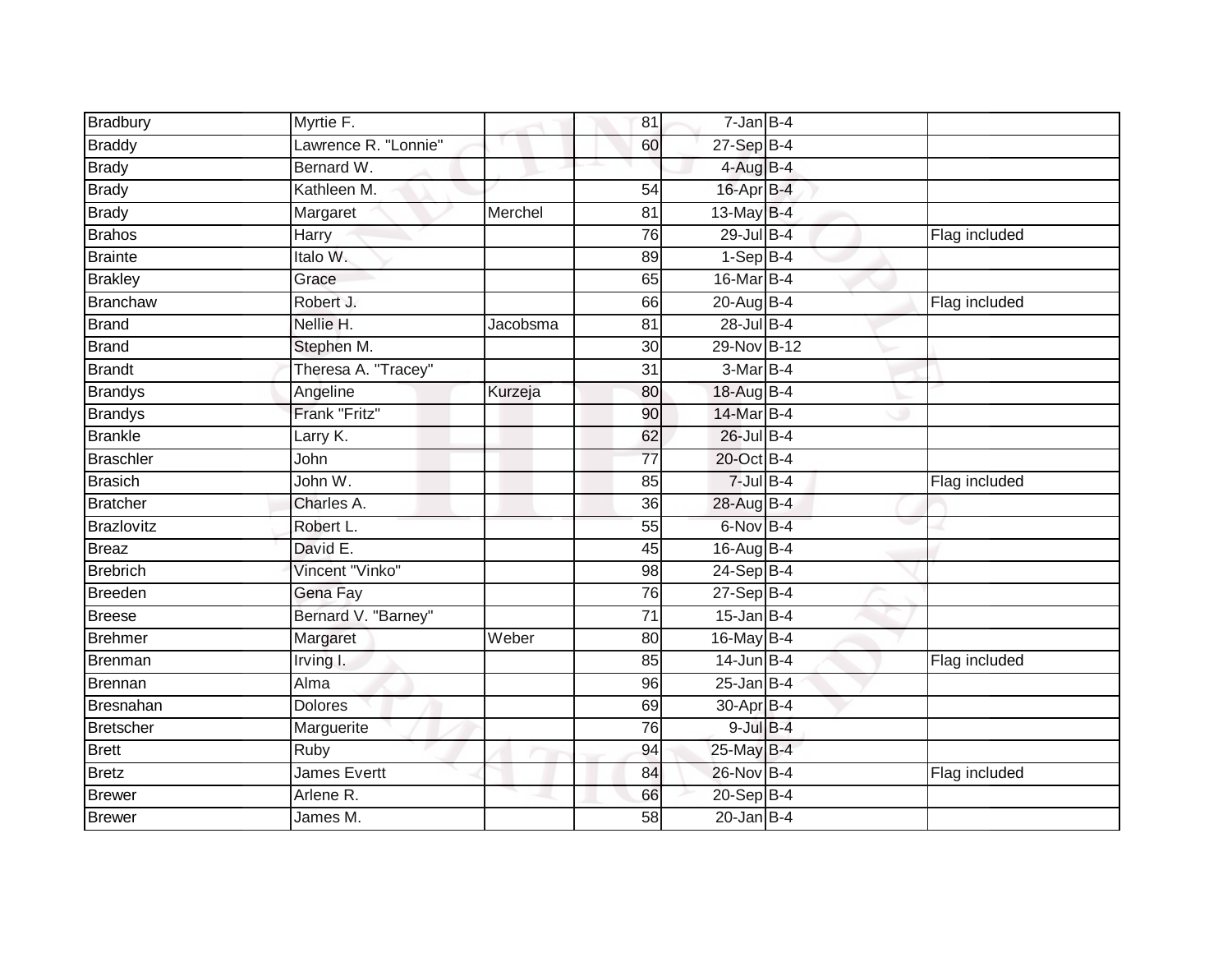| <b>Brewer</b>    | Phillip E.            |            | 17              | $21$ -Aug $B-4$          |               |
|------------------|-----------------------|------------|-----------------|--------------------------|---------------|
| <b>Brewer</b>    | Wayne                 |            | 82              | 24-Oct B-4               | Flag included |
| <b>Brewer</b>    | Wilbur L.             |            | 67              | 4-Mar B-4                |               |
| Brezinski        | <b>Agnes Marie</b>    |            | 59              | 19-Oct B-4               |               |
| Brezinski        | Jean J.               |            | $\overline{84}$ | 9-Apr B-4                |               |
| Brezinski        | Lula B.               |            | 91              | 23-Mar B-4               |               |
| <b>Briante</b>   | Frances M.            |            | 88              | $7 - \overline{Apr}$ B-4 |               |
| Bridgeman        | Emmitt J.             |            | 90              | $23-Nov$ B-4             |               |
| <b>Briggs</b>    | Bob T.                |            | 77              | $13$ -Feb $B-4$          | Flag included |
| <b>Brin</b>      | Nathan                |            | $\overline{84}$ | $11$ -Nov $B-4$          | Flag included |
| <b>Briner</b>    | Dorothy J.            |            | 79              | 26-Oct B-4               |               |
| <b>Briscoe</b>   | Calvin L.             |            | $\overline{75}$ | $10-Nov$ B-4             | Flag included |
| <b>Brisien</b>   | <b>Charles Robert</b> |            | 69              | $7$ -Jan $B-4$           | Flag          |
| <b>Brittain</b>  | H.T.                  |            | 46              | $9$ -Jun $B-4$           |               |
| Brittingham      | William R., Jr.       |            | 52              | 23-Mar B-4               |               |
| Broelmann        | John M. "Jack"Sr.     |            | 69              | $13$ -May B-4            | Flag          |
| Broermann        | Lola Cianaini         |            | 85              | $3-MayB-4$               |               |
| <b>Broertjes</b> | Jennie                | Vanderbilt | 95              | $1-Jan$ B-4              |               |
| <b>Broertjes</b> | Kent                  |            | 35              | 30-Apr B-4               |               |
| <b>Brogdon</b>   | Robert B.Sr.          |            | $\overline{70}$ | $21$ -May B-4            | Flag          |
| Broman           | Joshua D. "Joshwalla" |            | 19              | $1-AugB-4$               |               |
| <b>Brooke</b>    | Joseph E. "Joe"       |            | $\overline{80}$ | 26-Aug B-4               | Flag included |
| <b>Brooks</b>    | Tom Sr.               |            | 48              | $30 - Jun$ B-4           |               |
| <b>Brosseau</b>  | Bruce Alan "Boo"      |            | 51              | $20$ -Mar $B-4$          |               |
| <b>Brower</b>    | Betty L.              |            | 69              | $7$ -Jul B-4             |               |
| <b>Brown</b>     | Carl H.               |            | $\overline{73}$ | $8-AugB-4$               |               |
| <b>Brown</b>     | Clara E.              |            | 88              | 17-Sep B-4               |               |
| Brown            | Edna R.               | Fauser     | 94              | 20-Nov B-4               |               |
| <b>Brown</b>     | Edward L.             |            | 63              | 19-Aug B-4               |               |
| <b>Brown</b>     | Eleanora J.           |            | 81              | 29-Dec B-4               |               |
| Brown            | George                |            | 62              | $12$ -May B-4            | Flag          |
| <b>Brown</b>     | Harry Dale            |            | 58              | 6-Feb B-4                |               |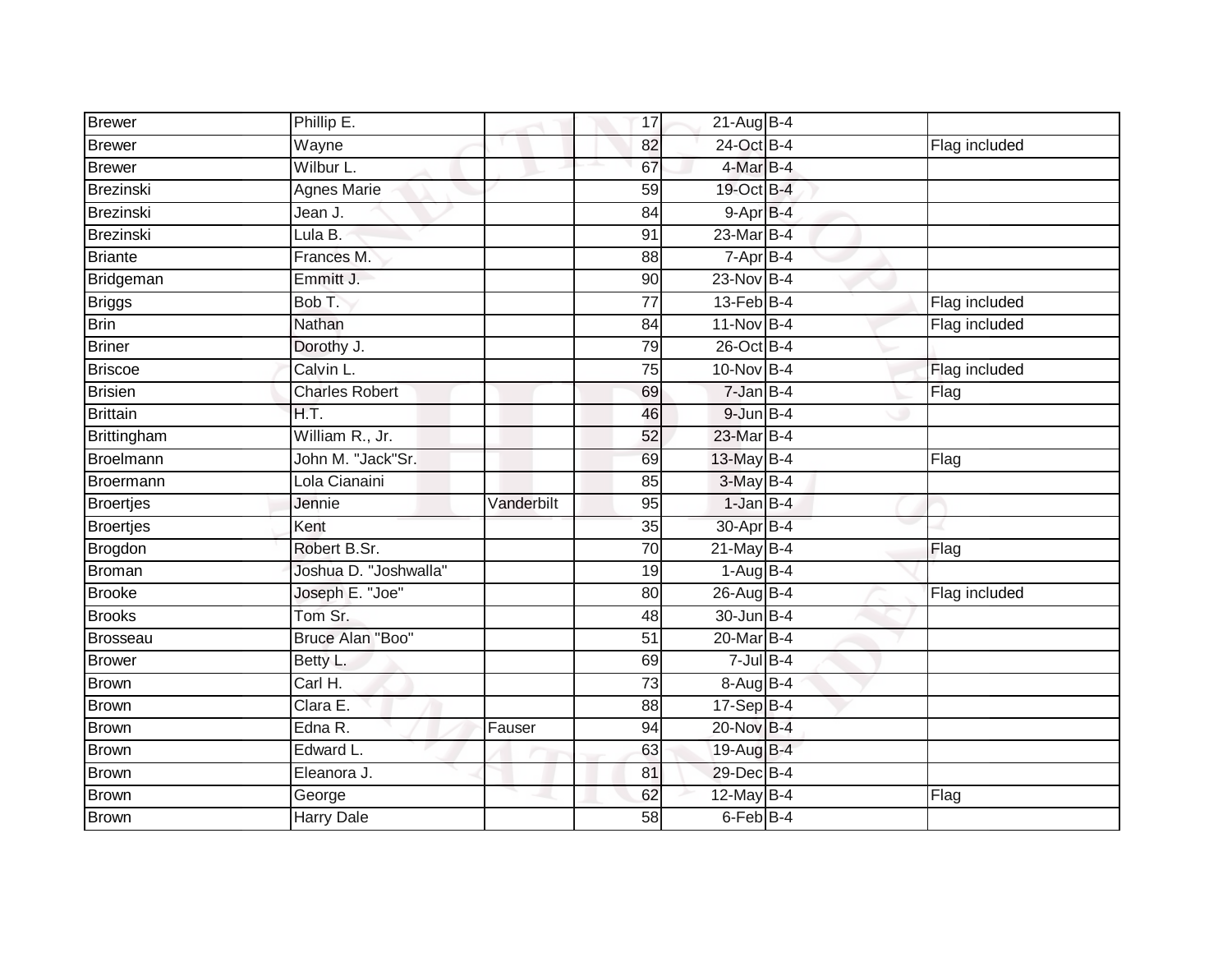| Brown           | Harry R.              |          |                 | $27$ -Oct B-4     |  |
|-----------------|-----------------------|----------|-----------------|-------------------|--|
| <b>Brown</b>    | <b>Harvey Raymond</b> |          | 80              | 29-Nov B-12       |  |
| Brown           | Helen K.              | Keckich  | 86              | $21-AprB-4$       |  |
| Brown           | Lillian J.            | Jones    | $\overline{73}$ | 19-Oct B-4        |  |
| <b>Brown</b>    | Lionel                |          | $\overline{37}$ | 15-Jun B-4        |  |
| Brown           | Lionel                |          | $\overline{37}$ | $15$ -Jul $B-4$   |  |
| Brown           | Mary R.               | Fazekas  | $\overline{91}$ | $15$ -Oct B-4     |  |
| <b>Brown</b>    | Paul E.               |          | $\overline{37}$ | $2$ -Dec $B-4$    |  |
| <b>Brown</b>    | Thomas H. Sr.         |          | $\overline{78}$ | 8-Mar B-4         |  |
| Brown           | William G.            |          | 79              | $2$ -Jun $B-4$    |  |
| <b>Brown</b>    | William G.            |          | $\overline{85}$ | $27$ -Jan B-6     |  |
| Brownewell      | Anna                  |          | $\overline{75}$ | $7-Nov$ B-4       |  |
| Browning        | <b>Isaiah Robert</b>  |          | 4 months        | 15-Oct B-4        |  |
| <b>Bruce</b>    | Rose F.               |          | 85              | 6-Nov B-4         |  |
| Bruckman        | Doris M.              |          | 73              | $24$ -Jun B-4     |  |
| Brumfield       | Jacqueline            |          | 52              | 24-Sep B-4        |  |
| <b>Brumley</b>  | Charles A.            |          | 90              | $14$ -Jul B-4     |  |
| <b>Brumm</b>    | William T.            |          | 57              | 6-Dec B-4         |  |
| Brunaczki       | Paul                  |          | 45              | $1-Dec$ B-4       |  |
| Brundige        | Henry                 |          | 74              | $23$ -Jun B-4     |  |
| <b>Bruner</b>   | Jane P.               |          |                 | $9-$ Sep $B-4$    |  |
| <b>Brunke</b>   | Magdalen H.           |          | 83              | 16-Oct B-4        |  |
| <b>Brunnick</b> | Daniel F.             |          | 54              | 25-Nov B-4        |  |
| Brunnick        | Ruth E.               |          | 86              | 29-Mar B-4        |  |
| Bruno           | Josephine             |          | 79              | $9$ -Jun $B-4$    |  |
| Bruno           | Terrance M.           |          | $\overline{47}$ | 18-Mar B-4        |  |
| <b>Bruns</b>    | Lenard                |          | $\overline{51}$ | 15-Jul B-4        |  |
| <b>Bruns</b>    | Lois J.               |          | 65              | 18-Jan B-4        |  |
| <b>Brunty</b>   | Ernie N. Jr.          |          | 70              | 20-Aug B-4        |  |
| <b>Brush</b>    | Doris C.              | Rochelle | 74              | 31-May B-4        |  |
| Bruszewski      | Josephine             | Naminski | 78              | $23$ -Feb $ B-4 $ |  |
| <b>Bryan</b>    | Frances J.            |          | 70              | $27$ -Mar $B-4$   |  |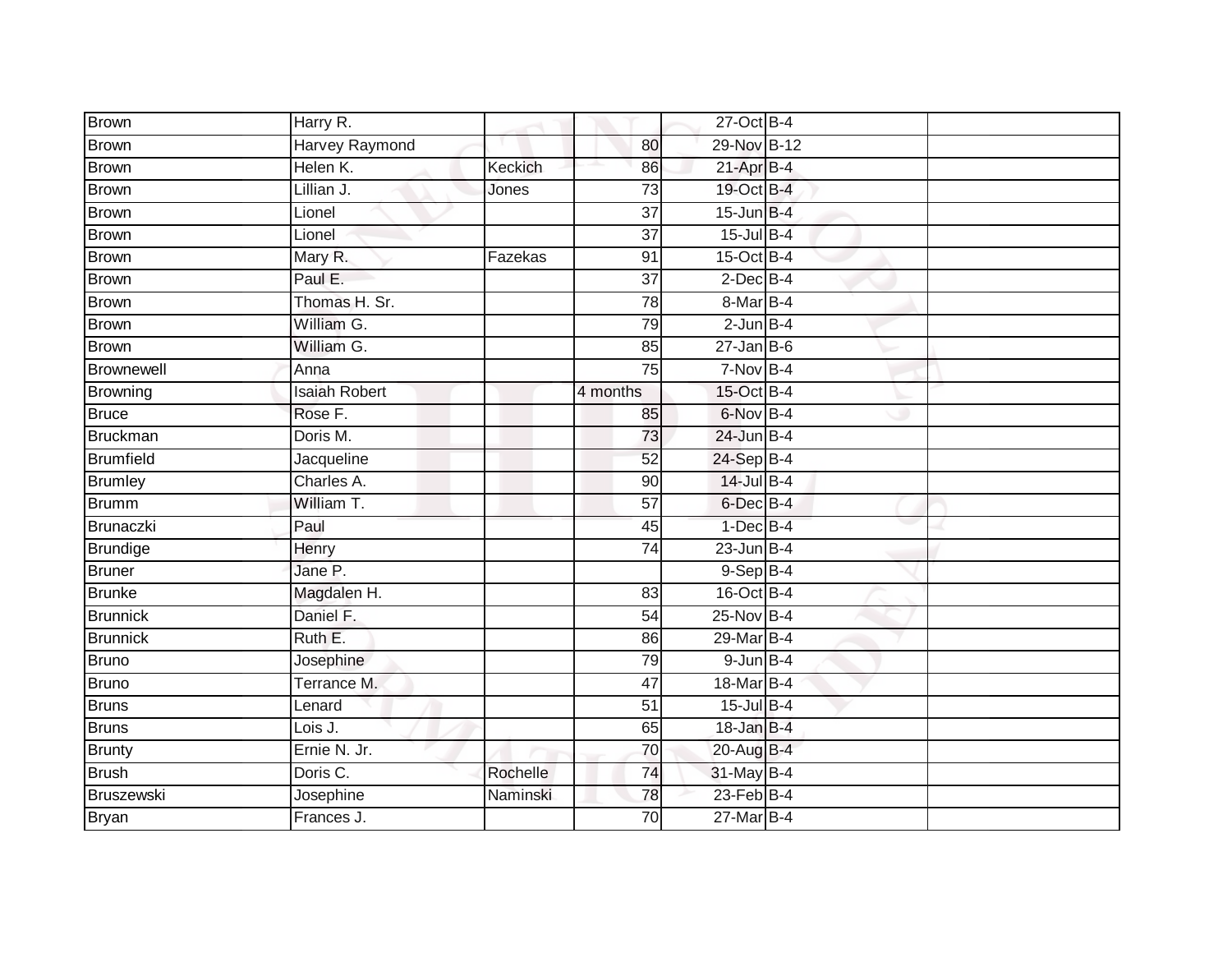| <b>Bryant</b>   | Kenneth R.           |                 | 69              | $7-Aug$ B-4      |               |
|-----------------|----------------------|-----------------|-----------------|------------------|---------------|
| Bryja           | Walter               |                 | 65              | 19-Apr B-4       |               |
| Bryson          | Elsie A. "Ellie"     |                 | $\overline{77}$ | $31$ -Jan B-4    |               |
| <b>Brza</b>     | Delores C.           | <b>Burleson</b> | 68              | 27-May B-4       |               |
| <b>Brzinski</b> | Barbara J.           |                 | 52              | $7$ -Jul $B-4$   |               |
| <b>Brzykcy</b>  | Henry F.             |                 | 75              | $28$ -Jan B-4    | Flag included |
| <b>Bucheck</b>  | Anthony E. (Bucek)   |                 | 81              | 23-Mar B-4       |               |
| Buckingham      | Annie Mae            |                 | 69              | $12$ -Oct B-4    |               |
| <b>Buczek</b>   | Joan M.              | Schutz          | 68              | $27$ -Feb $B-4$  |               |
| <b>Buehrie</b>  | Kenneth R.           |                 | 43              | 19-Mar B-4       |               |
| Bufano          | <b>Rose Marie</b>    | Ambrosia        |                 | 10-May B-4       |               |
| Buffenbarger    | Norma J.             |                 | 59              | $26$ -Aug B-4    |               |
| <b>Buger</b>    | Roy W. Jr.           |                 | 41              | 17-Sep B-4       |               |
| Buikema         | Ronnie               |                 | 81              | $7 - Jan$ B-4    |               |
| <b>Bukowski</b> | Elfrieda E.          | Keller          | 69              | 7-Dec B-4        |               |
| <b>Bukowski</b> | Henry J.             |                 | 73              | $3$ -Jan $B-4$   |               |
| Bukowski        | Irene                | Nitz            | 85              | 18-Aug B-4       |               |
| <b>Buksar</b>   | Carol                |                 | 34              | 20-Feb B-4       |               |
| <b>Bulich</b>   | Peter S. "Mo"        |                 |                 | 14-Mar B-4       | Flag included |
| <b>Bult</b>     | Fannie               |                 | 85              | 28-May B-4       |               |
| <b>Bult</b>     | Margaret A.          |                 | 94              | $27$ -Dec $B-4$  |               |
| <b>Bultema</b>  | Alice                | Seeman          | 94              | $10$ -Jan B-4    |               |
| <b>Buncich</b>  | <b>Anthony Steve</b> |                 | 73              | $25$ -Jan B-4    |               |
| <b>Bunda</b>    | <b>Ivaloo McCall</b> |                 | 75              | $3$ -Dec $B-4$   |               |
| <b>Bunge</b>    | Shirley M.           |                 | 70              | 30-Oct B-5       |               |
| Buono           | Mariano Jr.          |                 | 76              | 30-Dec B-4       |               |
| Buoscio         | Zora                 |                 | 94              | $11$ -Jan B-4    |               |
| Burch           | Charmaine K.         |                 | 45              | 21-Dec B-4       |               |
| Burczak         | <b>Shirley Emily</b> |                 | 82              | $3-AugB-4$       |               |
| Burdan          | Robert L.            |                 | 55              | 26-Aug B-4       |               |
| <b>Burdette</b> | Robbie Adams         |                 | 37              | $14$ -Aug $B$ -4 |               |
| <b>Burger</b>   | <b>Sherry Mae</b>    | Wilds           | 63              | 30-Jul B-4       |               |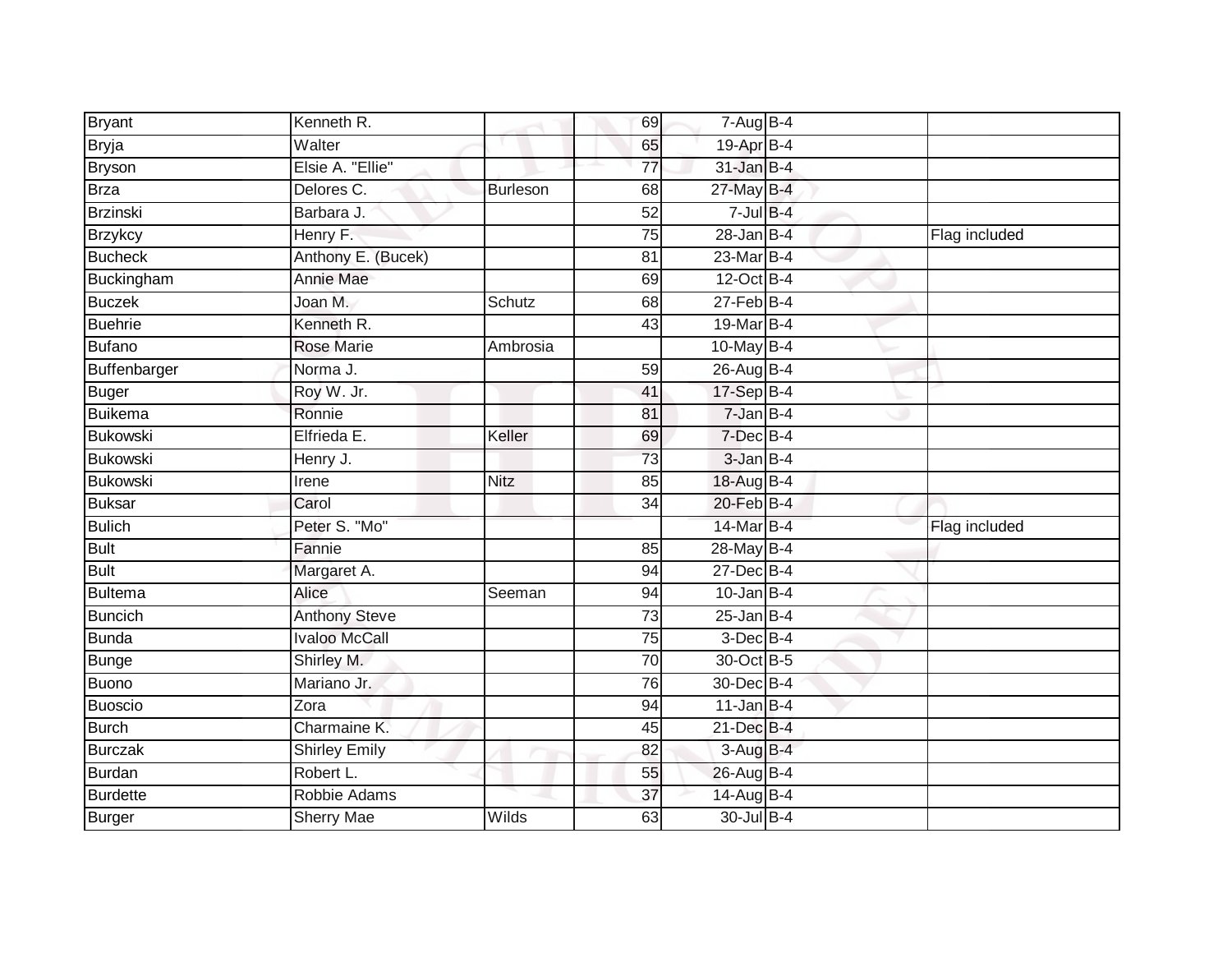| <b>Burgess</b>   | John L. "Moon"          |                | 67              | 28-Nov B-4        | Flag included    |
|------------------|-------------------------|----------------|-----------------|-------------------|------------------|
| <b>Burgess</b>   | Mildred M.              |                | 52              | 28-Mar B-4        |                  |
| Burghardt        | Carl L.                 |                | 84              | 29-Nov B-12       |                  |
| <b>Burgos</b>    | Marie T.                |                | 69              | 24-Aug B-4        |                  |
| <b>Burke</b>     | Jayne Wagner            |                | 79              | 25-Oct B-10       |                  |
| <b>Burke</b>     | Kathleen                | O'Connor       | 86              | $5$ -Jan $B-4$    |                  |
| <b>Burkhardt</b> | Eugene                  |                | 93              | 20-May B-4        |                  |
| <b>Burkhart</b>  | George H.               |                | 72              | 29-Oct B-6        |                  |
| <b>Burns</b>     | <b>Frances Kathleen</b> |                | $\overline{88}$ | $2-SepB-4$        | Picture included |
| <b>Burns</b>     | Jimmie                  |                | $\overline{75}$ | $25$ -Jun $B-4$   |                  |
| <b>Burns</b>     | Mary Catherine          |                |                 | $4$ -Feb $ B-4 $  |                  |
| <b>Burns</b>     | Rose W.                 |                | 98              | $23$ -Apr $B-4$   |                  |
| <b>Burress</b>   | Loren Damon             |                | 75              | $21-SepB-4$       | Flag included    |
| <b>Burris</b>    | Ruth M.                 | Vollbrecht     | 88              | $1-Jan$ B-4       |                  |
| <b>Busch</b>     | Dorothy J.              |                | $\overline{77}$ | $1-AugB-4$        |                  |
| Buser            | Katherine E.            |                | 81              | 11-Mar B-4        |                  |
| <b>Bush</b>      | Frances "Curley"        | Kiernicki      | $\overline{82}$ | 12-Aug B-4        |                  |
| <b>Bush</b>      | MacKenzie Jaison        |                | Infant          | 5-Feb B-4         |                  |
| <b>Bushnell</b>  | Ruth M.                 |                | 83              | 21-Dec B-4        |                  |
| <b>Butler</b>    | Earl Wayne              |                | $\overline{72}$ | $11-Apr$ B-4      |                  |
| <b>Butler</b>    | Forrest T.              |                | $\overline{78}$ | $13$ -Jun $B-4$   |                  |
| <b>Butler</b>    | Louis "Gene"            |                | $\overline{77}$ | $5 - Jun$ $B - 4$ |                  |
| <b>Butler</b>    | Margaret V.             |                | 71              | $21$ -May B-4     |                  |
| <b>Butte</b>     | Gene                    |                | 79              | 24-May B-4        |                  |
| <b>Buxton</b>    | <b>Hazel Marie</b>      |                | 84              | $16$ -Aug $B-4$   |                  |
| <b>Buzolitz</b>  | Michael J.              |                | 85              | $28$ -Jan B-4     |                  |
| <b>Byrd</b>      | Randal W.Sr.            |                | 83              | $11$ -Jul B-4     |                  |
| Cable            | Estelle                 |                | 68              | $2-SepB-4$        |                  |
| Cable            | Sandi L.                |                | $\overline{37}$ | 28-Jul B-4        |                  |
| Cabrera          | Graciela "Chela"        | Canchola       | 49              | 13-Nov B-4        |                  |
| Cadena           | Arnoldo                 |                | 39              | $1-Dec$ B-4       |                  |
| Cady             | Francine B. "Peaches"   | <b>Bazarko</b> |                 | $16-SepB-6$       |                  |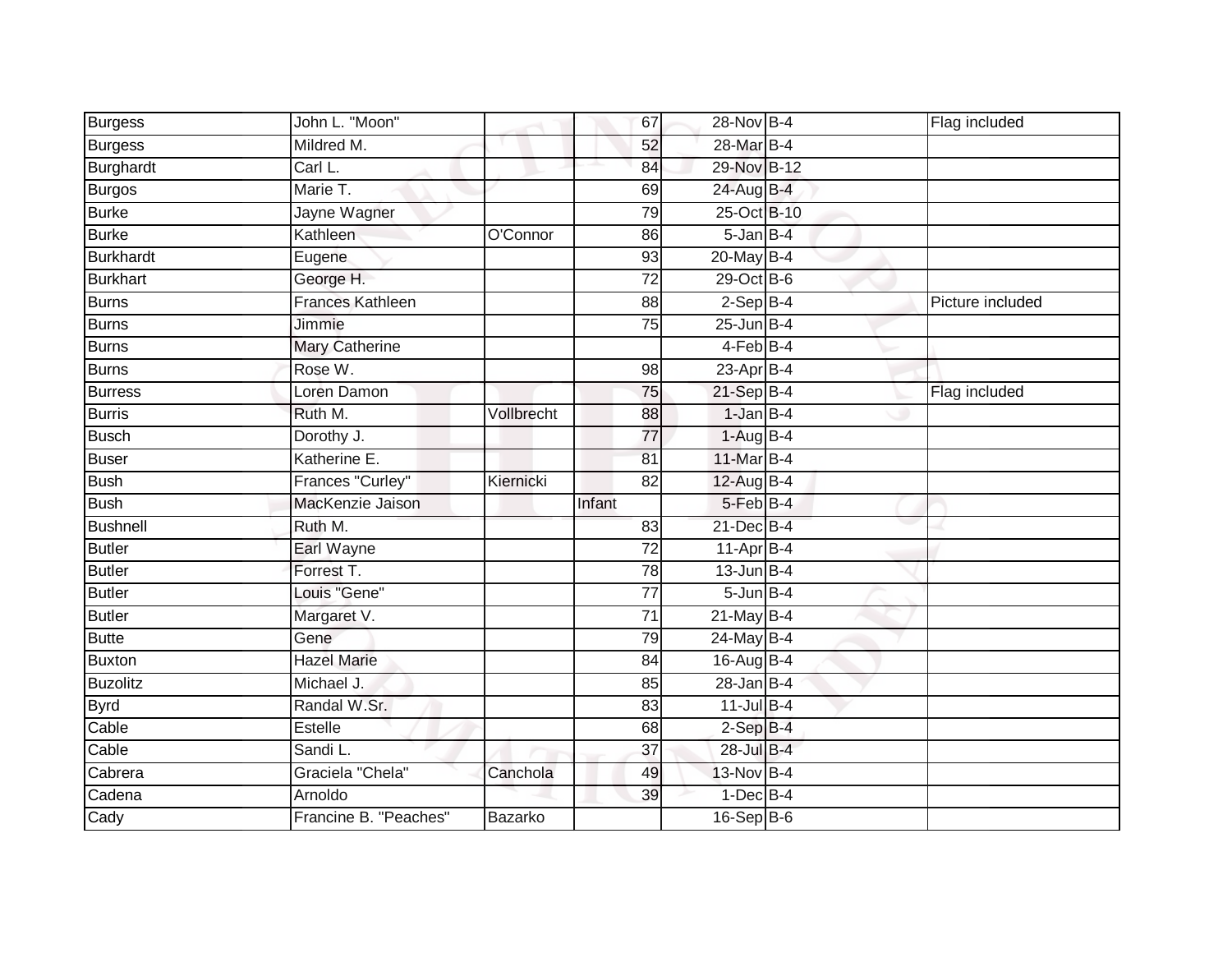| Cafiero   | Anthony J.           |        | 79              | $13-Apr$ B-4      |  |
|-----------|----------------------|--------|-----------------|-------------------|--|
| Cain      | Clarence L.          |        | 66              | 25-Mar B-4        |  |
| Cairns    | Douglas L.           |        | 59              | 23-May B-4        |  |
| Calacci   | Mary                 |        |                 | $17 - Jan$ B-4    |  |
| Calandra  | Charles              |        | 96              | 6-Apr B-4         |  |
| Caldwell  | Kenneth A.           |        | 33              | 12-Nov B-4        |  |
| Calhoun   | Ronald L.            |        | 56              | $20$ -Jul B-4     |  |
| Callahan  | Danny L.             |        | 45              | $2$ -Jun $B-4$    |  |
| Callahan  | Robert N.            |        | $\overline{77}$ | $13$ -Feb $ B-4 $ |  |
| Calloway  | Clyde Dewey Sr.      |        | $\overline{71}$ | 13-Aug B-4        |  |
| Calvillo  | Gregorio             |        | 67              | 24-Mar B-4        |  |
| Cameo     | Donald J.            |        | 65              | $21$ -Feb $ B-4 $ |  |
| Cammarata | Guiesppa             |        | 88              | 9-Mar B-4         |  |
| Camp      | Anne                 |        | 91              | $1-JanB-4$        |  |
| Camp      | Edward S.            |        | 80              | $3-May$ B-4       |  |
| Campbell  | Charles W.           |        | 94              | $27$ -Feb $B-4$   |  |
| Campbell  | <b>Ellen Pauline</b> |        | 93              | $19$ -Feb $B$ -4  |  |
| Campbell  | Robert K.            |        | 56              | 4-Jan B-4         |  |
| Campbell  | Willie J.            |        | 52              | 12-Dec B-4        |  |
| Camplin   | Elmer R.             |        | 67              | $4-Sep$ B-4       |  |
| Canady    | William P.           |        | 79              | 28-Oct B-4        |  |
| Canner    | Dorothy P.           |        | 91              | $5$ -May $B-4$    |  |
| Cannon    | Barbara D.           | Rodman | 47              | 19-Mar B-4        |  |
| Cantwell  | Robert C., Jr.       |        | 47              | $4-Apr$ B-4       |  |
| Capeles   | Emilio               |        | 56              | $7-MarB-4$        |  |
| Cappello  | Alberto              |        | $\overline{57}$ | $12-Apr$ B-4      |  |
| Cappello  | V.Lorraine           | Gedmin | 73              | $11-Nov$ B-4      |  |
| Cappps    | Waymonb C. "Doc"     |        | 85              | 1-Nov B-12        |  |
| Capuzzi   | Emily                |        | 87              | $24$ -Feb $B-4$   |  |
| Capuzzi   | James                |        | 86              | 24-Feb B-4        |  |
| Carden    | Anne T.              |        | 80              | $2$ -Oct B-4      |  |
| Cardenas  | Antonio              |        | 88              | $8$ -Jul $B-4$    |  |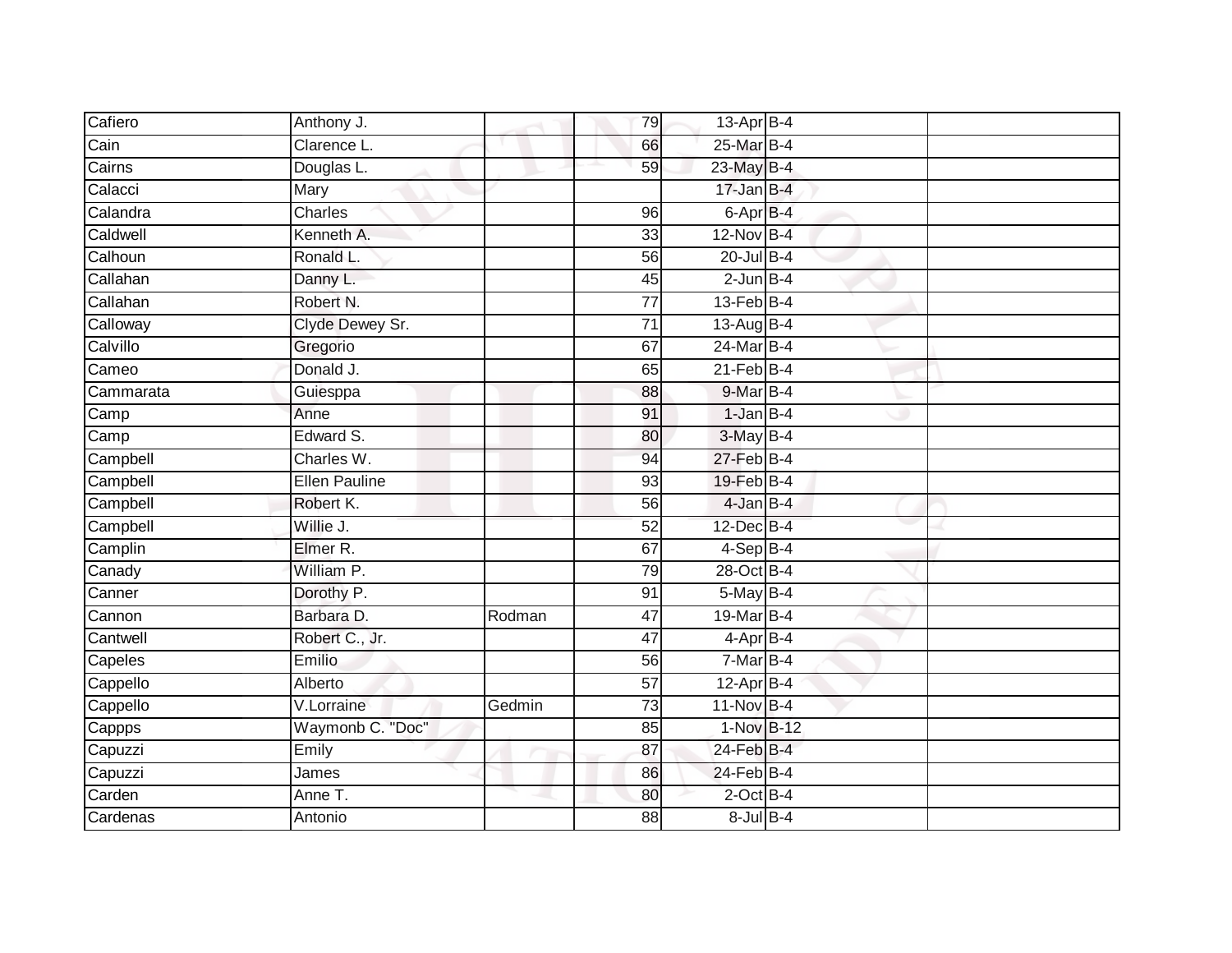| Carey      | Clyde A.              |                | 70              | 8-May B-4         |               |
|------------|-----------------------|----------------|-----------------|-------------------|---------------|
| Carey      | Clyde A.              |                | 69              | $12$ -Apr $B-4$   |               |
| Carey      | Jeanette Elaine       |                | 68              | $1-SepB-4$        |               |
| Carleton   | John V.               |                | 75              | 14-Oct B-4        |               |
| Carlotta   | Raymond M.            |                | 69              | 1-Mar B-4         |               |
| Carlson    | Edith                 |                |                 | 28-Oct B-4        |               |
| Carlson    | Enoch J.              |                | 80              | $3-AprB-4$        |               |
| Carlson    | Helen M.              |                | 85              | $1-AugB-4$        |               |
| Carlson    | Lavonne E.            | <b>Boggess</b> | 84              | $20-FebB-4$       |               |
| Carlson    | Margaret Julia        |                | 89              | 10-May B-4        |               |
| Carlson    | Raymond J.            |                | $\overline{78}$ | 26-Aug B-4        |               |
| Carlson    | Richard H.            |                | $\overline{72}$ | 13-Dec B-12       | Flag included |
| Carmichael | Cecilia C.            |                | 83              | $3-JunB-4$        |               |
| Carmicheal | W. Paul               |                | 87              | 10-Jun B-4        |               |
| Carmody    | Timothy M. M.D.       |                | 46              | 8-Nov B-4         |               |
| Carney     | Harold E.             |                | 72              | $24$ -Jan $B-4$   |               |
| Carney     | Lillian               | Najmolovsk     | 76              | $19$ -Feb $ B-4 $ |               |
| Carney     | Mary J.               |                | 61              | $6$ -Aug $B-4$    |               |
| Carns      | <b>Nathan Charles</b> |                | Newborn         | 22-Dec B-4        |               |
| Carpenter  | Dorothy L.            | Schiesser      | $\overline{72}$ | $28$ -Feb $B-4$   |               |
| Carpenter  | Douglas S.            |                | 18              | $26$ -Jan B-4     |               |
| Carpenter  | Paula E.              |                | 39              | $9$ -Jul $B$ -4   |               |
| Carr       | <b>Edward "Ed"</b>    |                | 68              | $15$ -Apr $B-4$   | Flag included |
| Carr       | Edward J.             |                | 77              | $27$ -Jan B-6     | Flag included |
| Carrabine  | $Leo T$ .             |                | 59              | $20$ -Nov $B-4$   |               |
| Carrasco   | John Jr.              |                | 65              | 8-May B-4         |               |
| Carrell    | William F. "Bill"     |                | $\overline{73}$ | $21-AugB-4$       | Flag included |
| Carroll    | Evelyn M.             |                | 76              | $6$ -Oct $B-4$    |               |
| Carroll    | James D.              |                | 42              | $3$ -Jun $B-4$    |               |
| Carroll    | Krystal A.            |                | 18              | $8 - Jun$ $B - 4$ |               |
| Carroll    | Robert E.             |                | 70              | $13-Nov$ B-4      |               |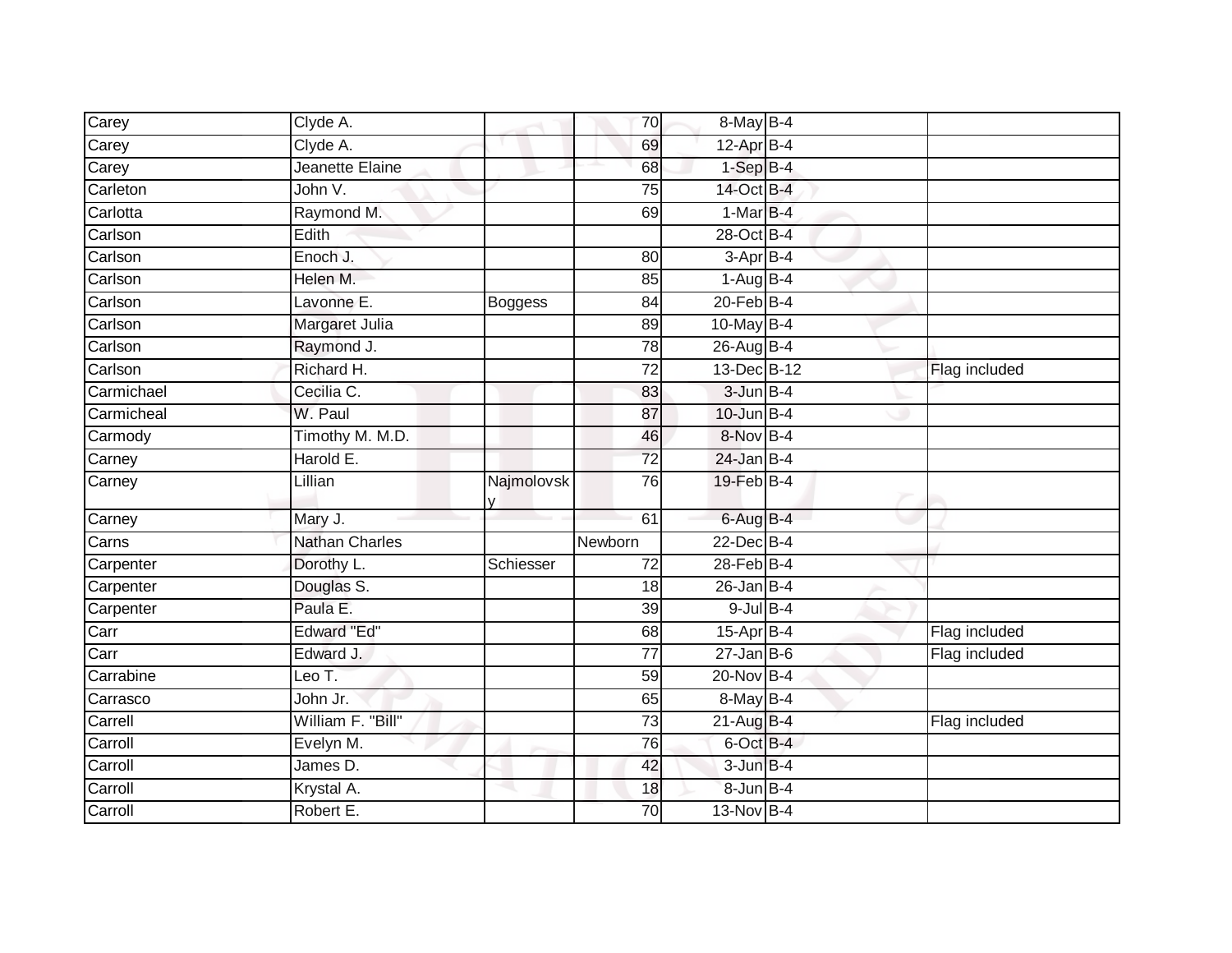| Carroll        | Robert E.                 |           | 72              | $4$ -Feb $B-4$   | Flag included                           |
|----------------|---------------------------|-----------|-----------------|------------------|-----------------------------------------|
| Carson         | Kyle J.                   |           | $\overline{20}$ | $21$ -Jan B-4    |                                         |
| Carson         | Richard E.                |           | 52              | 13-May B-4       |                                         |
| Carstensen     | <b>Beatrice Ann</b>       | Grah      |                 | $2$ -Aug $B-4$   |                                         |
| Carter         | <b>Ernest "Papa"</b>      |           | 83              | 23-Apr B-4       |                                         |
| Carter         | Odell                     |           | 77              | 11-Sep B-4       |                                         |
| Carter         | William "Junior Man", Jr. |           |                 | $17$ -Apr $ B-4$ |                                         |
| Cartwright     | Roy Lee                   |           | 63              | 18-Mar B-4       |                                         |
| Casboni        | Matthew P.                |           | 55              | $25 -$ Jul $B-4$ |                                         |
| Casillas       | Francisco                 |           | 81              | 26-Nov B-4       |                                         |
| Castellanos    | Jose                      |           | 70              | 17-May $B-4$     |                                         |
| Castillo       | Amelia                    | Reyes     | $\overline{72}$ | $3$ -Jan $B-4$   |                                         |
| Castle         | Annabelle R.              | Dickerson | 81              | 28-Aug B-4       |                                         |
| Castrogiovanni | <b>Beatrice Horner</b>    |           |                 | 22-Dec B-4       |                                         |
| Catlin         | Ray E.                    |           | 69              | $15$ -Jul B-4    |                                         |
| Cattledge      | Howard D. "Catt"          |           | 62              | 20-Sep B-4       |                                         |
| Caudra         | Teresa P.                 |           | 64              | $16$ -Jan B-4    |                                         |
| Caul           | Donald L.                 |           | 66              | $6$ -Mar $B$ -4  |                                         |
| Cavender       | Freda E.                  |           | 86              | 30-Dec B-4       |                                         |
| Cecil          | Betty M.                  |           | $\overline{76}$ | $18$ -Jan B-4    |                                         |
| Cegur          | Mary B.                   | Evonich   | 94              | 26-Nov B-4       |                                         |
| Cent           | Angie B.                  | Jagielski | 86              | $17$ -May B-4    |                                         |
| Centifanto     | <b>Ryan Patrick</b>       |           | 22              | $30 - Jun$ $B-4$ |                                         |
| Cerne          | Leoni A.                  |           | 92              | $16$ -Mar $B$ -4 |                                         |
| Cerovina       | laura                     |           | 79              | $21$ -Jan B-4    |                                         |
| Cerra          | Dorothy "Dottie"          |           | 68              | $21$ -Jun $B-4$  | <b>Full name Dorothy Moses</b><br>Cerra |
| Chael          | <b>Donald Leslie</b>      |           | 46              | $25$ -Jan $B-4$  |                                         |
| Chaja          | Edward D. Sr.             |           | 81              | 11-Oct B-4       |                                         |
| Chalifoux      | Thomas J.                 |           | 49              | $1-MayB-4$       | Flag included                           |
| Chalko         | Thomas E.                 |           | 43              | $12$ -Feb $B-4$  |                                         |
| Chambers       | Clarence F."Wimpy"        |           | 84              | $10$ -Jun $B-4$  | Flag included                           |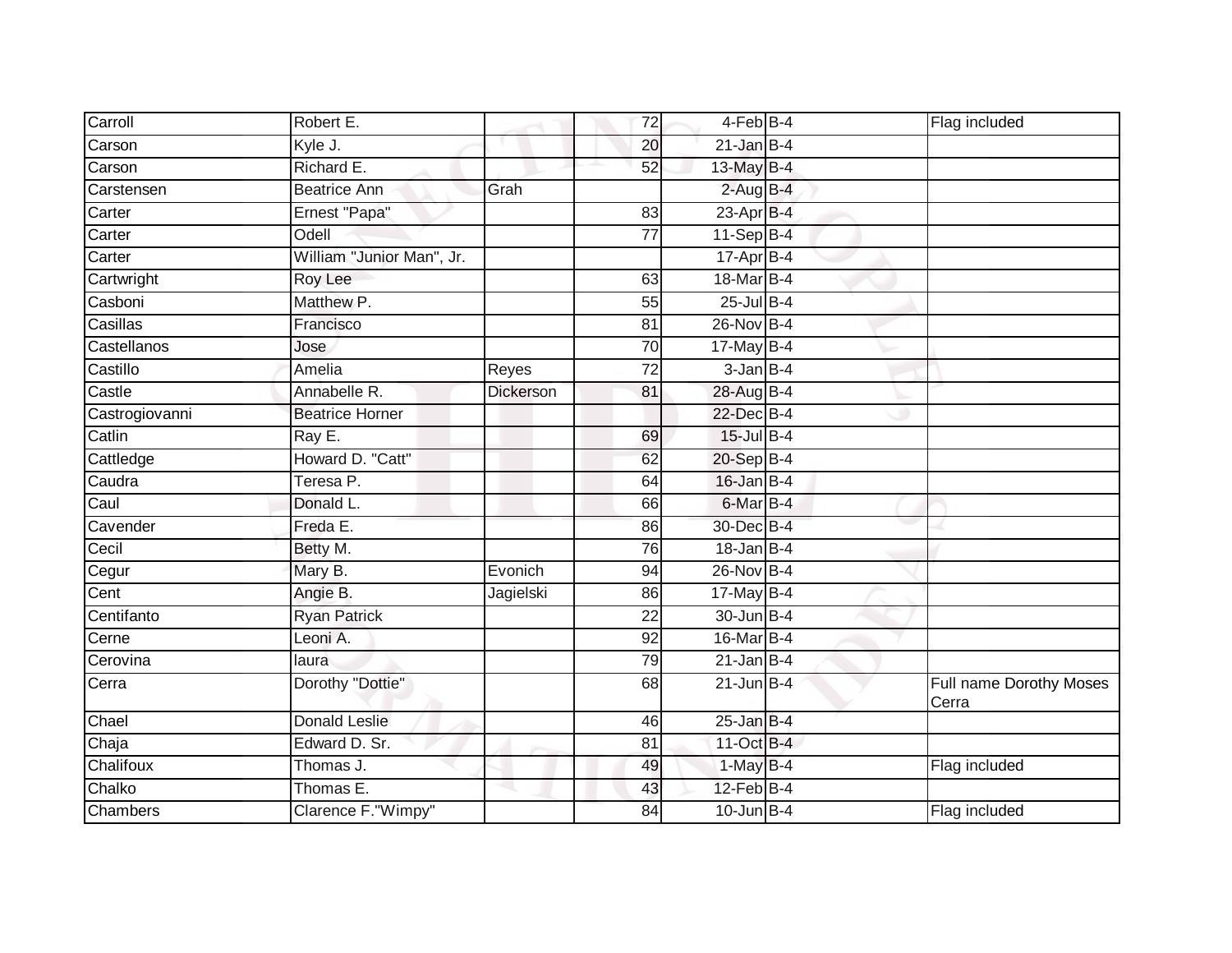| Chambers   | Laura Mae             |              | 69              | $23$ -Feb $ B-4 $ |                  |
|------------|-----------------------|--------------|-----------------|-------------------|------------------|
| Chambers   | Ruth L.               |              | 76              | $27$ -Dec $B-4$   |                  |
| Chandler   | Addie                 |              | 84              | 18-Sep B-4        |                  |
| Chandler   | Floyd E.              |              | 84              | 28-Mar B-4        |                  |
| Chandler   | Ruth Amanda Elizabeth | Nelson       | $\overline{93}$ | 18-Jun B-4        | Picture included |
| Chaney     | Nellie "Honey"        |              | 85              | $24$ -Apr $B-4$   |                  |
| Chapman    | Edward R.             |              | 45              | 15-Nov B-12       |                  |
| Charleston | Mae                   |              | 94              | $21$ -Jul B-4     |                  |
| Charlton   | John D.               |              | 89              | $7 - Jun$ B-4     | Flag included    |
| Chase      | John Jr.              |              | 83              | $6$ -May $B-4$    |                  |
| Chavarria  | Juliana               |              | 68              | $5$ -Dec $B$ -4   | Picture included |
| Chavez     | Ramon E.              |              | 58              | $25$ -Apr $B$ -5  |                  |
| Chavez     | Savannah Marie        |              | Infant          | $2$ -Jul $B$ -5   | <b>Full Name</b> |
| Chavez     | Sierra Ann            |              | Infant          | $2$ -Jul B-5      | <b>Full Name</b> |
| Chavka     | Dorothy J.            | <b>Strus</b> |                 | $21-Sep$ B-4      |                  |
| Cheek      | Miguel G.             |              | <b>Baby Boy</b> | $6$ -Aug $B-4$    |                  |
| Cheek      | Robert                |              | 87              | 12-Dec B-4        |                  |
| Cheknis    | Charles               |              | 89              | $6$ -Dec $B$ -4   |                  |
| Chelle     | Thomas P.             |              | 56              | $4$ -May B-4      |                  |
| Cher       | Vera                  |              | 78              | $18-Sep B-4$      |                  |
| Chernek    | John Paul             |              | 75              | $25$ -Jun $B-4$   |                  |
| Cheshire   | Rosalie G.            |              | 74              | $15$ -Jul B-5     |                  |
| Chesney    | Walter F.             |              | 81              | $18$ -Jul B-4     | Flag included    |
| Chester    | Martha A.             |              | 88              | 14-Oct B-4        |                  |
| Chiabai    | Ronald A.             |              | 69              | 13-Dec B-12       |                  |
| Chiattello | James                 |              | 92              | $22-Sep$ B-4      |                  |
| Chibulka   | David Arnold          |              | 50              | $25$ -Feb $B-4$   |                  |
| Chidsey    | William G.            |              | 83              | 6-Nov B-4         |                  |
| Chigas     | George M.             |              | 78              | 31-May B-4        | Flag included    |
| Chigas     | George M.             |              | 78              | $1$ -Jun $B-4$    | Flag included    |
| Chigas     | Helen                 |              | 75              | 24-Mar B-4        |                  |
| Chirby     | Andrew                |              | 89              | 15-Nov B-12       |                  |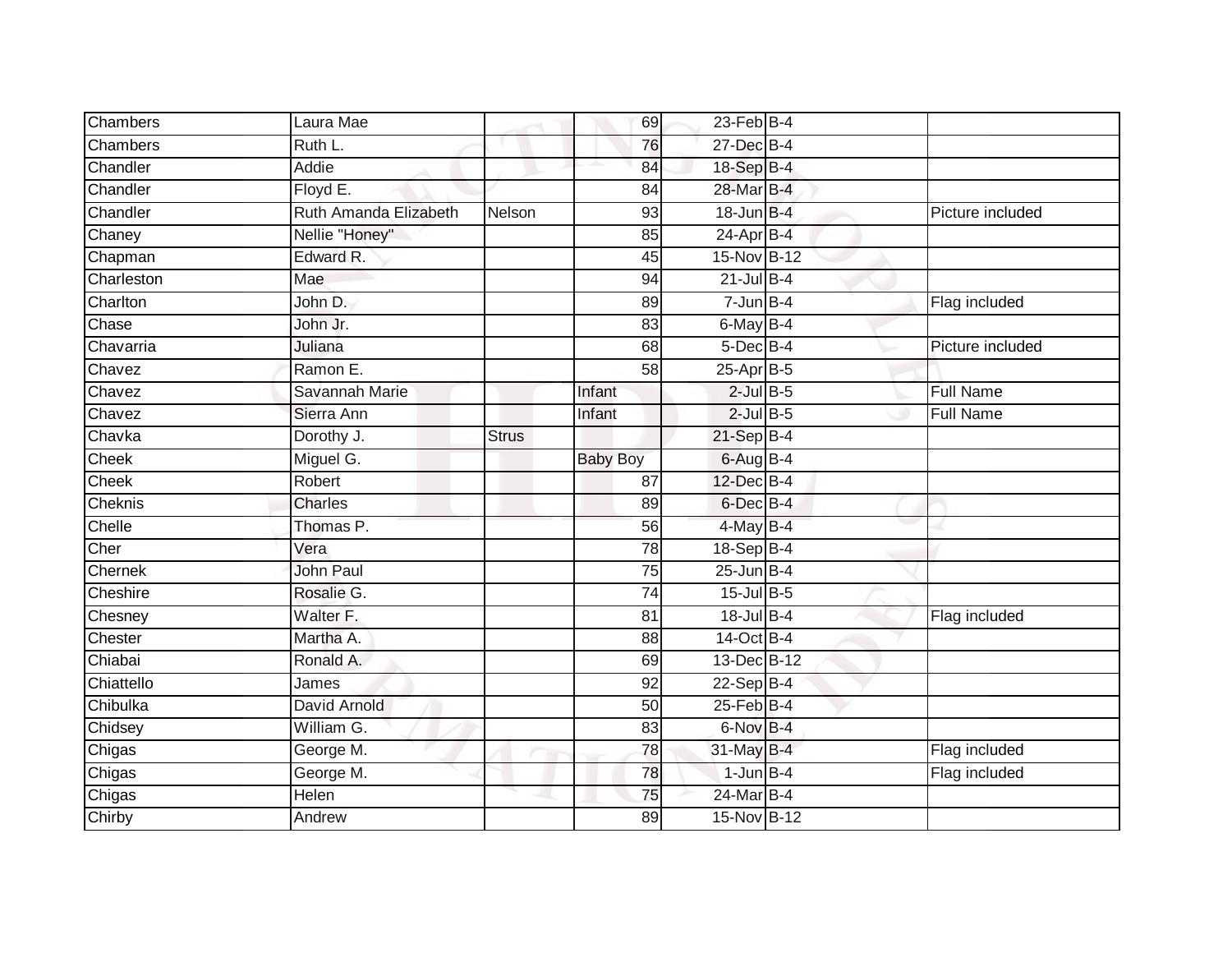| Chmiel         | Richard                 |                 | 72              | 20-Oct B-4           |               |
|----------------|-------------------------|-----------------|-----------------|----------------------|---------------|
| Chmielewski    | Edmund                  |                 | 79              | 19-Nov B-4           | Flag included |
| Chmielik       | Frances S.              |                 | $\overline{71}$ | 8-Oct B-4            |               |
| Chojnacki      | Monica E.               |                 | 72              | 28-May B-4           |               |
| Chomo          | Joseph                  |                 | $\overline{76}$ | 30-Apr B-4           |               |
| Chorba         | Steve A.                |                 | 77              | 30-May B-4           | Flag included |
| Christensen    | Helene M.               |                 | 85              | $20$ -Feb $B-4$      |               |
| Christensen    | Robert A."Bob"          |                 | $\overline{35}$ | $7$ -May B-4         |               |
| Christman      | Claude G.               |                 | 49              | 26-Aug B-4           |               |
| Christof       | Martha A.               | Gregor          | 69              | $12$ -Nov B-4        |               |
| Christoff      | Dorothy Jean            |                 | 55              | 6-Feb B-4            |               |
| Chrzanowski    | Lois E.                 |                 | 68              | $1-Dec$ B-4          |               |
| Chubbs         | <b>Craig Robert</b>     |                 | 42              | $25$ -Jul $B-4$      |               |
| Chubbs         | Mildred M.              |                 | 70              | $4$ -Jul B-4         |               |
| Chuchla        | Angeline J.             | <b>Stryczek</b> | 79              | 8-Nov B-4            |               |
| Chudzicki      | Karen M.                |                 | $\overline{20}$ | 18-Jul B-4           |               |
| Chukur         | Patricia L.             | <b>Hybiak</b>   | 65              | 19-Aug B-4           |               |
| Chumbley       | Norma H.                |                 | 73              | $29$ -Jan B-4        |               |
| Churley        | Anne                    |                 | 94              | $11-Nov$ B-4         |               |
| Chutka         | Agnes E.                | Gozdanovic<br>h | 80              | 13-Aug B-4           |               |
| Chvostal       | Michael                 |                 | $\overline{76}$ | $1-Jan$ B-4          |               |
| Cibulka        | Donald J.               |                 | 47              | $23$ -Dec $B-4$      |               |
| Cidylo         | Anne                    |                 | 83              | $22$ -Jul $B-4$      |               |
| Cieniawski     | Lillian M.              | Tomala          | 50              | $25 - Jan$ $B-4$     |               |
| Cieslak        | Brother Aurelian O.F.M. |                 | $\overline{82}$ | 13-Sep B-4           |               |
| <b>Cilek</b>   | John, Jr.               |                 | 84              | $25$ -Feb $B-4$      |               |
| Cingrani       | Sylvia M.               | LaMorte         | $\overline{73}$ | 6-Jul B-4            |               |
| Cingrani-White | Dolly D.                |                 | 69              | 23-Aug B-5           |               |
| Cisar          | Oldrich Joseph          |                 | 81              | 30-Dec B-4           |               |
| Claesgens      | Glenda K.               | Swallow         | 53              | $5-Aug$ B-4          |               |
| Clapp          | Richard D. Jr.          |                 | 44              | 5-Feb <sup>B-4</sup> | Flag included |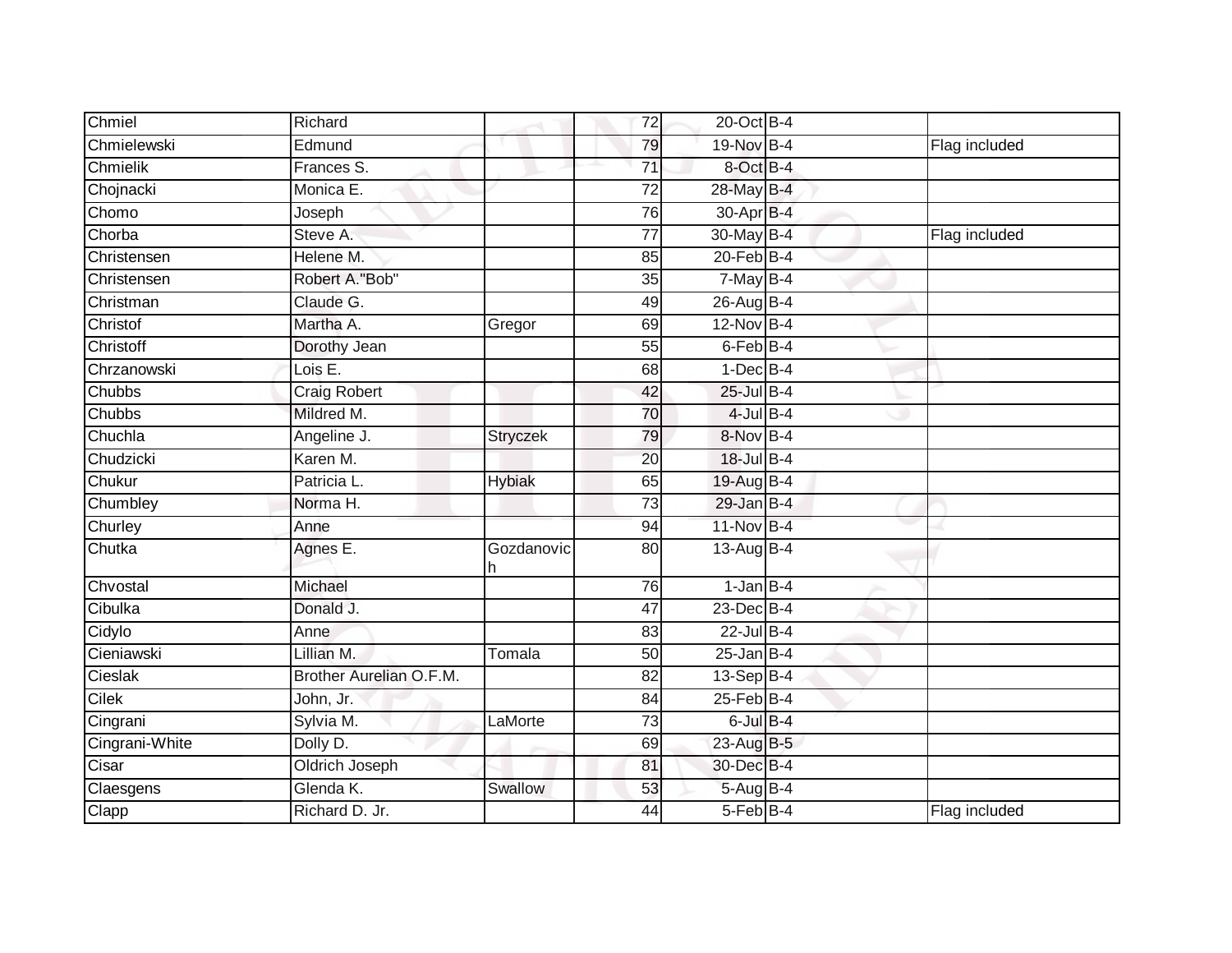| Clark          | Alfred W.             |       | 81              | $13$ -Jun $B-4$ |                |               |
|----------------|-----------------------|-------|-----------------|-----------------|----------------|---------------|
| Clark          | Carolyn Ruth Barry    |       | 78              | 28-Nov B-4      |                |               |
| Clark          | Carrie                |       | 68              | 22-Oct B-4      |                |               |
| Clark          | Elnora                |       | 84              | 28-Dec B-4      |                |               |
| Clark          | Homer R.              |       | 85              | $4$ -Jul $B-4$  |                |               |
| Clark          | Kenneth L.            |       | 67              | $27$ -Apr $B-4$ |                |               |
| Clark          | Letitia "Tish"        |       | 89              | $21$ -Jul B-4   |                |               |
| Clark          | Lyle S.               |       | 43              | $3-Aug$ B-4     |                |               |
| Clark          | Ruby                  |       | 81              | $27$ -May B-4   |                |               |
| Clark          | <b>Willie Bell</b>    |       | 88              | $5 - Jan$ $B-4$ |                |               |
| Clark          | Zella Marie           |       | 101             | $2$ -Jul $B-4$  |                |               |
| Clarke         | George M.             |       | 87              | $2-Sep$ B-4     |                |               |
| Clarke         | Roger J.              |       | 79              | 8-Aug B-4       |                | Flag included |
| Clarke         | Ronald E. Sr.         |       | 50              | $22$ -Feb $B-4$ |                |               |
| Claussen       | Earl H.               |       | 83              | $9$ -Jan $B-4$  |                |               |
| Clawson        | <b>Michael Robert</b> |       | 19              | 6-Mar B-4       |                |               |
| Cleland        | Esther J.             |       | 95              | $23$ -May B-4   |                |               |
| <b>Clemens</b> | Alfred L.             |       | 84              | 29-May B-4      |                | Flag included |
| Clements       | Robert H.             |       | $\overline{74}$ | $2-Aug$ B-4     |                | Flag included |
| Cleve          | Kevin                 |       | $\overline{26}$ | $17 - Aug$ B-4  |                |               |
| Cleveland      | William C.            |       | $\overline{70}$ | $7 - Apr$ B-4   |                | Flag included |
| Clifton        | Howard B. "Cliff"     |       | $\overline{73}$ | $18$ -Dec $B-4$ |                | Flag included |
| Coates         | Bobby D. "Bob"        |       | $\overline{73}$ | 28-Aug B-4      |                | Flag included |
| Coates         | Ronald Dean           |       | 41              | $22$ -Aug $B-4$ |                |               |
| Cobb           | Carolyn               |       | 84              | $16-Sep$ B-6    |                |               |
| Copp           | Edna "Jeri"           | Price | 87              | $7-Feb$ B-4     |                |               |
| Copp           | Nickolas              |       | 60              | $21$ -Jan B-5   |                |               |
| Cochran        | Edgar B.              |       | 80              | $2$ -Apr $B-4$  |                |               |
| Cochran        | Eugene J.             |       | 80              | $7$ -May B-4    |                |               |
| Cochran        | Leona                 |       | 86              |                 | 21-Apr Hettich |               |
| Cochran        | Stephanie Marie       |       | 18              | 16-Mar B-4      |                |               |
| Cochrane       | Gladys E.             |       | 93              | $26$ -Jun $B-4$ |                |               |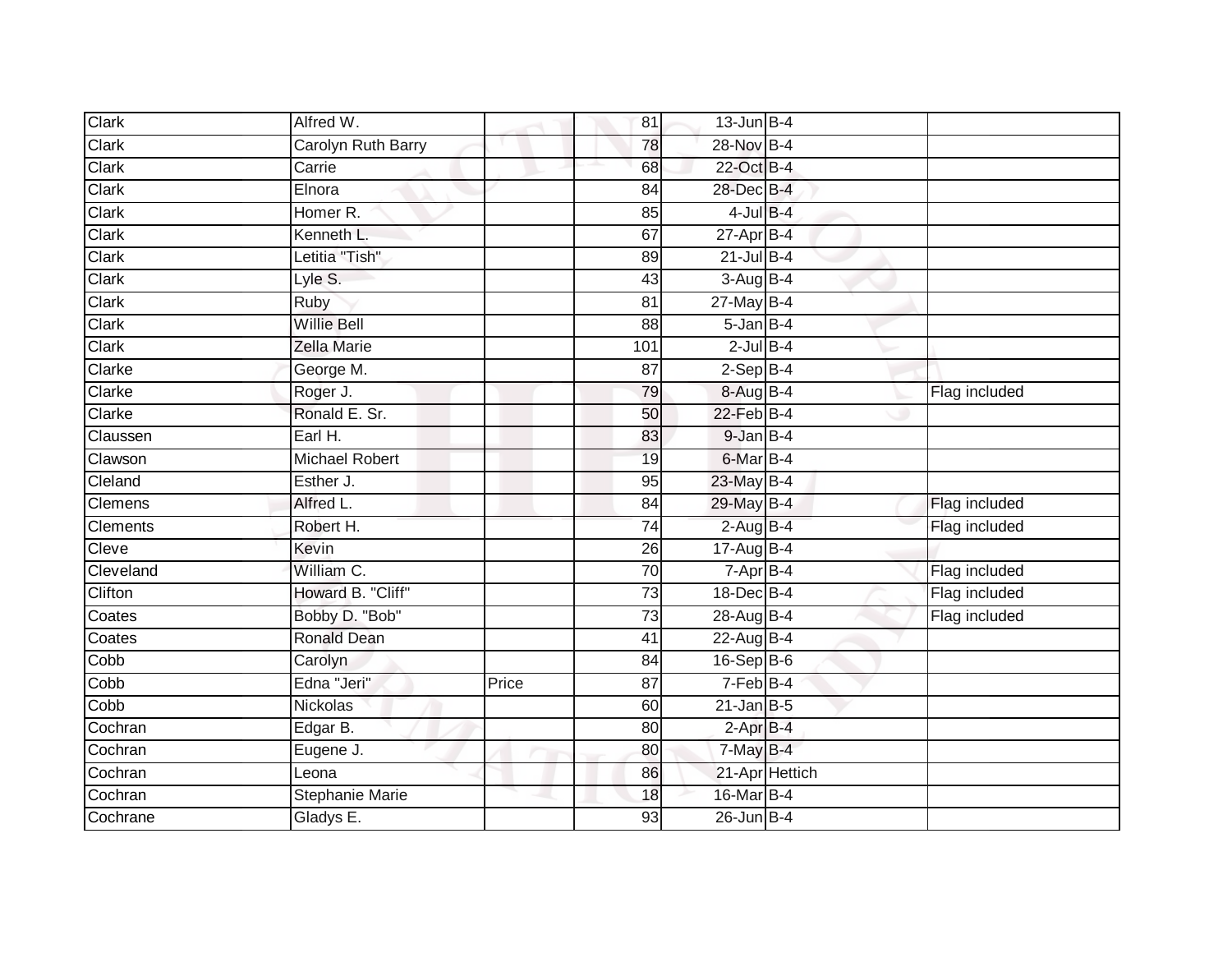| Cochrane                  | Margaret                        |               | 89              | $1$ -Jun $B-4$           |                                  |
|---------------------------|---------------------------------|---------------|-----------------|--------------------------|----------------------------------|
| Coffee                    | Margaret W.                     |               | 80              | 17-May B-4               |                                  |
| Coican                    | <b>Charles Troian "Charlie"</b> |               | 82              | $27$ -Feb $B-4$          |                                  |
| Coil                      | Dorothy Elizabeth               | Moseley       | 83              | $3$ -Jun $B-4$           |                                  |
| Cokic                     | Zivojin "General"               |               | 78              | 6-May B-4                | Picture included                 |
| $\overline{\text{Colby}}$ | Marvin W.                       |               | 81              | $13$ -Feb $B-4$          |                                  |
| Cole                      | James E.                        |               | 73              | $12$ -Feb $ B-4$         | Flag included                    |
| Cole                      | Mary                            |               | 92              | $14$ -Apr $B$ -4         |                                  |
| Cole                      | Roger L.                        |               | $\overline{77}$ | $6$ -Jul $B-4$           |                                  |
| Colello                   | John                            |               | $\overline{70}$ | 15-Mar B-4               |                                  |
| Colgan                    | Alice T.                        |               | 82              | 25-Oct B-10              |                                  |
| Collazo                   | Sebastian Roman                 |               | 83              | $7 - \overline{Aug}$ B-4 |                                  |
| Collins                   | Dorothy J.                      |               | 72              | 18-Jan B-4               |                                  |
| Collins                   | James O.                        |               | 69              | $20$ -Feb $B-4$          |                                  |
| Collins                   | Richard C.                      |               | 83              | $7-MarB-4$               |                                  |
| Collyard                  | Carl A.                         |               | 90              | $17$ -Jun $B-4$          |                                  |
| Collyard                  | Vito J. Ret. C.F.D.             |               |                 | $2$ -Feb $B$ -4          | Flag included                    |
| Colyer                    | Clarence                        |               | 87              | $13$ -Jan B-4            |                                  |
| Comer                     | Alice A.                        |               | 86              | 16-Nov B-4               |                                  |
| Comer                     | Marilyn                         |               | 61              | $24$ -Jan B-4            |                                  |
| Conces                    | Kathleen A.                     | Quinn         | 65              | $14$ -Mar $ B-4 $        |                                  |
| Conde                     | Mary A.                         |               | $\overline{77}$ | $12-SepB-4$              |                                  |
| Conklin                   | Clarence J. "Irish"             |               | 70              | 18-Aug B-4               | Flag included                    |
| Conlee                    | Fortunetta                      |               | $\overline{72}$ | 16-Aug B-4               |                                  |
| Conley                    | Patrick W.                      |               | 66              | 20-Nov B-4               | Flag included                    |
| Connell                   | Mae L.                          | <b>Balich</b> | 88              | 13-May $B-5$             | Full name Mae L.Connell<br>Lavan |
| Connelly                  | Michael E.                      |               | 65              | 24-Nov B-4               | Flag included                    |
| Conner                    | Charlotte                       |               | 79              | 1-Nov B-12               |                                  |
| Conner                    | Mary F.                         |               | 68              | $2-AugB-4$               |                                  |
| Conner                    | William E.                      |               | 51              | 23-Aug B-4               |                                  |
| Conroy                    | Frank J.                        |               | 73              | $17-Feb$ B-4             |                                  |
|                           |                                 |               |                 |                          |                                  |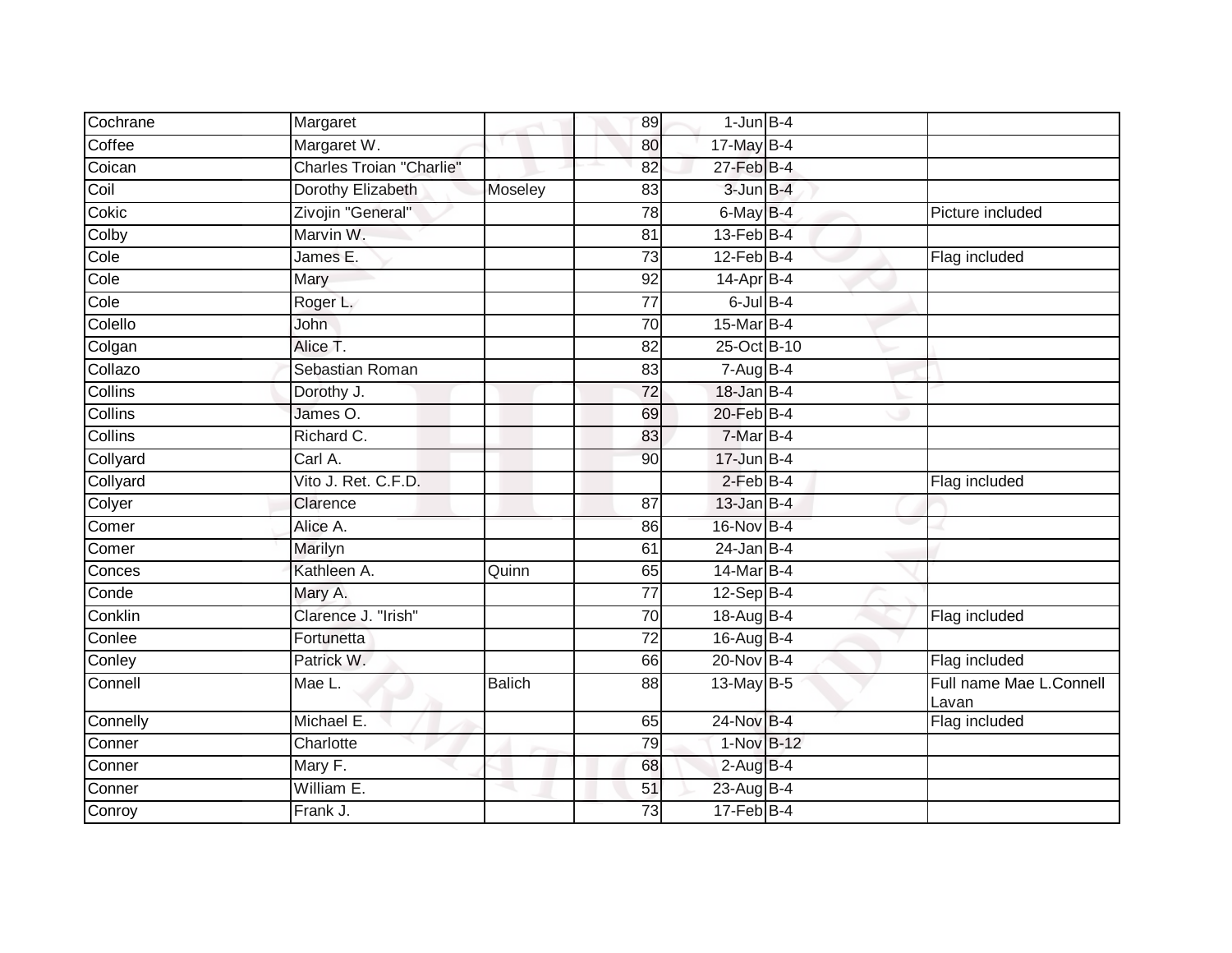| Conroy    | Theresa M.          |             | 93              | $26$ -Nov $B-4$   |                  |
|-----------|---------------------|-------------|-----------------|-------------------|------------------|
| Conterio  | James M.            |             | 83              | $25$ -Jul $B-4$   | Flag included    |
| Conway    | Lillie M.           |             | 65              | $15$ -Feb $B$ -4  |                  |
| Cook      | Christopher M.      |             | $\overline{23}$ | 28-Sep B-4        |                  |
| Cook      | Glenn E. "Slick"    |             | $\overline{77}$ | 26-Apr B-4        | Flag included    |
| Cook      | Thomas W."Tom"      |             | 79              | 12-May B-4        |                  |
| Cooke     | Jon F.              |             | 65              | $9-Sep B-4$       |                  |
| Cooley    | R. Nell             |             | 78              | $20$ -May B-4     |                  |
| Cooper    | Edward W.           |             | $\overline{78}$ | 28-Aug B-4        |                  |
| Cooper    | Henry "Ray"         |             | $\overline{70}$ | 29-Nov B-12       |                  |
| Cooper    | Leo K. M.D.         |             | 91              | $9$ -Jul $B$ -4   | Picture included |
| Coote     | Lois R.             | Hileman     | 89              | $1-JunB-4$        |                  |
| Corbett   | John R. Jr.         |             | 60              | $13$ -Jun $B-4$   |                  |
| Corbin    | Roberta Jeanette    |             | 69              | 11-Dec B-4        |                  |
| Corem     | Joseph A.           |             | 83              | $25 - Jan$ $B-4$  |                  |
| Cornelius | <b>Ann Caroline</b> | Strauman    | 88              | $4-JanB-4$        |                  |
| Cornett   | Claude              |             | $\overline{85}$ | 10-Aug B-6        |                  |
| Corning   | Eva M.              |             | 86              | 22-Oct B-4        |                  |
| Corpus    | Frank               |             | 63              | $15$ -Dec $B$ -6  |                  |
| Corson    | William             |             | 86              | 4-Feb B-4         |                  |
| Cortez    | Flora               |             | 78              | 25-Oct B-10       |                  |
| Coryell   | Irene J.            | Japhet      | 96              | $2$ -Dec $B-4$    |                  |
| Cosentino | Joseph J.           |             | 79              | $7 -$ Jul $B - 4$ |                  |
| Cossey    | Susie               |             | 88              | $7 - Jan$ $B-4$   |                  |
| Costakis  | Gus L.              |             | $\overline{75}$ | $11-Oct$ B-4      |                  |
| Costenaro | Valerie             | Skolasinski | 76              | $16$ -Jan $B-4$   |                  |
| Cote      | Patricia A.         |             | $\overline{71}$ | $13$ -Feb $B-4$   |                  |
| Cottrell  | John L.             |             | $\overline{71}$ | 16-Jun B-4        |                  |
| Couch     | Cassandra Marie     |             | $\overline{4}$  | 19-Jun B-4        |                  |
| Coughlan  | Patrick D.          |             | 63              | 26-Oct B-4        |                  |
| Coulbourn | Marian              | Herrburg    | 82              | $6-Sep B-4$       |                  |
|           |                     |             |                 |                   |                  |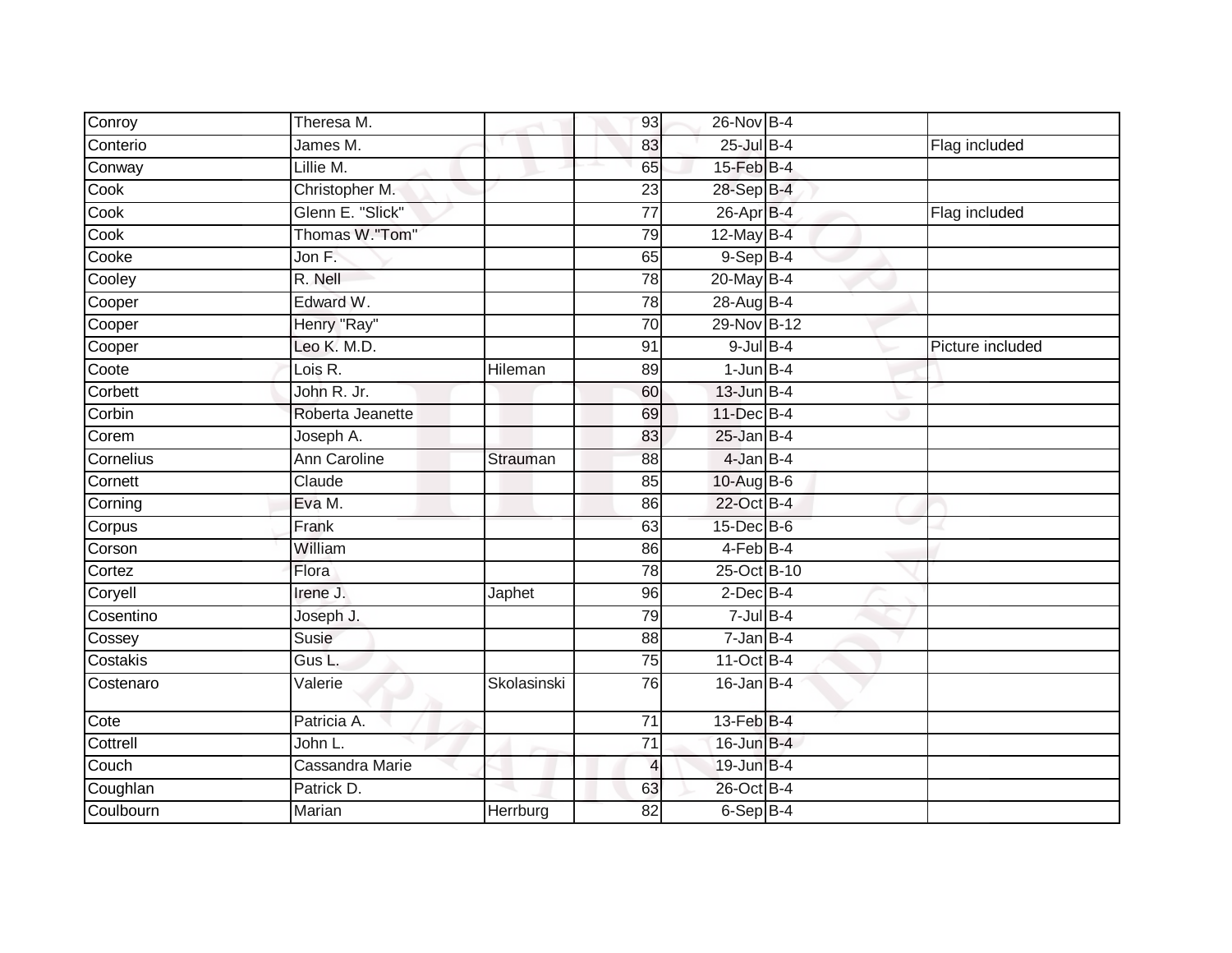| Coulter    | Marion E.             |         | 83              | $17-Oct$ B-6      |               |
|------------|-----------------------|---------|-----------------|-------------------|---------------|
| Countreman | Jack I.               |         | 79              | 26-May B-4        | Flag included |
| Courtney   | Cherie Lyn            |         | 39              | $5-AprB-4$        |               |
| Cover      | <b>Brian</b>          |         | $\overline{32}$ | $2$ -Oct $B-4$    |               |
| Covey      | Russell E.            |         | $\overline{75}$ | 6-Feb B-4         |               |
| Cowan      | <b>Essie Lee</b>      |         | 90              | $10$ -Dec $B-4$   |               |
| Cox        | Fred W.               |         | 85              | $18$ -Dec $B-4$   | Flag included |
| Cox        | Gustave A.            |         | 86              | $9$ -May B-4      |               |
| Cox        | James P.              |         | $\overline{31}$ | 5-Apr B-4         |               |
| Cox        | Valera K.             | Hensley | 89              | 18-May B-4        |               |
| Cox        | <b>Wiley Frank</b>    |         | $\overline{72}$ | $23$ -Apr $ B-4 $ | Flag included |
| Coxhead    | Diane C.              |         | 56              | 13-Dec B-12       |               |
| Craft      | William B.            |         | 65              | $21$ -Jan B-4     |               |
| Craft      | William D.            |         | 65              | $3-May$ B-4       | Flag included |
| Craidon    | William "Bill"        |         | 57              | 16-Oct B-4        |               |
| Craig      | Walter J.             |         | 56              | 23-May B-4        |               |
| Crane      | Helen M.              |         | 84              | $11$ -Jun $B-4$   |               |
| Craven     | Margaret L.           |         | 82              | $23$ -Feb $B-4$   |               |
| Crawford   | Richard               |         | 70              | 25-Mar B-4        | Flag included |
| Creighton  | John M.               |         | 55              | 16-May B-4        |               |
| Crescenzi  | Frank L.              |         | 83              | $20-Sep B-4$      |               |
| Crider     | Robert H.             |         | $\overline{74}$ | $28$ -Jun $B-4$   |               |
| Crisan     | Nick, Jr.             |         | 79              | 19-Apr B-4        | Flag included |
| Crisan     | Ruth B.               |         | 76              | $19-AprB-4$       |               |
| Crist      | <b>George Gilbert</b> |         | 85              | 24-May B-4        |               |
| Crist      | Rev. L.J., Sr.        |         | 87              | 19-Mar B-4        |               |
| Croake     | Estelle F.            | Osika   | 84              | 25-Jul B-4        |               |
| Crom       | Marjorie M.           |         | 81              | 12-Oct B-4        |               |
| Cromer     | Harold (Hal)          |         | 79              | $4$ -Jul $B-4$    |               |
| Cronister  | Loretta May           |         | 76              | 25-Oct B-10       |               |
| Cross      | Joseph W.             |         | 102             | 23-Aug $B-4$      |               |
| Crowe      | Nevelyne T.           |         | 84              | $26$ -Oct B-4     |               |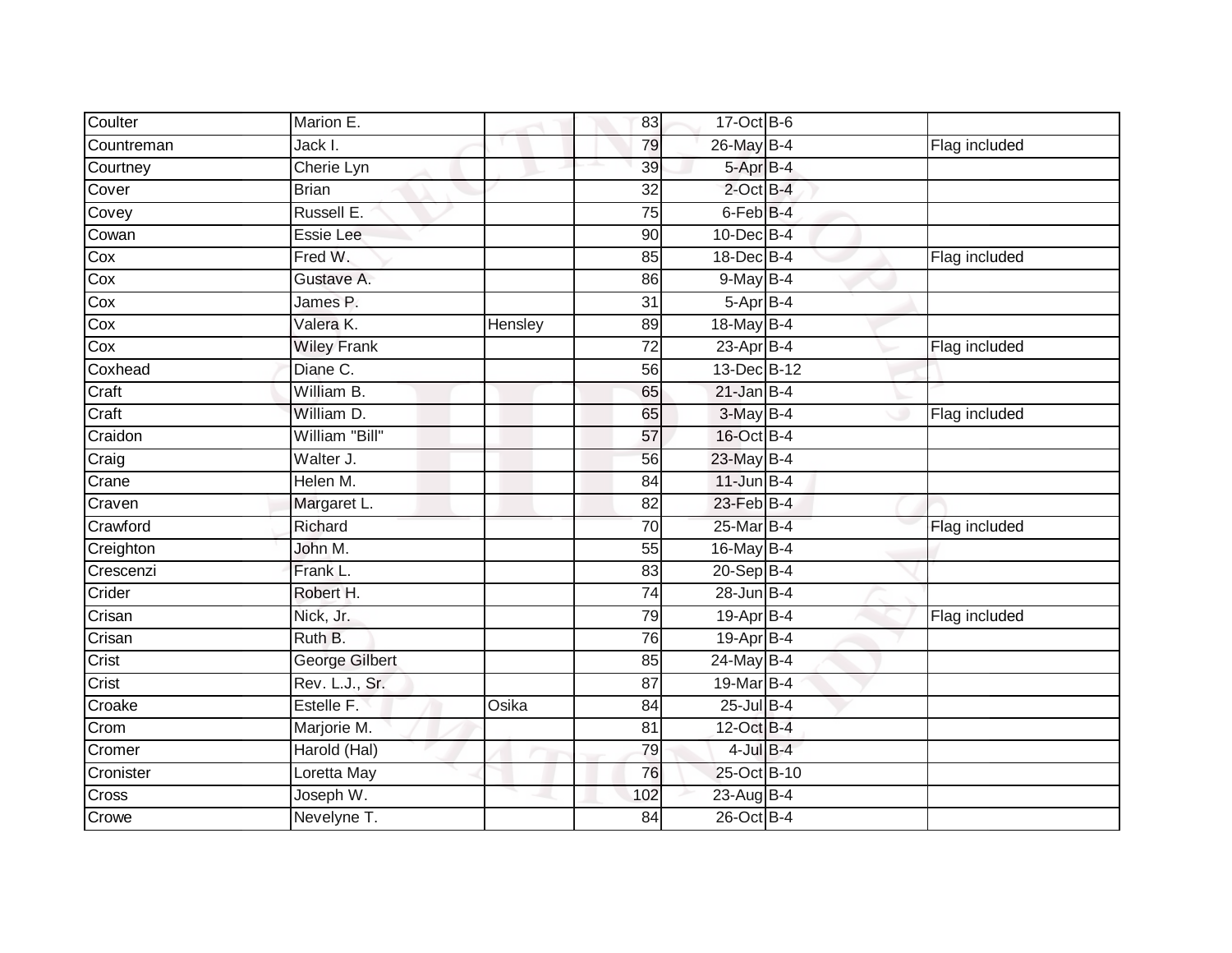| Crowley                  | Daniel F.           |                 | 60              | 4-Oct B-4               |                                           |
|--------------------------|---------------------|-----------------|-----------------|-------------------------|-------------------------------------------|
| Crumpacker               | James Martin        |                 | 40              | 23-Oct B-4              |                                           |
| Crumpacker               | <b>Mary Eleanor</b> | <b>Noyes</b>    | 84              | $4$ -Oct B-4            |                                           |
| Crumpacker               | Owen Windle         |                 | 60              | 22-Feb B-4              | Flag Included                             |
| Crumpacker               | Rose                | Turner          | 86              | 15-Jul B-4              |                                           |
| Cruz                     | Amalia              |                 | 79              | $22$ -Jan B-4           |                                           |
| $\overline{\text{Cruz}}$ | Angel L.            |                 | 48              | 30-May B-4              |                                           |
| Cruz                     | Gonzalo Jr.         |                 | 64              | 13-Oct B-4              | Flag included                             |
| Cseh                     | Zdenka J.           |                 | 60              | $27$ -Feb $B-4$         |                                           |
| Cuklin                   | Anthony M.          |                 | $\overline{71}$ | $24$ -Oct B-4           |                                           |
| Culver                   | <b>Bernie</b>       |                 | 74              | $7$ -Oct $B-4$          |                                           |
| Cummings                 | Edward J.           |                 | 96              | $6$ -Aug $B-4$          |                                           |
| Cummins                  | Mamie               |                 | 99              | 26-Apr B-5              |                                           |
| Cundette                 | Sister M. O.S.F.    | Olga<br>Minchuk | 78              | 4-Feb B-4               |                                           |
| Cunningham               | Alice M.            |                 | 76              | $13$ -Feb $B-4$         |                                           |
| Cunningham               | Ellsworth A.        |                 | 89              | 30-Oct B-4              |                                           |
| Cunningham               | <b>Mary Frances</b> | <b>Morris</b>   | 89              | 24-Sep B-4              |                                           |
| Curatolo                 | Elaine C.           |                 | 44              | $29$ -Jul $B-4$         |                                           |
| Curtis                   | Clara               |                 | 89              | $21$ -Dec $B-4$         | <b>Eull name Clara Williams</b><br>Curtis |
| Curtner                  | Katherine J.        | Benyei          | 82              | 5-Feb B-4               |                                           |
| Cyganowicz               | Dorothy M.          | Ciastko         | 74              | 30-Mar B-4              |                                           |
| Cyzon                    | Peter W.            |                 |                 | $8-NovB-4$              | Flag included                             |
| Czarnik                  | Stanley H.          |                 | 75              | $5 -$ Apr $B - 4$       |                                           |
| Czarny                   | Barbara T.          | Nogocki         | 83              | 31-May B-4              |                                           |
| Czarny                   | Thomas J.           |                 | $\overline{53}$ | $23$ -Jan B-4           |                                           |
| Czerny                   | Gregory             |                 | 66              | $27$ -Jan B-6           |                                           |
| Daehn                    | Genevieve E.        | Mrosefke        | 82              | 26-Nov B-4              |                                           |
| Daehn                    | Ruth May            |                 | 75              | $2-FebB-4$              |                                           |
| Dahlmann                 | Arthur E."Art"      |                 | 86              | 6-May B-4               |                                           |
| Dailey                   | <b>Shirley Ann</b>  |                 | 63              | $1 - \overline{AugB-4}$ |                                           |
| Daily                    | Deborah D.          |                 | 48              | $27$ -Jun $B-4$         |                                           |
|                          |                     |                 |                 |                         |                                           |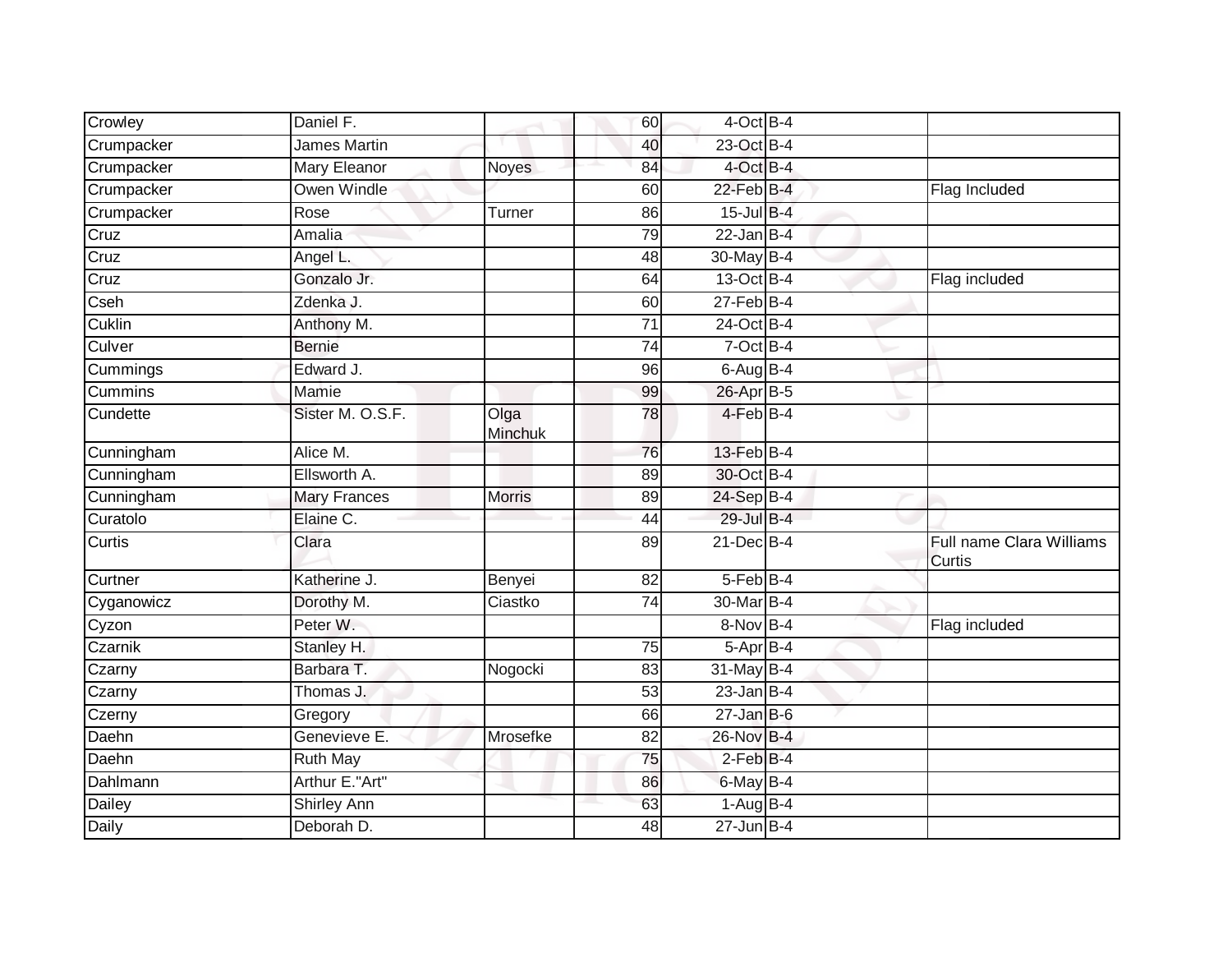| Dal Polo     | Rino                  | 70              | $15$ -Jan B-4    |               |
|--------------|-----------------------|-----------------|------------------|---------------|
| Dal Santo    | John J.               | 66              | $27$ -Dec $B-4$  |               |
| Dall         | Fern D.               | 89              | 15-Apr B-4       |               |
| Dalton       | David B.Sr.           | 61              | 23-Jul B-4       |               |
| Damjanovic   | Milan "Lika"          | 79              | 19-Nov B-4       |               |
| Dammarell    | Phillis E.            | 67              | $11$ -Jun $B-4$  |               |
| Dancer       | Saint "Elmo"          | 80              | 15-Nov B-12      | Flag included |
| Danewicz     | Dorothy               | $\overline{73}$ | $9$ -Jan $B$ -4  |               |
| Daniel       | Dorothy E.            | $\overline{87}$ | 8-Jan B-4        |               |
| Daniel       | William F."Bill"      | 58              | 18-May B-4       |               |
| Darnell      | Robert F. Jr.         | 36              | 29-Dec B-4       |               |
| Darnell      | Thelma L.             | 65              | $5-Nov$ B-4      |               |
| Dash         | Robert P.             | 72              | $29$ -Jan B-4    |               |
| <b>Dates</b> | <b>Darrell Samuel</b> | 31              | $12$ -Jul B-4    |               |
| Daugherty    | Charles E.            |                 | $2$ -Jan $B-4$   | Flag          |
| Daulby       | Catherine L.          |                 | 28-Jul B-4       |               |
| Dave         | Dr. Bhogilal "Lala    | $\overline{78}$ | 15-Sep B-4       |               |
| Davenport    | Ernest "Neil"         | 68              | 30-Apr B-4       |               |
| Davidson     | David Scott           | 30              | $25$ -Feb $B$ -4 |               |
| Davidson     | <b>Rush</b>           | 95              | 16-Dec B-4       |               |
| Davidson     | Thomas L. Jr          | 41              | $19$ -Jun $B-4$  |               |
| Davis        | Amy E.                | 80              | $26$ -Apr $B-4$  |               |
| Davis        | Anna "Miss Ann"       | 81              | 29-Sep B-4       |               |
| Davis        | Azile "Dolly Bot"     | 49              | $11-Feb$ B-4     |               |
| Davis        | Barney O.             | $\overline{70}$ | $16$ -Jul B-4    |               |
| Davis        | Christine Ilene       | 35              | 24-Oct B-4       |               |
| Davis        | Daphne R.             | $\overline{97}$ | $4$ -Oct B-4     |               |
| Davis        | <b>Edward Lewis</b>   |                 | 3-Mar B-4        |               |
| Davis        | Franchot D.           | 57              | 24-Nov B-4       |               |
| Davis        | Gladys                | 96              | $3$ -Jan $B$ -4  |               |
| Davis        | Gladys                | 78              | $27$ -Nov B-4    |               |
| <b>Davis</b> | Harvey L.             | 68              | $25$ -Jul B-4    |               |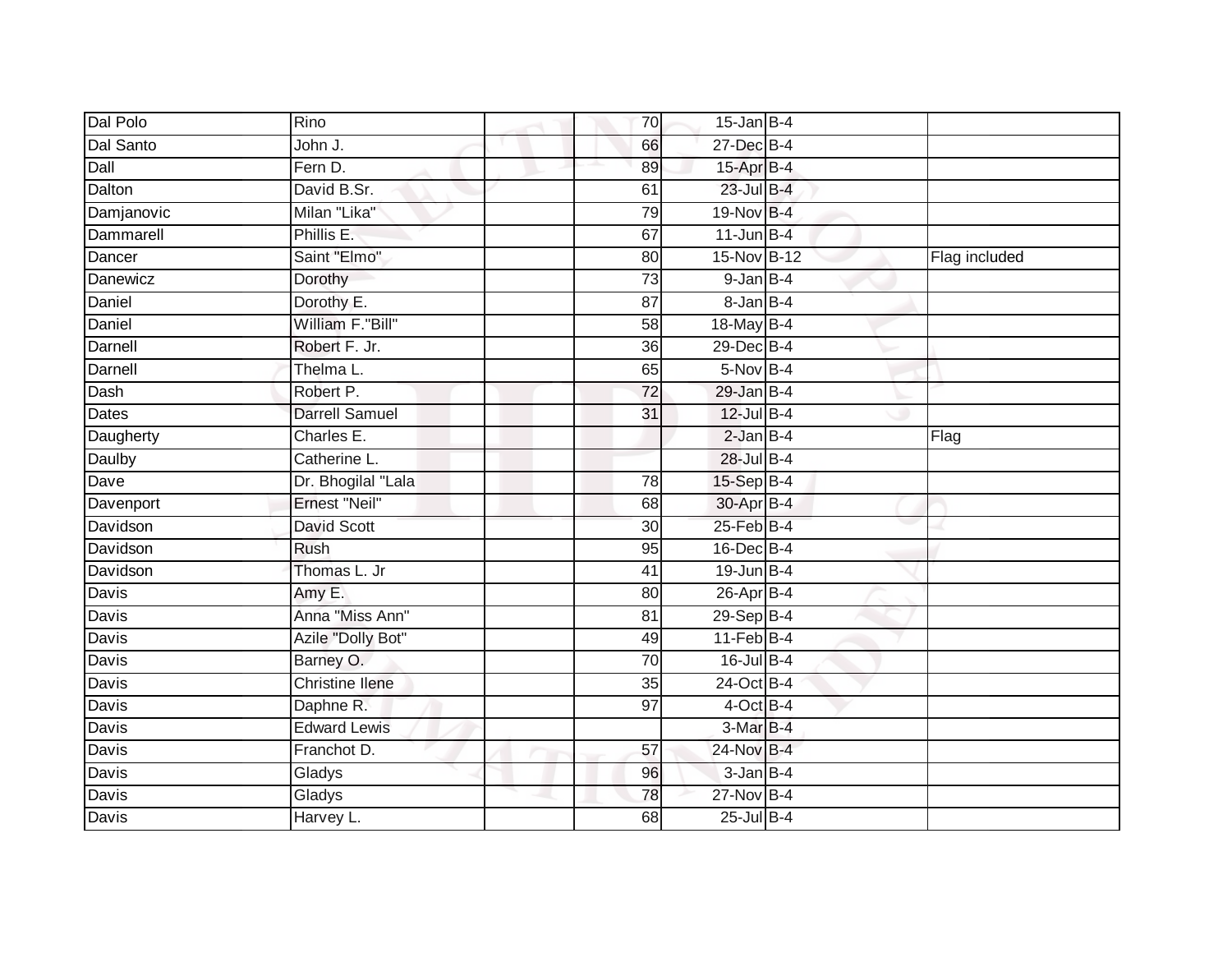| Davis           | Howard                |                 | 70              | 11-Aug $B-4$          |   |                                      |
|-----------------|-----------------------|-----------------|-----------------|-----------------------|---|--------------------------------------|
| Davis           | Jack J.               |                 | 49              | 30-Dec B-4            |   |                                      |
| Davis           | Julia A.              | <b>Mrzlock</b>  | 85              | 6-Nov B-4             |   |                                      |
| Davis           | Linda L.              |                 | 49              | 16-Dec B-4            |   |                                      |
| Davis           | <b>Marshen Daonte</b> |                 |                 | 11-Nov B-4            |   |                                      |
| Davis           | Scott F.              |                 | 6               | $24$ -Jun B-4         |   | Picture included                     |
| Davis           | William L.            |                 | 74              | $3-Mar$ B-4           |   |                                      |
| Davis           | Willie                |                 | 74              | 22-Mar B-8            |   |                                      |
| Davitian        | Walter                |                 | 66              | 25-May B-4            |   |                                      |
| Dawson          | William A.            |                 | $\overline{70}$ | 27-Aug B-4            |   |                                      |
| Day             | Ruth                  |                 | 86              | $29-Sep$ B-4          |   |                                      |
| De Camp         | Frances S.Rahn        |                 | 93              | 17-Dec B-4            |   |                                      |
| De St Jean      | Linnea A.             |                 | 96              | 6-Mar B-4             |   |                                      |
| Dean            | Clara "Babe"          |                 | 87              | 8-Dec B-4             | ◡ | Full name Clara "Babe"<br>Dean Perry |
| Dean            | Leah E.               |                 | $\overline{74}$ | 10-Nov B-4            |   |                                      |
| <b>DeBlaker</b> | Stina (Kovich)        |                 | 89              | $18$ -Jan B-4         |   |                                      |
| <b>DeBoer</b>   | Dianne K.             |                 | 54              | 29-Sep B-4            |   |                                      |
| <b>DeBold</b>   | Earl $F.$             |                 | 53              | 18-Jul B-4            |   | Flag included                        |
| <b>DeBold</b>   | Nora Nadine(Hood)     |                 |                 | $3-Sep B-4$           |   |                                      |
| DeBruyn         | Anna Mae              |                 | 89              | 26-May B-4            |   |                                      |
| Dec             | Ann Therese           | Skowronak       | 75              | $31$ -Jan B-4         |   |                                      |
| Dec             | Anthony               |                 | 80              | $21$ -Dec $B-4$       |   |                                      |
| Decker          | Richard               |                 | $\overline{77}$ | 28-May B-4            |   |                                      |
| Decker          | Robert L.             |                 | 62              | $3-Apr\overline{B-4}$ |   |                                      |
| Decker          | Wilford "Willy"       |                 | 65              | 28-Sep B-4            |   | Flag included                        |
| Deere           | Dorothy L.            |                 | 68              | $20-Sep$ B-4          |   |                                      |
| DeGan           | Joseph Edward         |                 | 69              | $1$ -Jan $B-4$        |   | Flag                                 |
| Deganais        | Esther L.             |                 | 83              | $4$ -Feb $B$ -4       |   |                                      |
| Degollado       | Sarah                 | Martine         | 66              | 20-Dec B-12           |   |                                      |
| <b>DeGraff</b>  | Abbie H.              | <b>Barehead</b> | 90              | 11-Aug B-4            |   |                                      |
| <b>DeGuilio</b> | Ernest M.             |                 | 85              | 22-May B-4            |   |                                      |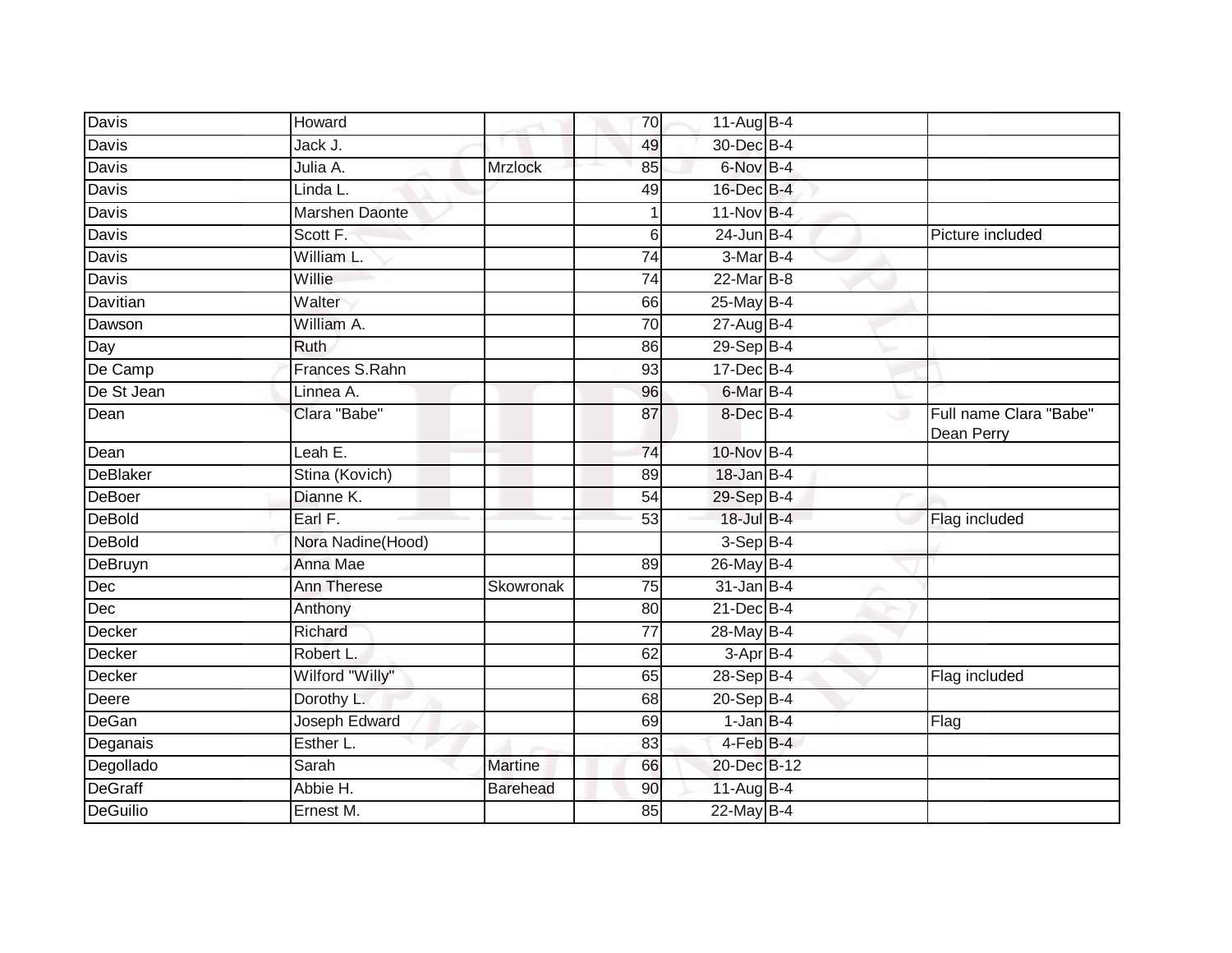| <b>DeJerf</b>     | <b>Richard Harry</b>         |           |                 | $27 - SepB-4$        | Flag included    |
|-------------------|------------------------------|-----------|-----------------|----------------------|------------------|
| <b>DeJesus</b>    | Andres                       |           | 51              | 18-Sep B-4           |                  |
| <b>DeJesus</b>    | Juan                         |           | 81              | $21$ -Jul $B-4$      |                  |
| <b>DeJesus</b>    | Maria                        |           | 79              | $15$ -Jan B-4        |                  |
| <b>DeJesus</b>    | Rosemary                     |           | $\overline{76}$ | 30-Dec B-4           |                  |
| Del Pozo          | Helen G.                     |           | 65              | $3$ -Dec $B-4$       |                  |
| DeLaRosa          | Carmen D.                    | Duchene   | 92              | $12-Oct$ B-4         |                  |
| Delgado           | Sylvia                       |           | 40              | $13-Oct$ B-4         | Picture included |
| Delich            | Ann                          | Krajac    |                 | $24-Apr$ B-4         |                  |
| <b>Delich</b>     | Robert, Sr.                  |           | 82              | 16-Apr B-4           |                  |
| Dell              | Charlotee F.                 | Shanton   | 69              | 5-Feb <sup>B-4</sup> |                  |
| Dell              | <b>William Ellis</b>         |           | $\overline{71}$ | $16$ -Dec B-4        |                  |
| Delli Colli       | Victor A.                    |           | 30              | 25-Mar B-4           |                  |
| DeLuna            | Delia O.                     |           | 72              | 28-Nov B-4           |                  |
| <b>Demakis</b>    | <b>Inez Coros Simiakos</b>   | Marjanian | 73              | $9$ -Feb $B$ -4      |                  |
| <b>DeMartinis</b> | Frank John                   |           | 65              | $4$ -Apr $B$ -4      | Flag included    |
| <b>DeMartino</b>  | Concetta "Tina"              |           | $\overline{78}$ | 24-Nov B-4           |                  |
| Dembowski         | Stanley D. Jr.               |           | 64              | 23-Aug B-4           |                  |
| Deme              | Anna                         | Cherpak   | 81              | $28$ -Feb $ B-4 $    |                  |
| <b>DeMers</b>     | Robert "Pete"                |           | $\overline{71}$ | $28 - Jan$ B-4       |                  |
| Demkovich         | Edward M.                    |           | 79              | $8-Feb$ B-4          | Flag included    |
| Demo              | Laura                        |           | $\overline{77}$ | 18-Aug B-4           |                  |
| Demoff            | William S. (Willie Dee, Jr.) |           | 57              | $1-Sep B-4$          |                  |
| Demps             | Steve F.                     |           | 85              | 8-Jun B-4            |                  |
| Dempsey           | Laurette                     | O'Donnell | $\overline{78}$ | 6-Nov B-4            |                  |
| Denham            | Ronnie William               |           | 50              | $24-Apr$ B-4         |                  |
| Dent              | Beasley                      |           | $\overline{72}$ | 14-Dec B-4           |                  |
| Depczynski        | Stanley J. "Dip"             |           | $\overline{72}$ | 26-Feb B-4           | Flag included    |
| Depta             | Irene                        |           | 80              | 6-Oct B-4            |                  |
| Dernay            | Dorothy J.                   | Fedor     | 64              | 17-Jun B-4           |                  |
| Dernay            | Joseph J. Jr.                |           | 77              | $8$ -Jan $B$ -4      |                  |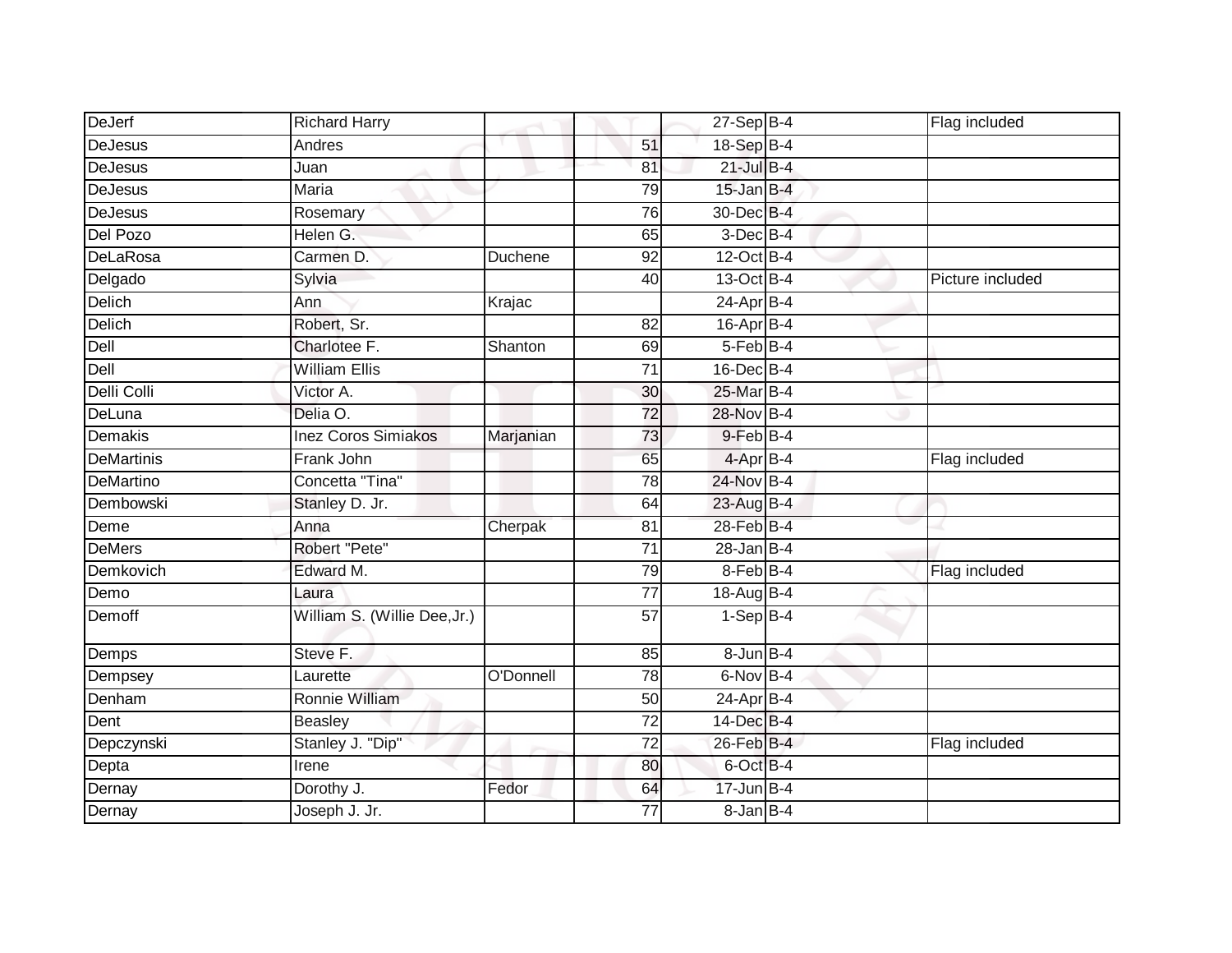| Deruntz            | Mildred "Millie"             |          | 62              | 26-Dec B-4                 |               |
|--------------------|------------------------------|----------|-----------------|----------------------------|---------------|
| Des Rosiers        | Arthur J. P.D.               |          | 71              | 23-Oct B-4                 |               |
| Des Rosiers, P.D.  | Arthur J.                    |          | $\overline{71}$ | 24-Oct B-4                 |               |
| <b>DeSitter</b>    | Donald L.                    |          | 44              | 19-Nov B-4                 |               |
| Dettmer            | Leonard J.                   |          |                 | $4$ -Jun $B-4$             |               |
| Devine             | Evelyn                       |          | 68              | $21$ -Jul B-4              |               |
| Devine             | Fr.William"Denny;"           |          | 88              | $18$ -Feb $B$ -4           |               |
| Devine             | John Paul                    |          | 64              | $14$ -Jun $B-4$            |               |
| Devitt             | Carey J. "C.J."              |          | 45              | $10$ -Oct B-4              |               |
| <b>DeVries</b>     | Dorothy                      | Chesick  | 82              | $26$ -Jul $B-4$            |               |
| <b>DeVries</b>     | Kenneth L.                   |          | 54              | 16-Sep B-6                 |               |
| <b>DeVries</b>     | Lorraine                     | Aarup    | $\overline{75}$ | $9$ -Jul $B$ -4            |               |
| <b>DeVries</b>     | Nicholas J. Sr               |          | 83              | $7$ -May B-4               |               |
| Dewberry           | Donald E.                    |          | 73              | $15 -$ Jul $B - 4$         |               |
| <b>DeWolfe</b>     | Marjorie B.                  |          | 70              | $4-Sep$ B-4                |               |
| DeYoung            | Albert J.                    |          | 76              | $23$ -Feb $ B-4 $          | Flag included |
| DeYoung            | Arnold N.                    |          | $\overline{78}$ | 16-Dec B-4                 |               |
| DeYoung            | Frederick R.                 |          | 62              | $14$ -Jan B-4              |               |
| <b>Diaz</b>        | Francisco G. "Don<br>Pancho" |          | 77              | $23$ -Feb $B-4$            | Flag included |
| <b>DiBenedetto</b> | Giuseppe "Joseph" "Pino"     |          | 68              | 31-Oct B-4                 |               |
| <b>Dick</b>        | Norma Louise                 |          | 67              | $11$ -Jan $B-4$            |               |
| Dickerson          | James Henry                  |          | $\overline{78}$ | $3-May$ B-4                |               |
| Dickinson          | Evelyn C.                    | Gradl    | 76              | $29$ -Jun $\overline{B-4}$ |               |
| Diehl              | Robert L.                    |          | 64              | $12$ -Jul B-4              |               |
| <b>Dietz</b>       | Joseph E.                    |          | $\overline{75}$ | 25-May B-4                 | Flag included |
| <b>Dijak</b>       | Helen I.                     | Koi      | 76              | $17-Feb$ B-4               |               |
| <b>Dille</b>       | Robert O. Sr.                |          | 81              | 12-Dec B-4                 |               |
| <b>Dillindham</b>  | Loren L. "Dilly"             |          | 91              | 19-Sep B-4                 |               |
| <b>Dillner</b>     | Roy                          |          | 80              | $2$ -Mar $B-4$             |               |
| <b>Dillon</b>      | Jimmy Lee                    |          | 46              | $11-SepB-4$                |               |
| <b>Dillon</b>      | Marie A.                     | Valoucin | 88              | $19$ -Feb $B$ -4           |               |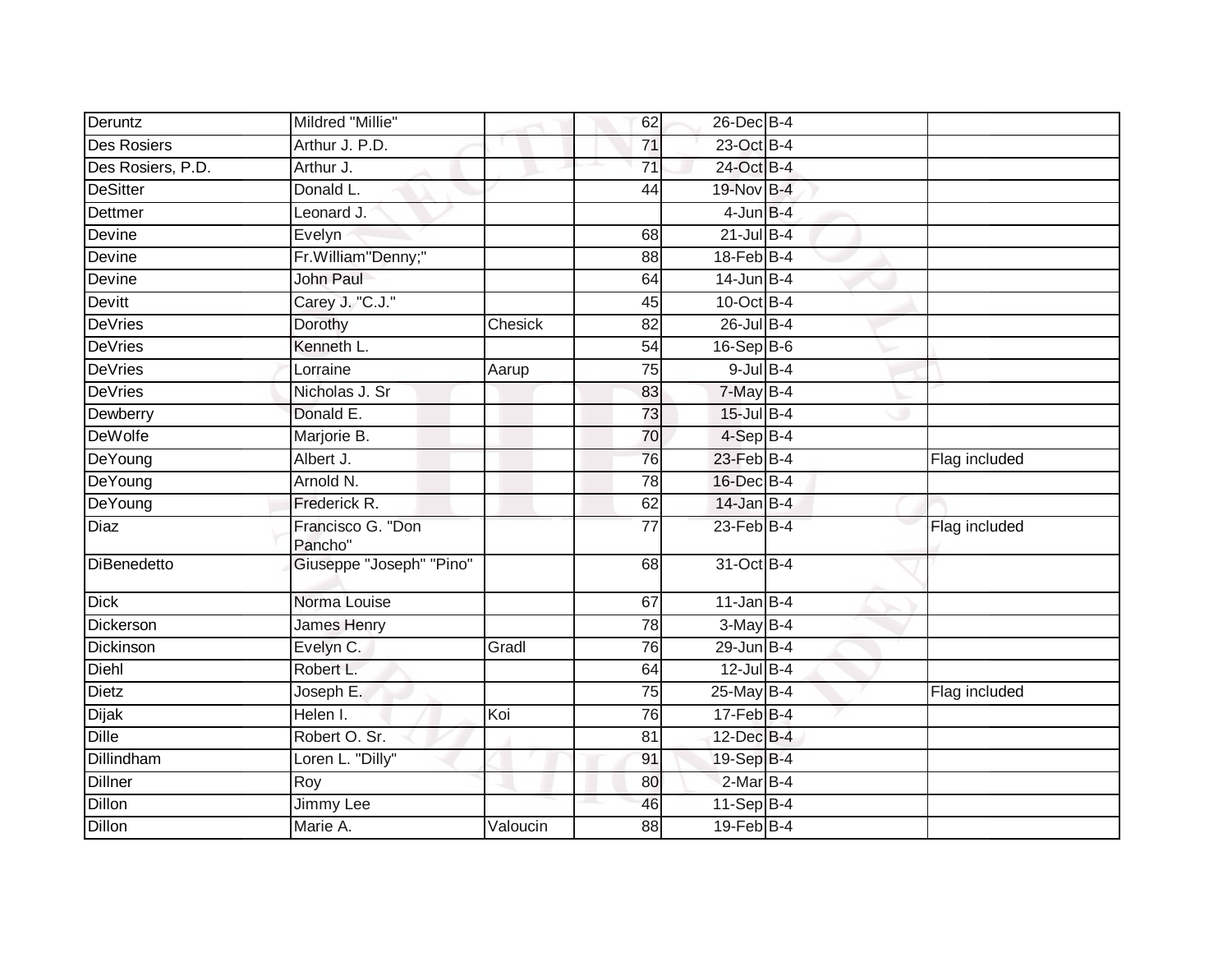| Dillon         | Roger M.             |             | 47              | $5$ -Dec $B$ -4       |                                        |
|----------------|----------------------|-------------|-----------------|-----------------------|----------------------------------------|
| Dineen         | Patrick L.           |             | 84              | $22$ -Feb $B-4$       |                                        |
| Dingee         | Sarah E.             |             | 73              | 13-Oct B-4            |                                        |
| Dinsmore       | Neva B.              |             | 90              | 6-Mar B-4             |                                        |
| Diombala       | Joseph               |             | 80              | $21$ -Jan $B-4$       | Flag included                          |
| Dispensa       | John                 |             | 67              | $1-Oct$ B-4           | Flag included                          |
| Divencenzo     | Angeline B. "Angela" |             | 80              | $21$ -May B-4         |                                        |
| <b>Divijak</b> | Joseph M.            |             | 89              | 23-Nov B-4            |                                        |
| Dix            | Walter L.            |             |                 | $8$ -Jul $B$ -4       |                                        |
| Dixon          | Anna Katherine Viola | Schlobohm   | $\overline{87}$ | 22-Aug B-4            |                                        |
| Dixon          | Betty A.             | Whitney     | 63              | 31-Aug B-4            |                                        |
| Dixon          | Betty A.             | Whitney     | 63              | $1-Sep\overline{B-4}$ |                                        |
| Dixon          | Lennie E.            |             | 78              | 16-Apr B-4            |                                        |
| Dixon          | Wilma F.             | Miller      | 84              | $7$ -Oct $B-4$        |                                        |
| Djordjevich    | Petar                |             | 58              | $6$ -Jul $B-4$        |                                        |
| <b>Djuric</b>  | Trifun               |             | 98              | 1-Nov B-12            |                                        |
| <b>Dluski</b>  | Jerzy                |             | 47              | $13$ -Feb $ B-4 $     |                                        |
| Dobay          | John G.              |             | 76              | $24$ -Apr $B-4$       |                                        |
| Dobbelaere     | Alexandra "Sandy"    | <b>Kruk</b> | 79              | 7-Apr B-4             |                                        |
| Dobrosky       | Carl J.              |             |                 | $20$ -May B-4         |                                        |
| Dobrovic       | Mira                 |             | 60              | $5$ -Dec $B$ -4       |                                        |
| Dodson         | Grady                |             | $\overline{57}$ | $23-Sep$ B-4          |                                        |
| Doe            | John                 |             | infant          | $24-AprB-4$           |                                        |
| Doeing         | Stella M.            |             | 79              | 25-May B-4            |                                        |
| Doeing         | William M.           |             | 85              | $3-AugB-4$            |                                        |
| Dokulil        | Harry F. Sr.         |             | 76              | $16$ -Oct $B-4$       |                                        |
| Dolatowski     | Raymond C.           |             | $\overline{76}$ | $7$ -Jul $B-4$        | Flag included                          |
| Doll           | Dorothy G.           |             | 28              | 8-Jan B-4             |                                        |
| Domazet        | Stephen G.           |             | $\overline{77}$ | 25-Nov B-4            | Flag included                          |
| Dombrowski     | Grace                |             | 88              | 23-Aug B-5            | Full name Grace<br>Dombrowski Stephano |
| Dominguez      | Hermelinda L.        |             | 94              | $14-Sep$ B-4          |                                        |
|                |                      |             |                 |                       |                                        |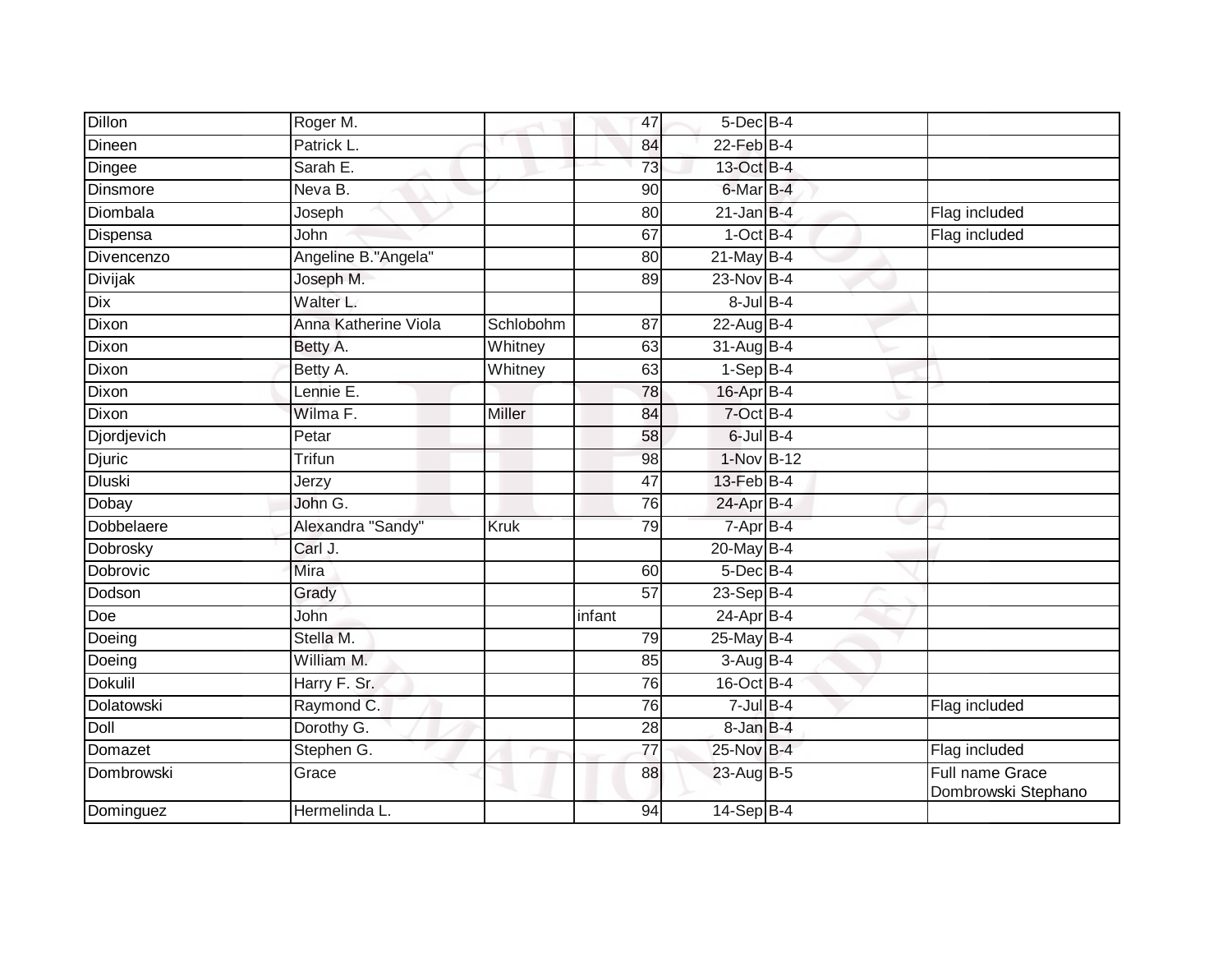| Domsich          | Joseph J.                  |              | 59              | $6$ -Jun $B-4$   |               |
|------------------|----------------------------|--------------|-----------------|------------------|---------------|
| Doneff           | Ronald H. M.D.             |              | 66              | $6$ -Jul $B-4$   |               |
| Dongu            | Shelba J.                  |              | 60              | 7-Feb B-4        |               |
| Donley           | Harry J."Dude"             |              | 87              | 6-Jun B-4        |               |
| <b>Doolittle</b> | Wilma L.                   |              | $\overline{57}$ | 5-Apr B-4        |               |
| Doorn            | Anna                       |              | 87              | $27$ -Feb $B-4$  |               |
| Dorin            | Anne                       |              | 90              | $7 - Jan$ B-4    |               |
| Dorton           | Bessie R.                  |              | 80              | $30-AprB-4$      |               |
| Dorton           | Bessie R.                  |              | 80              | $1-May$ B-4      |               |
| <b>Doss</b>      | Michael J.Sr.              |              | $\overline{21}$ | 17-Dec B-4       |               |
| Dostatni         | Richard G.                 |              | 75              | $11-Apr$ B-4     |               |
| Dostatni         | Walter J.                  |              | $\overline{77}$ | 19-Mar B-4       | Flag included |
| <b>Dotlich</b>   | <b>Mike</b>                |              | 84              | $7-SepB-4$       |               |
| Dotson           | <b>Christopher Michael</b> |              | 20              | 8-Feb B-4        |               |
| <b>Doubek</b>    | <b>John Willard</b>        |              | 80              | $29$ -Jun B-4    |               |
| Dougan           | Daniel                     |              | $\overline{76}$ | $5-Apr$ B-4      |               |
| Douglas          | <b>Mary</b>                |              | 88              | 28-Sep B-4       |               |
| Douma            | Herb                       |              | $\overline{78}$ | $9$ -Jun $B-4$   |               |
| <b>Douthett</b>  | <b>Ethel Marie</b>         |              | 97              | 23-Oct B-4       |               |
| Dovichi          | Heather                    | Garcia       | $\overline{22}$ | $19$ -Jul B-4    |               |
| Downey           | Alice I.                   | Nelson       | $\overline{98}$ | 8-Oct B-4        |               |
| <b>Doyle</b>     | Loretta J.                 | <b>Halte</b> | 63              | $1-AugB-4$       |               |
| Doyle            | Raymond J. "Jack" Jr.      |              | 66              | $26$ -Jan B-4    | Flag included |
| <b>Drabik</b>    | Anne                       |              | 84              | $11-Nov$ B-4     |               |
| Dragoin          | Kimberly Ann               |              | $\overline{31}$ | $20$ -Jul B-4    |               |
| <b>Draves</b>    | <b>Marguerite Rose</b>     |              | 84              | $1-May$ B-4      |               |
| Drca             | Simo "Sinisa"              |              | 76              | 14-Dec B-4       |               |
| <b>Drescher</b>  | <b>Helen Catherine</b>     |              | 95              | $22$ -Jun $B-4$  |               |
| Dressel          | Lela M.                    |              | 73              | $16$ -Feb $B$ -4 |               |
| Drexler          | Leo J.                     |              | 77              | $24$ -Jan $B-4$  | Flag included |
| <b>Driskill</b>  | Cicil                      |              | 76              | $25$ -Jan B-4    | Flag included |
| Drozd            | Evan Michael               |              | Infant          | 26-Aug B-4       |               |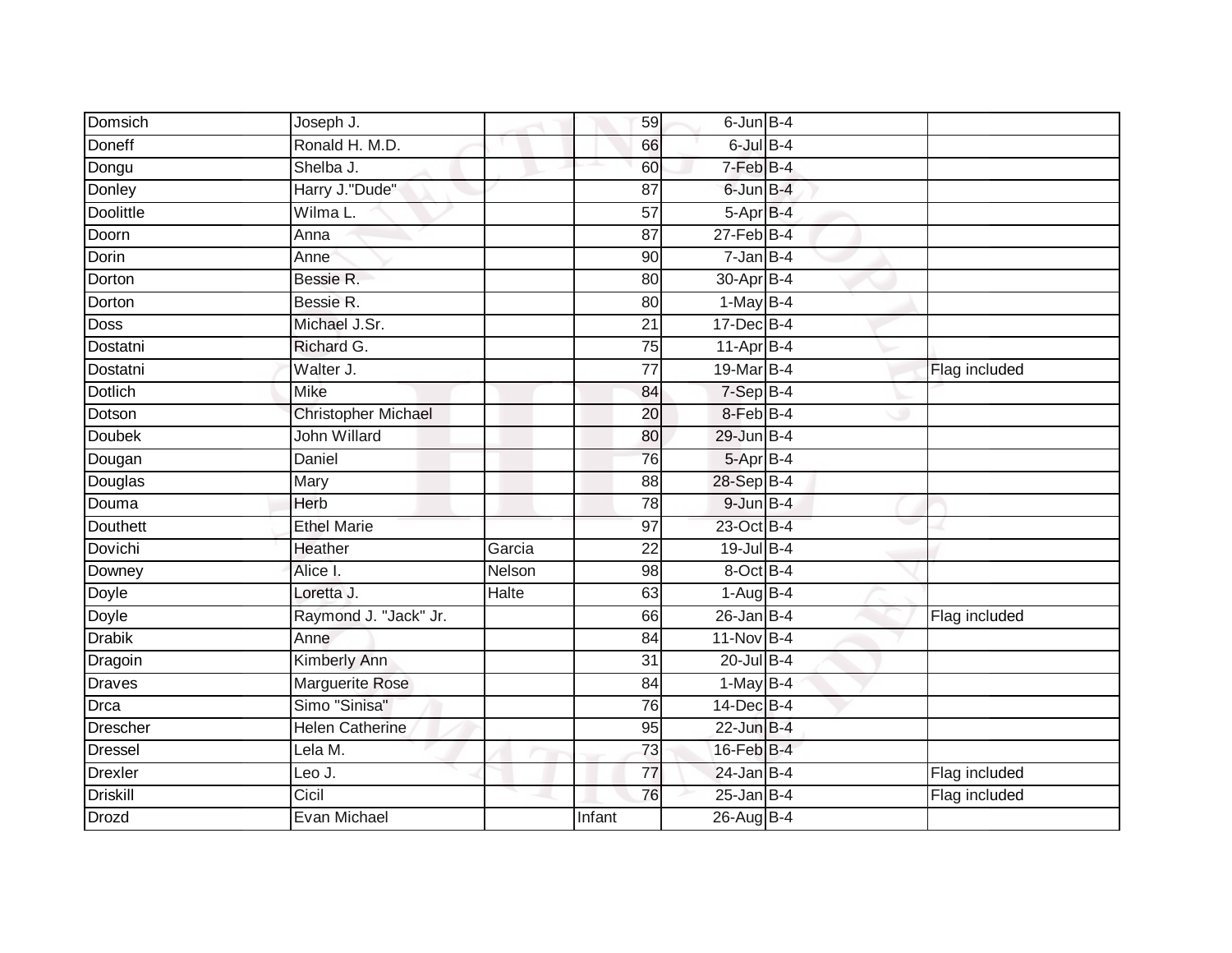| Drozda          | Antoinette "Nina"     | Baron            | 60              | 8-Nov B-4        |                                        |
|-----------------|-----------------------|------------------|-----------------|------------------|----------------------------------------|
| Drzewiecki      | Vincent E.            |                  | 37              | 8-Dec B-4        |                                        |
| <b>Drzich</b>   | <b>John</b>           |                  | 78              | 11-Oct B-4       |                                        |
| <b>Dubbert</b>  | Kathleen J.           |                  | 70              | 2-Dec B-4        |                                        |
| <b>Dubczak</b>  | Thomas F.             |                  | $\overline{73}$ | 9-Aug B-5        |                                        |
| Duby            | <b>Gay Ruth</b>       |                  | 85              | 12-Mar B-4       |                                        |
| <b>DuCharme</b> | Olga A.               |                  | 82              | 8-Apr B-4        |                                        |
| Duda            | Elizabeth             |                  | 76              | $14$ -Jul B-5    | Full name Sister M.<br>Roberta, O.S.F. |
| Duda            | Kenneth L. "Zippy"    |                  | 46              | $9$ -Jan $B-4$   |                                        |
| <b>Dudlack</b>  | Ann "Mama"            | Ronczy           | 82              | $27 -$ Jul $B-4$ |                                        |
| <b>Dudlack</b>  | Michael               |                  | 92              | $12-Apr$ B-4     |                                        |
| <b>Dudzik</b>   | Joan S.               | Czionka          | 64              | $2$ -Feb $B-4$   |                                        |
| Duff            | Grace F.              | Hostetler        | 82              | 22-Oct B-4       |                                        |
| <b>Duich</b>    | John K.               |                  | 45              | $10$ -Jan B-4    |                                        |
| Dujan           | Thomas G. Jr.         |                  | 68              | 11-Aug B-4       |                                        |
| <b>Dukes</b>    | Willis Eugene         |                  | 53              | 29-Mar B-4       |                                        |
| <b>Duley</b>    | Charles R.            |                  | 74              | 28-Aug B-4       | Flag and Picture included              |
| <b>Duley</b>    | Raymond E.            |                  | 70              | $21$ -May B-4    | Picture included                       |
| Dulijan         | Helen                 | Gonsiorows<br>ki | 81              | 25-May B-4       |                                        |
| <b>Dulik</b>    | Joseph J.             |                  | 88              | $1-MarB-4$       |                                        |
| <b>Dulik</b>    | <b>Stanley</b>        |                  | 84              | $20 - Jun$ B-4   |                                        |
| Dull            | Jack L.               |                  | 79              | 26-Oct B-4       |                                        |
| Dull            | Julius Joseph "Hooks" |                  | 85              | $5-Apr$ B-4      |                                        |
| Dull            | June A.               |                  | $\overline{82}$ | $5$ -May $B-4$   |                                        |
| <b>Dulray</b>   | Andrew B. "Andy"      |                  | 86              | $6$ -Jan $B-4$   |                                        |
| Dumakowski      | Chester               |                  | $\overline{76}$ | $1$ -Jan $B-4$   |                                        |
| Dumitru         | Pearl                 |                  | 100             | 8-Jan B-4        |                                        |
| Duncan          | <b>Elise Walker</b>   |                  |                 | $7 - Jun$ $B-4$  | Picture included                       |
| Dunfee          | Alec C.               |                  | Infant          | $3-Feb B-4$      |                                        |
| Dunham          | Edna O.               | Lorance          | 85              | 26-Mar B-4       |                                        |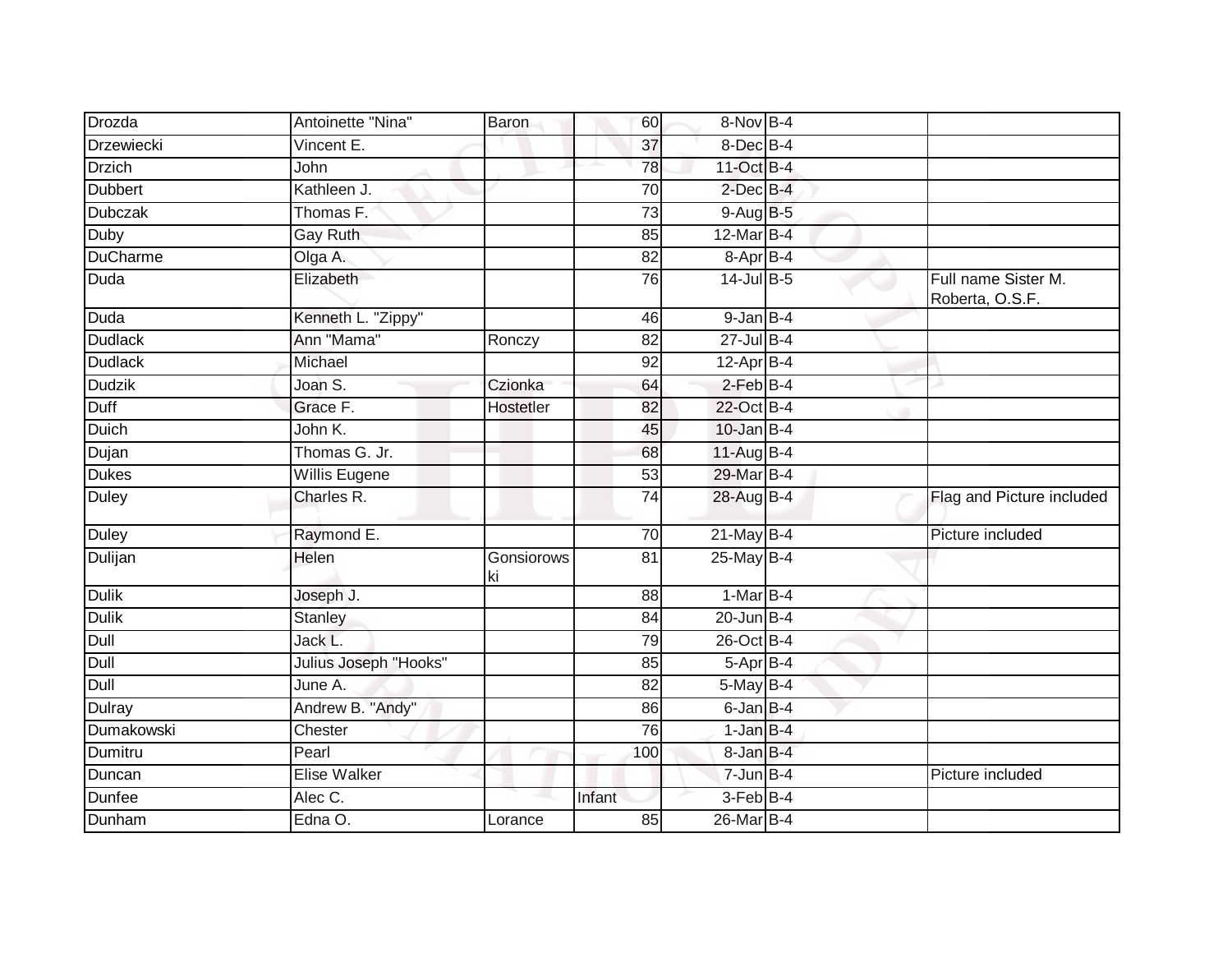| Dunn           | Darrell R.       |         | 37              | 30-Sep B-4        |               |
|----------------|------------------|---------|-----------------|-------------------|---------------|
| Dunn           | Zella            | Sawicki | 91              | $5-AugB-5$        |               |
| Duran          | Andrew J.        |         | 82              | 21-Oct B-6        |               |
| Duray          | Andrew B. "Andy" |         | 86              | 4-Jan B-4         |               |
| Durham         | Harry Jr.        |         | $\overline{77}$ | 5-Nov B-4         | Flag included |
| Durk           | Wilbur R.        |         | 75              | 17-May B-4        |               |
| Duszynski      | Bernard F. Sr.   |         | $\overline{71}$ | $27-Oct$ B-4      |               |
| <b>Dutczak</b> | Pete             |         | 70              | $14$ -Jun $B-4$   |               |
| Dutka          | Irene            |         | 74              | $22$ -Jan B-4     |               |
| <b>Duvall</b>  | Warren A. "Skip" |         | 63              | 31-Oct B-4        |               |
| Duvnjak        | <b>Milos</b>     |         | 88              | 20-Aug B-4        |               |
| Duwar          | Helen            |         |                 | 15-Mar B-4        |               |
| Duwar          | Henry L."Hank"   |         | 73              | $4$ -Jun $B-4$    | Flag included |
| <b>Duykers</b> | Ruth Jane        | Kennedy | $\overline{71}$ | $22$ -Feb $B-4$   |               |
| Dvorchak       | Mary             | Singel  | 79              | 28-Mar B-4        |               |
| Dwyer          | Mildred D.       |         | 80              | 9-Mar B-4         |               |
| <b>Dwyer</b>   | Robert J.        |         | $\overline{82}$ | $22-Sep$ B-4      |               |
| Dye            | Karl W.          |         | $\overline{77}$ | $27 - Jun$ B-4    |               |
| Dyer           | Jerry L.         |         | 46              | $12$ -Feb $B-4$   |               |
| Dykstra        | Daniel J.        |         | $\overline{19}$ | 26-Oct B-4        |               |
| Dykstra        | Richard J.       |         | 62              | 19-Jun B-4        |               |
| <b>Dykstra</b> | Roberta "Jeanne" |         | 56              | 11-Aug B-4        |               |
| Dymora         | Eleanore M.      |         | $\overline{71}$ | $22$ -Jun B-4     |               |
| <b>Dziezak</b> | Joseph S."Tie"   |         | $\overline{82}$ | 27-May B-4        |               |
| <b>Dzioba</b>  | Stefanie         |         | $\overline{78}$ | $17 - Jan$ B-4    |               |
| <b>Dziuk</b>   | Adeline L.       |         | $\overline{74}$ | $13$ -Feb $ B-4 $ |               |
| Eaker          | Jack L.          |         | $\overline{57}$ | 18-Dec B-4        |               |
| Earl           | Ruby L. "Dear"   |         | $\overline{72}$ | 23-Apr B-4        |               |
| Early          | Edna Irene       | Holland |                 | 4-Nov B-4         |               |
| Eaton          | Birdie Q. L.     |         | 78              | 13-Aug B-4        |               |
| Eaton          | Dolores (Dody)   |         | 67              | 18-Mar B-4        |               |
| Ebbens         | Robert           |         | $\overline{71}$ | $29$ -Oct B-6     | Flag included |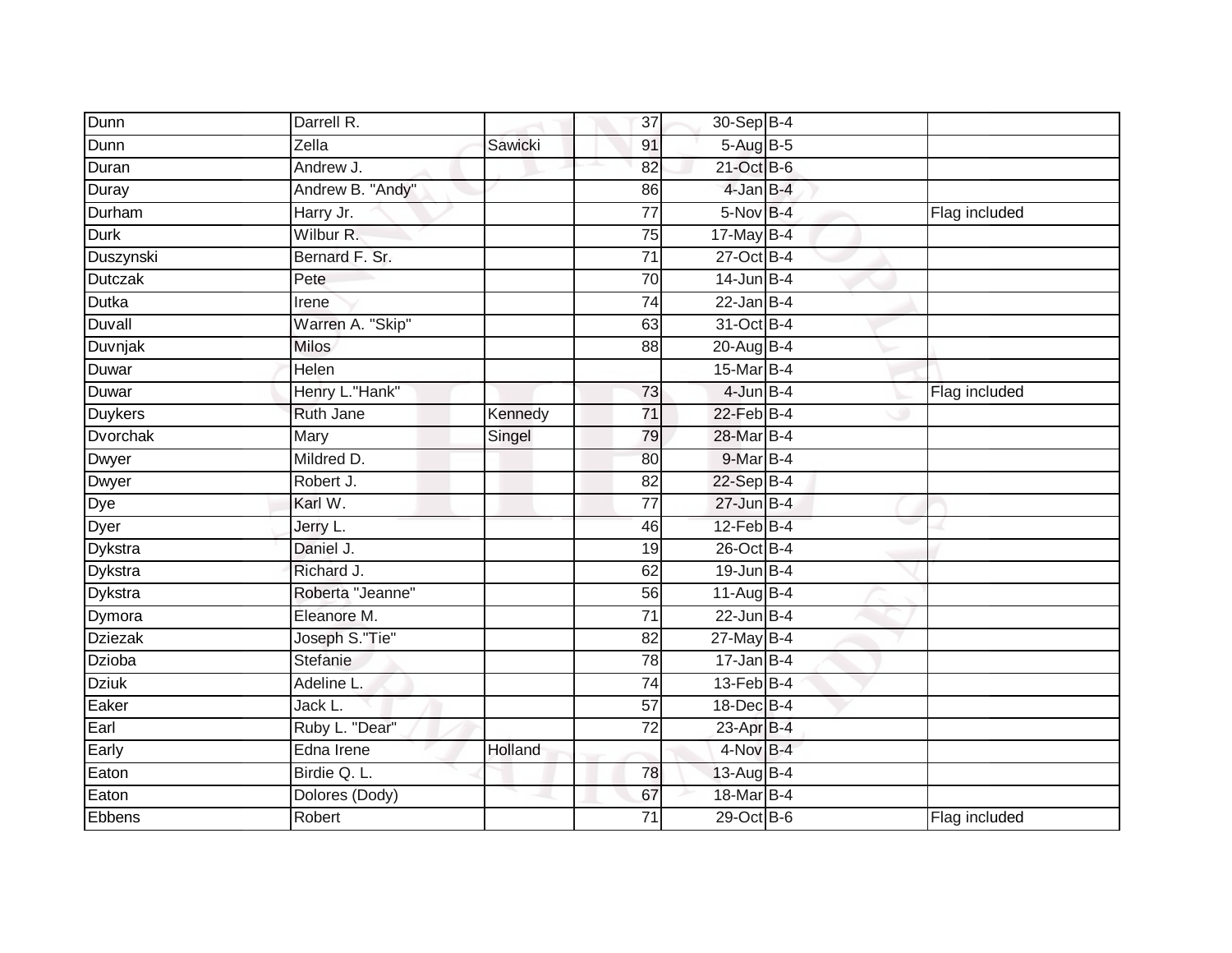| Echterling     | Cecelia M.               |               | 99              | $25-Apr$ B-4          |  |
|----------------|--------------------------|---------------|-----------------|-----------------------|--|
| Echterling     | <b>Charlotte Jane</b>    |               | $\overline{77}$ | $6$ -Jun $B-4$        |  |
| Eckman         | Marcine S.               |               | 79              | 13-Aug B-4            |  |
| Ectherling     | Paul W.                  |               | $\overline{74}$ | $11$ -Jun $B-4$       |  |
| Eddy           | Leroy J.                 |               | 96              | 27-Nov B-4            |  |
| Ede            | Elberta C. "Abbey"       |               | 69              | 30-Dec B-4            |  |
| Edge           | Noreen                   | <b>Babbit</b> | 66              | $29$ -Jun $B-4$       |  |
| Edmondson      | George L.                |               | 72              | 28-Nov B-4            |  |
| Edwards        | Eva Ruth                 |               | $\overline{70}$ | $27-Sep$ B-4          |  |
| Edwards        | Marilyn Ann              | Ahlborn       | $\overline{70}$ | $1$ -Jan $B-4$        |  |
| Edwards        | William "Top-Shorty"     |               | 68              | $24-Apr$ B-4          |  |
| Eenigenburg    | <b>Nellie</b>            | Pranger       | 78              | $16 -$ Jul $B - 4$    |  |
| Egas           | Dorothy M.               |               | 66              | 27-Oct B-4            |  |
| Eggebrecht     | Donald E.                |               | 73              | $17$ -Feb $B$ -4      |  |
| <b>Ehlers</b>  | <b>Colin Sam</b>         |               | 23              | $4-AugB-4$            |  |
| Ehlers         | Steven Lloyd             |               | $\overline{26}$ | $1-FebB-10$           |  |
| Ehnen          | Larry J.                 |               | 49              | $27$ -Apr $B-4$       |  |
| Einsele        | Helen                    |               | 86              | 29-Mar B-4            |  |
| Eitel          | Ermatrude M. "Blue Eyes" | <b>Jewett</b> | 79              | 26-Oct B-4            |  |
| Ele            | Pearl R.                 |               | 72              | 13-Mar <sub>B-4</sub> |  |
| Eleczko        | Angela Marie             | Hensley       | 32              | $22-Nov$ B-12         |  |
| Eleftheri      | Nicholas                 |               | 62              | $9-Aug$ B-4           |  |
| Elgar          | Rev. Nancy Lynn          |               | $\overline{52}$ | $25$ -Feb $ B-4 $     |  |
| Elieff         | <b>Dimiter</b>           |               | 85              | $7-Sep$ B-4           |  |
| <b>Elkins</b>  | <b>David</b>             |               | 84              | 16-Dec B-4            |  |
| <b>Elkins</b>  | <b>James Robert</b>      |               | 55              | $24$ -Feb $B-4$       |  |
| <b>Elkins</b>  | William W.               |               | $\overline{74}$ | 25-Nov B-4            |  |
| Eller          | Betty Jean               |               | 70              | 13-Oct B-4            |  |
| Ellingham      | Ruth I.                  |               | 62              | 26-Jun B-4            |  |
| Elliot         | Daisy A.                 |               | 92              | 17-Dec B-4            |  |
| <b>Elliott</b> | Edna Brady               |               | 83              | $5-Sep$ B-4           |  |
|                |                          |               |                 |                       |  |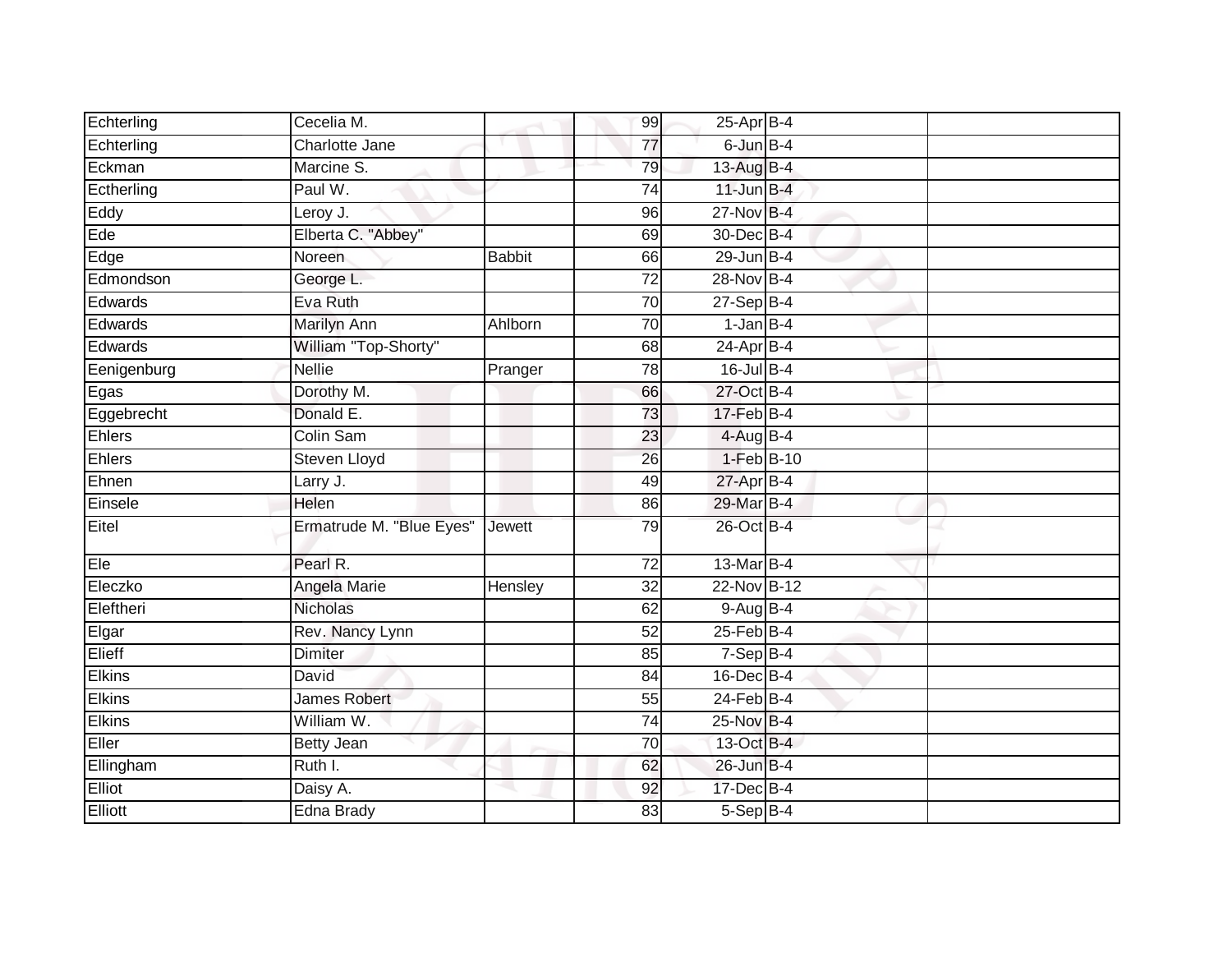| Elliott      | Wanda              |            | 79              | $14-SepB-5$       | Full name Wanda Elliott<br>Sisson |
|--------------|--------------------|------------|-----------------|-------------------|-----------------------------------|
| Ellis        | Elaine             | Powell     | 56              | 24-Mar B-4        |                                   |
| Ellison      | Charles W. "Chuck" |            | 61              | $14$ -Feb $B$ -4  | Flag included                     |
| Ellison      | Mabel M.           |            | 76              | 30-Dec B-4        |                                   |
| Elvira       | Enrique            |            | 66              | 24-Sep B-4        |                                   |
| Elzinga      | Albert "Toots"     |            | 82              | $15$ -Dec $B$ -6  |                                   |
| Elzinga      | Anne W             |            | 88              | $23$ -Jun $B-4$   |                                   |
| Embry        | James E. "Jim"     |            | 69              | $8$ -Oct $B-4$    |                                   |
| Emerson      | Jack E.            |            | $\overline{71}$ | $3-MarB-4$        |                                   |
| Emerson      | Melville F.        |            | 66              | 5-Nov B-4         | Flag included                     |
| Eminhizer    | James A. Sr.       |            | 82              | $16$ -Dec $B-4$   |                                   |
| Engel        | Dorothy Carolyn    |            | 82              | $1-Apr$ B-4       |                                   |
| Engel        | Julia A.           | Charnansky | 84              | 18-Aug B-4        | ی                                 |
| England      | Kurt J.            |            | 62              | $18$ -Feb $B$ -4  |                                   |
| English      | David Thomas       |            | 88              | $25$ -Apr $B$ -4  |                                   |
| English      | Wallace G. "Wally" |            | 90              | 11-Aug B-4        |                                   |
| Ennis        | Ella C.            |            | 90              | 26-Sep B-4        |                                   |
| <b>Ennis</b> | Joseph O.          |            | 89              | $3-Apr$ B-4       |                                   |
| Enright      | John R.            |            | 66              | $8$ -May $B$ -4   |                                   |
| Ensweiler    | Particia Ann       |            | $\overline{59}$ | $6 -$ Apr $B - 4$ |                                   |
| Erb          | Charles H.         |            | 84              | $14$ -Feb $B$ -4  | Flag included                     |
| Erb          | John P.            |            | $\overline{87}$ | $2$ -May $B-4$    |                                   |
| Ericksen     | David L.           |            | 46              | $1-FebB-10$       |                                   |
| Erwin        | Ruth B.            | Hall       | 82              | 29-Dec B-4        |                                   |
| Escobedo     | Manuel Z.          |            | $\overline{73}$ | $24$ -Jun B-4     |                                   |
| Escobedo     | Virginia M.        |            | 64              | $2$ -Oct $B-4$    |                                   |
| Eshelman     | Cecelia M.         |            | $\overline{83}$ | 18-Nov B-4        |                                   |
| Eskilson     | Helen A.           |            | 86              | 14-Mar B-4        |                                   |
| Esko         | Marie              | Gustafson  |                 | 28-Jan B-4        |                                   |
| Eskoff       | Mary               | Stadnik    | 84              | $9$ -Jul $B$ -4   |                                   |
| Eskridge     | Goldie             |            | 80              | 3-Aug B-4         | Praying hands included            |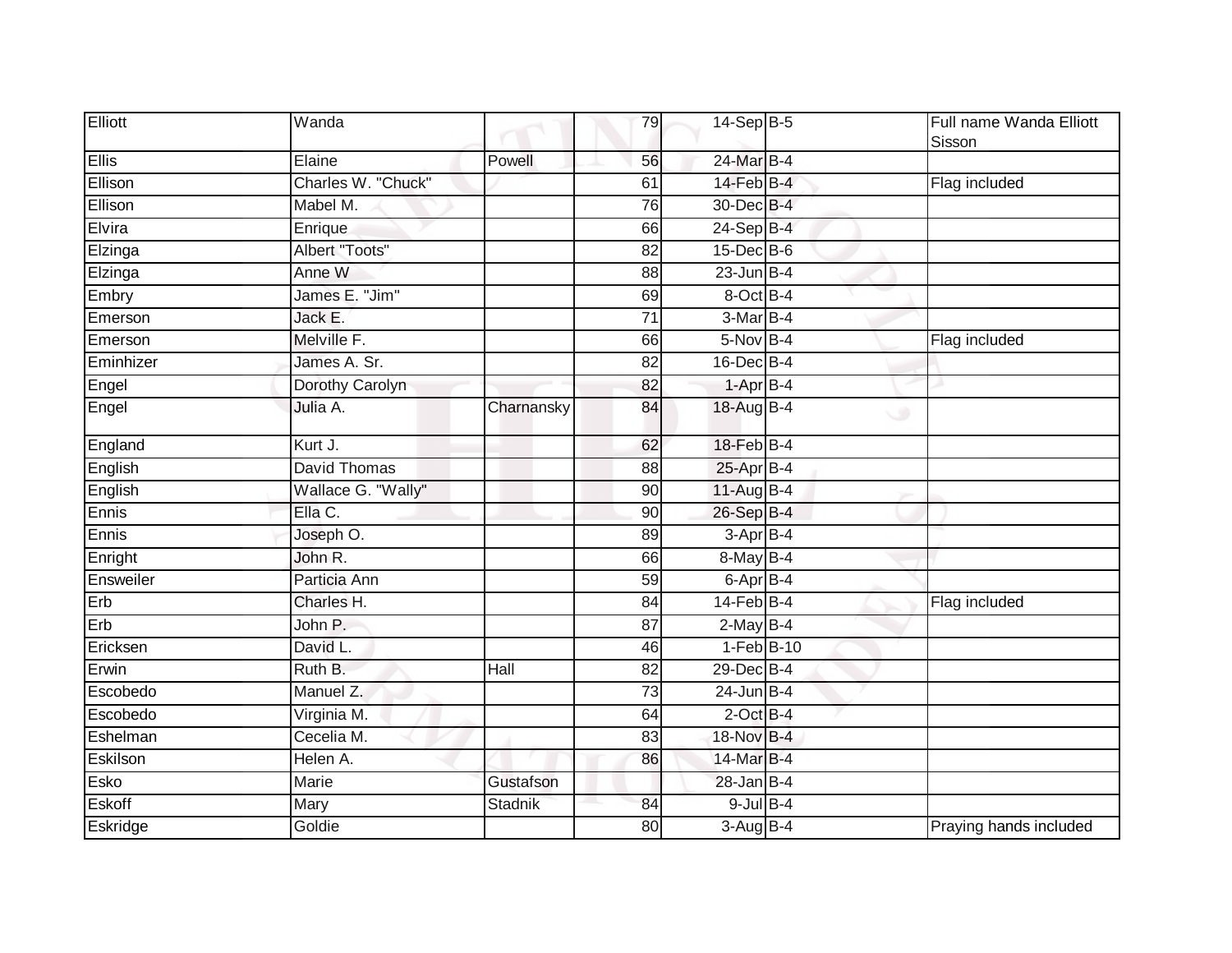| Espinoza  | Alfredo Jr.             |                  | 24              | 5-Oct B-4        |               |
|-----------|-------------------------|------------------|-----------------|------------------|---------------|
| Esposito  | Alfred F.               |                  | 81              | 6-Mar B-4        |               |
| Estrada   | Ampara                  | Cruz             | 66              | 2-Feb B-4        |               |
| Etter     | Carol M.                | Rybarski         |                 | $27 - Jan$ B-6   |               |
| Evans     | James Perry, Jr.        |                  | 73              | 26-Apr B-4       |               |
| Evans     | Kristin Elizabeth       |                  | Infant          | 6-Dec B-4        |               |
| Evans     | Peter                   |                  | 84              | $19$ -Feb $B$ -4 |               |
| Evans     | Steven T.               |                  | $\overline{51}$ | $12$ -Jun B-4    |               |
| Evans     | Vivian E.               |                  | 95              | $27 - MayB-4$    |               |
| Eversole  | Gladys                  |                  | 93              | 27-Mar B-4       |               |
| Evon      | Mary T.                 | Slazyk           |                 | 24-Nov B-4       |               |
| Ewalt     | Lottie                  |                  | 80              | $8$ -Dec $B$ -4  |               |
| Ewigleban | Leona R.                |                  | 95              | 7-Oct B-4        |               |
| Ewing     | Charles E.              |                  | 62              | $12$ -Feb $B-4$  |               |
| Ewing     | James L.                |                  | 65              | $7-Nov$ B-4      |               |
| Eyer      | Grace P.                |                  | $\overline{72}$ | $21$ -Jan B-4    |               |
| Fabian    | Aurelia                 | <b>Irene Rus</b> |                 | $1-Dec$ B-4      |               |
| Fabian    | Irene                   | <b>Irene Rus</b> |                 | 29-Nov B-12      |               |
| Fabrie    | Michaelle Lynn "Mickey" | Johnson          | 58              | 10-Nov B-4       |               |
| Fabro     | June                    |                  | $\overline{75}$ | 3-Feb B-4        |               |
| Fallon    | John R.                 |                  | 76              | $12$ -Jun $B-4$  | Flag included |
| Falucskai | Elizabeth               |                  | 89              | $11$ -Jul B-4    |               |
| Fancher   | <b>Edward E.Sr</b>      |                  | 77              | 24-Nov B-4       |               |
| Faris     | <b>Ruth Irma</b>        |                  | 92              | $19-NovB-4$      |               |
| Farley    | Edward W.               |                  | 73              | $8-Nov$ B-4      | Flag included |
| Farley    | James A.                |                  | 45              | $1-Feb$ B-10     |               |
| Farmer    | Charlotte M.            | Wright           | 96              | 20-Oct B-4       |               |
| Farn      | Cyril A.                |                  | 69              | 25-Dec B-4       |               |
| Farnum    | Bert E. Sr.             |                  | $\overline{74}$ | $17$ -Jun $B-4$  |               |
| Faron     | Agnes                   |                  | 101             | $14$ -Jun $B-4$  |               |
| Faron     | George J.               |                  | 54              | $1-Jan$ B-4      |               |
| Farrell   | Vincent R.              |                  | 84              | $11-Feb$ B-4     | Flag included |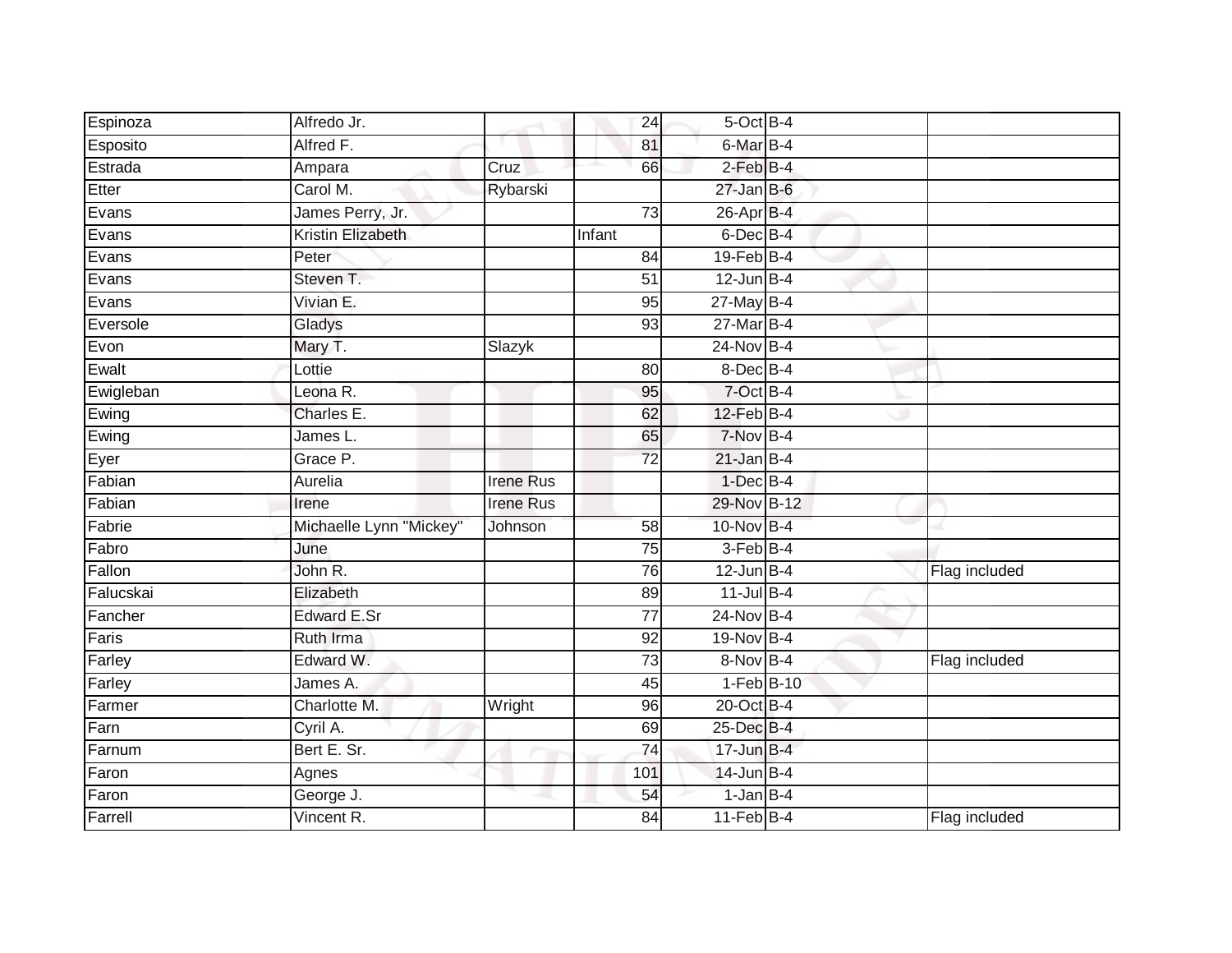| Faspero       | Pauline E.           |         | 73              | 30-Nov B-4       |                                     |
|---------------|----------------------|---------|-----------------|------------------|-------------------------------------|
| Fastero       | Pauline E.           |         | 73              | $1$ -Dec $B-4$   |                                     |
| Fatoorechi    | Maryam               |         | 83              | $18$ -Jan B-4    |                                     |
| Fazekas       | Jerome J. "Jerry"    |         | 64              | 25-Oct B-10      |                                     |
| Fazekas       | Winifred J. "Winnie" |         | $\overline{72}$ | 18-Oct B-12      |                                     |
| Fedder        | Catherine M.         |         | 74              | $6-SepB-4$       |                                     |
| Fedler        | Roy E.               |         | 84              | $9$ -Jul $B$ -4  |                                     |
| Fehring       | Frank J. "Fatz"      |         | 86              | 6-Oct B-4        |                                     |
| Fehring       | Hertha E.            |         | 85              | 28-Aug B-4       |                                     |
| Feldman       | Elsie                |         | 81              | $21$ -Dec $B-4$  | Star included                       |
| Fellinger     | Anna                 | Gunia   | 91              | $24-Sep B-4$     | Full name Anna Stasiak<br>Fellinger |
| Felter        | Thomas L. Sr.        |         | 57              | $27$ -May $B-4$  |                                     |
| Felton        | <b>Dolores</b>       |         | 56              | $16$ -Apr $B-4$  |                                     |
| Felton        | Leland C.            |         | 76              | 31-Mar B-4       |                                     |
| Fendrick      | Walter J. Sr.        |         | $\overline{72}$ | $7-FebB-5$       | Flag included                       |
| Fennell       | Eugene Sr.           |         | 88              | $23$ -Jan $B-4$  | Flag included                       |
| Fennema       | Cecile W.            |         | 83              | $15$ -Apr $B$ -4 |                                     |
| Fennema       | Glen A.              |         | 47              | 20-Aug B-4       |                                     |
| Fenstermacher | Raymond              |         | 88              | $2$ -May $B-4$   |                                     |
| Fentress      | Christine E.         | Coppage | 79              | 8-Nov B-4        |                                     |
| Fentress      | <b>Thelma Marie</b>  | Taylor  | 85              | $27 - Apr$ B-4   |                                     |
| Ference       | Mary                 |         | 76              | 31-Aug B-4       |                                     |
| Fernandez     | Carmen L.            | Garcia  | $\overline{74}$ | $13-SepB-4$      |                                     |
| Fernandez     | Jane Rosemond        | Hise    | 75              | $17-Sep$ B-4     |                                     |
| Ferrell       | James A.             |         | $\overline{71}$ | $3-NovB-4$       |                                     |
| Ferriss       | Helen C.             | Fyda    | 85              | $11$ -Jan B-4    |                                     |
| Ferry         | Harry L.             |         | 86              | 27-Apr B-4       |                                     |
| Fetsch        | Donald E.            |         | $\overline{70}$ | $21$ -May B-4    |                                     |
| Fetters       | Jeffery Kollis       |         | 50              | 21-May B-4       |                                     |
| Fey           | Freda Irene          | Smith   | 79              | 28-Sep B-4       |                                     |
| Fiegle        | George U.            |         | 84              | $2$ -Jun $B$ -4  |                                     |
|               |                      |         |                 |                  |                                     |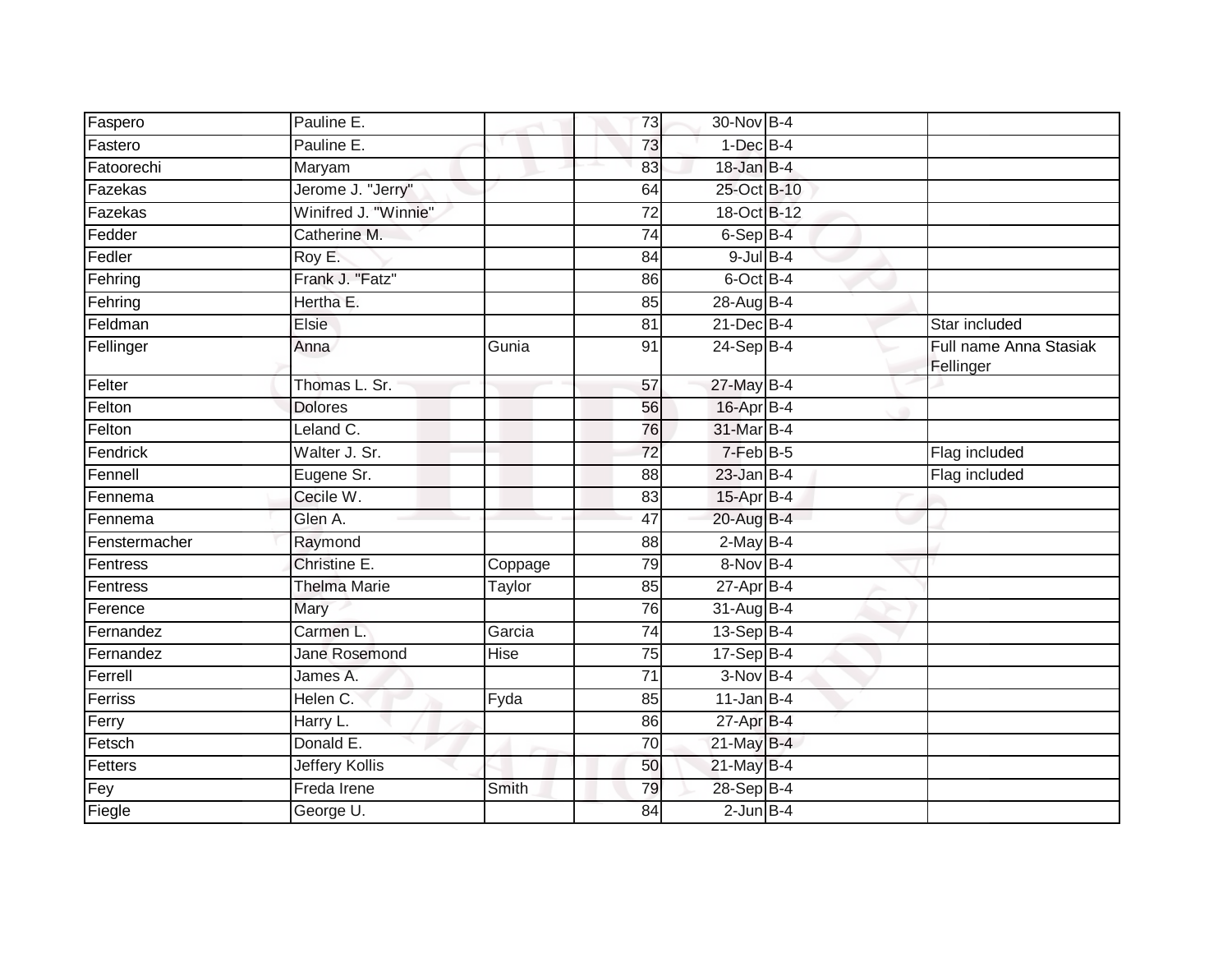| Fielder    | Donald D.             |                | 67              | $5-Apr$ B-4       |               |
|------------|-----------------------|----------------|-----------------|-------------------|---------------|
| Fieldhouse | Grace                 |                | 88              | $26$ -Feb $B-4$   |               |
| Fields     | Thelma                |                | 72              | 8-Aug B-4         |               |
| Fierro     | Anita                 |                | 68              | 8-Apr B-4         |               |
| Fierro     | <b>Dolores</b>        |                | 87              | 13-Sep B-4        |               |
| Fieser     | Marie                 |                | 82              | 20-Oct B-4        |               |
| Fifield    | Betty Jane "Bayne"    |                | 76              | $19$ -Jul B-4     |               |
| Figlio     | Charles P.            |                | $\overline{74}$ | 5-Aug B-4         | Flag included |
| Figurski   | Edward J.             |                | 78              | $15$ -Dec $B$ -6  |               |
| Fill       | Bernice G.            | <b>Rusudek</b> |                 | $21-AugB-4$       |               |
| Finck      | Alice M.              |                | $\overline{92}$ | 30-Dec B-4        |               |
| Finion     | Thomas <sub>P.</sub>  |                | 42              | 16-Mar B-4        |               |
| Finkbiner  | Rachel                |                | 86              | $24$ -Jul $B-4$   |               |
| Finley     | Judy M.               |                | 59              | $21-Sep$ B-4      |               |
| Finley     | Lawrence Justin       |                | 14              | $5$ -May $B-4$    |               |
| Finnell    | Flora                 | Payne          | 83              | $2$ -Aug B-4      |               |
| Finney     | Patricia Anna         |                | 88              | 23-Dec B-4        |               |
| Fischer    | Delbert W.            |                | 84              | 22-Oct B-4        |               |
| Fischer    | Fred B.               |                | $\overline{74}$ | $11$ -Jan B-4     |               |
| Fischer    | Ruth J.               |                | $\overline{82}$ | 28-Nov B-4        |               |
| Fish       | Anne L.               |                | 73              | $26$ -Nov $B-4$   |               |
| Fisher     | <b>Beverly</b>        | Triezenberg    | $\overline{57}$ | 13-Aug B-4        |               |
| Fisher     | Linda L.              |                | 61              | 15-Nov B-12       |               |
| Fiss       | John "Red"            |                | 56              | $9$ -Jul B-4      |               |
| Fite       | Lorena C.             |                | $\overline{72}$ | $26$ -Feb $B-4$   |               |
| Fitt       | Joseph R.             |                | 57              | $7 -$ Jul $B - 4$ |               |
| Fitzgerald | Edward J.             |                | 87              | 6-Oct B-4         |               |
| Fitzgerald | Yvonne E.             |                | 57              | 13-Oct B-4        |               |
| Fitzsimons | Hollis E. "Fitz"      |                | 86              | 3-Oct B-4         |               |
| Flack      | Ferdinand J. Jr."Unk" |                | 85              | 19-Nov B-4        | Flag included |
| Fladeland  | Garry G.              |                | 42              | $9$ -Jul $B$ -5   |               |
|            |                       |                |                 |                   |               |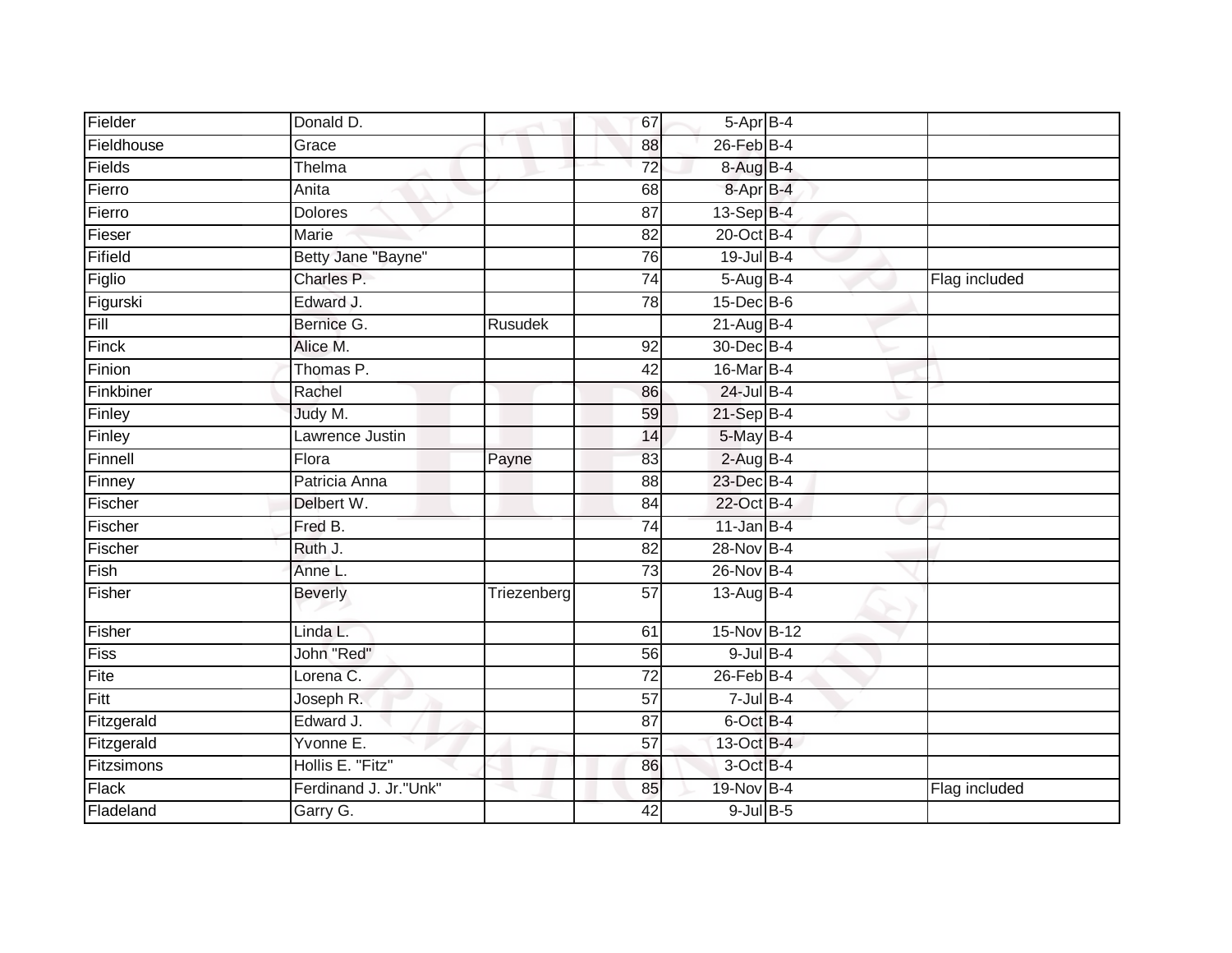| Flaherty       | James                |                | 92              | $20$ -Feb $B-4$   |                  |
|----------------|----------------------|----------------|-----------------|-------------------|------------------|
| Flanagan       | Philip R. Jr. "Dick" |                | 63              | $27 -$ Jul $B-4$  |                  |
| Flaxbart       | Lynn Carol           | <b>McHenry</b> | 48              | $22$ -Jul $B-4$   |                  |
| Fleenor        | Clarence L.          |                | 62              | 27-Aug B-4        |                  |
| Fleming        | Donald E.            |                | 69              | $9$ -Jun $B-4$    |                  |
| Fleming        | Dorothy Hall         |                | 67              | 8-Dec B-4         |                  |
| Fleming        | Gretchen A.          |                | 94              | $16$ -Jul $B-4$   |                  |
| Fleming        | John D. "Doug"       |                | $\overline{56}$ | $23-Oct$ B-4      | Picture included |
| Fleming        | Perry L. Sr.         |                | 80              | $22$ -Jan B-4     |                  |
| Fleming        | Philip J.            |                | 47              | $20$ -Jun $B-4$   |                  |
| Fleming        | Raymond J.           |                | 81              | 22-Oct B-4        |                  |
| Fletcher       | Susie M.             |                | 87              | $24$ -Jul B-4     |                  |
| Flickinger     | Bradley R.           |                | 15              | 18-Oct B-12       |                  |
| Flickinger     | Robert G.            |                | 49              | 27-Oct B-4        |                  |
| Flinn          | Judy Ann (McCluskey) |                | 52              | 15-Mar B-4        |                  |
| Flood          | Brigid M.            |                | $\overline{75}$ | 19-Nov B-4        |                  |
| Florence       | Johnny "Capp" Jr.    |                | $\overline{68}$ | $3-Sep$ $B-4$     |                  |
| <b>Flores</b>  | Maria                |                | $\overline{87}$ | 27-Dec B-4        |                  |
| Florey         | David Robert         |                | 48              | 28-Mar B-4        | Flag included    |
| Floyd          | Erma Span            |                | 47              | 20-Dec B-12       |                  |
| Fodor          | LaVerne Marie        | Miskulin       | 67              | $10$ -Feb $B-4$   |                  |
| Follis         | Erma L.              |                | 79              | $6 -$ Apr $B - 4$ |                  |
| Folta          | Mildred " Millie"    | Overmyer       | 84              | 5-Aug B-4         |                  |
| Fonce          | Carl C.              |                | 82              | $12$ -Apr $B-4$   |                  |
| Ford           | Alfred W.            |                | 76              | $25$ -Jan B-4     |                  |
| Ford           | Ann "Pat"            |                | 76              | $14-Oct$ B-4      |                  |
| Ford           | <b>Beatrice</b>      |                | 67              | 13-May B-4        |                  |
| Ford           | Jack S.Ph.D          |                | 60              | 14-Oct B-4        |                  |
| Ford           | Jessie M.            |                | 80              | 21-Sep B-4        |                  |
| Ford           | Michael R.           |                | 20              | 26-Apr B-4        |                  |
| Ford-Pemberton | Nora                 | Wedding        | 73              | $28-Apr$ B-5      |                  |
| Fordyce        | Virginia M.          |                | $\overline{73}$ | $7 -$ Jul $B - 4$ |                  |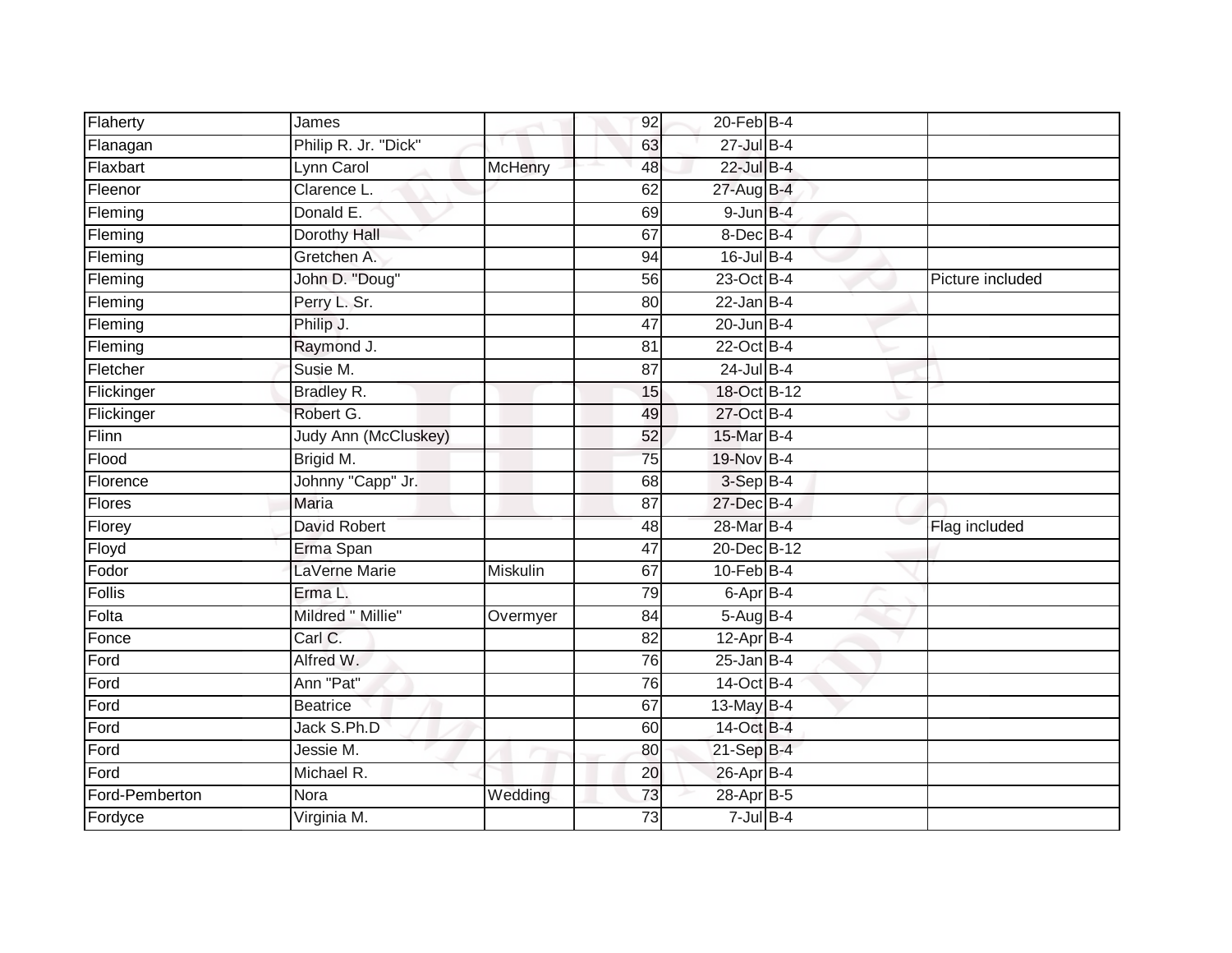| Forstka     | Elizabeth W.          |         | $\overline{87}$ | $11$ -Jan B-4     |               |
|-------------|-----------------------|---------|-----------------|-------------------|---------------|
| Fortenberry | Virginia              |         | $\overline{72}$ | $1-FebB-10$       |               |
| Fortmann    | Joseph J.             |         | $\overline{73}$ | 23-Apr B-4        | Flag included |
| Fortuin     | Elizabeth             |         | 93              | 28-Feb B-4        |               |
| Fortuna     | Conrad J.             |         | $\overline{77}$ | 21-Mar B-4        | Flag included |
| Foss        | <b>Russell Myrl</b>   |         | 86              | 3-Nov B-4         |               |
| Foster      | Ann                   |         | 88              | $12$ -Oct B-4     |               |
| Foster      | Lawrence P.           |         | 90              | $17-Sep$ B-4      |               |
| Foster      | Virgie A.             | Schiler | 83              | $1-Nov$ B-12      |               |
| Fouse       | Mark R.               |         | $\overline{38}$ | $23$ -Feb $ B-4 $ |               |
| Fouts       | Patricia O'Mara       |         | 69              | $29$ -Oct B-6     |               |
| Fox         | Gay                   | Sammons | 57              | $10$ -Oct B-4     |               |
| Fox         | Harold "Harry" "Jake" |         | 89              | 19-Jul B-4        |               |
| Fox         | <b>Kevin Brent</b>    |         | 31              | $21$ -May B-4     |               |
| Fozkos      | Paul                  |         | 88              | $15$ -Feb $B$ -4  |               |
| Framstad    | Clarence J.           |         | $\overline{71}$ | 29-Oct B-6        |               |
| Francisco   | Lenore                | Kelly   | 79              | $12$ -Jul B-4     |               |
| Francone    | Joseph                |         | 84              | 27-Nov B-4        |               |
| Frank       | Juanita M.            |         | 90              | $24$ -Dec $B-4$   |               |
| Franko      | Joseph "Joe"          |         |                 | $29$ -Mar $B-4$   | Flag included |
| Franko      | Lenora                |         | 84              | 22-Aug B-4        |               |
| Franz       | Raymond L.            |         | 43              | $8$ -Jul $B-4$    |               |
| Frastak     | Joyce Margaret        | Stiga   | 59              | $3-Nov$ B-4       |               |
| Fraza       | Florence              |         | 94              | $29$ -Jan B-4     |               |
| Frazier     | Floyd L."Fagan"       |         | 76              | $23$ -Jul B-4     |               |
| Frazier     | Willie L. Rev.        |         | $\overline{70}$ | $13$ -Jun $B-4$   |               |
| Fredianelli | <b>Mary Margaret</b>  |         | 84              | $28$ -Jan B-4     |               |
| Free        | Rev. (Dr.) Grace G.   |         |                 | 24-Dec B-4        |               |
| Freehauf    | Brent L.              |         | 33              | $1-OctB-4$        |               |
| Freeman     | Dorothy               |         | 69              | $11$ -Jun $B-4$   |               |
| Freeman     | Jackie R.             |         | 47              | $12$ -Oct B-4     |               |
| French      | Melvin E.             |         | 70              | 30-Oct B-4        |               |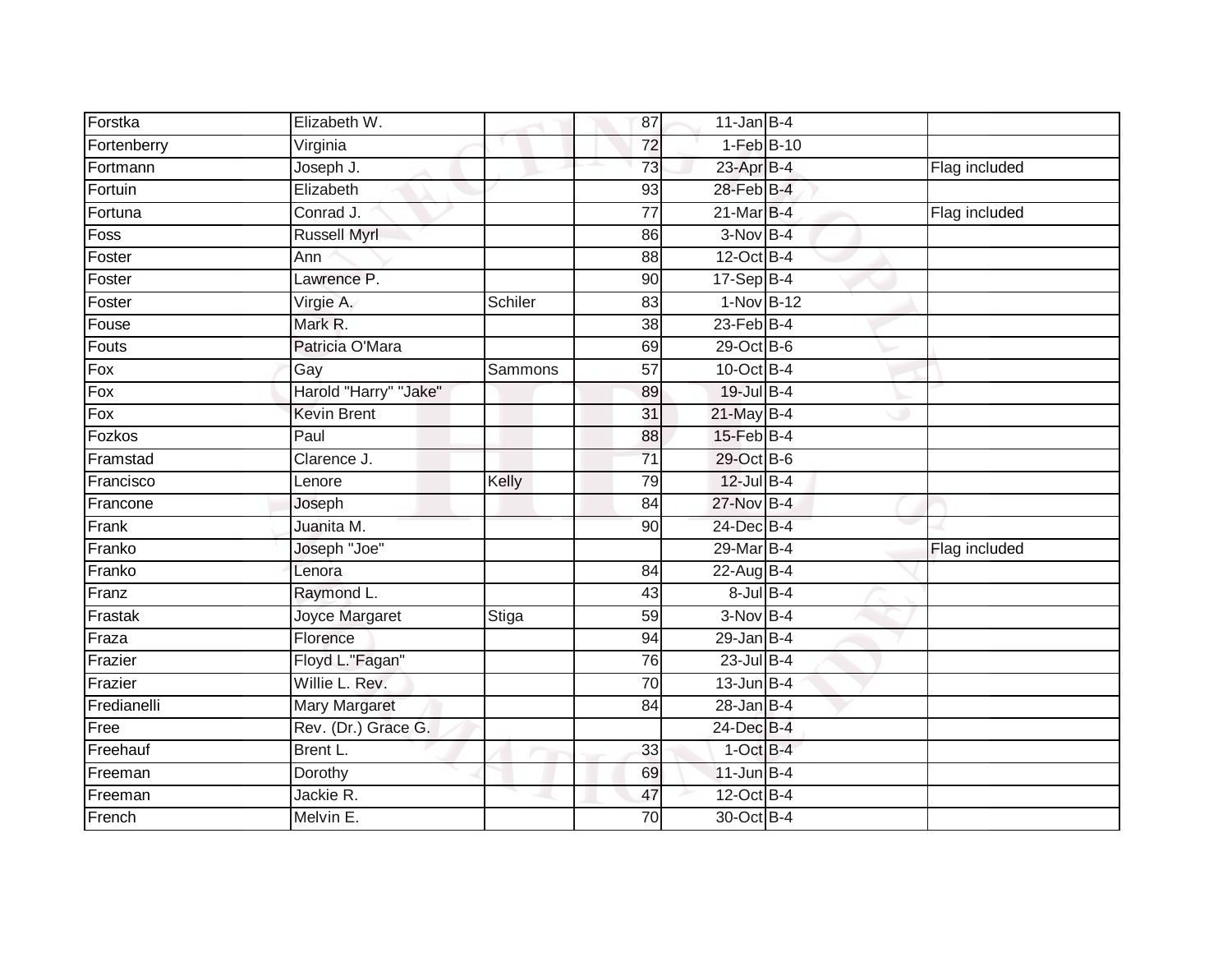| Fricke        | Helen E.                |                  | 89              | $17$ -Apr $ B-4$ |                  |
|---------------|-------------------------|------------------|-----------------|------------------|------------------|
| Friedman      | Carolyn Sue Morgan      | Manning          | 48              | $2-SepB-4$       | Picture included |
| Friedman      | Irving $\overline{O}$ . |                  | 80              | $2$ -Oct $B-4$   | Flag included    |
| Friedrich     | Jack E.                 |                  | $\overline{70}$ | $9$ -Jun $B-4$   | Flag included    |
| Friesema      | John S.                 |                  | 73              | $1$ -Jan $B-4$   |                  |
| Frizzell      | Ollie                   |                  | 91              | $23$ -Jul $B-4$  |                  |
| Froman        | Irene                   |                  | 91              | $21$ -Jun $B-4$  |                  |
| Fromm         | Dorothy                 |                  | 84              | $3-MarB-4$       |                  |
| Frost         | Judith "Judy"           | Fenstermak<br>er | 58              | $2$ -Jan $B$ -5  |                  |
| Frostick      | Margaret R.             |                  | 81              | $15$ -Jul B-4    |                  |
| Frundle       | James R.                |                  | 62              | 11-Nov B-4       |                  |
| Frydrychowski | Edward A. "Burns"       |                  | 82              | $2$ -Apr $B-4$   | Flag included    |
| Frye          | Brenda G.               | Shepherd         | 50              | 30-Mar B-4       |                  |
| Frye          | <b>Shirley Farcus</b>   |                  | 76              | 30-Jul B-4       |                  |
| Frye          | Tony                    |                  | 60              | 5-Dec B-4        | Flag included    |
| Fuentes       | Gilbert                 |                  | 67              | $7-Feb$ B-5      |                  |
| Fulk          | <b>Bert</b>             |                  | 74              | $14-Oct$ B-4     | Flag included    |
| Fulka         | Phyllis June            |                  | 73              | $12-AprB-4$      |                  |
| Fuller        | Charles D.              |                  | 68              | $14$ -Jul $B-4$  |                  |
| Fulton        | Clemance                |                  | $\overline{87}$ | $19-Oct$ B-4     |                  |
| Fulton        | William "Larry" Jr.     |                  | 62              | 10-Dec B-4       |                  |
| Fultz         | Horace Hubert Jr.       |                  | 60              | $16-Sep B-6$     |                  |
| Furnifur      | Virginia M.             |                  | 80              | $15$ -Oct B-4    |                  |
| Furticella    | Rudolph "Rudy"          |                  | 87              | $27$ -Aug $B-4$  |                  |
| Fusco         | Philip Neri Rev.        |                  | 79              | 14-Oct B-4       |                  |
| Futrell       | Mildred M.              |                  | 70              | $14$ -Apr $B$ -4 |                  |
| Gachos        | Helen                   |                  | 78              | 8-Mar B-4        |                  |
| Gaedtke       | June                    |                  | 84              | $12$ -Jul $B-4$  |                  |
| Gage          | Robert A. "Bob"         |                  | 74              | 3-Jan B-4        |                  |
| Gailmard      | Helen M.                |                  | 72              | $15 - JanB-4$    |                  |
| Gaines        | Addie                   |                  | 89              | 29-Mar B-4       |                  |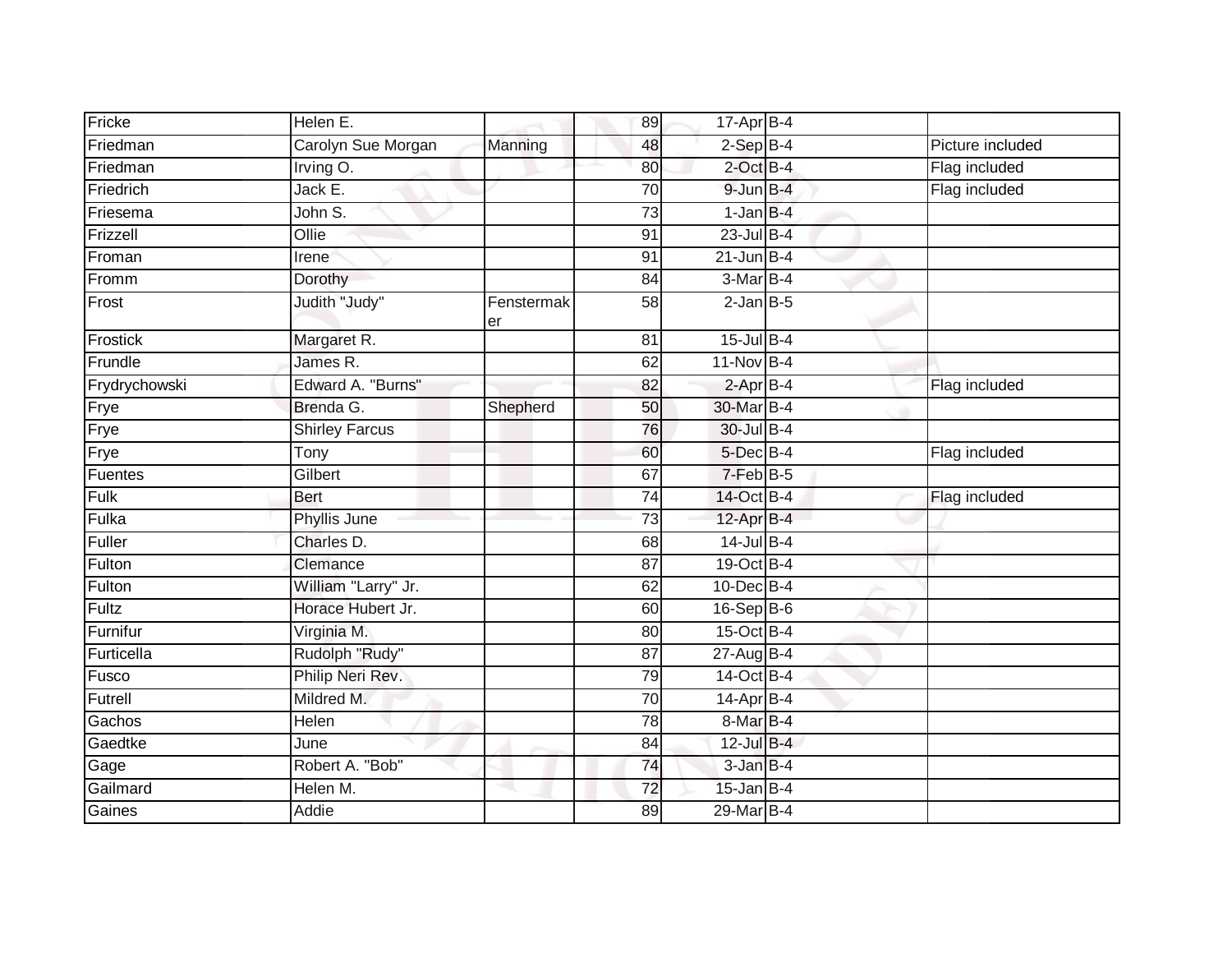| Gajdos    | Mary                      |                | 87              | $23$ -Apr $B-4$  |                  |
|-----------|---------------------------|----------------|-----------------|------------------|------------------|
| Galanos   | Chris John                |                | 70              | $3-Aug$ B-4      |                  |
| Galati    | Giuseppe                  |                | 82              | 26-Jul B-4       |                  |
| Galecki   | Agnes                     | Gasior         | 91              | 27-Aug B-4       |                  |
| Galetka   | Brian H.                  |                | 68              | $9$ -Dec $B$ -4  |                  |
| Galety    | Mary                      | Saiko          | 99              | $8$ -Jan $B$ -4  |                  |
| Galic     | Simo                      |                | 87              | 8-Mar B-4        |                  |
| Galindo   | Juan P.                   |                |                 | $12-Sep$ B-4     |                  |
| Galka     | Stanley T.                |                | 60              | $11-Apr$ B-4     | Flag included    |
| Gall      | Sophie H.                 | <b>Barnard</b> | $\overline{87}$ | $25-AprB-4$      |                  |
| Gallagher | Donald J.                 |                | 34              | $3$ -Dec $B-4$   |                  |
| Gallagher | John J.                   |                | 75              | $13$ -Jan B-4    | Flag included    |
| Gallardo  | Ilga M.                   |                | 75              | 30-Jun B-4       |                  |
| Gallistel | James C.                  |                | 46              | $1$ -Jun $B-4$   |                  |
| Gallivan  | <b>Mary Ann</b>           |                |                 | 24-Dec B-4       |                  |
| Gallo     | <b>John Nunzio</b>        |                | 11              | 28-Nov B-4       |                  |
| Gallo     | Nunzio John               |                | 11              | 29-Nov B-12      |                  |
| Galovic   | Nora "Dolly"              |                | 64              | 12-Dec B-4       |                  |
| Gambel    | Bernice R.                |                | 80              | $4$ -May B-4     |                  |
| Gamble    | Calvin T.                 |                | $\overline{72}$ | $26 - Sep$ B-4   | Picture included |
| Gamblin   | Ernest L. (Mountain Lion) |                | 53              | 30-Apr B-4       |                  |
| Gamboa    | Elpidio L. M.D.           |                | 85              | $24$ -Jan B-4    |                  |
| Gamez     | Elaine                    |                | 37              | $7$ -May B-4     |                  |
| Gangolf   | Eleanore A.               | Mager          | 78              | 31-Oct B-4       |                  |
| Gant      | Dorothy M.                |                | 86              | $1$ -Oct $B-4$   |                  |
| Garcia    | Eva G.                    |                | $\overline{72}$ | $24$ -Feb $B-4$  |                  |
| Garcia    | Lucresia Pesina           |                | $\overline{92}$ | $24$ -Feb $B-4$  |                  |
| Garcia    | Margaret                  |                | 45              | 27-Aug B-4       |                  |
| Garcia    | Michael A.                |                | 71              | 20-Sep B-4       | Flag included    |
| Gard      | Jessie L. "Toby"          |                | 62              | $27$ -Jun $B-4$  |                  |
| Gardiner  | Dr. H.Glenn               |                | 87              | $15$ -Feb $B$ -4 |                  |
| Gardner   | Edna L.                   | Murray         | 76              | $11$ -Dec $B-4$  |                  |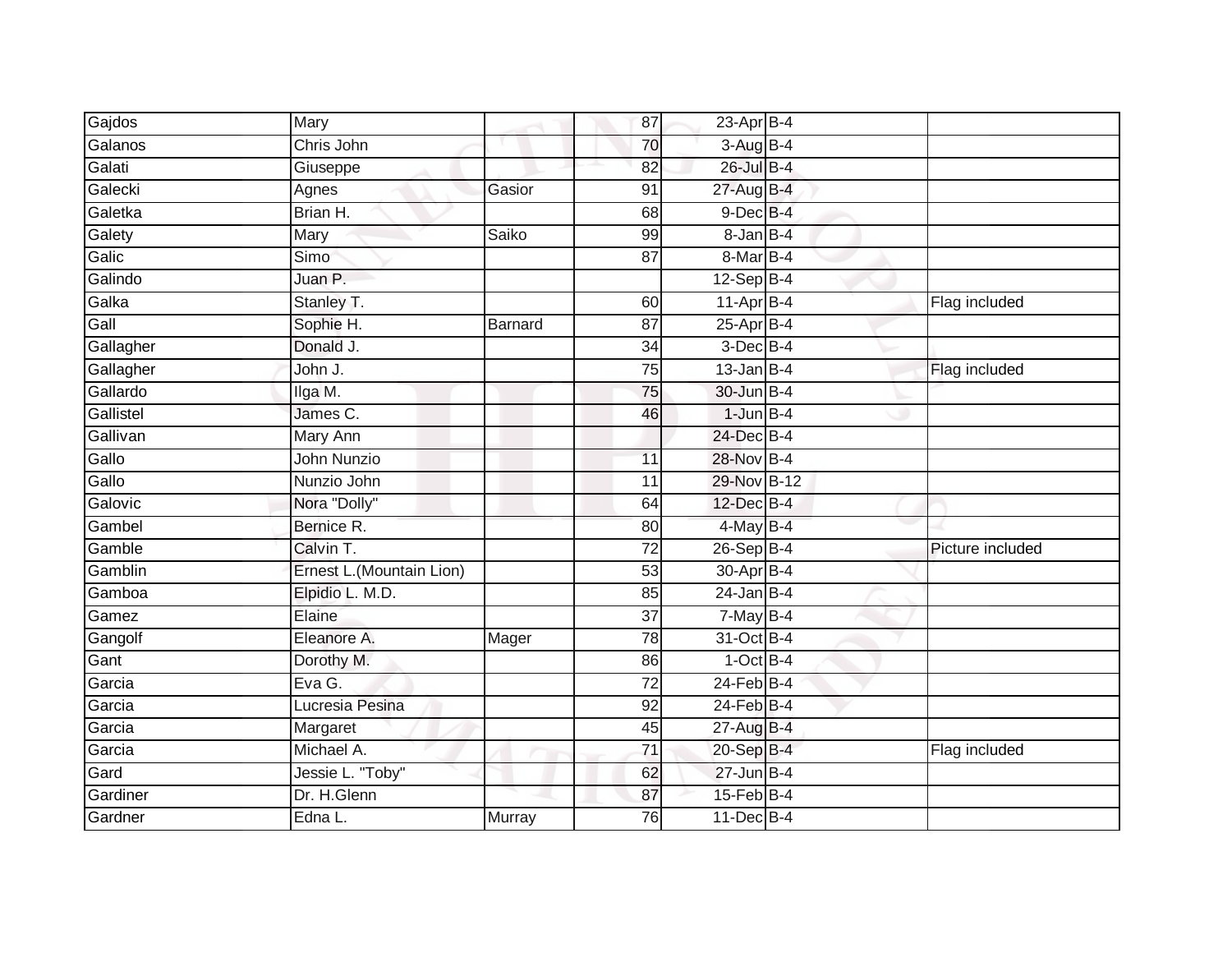| Gardner   | Wilbur G. (Gabe)             |          | 85              | $12$ -Feb $B-4$   |               |
|-----------|------------------------------|----------|-----------------|-------------------|---------------|
| Garibaldi | Odilon Jr.                   |          | 22              | $23$ -Dec $B-4$   |               |
| Garibaldi | Sandra Leigh "Sandy"         |          | $\overline{37}$ | $14$ -Jun B-4     |               |
| Garrison  | Deborah "Debbie"             | Rowley   | 48              | 21-Mar B-4        |               |
| Garrison  | John H.                      |          | 61              | $7$ -Jun $B-4$    |               |
| Garrison  | Walter C.                    |          | 69              | 11-Nov B-4        |               |
| Gary      | <b>Horace Edward</b>         |          | 54              | 13-Oct B-4        |               |
| Gary      | <b>Ollie Mae</b>             |          | $\overline{72}$ | $24-SepB-4$       |               |
| Garza     | Salvador "Sal"               |          | $\overline{72}$ | $10$ -Feb $B-4$   |               |
| Gasaway   | <b>Richard Grant "Dicky"</b> |          | 38              | $17 - Jun$ B-4    |               |
| Gasic     | Stoja                        |          | 102             | $14$ -Jan B-4     |               |
| Gates     | <b>Steven Henry</b>          |          | $\overline{92}$ | $12$ -Feb $B-4$   |               |
| Gates     | Susanne                      | Solady   | 89              | 30-Jun B-4        |               |
| Gawlinski | Leonard F. "Lou"             |          |                 | $18$ -Feb $B$ -4  | Flag included |
| Gawronski | Mildred M.                   |          | 83              | $1$ -Jun $B-4$    |               |
| Gawrysiak | Helen                        |          | 84              | $3-Sep$ B-4       |               |
| Gaynor    | Allen Lee                    |          | $\overline{25}$ | $21$ -May B-4     |               |
| Gazdick   | Helen                        |          | $\overline{75}$ | $5 - Jun$ $B - 5$ |               |
| Gebbia    | Jennie L.                    |          | 85              | $7 - Jan$ $B-4$   |               |
| Gedda     | Katherine                    |          | 78              | $26-Sep$ B-4      |               |
| Gedmin    | Ted "Poppy" R.               |          | 85              | $18$ -Feb $B - 4$ |               |
| Gehrke    | Elizabeth L.                 |          | 87              | 25-Oct B-10       |               |
| Geisen    | Matilda                      |          | 95              | $2-Feb$ B-4       |               |
| Geleta    | Arthur                       |          | 80              | 6-Oct B-4         |               |
| Gelfman   | Ruth                         |          | 82              | $4$ -Jan $B-4$    |               |
| Gelin     | Gloria Hester "Jeanne"       | Richards | 69              | $19$ -Jul B-4     |               |
| Geller    | Joan A.                      |          | 59              | $27$ -Mar $B-4$   |               |
| Gelon     | William A.                   |          | 69              | 8-Oct B-4         |               |
| Gelvickis | Mary                         |          | 85              | 19-Jul B-4        |               |
| Genardo   | James Sr.                    |          | 75              | 17-Nov B-4        |               |
| Genovese  | Doris June                   |          | 86              | $12$ -Mar $ B-4 $ |               |
| Georgieff | Virginia M.                  |          | 78              | 30-Sep B-4        |               |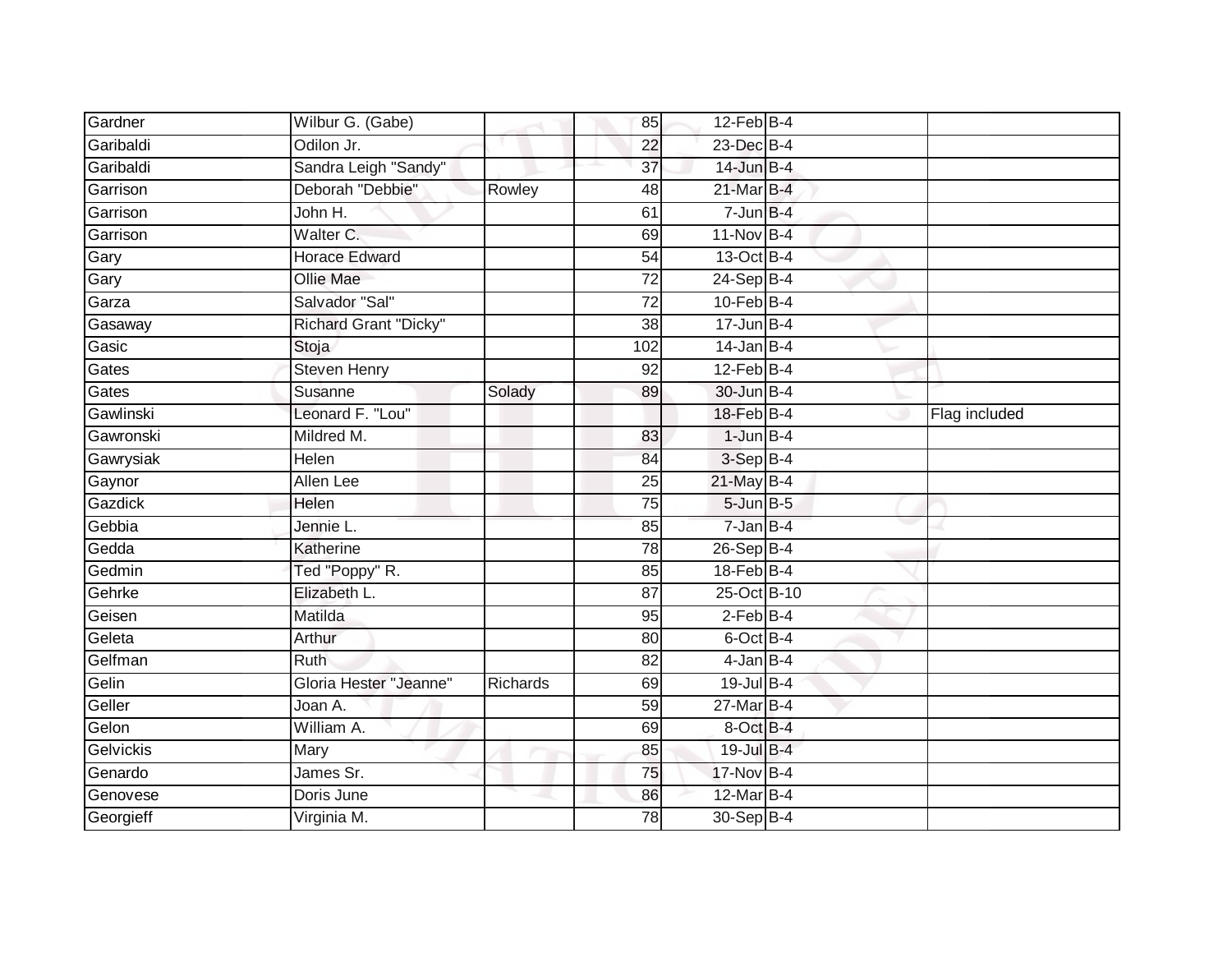| Gericke     | Samuel A.            |               | 38              | 11-Aug $B-4$     |                       |
|-------------|----------------------|---------------|-----------------|------------------|-----------------------|
| Gerodemos   | Elizabeth            |               | 83              | $2$ -Jun $B-4$   |                       |
| Gervais     | Bertrand P. "Butch"  |               | $\overline{72}$ | 17-Apr B-4       |                       |
| Gescheidler | Howard J. "Bud"      |               | 82              | 17-May B-4       | Flag/Picture included |
| Gesik       | Edward J.            |               | $\overline{70}$ | 27-Apr B-4       | Flag included         |
| Gething     | Fredrick H., Sr.     |               | 69              | $8 - Jan$ B-4    |                       |
| Geusic      | Mary                 | Stefano       | 89              | $1-May$ B-4      |                       |
| Gevirtz     | Milton B. M.D.       |               | 99              | 8-Nov B-4        |                       |
| Geyer       | Rebecca Elizabeth    | Wier          | 78              | $25$ -Jan B-4    |                       |
| Ghiotto     | Arthur E. Sr.        |               | $\overline{75}$ | $1-Feb$ B-10     | Flag included         |
| Gianone     | Gladys G.            | Gerloff       | 80              | $18 - Jan$ $B-4$ |                       |
| Giba        | Harriet (Hattie)     | Radziwiecki   | 81              | $8$ -Jan $B$ -5  |                       |
| Gibbons     | Josephine (Bayus)    |               |                 | $5-AprB-4$       |                       |
| Gibbons     | Mary R.              | <b>Ross</b>   |                 | 28-May B-4       |                       |
| Gibbs       | Donald L.            |               | 63              | $15$ -Jan B-4    |                       |
| Gibson      | Janey Sue            | Flatt         | $\overline{75}$ | $11-Oct$ B-4     |                       |
| Gidley      | Robert W.            |               | 55              | 17-Dec B-4       |                       |
| Gidney      | <b>Henry Bolton</b>  |               | 90              | $5$ -Dec $B-4$   |                       |
| Giecko      | Ann H.               | <b>Bindas</b> |                 | $7-Sep B-4$      |                       |
| Gifford     | Naomi Bernice        |               | $\overline{81}$ | $10-Sep$ B-6     |                       |
| Gigliotti   | Mary Ann             | Congles       | 64              | 10-Dec B-4       |                       |
| Gilbert     | Anna                 |               | 83              | 19-May B-4       |                       |
| Gill        | Joe B.               |               | 88              | $20$ -Oct B-4    |                       |
| Gillespie   | Helen                |               | 95              | $16 - SepB-6$    |                       |
| Gillham     | Lindsay A.           |               | Infant          | $12$ -Dec $B-4$  |                       |
| Gilmore     | <b>Robert Nathan</b> |               | $\overline{21}$ | $16$ -Jul $B-4$  |                       |
| Ginty       | Margaret A.          |               | 83              | 4-Nov B-4        |                       |
| Girard      | Louise M.            |               | 81              | 28-Jun B-4       |                       |
| Girman      | <b>Albert Leroy</b>  |               | 57              | 13-Feb B-4       |                       |
| Girman      | Lawrence J. "Larry"  |               | 73              | 29-Dec B-4       | Flag included         |
| Gish        | Lorraine "Honey" M.  | Skarwecki     | 78              | $10$ -Oct B-4    |                       |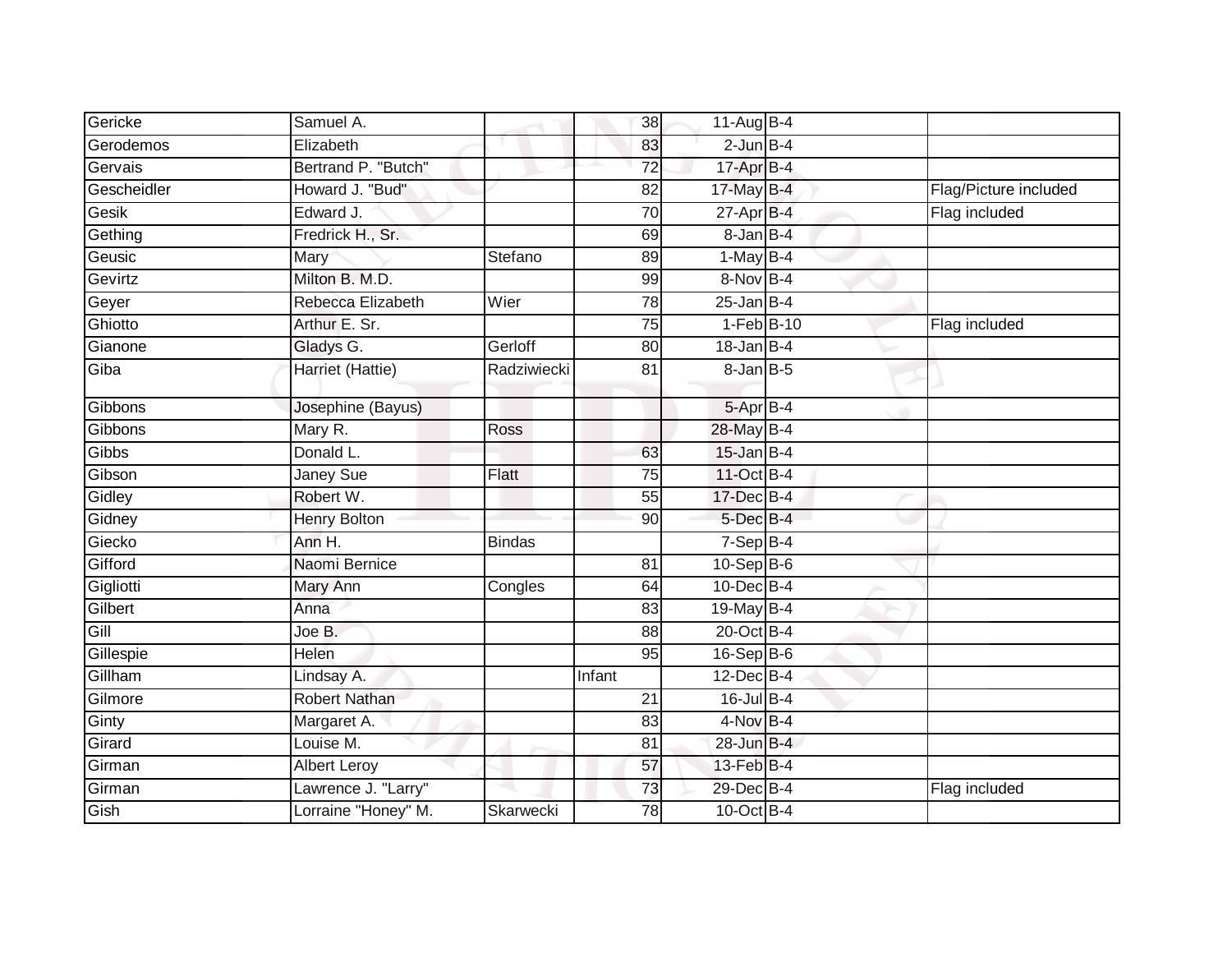| Gist         | Carl                  |          | 88              | $13$ -Jun $B-5$      |               |
|--------------|-----------------------|----------|-----------------|----------------------|---------------|
| Giuseppeti   | Mary                  |          |                 | $24$ -Nov B-4        |               |
| Glab         | <b>Irene Jeanette</b> |          | 76              | $21$ -Jul $B-4$      |               |
| Glasen       | Juel "Mema"           | Pokracki |                 | 23-Feb B-4           |               |
| Glass        | Evelyn M.             | Rinn     | 87              | 12-May B-4           |               |
| Glass        | <b>Willie Henry</b>   |          | 70              | $13$ -Jul B-4        |               |
| Glazewski    | Thaddeus              |          | 81              | 6-Feb <sup>B-4</sup> |               |
| Gleim        | William C.            |          | 78              | $9$ -Jun $B-4$       |               |
| Glover       | Adam Lee              |          | 24              | $18$ -Feb $B$ -4     |               |
| Glowacki     | Alphonse F.           |          | $\overline{70}$ | $21 - Jun$ B-4       |               |
| Glowacki     | Stella M.             |          | 90              | $31$ -Jul B-4        |               |
| Gnesevich    | Raymond C.            |          | $\overline{56}$ | 6-Mar B-4            |               |
| Gobla        | Helen                 |          | 76              | $4$ -Dec B-4         |               |
| Godines      | Idubina               |          | 33              | 31-Dec B-4           |               |
| Godlewski    | Edward A.             |          | 76              | $22$ -Jan B-4        | Flag included |
| Goettsch     | Morris H. "Bud"       |          | 63              | $14$ -Feb $B-4$      | Flag included |
| Goetzinger   | Ruark R.              |          | $\overline{20}$ | 5-Sep B-4            |               |
| Goff         | Mildred S.            |          | 85              | $9$ -Feb $B$ -4      |               |
| Goff         | Nicole (Dunning)      |          | 25              | 25-Mar B-4           |               |
| Goggins      | Willie                |          | 89              | $20$ -Feb $B-4$      |               |
| Gogolak      | Edward J.             |          | $\overline{51}$ | $21$ -Dec $B-4$      |               |
| Goldberg     | Goldie                |          | 88              | $15-Apr$ B-4         |               |
| Goldberg     | Leon M.               |          | 71              | $1-FebB-10$          | Flag included |
| Goldberg     | <b>Nettie</b>         |          |                 | $15$ -Jul B-4        |               |
| Goldsmith    | Edward L. "Eli"       |          | 78              | $23$ -Jan B-4        |               |
| Golec        | Carl J.               |          | 58              | 9-Oct B-4            |               |
| Golec        | Jessie L.             | Rybarski | $\overline{81}$ | 30-Dec B-4           |               |
| Golembiewski | Veronica              | Sowinski | 83              | 13-Dec B-12          |               |
| Golubiewski  | Matthew E."Gober"     |          | 91              | $2$ -May $B-4$       |               |
| Golvidis     | Ann M.                | Velligan | 81              | $4$ -May B-4         |               |
| Gomez        | William A.            |          | 17              | $25$ -Feb $B$ -4     |               |
| Gonce        | Margie I.             |          | 65              | $13$ -Feb $ B-5 $    |               |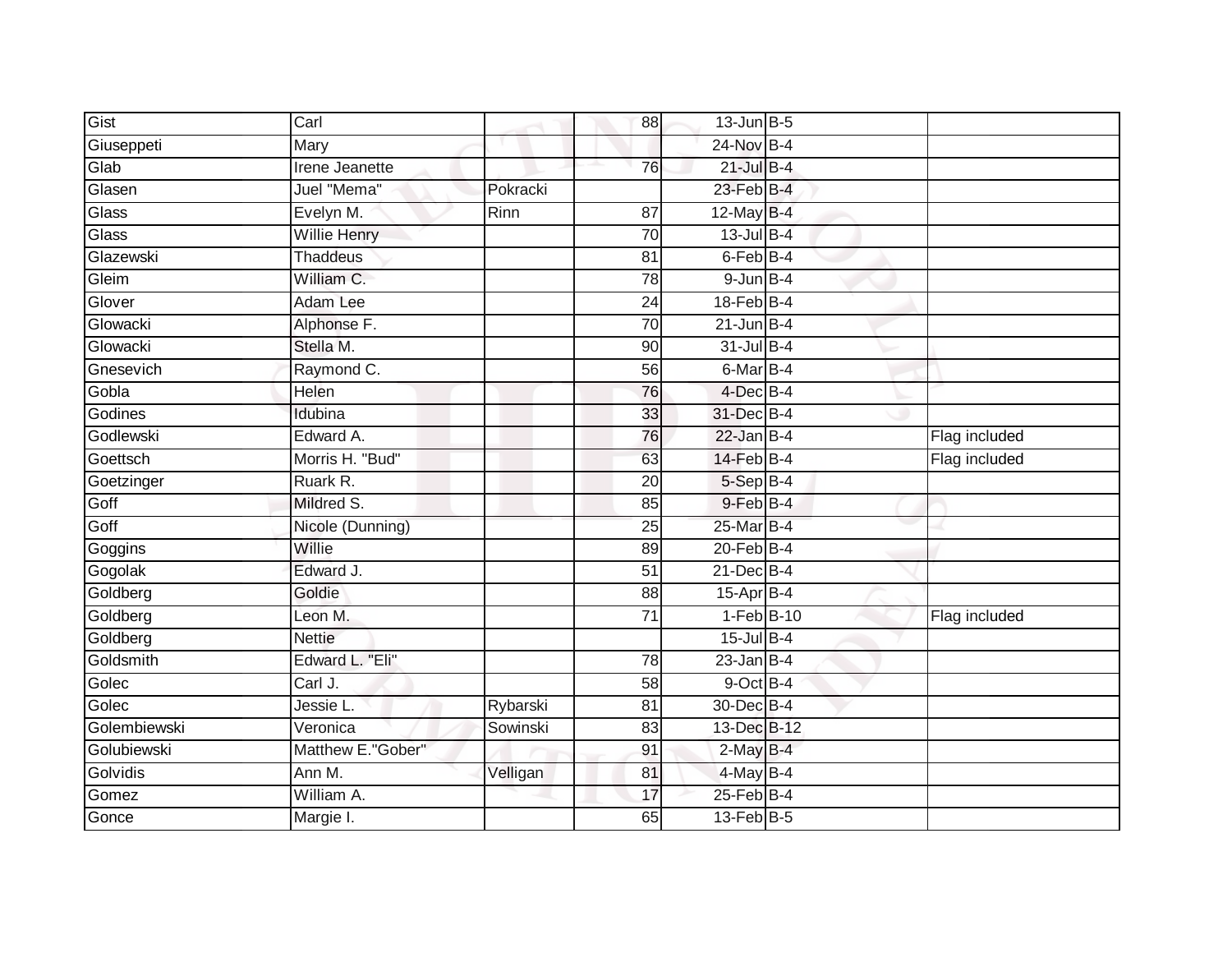| Gonnella    | Lida O.             |                 | 84              | 24-Aug B-4       |               |
|-------------|---------------------|-----------------|-----------------|------------------|---------------|
| Gonzalez    | Anita               |                 |                 | $27 - Jan$ $B-6$ |               |
| Gonzalez    | Lennie N.           |                 | 43              | 24-Nov B-4       |               |
| Gonzalez    | Maria Ignacia       | Diaz            | $\overline{73}$ | $16$ -Jan B-4    |               |
| Good        | William H.          |                 | $\overline{77}$ | 22-Mar B-8       | Flag included |
| Goodlander  | Robert E.           |                 | $\overline{72}$ | $22$ -Aug $B-4$  |               |
| Goodman     | <b>Esther Fern</b>  |                 | 78              | 31-Mar B-4       |               |
| Goodrich    | Harold L.           |                 | 71              | $12$ -Mar $B-4$  |               |
| Goodyear    | Woodruff "Woody"    |                 | 80              | $24$ -Jul $B-4$  |               |
| Goot        | Eileen              | Reitz           | 79              | 22-Nov B-12      |               |
| Gootee      | Matthew W.          |                 | $\overline{37}$ | $27 - SepB-4$    |               |
| Goranovich  | Brianna Lynn Welter |                 | Infant          | 20-Feb B-5       |               |
| Goranowski  | John P.             |                 | 84              | $9-Nov$ B-4      |               |
| Gorches     | Helen L.            |                 | 76              | 12-Aug B-4       |               |
| Gordon      | Jim R.              |                 | 54              | 15-Apr B-4       |               |
| Gordon      | Loretta M.          | Kelly           | 80              | $23$ -Jan $B-4$  |               |
| Gorecki     | Mary M.             | Danda           | 83              | $1$ -Jul $B-4$   |               |
| Gorecki     | Theresa G.          |                 | 90              | $2$ -Feb $B$ -4  |               |
| Gorey       | Frank P.            |                 | 84              | 30-Nov B-4       |               |
| Gorman      | Mary                |                 | $\overline{82}$ | $23-Oct$ B-4     |               |
| Gorny       | Raymond J.          |                 | 68              | $7$ -Dec $B-4$   |               |
| Gorski      | Florence G.         | Gronkiewic<br>Z | $\overline{75}$ | $25$ -May B-4    |               |
| Gorzelanny  | Eugene F. "Rocky"   |                 | $\overline{70}$ | 29-Oct B-6       | Flag included |
| Goshen      | Harry E. Jr.        |                 | 74              | $22$ -Dec $B-4$  | Flag included |
| <b>Goss</b> | John F. Sr.         |                 | $\overline{78}$ | $6$ -Oct B-4     | Flag included |
| Gottieb     | Ellen G.            |                 | 86              | 5-Nov B-4        |               |
| Gouwens     | Terry L.            |                 | $\overline{52}$ | 20-Sep B-4       | Flag included |
| Govert      | Charles Jacob       |                 | 80              | 15-Apr B-5       | Flag included |
| Govert      | Kenneth J.          |                 | 62              | $11$ -Jun $B-4$  |               |
| Govert      | Lawrence E.         |                 | 73              | 13-Mar B-4       |               |
| Govert      | Michael G.          |                 | 43              | $27$ -Dec $B-4$  |               |
|             |                     |                 |                 |                  |               |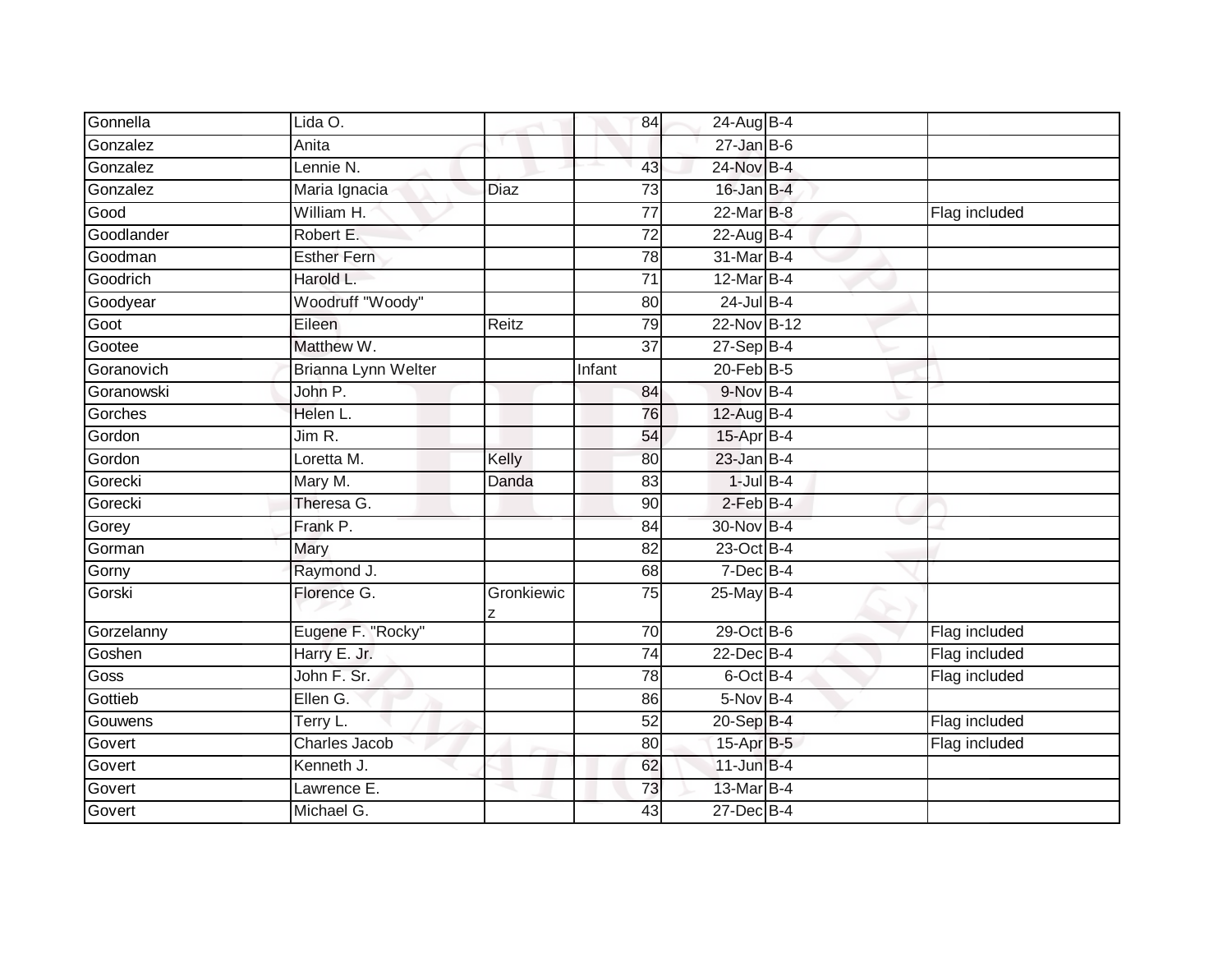| Govorchin  | Mary                 |                | 87              | 28-Apr B-4       |               |
|------------|----------------------|----------------|-----------------|------------------|---------------|
| Gozdick    | Edwin J.             |                | 84              | 4-Nov B-4        | Flag included |
| Graan      | Bernice A.           | Prigge         | $\overline{72}$ | 22-May B-4       |               |
| Grabarek   | Clemens"Clem"        |                | 78              | 8-Jun B-4        |               |
| Gradek     | John J.              |                | $\overline{84}$ | 13-Nov B-4       | Flag included |
| Graeber    | Helen                |                | 68              | 22-Mar B-8       |               |
| Grafrath   | Richard              |                | 64              | $14$ -Dec B-4    | Flag included |
| Graham     | Delmar L.            |                | 78              | 25-May B-4       |               |
| Graham     | Robert R.            |                | 61              | $12$ -Feb $B-4$  |               |
| Gralak     | Robert J.            |                | 73              | $21-Oct$ B-6     | Flag included |
| Granger    | Juanita L.           | Louderback     | 83              | $2$ -Feb $B-4$   |               |
| Grant      | James H. Sr.         |                | 56              | 28-Feb B-4       |               |
| Grant      | James H., Jr.        |                | 28              | $4$ -Mar $ B-4 $ |               |
| Grant      | <b>Thomas Robert</b> |                | 78              | 11-Nov B-5       |               |
| Granter    | Betty M.             |                | 69              | 27-Aug B-4       |               |
| Grasch     | Marian Hamilton      |                | 74              | 26-Mar B-4       |               |
| Grass      | Robert C.            |                | 75              | $7$ -Oct $B-4$   |               |
| Grau       | Edward H.            |                | 83              | $25 - Jun$ $B-4$ |               |
| Graves     | George "Ed"          |                | 89              | $26$ -Jan $B-4$  |               |
| Gray       | Mabel A.             |                | 95              | $19$ -Feb $B-4$  |               |
| Gray       | William E. Jr.       |                | 79              | 16-May $B-4$     |               |
| Graziano   | James Joseph         |                | $\overline{74}$ | $9-AugB-4$       | Flag included |
| Grbich     | John                 |                |                 | $7-Mar$ B-4      |               |
| Grcevich   | John                 |                | 73              | $2-AprB-4$       |               |
| Greaney    | Margery A.           | <b>Holland</b> | 74              | 7-Oct B-4        |               |
| Greathouse | Sandra Lee           | Gurtatowski    |                 | $7-Mar$ B-4      |               |
| Greco      | Dorothy M.           | Gawlichio      |                 | 31-Aug B-4       |               |
| Green      | Jane Florence Reusze |                | 76              | 1-Mar B-4        |               |
| Green      | Mark                 |                | 41              | $5$ -Oct $B-4$   |               |
| Greer      | Gladys D.            |                | 88              | $12-AprB-4$      |               |
| Gregar     | Thomas G.            |                | 85              | $26$ -Apr $B$ -4 |               |
|            |                      |                |                 |                  |               |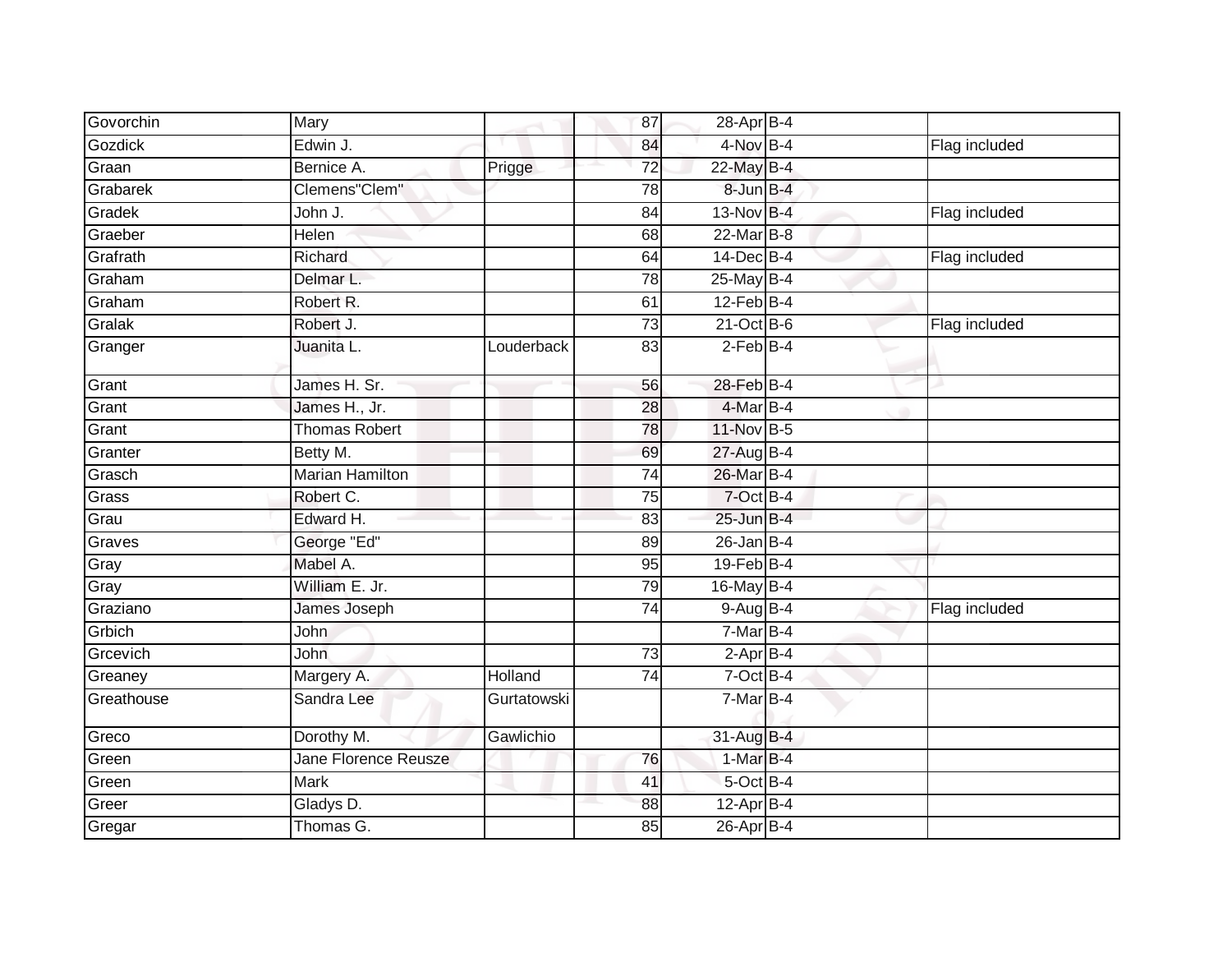| Gregor      | John F.                 |                | 72              | $14-Oct$ B-4     |                  |
|-------------|-------------------------|----------------|-----------------|------------------|------------------|
| Gregory     | Charles G.              |                | 80              | $2-SepB-4$       | Flag included    |
| Gregory     | Mildred J.              |                | 74              | 26-Sep B-4       |                  |
| Grelak      | John R.                 |                | $\overline{77}$ | 29-Jun B-4       | Flag Included    |
| Grenchik    | Mary R.                 |                | 79              | 10-Dec B-4       |                  |
| Gribling    | John L.                 |                |                 | 30-Jul B-4       | Flag included    |
| Griffin     | <b>Helen</b>            | Milobar        | 69              | $3-Apr$ B-4      |                  |
| Griffin     | Inez                    |                | 75              | $17$ -Feb $B$ -4 |                  |
| Griffin     | James Ray               |                | 23              | $9$ -Feb $B$ -4  |                  |
| Griffin     | Margaret "Virginia"     | <b>Hopkins</b> | $\overline{77}$ | $18$ -Jul B-4    |                  |
| Griffin     | William "Buck"          |                | $\overline{55}$ | $22$ -Dec $B-4$  |                  |
| Griffith    | Bernard C. "Ben"        |                | $\overline{72}$ | 28-Sep B-4       | Flag included    |
| Griffith    | <b>Betty</b>            |                | 82              | $7-Mar$ B-4      |                  |
| Griffith    | Marvin R.               |                | 70              | 28-Aug B-4       |                  |
| Griffiths   | Thomas L. III "Old Joe" |                | 67              | $4$ -May $B-4$   |                  |
| Griggs      | Earnest "Griggs"        |                | 64              | $4$ -Aug $B$ -4  |                  |
| Grillion    | Irene <sub>N.</sub>     |                | 65              | $9$ -Dec $B$ -4  |                  |
| Grimble     | Gene                    |                | 68              | $2$ -Jul $B-4$   |                  |
| Griswold    | Charles D.              |                | $\overline{77}$ | $11$ -Mar $B-4$  |                  |
| Grochal     | Mary "Ma"               | Capparelli     | 84              | 26-Nov B-4       |                  |
| Grodetz     | Robert                  |                | 80              | 6-May B-4        |                  |
| Groennings  | Sven                    |                | 63              | $4-Aug$ B-4      | Picture included |
| Gronkiewicz | Peter                   |                | 86              | $18$ -Jul $B-4$  |                  |
| Groot       | Jennie                  |                | 91              | 20-Dec B-13      |                  |
| Gross       | Aloysius J.             |                | 64              | $22$ -Mar $B-8$  |                  |
| Gross       | <b>Bethel</b>           |                | 62              | 16-Mar B-4       |                  |
| Groza       | Pansy                   |                | 84              | $12$ -Feb $B-5$  |                  |
| Grubbe      | Rose F.                 |                | 87              | 23-Jul B-4       |                  |
| Gruchalski  | Irene H.                |                | 80              | $14$ -Feb $B$ -4 |                  |
| Grudich     | Alice                   |                | $\overline{71}$ | $5$ -Jan $B-4$   |                  |
| Gruener     | Ann M.                  |                | 86              | $18 - Jan$ $B-4$ |                  |
| Gruener     | Florence Victoria       | Gross          | $\overline{87}$ | 28-Dec B-4       |                  |
|             |                         |                |                 |                  |                  |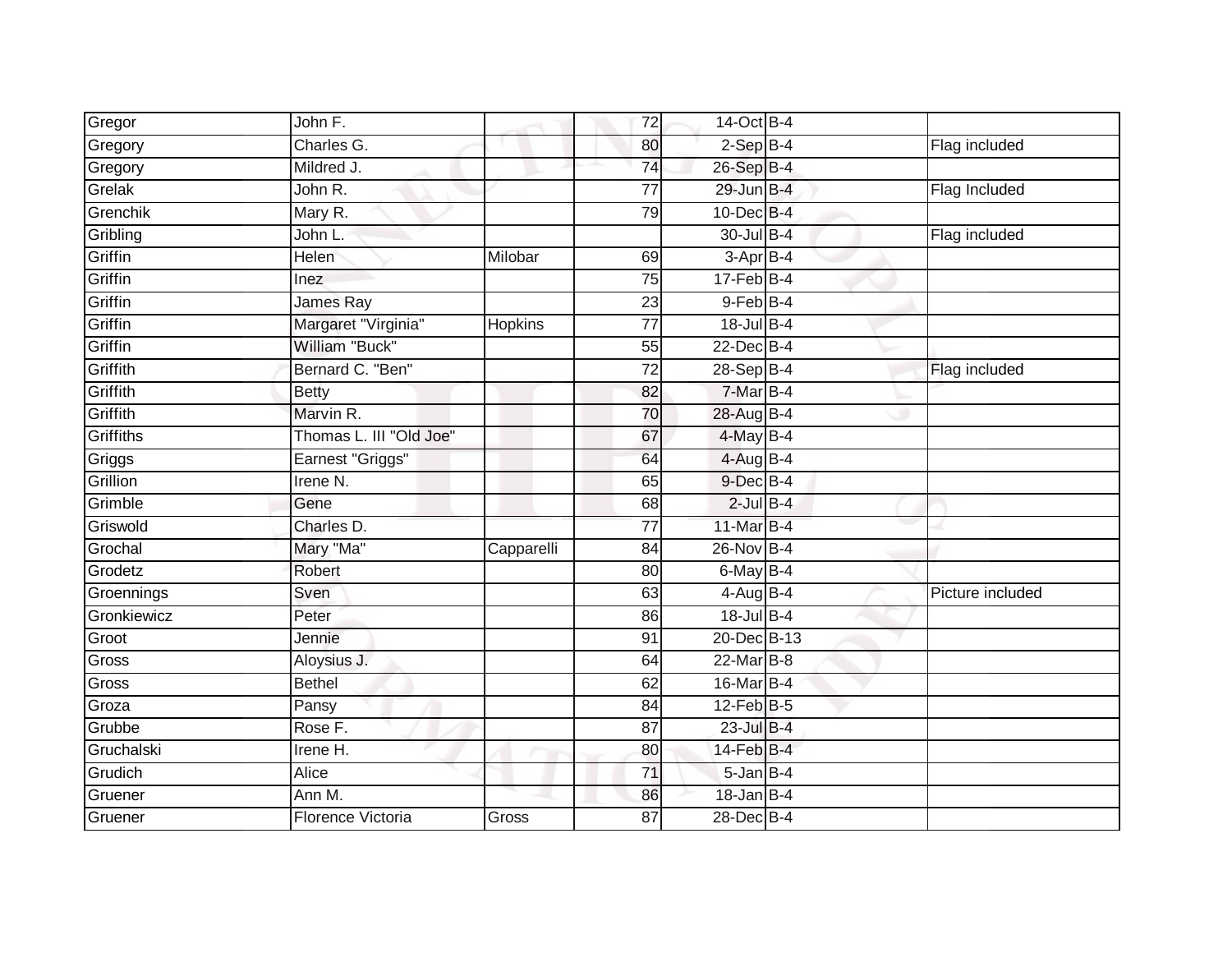| Grunthaner      | Lucille Emma                     |          | 73              | $2$ -Jul B-4      |               |
|-----------------|----------------------------------|----------|-----------------|-------------------|---------------|
| Gruoner         | Maxine                           | Knorr    |                 | $12$ -Feb $B-5$   |               |
| Grusak          | Andrew                           |          | 62              | 16-Dec B-4        |               |
| Gruttadauro     | Chreyl M. (a.k.a Dauro)          | Malone   |                 | 16-Apr B-4        |               |
| Grzeczka        | James E.                         |          |                 | $30$ -Jan $B-4$   |               |
| Grzeczka        | Marie A. "Mary" (Greski)         | Nowaczyk | 91              | $17-AprB-4$       |               |
| Grzelak         | Helen T.                         | Sikorski | 89              | $9$ -Dec $B$ -4   |               |
| Guarnero        | Margaret                         | Genta    | 85              | 15-Nov B-12       |               |
| Guerre          | Edward G.                        |          | 50              | $1$ -Dec $B-4$    |               |
| Guerrero        | Julian G. "El Gorupo"<br>"Julio" |          | 68              | 28-Sep B-4        |               |
| Guerrero        | Lela                             |          | $\overline{72}$ | 30-Jun B-4        |               |
| Guest           | Thomas J Sr.                     |          | $\overline{71}$ | 26-May B-4        | Flag included |
| Guiden          | Maria M.                         |          | 91              | 12-Apr B-4        |               |
| Guilfoyle       | Marguerite A.                    | Guss     | 88              | $17-Sep$ B-4      |               |
| Gulassa         | John P.                          |          | 58              | $4$ -Jun $B-4$    |               |
| <b>Gullicks</b> | Frank                            |          | 89              | 30-Nov B-4        |               |
| Gumbiner        | Laura Mae                        | Carden   | 82              | $21-Nov$ B-4      |               |
| Gunnum          | Mildred L.                       |          | 66              | 22-Aug B-4        |               |
| Gunter          | James W.                         |          | 74              | $14$ -Apr $ B-4 $ |               |
| Gurekovich      | Milan N.                         |          | 71              | $15$ -May B-4     | Flag          |
| Gurevitz        | <b>Edward Bernard</b>            |          | 88              | $17 - Jun$ B-4    | Flag included |
| Gurevitz        | William                          |          | 86              | $17-Sep$ B-4      |               |
| Gurin           | Lynn M.                          | Paris    | 45              | 13-Aug B-4        |               |
| Gurnsey         | John G. Sr.                      |          | 78              | $29-Sep$ B-4      |               |
| Guros           | <b>Jacob</b>                     |          | 89              | $5$ -May $B-4$    |               |
| Gustavson       | Robert A."Gus"                   |          | 67              | $16$ -Jul B-4     |               |
| Gustke          | Frederick "Fred"                 |          | 57              | $21$ -Apr $B-4$   |               |
| Gutierrez       | <b>Gilbert Rojelio</b>           |          | 39              | $2$ -Jul $B-4$    |               |
| Gutierrez       | Susie Roque                      |          | 72              | 19-May B-4        |               |
| Guy             | Ralph                            |          | 57              | $12$ -Nov $B-4$   |               |
| Guzijan         | Geneva                           |          | 74              | $23-Sep$ B-4      |               |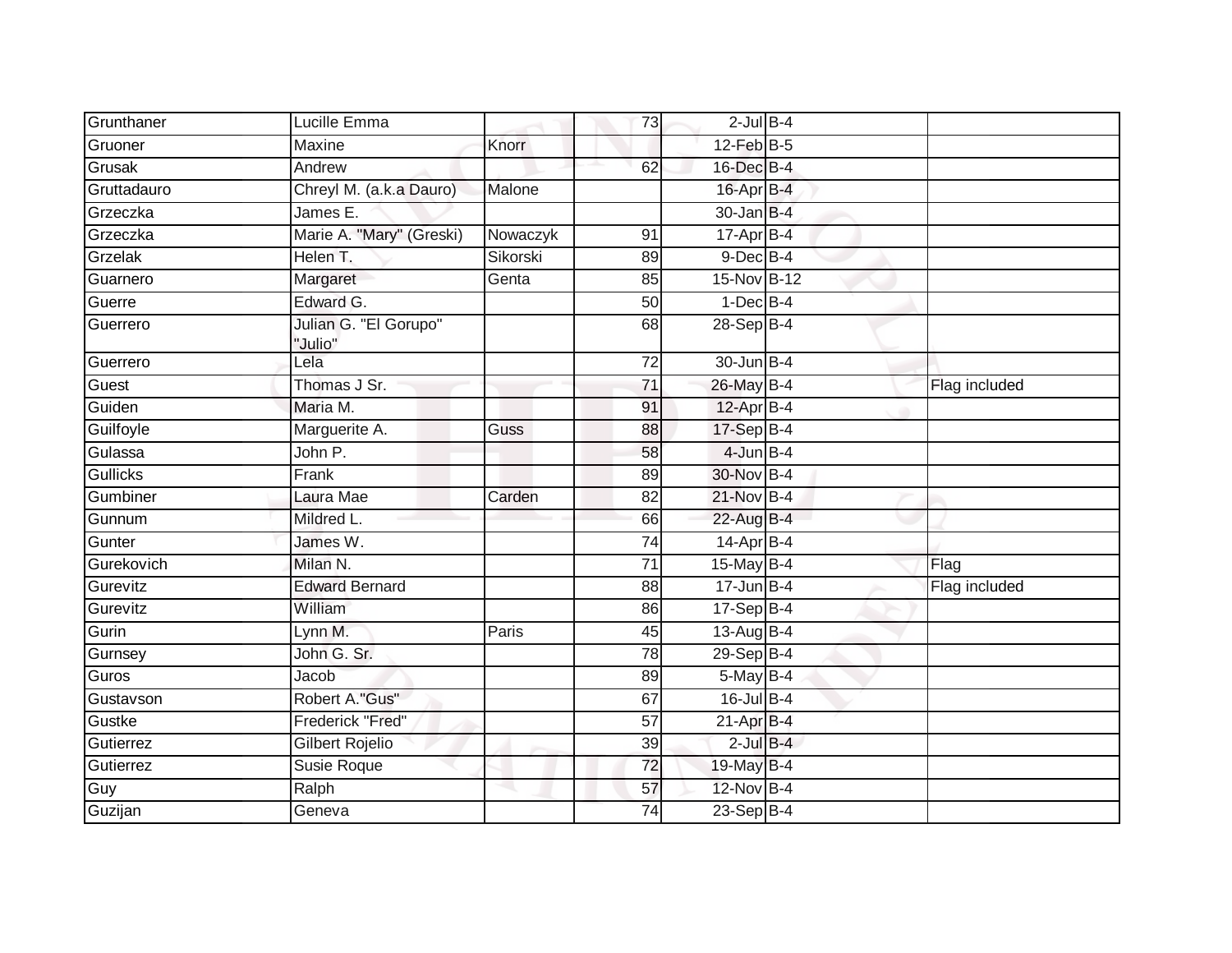| Guzman          | Consuelo               |         | 86              | $3-Sep\overline{B-4}$ |                  |
|-----------------|------------------------|---------|-----------------|-----------------------|------------------|
| Guzman          | Frances                |         | 91              | 29-Dec B-4            |                  |
| Guzzetti        | Esther                 |         | 94              | 22-Nov B-12           |                  |
| Gwizdala        | Walter J.              |         | 77              | $1$ -Jul $B-4$        |                  |
| Gwizdala        | Walter J.              |         | $\overline{77}$ | 30-Jun B-4            |                  |
| Gymrek          | <b>Ronald Dean</b>     |         | 46              | $13-AugB-4$           |                  |
| Haag            | Francis W. "Frank"     |         | 51              | $1$ -Oct B-4          |                  |
| Haas            | Anna "Andy"            |         | $\overline{73}$ | 18-Apr B-4            |                  |
| Haas            | Peter J.               |         | 82              | 16-Sep B-6            |                  |
| Haber           | Elizabeth J.           |         | $\overline{77}$ | $13$ -Jun $B-5$       |                  |
| Haberichter     | Roberta                |         | $\overline{88}$ | $15-Sep$ B-4          |                  |
| Habzansky       | Sophie J.              |         | 78              | 20-Mar B-4            |                  |
| Hadu            | Terry                  |         | 37              | 19-Nov B-4            |                  |
| Hafner          | <b>Karen Marie</b>     | Herman  | 45              | $10$ -Jan B-4         |                  |
| Hageman         | Robert W.              |         | 76              | 14-Aug B-4            | Flag included    |
| Hagerty         | Alice L.               |         | 88              | $4$ -Aug $B$ -4       |                  |
| Haidinger       | <b>Betty Jane</b>      |         |                 | $5-$ Sep $B-4$        |                  |
| Haines          | Frederick S.           |         | 81              | $21$ -Jun B-4         |                  |
| Hairston        | Felicia G.             | Borja   | 35              | 26-Apr B-4            |                  |
| <b>Halaburt</b> | Wilbur J.              |         | 91              | 29-Mar B-4            |                  |
| Halaschak       | Julius                 |         | 84              | 5-Mar B-4             | Flag included    |
| Hale            | Kenneth Ray Sr.        |         | 55              | $4$ -Oct B-4          | Flag included    |
| Hale            | Robert F. Sr.          |         | 66              | $12$ -Oct B-5         |                  |
| Hall            | Arthur A.              |         | 74              | 4-Feb B-4             |                  |
| Hall            | Clyde F. Jr. "Bub"     |         | 45              | $1-Nov$ B-12          |                  |
| Hall            | Clyde F. Jr. "Bub"     |         | $\overline{45}$ | 31-Oct B-4            |                  |
| Hall            | Donald E.              |         |                 | 26-Oct B-5            |                  |
| Hall            | Gerald L. "Jerry"      |         | 50              | $21$ -Jul B-4         |                  |
| Hall            | Noreen                 |         | 81              | $11$ -Feb $B$ -4      |                  |
| Hallahan        | Beatrice C.            | Johnson | 84              | $11$ -Jul B-4         |                  |
| Hallas          | Charles R. Sr. "Chuck" |         | 59              | 15-Aug B-4            | Picture included |
| Halper          | Kenneth                |         | 63              | 16-Aug B-4            | Flag included    |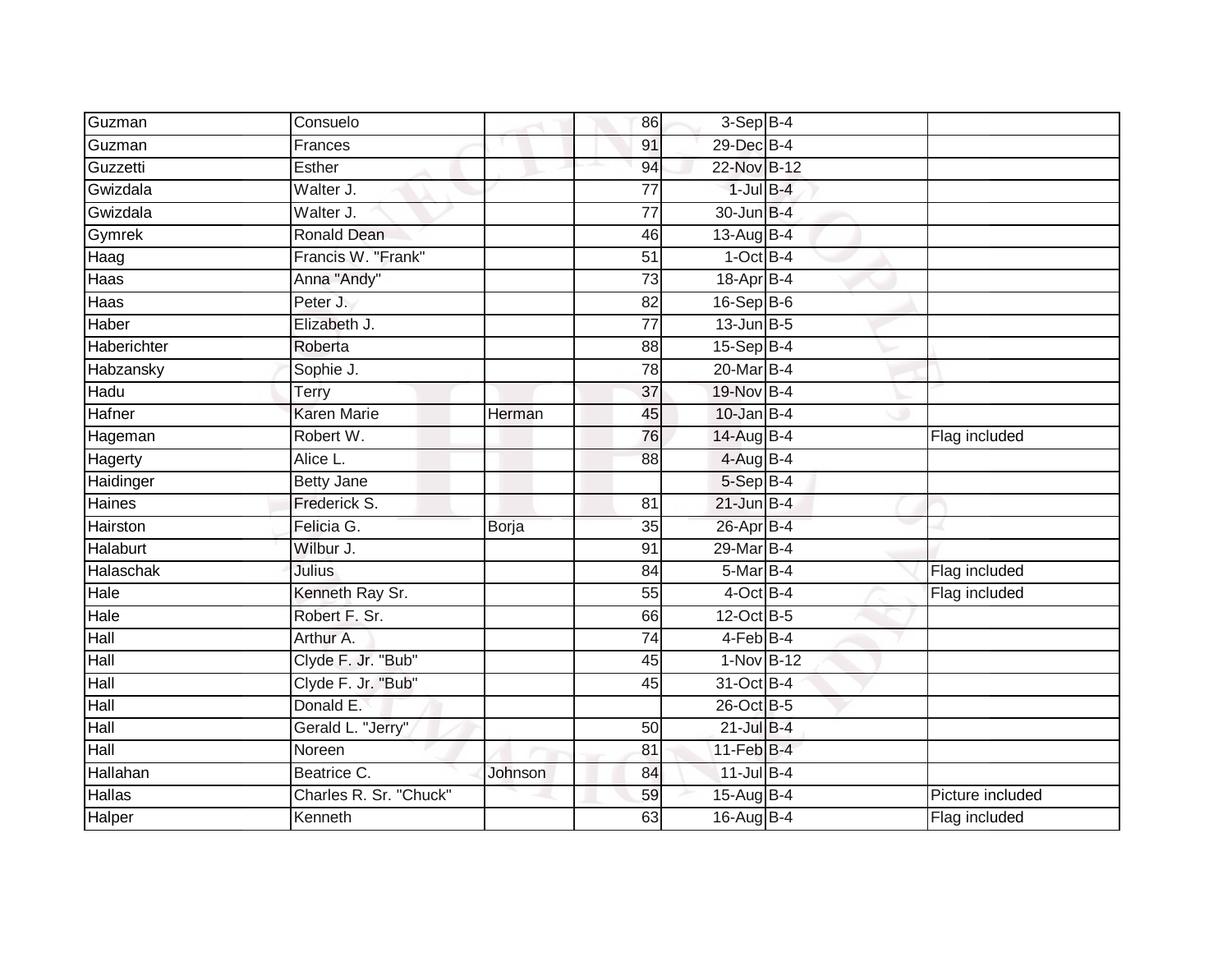| Halpern        | Shoshana K.        |        | 50              | $3-Sep$ B-4       |               |
|----------------|--------------------|--------|-----------------|-------------------|---------------|
| Haluska        | Henry G.           |        | 55              | $21$ -Dec $B-4$   | Flag included |
| Ham            | Arthur E.          |        | 57              | $13$ -Jan $B-4$   |               |
| Hamacher       | Wendell C.         |        | $\overline{87}$ | 11-Aug B-4        | Flag included |
| Hamang         | Mary               | Szanyi | 92              | 26-Nov B-4        |               |
| Hamann         | Roland W.          |        | 86              | $6 -$ Apr $B - 4$ |               |
| Hamblin        | Opal Pearl         | Hooker | 81              | 23-Mar B-4        |               |
| Hamer          | Darrel L.          |        | $\overline{57}$ | $16-Sep B-6$      |               |
| Hamilton       | Dorothy F. "Dolly" |        | 68              | 14-Aug B-4        |               |
| Hamilton       | Jeffrey D.         |        | 39              | 8-Mar B-4         |               |
| Hamilton       | Leonard O.         |        | $\overline{82}$ | 29-Dec B-4        |               |
| Hamilton       | Robert E.          |        | 78              | 13-May $B-4$      |               |
| Hamilton       | Ruth D.            |        | 81              | $17 - Jan$ B-4    |               |
| Hamm           | William L.         |        | 62              | 13-Dec B-12       | Flag included |
| <b>Hammers</b> | Diane E.           |        | 61              | $24$ -Apr $B-4$   |               |
| Hamstra        | Karen Mae          |        | 50              | 30-Mar B-4        |               |
| Handing        | Paul H.            |        | 68              | $4$ -Aug B-4      |               |
| Haney          | Emily              |        | 77              | 8-May B-4         |               |
| Hanneld        | Harry H.           |        | 90              | $17-Feb$ B-4      |               |
| Hansen         | Darwin A.          |        | $\overline{37}$ | $8$ -Jul $B-4$    |               |
| Hansen         | Edward G.          |        | 70              | $23$ -Jan B-4     |               |
| Hansen         | Helen H.           |        | 89              | $10-Sep$ B-6      |               |
| Hansen         | Jennie E.          |        | 88              | 17-Dec B-4        |               |
| Hansen         | Julius E.          |        | 102 1/2         | $22-Sep$ B-4      |               |
| Hansen         | Kenneth M.         |        | 80              | $23$ -Jul B-4     |               |
| Hansen         | Louis W. "Bud"     |        | 63              | $25-Aug$ B-4      |               |
| Hanson         | Gerald L.          |        | $\overline{71}$ | 20-Aug B-4        | Flag included |
| Hanson         | Valma M.           |        | 85              | 3-Dec B-4         |               |
| Haran          | Diane              | Davis  | 56              | 8-Sep B-4         |               |
| Harbert        | James N.           |        | 74              | $9$ -Jan $B$ -4   | Flag          |
| Harbin         | Marie A.           |        | 69              | $12$ -Jan B-4     |               |
| Hardaway       | James "Bubba" Jr.  |        | 57              | $6-SepB-4$        |               |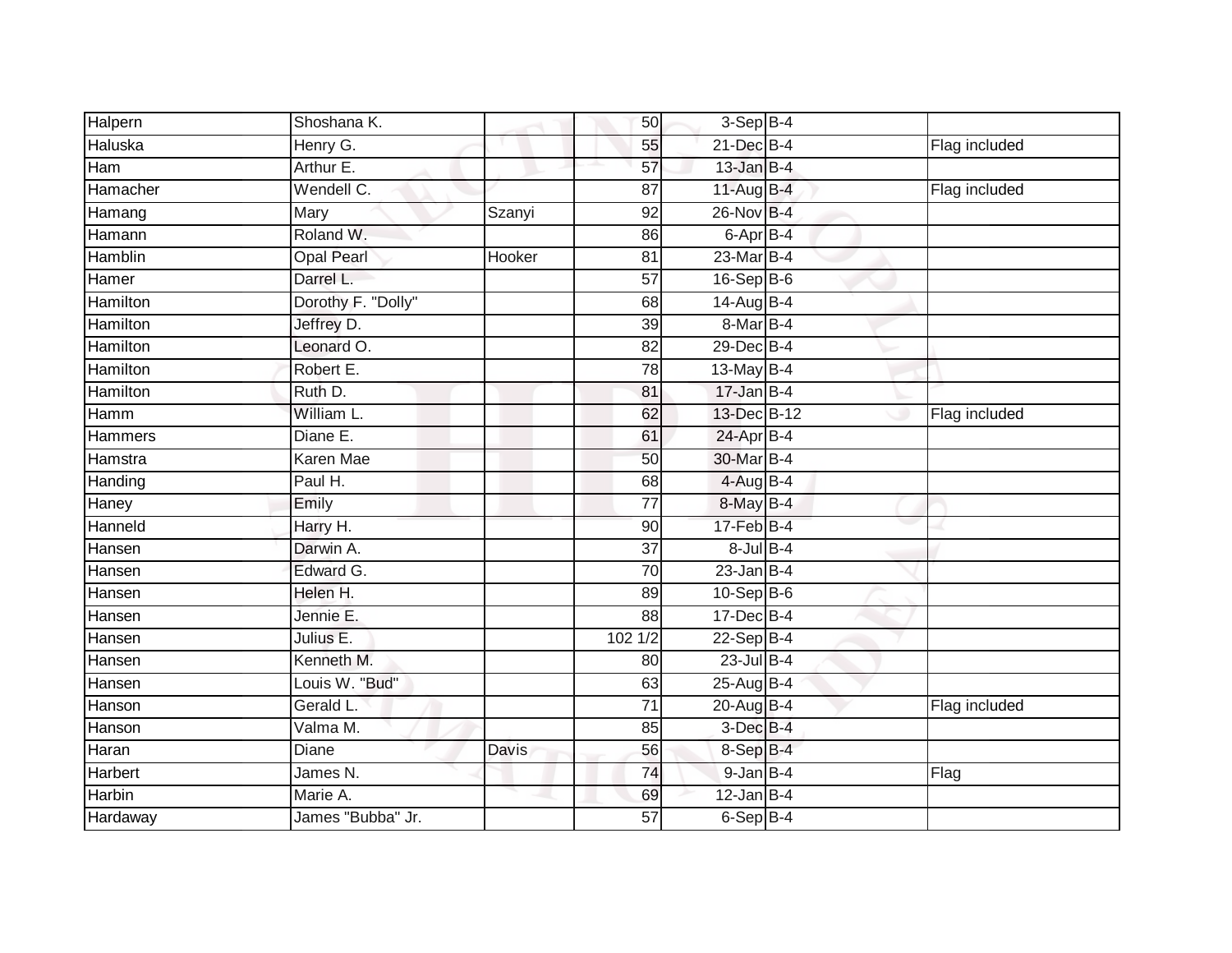| Hardesty      | Wilma C.                   |                 | 59              | $19$ -Dec $B-4$   |                                        |
|---------------|----------------------------|-----------------|-----------------|-------------------|----------------------------------------|
| Harding       | Clarence B.                |                 | 80              | 21-Aug B-5        |                                        |
| Harding       | John A.                    |                 | 78              | $23$ -Jan B-4     |                                        |
| Hardt         | Grace M.                   | Hendrickso<br>n | 81              | 16-Mar B-4        |                                        |
| Hardy         | Charles R.                 |                 | $\overline{74}$ | 18-Mar B-4        |                                        |
| Hardy         | Gracie                     |                 | 96              | $2-Sep B-4$       |                                        |
| Hargis        | Charles N.                 |                 | 102             | $23-Nov$ B-4      | Flag included                          |
| <b>Harkin</b> | Dorothy Clingerman         |                 | $\overline{74}$ | 17-Aug B-4        |                                        |
| Harless       | Agnes W.                   | Weiss           | 89              | $15$ -Feb $B$ -4  |                                        |
| Harms         | Vernon N.                  |                 | 76              | 18-Aug B-4        |                                        |
| Harmston      | Robert Darrell Matthew Jr. |                 | Newborn         | $11$ -Dec $B-4$   |                                        |
| Harness       | Dorothy C.                 |                 | 73              | <b>Jul-73 B-4</b> | Flag included                          |
| Harney        | Vera Lynn                  |                 | 48              | 12-Sep B-4        |                                        |
| Harpur        | John M.                    |                 |                 | 18-Aug B-4        |                                        |
| Harreld       | Dorothy J.                 |                 | 68              | $21$ -Jun $B-4$   |                                        |
| Harrell       | Pastor James J.            |                 | 66              | 26-Nov B-4        |                                        |
| Harris        | Callie B.                  |                 | 60              | $5-Apr$ B-4       |                                        |
| <b>Harris</b> | Elmer                      |                 | $\overline{54}$ | $27$ -Mar $B-4$   |                                        |
| <b>Harris</b> | Harvard L. "Preacher"      |                 | 61              | 30-Dec B-4        |                                        |
| Harris        | Helen B.                   |                 | 83              | 17-Apr B-4        |                                        |
| Harris        | Joanne B.                  |                 | 70              | $17$ -May B-4     |                                        |
| Harrison      | Marie Joan                 |                 | $\overline{84}$ | $13-Nov$ B-4      |                                        |
| Harsany       | Bertha A.                  |                 | 75              | $2$ -Oct $B-4$    |                                        |
| Hart          | Donald J.                  |                 |                 | $31$ -Jan B-4     | Flag included                          |
| Harter        | Lynn T. "Tommy"            |                 | $\overline{41}$ | 12-Aug B-4        |                                        |
| Hartfield     | <b>Mabel Frances</b>       | Johnson         | 90              | 19-Jul B-5        |                                        |
| Hartman       | Juanita M.                 | Hundley         | 79              | $17 - Jun$ B-4    | Full name Juanita M.<br>Hartman Morgan |
| Haryasz       | Frank                      |                 | 76              | 26-Jan B-4        | Flag included                          |
| Haseman       | Roger R.                   | a.              | 48              | $22$ -Apr $B-4$   | Flag included                          |
| Hashu         | Anna Pauline               |                 | $\overline{82}$ | $12$ -Apr $B-4$   |                                        |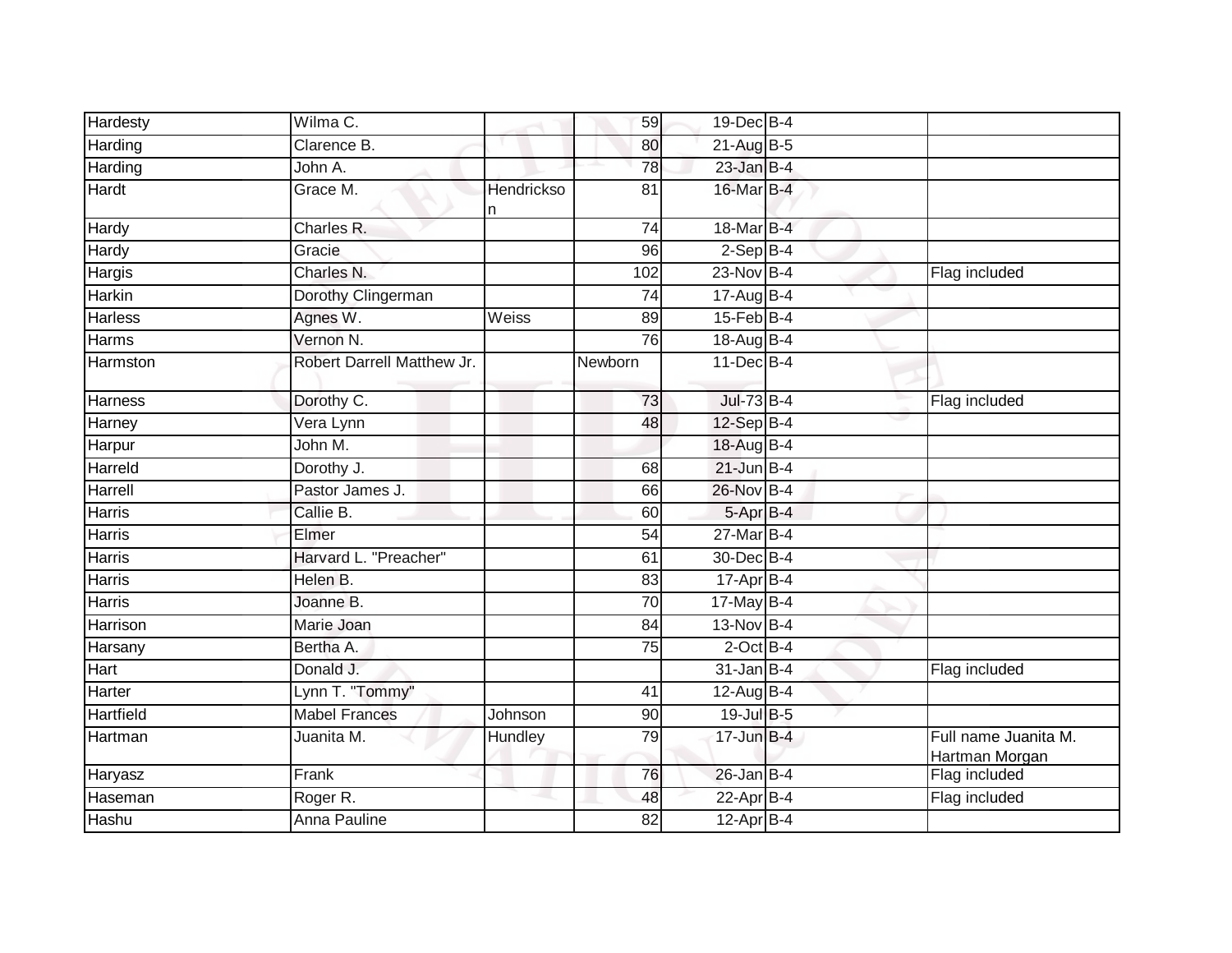| Haslett        | Thomas A.           |              | 72              | 22-Mar B-8      |               |
|----------------|---------------------|--------------|-----------------|-----------------|---------------|
| Hathaway       | Harold              |              | 77              | 15-Oct B-4      |               |
| Haugh          | William "Bill"      |              | 81              | $22$ -Feb $B-4$ | Flag included |
| Havidic        | Joseph W.           |              | 82              | 27-Nov B-4      |               |
| <b>Hawk</b>    | John R.             |              | $\overline{90}$ | 10-Sep B-6      |               |
| Hawke          | Eleanor             |              | 84              | $15$ -Jul B-4   |               |
| Haworth        | Sherle Ann Olson    |              |                 | 29-Mar B-4      |               |
| Hayden         | Ida B.              |              | 65              | $1$ -Jan $B-4$  |               |
| Hayden         | Marjoire H.         | <b>Beaty</b> | $\overline{70}$ | $12-Apr$ B-4    |               |
| Hayes          | Michael T.          |              | 19              | 8-Feb B-4       |               |
| Hayne          | Jane V. (Barr)      |              | 76              | $20$ -Jan B-4   |               |
| Haynes         | Margaret            |              | $\overline{93}$ | $3$ -Dec $B$ -4 |               |
| Hayward        | Rose Louise         |              | 38              | 29-Dec B-4      |               |
| Hazen          | Harold R.           |              | 78              | 30-Jul B-4      | Flag included |
| Hearne         | Zoe E.              |              | 78              | 15-Oct B-4      |               |
| Heath          | Marion              |              | 81              | 23-Nov B-4      |               |
| Hebda          | Tessie J.           | Paluch       | 76              | 19-May B-4      |               |
| Hedden         | C.L. Sr.            |              | $\overline{73}$ | 5-Sep B-4       |               |
| Hedinger       | Betty B.            |              | 87              | 22-Mar B-8      |               |
| <b>Heer</b>    | Betty L.            |              | 65              | $14$ -Jul B-4   |               |
| Heeringa       | Roy L.              |              |                 | 30-Mar B-4      |               |
| Hefferman      | Raymond             |              | 89              | $1$ -Jan $B-4$  |               |
| <b>Heffron</b> | Donald W.           |              | 80              | 31-Oct B-4      |               |
| <b>Hegedus</b> | Ernest John         |              |                 | $7 - Apr$ B-4   | Flag included |
| Hegyi          | Peter               |              | 82              | $17$ -Feb $B-4$ |               |
| Heideman       | <b>Gary William</b> |              | 45              | $10$ -Jun $B-4$ |               |
| Heim           | Almira              |              | $\overline{82}$ | $13$ -Jun $B-5$ |               |
| Hein           | Catherine M.        |              | 38              | 9-Dec B-4       |               |
| Heine          | Rose Horvath        |              | 90              | 24-May B-4      |               |
| Heinold        | Harold J.           |              | 79              | 15-Sep B-4      |               |
| Heintz         | Anthony W.          |              | 51              | 20-Aug $B-4$    | Flag included |
| Heintz         | Edward J.           |              | $\overline{77}$ | 8-Feb B-4       |               |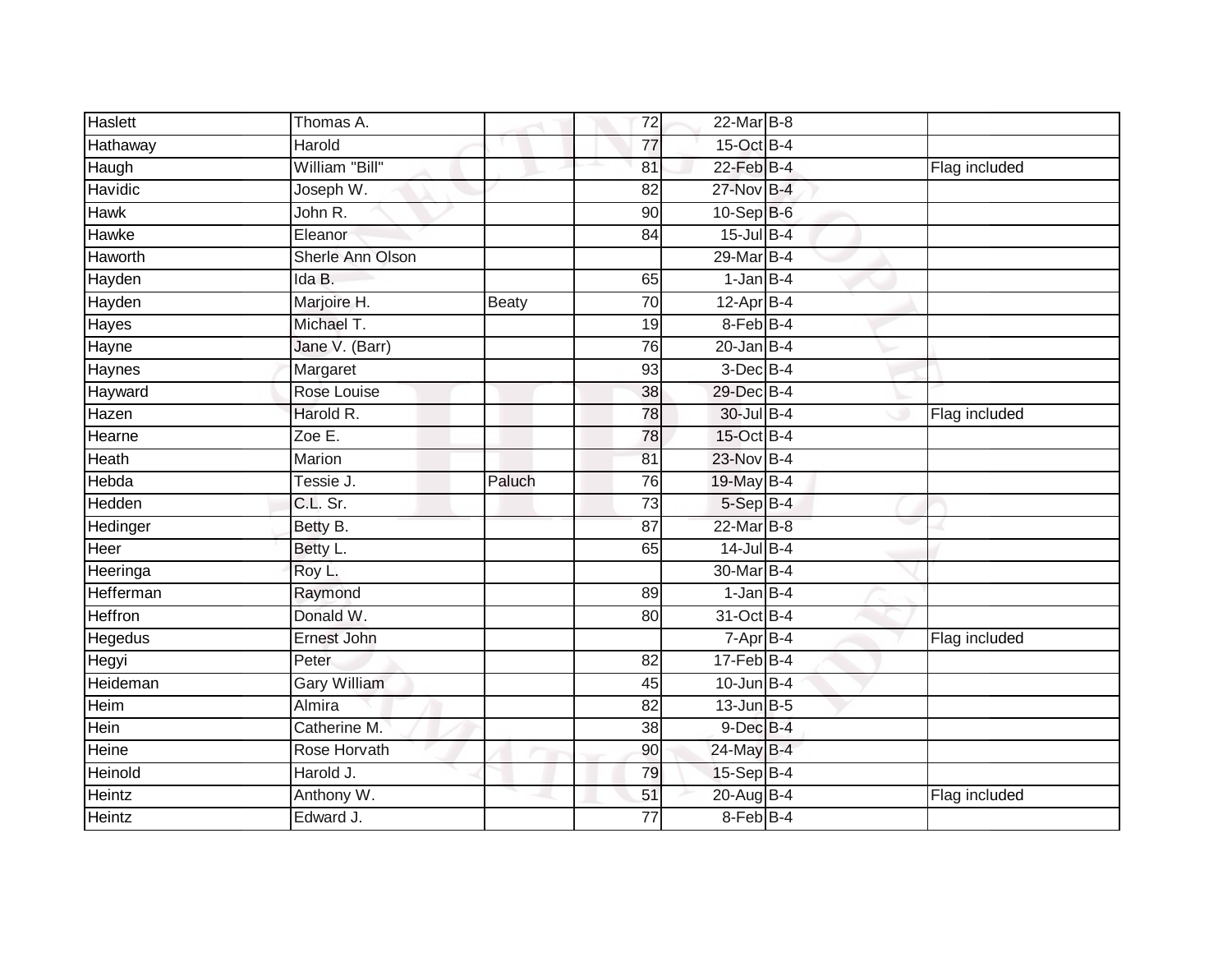| Heintz           | Elizabeth                 |          | 85              | $2$ -Jun $B-4$         |       |               |
|------------------|---------------------------|----------|-----------------|------------------------|-------|---------------|
| Heitchue         | Mary                      |          | 89              | 3-Mar B-4              |       |               |
| <b>Hekkema</b>   | Wilma "Babe"              |          | $\overline{77}$ | 9-Feb B-4              |       |               |
| Held             | Arvella J. (Billi)        |          | 68              | $21$ -Jan B-4          |       |               |
| Helding          | Bernice B.                |          | 85              | 11-Mar B-4             |       |               |
| Helfen           | Florence M.               |          | 92              | $29$ -Jun $B-4$        |       |               |
| Heller           | William E.                |          | 80              | $5-Nov$ B-4            |       |               |
| Hellwig          | Roberta E.                |          | 82              | 3-Feb B-4              |       |               |
| Helminski        | Walter T.                 |          | $\overline{74}$ | $18-Mar\overline{B-4}$ |       | Flag included |
| Hemann           | Ryan T.                   |          | $\overline{20}$ | $12$ -May B-4          |       |               |
| Hembree          | Clyde Charles Sr.         |          | $\overline{74}$ | $24-Oct$ B-4           |       |               |
| <b>Hembroff</b>  | Bernice M.                |          | 91              | 30-Aug $B-4$           |       |               |
| Henderson        | Emil E.                   |          | 81              | 15-Sep B-4             |       |               |
| Henderson        | Leslie Auxier             |          | 94              | 14-Oct B-4             |       |               |
| Henderson        | <b>Rev.Charles Donald</b> |          | 61              | $12$ -May B-4          |       |               |
| Henderson        | Robert P.                 |          | $\overline{71}$ | $9-Sep$ $B-4$          |       |               |
| <b>Hendricks</b> | Donald G.                 |          | $\overline{58}$ | 28-May B-4             |       | Flag included |
| Hendrix          | Roy, Jr.                  |          | 66              | $27$ -Jan B-7          |       | Flag included |
| Hendzlik         | Stanley                   |          | 83              | $21-Oct$ B-6           |       | Flag included |
| Henig            | Cary Joe                  |          | $\overline{38}$ | $1-AugB-4$             |       |               |
| Henley           | James D.                  |          | 56              | $4$ -Nov B-4           |       |               |
| Hennessey        | Richard T.                |          | 65              | $25$ -Jun $B-4$        |       |               |
| Hennessy         | Blanche E.                | Roush    | 96              | $9$ -Jan $B$ -4        |       |               |
| Hennessy         | John A. "Al"              |          | 86              | $13-Mar$ B-4           |       |               |
| Hennessy         | Martha E.                 |          | 83              | $1$ -Dec $B-4$         |       |               |
| Henney           | Yvonne                    | Furjanic | 62              | $16$ -Oct B-4          |       | Flag included |
| Hennin           | Robert J.                 |          | 76              | 12-Aug B-4             |       |               |
| Henry            | Charles V.                |          |                 | 56 Feburary 7          | $B-5$ |               |
| Henry            | <b>Matthew</b>            |          | 29              | 6-Dec B-5              |       |               |
| Hensley          | Lewis C.                  |          | 83              | 24-Apr B-5             |       |               |
| Hensley          | Lois P.                   |          | 81              | $26$ -Nov B-4          |       |               |
| Hensley          | Nellie M.                 |          | 90              | $4$ -Jul B-4           |       |               |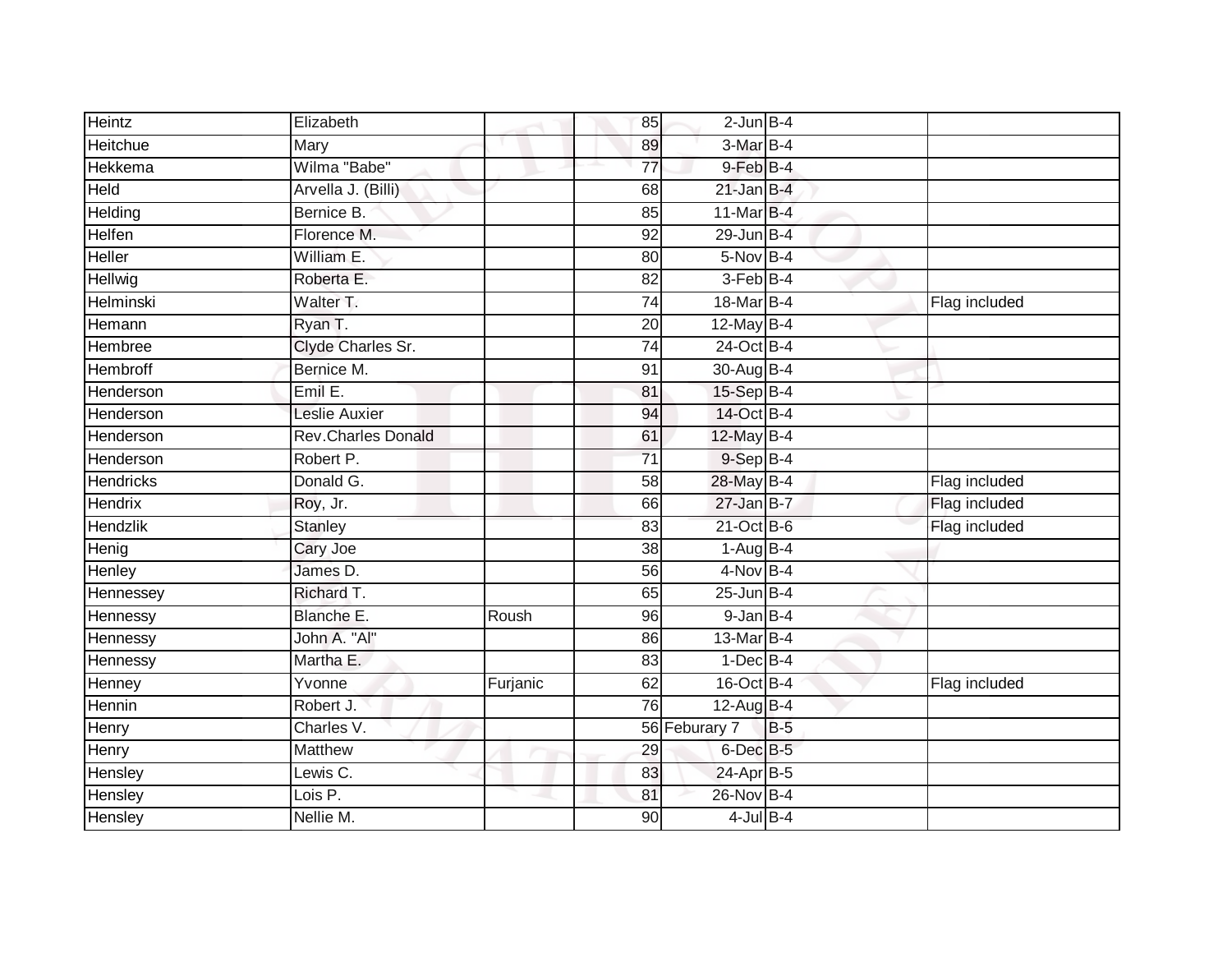| Herakovich     | Elizabeth M.         | Kridlo         | 68              | $30 -$ Jul $B - 4$   |                                                                |
|----------------|----------------------|----------------|-----------------|----------------------|----------------------------------------------------------------|
| <b>Herbst</b>  | Juanita              |                | 79              | $6$ -Oct $B-4$       |                                                                |
| <b>Herbst</b>  | Monda                | Siegel         | 89              | $1$ -Jan $B-5$       |                                                                |
| Hered          | Grace R., PhD.       |                | 77              | $21$ -Apr $B-4$      |                                                                |
| Hermann        | Forlence             | Halgas         | 73              | 7-Apr B-4            |                                                                |
| Hernadez       | Anthony "Tony"       |                | 41              | 5-May B-4            |                                                                |
| Hernandez      | Eddie Joseph         |                | infant          | $30-Apr$ B-4         |                                                                |
| Hero           | Mary                 |                | 79              | $23$ -Jun $B-4$      |                                                                |
| Herold         | Grace F.             |                | 86              | $4$ -Dec $B-4$       |                                                                |
| Herren         | Lewis R.             |                | 56              | $7-Nov$ B-4          |                                                                |
| Herron         | Rosie Jean           |                | 39              | $27 -$ Jul B-4       |                                                                |
| Hertenstein    | George "Al"          |                | 88              | 28-Mar B-4           |                                                                |
| Herud          | Sister M. Lucy       |                |                 | $11$ -Oct B-4        | Picture                                                        |
| Hesek          | Anthony J. "Snorkey" |                | 83              | $15$ -Oct $B-4$      |                                                                |
| <b>Heskett</b> | Arlene               |                | 62              | 19-Dec B-4           |                                                                |
| Hester         | Earl H. Jr.          |                | 74              | $2$ -Aug $B$ -4      |                                                                |
| Hester         | Edith                |                | $\overline{71}$ | 13-Oct B-4           |                                                                |
| Hester         | Harley M.            |                | 75              | $9$ -Jun $B-4$       | Flag included                                                  |
| Hewlett        | Gary L.              |                | 54              | 29-Sep B-4           |                                                                |
| <b>Hewlett</b> | Robert F.            |                | 61              | $26$ -Jun $B-4$      |                                                                |
| Heyse          | Doris T.             | VanDyke        | 86              | $20$ -Aug $B-4$      | Full name Doris T.<br>VanDyke McDaniel<br><b>Barnett Heyse</b> |
| Hickey         | Mary Elizabeth       | Cleary         | 40              | $19$ -Jan $ B-4 $    |                                                                |
| Hickman        | Pauline E.           |                | $\overline{57}$ | $20$ -Feb $B-4$      |                                                                |
| <b>Hicks</b>   | Darryl M.            |                | 41              | $27 - Dec$ $B-4$     |                                                                |
| <b>Hicks</b>   | Ralph Lee            |                | 81              | $27 -$ Jul B-4       | Flag included                                                  |
| Hieke          | Ronald R.            |                | 41              | $27 -$ Jul $B - 4$   |                                                                |
| Higgason       | Charles F. "Chuck"   |                | 28              | 4-Dec <sup>B-4</sup> |                                                                |
| Higginbotham   | Margaret E.          | <b>Scott</b>   | 88              | 6-Jun B-4            |                                                                |
| Higginbotham   | Myrtie               | <b>Rhoades</b> | 89              | 20-Mar B-4           |                                                                |
| Higgins        | Kathleen "Virginia"  |                | 78              | $31$ -May B-4        |                                                                |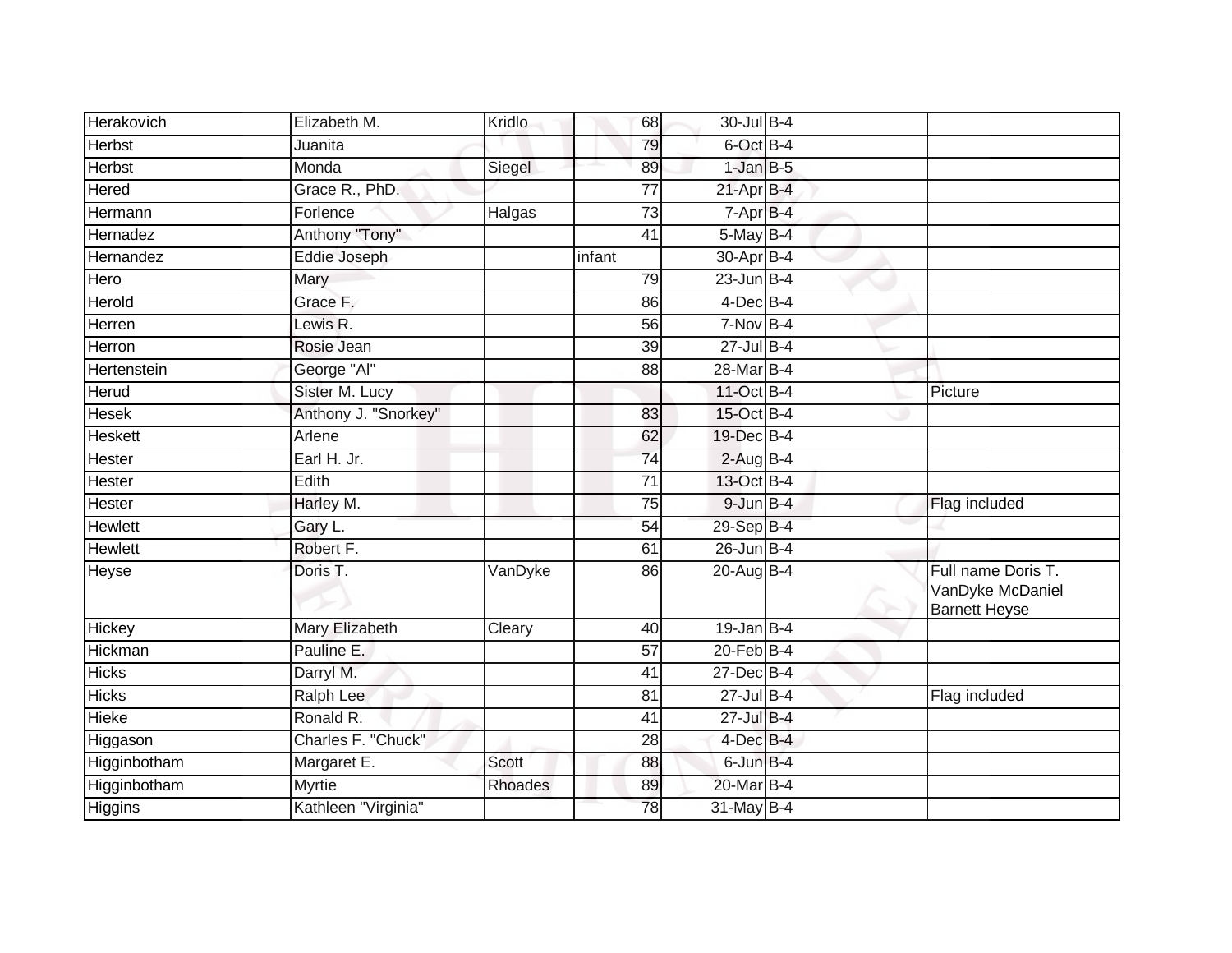| Hilbrich         | Esther C.              | <b>Bieker</b> | 85              | 26-May B-4       |                                       |
|------------------|------------------------|---------------|-----------------|------------------|---------------------------------------|
| <b>Hilbrich</b>  | Patricia N. "Pat"      |               | 63              | $5-NovB-4$       |                                       |
| <b>Hilbrich</b>  | Todd W.                |               | $\overline{32}$ | 29-Jun B-4       |                                       |
| Hildebrandt      | August                 |               | 86              | 11-Nov B-5       |                                       |
| Hildebrandt      | George H.              |               | 79              | 29-Oct B-6       | Flag included                         |
| Hildebrandt      | Maria M.               |               | 82              | $6$ -Dec $B$ -5  |                                       |
| Hildebranski     | Lillian                | Pelczar       | 83              | $16$ -Feb $B$ -4 |                                       |
| Hill             | <b>Arthur Donald</b>   |               | 84              | $21$ -May B-4    | Picture included                      |
| Hill             | Ethel E.               |               | 83              | $22-Oct$ B-4     |                                       |
| Hill             | Leon                   |               | 69              | $27$ -Feb $B-4$  |                                       |
| Hillegonds       | George                 |               | 83              | $25$ -Feb $B-4$  |                                       |
| <b>Hillier</b>   | Michael F.             |               | $\overline{36}$ | 13-May B-4       |                                       |
| <b>Hinds</b>     | Irene M.               |               | 90              | 15-Dec B-6       |                                       |
| Hindson          | Cecil F. "Cy"          |               | 78              | 28-Dec B-4       | Flag included                         |
| Hirsch           | Melvin L. M.D. "Meash" |               | 61              | $7$ -May $B-4$   | Picture included                      |
| <b>Hivko</b>     | Joseph M.              |               | 78              | 18-Oct B-12      | Flag included                         |
| <b>Hizsnyik</b>  | Hazel R.               |               | $\overline{88}$ | 25-Oct B-10      |                                       |
| Hlebasko         | George                 |               | 90              | $24$ -Jan B-4    |                                       |
| <b>Hluska</b>    | Julia Bertha           |               | 74              | $2$ -Apr $B-4$   |                                       |
| <b>Hmurovich</b> | Margaret M. "Marge"    | Pramuk        | 82              | 14-Mar B-4       |                                       |
| Hnatusko         | Ann                    | Sikich        | 81              | $2$ -Aug $B$ -4  |                                       |
| Hoaster          | John Henry             |               | 89              | $26$ -Jun $B-4$  |                                       |
| Hobson           | Melvin                 |               | 60              | 15-Mar B-4       |                                       |
| Hockney          | <b>Esther</b>          |               |                 | 25-Nov B-5       | Full name Esther Hockney<br>Macdonald |
| Hodges           | Clyde A.               |               | 79              | $10$ -Jan B-4    |                                       |
| <b>Hodis</b>     | Josie Irene            |               | $\overline{71}$ | 14-Mar B-4       |                                       |
| Hoeg             | Jeffery Michael M.D.   |               | 46              | 23-Jul B-4       |                                       |
| Hoeg             | Kenneth                |               | $\overline{77}$ | 20-Sep B-4       |                                       |
| Hoeksema         | Clarine "Cork" H.      |               | $\overline{71}$ | 31-Dec B-4       |                                       |
| Hoekstra         | Wesley "Opa"           |               | 75              | $1-MarB-4$       |                                       |
| Hoffer           | Homer F.               |               | 93              | 25-Oct B-10      |                                       |
|                  |                        |               |                 |                  |                                       |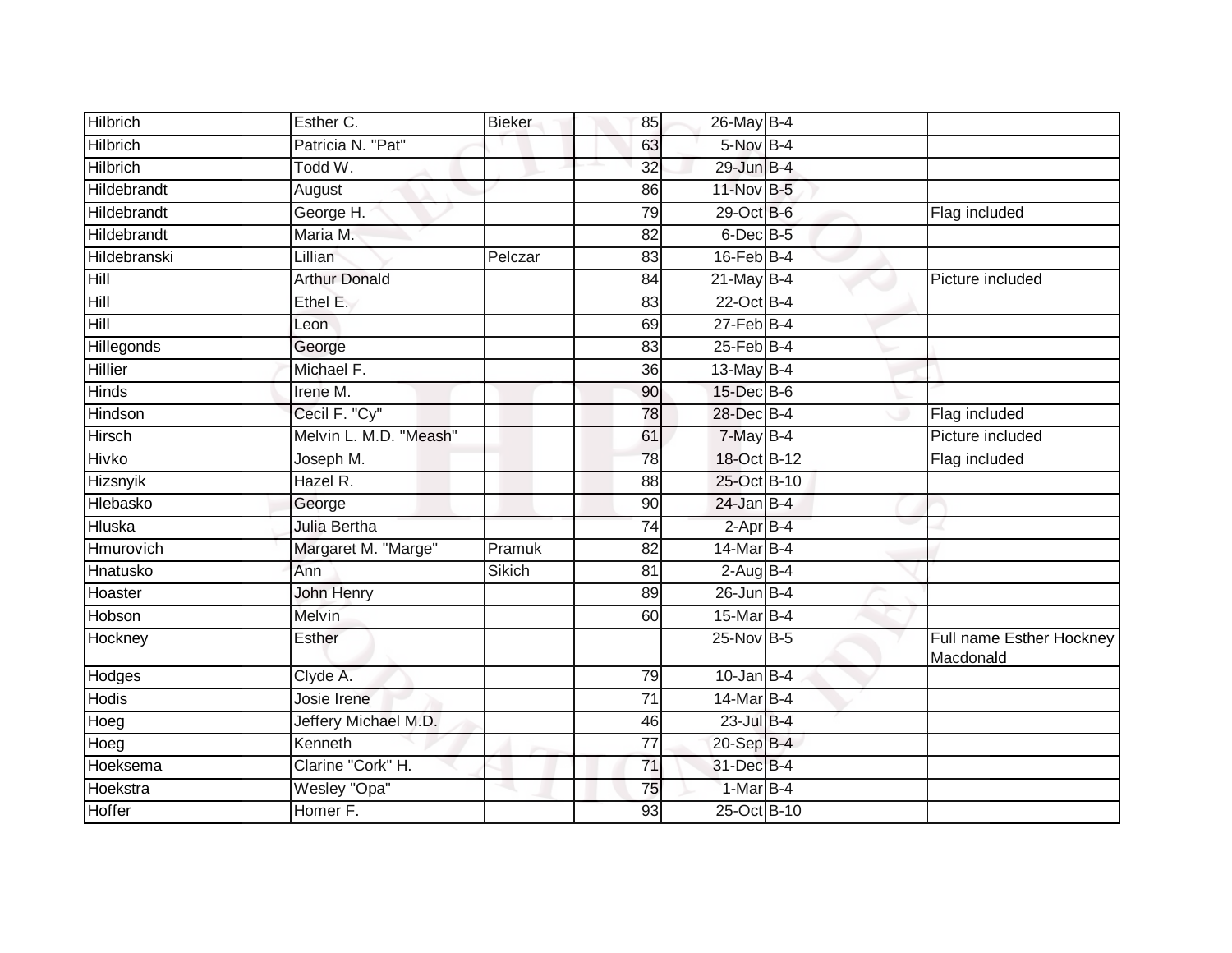| Hofferth     | Eleanor Ann         |               | 91              | $9$ -Jun $B-4$     |               |
|--------------|---------------------|---------------|-----------------|--------------------|---------------|
| Hoffman      | Allen L.            |               | 58              | 20-May B-4         |               |
| Hoffman      | Charles R.          |               | 52              | $6$ -Jun $B-4$     | Flag included |
| Hoffman      | Eleanor             | <b>Bakota</b> | 69              | 21-Mar B-4         |               |
| Hoffman      | Harold J.           |               | $\overline{87}$ | 26-Nov B-4         |               |
| Hoffman      | Herbert J.          |               | 81              | $4$ -Jan B-4       |               |
| Hoffman      | Jennie R.           |               | 86              | $14$ -Dec $B-5$    |               |
| Hoffman      | Robert              |               | 43              | 16-Aug B-4         |               |
| Hoggs        | Roberick            |               | 43              | $8$ -Oct $B-4$     |               |
| Hoholek      | Dorothy L.          | Christensen   | 76              | $8$ -Jul B-5       |               |
| Holba        | <b>Maria</b>        | Moran         | 74              | $15$ -Dec $B$ -6   |               |
| Holden       | <b>Shirley June</b> | Admans        | 63              | $7 - Apr$ $B-5$    |               |
| Holding      | Albert George Jr.   |               | 83              | $28 -$ Jul $B - 4$ | Flag included |
| Holland      | Ann M. Balog        | <b>Barna</b>  | 86              | 6-Apr B-4          |               |
| Holleman     | Tunis H. "John"     |               | 76              | $3-Nov$ B-4        | Flag included |
| Holloway     | Goldie              |               | 85              | $13$ -Jun $B-5$    |               |
| Holmer       | Violet              |               | 87              | 17-Oct B-6         |               |
| Holmes       | Aline S.            |               | 92              | 22-Sep B-4         |               |
| Holmes       | Emily               |               | 78              | $4-Nov$ B-4        |               |
| Holmgren     | Gladys M.           |               | 86              | $29$ -Jan B-4      |               |
| Holok        | Ruth D.             | Yankovich     | 89              | 16-Nov B-4         |               |
| <b>Holok</b> | Vera                | Yankovich     | 89              | 16-Nov B-4         |               |
| Holsclaw     | Margaret            |               | 89              | $24$ -Jul B-4      |               |
| Holtz        | Elmer M.            |               | 90              | $3-MayB-4$         |               |
| Homco        | Camille A.          | <b>Stull</b>  | $\overline{68}$ | $18-Aug$ B-5       |               |
| Homolla      | Monica              |               | 93              | $21$ -Feb $B-4$    |               |
| <b>Hook</b>  | Christine           | <b>Eriks</b>  | 83              | $11$ -Jun $B-4$    |               |
| <b>Hook</b>  | Olivia              |               | infant          | 31-Mar B-4         |               |
| Hooks        | Denver B. Sr.       |               | 60              | 7-Jan B-4          |               |
| Hoole        | Virginia I.         |               | 68              | 30-May B-4         |               |
| Hooten       | Dale J.             |               | 77              | $3$ -Jun $B-4$     |               |
|              |                     |               |                 |                    |               |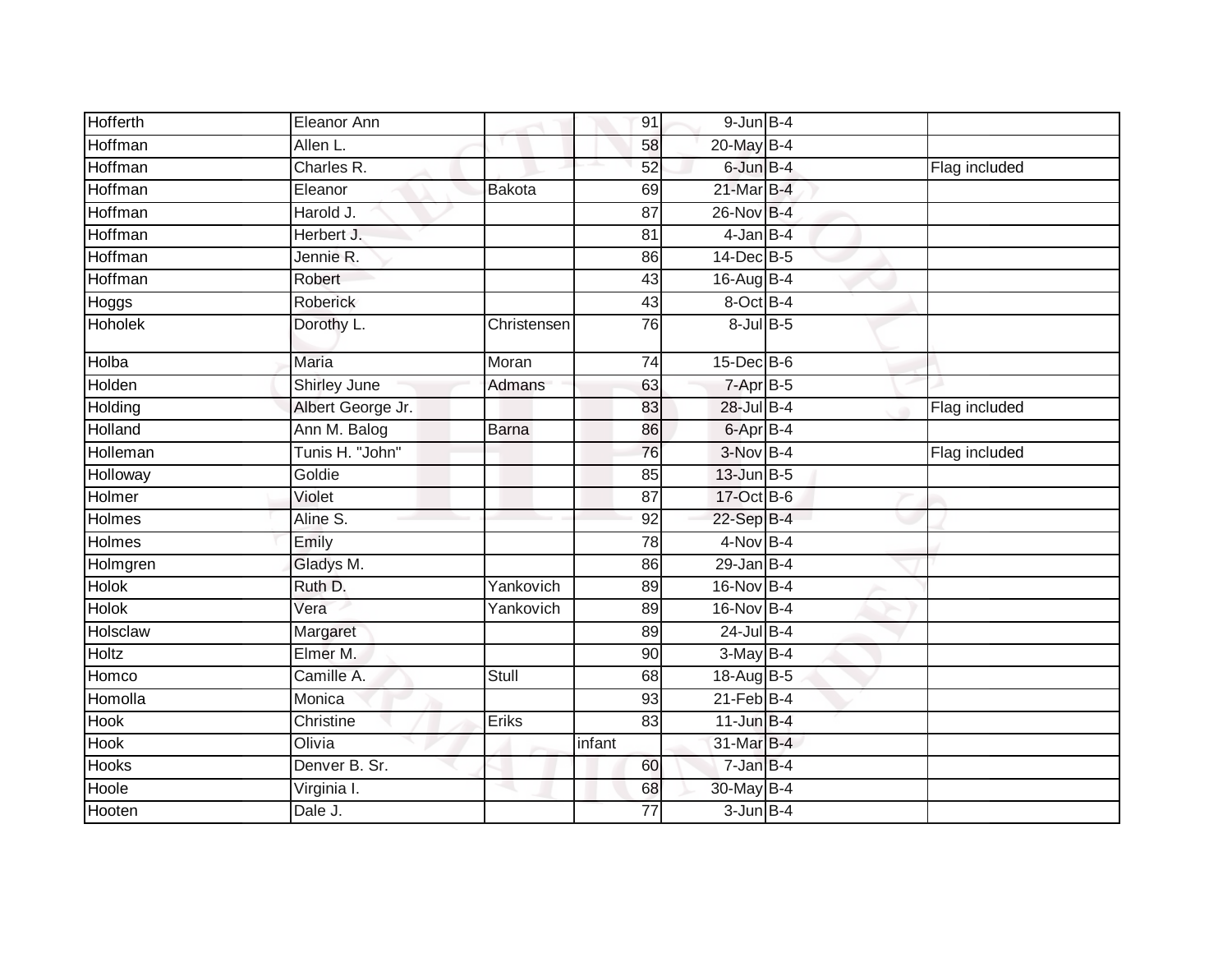| Hoover         | Karl J.                       |                | 89              | $19$ -Aug $ B-4 $ |                  |
|----------------|-------------------------------|----------------|-----------------|-------------------|------------------|
| <b>Hopkins</b> | Edward J.                     |                | 56              | $1-Feb$ B-10      | Flag included    |
| <b>Hopkins</b> | Genevieve "Fuzzie"            |                | 84              | 24-May B-4        | Picture included |
| Hoppe          | Dorothy Ruth                  |                | 78              | $6$ -Dec $B$ -5   |                  |
| Hopson         | <b>Torrence Eugene "Gene"</b> |                | 35              | 17-Jun B-4        |                  |
| Hora           | Donald E.                     |                | 62              | $25 - Jan$ $B-4$  |                  |
| Horejs         | Nancy                         | Viga           | 58              | $16$ -Jan B-4     |                  |
| Horkavi        | Sonia M. "Sunny"              |                | 57              | $16$ -Jan $B-4$   |                  |
| Hornak         | George, USAF, M-SGT.<br>(ret) |                | 85              | $7-Apr$ B-4       | Flag included    |
| Horne          | Anna M.                       | Anserello      | 82              | $29$ -Jan B-4     |                  |
| Horsley        | Lucky N.                      |                | 85              | $24$ -Jun $B-4$   |                  |
| Horst          | Margaret E.                   |                | 91              | $20$ -Jun $B-4$   |                  |
| Horton         | James R.                      |                | 43              | $4$ -Nov $B-4$    | Flag included    |
| Horvath        | Joan E.                       |                | 63              | 24-Oct B-4        |                  |
| Horvath        | John A.                       |                | 87              | 5-Feb B-4         |                  |
| Horvath        | John P.                       |                | 44              | $21$ -Aug $B-5$   |                  |
| <b>Hoskins</b> | <b>John Andrew</b>            |                | 84              | 25-Nov B-4        |                  |
| Hotaling       | Robert E.                     |                | 83              | 19-Mar B-5        |                  |
| <b>Houck</b>   | Willam L.                     |                | 75              | 19-Nov B-4        | Flag included    |
| Houck          | William B.                    |                | $\overline{47}$ | $7-SepB-4$        |                  |
| Howard         | Christine B. "Chris"          | <b>Budzius</b> | 51              | $11$ -Nov B-5     |                  |
| Howard         | Joseph E.                     |                | 68              | $25$ -Dec $B-4$   |                  |
| Howard         | Vincent E.                    |                | $\overline{91}$ | $10$ -Jan $B-4$   | Flag             |
| Howatt         | Alexander                     |                | 81              | $17 - Jun$ B-4    |                  |
| Howell         | Daniel L.                     |                | 69              | 18-Aug B-5        |                  |
| Howell         | Louise B.                     |                | 91              | 29-Oct B-6        |                  |
| Howell         | Nancy Ann                     | Shepler        | 50              | 11-Mar B-4        |                  |
| Hoy            | Flossie J.                    |                | 76              | 25-Jun B-4        |                  |
| Hoycus         | Joseph Peter                  |                | 75              | 27-Aug B-4        |                  |
| Hoyson         | Mary B.                       |                | 74              | 28-Oct B-4        |                  |
| Hrapcak        | Helen                         |                | 74              | $15$ -May B-4     |                  |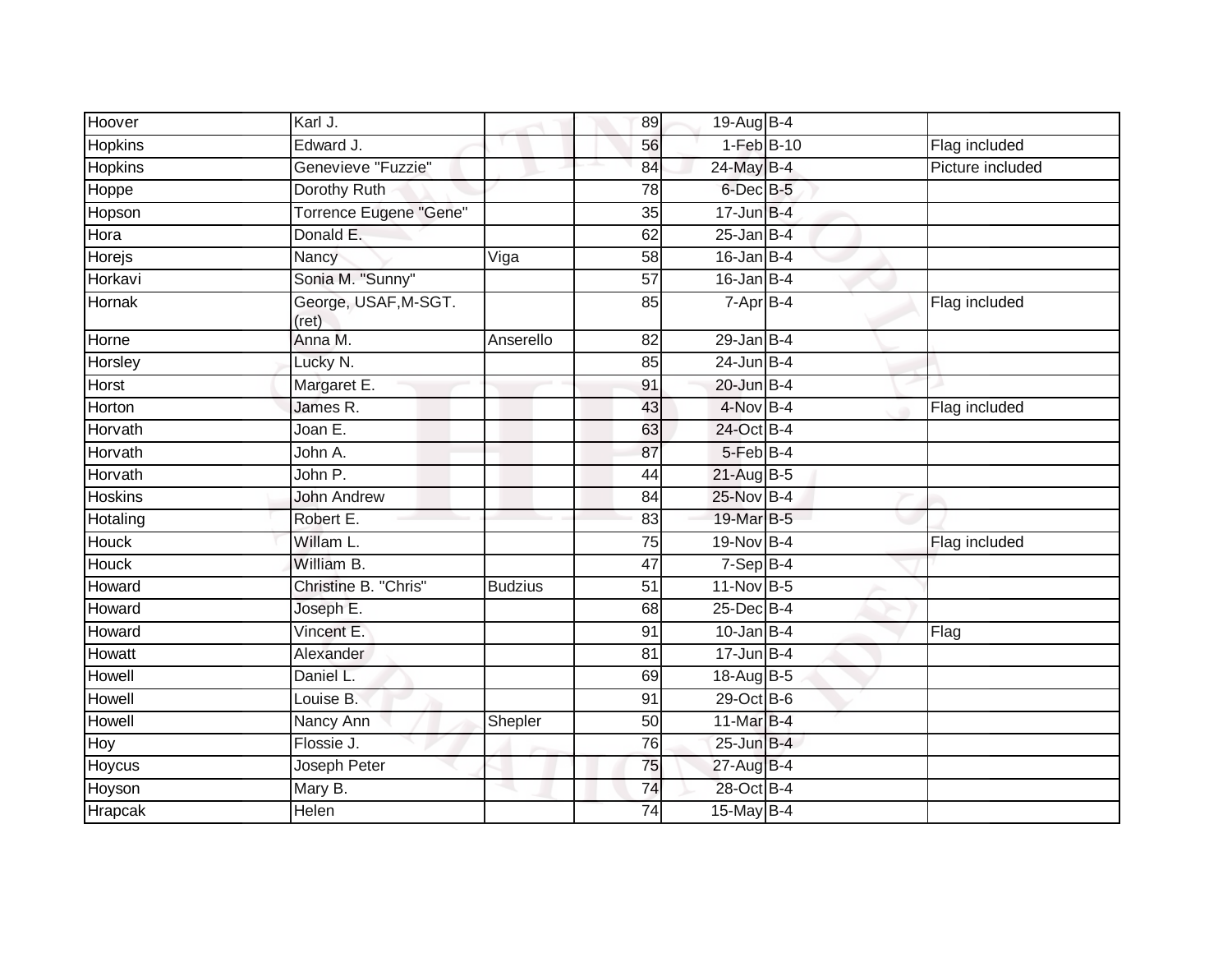| <b>Hrebec</b>  | <b>Gerald Kent</b>     |         | 59              | $19$ -Feb $B$ -4  |                                          |
|----------------|------------------------|---------|-----------------|-------------------|------------------------------------------|
| Hrezo          | Andrew John            |         | 83              | $21-Sep$ B-4      |                                          |
| <b>Hubbard</b> | Jeremy Joe             |         | $\overline{23}$ | $11$ -Feb $B$ -4  |                                          |
| Hubbart        | Edith Ida Mae          |         | $\overline{72}$ | 11-Nov B-5        |                                          |
| <b>Huber</b>   | Dorothy M. (Dot)       |         | 68              | 23-Apr B-4        |                                          |
| <b>Huber</b>   | Marjorie J.            | Tuttle  | 84              | $29$ -Jul B-4     | Full name Marjorie J.<br>Huber Alexander |
| Huber          | Robert H.              |         | 60              | 20-Mar B-4        |                                          |
| Huckabay       | Dinver R. Sr.          |         | $\overline{74}$ | $17 - Jun$ B-4    | Flag included                            |
| <b>Hudock</b>  | Jadwiga                |         | 76              | $11-Feb$ B-4      |                                          |
| Huetten        | Elvera L.              |         | 75              | $23$ -Jan B-4     |                                          |
| Hughbanks      | William N.             |         | 54              | $19$ -Jan B-4     |                                          |
| Huizenga       | <b>Dick</b>            |         | 81              | $7$ -Jan $B-4$    | Flag                                     |
| Huizenga       | Elizabeth              |         | 81              | $22$ -Jan B-4     |                                          |
| Huizenga       | Helena                 |         | 67              | 12-Sep B-5        | Full name Helena<br>Huizenga Sarkey      |
| Huizenga       | James R.               |         | 36              | $4$ -Oct $B-4$    |                                          |
| Huizenga       | Joyce                  |         | 86              | 22-Dec B-4        |                                          |
| Huizenga       | Peter " Rev. Pete"     |         | 79              | 24-Sep B-4        |                                          |
| Huizinga       | Effie                  |         | 89              | 8-Nov B-5         |                                          |
| Hull           | Charlene K.            |         | $\overline{57}$ | 13-Aug B-4        |                                          |
| Hull           | Irene                  |         | 83              | $26$ -Feb $B-4$   |                                          |
| Hume           | Max R.                 |         | $\overline{70}$ | $31$ -Jan B-4     | Flag included                            |
| Humes          | Geraldine G.           |         | 86              | $15$ -Feb $B$ -4  |                                          |
| Hummel         | Alice                  | Acker   | 65              | $6 -$ Apr $B - 4$ |                                          |
| Humphrey       | Corinee                |         |                 | $24-Apr$ B-4      |                                          |
| <b>Hunt</b>    | Billy B.               |         | 65              | 14-Aug B-4        |                                          |
| Hunt           | Florence J.            |         | 70              | $18$ -Feb $B$ -4  |                                          |
| Hunter         | Cora Grace             |         | $\overline{82}$ | 9-Dec B-4         |                                          |
| Hunter         | Raymond D.             |         | 68              | 18-May B-4        | Flag included                            |
| Hunter         | Victoria Diane         |         | 47              | 15-Mar B-4        |                                          |
| <b>Hurst</b>   | <b>Elizabeth Helen</b> |         | Infant          | $7 - Jun$ B-4     |                                          |
| <b>Hurst</b>   | Theda M.               | Dykstra | 69              | $17-Feb$ B-4      |                                          |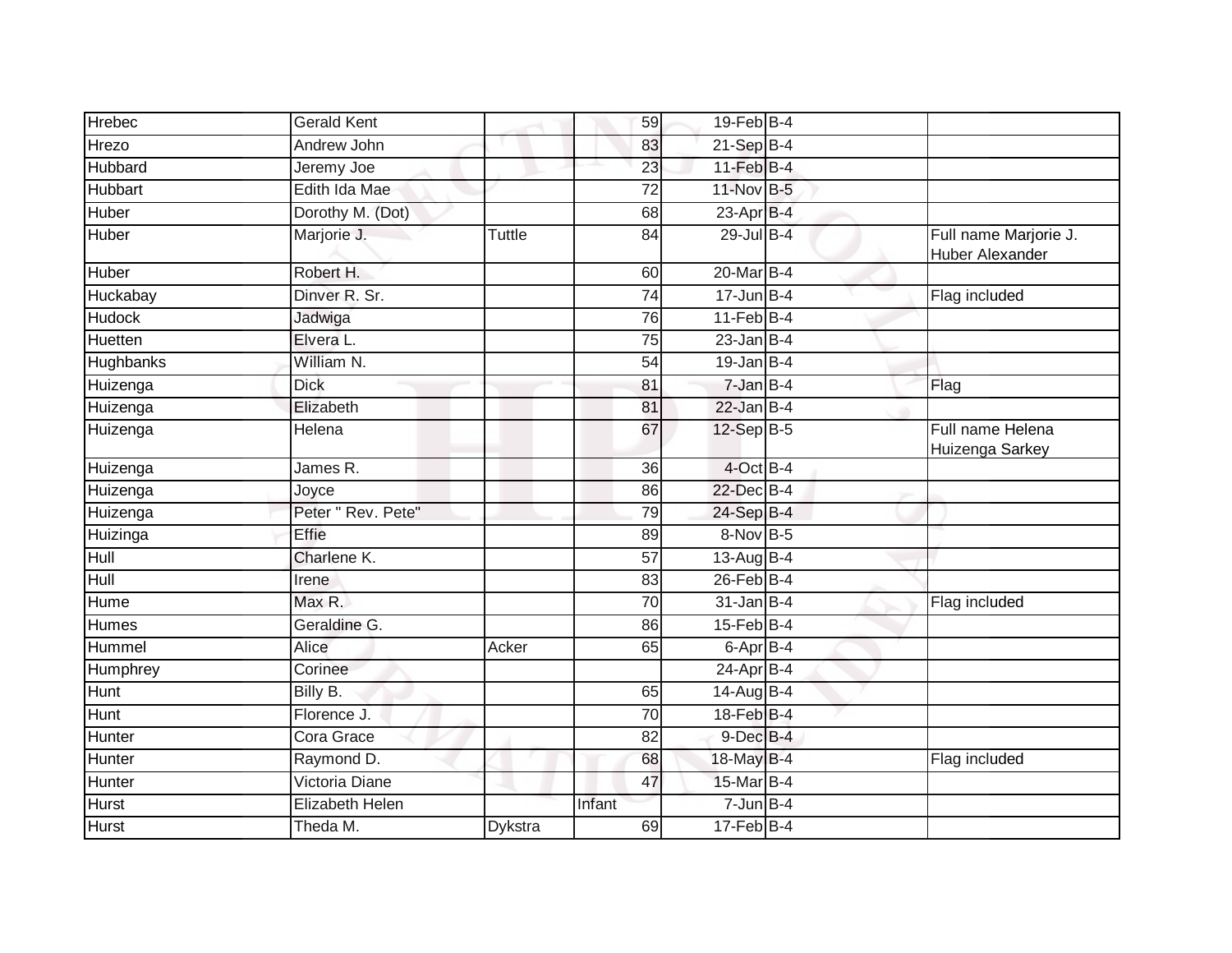| Hurt             | G.Rex Dr.                             |                   | 74              | $1-Nov$ B-13      | Picture included |
|------------------|---------------------------------------|-------------------|-----------------|-------------------|------------------|
| <b>Hurt</b>      | G.Rex Dr.                             |                   | 74              | 31-Oct B-4        | Picture included |
| Huseman          | Loretta                               | Herman            | 84              | 14-May B-4        |                  |
| Huseman          | Lucille                               |                   | 91              | $14$ -Jul B-4     |                  |
| <b>Huss</b>      | Lorraine M.                           | Warput            | $\overline{71}$ | 9-May B-4         |                  |
| Hussey           | Claude J.                             |                   | $\overline{72}$ | $6$ -Jan $B-4$    |                  |
| Hussey           | Irene F.                              | <b>Matthews</b>   | 81              | $8$ -Mar $B$ -4   |                  |
| Hutchinson       | <b>Mary Katherine</b>                 |                   | 66              | $10-Aug$ B-6      |                  |
| Hutsko           | <b>Basil</b>                          |                   | 82              | $24-SepB-4$       | Flag included    |
| <b>Huttle</b>    | Alvina R.                             | <b>Schultz</b>    | 75              | $15$ -Dec $B$ -6  |                  |
| Huycke           | Oscar                                 |                   | 84              | $6-SepB-4$        | Flag included    |
| Hyatte           | Donald R.                             |                   | 65              | $19$ -Jan $ B-4 $ |                  |
| <b>Hybiak</b>    | Ervin D.                              |                   | 73              | $8-$ Sep $B-5$    | Flag included    |
| Hyde             | John A.                               |                   | 74              | $4-Nov$ B-4       | Flag included    |
| Hyland           | Matthew C.                            |                   | 10              | $24$ -Jun $B-4$   | Picture included |
| <b>Hynes</b>     | Robert L.                             |                   | 81              | $23-Sep$ B-4      |                  |
| laconetti        | Louis                                 |                   | 68              | 29-Apr B-4        |                  |
| Iglesias         | Luis                                  |                   | 62              | 28-Apr B-4        |                  |
| Igleski          | Wanda M.                              |                   | 92              | 18-Oct B-13       |                  |
| Ignas            | John A.                               |                   | 76              | $21$ -Jun $B-4$   | Flag included    |
| Ikeda            | Dr. Matthew S.                        |                   |                 | $7-Mar$ B-5       |                  |
| <b>Ilijanich</b> | Michael B.                            |                   | 89              | 17-May B-4        |                  |
| Inkley           | Pearl Katherine (Lynch)               |                   | 83              | $8-NovB-5$        |                  |
| Inkley           | Thomas P.                             |                   | 62              | 29-Aug $B-4$      |                  |
| losue            | Edna                                  | <b>McAllister</b> | 82              | $14$ -Feb $B$ -4  |                  |
| Ireland          | Barbara J.                            | Williams          | 61              | $19-Sep$ B-4      |                  |
| Ireland          | Jack C.(Retired CPD)                  |                   | $\overline{70}$ | 25-Oct B-10       |                  |
| Irish            | John Robert "Jack"                    |                   |                 | 15-Feb B-4        |                  |
| <b>Irish</b>     | Marjorie L.                           |                   | 77              | 23-Dec B-4        |                  |
| Irmen            | <b>Charles Christopher</b><br>"Chris" |                   | 33              | 1-Nov B-12        |                  |
| Irvin            | Robert "Nine Kids"                    |                   | 59              | $11$ -Jun $B-4$   |                  |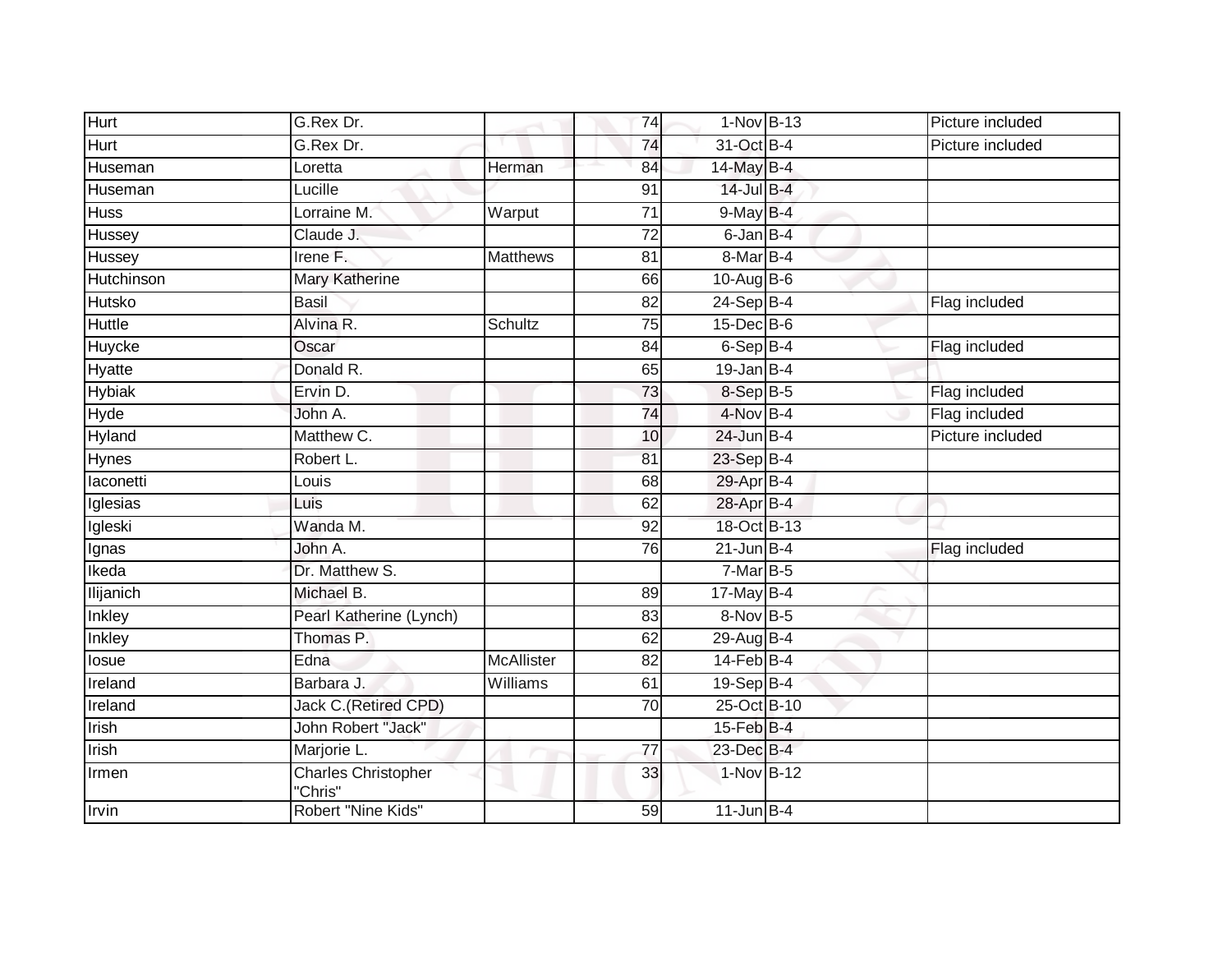| Irvin            | William A.          |           | 89              | $2$ -Jul $B-4$   |               |
|------------------|---------------------|-----------|-----------------|------------------|---------------|
| Iseman           | Barbara "Jeanne"    |           | 63              | 17-Nov B-4       |               |
| Isemonger        | A.LaVerne           |           | 70              | $2$ -Jun $B-4$   |               |
| Ismail           | Nurlela             |           | $\overline{37}$ | 15-Apr B-5       |               |
| <b>Ivey</b>      | Mary                |           | 83              | 17-May B-4       |               |
| Jabaay           | Arthur P.           |           | 70              | 15-Mar B-4       |               |
| Jablonski        | Catherine           |           | 82              | $5$ -Feb $B$ -4  |               |
| Jablonski        | Edmund J.           |           | $\overline{81}$ | 28-Nov B-4       | Flag included |
| Jachim           | Andrea              |           | 44              | $12$ -Dec $B-4$  |               |
| Jackomis         | Rita M. RN          |           | 62              | $22$ -Jun B-4    |               |
| <b>Jackowicz</b> | Frank               |           | 78              | 22-Oct B-4       |               |
| Jackson          | Annie B.            |           | $\overline{77}$ | $27 - Aug$ B-4   |               |
| Jackson          | Beverly A.          |           | 58              | $28 - Jan$ $B-4$ |               |
| Jackson          | Charles R."Dick"    |           | 63              | 30-Jun B-4       |               |
| Jackson          | Earlene             |           | 62              | $4-Nov$ B-4      |               |
| Jackson          | Frank A. Rev.       |           | $\overline{24}$ | 20-Aug B-4       |               |
| Jackson          | Gerald"Gary" W.     |           | 47              | 14-May B-4       |               |
| Jackson          | Gordon L. "Sonny"   |           | 67              | $5-Nov$ B-4      |               |
| Jackson          | Janice J.           |           | 53              | $10$ -Jun $B-4$  |               |
| Jackson          | Lawrence E. "Larry" |           | $\overline{77}$ | 19-May B-4       |               |
| Jackson          | Robert D., Sr.      |           | $\overline{77}$ | $20 - Apr$ B-4   |               |
| Jackson          | Ruby M. Lockett     |           | 76              | 28-Apr B-4       |               |
| Jackson-Walden   | Sheila              |           | 29              | $9$ -Feb $B$ -5  |               |
| Jacobs           | James J.            |           | 48              | $19$ -Dec $B-4$  |               |
| Jacobs           | Katherine P.        | Heitman   | 63              | $21$ -Dec $B-4$  |               |
| Jacobson         | Charles A. "Jake"   |           | 59              | $23$ -Nov $B-4$  |               |
| Jacobson         | Walter W.           |           | 73              | $9-Nov$ B-4      |               |
| Jagielski        | Harry J.            |           | 66              | 3-Sep B-4        |               |
| Jaicks           | Frederick G.        |           |                 | 27-Dec B-4       |               |
| Jajich           | Miroslav "Mike"     |           | 37              | 28-Jun B-4       |               |
| Jakuboski        | Josephine D.        | Ostrowski | 84              | 13-Aug $ B-4 $   |               |
| James            | George M.           |           | 64              | 10-May B-4       |               |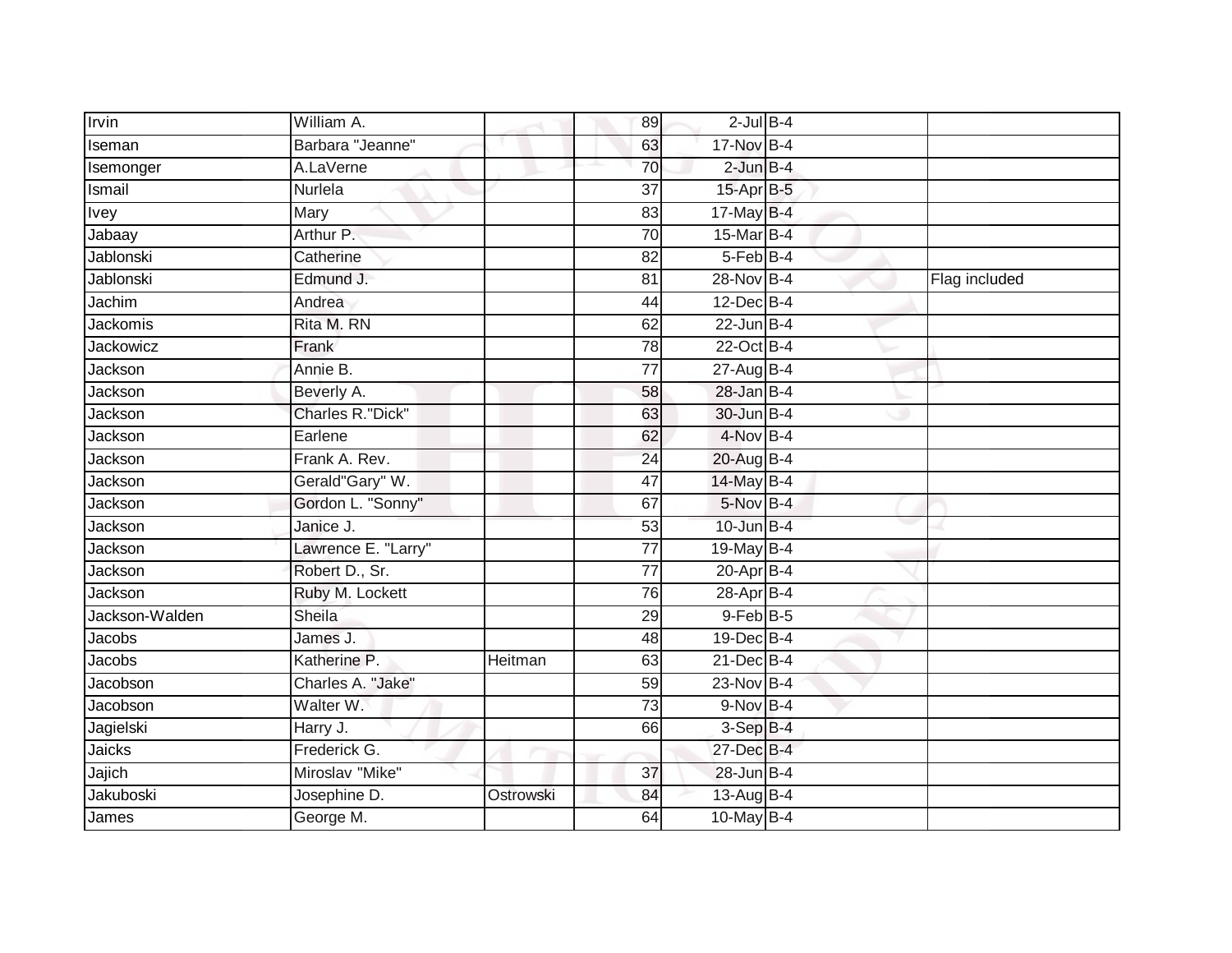| James          | Robert A.                 |          | 82              | $22$ -AugB-5      |               |
|----------------|---------------------------|----------|-----------------|-------------------|---------------|
| James          | <b>Winston Montgomery</b> |          | 24              | $10-Sep$ B-6      |               |
| Jancaric       | Robert J.                 |          | 55              | $13$ -Jun $B-5$   |               |
| Jandura        | Charles B. "Chuck"        |          | $\overline{57}$ | $11$ -Feb $B$ -4  |               |
| Janeczko       | Edward J.                 |          | $\overline{77}$ | $10$ -Feb $B-4$   |               |
| Janes          | Emily                     |          | 94              | 22-Dec B-4        |               |
| Janich         | Matilda C.                |          | 93              | $6$ -Aug $B$ -4   |               |
| Janik          | Eugene A.                 |          | 57              | 28-May B-4        | Flag included |
| Janik          | Ida E. "Bette"            |          | $\overline{79}$ | $30 - Jan$ $B-4$  |               |
| Janik          | Peter P.                  |          | 78              | $21$ -Jan B-4     | Flag included |
| Jankowski      | Stanley M.                |          | 79              | $1$ -Jul $B-4$    | Flag included |
| Jann           | Harry H., Sr.             |          | 62              | $6$ -Apr $B$ -4   | Flag included |
| Janostak       | Margaret H.               | Karpel   | 80              | $9$ -Jul $B$ -5   |               |
| Janovsky       | <b>Frank Thomas</b>       |          | 73              | $23$ -Feb $B-4$   | Flag included |
| Janowski       | Jean                      |          |                 | $4$ -Dec B-4      |               |
| Jansen         | Robert E.                 |          | 63              | $12$ -May B-4     | Flag          |
| <b>Jarabak</b> | Mary K.                   | Klacik   | 83              | $1-MarB-5$        |               |
| Jaranowski     | John S. Jr.               |          | 77              | 31-May B-4        |               |
| Jarmakowicz    | Thaddeus A. "Ted"         |          | 75              | 11-May B-4        | Flag          |
| Jarmula        | Ruth M.                   |          | $\overline{82}$ | $18$ -Feb $B-4$   |               |
| Jarmusz        | Helen M.                  |          | 79              | $31$ -Mar $ B-4 $ |               |
| Jaroll         | Andrew J.                 |          | 92              | $24$ -Feb $B-4$   |               |
| Jarrett        | Harvey W.                 |          | 85              | $7$ -Jul $B-4$    |               |
| Jasaitis       | Ksaveras "Xavier"         |          | 75              | $17 - Dec$ B-4    |               |
| Jasek          | Paul J.                   |          | 79              | $6$ -Aug $B$ -5   | Flag included |
| Jasieniecki    | Edward "Kilroy"           |          | $\overline{77}$ | $9$ -Jul $B$ -5   | Flag included |
| Jaskson        | Mary Louise               |          |                 | $2$ -Oct $B-4$    |               |
| Jaskulski      | Mary                      | Rospond  | 92              | 20-Mar B-5        |               |
| Jaster         | Henry P.                  |          |                 | 28-May B-4        |               |
| Jaye           | Henry Jazak               |          | 81              | $2$ -Dec $B-4$    |               |
| Jeager         | Margaret M.               |          | 32              | $21$ -Jun $B-4$   |               |
| Jeka           | Virginia V.               | Nowaczyk | 78              | $14-Sep$ B-4      |               |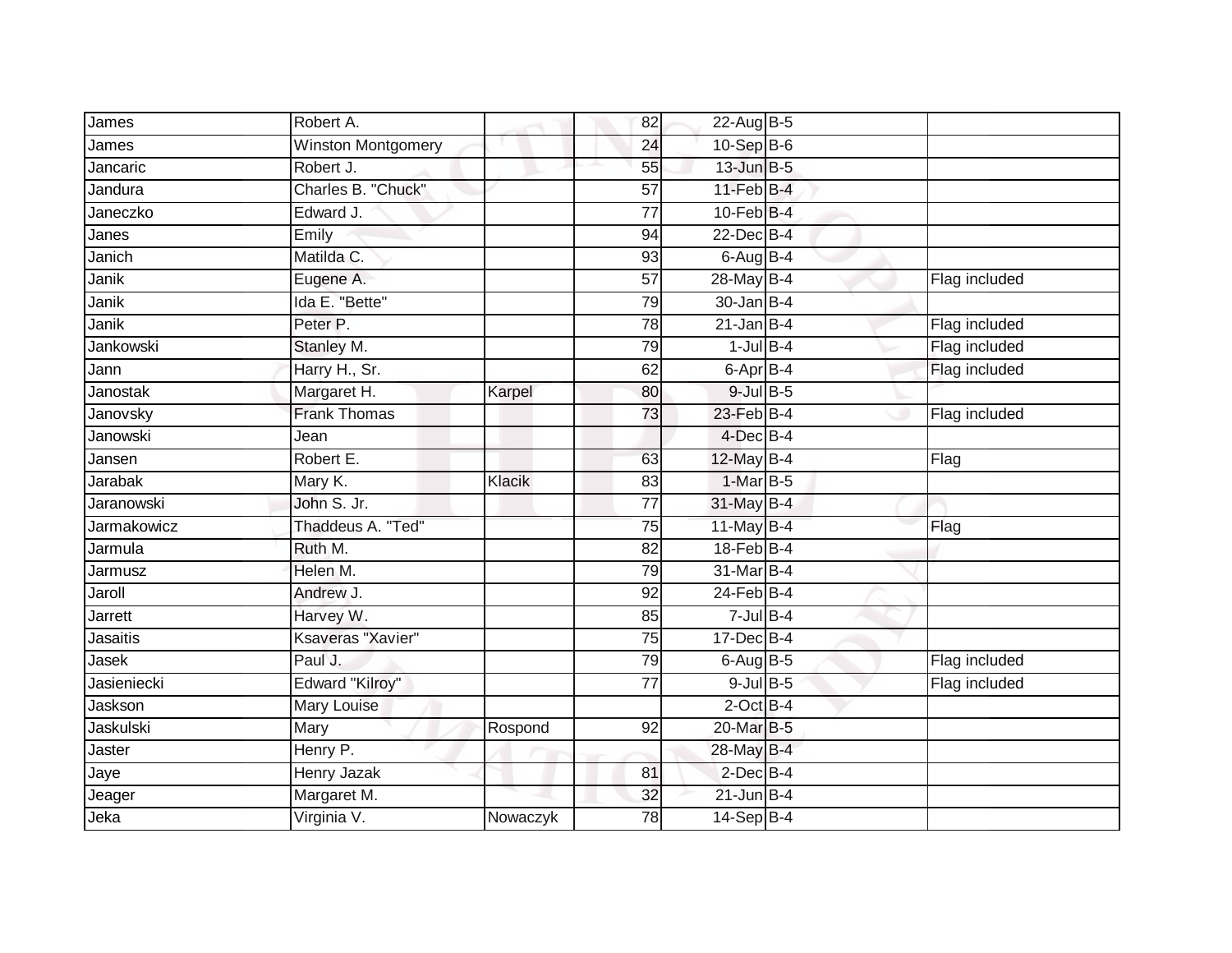| Jelinek         | Jerrald "Jerry"      | 67              | $12$ -Feb $B$ -5 |                                            |
|-----------------|----------------------|-----------------|------------------|--------------------------------------------|
| Jelski          | Christopher J.       | 30              | 28-Dec B-4       |                                            |
| Jendra          | Joseph               | 88              | 22-Dec B-5       | Full name Joseph Jendra<br>Jendraszkiewicz |
| Jendraszkiewicz | Joseph               | 88              | 22-Dec B-4       | Full name Joseph Jendra<br>Jendraszkiewicz |
| Jenkins         | Enoch P.             | 89              | 16-Mar B-4       |                                            |
| <b>Jenkins</b>  | <b>Marie</b>         | 59              | $1-Feb$ B-10     |                                            |
| Jenkins         | Marie A.             |                 | $7 - Jun$ B-4    |                                            |
| <b>Jenkins</b>  | Robin Ann            | 44              | $28$ -Jul $B-4$  |                                            |
| Jenks           | Roger M.             | 78              | $20 - Apr$ B-4   |                                            |
| Jensen          | Kenneth G.           | 68              | $20$ -Feb $B-5$  |                                            |
| Jensen          | Master Sgt. Bruce P. | 41              | $24$ -Jan B-4    |                                            |
| Jergens         | Richard L.           | 73              | 5-Mar B-4        | Flag included                              |
| Jerzyk          | Alex J.              | 76              | $22$ -Jan B-4    |                                            |
| Jerzyk          | Theodore             | 77              | 18-Nov B-4       | Flag included                              |
| Jewell          | Marion               | $\overline{87}$ | 8-Nov B-5        |                                            |
| Jimenez         | Paula G.             | 79              | 17-Oct B-6       |                                            |
| Jimerson        | Lawrence Larry       | 56              | $1-Sep B-4$      |                                            |
| Johnson         | Armand L.            | $\overline{77}$ | $24$ -Mar $B-4$  |                                            |
| Johnson         | Arthur R. II         | 53              | $30 - Jan$ B-4   |                                            |
| Johnson         | Betty L.             | 80              | 27-Dec B-4       |                                            |
| Johnson         | Carl L.              | 84              | $10$ -Jun $B-4$  | Flag included                              |
| Johnson         | Charles E.           | 58              | $20$ -Feb $B-5$  |                                            |
| Johnson         | Doris M.             | $\overline{72}$ | 17-Nov B-4       |                                            |
| Johnson         | Edith                | 88              | $28-Apr$ B-4     |                                            |
| Johnson         | George E.Sr.         |                 | 18-Jun B-4       |                                            |
| Johnson         | Harvey Wendell       | 71              | 10-Apr B-4       |                                            |
| Johnson         | <b>Jerry Allen</b>   | 69              | 17-May B-4       |                                            |
| Johnson         | John H.              | 64              | 8-Sep B-5        | Flag included                              |
| Johnson         | Ken L.               | 66              | 24-Feb B-4       |                                            |
| <b>Johnson</b>  | Ken L                | 66              | $23$ -Feb $B-4$  |                                            |
| Johnson         | Lisa M.              | 31              | 18-May B-4       |                                            |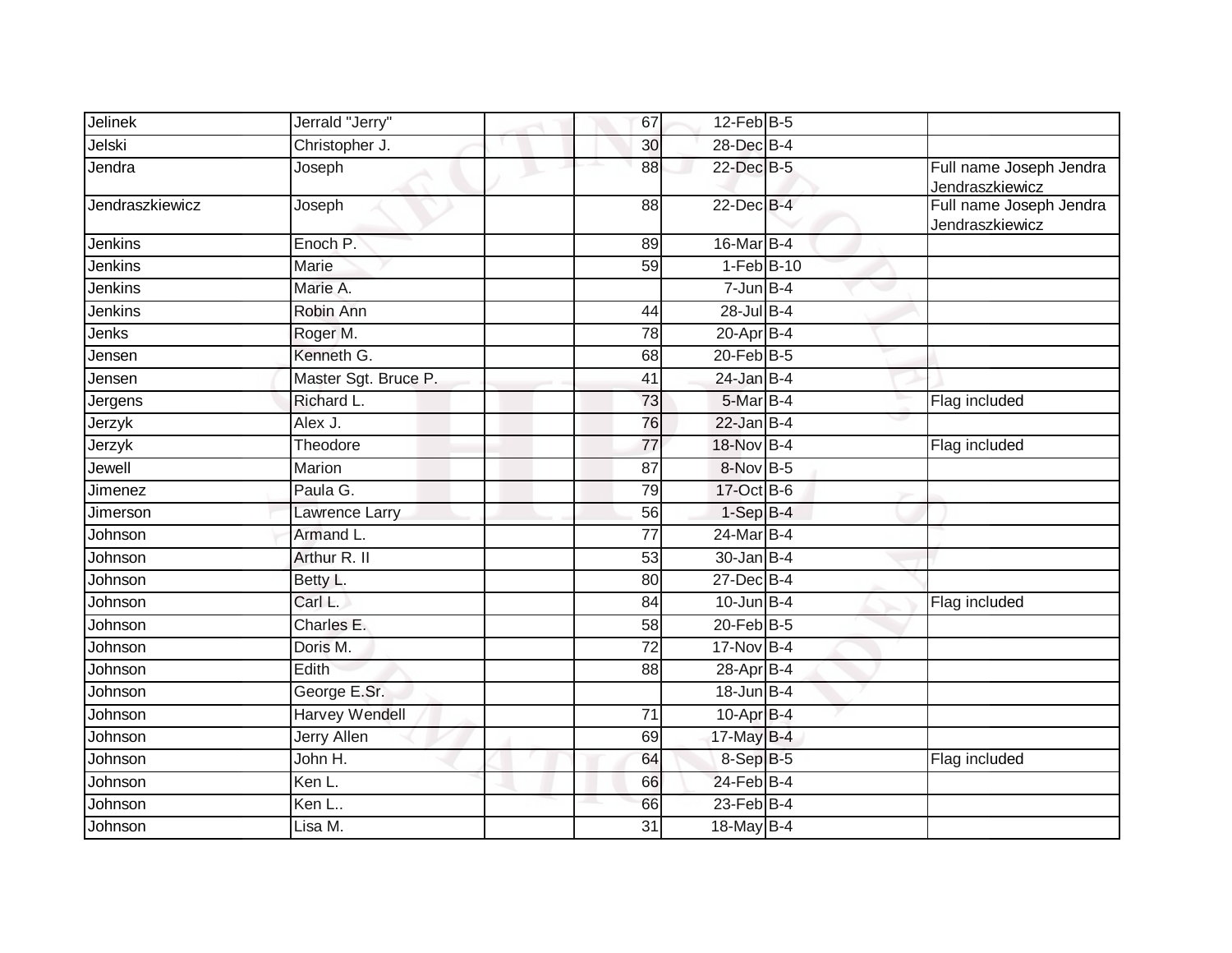| Johnson  | Lorraine               |               | 80              | $18$ -Feb $B-4$        |               |
|----------|------------------------|---------------|-----------------|------------------------|---------------|
| Johnson  | Lucille C.             |               | 86              | $4$ -Apr $B-4$         |               |
| Johnson  | Margaret S.            |               | 79              | $8$ -Jan $B$ -5        |               |
| Johnson  | Mlyo "Micke" C.        |               | 88              | 22-Feb B-4             |               |
| Johnson  | Natasha M.             |               | $\overline{15}$ | $27$ -Jan B-7          |               |
| Johnson  | Roosevelt "Rabbi" Sr.  |               | 68              | $5-SepB-4$             | Flag included |
| Johnson  | Rosemary               | Ziembicki     | 67              | 15-Apr B-5             |               |
| Johnson  | Sandra L.              |               | 23              | 8-Oct B-4              |               |
| Johnson  | Willia James           |               | 59              | $23$ -Jan $B-4$        |               |
| Johnston | Albert Hodge           |               | 67              | $19-Sep$ $B-4$         |               |
| Johnston | Gertrude L.            |               | 71              | 18-Oct B-12            |               |
| Johnston | Lourene                |               | 88              | $12$ -Feb $B$ -5       |               |
| Johnston | Richard M."Dick"       |               |                 | $3$ -Jun $B-4$         |               |
| Jolly    | Sylvia                 | Delich        | 87              | $11$ -Jan B-4          |               |
| Jonaitis | Elizabeth B.           |               | 80              | $12$ -Feb $ B-5 $      |               |
| Jones    | Anna T.                | <b>Tarnow</b> | 63              | $14$ -Jun $B-4$        |               |
| Jones    | Barbara J.             | Grasha        | 52              | $26$ -Feb $B-4$        |               |
| Jones    | Carrie                 |               | 87              | $5$ -Jul $B-4$         |               |
| Jones    | Carrie Louise "Bessie" |               | 81              | 13-Dec B-13            |               |
| Jones    | Catherine D.           |               | $\overline{78}$ | $3$ -Jan $B-4$         |               |
| Jones    | Daniel Timothy         |               | 33              | $1-Sep B-4$            |               |
| Jones    | <b>Daniel Timothy</b>  |               | $\overline{33}$ | 31-Aug B-4             |               |
| Jones    | Eugene <sub>R.</sub>   |               | 76              | 15-Nov B-12            |               |
| Jones    | Ida Mae                |               | 92              | $10-Apr\overline{B-4}$ |               |
| Jones    | Lois L.                | Jackson       | 88              | $13$ -Jun $B-5$        |               |
| Jones    | <b>Luther Collin</b>   |               | 77              | $4$ -Oct B-4           | Flag included |
| Jones    | Richard D.             |               | 64              | $23$ -Jan $B-4$        |               |
| Jonkman  | Jennie                 |               | 91              | 8-Jun B-4              |               |
| Jordan   | Cora Juanita           |               | 91              | 22-Nov B-12            |               |
| Joyce    | Helen A.               |               | $\overline{72}$ | $25$ -Feb $B-4$        |               |
| Joyce    | Marguerite C. "Peg"    |               | 75              | 28-Apr B-4             |               |
| Jozwiak  | David S.               |               | 50              | 27-Dec B-4             | Flag included |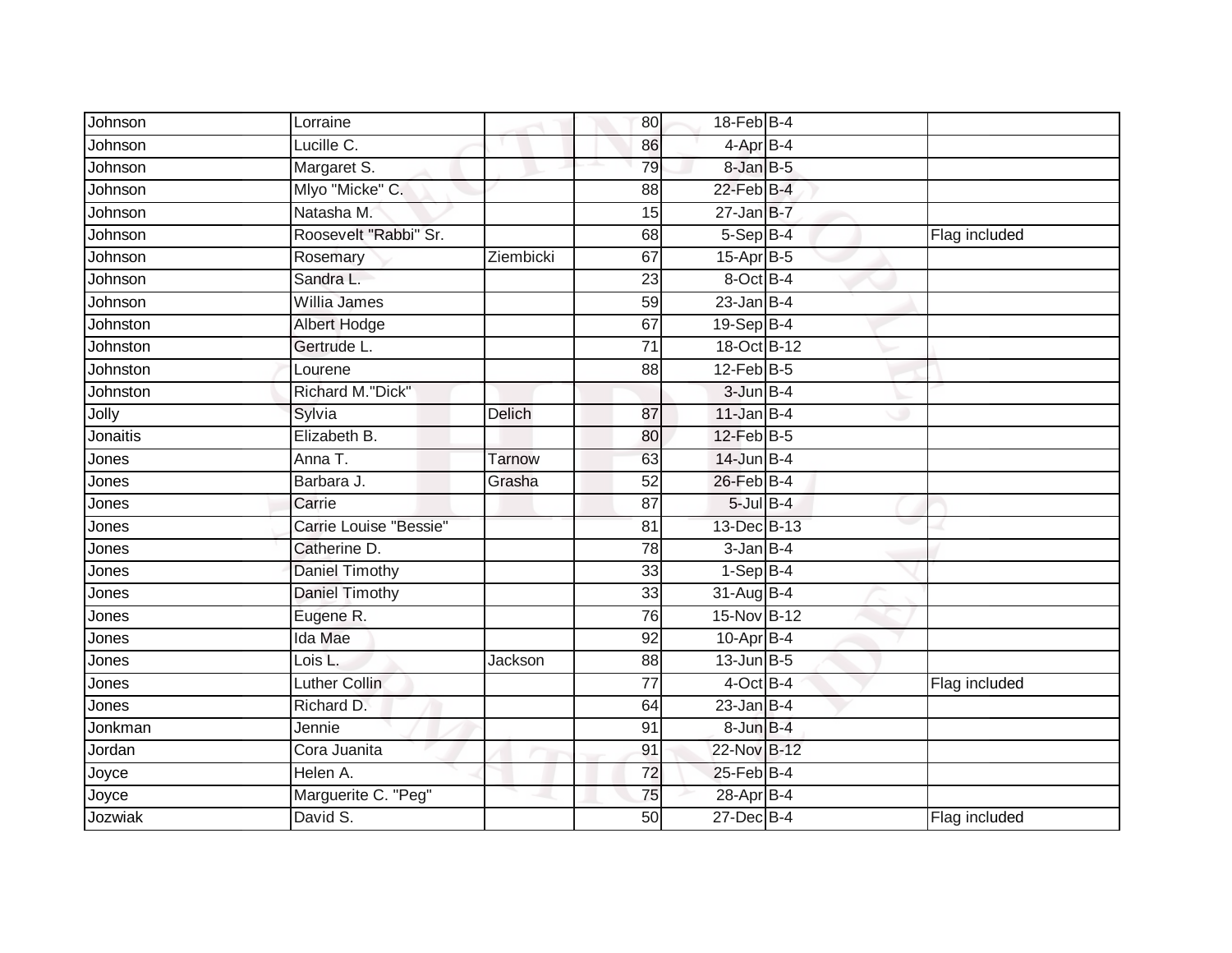| Jozwiak    | Edward A.              |            | 79              | $3$ -Dec $B-4$         | Flag included |
|------------|------------------------|------------|-----------------|------------------------|---------------|
| Jozwiak    | Eugene B.              |            | 70              | $5 - JanB - 4$         | Flag          |
| Jubera     | <b>Charles</b>         |            | 83              | 31-May B-4             | Flag included |
| Jubera     | Charles                |            | 83              | $1$ -Jun $B - 5$       | Flag included |
| Juhas      | Dorothy M.             |            | $\overline{76}$ | 13-Apr B-4             |               |
| Julkes     | George Jr. "Bubbles"   |            | $\overline{51}$ | $11$ -Sep B-4          |               |
| Julkes     | <b>Howard "Tootie"</b> |            | 50              | 30-Dec B-4             |               |
| Jung       | Waldemar E."Wally"     |            | $\overline{72}$ | $10$ -May B-4          | Flag Included |
| Junkin     | James W.               |            | 55              | 11-Mar B-4             |               |
| Jurca      | Joseph "Gramps"        |            | 70              | 18-Oct B-12            | Flag included |
| Jurczak    | Jerome John            |            | 58              | 29-Nov B-12            | Flag included |
| Juscik     | Andrew "Andy"          |            | 94              | $26$ -Oct $B-5$        |               |
| Juskiw     | Maria (Mary)           |            | 74              | 20-Dec B-12            |               |
| Jusko      | Mary                   |            | 88              | $21$ -May B-4          |               |
| Kacer      | Dorothy E.             | Galik      | 87              | 28-Feb B-4             |               |
| Kaczmarski | Max T.                 |            | 91              | 20-May B-4             |               |
| Kaelin     | Frances K.             |            | $\overline{74}$ | $7$ -Mar $B-5$         |               |
| Kahanick   | John                   |            | 83              | 29-Mar B-4             |               |
| Kaiser     | Walter A.              |            | 58              | $29-Apr$ B-4           |               |
| Kalena     | Kay                    | Gurekovich |                 | 16-Oct B-5             |               |
| Kalena     | Madelyn N.             |            | 76              | $6-AugB-5$             |               |
| Kaletha    | Frank V.               |            | 67              | $2$ -Jul $B-4$         | Flag included |
| Kalinowski | George                 |            | 50              | $11 - \text{Sep}B - 4$ |               |
| Kalk       | Shirley J.             |            | $\overline{72}$ | $3-AprB-4$             |               |
| Kallay     | Stephen P.             |            | 63              | $2$ -Oct $B-4$         |               |
| Kallgren   | Evelyn M.              |            | 100             | 30-Oct B-4             |               |
| Kaluf      | John D. "Jack"         |            | $\overline{71}$ | $24$ -Jun B-4          | Flag included |
| Kambesis   | Frances                |            | 63              | 11-Apr B-5             |               |
| Kambiss    | Sophie K.              | Souris     | 81              | 9-Oct B-4              |               |
| Kaminski   | Joseph P.              |            | 74              | 5-Nov B-4              |               |
| Kaminsky   | Joseph T. "Ted"        |            | 69              | $16$ -Jan $B-4$        | Flag included |
| Kamminga   | Curtis                 |            | $\overline{73}$ | $20-Sep$ B=4           |               |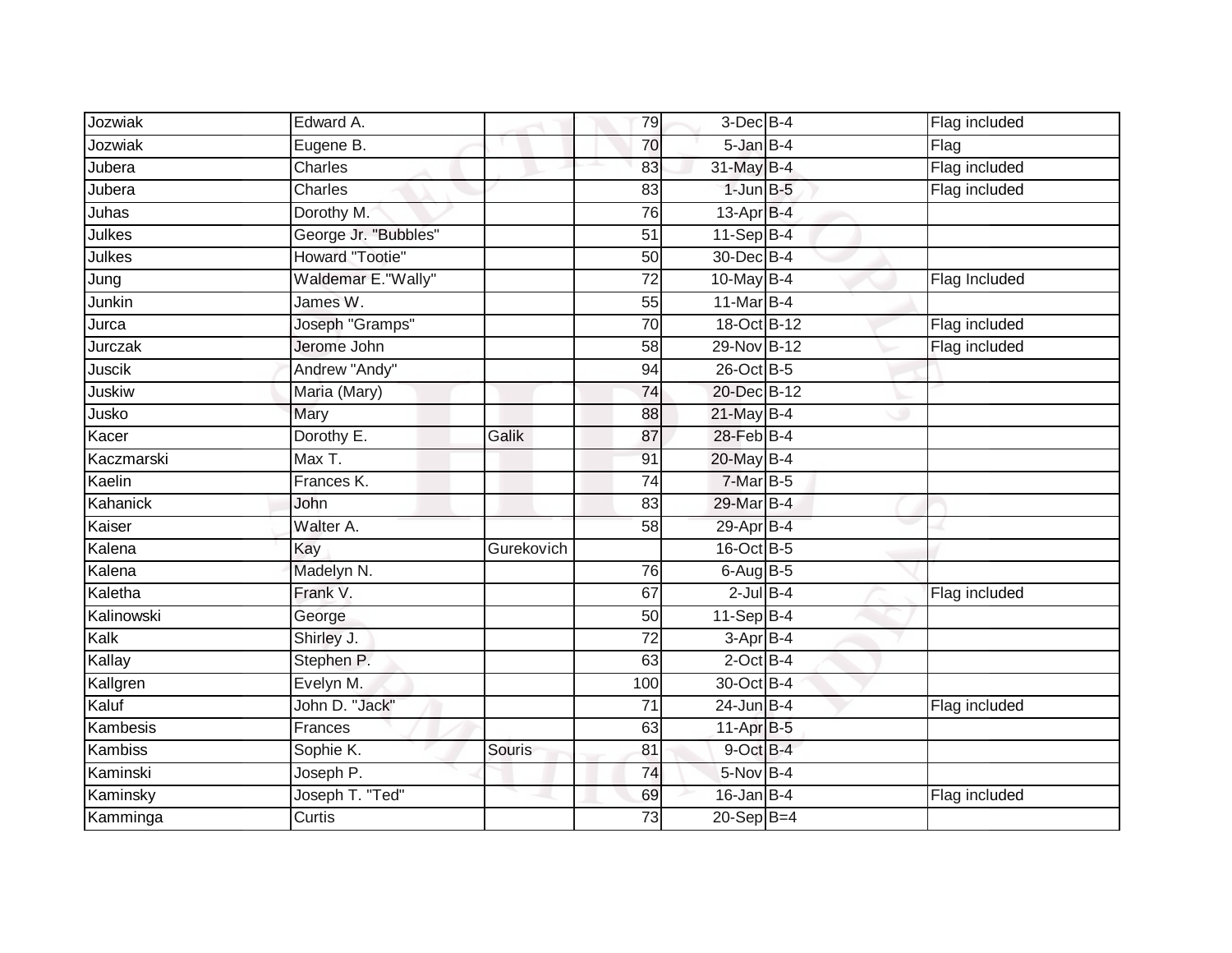| Kampiles       | Nicoletta          |                | 82              | $18-FebB-4$           |                                          |
|----------------|--------------------|----------------|-----------------|-----------------------|------------------------------------------|
| Kane           | Beatrice T.        | Conway         | 86              | 6-Oct B-4             |                                          |
| Kann           | C. Richard "Dick"  |                | $\overline{71}$ | 10-Apr <sub>B-4</sub> |                                          |
| Kanocz         | Michael "Mike"     |                | 83              | $10$ -Jul B-4         | Flag Included                            |
| Kanyur         | Charlotte Lynn     |                | 79              | 13-Feb B-5            |                                          |
| Kapera         | Jeanette C.        | Dobosz         | 72              | $28 - Jan$ $B-4$      |                                          |
| Kapera         | Thaddeus J.        |                | 83              | $13$ -Jun $B-5$       |                                          |
| Kapitan        | Peter              |                | 84              | 21-Mar B-5            |                                          |
| Kaplan         | Julian             |                | $\overline{72}$ | $12$ -Nov $B-5$       |                                          |
| Kaplan         | Ruth H.            |                | $\overline{83}$ | $12-Apr$ B-4          |                                          |
| Kaplan         | Shirley W.         |                | $\overline{73}$ | 5-Oct B-4             |                                          |
| Kaplan-Metzler | Opal               |                | $\overline{74}$ | $26$ -Jun $B-4$       |                                          |
| Kar            | Josephine A.       | Hlavach        |                 | $1$ -Jul $B-4$        |                                          |
| Kargol         | John               |                | $\overline{77}$ | $7 -$ Apr $B - 4$     |                                          |
| Karl           | Agnes              |                | 90              | 29-Aug B-4            |                                          |
| Karl           | John J. Sr. C.F.D. |                | 62              | 16-Nov B-4            |                                          |
| Karlson        | Elsa               |                | 89              | 16-Dec B-4            |                                          |
| Karlson        | Harold L. "Oley"   |                | 68              | $1-Sep$ B-4           |                                          |
| Karlsson       | Bernice C.         | Nelson         | 89              | $20-Sep$ B-4          |                                          |
| Karner         | <b>Brandon Jay</b> |                | Infant          | 23-Oct B-5            | Full name Brandon Jay<br>Karner Pacewicz |
| Karp           | Lorraine F.        |                | 68              | 14-Mar B-4            |                                          |
| Karrels        | Richard J.         |                | 56              | $14$ -Apr $B$ -4      |                                          |
| Karrie         | <b>Fred Jess</b>   |                | 87              | $17 - Apr$ B-4        |                                          |
| Karstensen     | Marcella L.        |                | 73              | $16 - SepB-6$         |                                          |
| Karwatka       | Valencia           | Kuzawski       | $\overline{71}$ | $29$ -Oct B-6         |                                          |
| Kasarda        | Mary S.            |                | 84              | $4$ -Jan $B-4$        |                                          |
| Kaska          | Erma               |                | 96              | 2-Feb B-4             |                                          |
| Kaspar         | Magdalen T.        |                | 83              | $6$ -Feb $B-4$        |                                          |
| Kasper         | Eleanor            | <b>Bartnik</b> | 75              | 16-Nov B-4            |                                          |
| Kasper         | Rita F.            | Grimmer        | 77              | $7$ -May $B-4$        |                                          |
| Kasprzycki     | Joseph "Joda"      |                | 69              | $6-NovB-4$            | Flag included                            |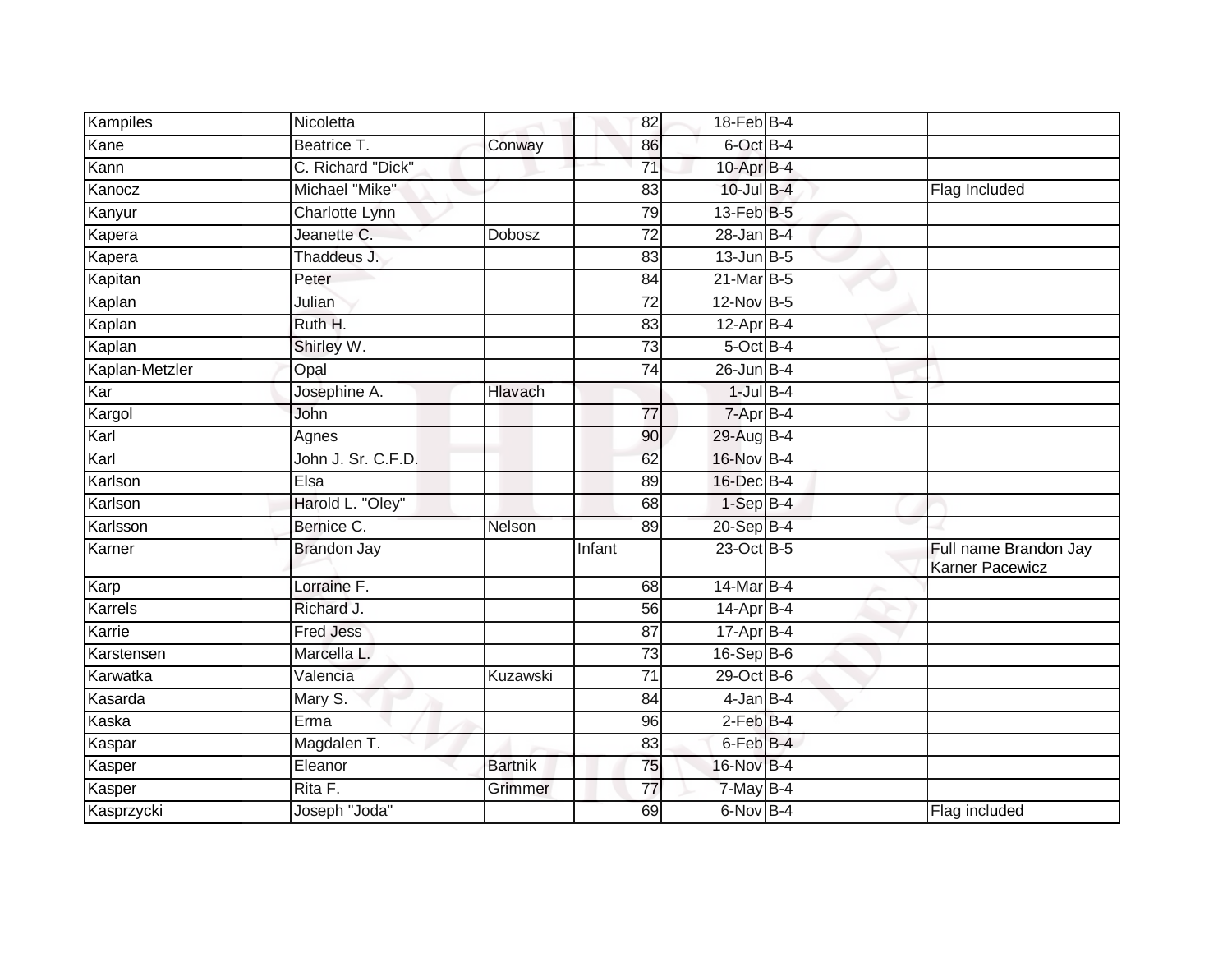| Kasprzyk       | Jean C.             | Kadzielaws<br>ki |                 | 18-Aug B-5             |   |                                        |
|----------------|---------------------|------------------|-----------------|------------------------|---|----------------------------------------|
| Kauss-Williams | Lillian             |                  | 95              | 26-Jun B-5             |   |                                        |
| Kawalec        | Peggy "Bun"         |                  | 59              | 23-Sep B-4             |   |                                        |
| Kawczynski     | Stephen R.          |                  | 81              | 19-Dec B-4             |   |                                        |
| Kay            | Edward E.           |                  | 75              | 30-Jun B-5             |   |                                        |
| Kazda          | Robert J.           |                  | 88              | 28-Aug B-4             |   |                                        |
| Kazen          | Eula S.             |                  | 82              | $17-Sep\overline{B-4}$ |   |                                        |
| Kazmierczak    | Kathryn D.          | Woszcynski       | $\overline{82}$ | $28$ -Jun $B-4$        |   | Full name Kathryn Rozek<br>Kazmierczak |
| Keane          | Raymond H.          |                  | 65              | $12$ -May B-4          |   |                                        |
| Kearney        | Richard J. "Dick"   |                  | 63              | 8-Dec B-4              |   |                                        |
| Keck           | Carolyn A. (Bunker) |                  | 74              | $5-Mar$ B-4            |   |                                        |
| Keck           | Charles W. Sr.      |                  | $\overline{75}$ | 8-Feb B-4              | ⊾ |                                        |
| Kedzior        | Kathy M.            | Rajski           |                 | $1$ -May B-4           |   |                                        |
| Keeling        | George R.           |                  | 69              | 22-May B-4             |   | Picture/Flag included                  |
| Kegley         | Golda E.            |                  | 94              | 30-Oct B-4             |   |                                        |
| Keifer         | Sister M. Huberta   |                  | $\overline{92}$ | 7-Jan B-4              |   | O.S.F.                                 |
| Keil           | <b>Ruth Anne</b>    | Schoenberg<br>er | 74              | $28$ -Jun $B-4$        |   |                                        |
| Keilman        | Roland A.           |                  | 61              | 20-Apr B-4             |   |                                        |
| Keiser         | Agnes I.            | Dunn             | 95              | $2$ -Feb $B$ -4        |   |                                        |
| Keister        | William L.          |                  | 75              | $6-Sep$ B-4            |   | Flag included                          |
| <b>Kekeis</b>  | Arthur R.           |                  | 80              | $11$ -Dec $B-4$        |   | Flag included                          |
| Kelemen        | <b>Steve</b>        |                  | $\overline{71}$ | $12$ -Jul $B-4$        |   | Flag included                          |
| Kelley         | John C., Sr.        |                  | 69              | 30-Mar B-4             |   |                                        |
| Kelley         | Russell W.          |                  | 80              | 8-Mar B-4              |   |                                        |
| Kelley         | Thomas J.           |                  | 86              | $21$ -Feb $B-4$        |   |                                        |
| Kellner        | Warren R.           |                  | 57              | 27-Apr B-4             |   |                                        |
| Kelly          | Jean R.             |                  | 83              | 17-Jun B-4             |   |                                        |
| Kelly          | Lora B.             |                  | 70              | $27$ -May B-4          |   |                                        |
| Kenda          | Donald              |                  | 52              | $9-Aug$ B-4            |   |                                        |
| Kenda          | Irene               | Pajak            | 76              | $21$ -Feb $B-4$        |   |                                        |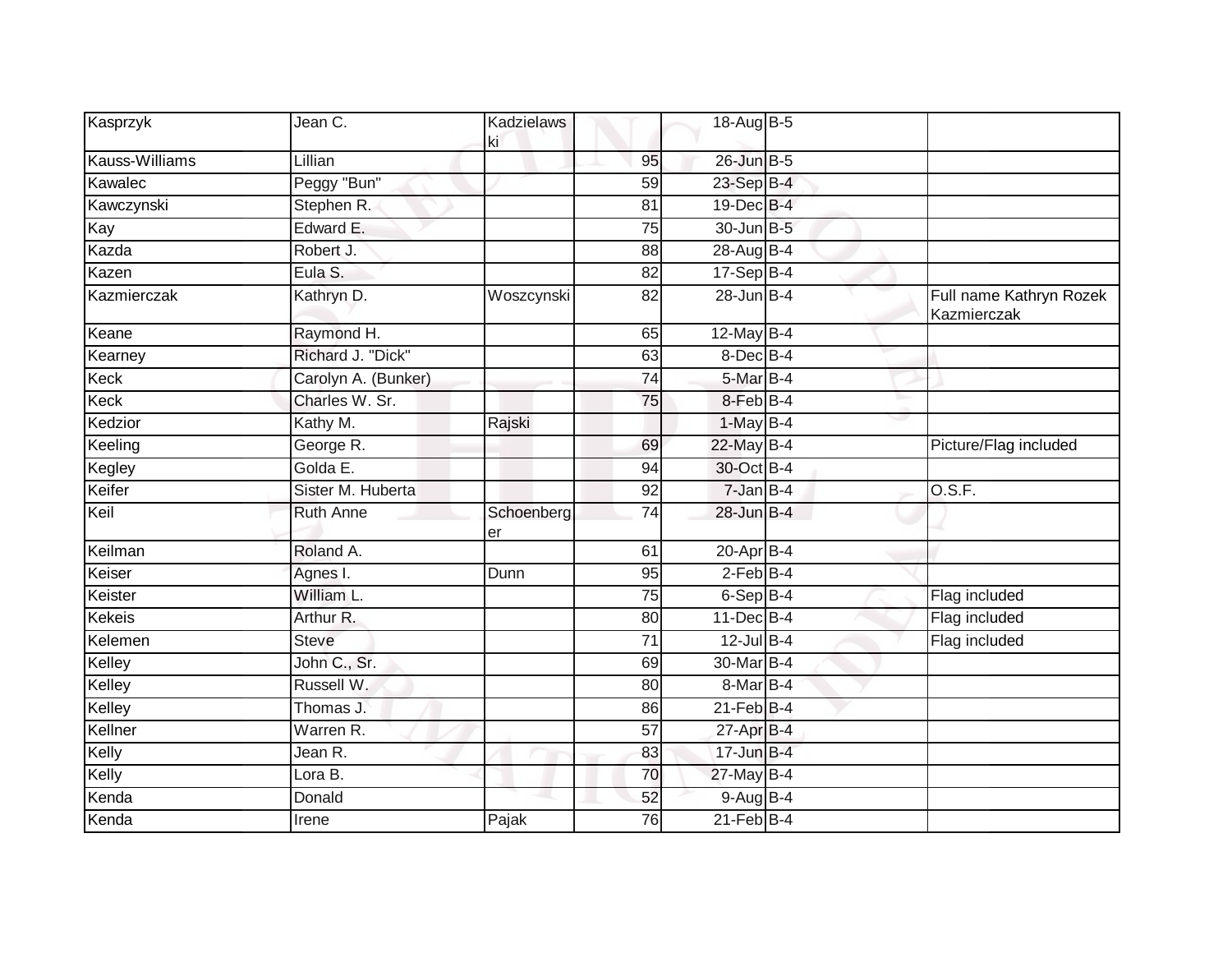| Kenda          | John P.                |           | 74              | $12-Nov$ B-4    | Flag included |
|----------------|------------------------|-----------|-----------------|-----------------|---------------|
| Kendall        | Eleanor                |           | 69              | $21$ -Jun B-4   |               |
| Kendall        | Wilbert M.             |           | 83              | 25-Oct B-10     |               |
| Kender         | Joseph Jeffrey"Jeffy"  |           | 52              | $7-SepB-4$      |               |
| Kendt          | Rosalie A.             |           | 58              | 13-Aug B-4      |               |
| Kendt          | <b>Theresa</b>         | Sasak     | 93              | 30-Oct B-4      |               |
| Kendt          | <b>Theresa</b>         | Sasak     | 93              | 1-Nov B-13      |               |
| Kennedy        | <b>Dolora Dionne</b>   |           | 81              | $11$ -May $B-4$ |               |
| Kennedy        | Frederick H.           |           | 90              | $1$ -Jul $B-4$  |               |
| Kennedy        | Grant A.               |           | 89              | 18-Oct B-12     |               |
| Kennedy        | James R.               |           | 58              | $3-May$ B-4     |               |
| Kennedy        | Michelle D.            |           | 33              | $4$ -Apr $B$ -4 |               |
| Kennell        | Edward C.              |           | 97              | $17 - Jan$ B-4  |               |
| Kenneth        | Harriet                | Oldendorf | 80              | 19-Apr B-4      |               |
| Kenney         | Michael John           |           | 64              | 4-Oct B-4       |               |
| Kenny          | George W.              |           | 84              | 6-Nov B-4       |               |
| Kent           | Louis                  |           |                 | 17-May B-4      |               |
| Kent           | Ruth                   |           |                 | 23-Oct B-5      |               |
| Kepchar        | Michael Jr.            |           | $\overline{77}$ | 16-Jul B-5      |               |
| Kerns          | David                  |           | 84              | $14-Sep$ B-5    |               |
| Kerr           | Donald F.              |           | $\overline{73}$ | 20-May B-4      |               |
| Kerstell       | Aughtney "Pat" D.      | Jones     | $\overline{70}$ | $1-AprB-4$      |               |
| Kersten        | Erich E.               |           |                 | $21-Sep$ B-4    |               |
| Kesich         | Mihailo                |           | 83              | $7$ -Dec $B-4$  |               |
| Kesler         | Carlyne D. "Grandma K" | Hargens   | $\overline{87}$ | $22$ -Jan B-4   |               |
| Key            | Vanita Joan            | McCain    | 71              | $10$ -Jun $B-4$ |               |
| <b>Keys</b>    | Dawn                   |           | 46              | $4-Apr$ B-4     |               |
| Kicho          | Mary                   |           | 82              | 7-Feb B-5       |               |
| <b>Kickels</b> | Patricia R.            |           | 72              | 16-Jan B-4      |               |
| Kiersma        | Richard John           |           | 57              | $5-Sep$ B-4     |               |
| Kierzek        | Chester J.             |           | 83              | $10$ -Jul B-5   | Flag included |
| Kietzman       | Leroy R.               |           | 83              | 23-Nov B-4      |               |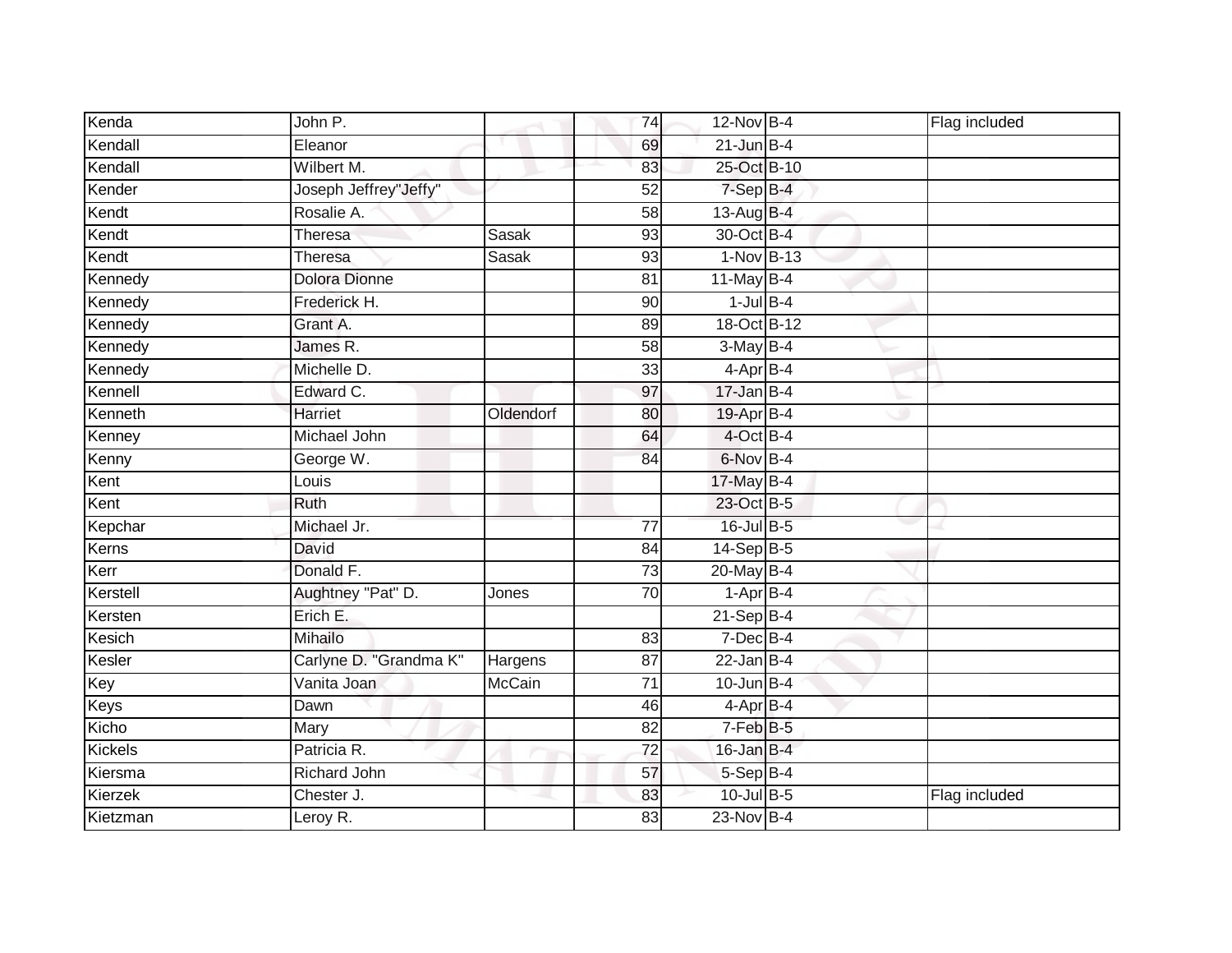| Kik-Tominovich | Mary                   |          | 99              | 29-May B-5       |               |
|----------------|------------------------|----------|-----------------|------------------|---------------|
| Kikkert        | <b>Nellie</b>          |          | 87              | $14$ -Jan B-4    |               |
| Kile           | Vera                   |          | 78              | $22$ -Jul B-4    |               |
| Kilgallon      | <b>Elsie Mae</b>       | Katschke |                 | 8-Jul B-5        |               |
| Kilpatrick     | Thomas R."Ricky"       |          | $\overline{42}$ | 9-May B-4        |               |
| Kimberly       | Calvin George          |          | 60              | $8$ -Jul $B$ -5  |               |
| Kimbrough      | Dolphus "Dock"         |          | 68              | 24-Sep B-4       |               |
| Kinach         | Helen E.               |          | 76              | $25$ -Jul $B-4$  |               |
| Kinezian       | Stephanie S.           |          | 84              | $21$ -Jul B-4    |               |
| King           | Dorothy Rose (Inman)   |          |                 | 14-Mar B-4       |               |
| King           | Douglas Thomas         |          | 66              | $5$ -Jul $B-4$   |               |
| King           | Gene P.                |          | 64              | 8-Jun B-4        |               |
| King           | Mack                   |          | 68              | 26-Mar B-4       |               |
| King           | Margaret M.            |          | 62              | 20-Dec B-12      |               |
| Kingery        | William Albert "Al"    |          | 82              | $7 - JanB - 4$   |               |
| Kinsella       | John F.                |          | $\overline{74}$ | $16$ -Jul B-5    |               |
| Kintz          | Ann I.                 |          | $\overline{77}$ | $30 - Jan$ B-4   |               |
| Kirk           | Virginia P.            |          | 65              | 1-Feb B-11       |               |
| Kirkpatrick    | Charles F. Jr.         |          | 66              | $3$ -Dec $B$ -5  |               |
| Kirkpatrick    | Frances L.             |          |                 | $11$ -Mar $B-4$  |               |
| <b>Kirleis</b> | Gustav                 |          | 87              | $14-Sep$ B-4     | Flag included |
| Kirrin         | Vincent J.             |          | $\overline{71}$ | $3-AprB-4$       |               |
| Kirschsieper   | Walter C. "Red Kirsch" |          | 88              | 16-Aug B-4       |               |
| <b>Kirts</b>   | Anne F.                |          | 67              | $6$ -Mar $B$ -5  |               |
| Kis            | Albert                 |          | 81              | $27 -$ Jul $B-4$ |               |
| Kisala         | Lottie                 |          | 85              | 6-Jan B-4        |               |
| Kish           | Anna                   |          |                 | 20-Sep B-4       |               |
| Kish           | Mary I.                |          | 85              | 8-Nov B-4        |               |
| Kiszenia       | Olga                   |          | 70              | 11-Aug B-4       |               |
| Kittle         | Johnny W.              |          | 30              | 28-May B-4       |               |
| Klapak         | Beverly J. (Jurczak)   |          | 65              | $27$ -Oct B-4    |               |
| Klasnja        | Violet                 | Melvan   |                 | $7-Nov$ B-4      |               |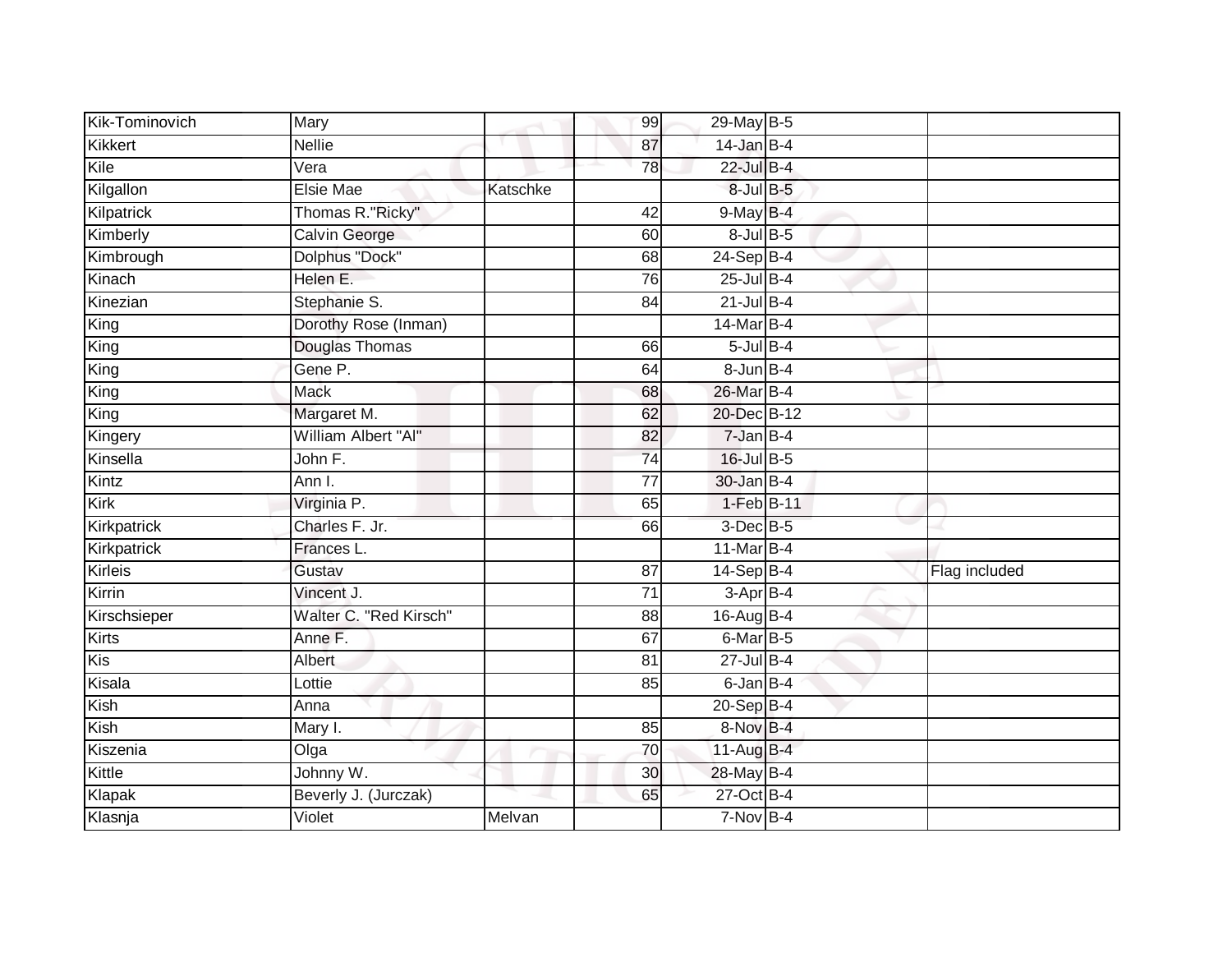| Klawans       | Harold L.                |                 | 60              | $31$ -Mar $B-5$       |               |
|---------------|--------------------------|-----------------|-----------------|-----------------------|---------------|
| Klein         | Laura                    | Phillips        | 82              | $28$ -Jan $B-4$       |               |
| Kleis         | Charles C.               |                 | 59              | $13$ -Jul $B-4$       |               |
| Klimp         | Margaret Bessie          |                 | $\overline{73}$ | $2$ -Jun $B-4$        |               |
| Kline         | Timothy G.               |                 | $\overline{43}$ | 28-Jan B-4            |               |
| Klobucar      | John V.                  |                 | 78              | 26-Nov B-4            | Flag included |
| Klompien      | Johanna                  |                 | 85              | $22$ -Dec $B-5$       |               |
| Klompmaker    | Bernetta L.              | Dumler          | 85              | $1-\overline{AugB-4}$ |               |
| Klotz         | Joseph F.                |                 | 85              | $10 - Jun$ B-4        |               |
| Klug          | Edward M.                |                 | $\overline{93}$ | $22$ -Jun B-4         |               |
| Klug          | Violet R.                | Ranich          | 83              | 25-Oct B-10           |               |
| Klut          | Ruth Victoria            | <b>Bertrand</b> |                 | $22 - \text{Mar}$ B-8 |               |
| Klyczek       | Anton P. "Tony"          |                 | 83              | 11-Nov B-5            | Flag included |
| Kmetz         | Ann                      |                 | 76              | $10$ -Jul B-5         |               |
| Kmiotek       | Theodore A.              |                 | 79              | 22-Apr B-4            |               |
| Knak          | <b>Thaddeus "Ted"</b>    |                 | 73              | 9-Mar B-4             | Flag included |
| Knakfus       | Mildred                  |                 | $\overline{82}$ | 23-Dec B-4            |               |
| Knapik        | Dorothy                  | Mikolajczyk     | 72              | 23-Oct B-5            |               |
| Knezevich     | Michael                  |                 |                 | $16$ -Dec $B-4$       |               |
| Knickerbocker | Ronald D.                |                 | 66              | $24$ -Jul B-4         |               |
| Knight        | James W.                 |                 | 73              | $11$ -May B-4         |               |
| Knight        | Oscar                    |                 | 66              | 19-Mar B-4            |               |
| Knipp         | Anna Rose                |                 | 88              | $7-MarB-5$            |               |
| Knish         | Elizabeth "Betty"        |                 | 85              | 6-Mar B-5             |               |
| Knoerzer      | Ralph J.                 |                 | $\overline{75}$ | $19-Sep$ B-4          | Flag included |
| Knutson       | Mary Jo                  | Pratico         | 61              | 29-Mar B-4            |               |
| Kobeszka      | Clarence J. "Kobe"       |                 | $\overline{74}$ | 5-Oct B-4             |               |
| Kobylinski    | Sr. M. Alphonsine O.S.F. |                 | 79              | 28-Jul B-4            |               |
| Kobza         | John R.                  |                 | 65              | 22-Jul B-4            |               |
| Kocel         | Stanley E.               |                 | 75              | 15-Oct B-4            |               |
| Koch          | Betty J.                 |                 | 71              | 6-May B-4             |               |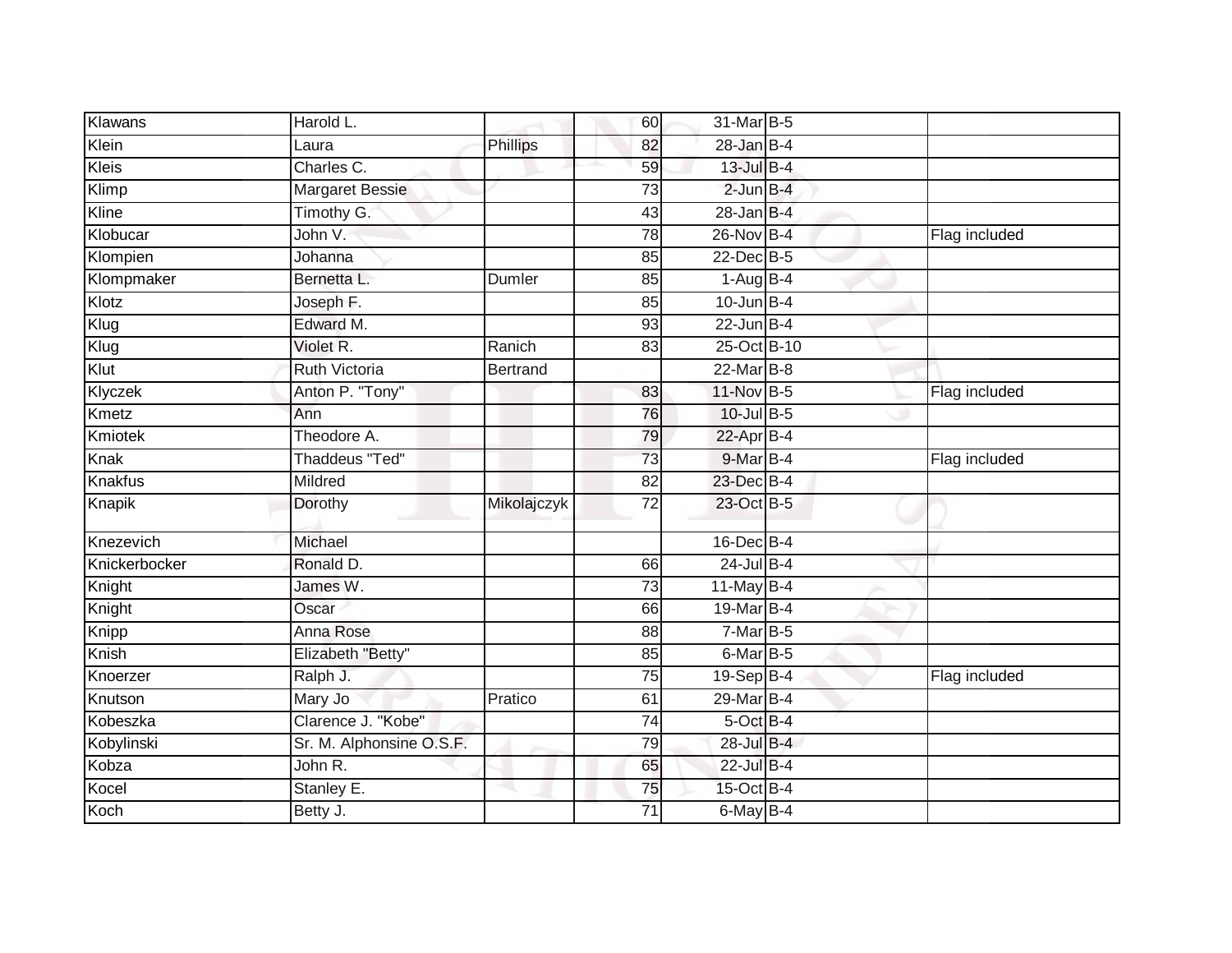| Koch          | Edward            |            | 77              | $17 - Jan$ B-4  |                               |
|---------------|-------------------|------------|-----------------|-----------------|-------------------------------|
| Kochanoff     | Mitre R.          |            | $\overline{77}$ | 13-May B-4      |                               |
| Koches        | Helen K.          |            | 80              | 20-Jul B-4      |                               |
| Kocolowski    | Michael           |            | 44              | 28-Jul B-5      |                               |
| Kocsak        | John P.           |            | 66              | 4-Mar B-4       |                               |
| Kocur         | Edward R.         |            | 85              | 15-Aug B-4      | Flag included                 |
| Koehler       | Rose M.           |            | 76              | $1$ -Oct $B-4$  |                               |
| Koepl         | Albert "Buddy"    |            | 76              | 18-Oct B-12     | Flag included                 |
| Koepl         | George F.         |            | $\overline{92}$ | $7$ -Jul $B$ -5 |                               |
| Koepp         | Elizabeth R.      |            | 89              | $11$ -Jan $B-4$ |                               |
| Koerner       | <b>Natalie</b>    |            | 84              | $10$ -Jun $B-5$ |                               |
| Koett         | Elizabeth R.      |            | 89              | $10$ -Jan B-4   |                               |
| Kohan         | John M.           |            | $\overline{57}$ | 17-Mar B-4      |                               |
| Koi           | Helen             | Toth       | 79              | 26-May B-5      | Full name Helen Koi<br>Rowell |
| Kolar         | Glenda Benjamin   |            | 60              | $20$ -Feb $B-5$ | Picture included              |
| Kolberg       | Helen             |            | 74              | 27-Sep B-4      |                               |
| <b>Kolbus</b> | Alvina            | Slamkowski | 87              | $11$ -Jun $B-5$ |                               |
| Kolbus        | Edward H.         |            | 79              | $13-Sep$ $B-4$  |                               |
| Kolczak       | Charles J.        |            | 81              | $28$ -Jan B-4   | Flag included                 |
| Kolczak       | <b>Helen Mary</b> |            | $\overline{81}$ | $9-MayB-4$      |                               |
| Koldus        | Helen             |            | 87              | $6$ -May B-4    |                               |
| Kollar        | Mary              | Kosty      | $\overline{73}$ | $1-Dec$ B-4     |                               |
| Kollor        | Ruth D.           |            | 68              | 15-Nov B-12     |                               |
| Kollwitz      | Patricia          | Lien       | 61              | $3-Sep$ B-4     |                               |
| Kolodziej     | Casimir           |            | $\overline{72}$ | 8-Mar B-4       |                               |
| Kolodziej     | Henry J. "Hank"   |            |                 | 15-Oct B-5      | Flag included                 |
| Kolodziej     | Walter A.         |            | 82              | 30-Dec B-4      | Flag included                 |
| Komendat      | Anthony R.        |            | 66              | $13$ -Jul $B-4$ |                               |
| Komosa        | Adam              |            |                 | 24-Feb B-4      |                               |
| Komosa        | Adam              |            | 86              | $23$ -Feb $B-4$ |                               |
| Komosa        | Adama             |            | 86              | $23$ -Feb $B-4$ |                               |
|               |                   |            |                 |                 |                               |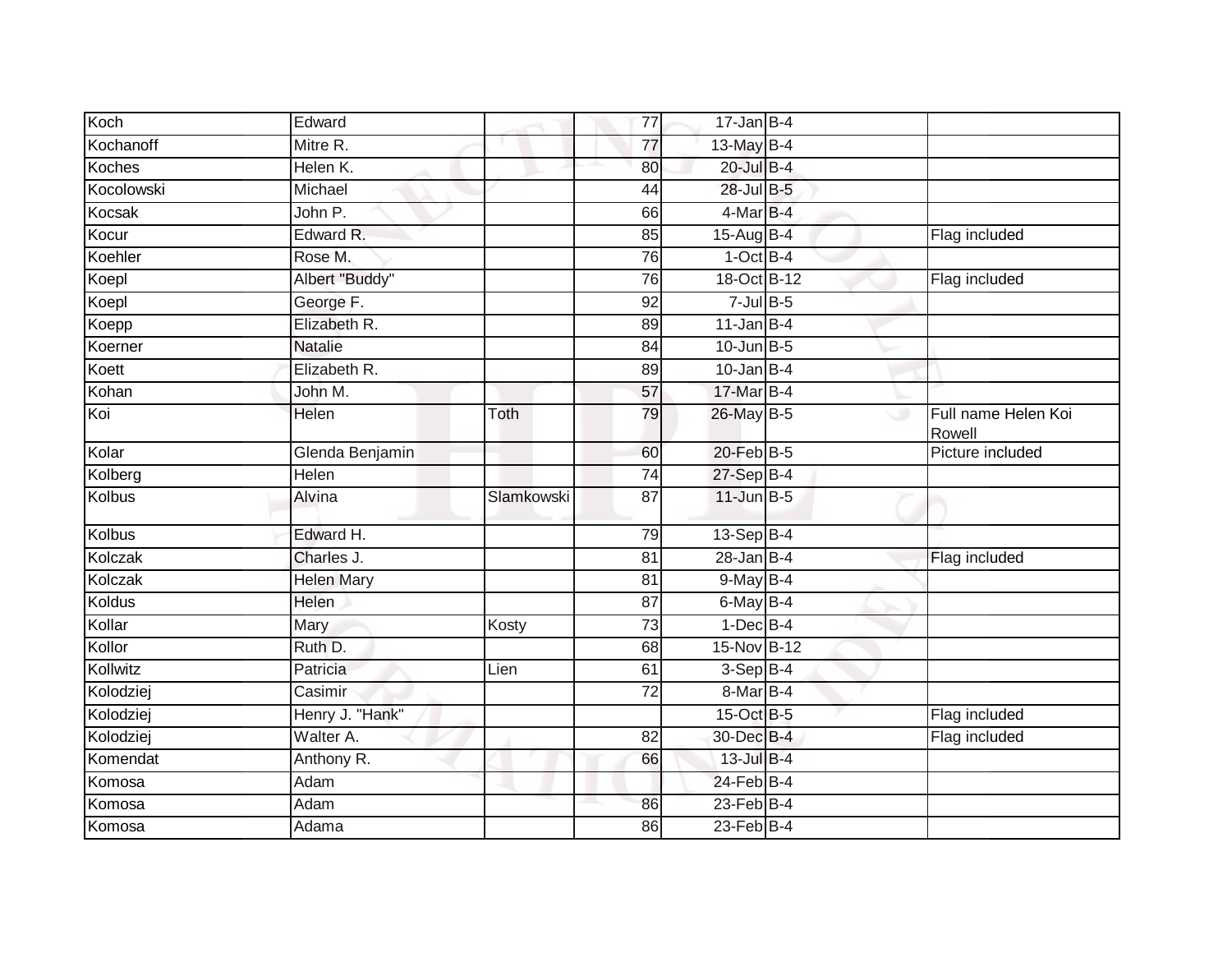| Komosa       | Edward J. Sr.                     |                | 78              | $18-MarB-4$       |               |
|--------------|-----------------------------------|----------------|-----------------|-------------------|---------------|
| Konkoly      | Dave A.                           |                | $\overline{72}$ | $7$ -Oct $B-4$    |               |
| Konrad       | Jakob                             |                | $\overline{77}$ | 24-Jul B-4        |               |
| Konuck       | Ellen                             | Coates         | 78              | 5-May B-5         |               |
| Koonce       | Alfred J.                         |                | $\overline{91}$ | 1-Nov B-13        |               |
| Koonce       | Hila R.                           |                | 78              | $9$ -Jun $B - 5$  |               |
| Koontz       | Ella Louise                       |                | 84              | 8-May B-4         |               |
| Koop         | Anna M.                           | Sobascak       | 90              | $7-Sep$ $B-4$     |               |
| Kooy         | Allen C.                          |                | 80              | $21$ -Dec $B-4$   |               |
| Kopack       | Edward, Sr.                       |                | $\overline{77}$ | $7 -$ Apr $B - 4$ | Flag included |
| Kopcha       | Stephen Sr.                       |                | 76              | 25-May B-4        | Flag included |
| Kopczynski   | <b>Thaddeus "Ted"</b>             |                |                 | $16$ -Feb $B-4$   | Flag included |
| Kopischke    | Bernard R.                        |                | 75              | $21-Oct$ B-6      | Flag included |
| Koprowski    | Stanley L.                        |                | 81              | 25-Aug B-4        |               |
| Korba        | John Allen                        |                | 48              | $19$ -Jul B-5     |               |
| Korba        | Phillis D.                        |                | 74              | $23$ -Jun $B-4$   |               |
| Korem        | Edward J.                         |                | 89              | $9$ -Jun $B-4$    |               |
| Kornas       | Daniel L.                         |                | 44              | $16-Sep$ B-6      |               |
| Kortenhoven  | Norma <sub>E</sub> .              | Hurley         | 76              | $22$ -Jan B-4     |               |
| Korthauer    | Hilda L.                          |                | 93              | 12-Mar B-5        |               |
| Korzeniewski | Virginia P.                       | Kosmala        | 76              | $3-Sep B-4$       |               |
| Kosak        | Veronica T. "Skippy"              | Czarnecki      | 80              | $9$ -Jul $B$ -5   |               |
| Kosakowski   | Catherine                         |                | 76              | $17$ -Jan B-4     |               |
| Koscielniak  | Dr. Joseph B., "Doc K",<br>D.D.S. |                | 69              | $11-Apr$ B-4      |               |
| Kosele       | Jennie                            |                | 85              | $19-NovB-4$       |               |
| Koselke      | William T. "Buzz"                 |                | 41              | $5-Nov$ B-4       |               |
| Kosich       | Ella                              |                | 90              | $27$ -Jan B-7     |               |
| Kosina       | Gwendolyn R.                      |                | 55              | $8$ -Jan $B$ -5   |               |
| Kosinski     | Anna M.                           | <b>Kravetz</b> | 84              | 17-May B-4        |               |
| Kosley       | Mildred M.                        |                | 79              | 5-Mar B-4         |               |
| Kosmala      | Evelyn                            |                | 80              | $11$ -Jan $ B-4 $ |               |
|              |                                   |                |                 |                   |               |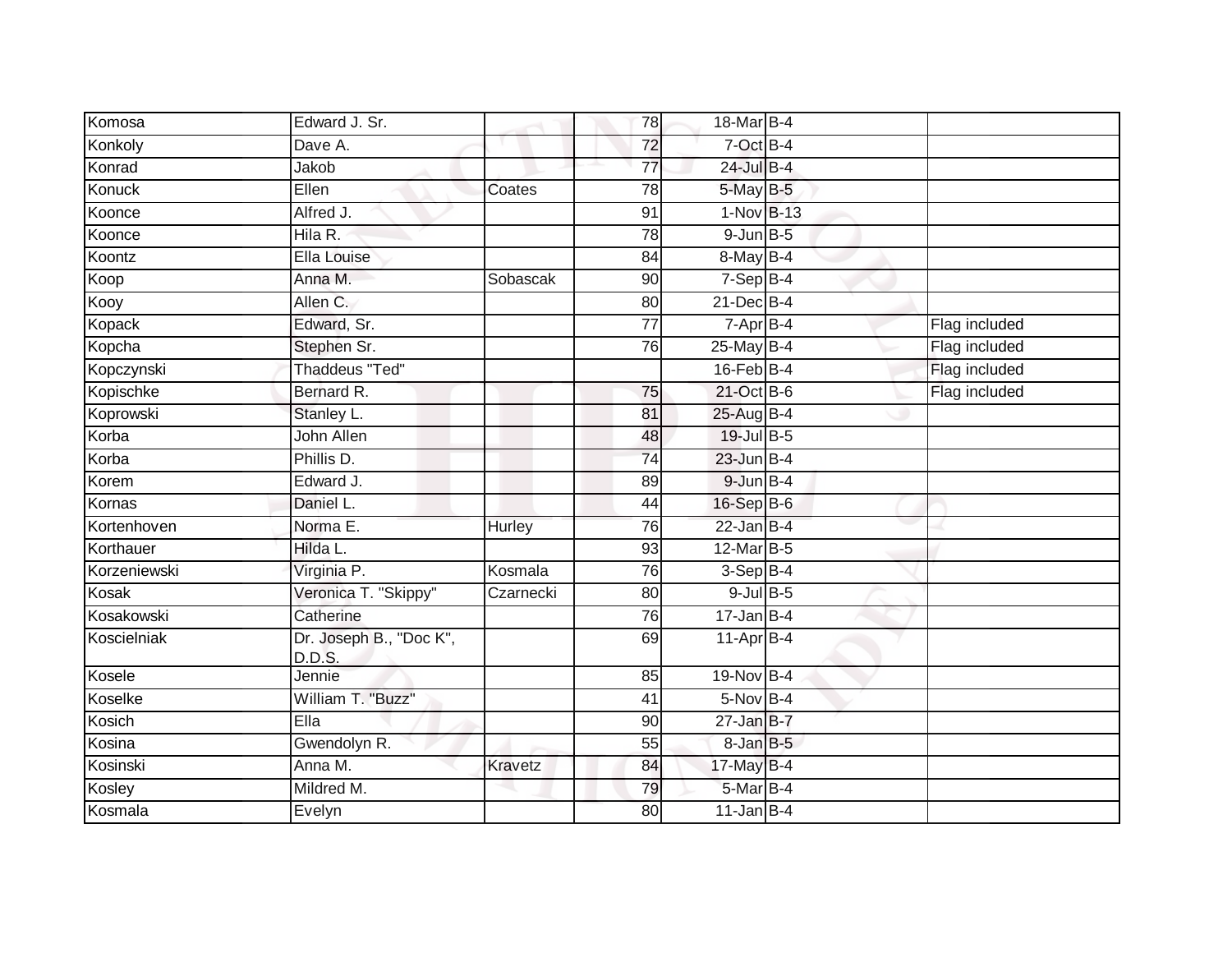| Kosovac    | Danica              |                | 95              | $10$ -Nov $B-4$  |                                              |
|------------|---------------------|----------------|-----------------|------------------|----------------------------------------------|
| Kosteba    | Sophie              |                | 86              | 17-Dec B-4       |                                              |
| Kostelnik  | Bernice M. "Bonnie" |                | 73              | 4-Dec B-4        |                                              |
| Kostelny   | Rev. Stephen D.     |                | 86              | 13-Sep B-4       |                                              |
| Kostyo     | Donna Jean          | <b>Dotlich</b> | 59              | 22-Jul B-4       |                                              |
| Kotara     | Mary Veronica       | Jarosz         | $\overline{77}$ | $9-$ Sep $B-4$   |                                              |
| Kotarski   | Stella A.           |                | 71              | $31 -$ Jul $B-4$ |                                              |
| Kotarski   | Stella A.           |                | $\overline{71}$ | $1-AugB-4$       |                                              |
| Kotyuk     | <b>Steve</b>        |                | 80              | 17-Dec B-4       |                                              |
| Kovac      | Andja               |                | $\overline{74}$ | 19-Mar B-4       |                                              |
| Kovach     | Marie               |                | $\overline{78}$ | 11-Aug $B-4$     |                                              |
| Kovach     | Mary                | Copak          | 82              | $4$ -Oct B-4     |                                              |
| Kovachic   | Elenore             |                | 85              | 25-Nov B-4       |                                              |
| Kowalenko  | Jomarie             |                | 67              | $3-AugB-4$       |                                              |
| Kowalski   | Carl R.             |                | 55              | $14$ -Jun $B-4$  |                                              |
| Kowalski   | Florence            | Rzyski         |                 | $21$ -May B-4    | Full name Florence<br>Kowalski (Witkowski)   |
| Kowalski   | Frank Joseph Jr.    |                | $\overline{72}$ | $10$ -Oct $B-4$  | Flag included                                |
| Kowalski   | Kathleen D.         |                | 50              | $21$ -Feb $B-4$  |                                              |
| Kowalsky   | George              |                | $\overline{71}$ | $2$ -May B-4     | Flag included                                |
| Kozincki   | Leonard F.          |                | 80              | $15$ -Mar $B-4$  | Flag included                                |
| Koziol     | Aloisian SSJ-TOSF   |                |                 | $6$ -Aug $B$ -5  | Full name Sister Aloisian<br>Koziol SSJ-TOSF |
| Kozlowski  | Grace               | Sekulski       | 85              | $3-Aug$ $B-4$    |                                              |
| Kozlowski  | Helen               |                | 78              | 28-Oct B-4       |                                              |
| Kozlowski  | Mary M.             |                | $\overline{73}$ | $10$ -Feb $B-4$  |                                              |
| Kozubal    | Anthony B. "Tony"   |                | 86              | $14$ -Jan B-4    |                                              |
| Kozubeck   | Stephanie S.        | Pudlo          | 80              | 13-Mar B-4       |                                              |
| Krajcir    | Jennie R.           |                | $\overline{75}$ | 13-Oct B-4       |                                              |
| Krajewski  | Peter M.            |                | 81              | 22-Sep B-5       |                                              |
| Kramer     | Dorothy K.          |                | 76              | $25$ -Jun $B-5$  |                                              |
| Kramer     | Virgina             |                | 73              | $20$ -Nov $B-4$  |                                              |
| Kranenburg | Marie S.            | Serra          | 76              | $3-Mar$ B-5      |                                              |
|            |                     |                |                 |                  |                                              |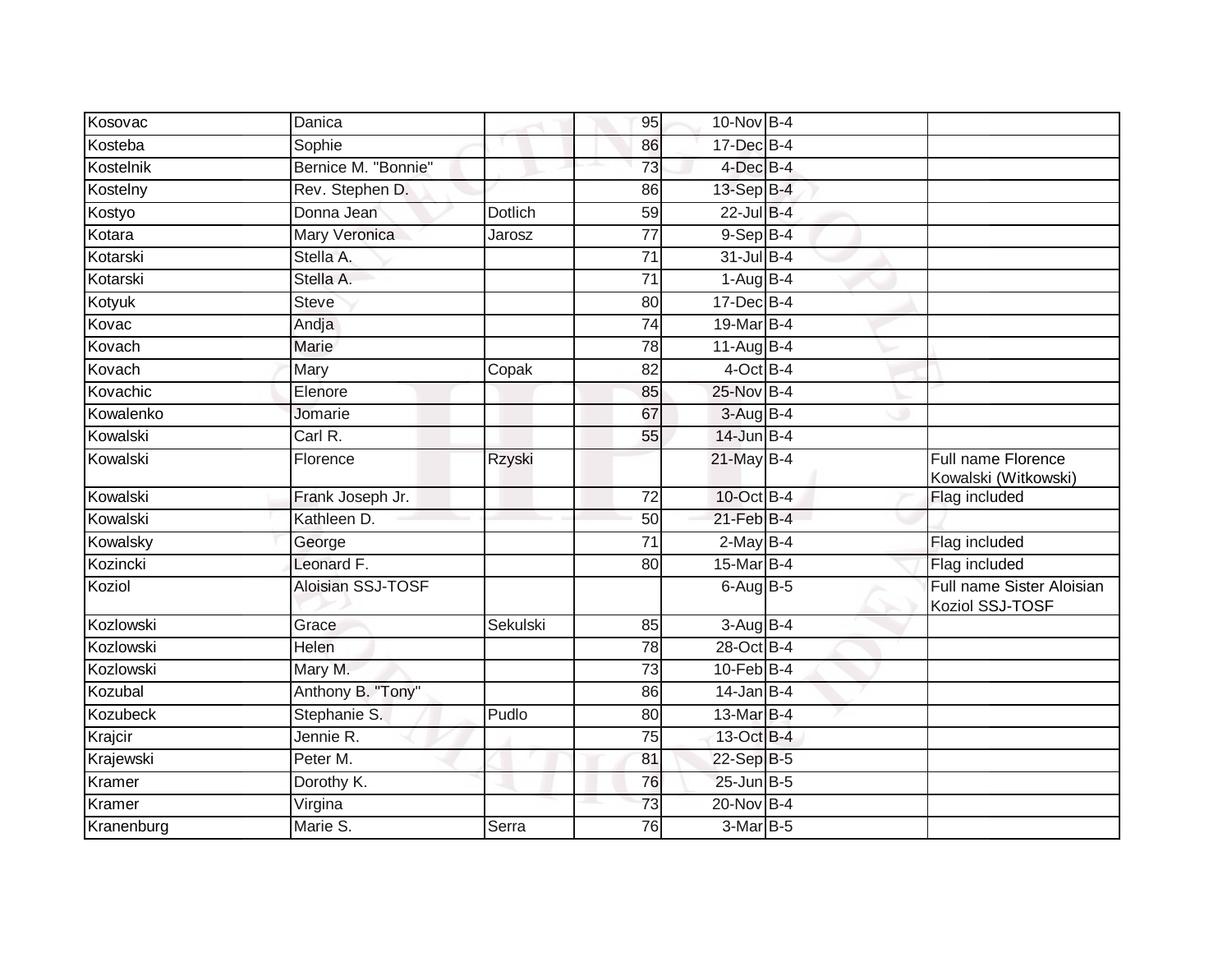| Kraska         | Irvin "Irv"         |               | 62              | $14$ -Jul B-4        | Flag included    |
|----------------|---------------------|---------------|-----------------|----------------------|------------------|
| Krasnichan     | Joseph J.           |               | 94              | 8-Feb <sup>B-4</sup> |                  |
| Krause         | Donald D.           |               | 68              | 7-May B-4            | Flag included    |
| Krause         | Marianne            | Strzempka     | 82              | 12-Mar B-5           |                  |
| Krause         | Mildred             |               | $\overline{87}$ | 4-Apr B-4            |                  |
| Kredlo         | Alma Jean           |               | 69              | $7$ -May $B-4$       |                  |
| Kreinheder     | Eleanor M.          | Liebe         | 92              | 26-Oct B-5           |                  |
| Krell          | Anna K.             |               | 88              | 30-May B-4           |                  |
| Krezmien       | Edward (Red)        |               | 82              | 10-Dec B-4           | Flag included    |
| <b>Kriaris</b> | Sam                 |               | $\overline{78}$ | $2-AugB-4$           | Flag Included    |
| Kriechbaum     | Janet M.            | <b>Boyle</b>  |                 | $2$ -May $B-4$       |                  |
| Krikau         | Mary                | Bell          | 83              | $4$ -May B-4         |                  |
| Krinninger     | Tillie              |               | 92              | $16-Sep$ B-6         |                  |
| Krishnamoorthy | Perin               |               | 54              | $7-SepB-4$           |                  |
| <b>Kristek</b> | Steve M.            |               | $\overline{72}$ | 13-Aug B-4           | Flag included    |
| Kristoff       | John Fred           |               | 76              | $7-Feb B-5$          | Flag included    |
| Kristoff       | <b>John Howard</b>  |               | 83              | $7-FebB-5$           |                  |
| Krol           | Christine V.        | Swetky        | 72              | 24-Sep B-4           |                  |
| Krol           | Edward J.           |               |                 | $2$ -May B-4         | Flag included    |
| Kroll          | Leone "Lee"         | Mendyk        | 92              | 30-Nov B-5           |                  |
| Kruczek        | Joseph R.           |               | 77              | $12-AprB-5$          | Flag included    |
| Kruegar        | Cora H.             |               | 94              | 30-Aug B-4           | Picture          |
| Krueger        | Irene Fyfe          |               | 93              | 5-Feb <sup>B-4</sup> |                  |
| Kruger         | Eileen              |               | 86              | $15$ -Oct $B$ -5     | Picture included |
| Kruger         | <b>Helen</b>        | Stanton       |                 | $8 - Jun$ $B-4$      |                  |
| Krull          | Mary Ellen          | Hanrahan      |                 | $25$ -Jun $B$ -5     |                  |
| Krumm          | Gretna              | <b>Hewitt</b> | 88              | 31-Dec B-5           |                  |
| Krupinski      | Stanley             |               | 86              | 18-Aug B-5           | Flag included    |
| Krygsheld      | Gertie              |               | $\overline{74}$ | 16-Mar B-4           |                  |
| Krysinski      | Edmund F.           |               | 83              | 25-Aug B-4           |                  |
| <b>Kryszak</b> | Walter F. "Pee Wee" |               | 81              | 16-Mar B-4           | Flag included    |
| Krzemien       | Edward (Red)        |               | 82              | $10$ -Dec $B-4$      | Flag included    |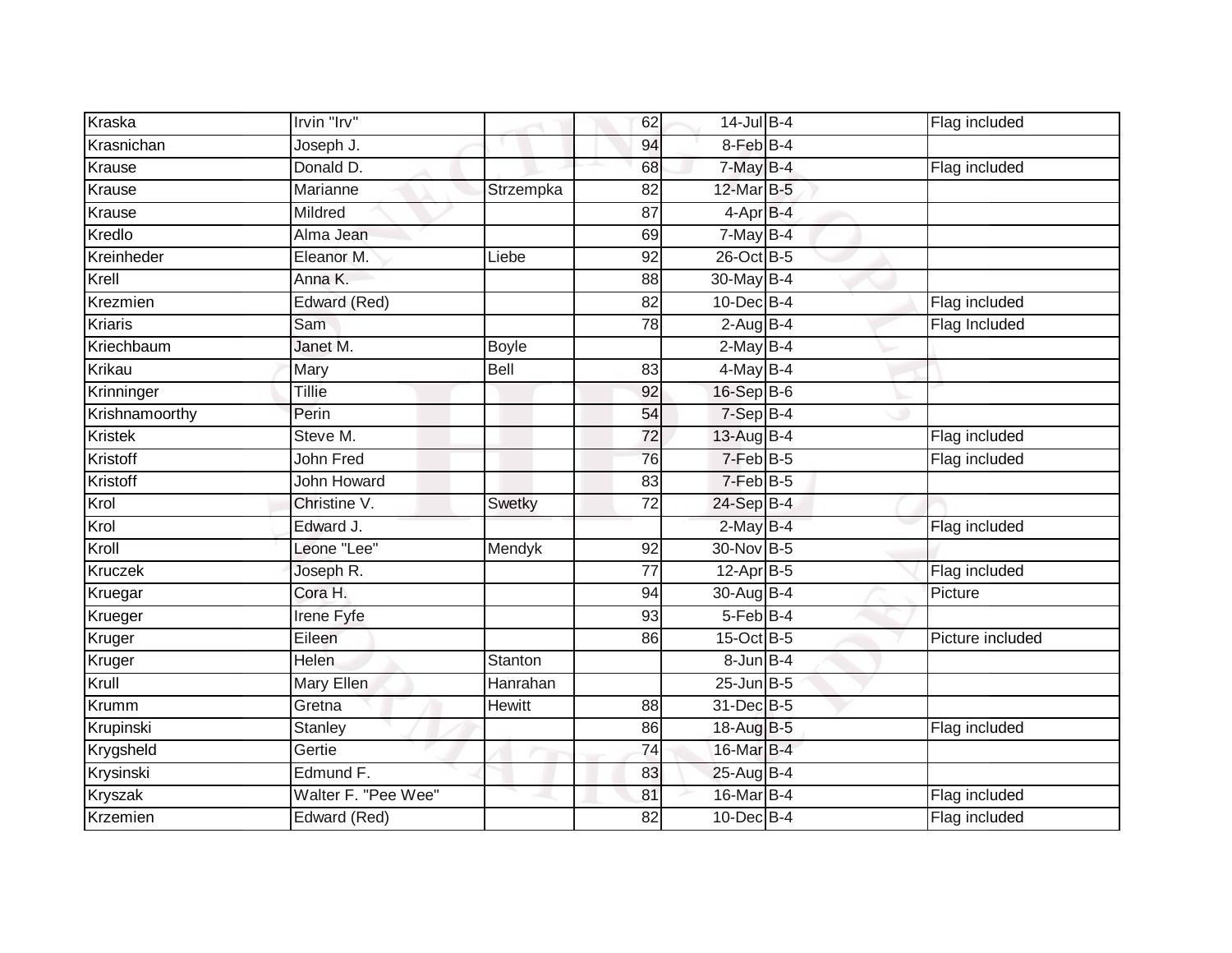| Krzyston       | Kathaleen M.                 | Gabriello      | 54              | $3-May$ B-4               |               |
|----------------|------------------------------|----------------|-----------------|---------------------------|---------------|
| <b>Ksiazek</b> | Albin K.                     |                |                 | $24$ -Jan B-4             | Flag included |
| Ksiazkiewicz   | Marion                       |                | 67              | 17-Nov B-4                |               |
| Kubacki        | Norbert W.                   |                | $\overline{73}$ | 29-Jan B-4                | Flag included |
| Kubiak         | Sigmund W.                   |                | 89              | 18-May B-5                |               |
| Kubicki        | Jean Ruth                    |                | $\overline{82}$ | 8-Jun B-4                 |               |
| Kubida         | Theodore                     |                | 79              | $22$ -Feb $B-4$           | Flag included |
| Kubon          | Elizabeth Wenglarz           |                | 78              | $3$ -Jan $B-4$            |               |
| Kucer          | Gregory A. "Uncle Bigger"    |                | 29              | $1-SepB-4$                |               |
| Kuch           | Rose M.                      | <b>Neubeck</b> | 94              | 30-Dec B-5                |               |
| Kudelka        | Helen E.                     |                | 79              | 16-Mar B-4                |               |
| Kudera         | John Wayne Jr.               |                | 59              | 6-Sep B-4                 |               |
| Kudla          | Josephine M.                 |                | $\overline{74}$ | 30-Aug B-4                |               |
| Kuhn           | Ellorea P.                   | Goodwine       | 77              | 16-Oct B-4                |               |
| Kuhn           | James E.                     |                | 64              | 29-Apr <sub>B-4</sub>     |               |
| Kuiper         | <b>Billy</b>                 |                | 65              | 10-Nov B-4                | Flag included |
| Kujawa         | Bessie J.                    |                | $\overline{74}$ | 19-Nov B-4                |               |
| Kujawa         | Patrick                      |                | 73              | $16 - \overline{Apr}$ B-4 |               |
| Kukla          | Robert G.Jr                  |                | 43              | $19$ -Jun $B - 4$         |               |
| Kukurich       | Ona I.                       |                | 89              | $21$ -Dec $B-4$           |               |
| Kula           | Frances M.                   |                | 80              | 10-May B-4                |               |
| Kula           | Joseph                       |                | $\overline{74}$ | $22$ -Feb $B-4$           | Flag included |
| Kulasa         | Catherine B.                 |                | 80              | 9-Mar B-4                 |               |
| Kulasak        | Robert E."Pee Wee"           |                | 68              | $3$ -Jun $B$ -5           | Flag included |
| Kulchar        | Arlander J. Jr. "Al' "Butch" |                | 59              | $9$ -Jul B-5              | Flag included |
| Kulchawik      | Walter J.                    |                | 81              | 15-Sep B-5                |               |
| Kulczyk        | Clara "Emily"                | Pope           | 80              | 6-Jan B-4                 |               |
| <b>Kuleck</b>  | Helen A.                     |                | 91              | $8 - JunB - 4$            |               |
| Kulka          | Josephine                    | Wikar          | 95              | $1$ -Oct B-4              |               |
| Kundrat        | John M. Jr.                  |                | 81              | $11$ -Mar $B-4$           |               |
| <b>Kupchik</b> | Louis L.                     |                | 82              | 20-May B-4                |               |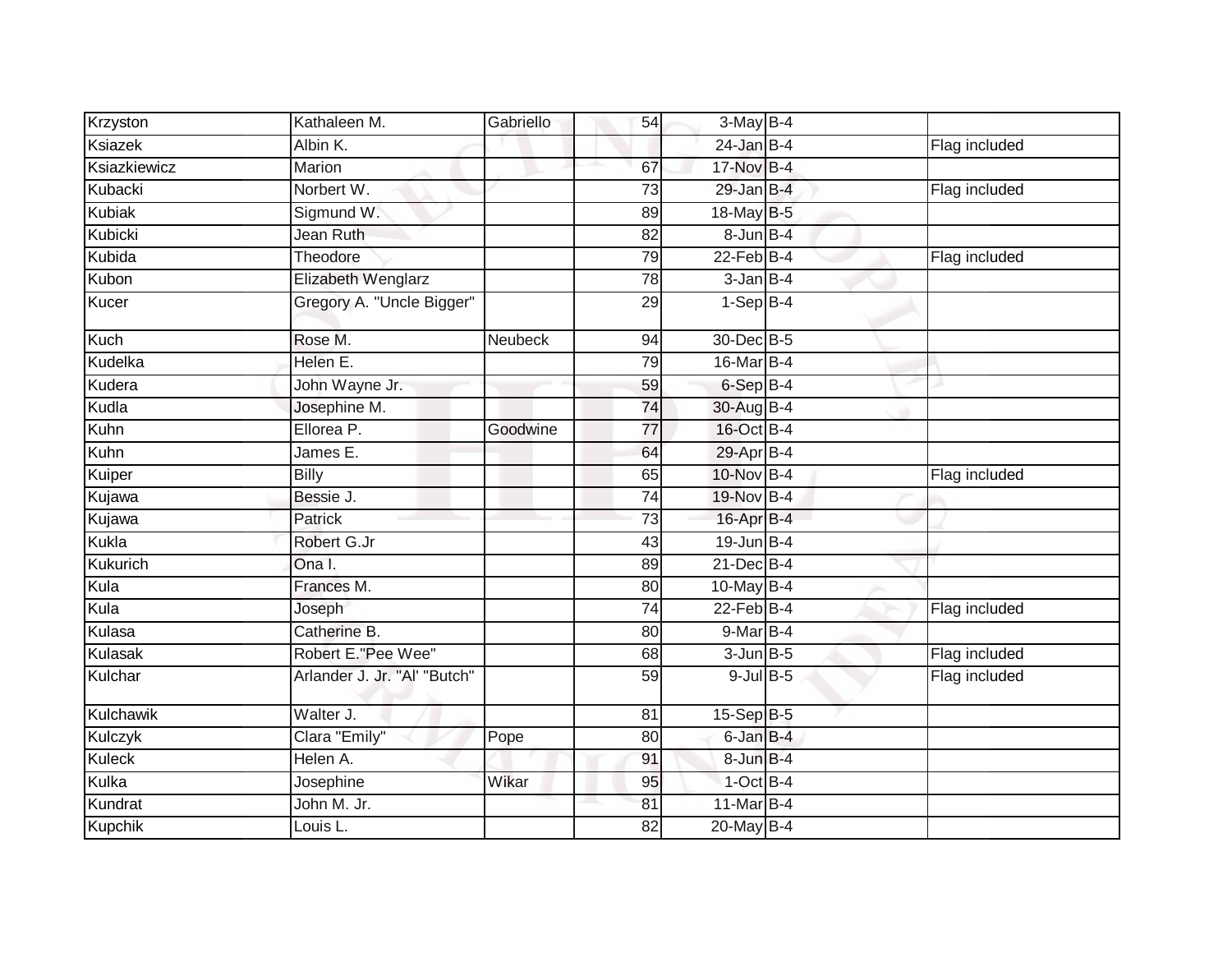| Kuppinger    | John L.                 |                 | 65              | $21$ -Feb $B-4$ | Flag included |
|--------------|-------------------------|-----------------|-----------------|-----------------|---------------|
| Kupres       | <b>Steve Mark</b>       |                 |                 | 30-Apr B-4      | Flag included |
| <b>Kurek</b> | <b>Bernice</b>          | Schubert        | $\overline{77}$ | $1$ -Jul $B-4$  |               |
| <b>Kurek</b> | John S.                 |                 | $\overline{80}$ | 13-Oct B-4      | Flag included |
| Kurnik       | Vanjean "Clara"         | Slawniak        | 84              | 6-Jun B-4       |               |
| Kurzydym     | Edwin                   |                 | $\overline{70}$ | $2$ -May B-4    | Flag included |
| Kus          | Joseph S., Sr.          |                 | 81              | 24-Mar B-4      | Flag included |
| Kus          | Walter J.               |                 | 80              | $11-Feb$ B-4    |               |
| <b>Kusek</b> | Frank                   |                 | 82              | 6-Mar B-5       |               |
| <b>Kusek</b> | Stanley W. "Curly"      |                 | $\overline{78}$ | $23$ -Jan B-4   | Flag included |
| Kusiak       | Mary                    |                 | 80              | $20$ -May B-4   |               |
| Kuvakos      | Diane L.                | Carros          | 51              | $4$ -Mar $B$ -4 |               |
| Kuvoakos     | Christ                  |                 | 69              | $9$ -Jan $B$ -4 |               |
| Kuzma        | Henry J.                |                 | 86              | $14$ -May B-4   |               |
| Kuzma        | John M.                 |                 | 86              | $9$ -Jan $B$ -4 |               |
| Kuzma        | Mary L.                 | Szrom           | 87              | 25-Mar B-4      |               |
| Kwandras     | John K.                 |                 | 79              | $12$ -Aug B-4   | Flag included |
| Kwasny       | <b>Delores</b>          | <b>Banaszak</b> |                 | $28$ -Jul B-5   |               |
| Kwiatkowski  | Jean M.                 |                 | 83              | 22-Nov B-12     |               |
| Kwiatkowski  | Sr. Helen               |                 |                 | $27$ -Apr $B-4$ |               |
| Kyowski      | Julius V.               |                 | 81              | $8$ -May B-4    |               |
| Kysinski     | Edmond F.               |                 | $\overline{83}$ | $26$ -Aug $B-4$ |               |
| La Banca     | Jean E.                 |                 | 80              | 28-Apr B-5      |               |
| LaBelle      | Betty M.                |                 | 79              | $9$ -Dec $B$ -4 |               |
| Lach         | <b>Judith Ann Marie</b> |                 | 57              | $11$ -Dec $B-4$ |               |
| Lachcik      | Mathew V.               |                 | $\overline{78}$ | $7-SepB-4$      | Flag included |
| Lachut       | Daniel                  |                 | 50              | 29-Dec B-4      |               |
| Lackey       | James J.                |                 | 76              | 5-Nov B-4       | Flag included |
| Lackovitch   | Regina Simanski         |                 | 96              | $16$ -Feb $B-4$ |               |
| Lacy         | Frances L.              |                 | 83              | $2$ -May $B-4$  |               |
| Laczi        | Edmund E.               |                 | 85              | $9$ -Jun $B$ -5 |               |
| Ladd         | Catherine M.            | Schmidt         | 70              | $28$ -Jan B-5   |               |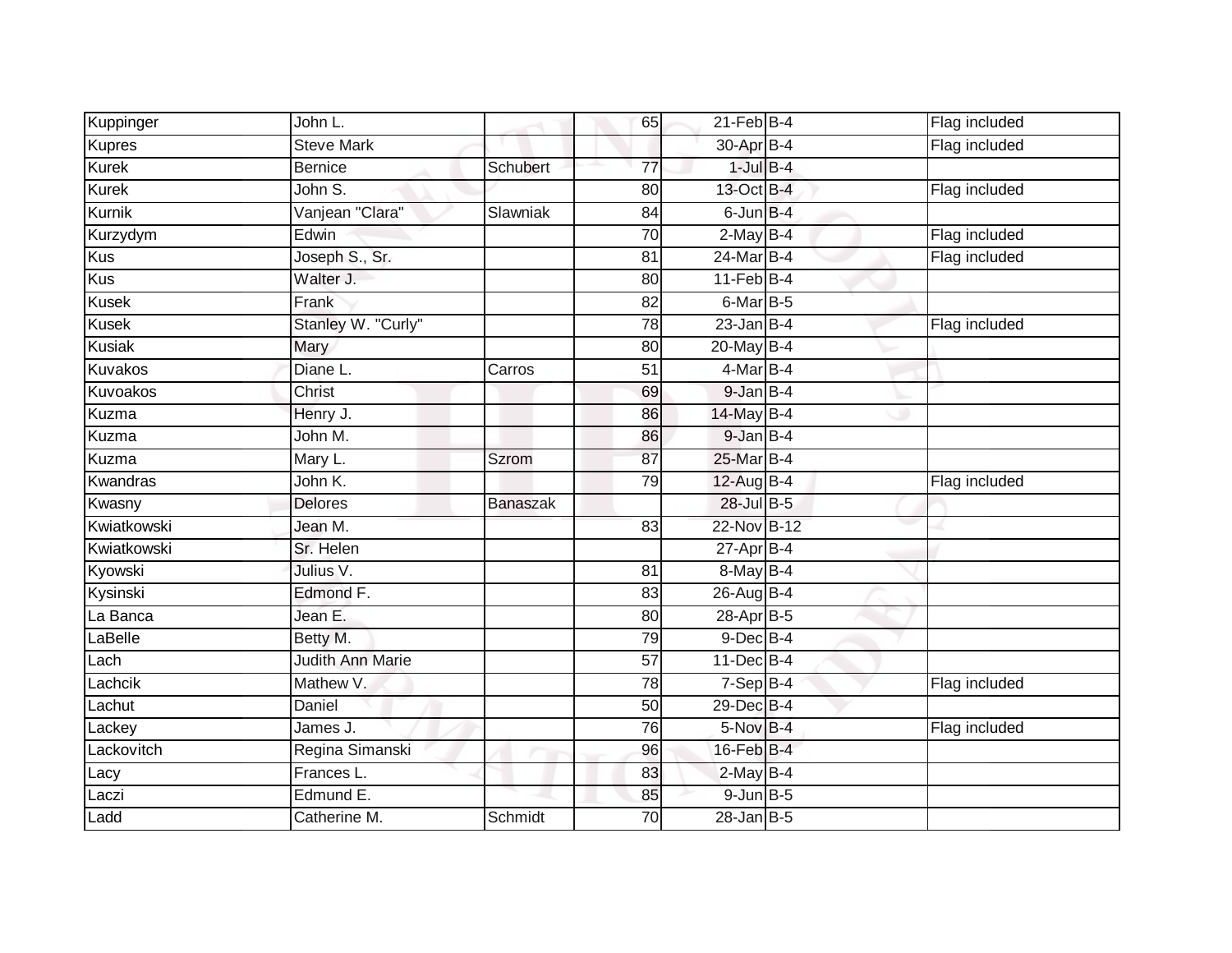| Ladendorf | William "Billy"       |                   | 26              | 29-Dec B-4      |               |
|-----------|-----------------------|-------------------|-----------------|-----------------|---------------|
| LaDow     | Jane H.               | <b>Tobias</b>     | 70              | $14$ -Jun $B-4$ |               |
| LaDuke    | Frances J.            |                   | 80              | 18-Aug B-5      |               |
| Laeson    | Ruby                  |                   | 94              | 26-May B-4      |               |
| Lager     | Ernest G.             |                   | 80              | $11$ -Jul $B-4$ |               |
| Lagestee  | Leola G.              | Kramer            | 94              | $21$ -Jul $B-4$ |               |
| Lahody    | Myron                 |                   | 84              | $4$ -Aug $B$ -4 |               |
| Laine     | Mildred E.            |                   | $\overline{74}$ | $13$ -Apr $B-5$ |               |
| Lair      | George F.             |                   | 81              | $3-MarB-5$      |               |
| _akatos   | William A. "Red"      |                   | 82              | 19-Dec B-4      |               |
| Lamar     | Mary Lee "White"      |                   |                 | 18-Mar B-4      |               |
| LaMar     | Verna M.              |                   | 94              | $21$ -Jul $B-5$ |               |
| Lamb      | Harmon W.             |                   | 81              | $7$ -Oct B-4    | Flag included |
| Lamott    | Norma Frisinger       |                   | 86              | $9$ -Oct $B-4$  |               |
| Lamprell  | <b>William Wasson</b> |                   | 75              | 21-Aug B-5      |               |
| Lancy     | Carl J.               |                   | 78              | $26$ -Jul $B-4$ | Flag included |
| Landsverk | Arthur J.             |                   | 86              | 17-May B-4      |               |
| Lange     | Mark A.               |                   | $\overline{42}$ | 14-Mar B-4      |               |
| Langmaid  | Winifred B.           |                   | 89              | 27-Nov B-5      |               |
| Langner   | Henrietta             |                   |                 | $6-Sep$ B-4     |               |
| Lanigan   | John J.               |                   | 82              | $27 - Apr$ B-4  |               |
| Laning    | Evelyn                |                   | $\overline{77}$ | $11$ -Aug B-4   |               |
| Lankow    | Helene H.             | <b>Steinkraus</b> | 96              | $2-Nov$ B-4     |               |
| Lannin    | Jerry H.              |                   | 74              | 11-Oct B-5      | Flag included |
| Lanning   | James C.              |                   | 75              | $18$ -Jul B-4   | Flag included |
| Lapa      | Ann M.                |                   | 80              | $7$ -Jul B-5    |               |
| Lapp      | William J.            |                   | 79              | $24$ -Jun B-5   |               |
| $a$ Reau  | Eugene R.             |                   | 81              | 12-Jul B-4      | Flag included |
| Larimore  | <b>Beverly June</b>   | Fasel             | 64              | 25-Feb B-4      |               |
| Larkin    | Carl N.               |                   | 55              | $3$ -Jan $B$ -5 |               |
| Larkins   | Harold                |                   | 82              | $2$ -Jun $B-4$  |               |
| LaRose    | Margaret M.           |                   | $\overline{92}$ | $21-Apr$ B-4    |               |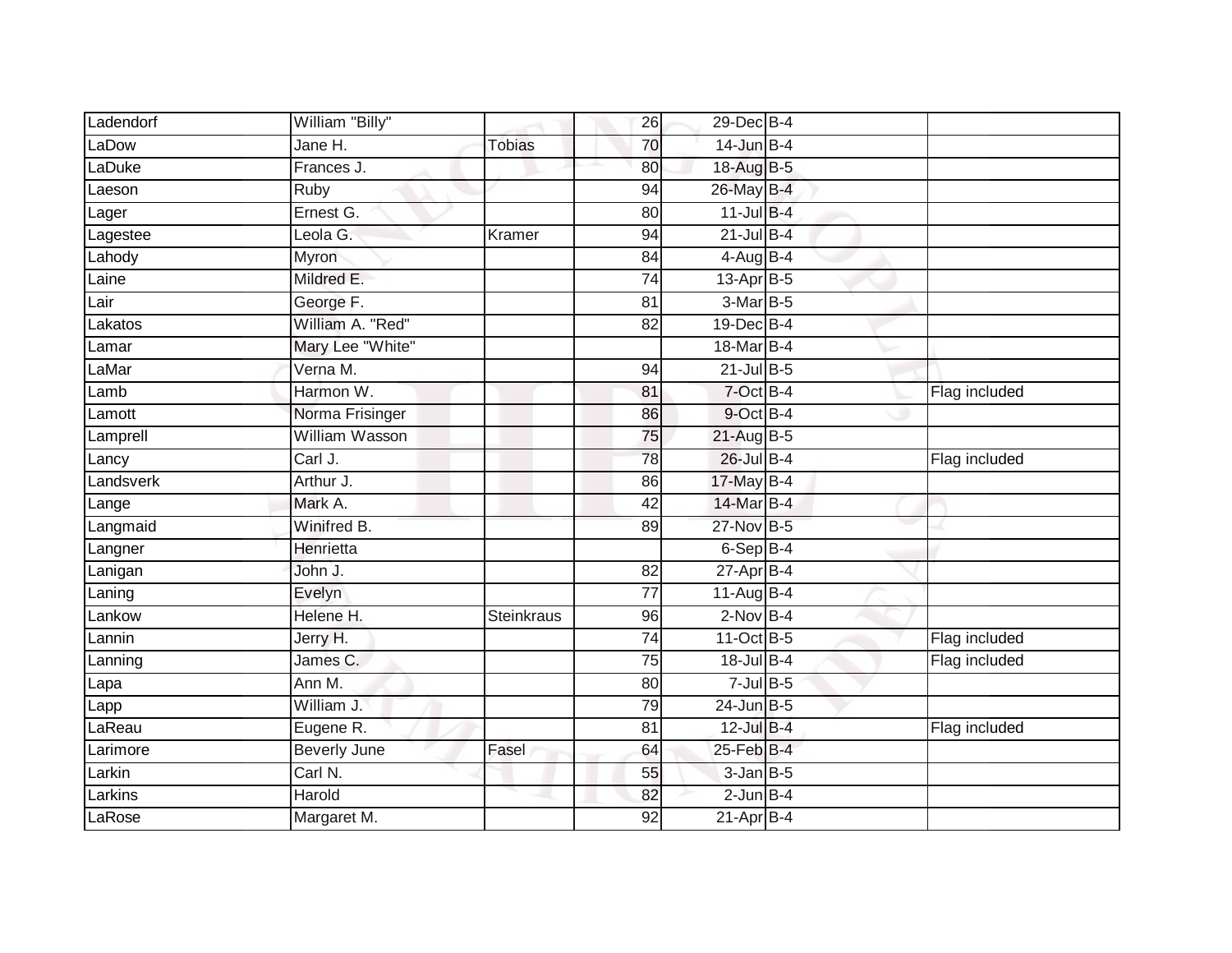| Larson              | Annabelle W.      |                | 88              | $14-Sep$ B-4      |                                   |
|---------------------|-------------------|----------------|-----------------|-------------------|-----------------------------------|
| Larson              | Larry L.          |                | $\overline{72}$ | $21-Sep$ B-5      | aka "Bill Zormier"                |
| Larson              | <b>Ruby</b>       |                | 94              | 26-May B-4        |                                   |
| Larson              | William G. Sr.    |                | $\overline{70}$ | $1$ -Dec $B-4$    | Flag included                     |
| Larson <sup>®</sup> | Anne M.           |                |                 | 14-Nov B-4        |                                   |
| LaSalle             | Hubert H.         |                | 92              | $12$ -Jul $B-4$   |                                   |
| Lash                | David Allen Jr.   |                | 21              | 28-Nov B-4        |                                   |
| Lash                | Joseph Richard    |                | 60              | $13-Nov$ B-4      |                                   |
| asics               | Francis C.        |                | 80              | $28 - JanB - 5$   | Flag included                     |
| Laska               | Kazimiera         |                | $\overline{78}$ | $7-Nov$ B-4       |                                   |
| Laskowski           | Gertrude          | <b>Boberek</b> | 91              | $12$ -Jul $B-4$   |                                   |
| Lasky               | Mary              | Yesh           | 96              | $3-Aug$ $B-4$     |                                   |
| Lasowski            | Albert S.         |                | 79              | $12$ -Jun B-4     | Flag included                     |
| Laszlo              | Julius B.         |                | 88              | $29$ -Jan B-5     |                                   |
| _atinovic           | <b>Bore</b>       |                |                 | 13-Aug B-4        |                                   |
| Lavan               | Mae L.            | <b>Balich</b>  | 88              | 13-May $B-5$      | Full name Mae L. Connell<br>Lavan |
| Lavan               | Myrtle "Toni"     |                |                 | 13-Aug B-5        |                                   |
| Laver               | Lucille M.        | Kmetz          | 84              | $21$ -Nov $B-4$   |                                   |
| Lavery              | John "Jack"       |                | 81              | $20$ -Jan $B-4$   |                                   |
| Laviolette          | Jerry "Red"       |                | 66              | $27$ -Mar $B-4$   |                                   |
| _awhead             | Edward C.         |                | 76              | $9$ -Dec $B$ -4   | Flag included                     |
| Lawrence            | Marjorie M.       |                | 73              | $13$ -Jan $ B-4 $ |                                   |
| Lawrence            | Patricia R.       |                | $\overline{73}$ | 6-Nov B-5         |                                   |
| _awrence            | Ralph"Pappy"LeRoy |                | 80              | $5 - Jun$ $B - 5$ |                                   |
| _awson              | Anna              |                | $\overline{88}$ | 10-Oct B-4        |                                   |
| Lazar               | Margaret G.       |                | 85              | $4$ -Oct B-4      |                                   |
| Lazzareschi         | Sophie M.         |                | 86              | 13-Jul B-4        |                                   |
| Lazzaroni           | Monika E.         |                | $\overline{53}$ | $2$ -Oct $B-4$    |                                   |
| Lea                 | Lloyd L.          |                | 69              | 4-Sep B-4         |                                   |
| Leabo               | Helen J.          | <b>Bowie</b>   | 69              | $7-MayB-5$        |                                   |
| Leady               | Alice C.          |                | 83              | $13$ -Mar $ B-4 $ |                                   |
|                     |                   |                |                 |                   |                                   |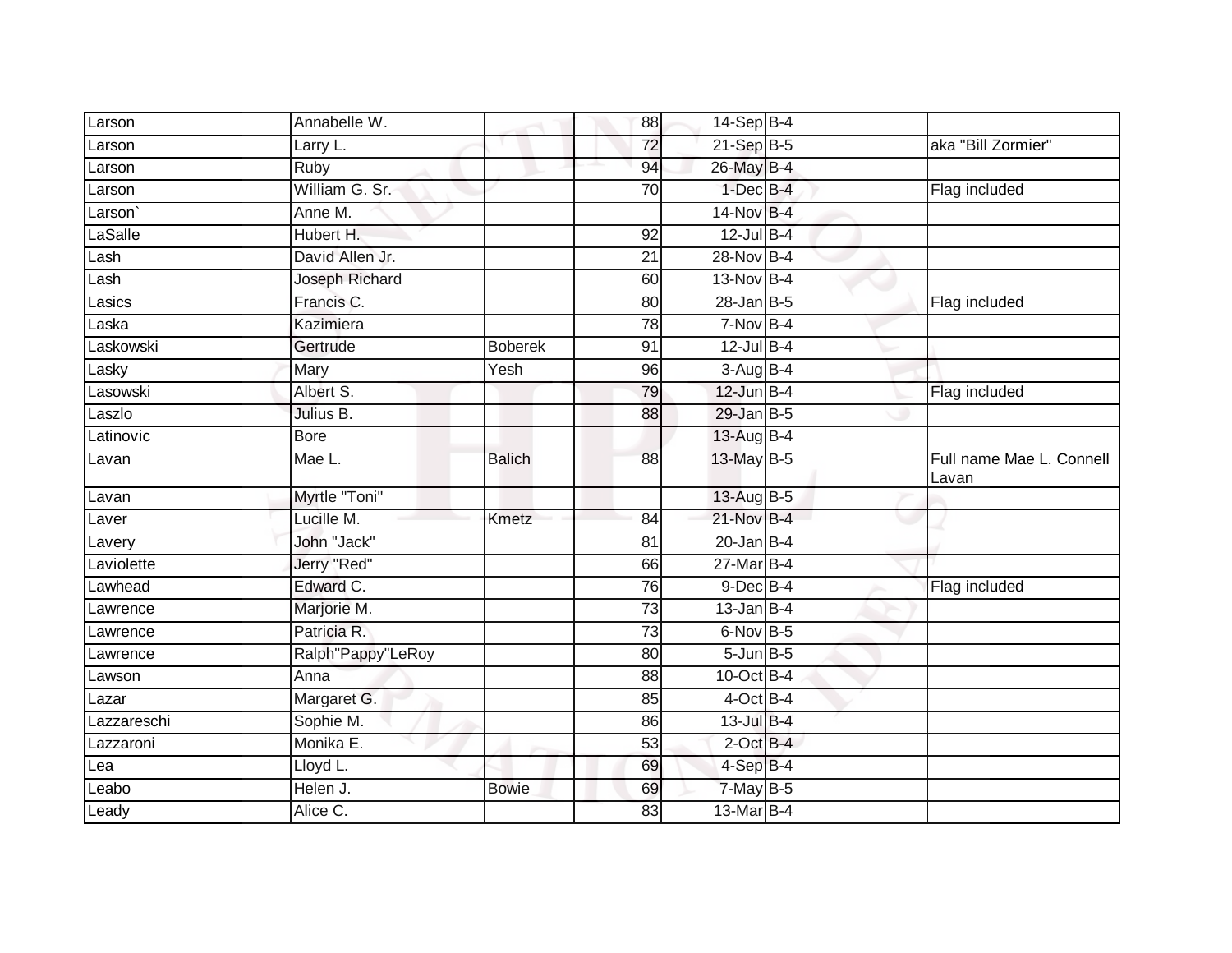| Leaser         | Mary Elizabeth          | O'Neil           | 87              | $23$ -Jun $B-4$   |               |
|----------------|-------------------------|------------------|-----------------|-------------------|---------------|
| _eaverton      | Josephine               |                  | 80              | 22-Dec B-5        |               |
| ∟ee            | Dorothy G.              | <b>Sheets</b>    | 91              | 26-Mar B-4        |               |
| _eese          | Lyle L.                 |                  | 85              | 10-Jul B-5        |               |
| _eeson         | Ethel                   | <b>Barlament</b> | 96              | 18-Aug B-5        |               |
| _egg           | Harlan S. "Hap"         |                  | $\overline{77}$ | $2-Oct$ B-4       | Flag included |
| Lehocky        | Karolina                |                  | 98              | 28-Oct B-4        |               |
| Leiman         | Eva                     |                  | 87              | 31-May B-4        |               |
| _elak          | Elizabeth "Betty"       | Lesko            | 98              | 16-Oct B-5        |               |
| _emaster       | Dale                    |                  | $\overline{57}$ | $6$ -Jun $B-4$    | Flag included |
| LeMay          | Gloria "June"           |                  | 59              | 8-Mar B-4         |               |
| emke-Kajdi     | Jewell G. (Dziczkowski) |                  | 71              | $12$ -Jan B-4     |               |
| _emme          | Allyn L.                |                  |                 | $13$ -Feb $B$ -5  |               |
| _emus          | <b>Esther</b>           |                  | 100             | $1-SepB-4$        |               |
| _emus          | Vincente                |                  | 97              | $15$ -Jul $B-4$   |               |
| Lenart         | Wanda                   |                  | 79              | $15$ -Feb $B$ -4  |               |
| Lenczycki      | David J.                |                  | 56              | 22-Sep B-5        | Flag included |
| Lentz          | Christopher             |                  | 46              | 30-Sep B-4        |               |
| _entz          | Christopher             |                  | 46              | $1$ -Oct $B-4$    |               |
| Lentz Zagrovic | Pauline R.              | Hauer            | 83              | 24-Oct B-5        |               |
| Leonard        | Thomas J.               |                  | 64              | $24-Sep B-4$      | Flag included |
| _eoni          | Norman J.               |                  | $\overline{75}$ | $5$ -Dec $B$ -5   | Flag included |
| Lesczynski     | Evelyn                  | Wachowiak        | 76              | $19$ -Mar $ B-4 $ |               |
| Lesczynski     | Theresa M.              | Lesiecki         | 69              | $24$ -Aug $B-5$   |               |
| $- esko$       | Sophie C.               |                  | $\overline{77}$ | $29$ -Jan $B-5$   |               |
| _eskosky       | Edward C.               |                  | 86              | $3-May$ B-4       |               |
| _eslie         | Joseph R.               |                  | 86              | 15-Nov B-13       |               |
| _eslie         | Madge F. Sheline        |                  | 85              | 12-Feb B-5        |               |
| Lesniewski     | Anthony F.              |                  | 85              | $17$ -Jan B-4     |               |
| _esniewski     | Michael "Mike"          |                  | 34              | $22$ -Jul $B-4$   |               |
| Lesniewski     | Ruth R.                 | Zawacki          | 67              | $4$ -Apr $B$ -5   |               |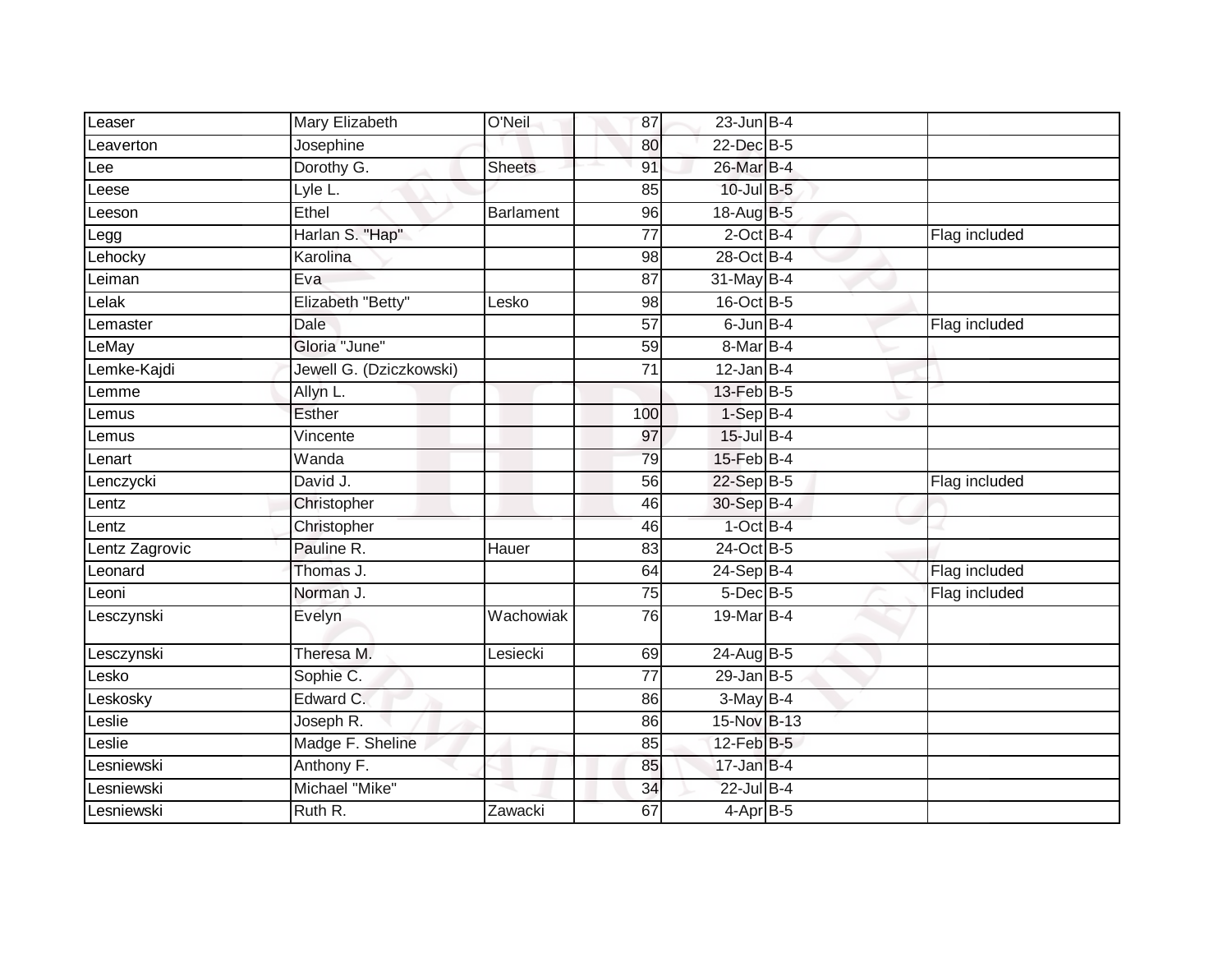| Leuthart    | Karolyn Samantha      |           | 4 weeks         | $27$ -Jun $B-4$  |               |
|-------------|-----------------------|-----------|-----------------|------------------|---------------|
| Levenberg   | Milton I.             |           | 87              | 11-May $B-5$     |               |
| Lewandowski | Francis "Frank" John  |           | 41              | 14-Nov B-4       | Flag included |
| Lewandowski | Joseph Anthony        |           | 83              | 19-Dec B-4       | Flag included |
| Lewandowski | Juanita               |           | $\overline{78}$ | 24-Apr B-5       |               |
| Lewandowski | Thomas M.             |           | 42              | 14-May B-4       |               |
| Lewandowski | Walter T.             |           | 79              | $23$ -Mar $B-4$  | Flag included |
| Lewis       | Anne W. "Sue"         |           | 80              | 29-Nov B-12      |               |
| Lewis       | Edna Williadean       |           | 52              | $26$ -Apr $B$ -4 |               |
| Lewis       | Evelyn A.             |           |                 | $26$ -Feb $B-5$  |               |
| Lewis       | Rosa                  |           | 72              | $16$ -Aug $B$ -4 |               |
| Lewis       | Rose Marie            |           | $\overline{96}$ | $17 - Jan$ B-4   |               |
| Lewkowski   | Walter J.             |           | 79              | $2$ -Feb $B$ -5  |               |
| Lewontuk    | John P.               |           | 79              | 19-Sep B-5       |               |
| Lichtie     | Elizabeth "Betty"     |           | 79              | $18$ -Jan B-4    |               |
| Lietz       | Antoinette            | Maugeri   | $\overline{74}$ | 18-Sep B-5       |               |
| Lightfoot   | Madeline              | Farrer    | 92              | $14$ -Jan B-4    |               |
| Likens      | <b>Anthony Edward</b> |           | $\overline{7}$  | 26-Apr B-5       |               |
| Likens      | Willis L., Sr.        |           | 78              | 22-Mar B-9       |               |
| Lilly       | Leo V. "Curley"       |           | $\overline{72}$ | 17-Aug B-4       |               |
| Lind        | Jack Clarence         |           | 68              | $3-Aug B-4$      |               |
| Lind        | Virginia L.           |           | 79              | 21-Dec B-5       |               |
| Lindau      | <b>Robert Hart</b>    |           | 81              | 29-Aug B-4       |               |
| Lindberg    | Bruce C.              |           | 44              | $11$ -Jan B-4    |               |
| Lindberg    | Clarence A.           |           | 95              | $28-Sep$ B-4     |               |
| Lindholm    | Robert F.             |           | $\overline{79}$ | $21-Sep$ B-5     |               |
| Lindish     | Elvira V.             | Turker    | 67              | 26-Feb B-5       |               |
| Line        | Cheri B.              |           | 51              | 14-Oct B-4       |               |
| Linke       | Margaret J.           |           | 89              | 21-Nov B-4       |               |
| Linkiewicz  | Michael J."Swagier"   |           |                 | 14-Aug B-5       | Flag included |
| Linn        | Judith A.             | Piribauer | 45              | $6$ -Apr $B$ -4  |               |
| Lippelt     | Edna M.               |           | 92              | 25-Oct B-10      |               |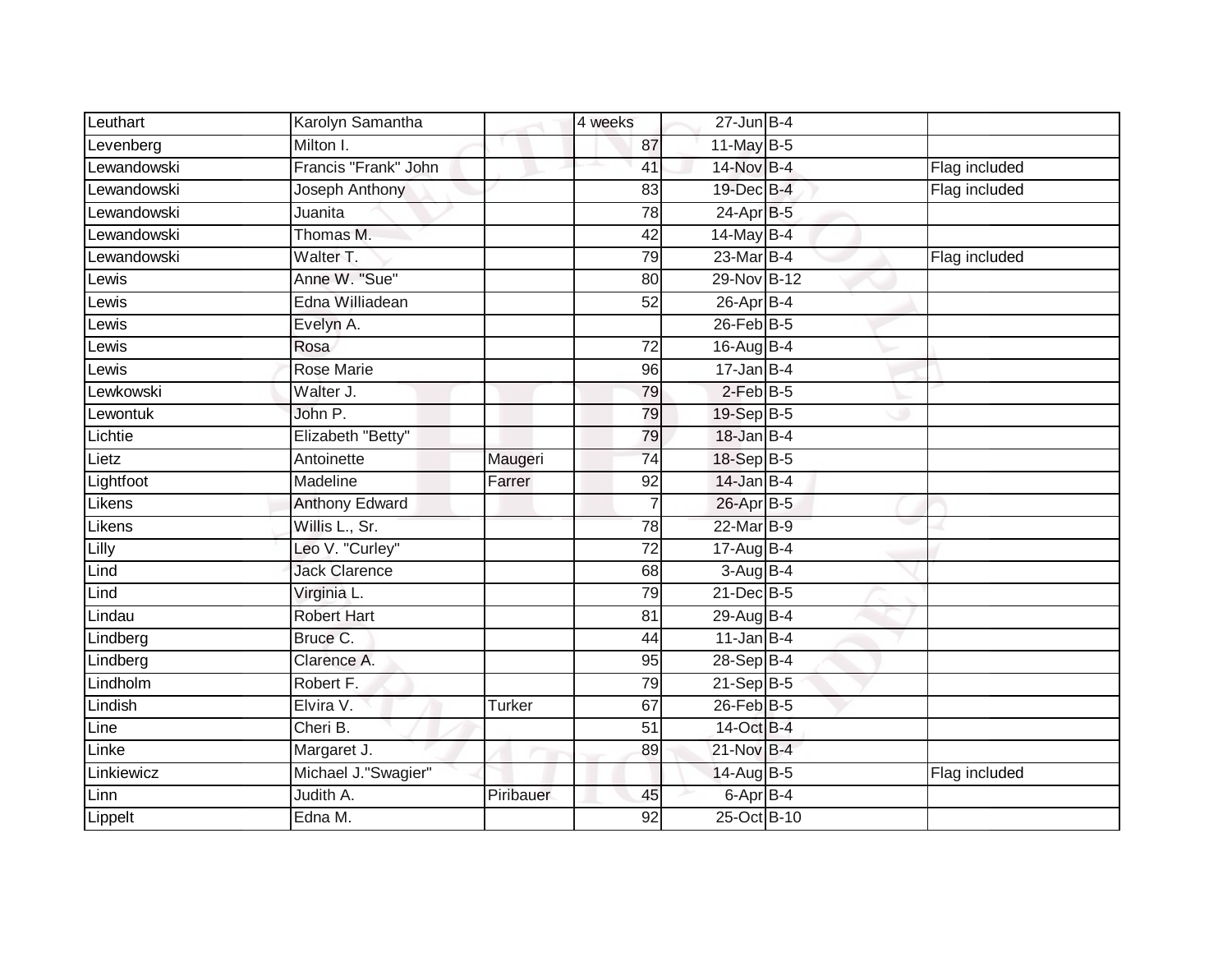| Lipson      | Edward               |                 | 67              | 30-Apr B-4       |               |
|-------------|----------------------|-----------------|-----------------|------------------|---------------|
| Liskey      | Ada G.               |                 | 95              | 6-Jan B-4        |               |
| <b>Liss</b> | Estelle M.           | <b>Berowicz</b> | 84              | 7-Oct B-4        |               |
| Liss        | Katherine            | Caban           | 78              | 8-Jan B-5        |               |
| Lithvay     | Albert               |                 | 89              | 24-Mar B-4       |               |
| Litzan      | Dorothy A.           | Anderson        |                 | $1$ -Jun $B-4$   |               |
| Llapinne    | Louise               |                 | 95              | $18$ -Feb $B$ -4 |               |
| Lobaugh     | Theresa F.           |                 | 74              | $11$ -Jun $B-5$  |               |
| Lobodzinski | Bernice "Busha"      |                 | 93              | 10-Aug B-6       |               |
| Locke       | Hattie M.            | Erhardt         | 101             | 28-Apr B-5       |               |
| Logan       | Marjorie V.          |                 | 81              | $19$ -Feb $ B-4$ |               |
| Long        | Evelyn A.            |                 |                 | 8-Feb B-4        |               |
| Long        | Jane I.              |                 | 97              | 6-May B-4        |               |
| Long        | <b>Matthew Ethan</b> |                 | 28 days         | $21$ -Mar $B-4$  |               |
| Long        | Patricia             | <b>Kuzma</b>    | 71              | 26-Sep B-5       |               |
| Long        | Stanley P.           |                 | 83              | $3-AprB-4$       |               |
| Long        | Watkin               |                 | 78              | 23-Sep B-4       |               |
| Loop        | Adolph "Boob"        |                 | 72              | $12-Sep$ B-4     |               |
| Lopez       | Catalina Luna "Wita" |                 | 86              | $24$ -Jul B-4    |               |
| Lopez       | Enid <sub>Y.</sub>   |                 | 42              | 19-Aug B-4       |               |
| Lopez       | Juanita D.           |                 | 76              | 13-Aug B-5       |               |
| Lopin       | <b>Julia Marie</b>   | Wolan           | 73              | $24$ -Jul B-5    |               |
| Lore        | Melvin W. Sr.        |                 | 81              | $29$ -Jan B-5    |               |
| Lorenz      | George               |                 | 73              | $2$ -Jun $B-4$   |               |
| Lorenzen    | Mary E.              |                 | 90              | 27-Aug B-4       |               |
| Lorenzo     | <b>Esther Rose</b>   |                 | 71              | 5-Dec B-5        |               |
| Lounsbury   | Mary S.              |                 | $\overline{72}$ | $14$ -Jun $B-5$  |               |
| Love        | John E.              |                 | 47              | 31-Mar B-5       | Flag included |
| Lovelock    | George F.            |                 | 77              | $3$ -Jan $B$ -5  | Flag          |
| Lovich      | Meda A.              |                 | 84              | 22-Nov B-13      |               |
| Lovro       | Helen                |                 | 68              | $24-Sep B-4$     |               |
| Lowe        | Caroline R.          |                 | 68              | 8-Apr B-4        |               |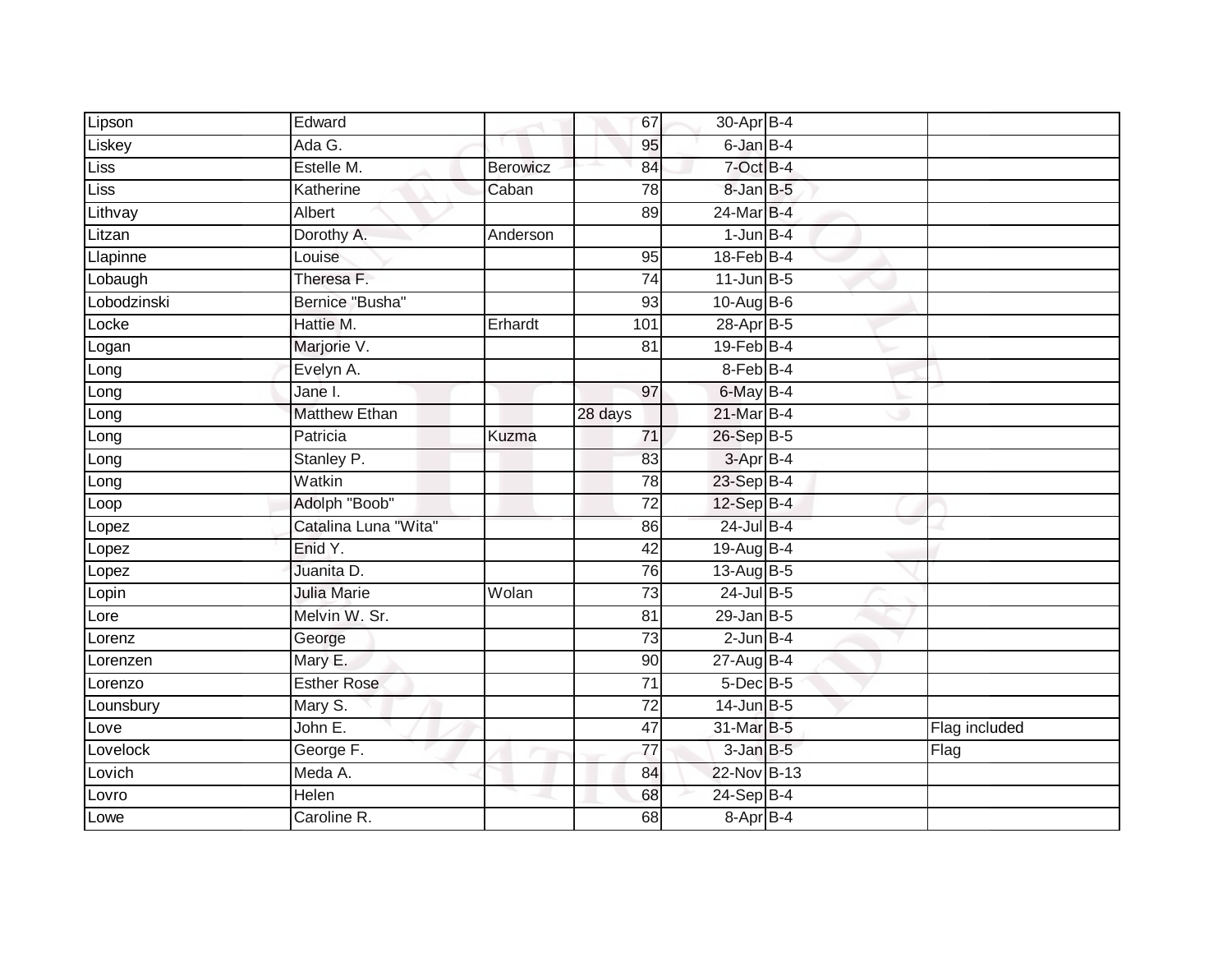| Lowe                | <b>Thad Douglas</b> |                  | $\overline{48}$ | $12$ -Apr $B$ -4  |               |
|---------------------|---------------------|------------------|-----------------|-------------------|---------------|
| Lubek               | Elizabeth S.        | <b>Durkac</b>    | 102             | $7$ -Jun $B$ -5   |               |
| Lucito              | Lawrence            |                  | 74              | $16$ -Feb $B$ -4  |               |
| Ludwa               | Stephen F. "Shorty" |                  |                 | 8-May B-4         |               |
| Luebcke             | Herbert E.          |                  | $\overline{81}$ | $7 - Aug$ B-4     |               |
| Luetzelschwab       | <b>Roland Otto</b>  |                  | 84              | 4-May B-4         | Flag included |
| Lugo                | Edwin E.            |                  | 50              | $11$ -Jun $B - 5$ |               |
| Lugowski            | Stella F.           |                  | 82              | $6$ -Nov $B-5$    |               |
| Lukaszewski-Chickie | Carol               | Hejnar           | $\overline{74}$ | 27-Oct B-4        |               |
| Lukowski            | Louise J.           | <b>Hertzlieb</b> | 84              | $31$ -Jul $B-4$   |               |
| Lukowski            | Louise J.           | Hertzlieb        | 84              | $1-AugB-4$        |               |
| Luksich             | Sophie M.           | <b>Branshaw</b>  | 87              | 30-Mar B-4        |               |
| Lule                | Ismael "Mayo"       |                  | 50              | $11$ -Feb $B-5$   |               |
| Lulinski            | Goldie              |                  | 65              | $23$ -Jan B-4     |               |
| Lum                 | Gardner             |                  | 79              | $2$ -Jan $B$ -5   |               |
| Lumbreras           | Antonia M.          |                  | 94              | 30-Mar B-4        |               |
| Lund                | Helen K.            |                  | 89              | 24-Mar B-4        |               |
| Lund                | Philip              |                  | 34              | $6$ -Nov $B-5$    |               |
| Lundie              | George              |                  | 75              | $16$ -Feb $B$ -4  | Flag included |
| Lundstrom           | Anita E.            | <b>Brinker</b>   | $\overline{74}$ | $11$ -Jan B-4     |               |
| Luptak              | Gregor              |                  |                 | $28$ -Feb $B-4$   |               |
| Lush                | Dr. William E.      |                  | 64              | 17-Oct B-6        |               |
| Lutgen              | Bernice J.          |                  | 88              | $27-Sep$ B-5      |               |
| Luther              | Alice M.            |                  | 66              | $28-Sep$ B-4      |               |
| Luttringer          | William J.          |                  | 77              | $28-SepB-4$       | Flag included |
| Lutz                | Earl Wm.            |                  | 79              | $13$ -Jul $B-4$   | Flag included |
| Lux                 | Helena Anna Minna   |                  | 85              | $18$ -Feb $B$ -4  |               |
| Luxton              | Kenneth Joseph      |                  | 45              | 23-Mar B-4        |               |
| Lynch               | Beulah E.           |                  | 80              | 27-Dec B-4        |               |
| Lynk                | Gracie Lee          |                  | 65              | $21$ -May B-4     |               |
|                     |                     |                  |                 |                   |               |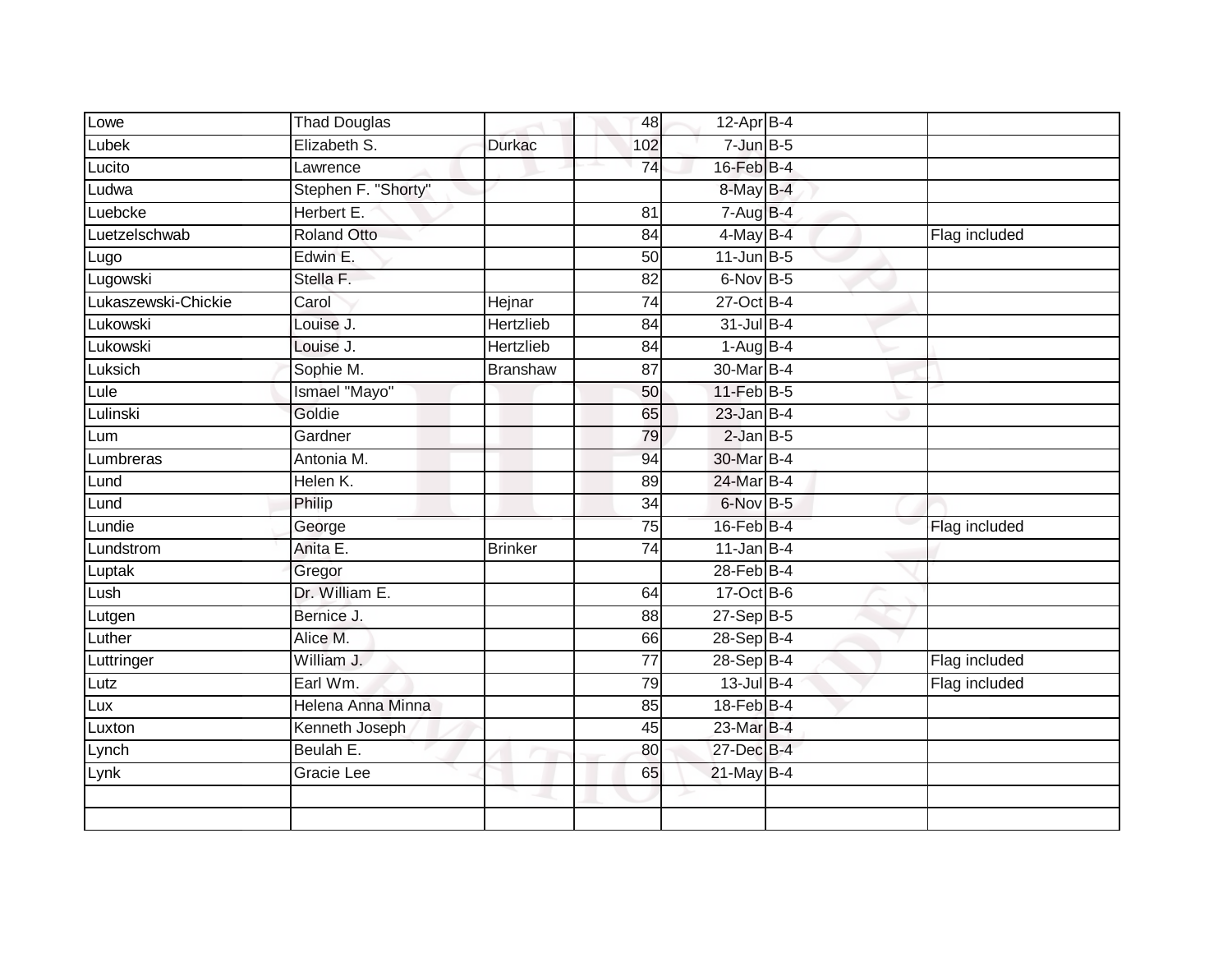| U<br>A              |    | A.<br>$\frac{1}{2}$ |               |                          |   |
|---------------------|----|---------------------|---------------|--------------------------|---|
| Ó                   |    |                     | $\mathbb{R}$  |                          |   |
| ୵                   |    |                     |               | x                        |   |
|                     |    |                     |               |                          |   |
|                     |    |                     |               |                          |   |
|                     |    |                     |               |                          |   |
|                     |    |                     |               |                          |   |
| N)                  |    |                     |               |                          |   |
|                     |    |                     |               | ◡                        |   |
|                     |    |                     |               |                          |   |
|                     |    |                     |               |                          |   |
|                     |    |                     |               | $\circ$                  |   |
|                     |    |                     |               |                          |   |
|                     |    |                     |               |                          |   |
|                     |    |                     |               |                          |   |
|                     |    |                     |               |                          |   |
|                     |    |                     |               | $\overline{\phantom{0}}$ | 4 |
|                     |    |                     |               | $\sim$                   |   |
|                     |    |                     |               |                          |   |
|                     |    |                     |               |                          |   |
|                     |    |                     |               |                          |   |
|                     |    |                     |               | Y                        |   |
|                     |    |                     |               |                          |   |
|                     |    |                     |               | V                        |   |
| Х. <sub>П</sub>     |    |                     |               | v                        |   |
| ш                   |    |                     |               |                          |   |
| $\mathbb{R}^n$<br>o | 78 |                     |               |                          |   |
|                     |    |                     |               |                          |   |
|                     | и, |                     | $\frac{1}{2}$ |                          |   |
|                     |    |                     |               |                          |   |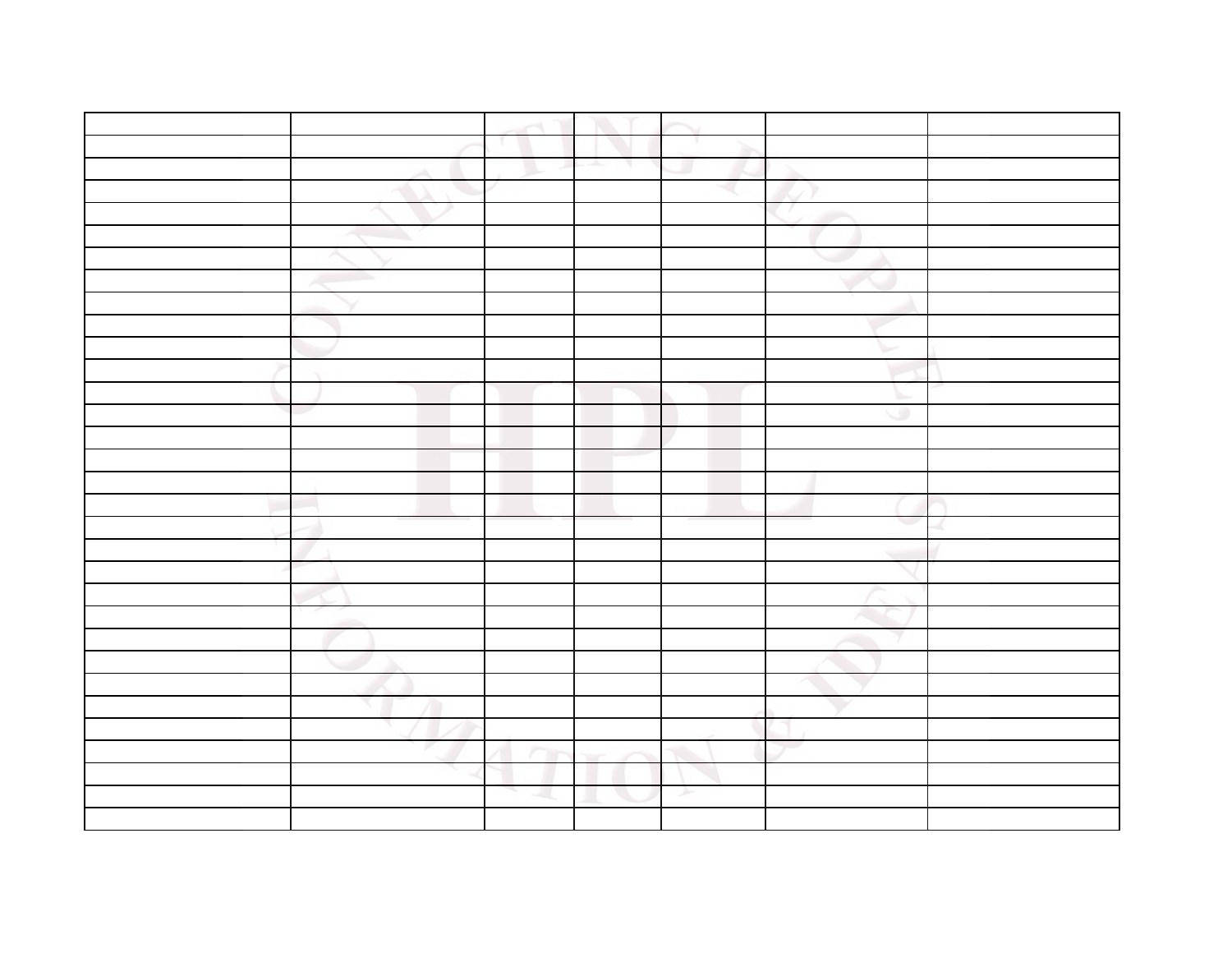| <b>Surname</b>    | <b>Given</b>         | Age        | <b>Date</b>     | Page                  | <b>Maiden</b> | <b>Note</b>                           |
|-------------------|----------------------|------------|-----------------|-----------------------|---------------|---------------------------------------|
| Maack             | Fred "Fritz" A., Jr. |            | 81              | 21-Mar B-4            |               |                                       |
| Macak             | <b>Paul Peter</b>    |            | 76              | 16-May B-4            |               | Flag                                  |
| Macaluso          | Carmella (Bushemi)   |            | 86              | 16-Mar B-5            |               |                                       |
| <b>MacCartney</b> | Dorothy              |            | 69              | 9-Oct B-4             |               |                                       |
| Macdonald         | Esther               |            |                 | 25-Nov B-5            |               | Full name Esther Hockney<br>Macdonald |
| Macek             | Wayne G.             |            | 47              | $21$ -Feb $B-4$       |               |                                       |
| Mach              | Majorie "Marge"      |            | $\overline{70}$ | $3$ -Dec $B-5$        |               |                                       |
| Machalk           | Frank S.             |            | 85              | $1-Dec$ B-5           |               |                                       |
| Machinski         | Clara E.             | Kacprzak   | 77              | 28-Oct B-4            |               |                                       |
| <b>Mack</b>       | (John) Darryl        |            |                 | 28-Oct B-4            |               | Flag included                         |
| Mack              | Arol R.              | Tallut     | 81              | 25-Aug B-4            |               |                                       |
| <b>Mack</b>       | Julka "Julie"        | Damjanovic | 49              | $4-SepB-4$            |               |                                       |
| Mackeigan         | Marion D.            |            | 89              | $20$ -Feb $B-5$       |               |                                       |
| MacKenzie         | Elizabeth            |            | $\overline{92}$ | 13-Aug B-5            |               |                                       |
| Macko             | Michael Jr.          |            | 83              | 14-Dec B-5            |               |                                       |
| Mackowiak         | Irene K. "Dottie"    |            | 77              | $8 - Jan$ $B - 5$     |               |                                       |
| MacMullin         | Robert W."Bob"       |            | 45              | $6$ -May $B-4$        |               |                                       |
| Maddox            | William L.           |            | 85              | $10$ -Dec $B-4$       |               |                                       |
| Madejczyk         | Louis S. Rev.        |            | $\overline{88}$ | $24$ -Jun $B-5$       |               |                                       |
| Madejczyk         | Rev. Louis S.        |            | 88              | $26$ -Jun $B-5$       |               |                                       |
| Madera            | Yolanda              |            | 67              | $1-AprB-5$            |               |                                       |
| Madison           | Dorothy M.           | Larrance   | 65              | $5$ -May $B-5$        |               |                                       |
| Madura            | Violet               |            | 79              | $5-Apr\overline{B-4}$ |               |                                       |
| Maga              | Joseph P.            |            | $\overline{70}$ | $19$ -Jan B-4         |               | Flag included                         |
| Magallanez        | Ruben                |            | 73              | 30-Dec B-5            |               |                                       |
| Magayne           | Albin "Ace"          |            | 91              | 22-Feb B-5            |               | Flag included                         |
| Magdos            | Julius "Pop"         |            | 81              | 27-Oct B-5            |               |                                       |
| Magdziarz         | Richard J., Sr.      |            |                 | 5-Mar B-4             |               |                                       |
| Maggio            | Angelo "Andy" A.     |            | 89              | $1-Feb$ B-10          |               | Flag included                         |
| Maggio            | Joseph               |            | 89              | $8-Nov$ B-4           |               | Flag included                         |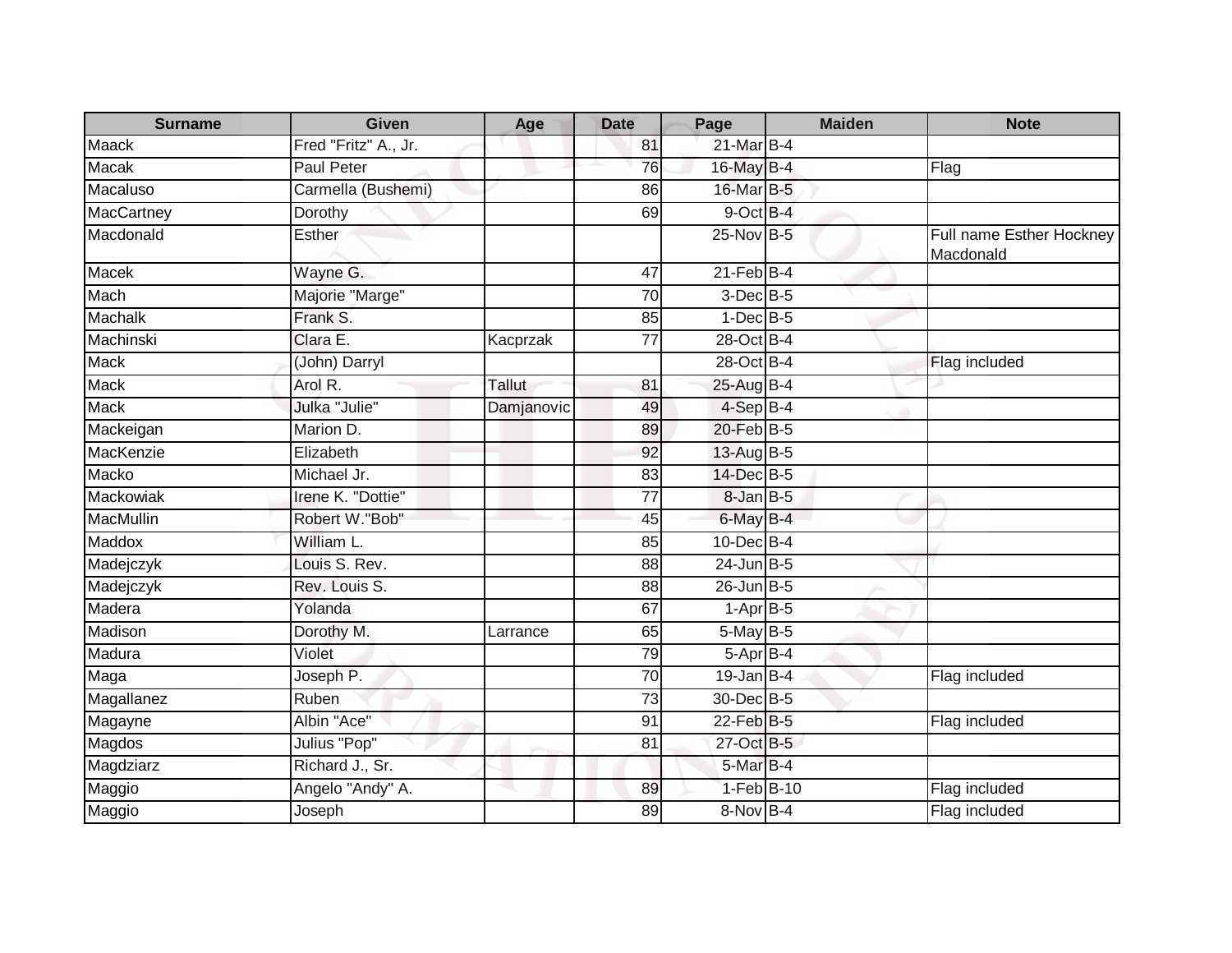| Magnusen        | Beverly L.           |            | 52              | 6-May B-4         |                  |
|-----------------|----------------------|------------|-----------------|-------------------|------------------|
| Magruder        | Kelly J.             |            | 19              | $9$ -May $B-4$    |                  |
| Mahailovich     | Radenko              |            |                 | 5-Sep B-4         |                  |
| Mahler          | Lester A. "Al'       |            | 78              | 19-Aug B-4        |                  |
| <b>Mahler</b>   | <b>Mary Kaye</b>     |            | 43              | 4-Sep B-4         |                  |
| Mahone          | <b>Mettie Mae</b>    |            | 77              | 4-Feb B-4         |                  |
| Mahoney         | Donnabelle           |            | 81              | $23$ -Feb $ B-5 $ |                  |
| Maier           | Dorothy G.           |            | 68              | $6$ -Aug $B$ -5   |                  |
| Majewski        | <b>Freda Baker</b>   | Payne      | 85              | $23$ -Jul B-4     |                  |
| Majka           | Sharon L.            |            | 60              | $4$ -May B-4      |                  |
| Makar           | Rudolph T.           |            | 89              | $20-Sep B-5$      |                  |
| Makowski        | Walter J.            |            | $\overline{82}$ | 14-Oct B-5        |                  |
| Malangoni       | Cornelia "Connie"    |            |                 | $3-SepB-4$        |                  |
| Malave          | Rose Ann             | Yurkovich  | 62              | 24-Mar B-4        |                  |
| Malciauskas     | Rozalija             | Andrikonis |                 | 13-Mar B-4        |                  |
| Malczyk         | John L.              |            | $\overline{87}$ | 6-Mar B-5         |                  |
| Maley           | Martin P.            |            |                 | $21-Nov$ B-4      | Flag included    |
| <b>Malik</b>    | <b>Mian Mansoor</b>  |            | Infant          | 30-Dec B-5        |                  |
| Malikoff        | Adam                 |            | 71              | 26-Aug B-4        | Flag included    |
| Malinen         | <b>Bruce</b>         |            | 50              | $7-FebB-5$        |                  |
| Malinski        | Albert L.            |            | 76              | $17$ -Jun $B-4$   | Flag included    |
| <b>Malinsky</b> | Ruth                 |            | 73              | $13$ -Jul B-4     |                  |
| Malkowski       | Norman P.            |            | 78              | $11-Apr$ B-4      | Flag included    |
| Malmquist       | Robert J. Sr.        |            | 55              | $6$ -May $B-4$    |                  |
| Malo            | <b>Esther Nemeth</b> |            | 88              | $14$ -Jun $B-5$   |                  |
| Maltby          | Valjean "Pops"       |            | 56              | 22-Nov B-12       | Picture included |
| Malufka         | Charles T.           |            | 94              | $6$ -Oct $B$ -5   |                  |
| Mamala          | Horace (Uros)        |            | 74              | $11$ -Feb $B$ -5  |                  |
| Mamula          | Harriett             |            | 80              | $1-MayB-4$        |                  |
| Mamula          | Harriett             |            | 80              | 30-Apr B-4        |                  |
| Manago          | Joseph N.            |            | 71              | $20$ -Oct B-4     |                  |
| <b>Manaois</b>  | Raymond P.           |            | 68              | $19$ -Jun $B - 5$ |                  |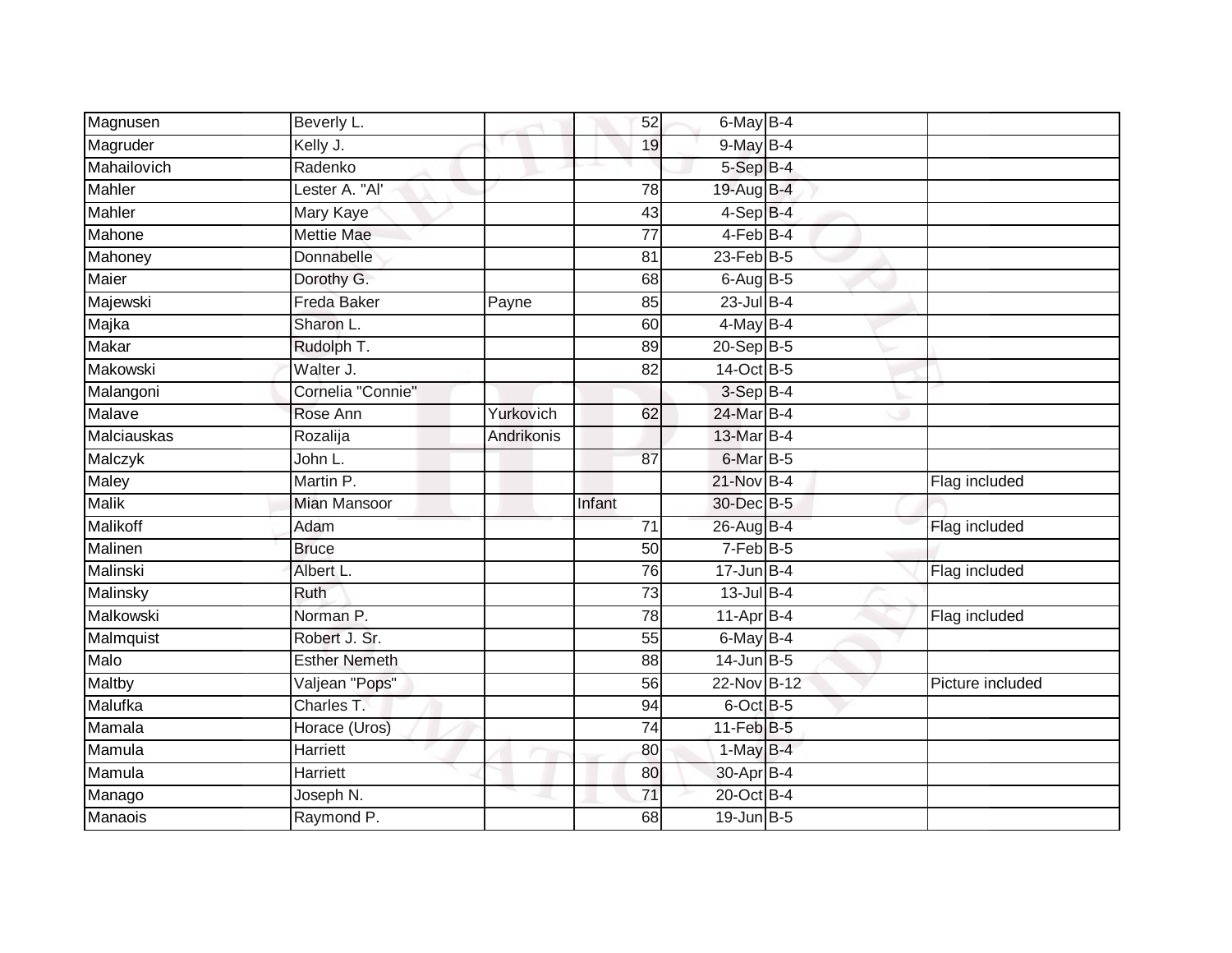| Manigrasso        | Anthony O. "Tony"    |        | 75              | $2-Apr\overline{B-5}$ |                  |
|-------------------|----------------------|--------|-----------------|-----------------------|------------------|
| Mankowski         | Frances              |        | 77              | $21$ -Sep B-4         |                  |
| Manley            | Fremon L. Jr.        |        | 44              | 11-Aug B-4            |                  |
| Mann              | Daniel N.            |        | 48              | 29-Sep B-4            |                  |
| <b>Manolios</b>   | Fotini               |        | $\overline{77}$ | 28-Jan B-5            |                  |
| <b>Manolios</b>   | William M.           |        | 76              | 16-Nov B-5            |                  |
| Manuszak          | Florence "Fi-Fi"     |        | $\overline{74}$ | $7$ -May B-5          |                  |
| Marceano          | Vincent P.           |        | 70              | 13-Aug B-5            |                  |
| Marchak           | Martina Ann          |        | 37              | $25$ -Jan B-4         |                  |
| Marcinek          | Richard              |        | 66              | 30-Jul B-4            | Flag included    |
| Marcinkowski      | Edwin J.             |        | 81              | $12$ -Nov B-4         |                  |
| Marcus            | Libby                | Posner | 92              | 28-May B-4            |                  |
| <b>Marcus</b>     | Louis M.             |        | 90              | 10-Nov B-4            | Flag included    |
| <b>Maretick</b>   | Sue                  |        | 85              | $11$ -Jan B-4         |                  |
| <b>Margaritis</b> | Andrew P.            |        | 83              | $3$ -Dec $B$ -5       |                  |
| Margenau          | Marion H.            |        | 81              | $13$ -Mar $ B-4 $     | Picture included |
| Marino            | James A.             |        | $\overline{95}$ | $23$ -Apr $B-4$       |                  |
| Marino            | Peter "Pete"         |        | 70              | $9-AugB-4$            |                  |
| Marker            | <b>Bruce Michael</b> |        | Infant          | $2-Sep$ B-4           |                  |
| <b>Markley</b>    | Jeanette             |        | 62              | 8-Nov B-5             |                  |
| <b>Markley</b>    | Ray J.               |        | $\overline{71}$ | $31-AugB-4$           | Flag             |
| Markley           | Ray J.               |        | $\overline{71}$ | $1-SepB-4$            | Flag included    |
| Markovich         | Charles S.           |        | 49              | $14$ -Aug $B$ -5      |                  |
| Markovich         | Milan S.             |        | 69              | $10 - SepB-6$         |                  |
| Markward          | John A.              |        | 69              | $25$ -May $B-4$       |                  |
| <b>Marlow</b>     | Danny                |        | 44              | $10-Apr$ B-4          |                  |
| Marolewski        | Eugenia              | Orbik  | 95              | 12-Aug B-5            |                  |
| Marquardt         | Eleanore             |        | 86              | 28-Jul B-5            |                  |
| Marrie            | Judy                 | Keiser | 67              | $15$ -Jul B-4         |                  |
| Marrie            | Judy Keiser          |        | 67              | $14$ -Jun $B-5$       |                  |
| <b>Marrs</b>      | Miriam M.            |        | 86              | $23-MarB-4$           |                  |
| <b>Marsh</b>      | Gladys L.            |        | 89              | $26$ -Feb $B$ -5      |                  |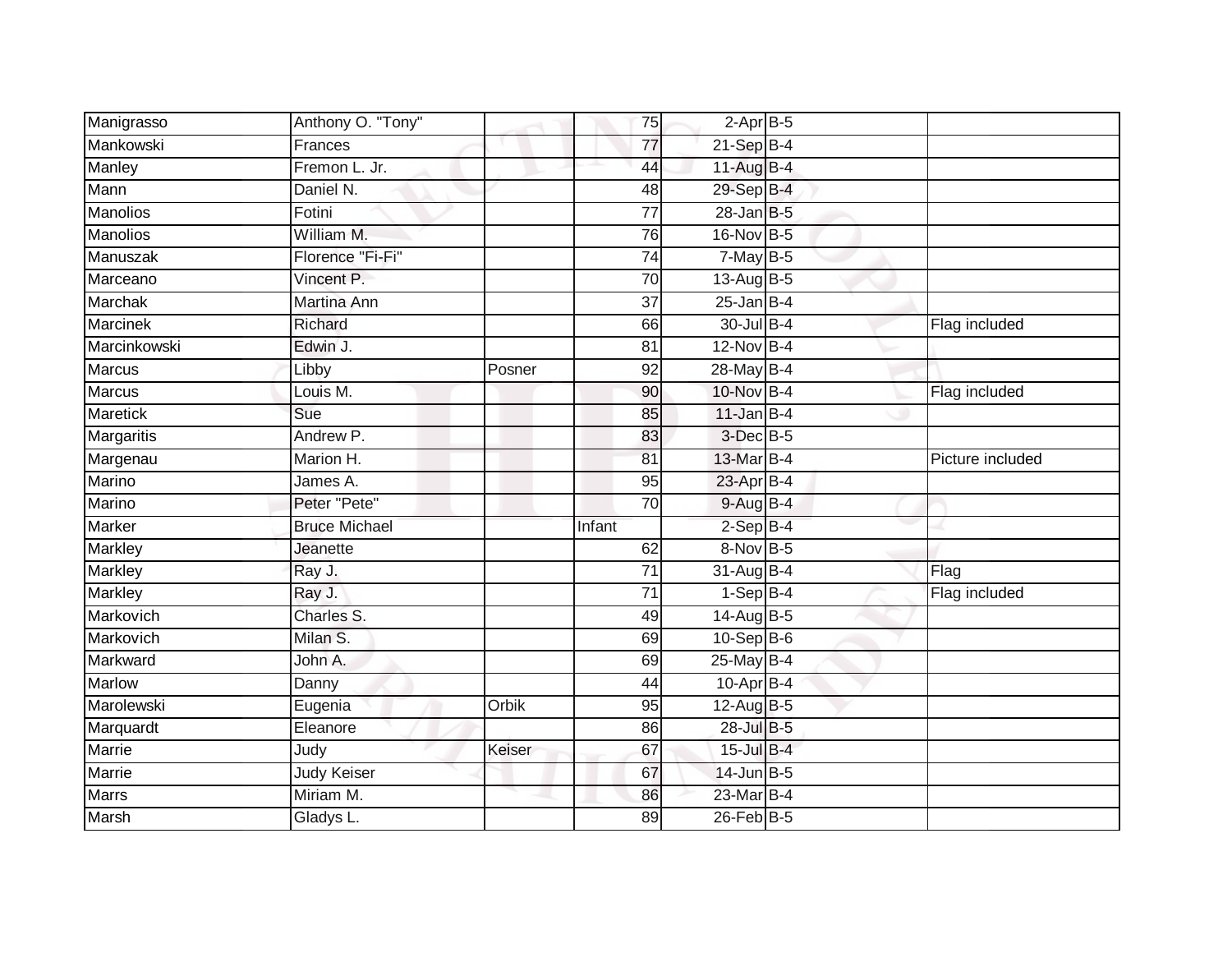| Marshall        | Allan H.             |               | 56              | $22$ -Jul B-4   |               |
|-----------------|----------------------|---------------|-----------------|-----------------|---------------|
| Marshall        | Ruth                 | Fairman       | 78              | 16-Apr B-4      |               |
| Marszalek       | Adam J.              |               | 88              | 6-Apr B-4       |               |
| Martic          | Dusan                |               | 88              | 18-Jul B-4      |               |
| <b>Martin</b>   | Elsie M. "Nana"      | Nelson        | 83              | 11-Mar B-4      |               |
| Martin          | James A.             |               | 73              | 18-Nov B-4      |               |
| Martin          | Keith H.             |               | $\overline{72}$ | 25-Aug B-4      | Flag included |
| Martin          | Leory                |               | 65              | $17-Feb$ B-4    |               |
| <b>Martin</b>   | Lloyd A.             |               | 58              | $22$ -May B-4   |               |
| <b>Martin</b>   | Phyllis Ann          |               | 62              | 29-Dec B-4      |               |
| Martinez        | Concepcion           |               | 76              | $27$ -Jul B-4   |               |
| Martinez        | Frank, Jr.           |               | 75              | 6-Jan B-4       |               |
| Martinez        | Lilia "Wita"         |               | $\overline{77}$ | $1-JanB-5$      |               |
| Martinez        | Micaela (Kay)        |               | 75              | $26$ -Feb $B-5$ |               |
| <b>Martinez</b> | Richard "Ricky"      |               | 20              | 15-Mar B-4      |               |
| Martinsen       | Harold A.            |               | 62              | 7-Oct B-4       |               |
| Martinson       | Dale R.              |               | 36              | 25-Jun B-5      |               |
| Masarch         | John                 |               | 77              | $7$ -Dec $B-4$  | Flag included |
| Masciotra       | Michael J. Jr.       |               | 55              | 10-Nov B-5      |               |
| Massa           | Albert "Spike"       |               | 85              | $13-Sep$ B-4    |               |
| Massei          | Irene M. "Rena"      |               | 89              | $6-Sep B-4$     |               |
| Massey          | <b>Frances Marie</b> |               | $\overline{77}$ | $9$ -Jan $B$ -4 |               |
| Mastey          | Victoria H.          | Legienc       |                 | $4$ -Mar $B-5$  |               |
| Mastohoeff      | Anna C.              |               | 80              | 29-Mar B-4      |               |
| Matasovsky      | Geraldine J.         | Horvath       | 53              | $7-Sep$ B-4     |               |
| Matchem         | <b>Elder Carl</b>    |               | 61              | $21-AugB-5$     |               |
| Mate            | <b>Esther Sandor</b> |               |                 | 9-Nov B-4       |               |
| Mateychuk       | Joseph R.            |               | 73              | 26-Sep B-4      | Flag included |
| <b>Mathias</b>  | Lorean               | <b>Morris</b> | 82              | 15-Jul B-5      |               |
| <b>Mathis</b>   | Hazel M.             |               | 75              | $16$ -Jan B-4   |               |
| Mathis          | James P.             |               | 73              | $1-Nov$ B-13    |               |
| <b>Mathis</b>   | Ruth W.              |               | 81              | $4$ -Jul B-4    |               |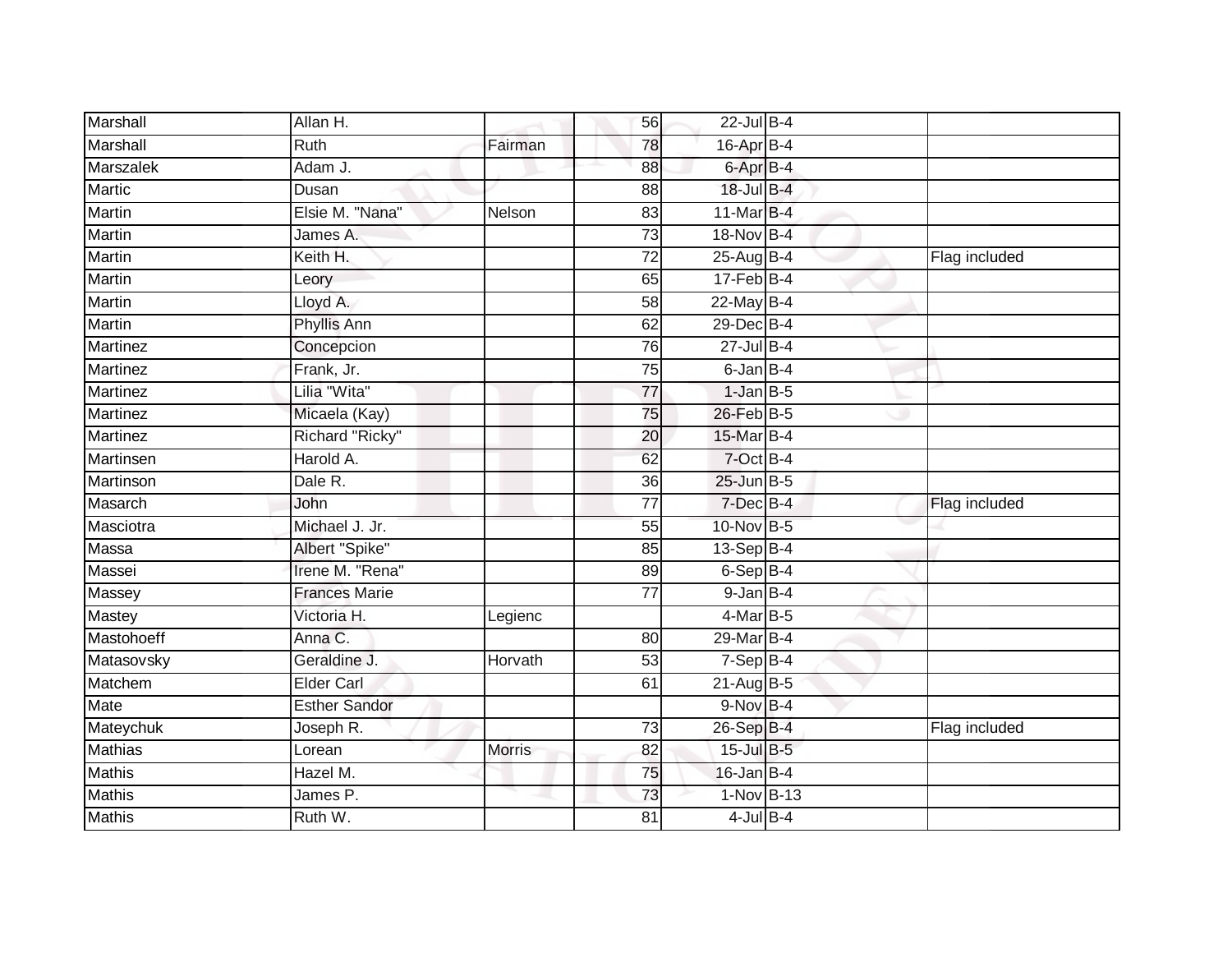| <b>Mathis</b>   | Ruth W.             |                | 82              | $29$ -Jun $B-4$  |                                    |
|-----------------|---------------------|----------------|-----------------|------------------|------------------------------------|
| Matlock         | James L.            |                | 72              | $15$ -Feb $B$ -4 |                                    |
| <b>Matlock</b>  | John S.             |                | 85              | 9-Sep B-4        | Flag included                      |
| Matlock         | Sue                 |                | 74              | $4$ -Dec $B$ -5  |                                    |
| Matson          | Connie S.           |                | 58              | $15$ -Jan $B-4$  |                                    |
| <b>Matthews</b> | <b>Bryan Robert</b> |                | $\overline{21}$ | $3$ -Jun $B$ -5  |                                    |
| <b>Matthews</b> | Eugene R.           |                | 68              | 8-Mar B-4        |                                    |
| <b>Mattis</b>   | Marlene M.          | Koprowski      | 56              | $21-Nov$ B-5     |                                    |
| <b>Mattix</b>   | <b>Robert Lee</b>   |                | 77              | $22$ -Jan B-5    | Flag included                      |
| Matysiak        | Lucile              | Wroblewski     | 87              | $17-Sep$ B-4     |                                    |
| Matz            | Veronica M.         |                | 83              | 26-Nov B-4       |                                    |
| Mauger          | Harold K.           |                | 86              | $5$ -Dec $B$ -5  | Flag included                      |
| <b>Maurer</b>   | <b>Bruce</b>        |                | 46              | $15$ -Jan B-4    | Flag included                      |
| Maurer          | Vina                |                | 76              | 14-Oct B-5       | Full name Vina Maurer<br>Ricevuto  |
| Maxwell         | Ann (Miller)        |                | 86              | 20-Oct B-4       |                                    |
| Maxwell         | Raymond C.          |                | 86              | $11-Sep$ B-5     |                                    |
| May             | Evelyn E.           |                | $\overline{72}$ | $2-Aug$ B-4      |                                    |
| May             | Sarah R.            |                | 101             | $11-Nov$ B-5     |                                    |
| Maybaum         | Faye A.             | Evans          | 77              | 23-May $B-4$     | Full Name Faye A.<br>Maybaum Remus |
| Mayberry        | Carolyn M.          | <b>Barnard</b> | 61              | $26$ -Apr $B-5$  |                                    |
| Mayer           | Carolyn A.          | Krmpotic       | 56              | $22$ -Dec $B-5$  |                                    |
| Mayer           | Mary A.             | Olesek         | 84              | $19-Nov$ B-4     |                                    |
| <b>Mayerik</b>  | <b>Helen</b>        | Chochron       | $\overline{75}$ | 28-May B-4       |                                    |
| Mayernik        | Sophie M.           |                | $\overline{76}$ | $16$ -Apr $B$ -5 |                                    |
| Mayersky        | Helen               |                | 86              | 8-Feb B-5        |                                    |
| Mayhall         | Phillip F.          |                | 78              | 29-Jan B-5       |                                    |
| Maynor          | Theodore (Ted)      |                | 85              | 5-Nov B-4        |                                    |
| Mazanik         | Joseph A.           |                | 84              | 20-May B-4       |                                    |
| Mazepa          | Charlotte           |                | 79              | $5-Feb$ B-4      |                                    |
| Mazgaj          | Clara J.            | Jaronski       | 86              | $19$ -Oct B-4    |                                    |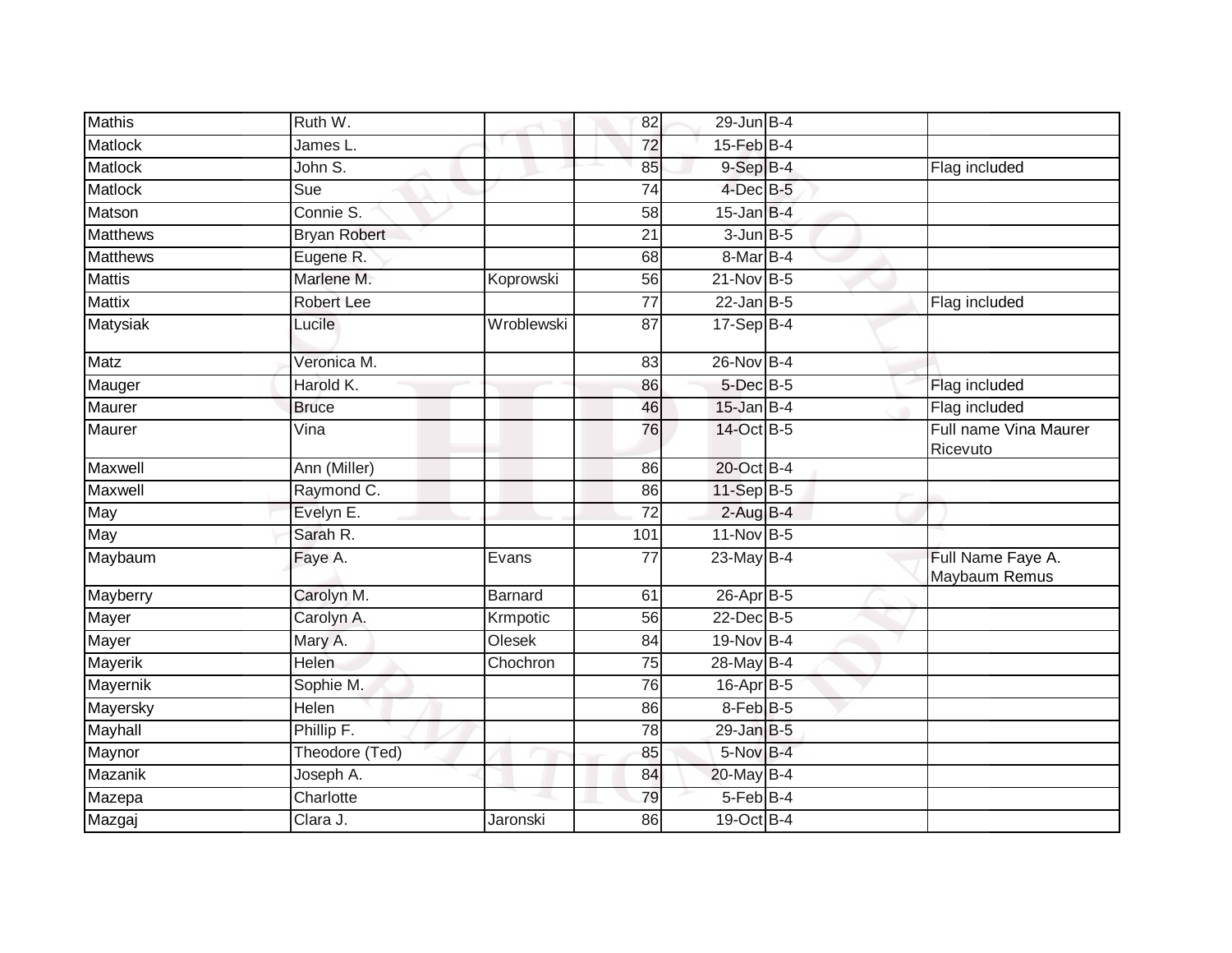| Maziarek         | Ann P.                  |              | 79              | $23$ -Jun $B-4$ |               |
|------------------|-------------------------|--------------|-----------------|-----------------|---------------|
| <b>Maziarz</b>   | Anna M.                 |              | 75              | $11-AugB-4$     |               |
| Mazur            | Anna                    |              | 88              | 12-Mar B-5      |               |
| Mazur            | Bernice V.              |              | 79              | $21$ -Jul $B-4$ |               |
| Mazur            | George R.               |              | 65              | 16-Nov B-5      |               |
| Mazurkiewicz     | Henry                   |              | 74              | 22-Nov B-12     |               |
| McAfee           | Kenneth G.              |              | 54              | 15-Oct B-4      |               |
| <b>McBride</b>   | <b>Bernice</b>          |              | 81              | $18$ -Dec $B-4$ |               |
| McCabe           | Frances                 |              | $\overline{71}$ | $8$ -Jan $B$ -5 |               |
| McCabe           | Megra Ann               |              | <b>Infant</b>   | $10-Aug$ B-6    |               |
| McCain           | Duane J.                |              | 68              | $8$ -Oct B-5    | Flag included |
| McCants          | Frances M.              |              | $\overline{85}$ | $7-MarB-5$      |               |
| McCarroll        | Kathleen Dorothy        |              | 85              | $1$ -Jun $B$ -5 |               |
| McCarroll        | Kathleen Dorothy        |              | 85              | 31-May B-5      |               |
| <b>McCarthy</b>  | Thomas H. Jr.           |              | 38              | $2$ -Aug B-4    |               |
| <b>McCarty</b>   | Bobbie L.               |              | 68              | 27-Oct B-5      |               |
| <b>McCauley</b>  | Atwood                  |              | 83              | 15-Oct B-5      |               |
| McCauley         | Josephine               |              | 87              | $16$ -Dec $B-4$ |               |
| McClellan        | Betty R.                | Egloff       |                 | $4-Sep$ B-4     |               |
| McClintic        | <b>Graydon Nicholas</b> |              | Infant          | $5$ -Feb $B$ -4 |               |
| <b>McClish</b>   | Earl "Red"              |              | 82              | 28-Oct B-4      | Flag included |
| McCloskey        | James                   |              | 60              | $23-Sep$ B-4    |               |
| McCloud          | Judith D. (Achor)       |              | 57              | $3-Apr$ B-4     |               |
| McClure          | Phyllis I.              |              | 80              | $20$ -Apr $B-4$ |               |
| McClurg          | Virginia L.             |              |                 | 8-Feb B-5       |               |
| McCollum         | Margaret B.             | <b>Brady</b> | 90              | $24$ -Jan B-4   |               |
| <b>McCord</b>    | John G.W.               |              | 79              | 6-Apr B-4       |               |
| <b>McCormack</b> | Dorothy Viola           |              | 72              | 24-Sep B-4      |               |
| <b>McCormick</b> | William T. "Mac"        |              | 89              | 15-Apr B-5      |               |
| McCoy            | Judy                    |              | 49              | $4$ -Oct B-4    |               |
| McCoy            | Ruth                    |              | 65              | $12$ -Jul $B-4$ |               |
| McCray           | <b>Faith Elisa</b>      |              | Infant          | $27 - Dec$ B-4  |               |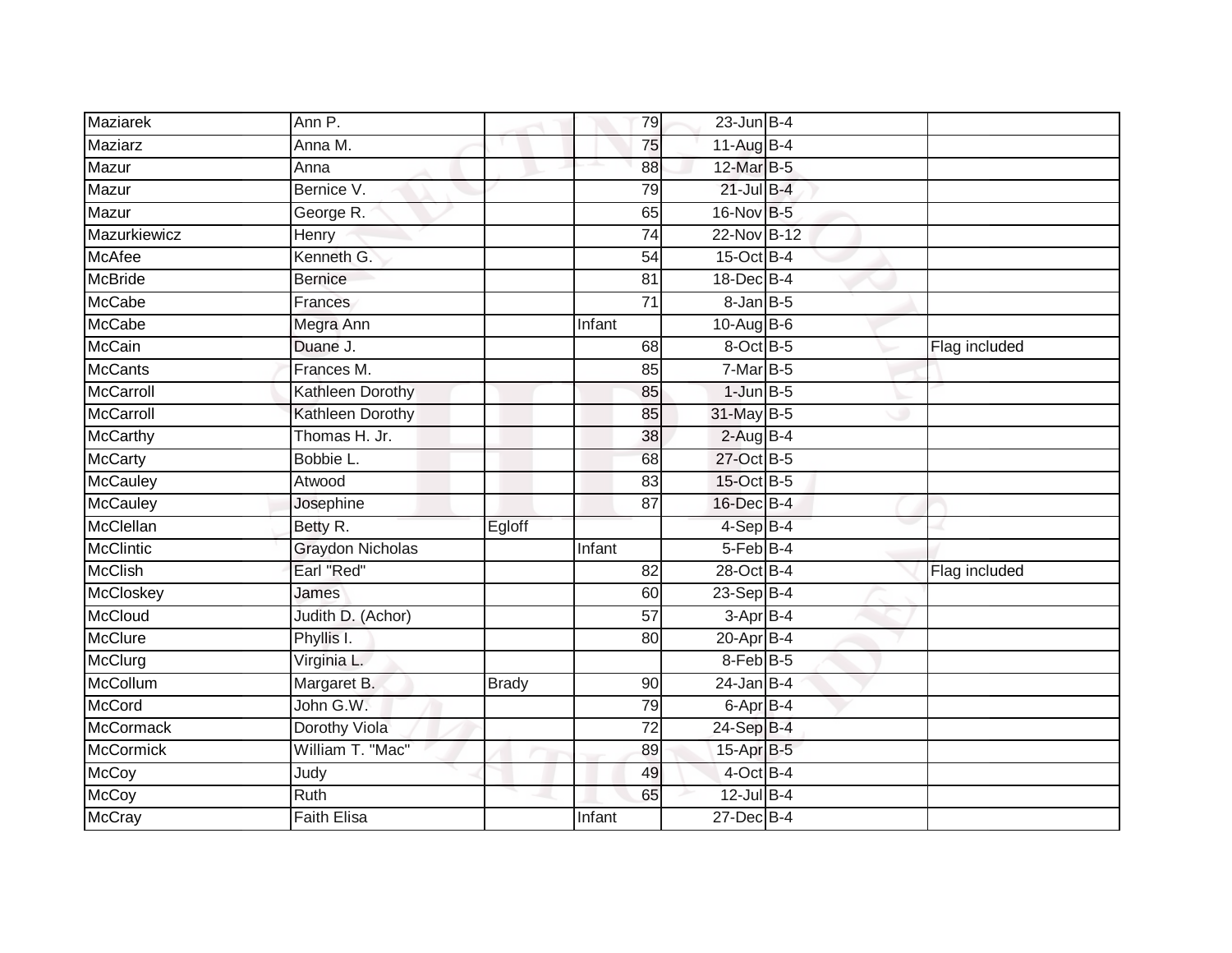| McCulloch       | Lois M.           |         | 67              | $1-FebB-10$       |                                                                 |
|-----------------|-------------------|---------|-----------------|-------------------|-----------------------------------------------------------------|
| McCullough      | Charles W. "Mac"  |         | 79              | 13-Sep B-4        | Flag included                                                   |
| McDaniel        | Doris T.          | VanDyke | 86              | 20-Aug B-4        | Full Name Doris T. Van<br><b>Dyke McDaniel Barnett</b><br>Heyse |
| McDaniel        | James "Red"       |         | $\overline{71}$ | $23$ -Jan $B-4$   |                                                                 |
| McDevitt        | Richard F. (Sr.)  |         | $\overline{71}$ | $4$ -Jun $B-5$    |                                                                 |
| McDougal-Chavez | Savannah Marie    |         | Infant          | $2$ -Jul $B$ -5   | <b>Full Name</b>                                                |
| McDougal-Chavez | Sierra Ann        |         | Infant          | $2$ -Jul B-5      | <b>Full Name</b>                                                |
| McDowell        | Ruth I.           |         | 71              | $27$ -Mar $B-4$   |                                                                 |
| <b>McElrath</b> | Clara             | Krause  | $\overline{92}$ | $11$ -Jun $B-5$   |                                                                 |
| McFadden        | Mary K.           |         | 96              | 18-Oct B-12       |                                                                 |
| <b>McGavoc</b>  | Helen Mary "Nona" |         | 88              | 18-Nov B-5        |                                                                 |
| <b>McGee</b>    | Patricia A.       |         | $\overline{57}$ | 28-May B-4        |                                                                 |
| McGinley        | Jean M.           |         | 68              | $4$ -Aug $B$ -4   |                                                                 |
| <b>McGinnis</b> | Albert            |         | 74              | $22$ -Mar $B-8$   |                                                                 |
| McGregor        | Terry W.          |         | 57              | 21-May B-4        | Flag included                                                   |
| Mchugh          | Bernard J.        |         | $\overline{76}$ | $22$ -Feb $ B-5 $ |                                                                 |
| McInerney       | Gerald J.         |         |                 | 22-Nov B-12       | Flag included                                                   |
| <b>McKay</b>    | Cheryl J. (Chor)  | Werth   | $\overline{47}$ | $12$ -Oct $B-4$   |                                                                 |
| <b>McKay</b>    | Jane              |         | 85              | 24-Oct B-4        |                                                                 |
| <b>McKinley</b> | Daniel W.         |         | 77              | 20-Oct B-5        |                                                                 |
| <b>McKinney</b> | Beulah L.         |         | 90              | 5-Aug B-4         |                                                                 |
| <b>McKinney</b> | Ronald D.         |         | 51              | $21$ -Jun $B-4$   |                                                                 |
| <b>McKinney</b> | Rosalee           |         | 80              | 18-Dec B-5        |                                                                 |
| McKinzie        | Dora M.           |         | 85              | $26$ -Feb $ B-5 $ |                                                                 |
| McKnight        | Dale Fulkerson    |         | 81              | $13$ -Jan B-4     |                                                                 |
| McLaughlin      | Dick E.           |         | 64              | 30-Apr B-4        |                                                                 |
| McLaughlin      | Dick E.           |         | 64              | $1-May$ B-4       |                                                                 |
| McLead          | Naomi Chaney      |         | 91              | 15-Mar B-4        |                                                                 |
| McLean          | Evagene           |         | 80              | 20-Dec B-12       |                                                                 |
| McMillen        | Mary L.           |         | 79              | $27 -$ Jul $B-4$  |                                                                 |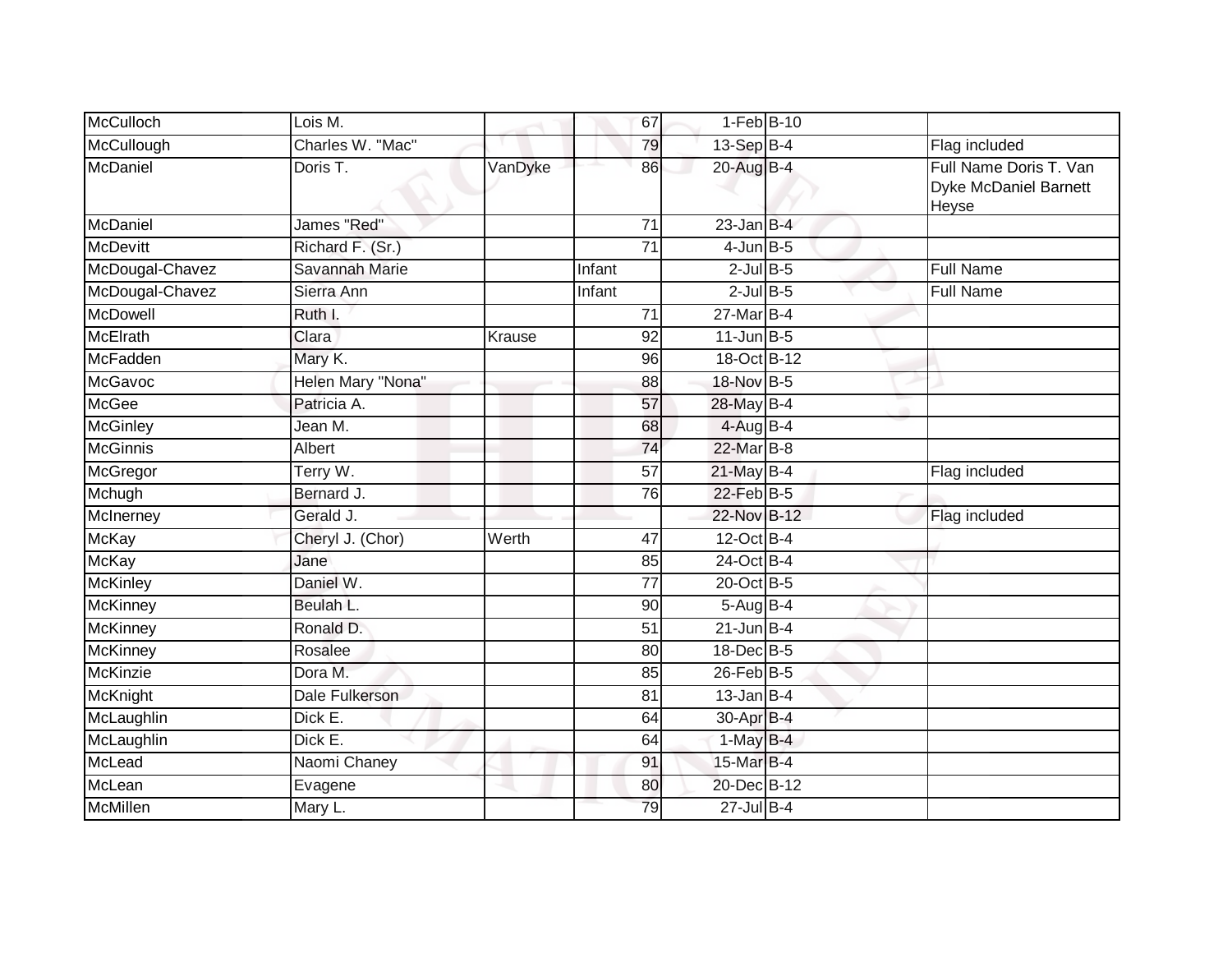| <b>McMinds</b>    | Peter J.Jr.          |                 | 66              | $12$ -Jul $B-4$  |                  |
|-------------------|----------------------|-----------------|-----------------|------------------|------------------|
| McMullen          | Patricia R.          | Loudermilk      | 47              | $20$ -Jan $B-4$  |                  |
| <b>McMunn</b>     | Mary Lou             |                 | 83              | 18-Mar B-4       | Picture included |
| McNabney          | Bertha M.            |                 | 100             | 11-Dec B-4       |                  |
| <b>McNash</b>     | David W.             |                 | $\overline{54}$ | $25$ -Feb $B-4$  |                  |
| McNeill           | Daniel T.            |                 | 78              | $16$ -Jan $B-4$  |                  |
| McNurlan          | John W.              |                 | 73              | $10$ -Oct B-4    |                  |
| <b>McNutt</b>     | Earle L.             |                 | 73              | 20-May B-4       |                  |
| McPheron          | Samuel A.            |                 | 80              | $9$ -Jun $B$ -5  |                  |
| <b>McPhillips</b> | <b>Ethel May</b>     | Layerie         | 80              | $14$ -Apr $B-4$  | Flag included    |
| <b>McPhillips</b> | Eugene M. "Mac"      |                 | $\overline{75}$ | 28-Nov B-4       | Flag included    |
| McQuaid           | Jean                 |                 | $\overline{75}$ | $27$ -Apr $B$ -5 |                  |
| <b>McRoberts</b>  | Larry B.             |                 | 64              | 28-Dec B-4       |                  |
| Meadow            | Ida                  |                 | 81              | 29-Mar B-4       |                  |
| <b>Meadows</b>    | Nathaniel W.         |                 | 68              | 21-Mar B-4       | Flag included    |
| Meagher           | Edward M.            |                 | $\overline{73}$ | 23-Mar B-5       |                  |
| Means             | Edith M.             |                 |                 | 18-Aug B-5       |                  |
| Means             | Harry F.Jr.          |                 | 49              | $9$ -Jul B-5     | Flag included    |
| Mecha             | Edward R. Jr.        |                 | 66              | $24$ -Jul $B-5$  |                  |
| Mecha             | Raymond J.           |                 | $\overline{51}$ | $4$ -Dec $B$ -5  |                  |
| Mecozzi           | Philip T.            |                 | 74              | $15$ -Dec $B$ -6 | Flag included    |
| Medina            | Antonio              |                 | 80              | $9-$ Apr $B-4$   |                  |
| Medina            | Serbando H.          |                 | $\overline{73}$ | $24$ -Feb $B-5$  |                  |
| Medonic           | Michael P.           |                 | 69              | 10-May $B-4$     | Flag included    |
| Medynsky          | Anna                 |                 | 76              | $1 - MayB-4$     |                  |
| Medynsky          | Anna                 |                 | 76              | 30-Apr B-4       |                  |
| <b>Meek</b>       | <b>Donald Edward</b> |                 | $\overline{41}$ | $2-FebB-4$       |                  |
| <b>Meeks</b>      | Virdil L.            |                 | 61              | 28-May B-4       | Flag included    |
| Mehan             | Margaret A.          |                 | 46              | $1-Aug$ B-4      |                  |
| Mehrings          | Linda O.             | Oestermey<br>er |                 | 26-May B-4       |                  |
| Meinzer           | <b>Mary Frances</b>  |                 | 81              | $25$ -Jan B-5    |                  |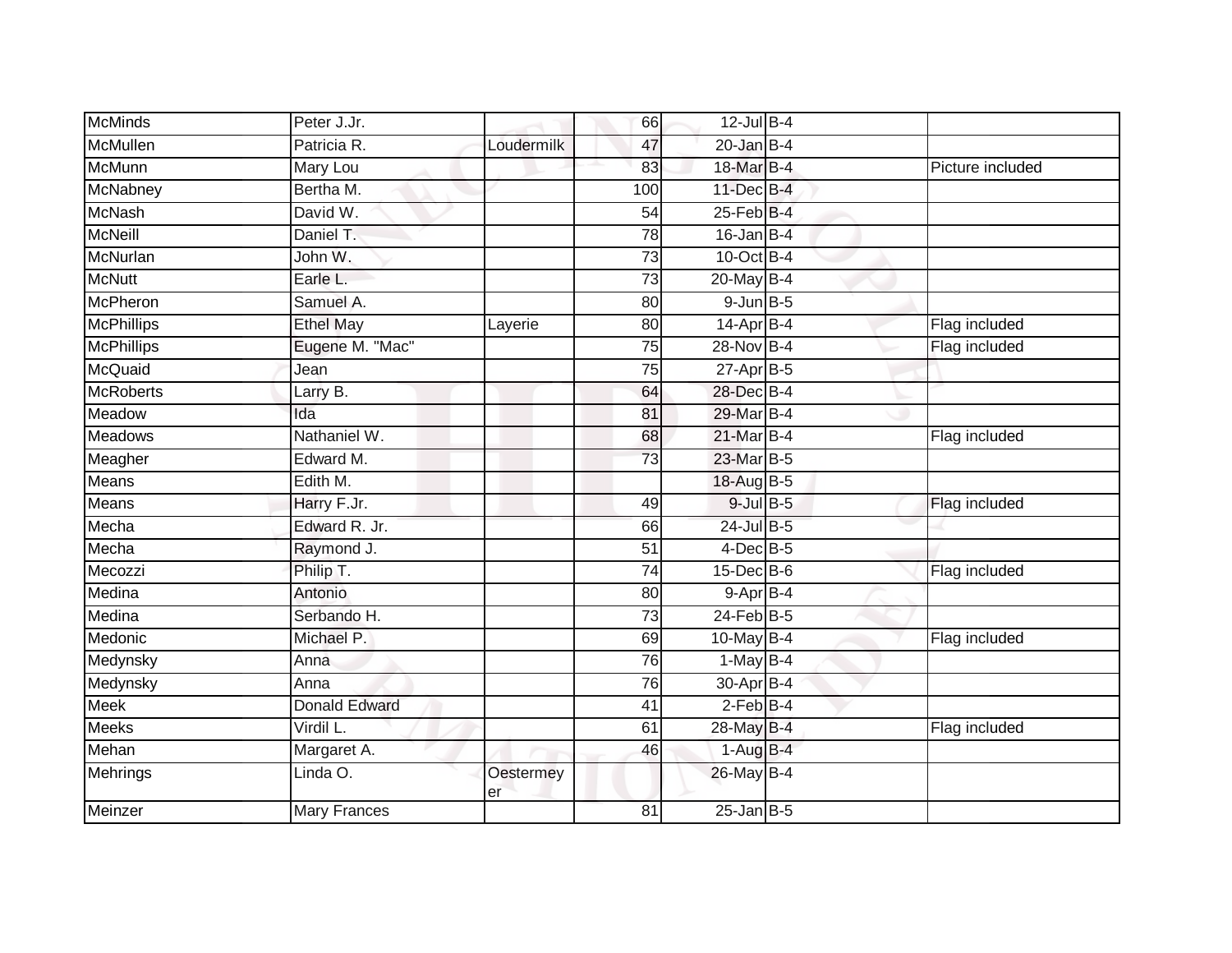| Mejeski          | Stephen G.            |               |                 | $10-Feb$ B-4         |                                                             |
|------------------|-----------------------|---------------|-----------------|----------------------|-------------------------------------------------------------|
| Mejia            | Jose                  |               | 74              | $18$ -Jan $B-4$      |                                                             |
| Melaven          | <b>Charlotte Shaw</b> |               | 91              | 25-Nov B-5           |                                                             |
| Melchor          | Jose A.               |               | 56              | 18-Aug B-5           |                                                             |
| Melendez         | Esperanza O.          |               | 85              | 6-Oct B-5            |                                                             |
| Melendez         | Shirley A.            | Harold        | 69              | 14-Nov B-4           |                                                             |
| Melton           | Delmar I. Jr          |               | 39              | 25-Nov B-5           |                                                             |
| Melton           | James R.              |               | 64              | 19-May B-4           |                                                             |
| Melyon           | Janes A.              |               | 87              | $21-AugB-5$          |                                                             |
| Mendez           | David                 |               | $\overline{72}$ | $1$ -Jun $B-4$       |                                                             |
| Mendola          | Tony                  |               | $\overline{70}$ | 20-Nov B-4           | Flag included                                               |
| <b>Menke</b>     | Leo John              |               | 68              | 24-Oct B-4           | Flag included                                               |
| Menze            | Geneva L.             |               | 83              | 28-Apr B-5           |                                                             |
| Meppelink        | Ruth                  |               | 61              | $4$ -Jul $B-4$       |                                                             |
| Mercado-Vega     | Felix                 |               | 43              | 8-Oct B-4            |                                                             |
| Mercer           | Howard J.             |               | 72              | 19-Dec B-4           |                                                             |
| Mercer           | James W.              |               | $\overline{73}$ | 13-Sep B-4           |                                                             |
| Mercer           | Roger K.              |               | 44              | 29-Sep B-4           |                                                             |
| Merchant         | Estelle J.            | <b>Butkus</b> | 87              | 18-Mar B-4           |                                                             |
| Mericsko         | John J. Sr.           |               | $\overline{77}$ | $6$ -Dec $B$ -5      |                                                             |
| Mesarch          | John                  |               | $\overline{77}$ | $7$ -Dec $B-4$       | Flag included                                               |
| Messenich        | Andrew A.             |               | 85              | $27-Sep$ B-5         |                                                             |
| <b>Messires</b>  | Edna M.               | George        |                 | $3-Sep$ B-4          | Full NameEdna M.<br><b>Messires</b><br>George/Georgakopulos |
| <b>Mestousis</b> | Marie                 |               | 82              | $11-Apr$ B-5         |                                                             |
| Metcalfe         | Bill                  |               | 89              | $3-Sep$ B-5          |                                                             |
| Metge            | Elisabeth             |               |                 | $1$ -Jan $B-5$       |                                                             |
| Metlovski        | Pande                 |               | $\overline{71}$ | 14-Mar B-4           | Picture included                                            |
| Metz             | Louis B.              |               | 70              | 25-Apr B-5           | Flag included                                               |
| Metzen           | <b>Stella</b>         |               | 79              | 9-Feb <sup>B-5</sup> |                                                             |
| Meyer            | Bernadette A.         |               | 87              | 16-Nov B-4           |                                                             |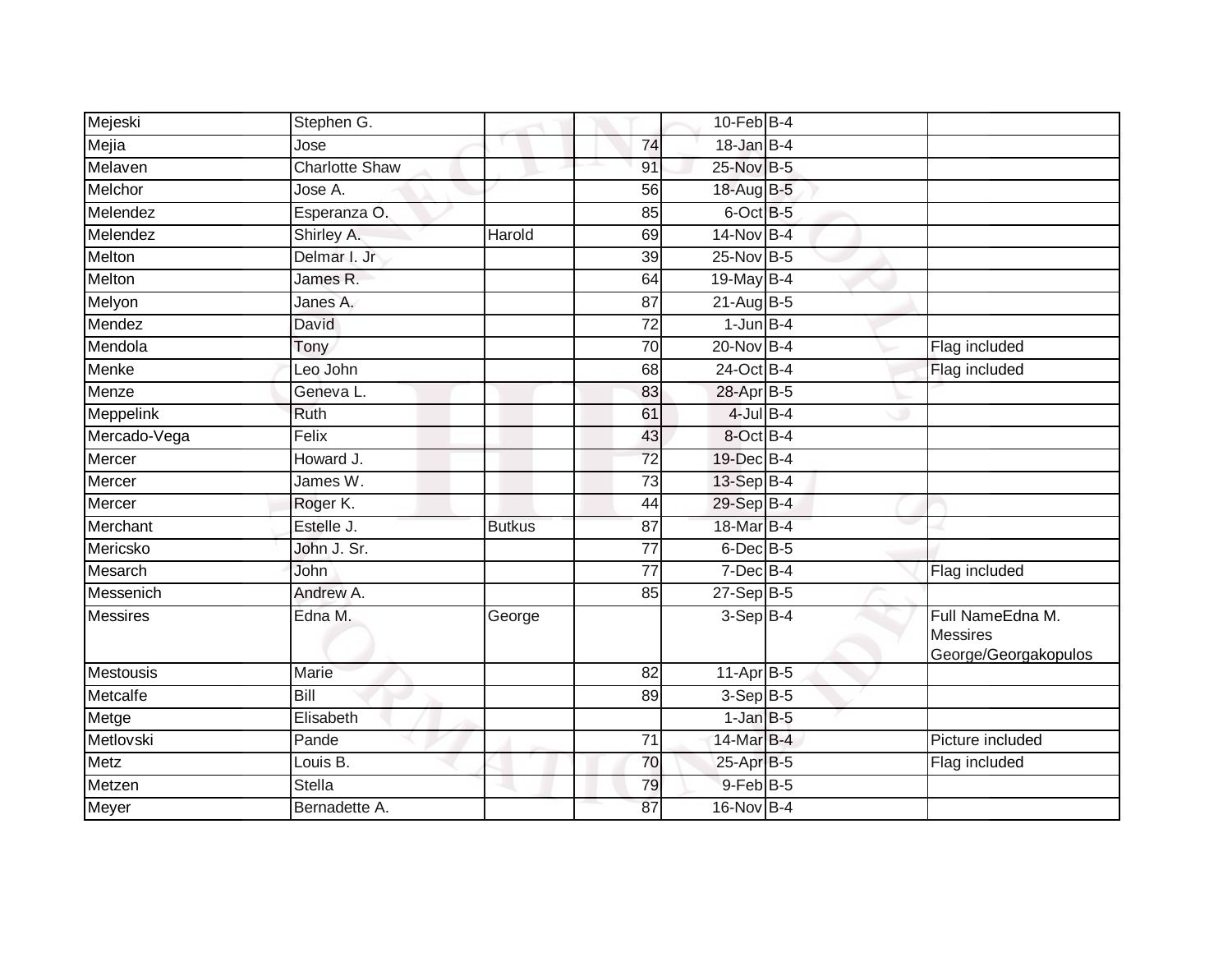| Meyer          | Charles A.             |            | 76              | $27-Oct$ B-5      |       |               |
|----------------|------------------------|------------|-----------------|-------------------|-------|---------------|
| Meyer          | Harry C.               |            | $\overline{74}$ | 26-Nov B-4        |       |               |
| Meyer          | Katharina              | Kuhn       | 92              | 29-Oct B-7        |       |               |
| Meyer          | Stephanie T.           |            | $\overline{77}$ | 24-Sep B-4        |       |               |
| Miceli         | <b>Brandon Anthony</b> |            | 19              | 10-Feb B-5        |       |               |
| Michalak       | Edward"Abi" J.         |            | 83              | $14$ -May B-4     |       |               |
| Michalik       | Anne                   |            | 79              | $24$ -Jun $B-5$   |       |               |
| Michalik       | Eleanor                | Kowalewski | 80              | $2$ -Oct B-5      |       |               |
| Michalowski    | Walter J.              |            | $\overline{82}$ | $16$ -Feb $B$ -4  |       |               |
| Michalski      | Patricia               |            | 76              | 23-Aug B-5        |       |               |
| Michaud        | Phillip                |            | 77              | $3-Mar$ B-5       |       |               |
| Michnal        | Mary K.                | Bartowski  | 80              | 21-Dec B-5        |       |               |
| Michnik        | <b>Gregory Alan</b>    |            | 42              | 27-Dec B-4        |       |               |
| Mick           | Laurence J.            |            | 64              | $27$ -Feb $B$ -5  |       |               |
| Mick           | Rev. Paul E.           |            | 75              | 17-May B-5        |       |               |
| Micka          | Elizabeth              |            |                 | 79 December 1,    | $B-4$ |               |
| Micka          | Elizabeth              |            | 79              | 30-Nov B-4        |       |               |
| Micka          | Stephen                |            | 80              | $6$ -Aug $B-4$    |       | Flag included |
| Micoch         | Michael                |            | $\overline{72}$ | 17-Mar B-5        |       |               |
| <b>Midkiff</b> | Grace L.               |            | 86              | $27$ -Dec $B-4$   |       |               |
| Mieczenkowski  | Kathrine "Katie"       | Micikowski | 96              | 8-Oct B-5         |       |               |
| Miedl          | <b>Muriel Deloris</b>  |            | 68              | $2-Sep B-4$       |       |               |
| Mier           | <b>Jeffery Matthew</b> |            | 18 Days         | $24$ -Jul B-5     |       |               |
| Migatz         | <b>Frances</b>         |            | 88              | 8-Mar B-4         |       |               |
| Mihailovich    | Radenko                |            |                 | $5-Sep$ B-5       |       |               |
| Mihal          | Andrew M.              |            | 73              | 31-Dec B-5        |       |               |
| <b>Mihalic</b> | Judith P.              | Matejcic   | $\overline{74}$ | 27-Jul B-4        |       |               |
| Mihalko        | Andrew J.              |            | $\overline{78}$ | 26-Mar B-4        |       | Flag included |
| <b>Mihelic</b> | Alice E.               | Lindinger  | 83              | $15$ -Jan $B-4$   |       |               |
| Mika           | Dr. Edward S.          |            | 77              | $5 - Jan$ $B - 5$ |       | Flag          |
| <b>Mika</b>    | Mary Regina            |            | 60              | $13$ -Jul B-4     |       |               |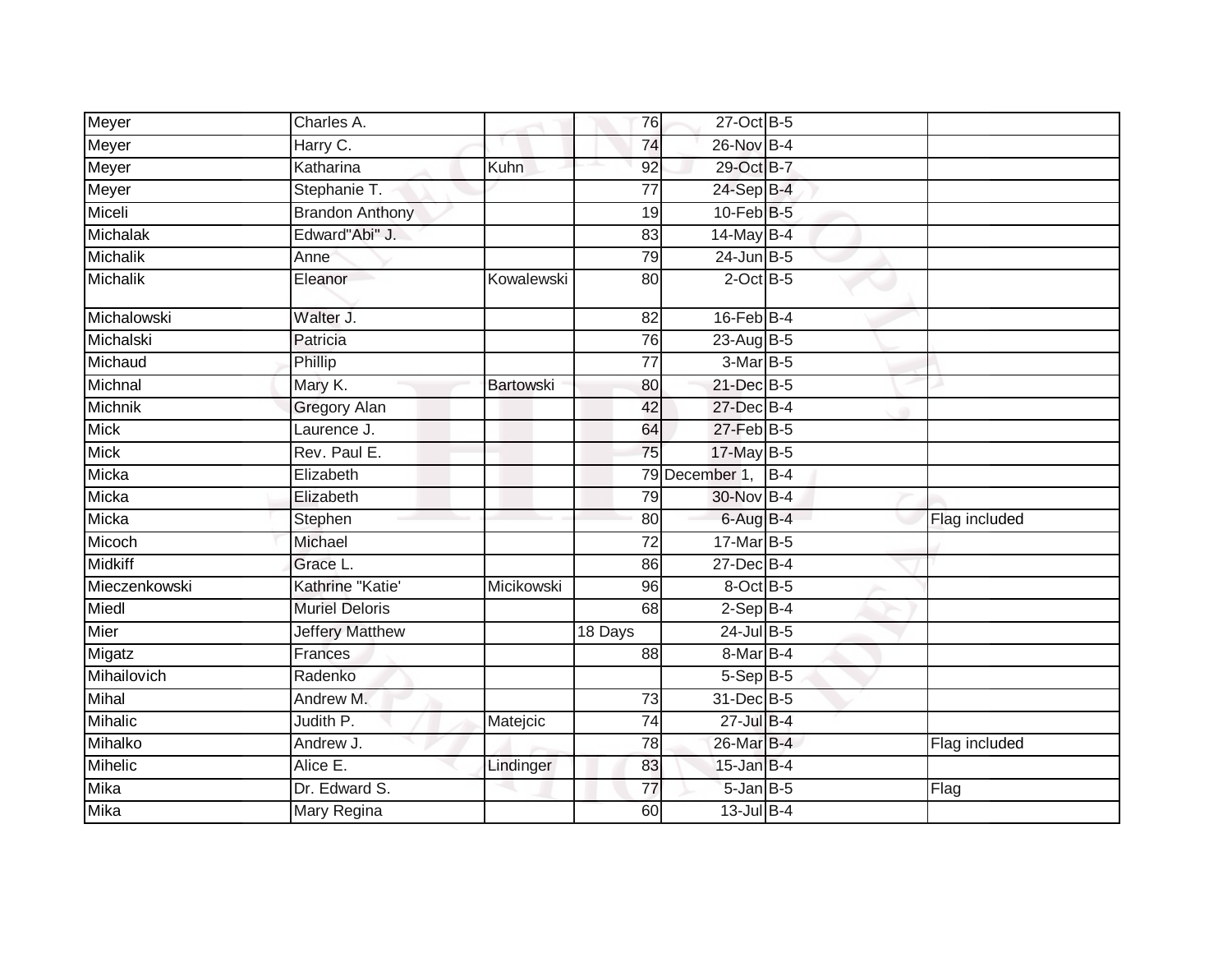| <b>Mika</b>    | Richard J.            |                | 86              | $21$ -Jan $B-5$   | Flag included |
|----------------|-----------------------|----------------|-----------------|-------------------|---------------|
| Mikalowsky     | Sandra L.             |                | 55              | $2-AugB-4$        |               |
| Mikolajczak    | Casmira "Daisy"       |                | 93              | 17-Sep B-4        |               |
| <b>Mikus</b>   | Rose M.               |                | 81              | 25-Aug B-4        |               |
| Milakovich     | Mike Jr.              |                | 76              | $2$ -Feb $B-5$    | Flag included |
| Milburn        | <b>Blanche L</b>      |                | $\overline{82}$ | 15-Oct B-5        |               |
| <b>Miles</b>   | Crandoll S.           |                | 82              | $6$ -Dec $B$ -5   |               |
| <b>Miles</b>   | Frank B.              |                | 82              | 5-Aug B-5         | Flag included |
| <b>Miles</b>   | Gilbert V.            |                | 83              | 16-Sep B-6        |               |
| <b>Miles</b>   | Harlan                |                | 19              | $9-Sep B-4$       |               |
| Mileusnic      | <b>Mitch</b>          |                | 42              | $5$ -Oct $B-4$    |               |
| Milewski       | Stefan                |                | $\overline{72}$ | 20-Dec B-13       |               |
| <b>Miley</b>   | Juanita A.            |                | 48              | 9-Oct B-4         |               |
| <b>Milich</b>  | Robert                |                | 63              | $25$ -Jan B-5     |               |
| Milisavljevic  | Eleanore              |                | 76              | 6-Jan B-4         |               |
| Milkovich      | Ray "Milky"           |                | 55              | 29-Oct B-7        |               |
| <b>Milkrut</b> | <b>Stanley John</b>   |                | $\overline{82}$ | 19-Jul B-5        |               |
| <b>Miller</b>  | Alice                 |                | 81              | $29$ -Jul $B-4$   |               |
| Miller         | <b>Betty</b>          | <b>Buzzard</b> | 82              | 30-Jul B-5        |               |
| <b>Miller</b>  | <b>Betty Lou</b>      | Watts          | $\overline{73}$ | $21-Sep$ B-5      |               |
| <b>Miller</b>  | Carol A.              |                | 59              | $24$ -Feb $ B-5 $ |               |
| <b>Miller</b>  | Carolyn "Kayo"        | Raymond        |                 | $15$ -Jul $B-4$   |               |
| Miller         | Carolyn "Kayo"        | Raymond        |                 | $13$ -Jun $B - 5$ |               |
| <b>Miller</b>  | Carrie M.             |                | 95              | 16-Dec B-4        |               |
| Miller         | Doris E. "Dot" "Bema" |                | 75              | $11 - Dec$ B-5    |               |
| Miller         | Edna May              | Cole           | 90              | $28$ -Jun $B-5$   |               |
| <b>Miller</b>  | Elizabeth J.          |                | 67              | 16-Jun B-4        |               |
| Miller         | Frank A.              |                | 54              | $4$ -Jun $B-4$    |               |
| <b>Miller</b>  | Henry                 |                | 82              | 24-Feb B-4        |               |
| <b>Miller</b>  | James M.              |                | $\overline{77}$ | 23-Apr B-4        | Flag included |
| Miller         | Joan M. "Joann"       | <b>Hopkins</b> | $\overline{72}$ | $11$ -Mar $B-5$   |               |
| <b>Miller</b>  | Joan P.               | Racich         | 80              | $1-May$ B-4       |               |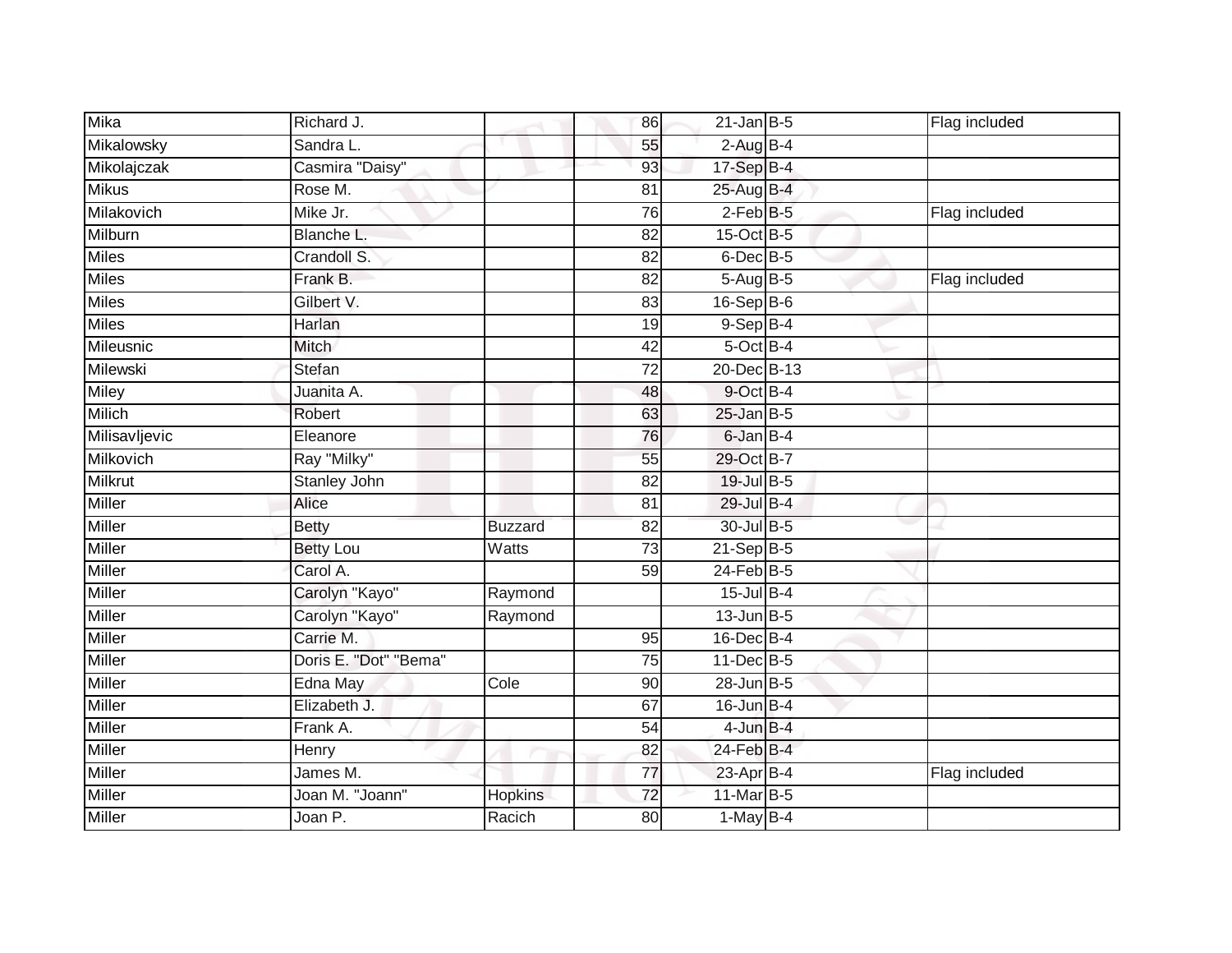| <b>Miller</b>  | Julia M.            | Mucha     |                 | $10$ -Feb $B-5$   |                  |
|----------------|---------------------|-----------|-----------------|-------------------|------------------|
| <b>Miller</b>  | Keith Stephen       |           | 48              | 6-Jan B-5         |                  |
| <b>Miller</b>  | Kyle DeVaughn       |           | 45              | $15$ -Jan B-4     |                  |
| Miller         | Leona A.            |           | 85              | 20-Apr B-4        |                  |
| <b>Miller</b>  | Leonard V. 1        |           | 63              | 18-Jan B-4        |                  |
| Miller         | Myrna L.            |           | 57              | 28-Nov B-4        |                  |
| Miller         | Phyllis P. (Park)   |           |                 | $28-AprB-5$       |                  |
| Miller         | Ronald R.           |           | 35              | 18-Dec B-5        |                  |
| Miller         | Roy W.              |           | $\overline{70}$ | $22-Apr$ B-4      | Flag included    |
| <b>Miller</b>  | Scott M.            |           | 33              | $5$ -Jul $B-4$    |                  |
| <b>Miller</b>  | Stephanie           | Pawlowski | 82              | $2$ -Jul B-5      |                  |
| Miller         | Yvonne C.           | Davis     |                 | $27$ -Feb $B$ -5  |                  |
| <b>Millies</b> | Evelyn R.           |           |                 | 19-Apr B-5        |                  |
| Milligan       | Helen               | Farmer    | 73              | 25-Mar B-4        |                  |
| Milliken       | Lyndon Robert       |           | 78              | 29-Mar B-4        | Flag included    |
| <b>Mills</b>   | Denise A.           |           | 28              | 19-Nov B-4        | Picture included |
| <b>Mills</b>   | Leon Roy            |           | $\overline{48}$ | $20$ -Jan B-4     |                  |
| <b>Mills</b>   | Minerva J.          |           | 87              | 25-Nov B-5        |                  |
| Millsaps       | Minerva Imogene     |           | 70              | $15$ -Mar $B-4$   |                  |
| Millwood       | Marlene J.          |           | $\overline{37}$ | 30-May B-4        |                  |
| Milne          | Violet V.           |           | 93              | $5-Mar$ B-4       |                  |
| Milovanovic    | Rosa                |           | 84              | $31$ -Jan $B-4$   |                  |
| Milovanovich   | Milka               |           | 94              | 5-Mar B-4         |                  |
| <b>Miltins</b> | Marion G.           |           |                 | 10-May B-5        |                  |
| Milton         | Gertrude M.         |           | 72              | 19-Aug B-5        |                  |
| <b>Miniuk</b>  | Wanda C.            | Wojtak    | 82              | $6-Nov$ B-5       |                  |
| <b>Mink</b>    | <b>Jack</b>         |           | 59              | $10$ -Dec $B-4$   |                  |
| Minton         | <b>Cynthia Rose</b> | Fletcher  | 45              | $7$ -Jul $B$ -5   |                  |
| <b>Mintz</b>   | Dr. S. Berhardt     |           |                 | 22-Apr B-4        |                  |
| Miodragovic    | Milan "Lala"        |           | 74              | 24-Nov B-4        |                  |
| Miotke         | Eileen A.W.         |           | 75              | $10$ -Jan $ B-5 $ |                  |
| Mirabelli      | Anthony J. "Tony"   |           | 91              | $23$ -Dec $B-4$   |                  |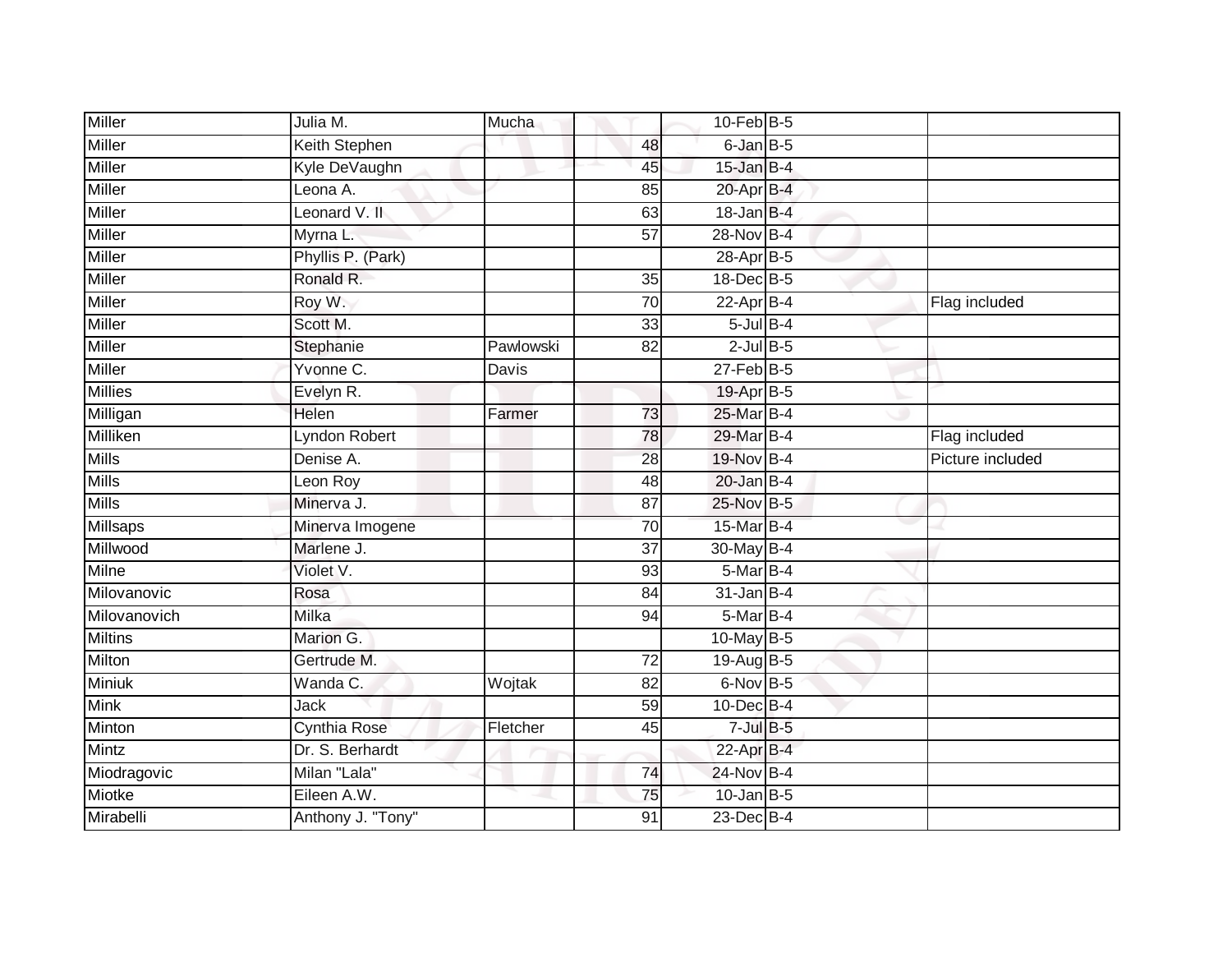| Miracle         | Wayland E.              |                | 66              | 10-May B-5        |               |
|-----------------|-------------------------|----------------|-----------------|-------------------|---------------|
| Mirdas          | Lillian                 |                | 85              | $22$ -Mar $B-8$   |               |
| <b>Miriam</b>   | <b>Sister Mary CSFN</b> | Rokosz         | 87              | $7-Sep$ B-5       |               |
| Mirkiewicz      | Helen M.                | Pieczul        |                 | 24-May B-4        |               |
| Mirkiewicz      | Jancie M.               | Verde          | $\overline{51}$ | 15-Apr B-5        |               |
| Mirro           | Cecelia D.              |                | 81              | $17$ -Jan B-4     |               |
| <b>Misiolek</b> | Edward J.               |                | 73              | $15$ -Feb $B$ -4  |               |
| Misiukiewicz    | Daniel                  |                | 13              | $27$ -Apr $B-5$   |               |
| Missal          | Ralph F.                |                | 76              | 15-Nov B-13       | Flag included |
| Mistovich       | Sam                     |                | 81              | 28-Nov B-5        | Flag included |
| Mitchell        | Betty J. (Pound)        |                | 77              | $15$ -Feb $B$ -4  |               |
| Mitchell        | Carl                    |                | 67              | 18-Oct B-12       |               |
| Mitchell        | <b>Helen Marie</b>      |                | 85              | 24-Sep B-4        |               |
| Mitchell        | James D.                |                | 61              | $17 - Jan$ B-4    |               |
| Mitchell        | Luerenzy                |                | 88              | 5-Mar B-4         |               |
| Mitchell        | Susanna J.              |                | 88              | 22-Nov B-12       |               |
| Mitchener       | Gladys                  |                |                 | $26$ -Jan B-5     |               |
| Miterko         | Frances T. (Michalak)   | Kosior         | 83              | 11-Mar B-5        |               |
| Miterko         | Mary                    |                | 73              | $22$ -Jan $B-5$   |               |
| Mitro           | Edward G.               |                | 66              | $8-Sep$ B-5       |               |
| Miyuskovich     | Paul                    |                |                 | 22-Oct B-5        |               |
| Mlynarczyk      | Stephanie               | <b>Szumlas</b> | 83              | 12-Dec B-5        |               |
| Mlynarczyk      | Walter F.               |                | 81              | 15-Sep B-5        |               |
| Mobley          | Harvey A.               |                | 76              | $28-Apr$ B-5      |               |
| <b>Mock</b>     | Emily D.                |                | 81              | $6$ -Jul $B-4$    |               |
| Modar           | Mildred L.              |                | 80              | 30-Sep B-4        |               |
| Modar           | Mildred L.              |                | 80              | $1-Oct$ B-4       |               |
| Modjeski        | Leonard J.              |                | 86              | 28-Oct B-4        |               |
| Modrak          | George Sr.              |                | 86              | 23-Nov B-4        | Flag included |
| Moehl           | Mindi Rose              |                | 13              | 14-Sep B-5        |               |
| Moelhman        | Dorothy Marie           |                | 84              | 30-May B-4        |               |
| <b>Moes</b>     | Tena                    |                | 88              | $10$ -Jun $B - 5$ |               |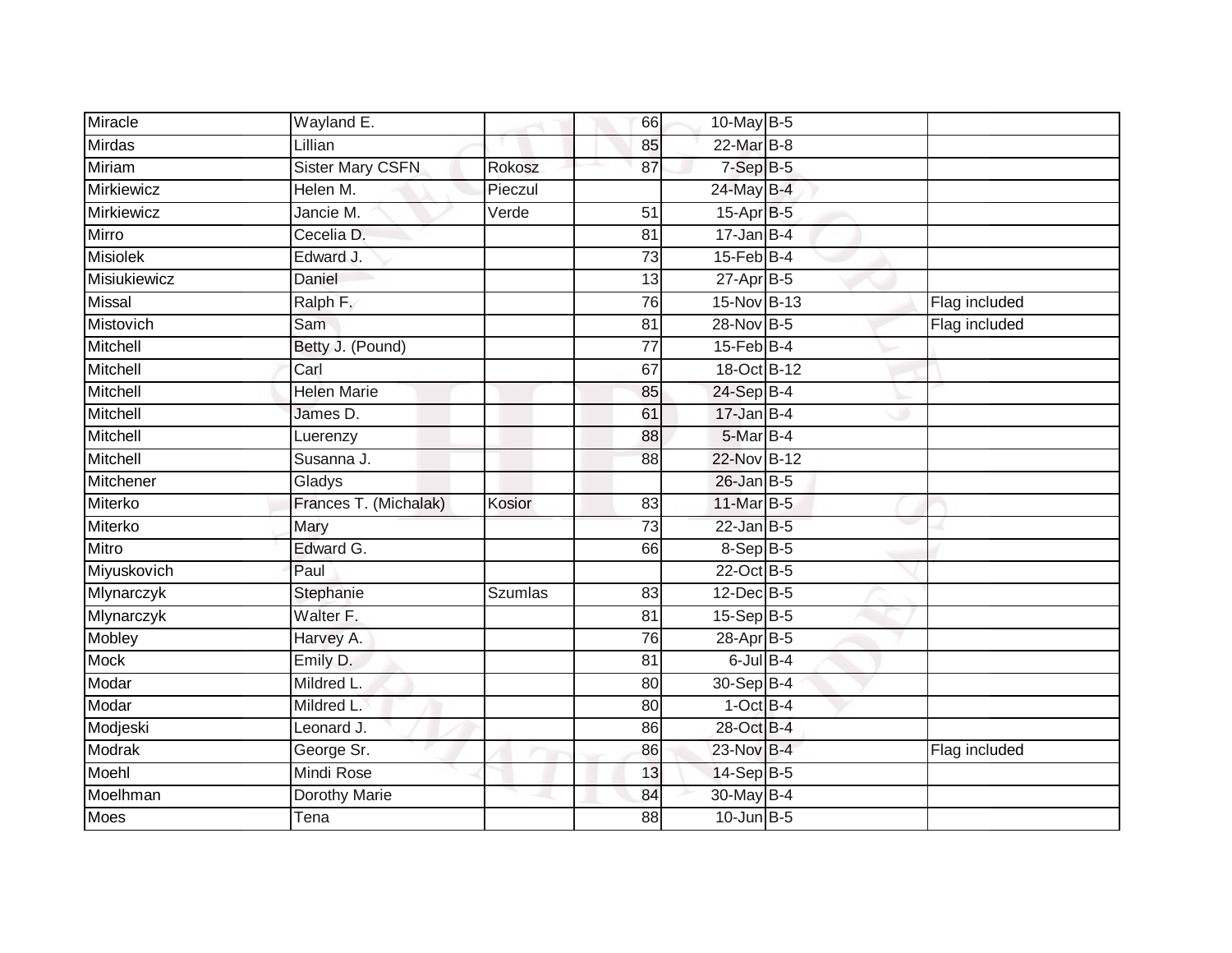| <b>Moffett</b> | Mona B.                |                | 68              | $26$ -Feb $ B-5 $ |                                   |
|----------------|------------------------|----------------|-----------------|-------------------|-----------------------------------|
| <b>Mokris</b>  | Lucille A.             |                | 57              | $21-Sep$ B-5      |                                   |
| Mole           | Kathryn C.             |                | 99              | 29-Oct B-6        |                                   |
| Molina         | Angel L.               |                | 54              | 24-May B-4        | Full name Angel L.Molina<br>Reyes |
| Molina         | Carmen                 |                | 60              | 20-Apr B-5        |                                   |
| Monberg        | <b>Ruth Jeanette</b>   | <b>Brasel</b>  | 86              | 14-Sep B-5        |                                   |
| Monette        | Robert C. "Bob" Sr.    |                | 68              | 28-Nov B-5        |                                   |
| <b>Monfort</b> | <b>Frances Leona</b>   |                | 84              | 15-Nov B-13       |                                   |
| Montano        | Richard J.             |                | 37              | $21-Sep$ B-5      |                                   |
| Montgomery     | Agnes                  |                | 62              | 20-Dec B-13       |                                   |
| Montgomery     | Beverly L.             |                | 78              | $18$ -Jan B-4     |                                   |
| Monti          | Mary Magdalene         | Jagiela        | 74              | 23-Apr B-5        |                                   |
| Mooney         | Kevin P.               |                | $\overline{37}$ | $28 - Jun$ B-5    |                                   |
| Moore          | Anna J.                | Plahm          | 92              | $14$ -Jun $B-5$   |                                   |
| Moore          | Anne M.                |                | 79              | $12$ -Dec $B-5$   |                                   |
| Moore          | <b>Beverly</b>         | <b>McBride</b> | 63              | $10$ -Jul $B-5$   |                                   |
| Moore          | Daniel Luther Sr.      |                | 76              | $10$ -Feb $B-5$   |                                   |
| Moore          | George W.              |                | 70              | $27$ -Jan B-7     |                                   |
| Moore          | Kristin N.             | Hellman        | 56              | $14$ -Jan $B-4$   |                                   |
| Moore          | Melba L.               |                | 84              | $21-Sep$ B-5      |                                   |
| Moore          | <b>Nellie Gertrude</b> |                | 72              | 19-May B-4        |                                   |
| Moore          | Richard 'Archie"       |                | 59              | 12-Aug $B-5$      |                                   |
| Moore          | William                |                | 66              | $18$ -Jan B-4     |                                   |
| Morehouse      | Donna                  |                | 50              | $12-SepB-4$       |                                   |
| Morel          | <b>Helen</b>           | Milanec        | $\overline{83}$ | 1-Nov B-13        |                                   |
| Moreno         | Peter "Pete"           |                | 70              | $5-AugB-5$        |                                   |
| Moresi         | Jeanette B.            |                | $\overline{77}$ | 8-Nov B-5         |                                   |
| Morey          | Mary                   |                | 92              | $23$ -Jan B-4     |                                   |
| Morgan         | Charlotte W.           | Welch          | 89              | 15-Jul B-5        |                                   |
| Morgan         | David Joseph           |                | 62              | 3-Aug B-4         | Flag Included                     |
| Morgan         | Jewel                  |                | 58              | $12-Apr$ B-5      |                                   |
|                |                        |                |                 |                   |                                   |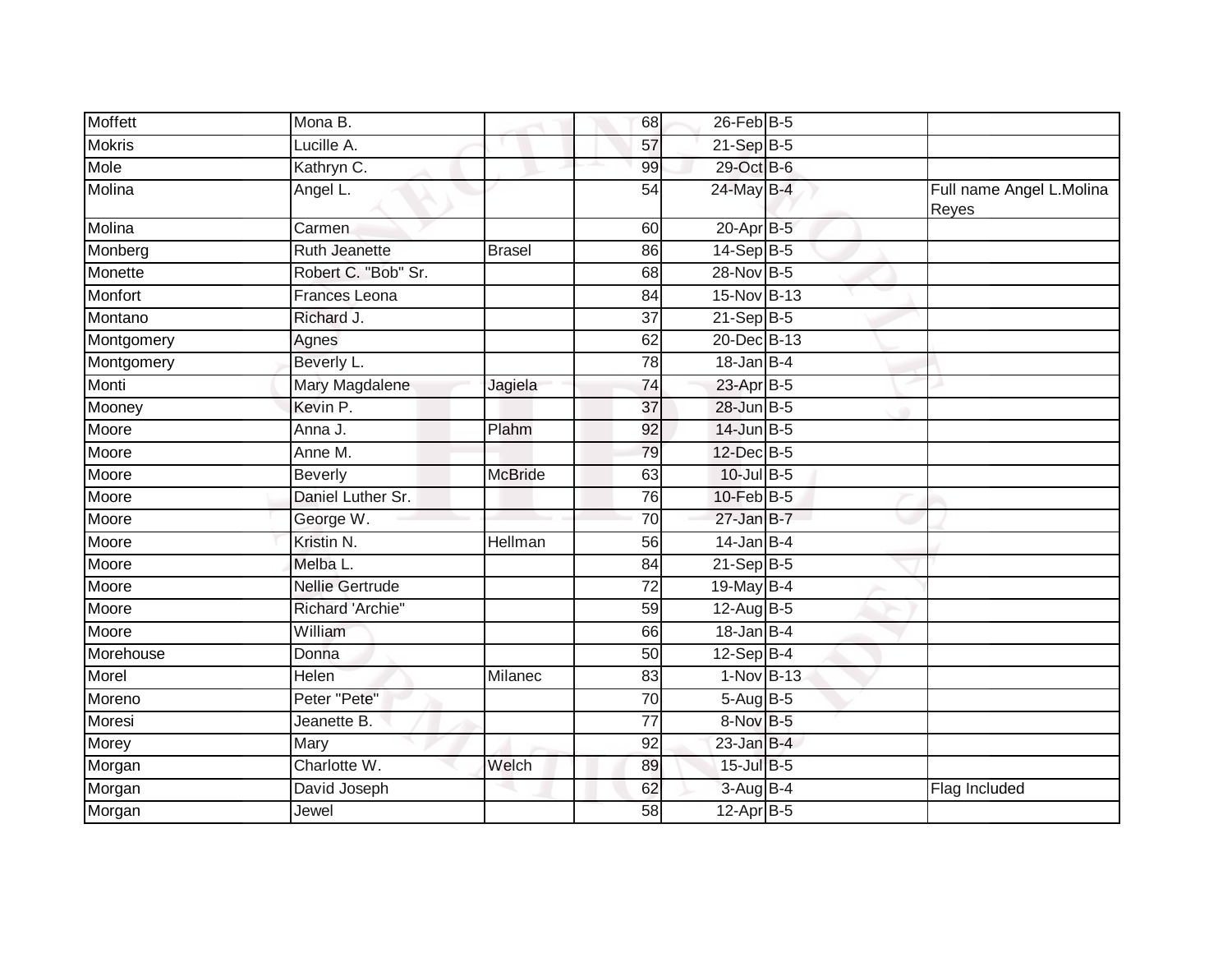| Morgan           | Juanita M.               | Hundley       | 79              | $17 - Jun$ B-4     | Full name Juanita M.<br>Hartman Morgan |
|------------------|--------------------------|---------------|-----------------|--------------------|----------------------------------------|
| Morgan           | Kenneth W.               |               | 91              | $7 - Aug$ B-5      |                                        |
| Morgan           | Larry "Chico"            |               | $\overline{55}$ | 3-Sep B-5          |                                        |
| Morgan           | Michelle LaVata "Chelle" |               | 32              | 20-Jul B-5         |                                        |
| Morgan           | Patricia C.              |               | 60              | 25-Oct B-10        |                                        |
| Morgan           | <b>Vincent Lee</b>       |               | 47              | $3-MarB-5$         |                                        |
| Moricz           | Lucille J.               | <b>Tokarz</b> | $\overline{71}$ | 6-Oct B-5          |                                        |
| Morin            | Charles R.               |               | 33              | 30-Apr B-4         |                                        |
| Morin            | Charles R.               |               | 33              | 1-May $B-4$        |                                        |
| Morrin           | Edward J.                |               |                 | $4$ -Jan B-5       |                                        |
| <b>Morris</b>    | Beryl A. "Jim"           |               | 83              | $2-$ Sep $B-4$     |                                        |
| <b>Morris</b>    | Donald P.                |               | 62              | $22$ -Jun $B-4$    |                                        |
| <b>Morris</b>    | Haraold "Glenn"          |               | 59              | $4$ -Nov B-4       |                                        |
| <b>Morris</b>    | Louise Patricia"Pat"     |               | 64              | 29-Aug B-5         |                                        |
| <b>Morris</b>    | Mary C.                  |               | 93              | $9 - Apr$ $B-4$    |                                        |
| <b>Morris</b>    | Otis (Sr.)               |               | 84              | $1$ -Jun $B$ -5    |                                        |
| <b>Morris</b>    | Robert Sr.               |               | 101             | 5-Feb B-4          |                                        |
| <b>Morris</b>    | William "Willie"         |               | 73              | 23-Sep B-5         |                                        |
| Morrison         | J.Robert                 |               | 58              | $17 -$ Jul $B - 4$ |                                        |
| <b>Morrow</b>    | <b>James Ronald</b>      |               | 61              | $21-SepB-5$        |                                        |
| Morton           | <b>Desiree</b>           |               | 76              | 25-May B-5         |                                        |
| Morton           | Douglas Clifton Sr.      |               | 40              | 24-May B-4         |                                        |
| Morton           | Duane L.                 |               | 21              | 27-Nov B-5         |                                        |
| Morton           | Van E.                   |               | 77              | 23-Mar B-4         |                                        |
| <b>Mosele</b>    | Angelo "Tony"            |               | $\overline{77}$ | 13-Sep B-4         | Flag included                          |
| Moser            | Kristine L.              |               | 45              | $30$ -Jan B-5      |                                        |
| <b>Moses</b>     | Dorothy "Dottie"         |               | 68              | $21$ -Jun B-4      | Full name Dorothy Moses<br>Cerra       |
| <b>Moses</b>     | Mamie                    |               | 86              | 30-Oct B-5         |                                        |
| <b>Moskalick</b> | Magdalene S.             |               | 79              | 26-Apr B-5         |                                        |
| <b>Moss</b>      | Helen                    |               | 73              | $27 - Jan$ B-7     |                                        |
| Mossell          | Jacob                    |               | $\overline{75}$ | $31$ -Mar $ B-5 $  |                                        |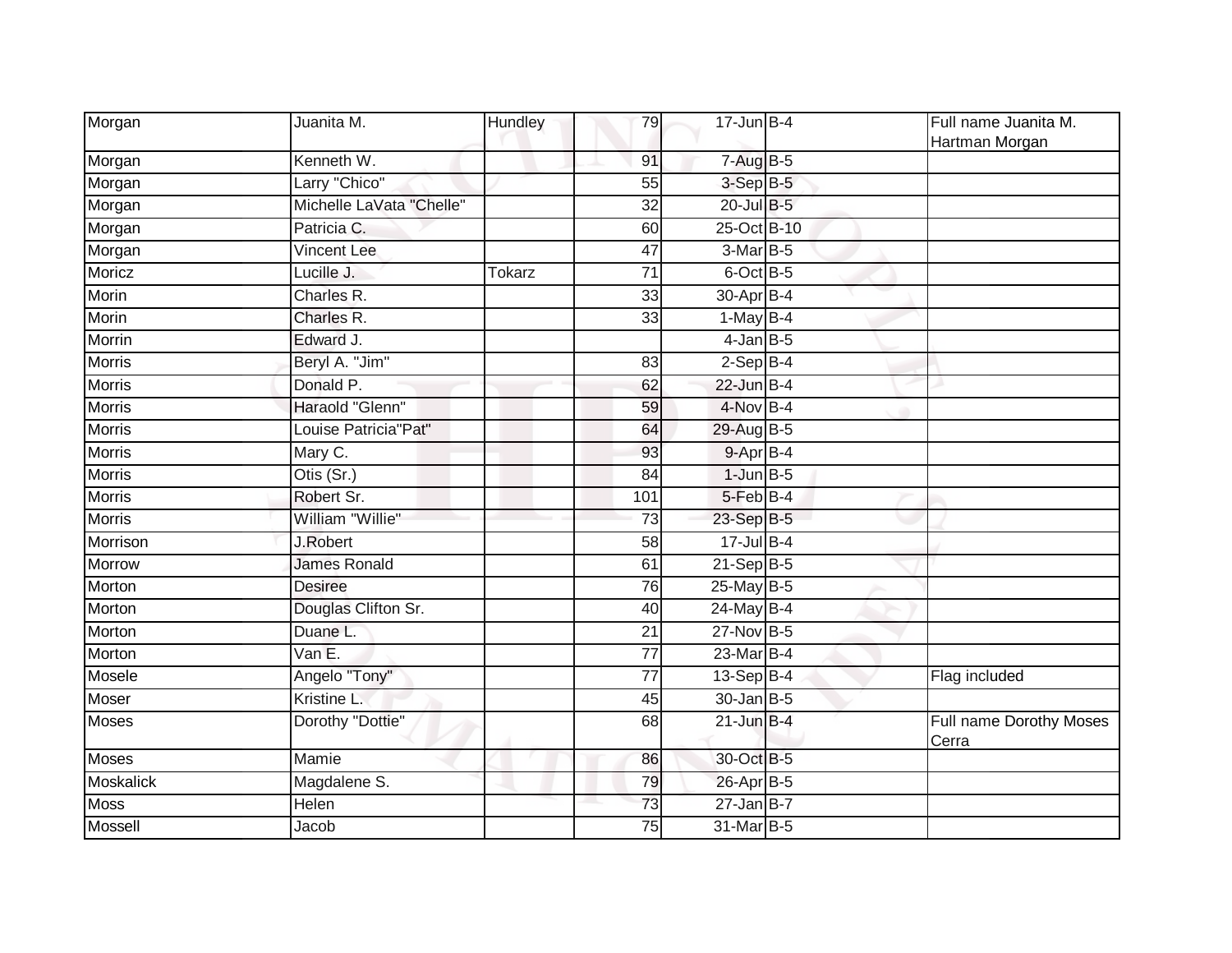| Mossell        | Thomas "Tubby"       |                  | 85              | $19-NovB-4$         |                                             |
|----------------|----------------------|------------------|-----------------|---------------------|---------------------------------------------|
| <b>Motes</b>   | Rebecca Anna         |                  | 46              | 9-Feb B-5           |                                             |
| Motkowicz      | Andrew C. "Musky"    |                  | $\overline{71}$ | 10-Aug $B-6$        | Flag included                               |
| Motz           | Therese M.           | Ryzewski         | 90              | 5-Nov B-4           |                                             |
| <b>Moyes</b>   | <b>Lillian</b>       |                  | $\overline{82}$ | 23-Dec B-4          |                                             |
| <b>Mroz</b>    | Sr. Ann Rose, O.S.F. |                  | 86              | $5-AprB-4$          |                                             |
| Mroz           | Stanley A.           |                  | 82              | $9-AugB-5$          | Flag included                               |
| <b>Mrzljak</b> | Mary                 | <b>Bender</b>    | 92              | $4$ -Mar B-5        |                                             |
| Mucha          | Anne                 | Kubacki          | 75              | 26-Mar B-4          |                                             |
| Mudd           | Donna Dane           |                  | 60              | $25$ -Jul $B-5$     |                                             |
| Mudro          | Joe                  |                  | $\overline{71}$ | $3$ -Dec $B$ -5     |                                             |
| Mudroncik      | Irene M.             | Mazurkiewi<br>CZ | 77              | 29-Apr B-4          |                                             |
| Mudronick      | Anthony              |                  | 83              | $1$ -Jun $B$ -5     |                                             |
| <b>Mueller</b> | Jack D.              |                  | 60              | $25$ -Jul B-5       |                                             |
| <b>Mueller</b> | Norbert C.           |                  |                 | $1-MarB-4$          |                                             |
| Mueller        | William R, "Bill"    |                  |                 | 74 Febbruary 22 B-5 |                                             |
| <b>Mueller</b> | William R. "Bill"    |                  | $\overline{74}$ | $21$ -Feb $B-4$     |                                             |
| Muhleman       | C.E. Dr.             |                  | 86              | $3-AugB-4$          |                                             |
| <b>Muhm</b>    | <b>Alice Faye</b>    | Goreham          |                 | $27$ -Jan B-7       |                                             |
| <b>Mulay</b>   | Virginia             |                  | $\overline{81}$ | 18-Mar B-4          |                                             |
| Mulcahey       | Marjorie             |                  | 95              | 18-Oct B-12         |                                             |
| Mulder         | Katherine            |                  | 81              | $16-SepB-6$         | Full Name Katherine<br><b>Murray Mulder</b> |
| Mulholland     | <b>Helen Gaston</b>  |                  | 89              | 16-Dec B-5          |                                             |
| Mull           | <b>Marvin Roy</b>    |                  | $\overline{48}$ | 31-Dec B-5          |                                             |
| Mull           | Zachary James        |                  | 12 Days         | 16-Nov B-5          |                                             |
| Mulligan       | Joseph A.            |                  | 81              | 18-Dec B-5          |                                             |
| Mulligan       | Mildred L.           |                  | 81              | 21-Oct B-6          |                                             |
| <b>Mummert</b> | Richard P. Jr.       |                  | 72              | 3-Sep B-5           |                                             |
| Mundee         | Mary K.              | Vesy             |                 | $25$ -Feb $ B-5 $   |                                             |
| Munno          | Lorraine B.          |                  |                 | $3$ -Jun $B$ -5     |                                             |
| Murawski       | Joseph J.            |                  | 87              | $1-May$ B-5         |                                             |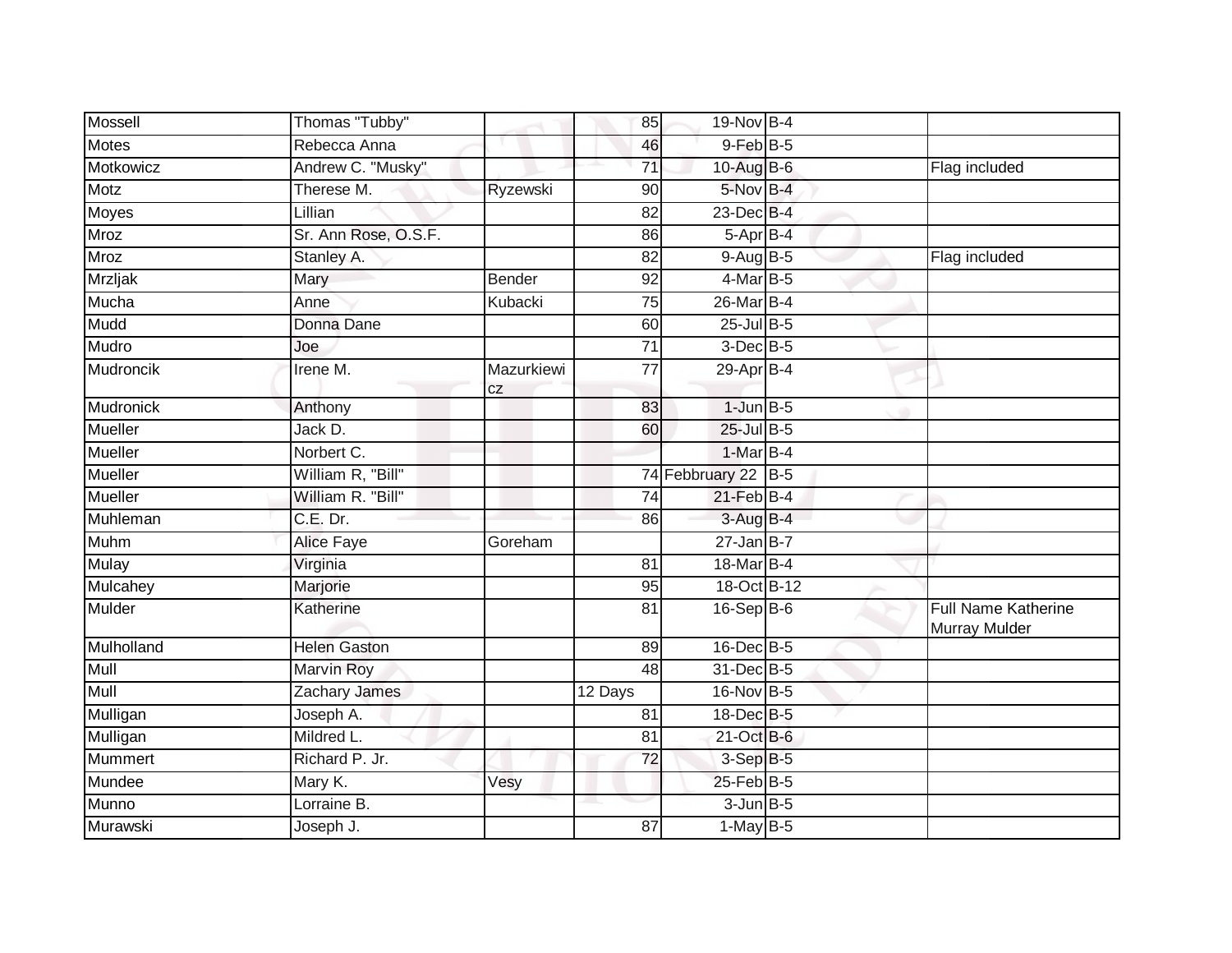| Murawski        | Joseph J.                          |                | 87              | 30-Apr B-5       |                                             |
|-----------------|------------------------------------|----------------|-----------------|------------------|---------------------------------------------|
| Murdock-Bezan   | Pamela J.                          |                | 52              | $1-May$ B-4      |                                             |
| <b>Murin</b>    | Sophie H.                          | Palko          | 85              | 4-Oct B-4        |                                             |
| Murphy          | David L.                           |                | $\overline{58}$ | 16-Nov B-5       |                                             |
| <b>Murphy</b>   | Eva P.                             |                | 96              | 24-Sep B-5       | Full name Eva P. Murphy<br>Schaadt          |
| Murphy          | Josephine                          | <b>DeFabio</b> | 85              | $14$ -May B-4    |                                             |
| Murphy          | <b>Mary Louise</b>                 |                | 78              | $11$ -Jul B-4    |                                             |
| Murphy          | Mildred A.                         | Sevcik         | $\overline{72}$ | $26$ -Jan B-4    |                                             |
| Murray          | James R.                           |                | 67              | $1-JanB-5$       | Flag                                        |
| Murray          | Katherine                          |                | 81              | $16-Sep$ B-6     | Full name Katherine<br><b>Murray Mulder</b> |
| Murray          | Marion E.                          | MacDonald      | 69              | 14-Jul B-5       |                                             |
| Murzyn          | Stephanie H.                       | Gaskey         | 88              | 28-Apr B-5       |                                             |
| <b>Musch</b>    | Delbert R.                         |                | 60              | $9$ -Dec $B$ -4  |                                             |
| Mushro          | Victoria                           |                | 91              | 27-Nov B-5       |                                             |
| <b>Musial</b>   | Priscilla A.                       |                | 81              | 29-Nov B-13      |                                             |
| Musolino        | Lawrence J.                        |                |                 | 24-Aug B-4       | Flag included                               |
| Mussman         | Robert G.                          |                | 71              | 5-Apr B-4        |                                             |
| Muszalski       | Josephine                          | Cebula         | 88              | 16-May B-4       |                                             |
| Muszynski       | Edward                             |                | 76              | 29-May B-4       | Flag included                               |
| <b>Muth</b>     | Helen F.                           | Libauskas      | 68              | 24-May B-4       |                                             |
| Muzzall         | Lillian I                          |                | 97              | $1$ -Jul B-4     |                                             |
| Mycoff          | Dawn Markle                        |                | 62              | $12$ -Jul B-4    |                                             |
| Myers           | Elizabeth N.                       |                | 73              | $25$ -Jan B-4    |                                             |
| <b>Myers</b>    | Thelma F.Everly                    |                | 70              | $19$ -Feb $B$ -4 |                                             |
| <b>MyGrants</b> | James Michael                      |                | 47              | $8$ -Dec $B$ -4  | Flag included                               |
| Nader           | Mary E.                            |                | 87              | $6$ -Jan $B-5$   |                                             |
| Nadolski        | Sebastian Walter "Snoopy"<br>Stash |                | 77              | 30-Dec B-5       | Flag included                               |
| Nagele          | Geneva Joyce                       |                | 87              | $1-Oct$ B-4      |                                             |
| Nagy            | Clara H.                           |                | 83              | $2-Apr$ B-5      |                                             |
| Nagy            | Stephen J."Mex"                    |                | 79              | $21$ -May B-5    | Flag included                               |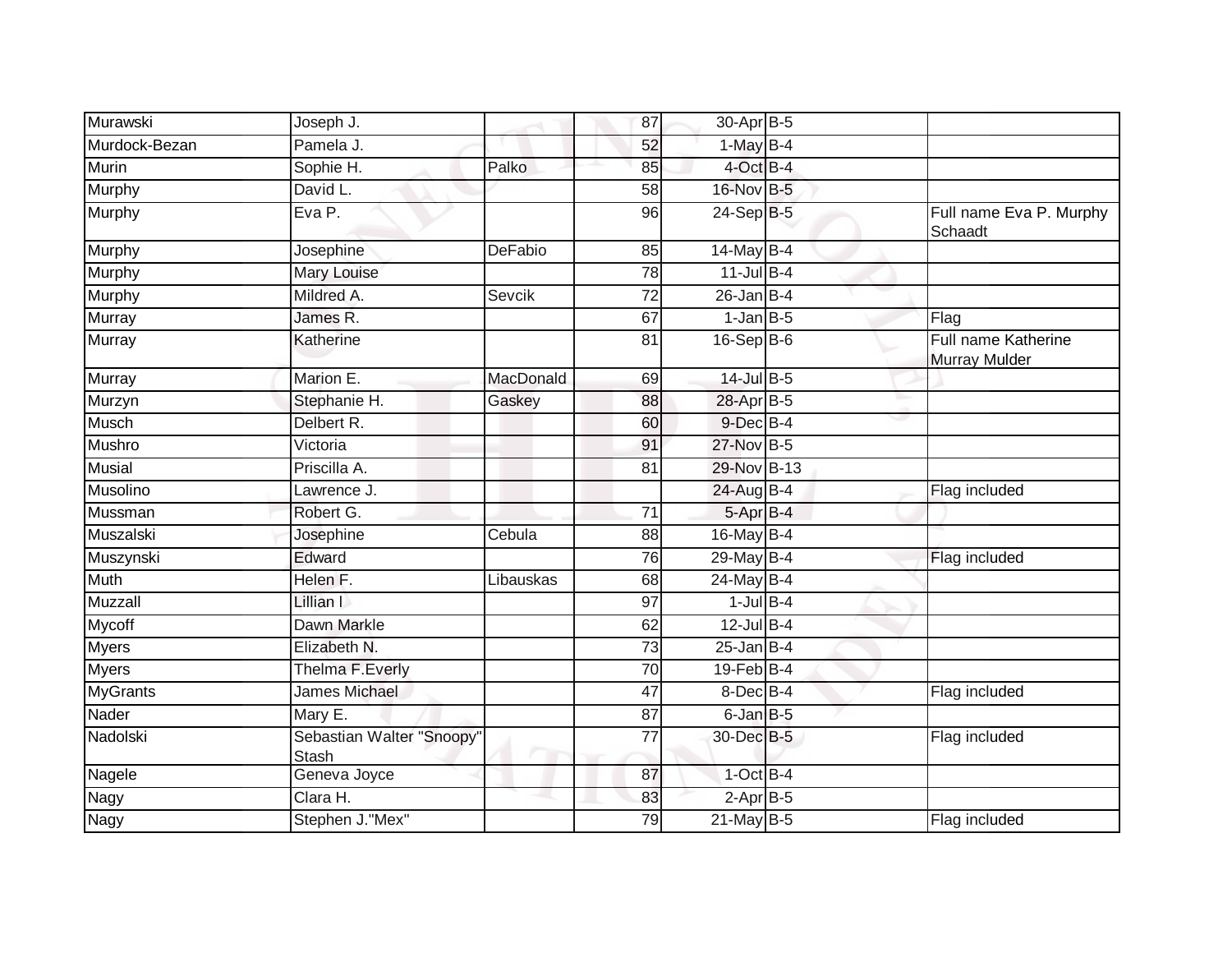| <b>Nagy</b>   | Wanda E.                             |              | 81              | 27-May B-4        |                           |
|---------------|--------------------------------------|--------------|-----------------|-------------------|---------------------------|
| <b>Nakis</b>  | George M. Colonel<br>U.S.A.F. (Ret.) |              | 74              | $14$ -Jun $B-4$   | Flag and picture included |
| Nallenweg     | <b>Margaret Rose</b>                 | Hmurovich    | 88              | 16-Nov B-5        |                           |
| Nance         | Russell E.                           |              | 74              | 23-Mar B-4        |                           |
| Narug         | Joseph John                          |              | 50              | 10-May B-5        |                           |
| Nastoff       | Lazo                                 |              | 97              | $14$ -Feb $B$ -4  |                           |
| Natke         | <b>Robert Roy</b>                    |              | 79              | 25-Mar B-5        |                           |
| Nauracy       | John L.                              |              | 63              | $25$ -Jun $B-5$   | Flag included             |
| Nauta         | Lona Toni                            |              | 81              | 8-Dec B-4         |                           |
| Navarette     | Jose G.                              |              | 46              | $7-Sep B-5$       |                           |
| Nawracaj      | Frieda                               | <b>Bilke</b> | 81              | 18-Aug B-5        |                           |
| Nawrocki      | John                                 |              | $\overline{77}$ | $14$ -Jan B-4     |                           |
| Nawrocki      | Mary                                 |              | $\overline{77}$ | $2-AugB-4$        |                           |
| Neal          | <b>Rose Marie</b>                    |              | 66              | $16$ -Feb $B$ -5  |                           |
| Neamtue       | Dorothy L.                           |              | 86              | $15$ -Feb $ B-4 $ |                           |
| Neary         | Josephine                            |              | 95              | $16$ -Jan B-5     |                           |
| Necas         | Florence V.                          | Ciszewski    | 78              | 13-Apr B-5        |                           |
| Nedoff        | Albert, Sr.                          |              | 78              | $8 - AprB - 4$    | Flag included             |
| Nedoff        | Louis                                |              | 81              | $6$ -Dec $B$ -5   |                           |
| Nehrig        | <b>Marie Mary</b>                    |              | 87              | $25$ -Feb $B$ -5  |                           |
| Neil          | Charles E. (Chuck)                   |              |                 | 12-May B-5        |                           |
| Nelligan      | Helen E.                             | Ryan         | 85              | $17$ -Jun $B-5$   |                           |
| Nelson        | Gail G.                              |              | 83              | $20$ -May B-5     |                           |
| Nelson        | John W. Jr. "Billy"                  |              | 57              | 25-May B-5        |                           |
| Nelson        | Kolten James                         |              | 3               | $15$ -Dec $B$ -6  |                           |
| Nelson        | Wilda M.                             |              | 90              | 13-Dec B-13       |                           |
| Nelson        | William A.                           |              | 51              | $21$ -Sep B-5     |                           |
| Nemeth        | Anna                                 |              | 94              | $16$ -Jul B-5     |                           |
| Nemeth        | Steve II                             |              | 83              | 4-Dec B-4         |                           |
| <b>Nevers</b> | Ollie B.                             |              | 86              | 27-Dec B-4        |                           |
| Newberry      | Anna                                 |              | 81              | 26-Nov B-4        |                           |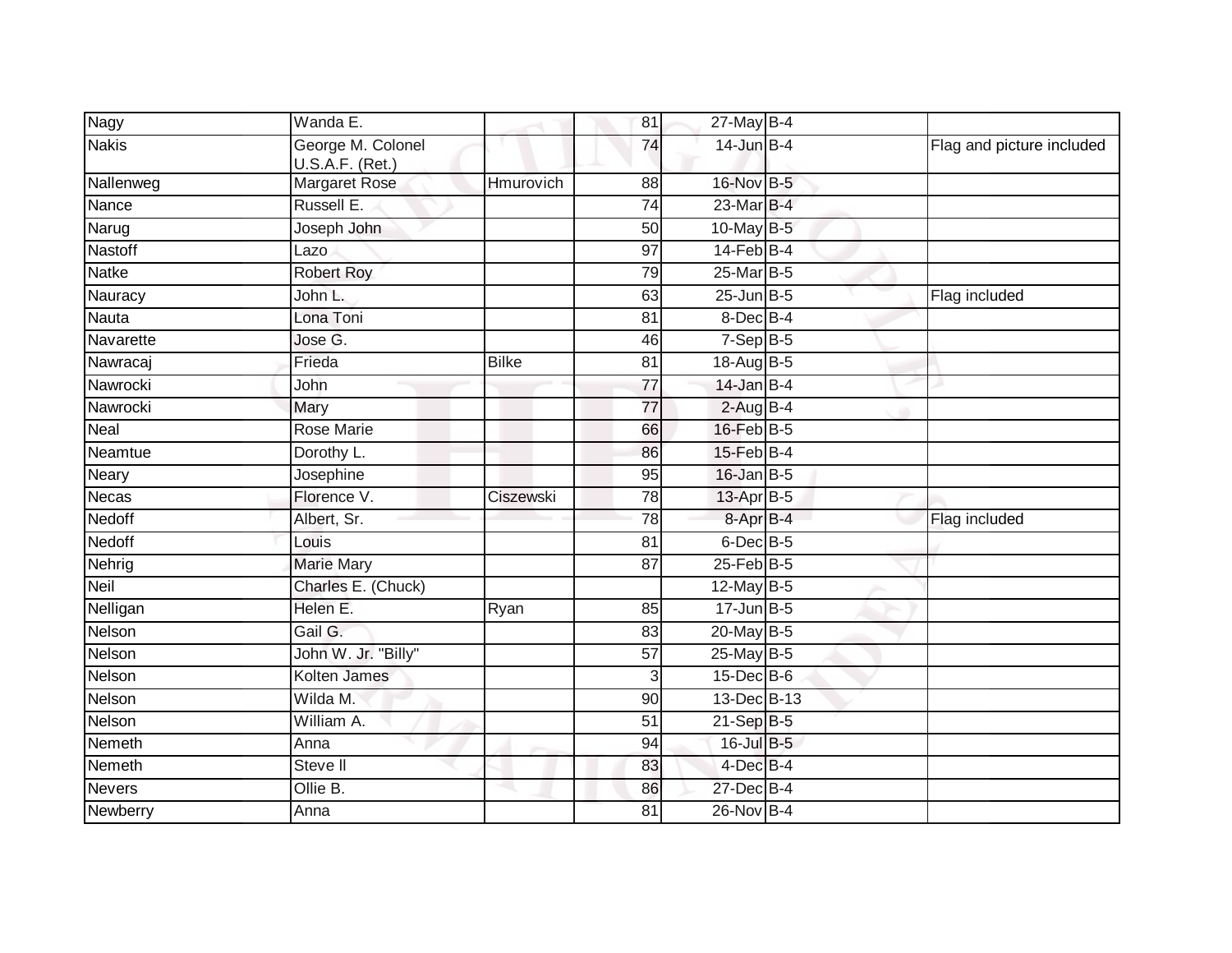| Newberry       | Aubrey W.          |           | 76              | 27-Dec B-4        | Flag and picture included |
|----------------|--------------------|-----------|-----------------|-------------------|---------------------------|
| Nicholas       | <b>Mark Andrew</b> |           | 38              | 8-Apr B-4         |                           |
| <b>Nichols</b> | Joseph W.          |           | 20              | 7-Apr B-4         |                           |
| Nichols        | Sherman Vaughn     |           | $\overline{72}$ | 31-Aug B-5        | Cross included            |
| <b>Nichols</b> | Sherman Vaughn     |           | $\overline{72}$ | $1-SepB-5$        | Cross included            |
| <b>Nichols</b> | Thomas H.          |           | 72              | $1-MayB-5$        |                           |
| Nicholson      | Andrew A.          |           | 74              | $2$ -Feb $B$ -5   |                           |
| Nickovich      | John J.            |           | $\overline{71}$ | $7 - Jan$ B-5     |                           |
| Nickovich      | Yoka M.            |           | $\overline{97}$ | $8$ -Jan $B$ -5   |                           |
| Nicksic        | Frederick M.       |           | 53              | $26$ -Feb $ B-5 $ | Flag included             |
| Nicolini       | Lewis F.           |           | 81              | $1-Dec$ B-5       |                           |
| Nicolosi       | Paul Joseph        |           | 68              | $12-Sep$ B-4      |                           |
| Nida           | <b>Carol Ann</b>   |           | 55              | 24-Mar B-4        |                           |
| Niemitz        | Robert P.          |           | 73              | $25$ -Jan B-5     |                           |
| Niespodziana   | Pearl              |           | 94              | 28-Oct B-4        |                           |
| <b>Nieves</b>  | Jesus              |           | 53              | 11-Aug B-4        |                           |
| Nigohosian     | Edward             |           | 70              | $9$ -Dec $B$ -4   |                           |
| Niksch         | Rose A.            | Greiner   | 93              | $1-AprB-5$        |                           |
| Ninkovich      | Thomas D.          |           | 58              | 29-May B-4        |                           |
| Nitecki        | <b>Stella</b>      |           | $\overline{91}$ | $4$ -Jun $B$ -5   |                           |
| <b>Noak</b>    | Albert R.          |           | 81              | $11-Auq$ B-4      |                           |
| <b>Noble</b>   | Myrtle E.          |           | $\overline{82}$ | $29-Apr$ B-5      |                           |
| <b>Nobles</b>  | Evelyn B.          |           | 74              | 25-Nov B-4        |                           |
| Noel           | William H.         |           | 81              | 14-Oct B-5        | Flag included             |
| <b>Nohr</b>    | Doris L.           |           | 80              | $31$ -Jul B-5     |                           |
| Nohr           | Doris L.           |           | 80              | $1-AugB-5$        |                           |
| Nolan          | Edwin              |           | $\overline{72}$ | 24-May B-4        | Flag included             |
| Noland         | Dolores E.         |           | 66              | 24-May B-4        |                           |
| Nolbertowicz   | Ann T.             | Ziembicki | 77              | 24-Sep B-5        |                           |
| Noldin         | Mark T.            |           | 35              | $11-Sep$ B-4      |                           |
| Nondorf        | Gerald W.          |           | 83              | $4-Sep B-4$       | Flag included             |
| Nordell        | Ailie I.           |           | 80              | 11-Oct B-5        |                           |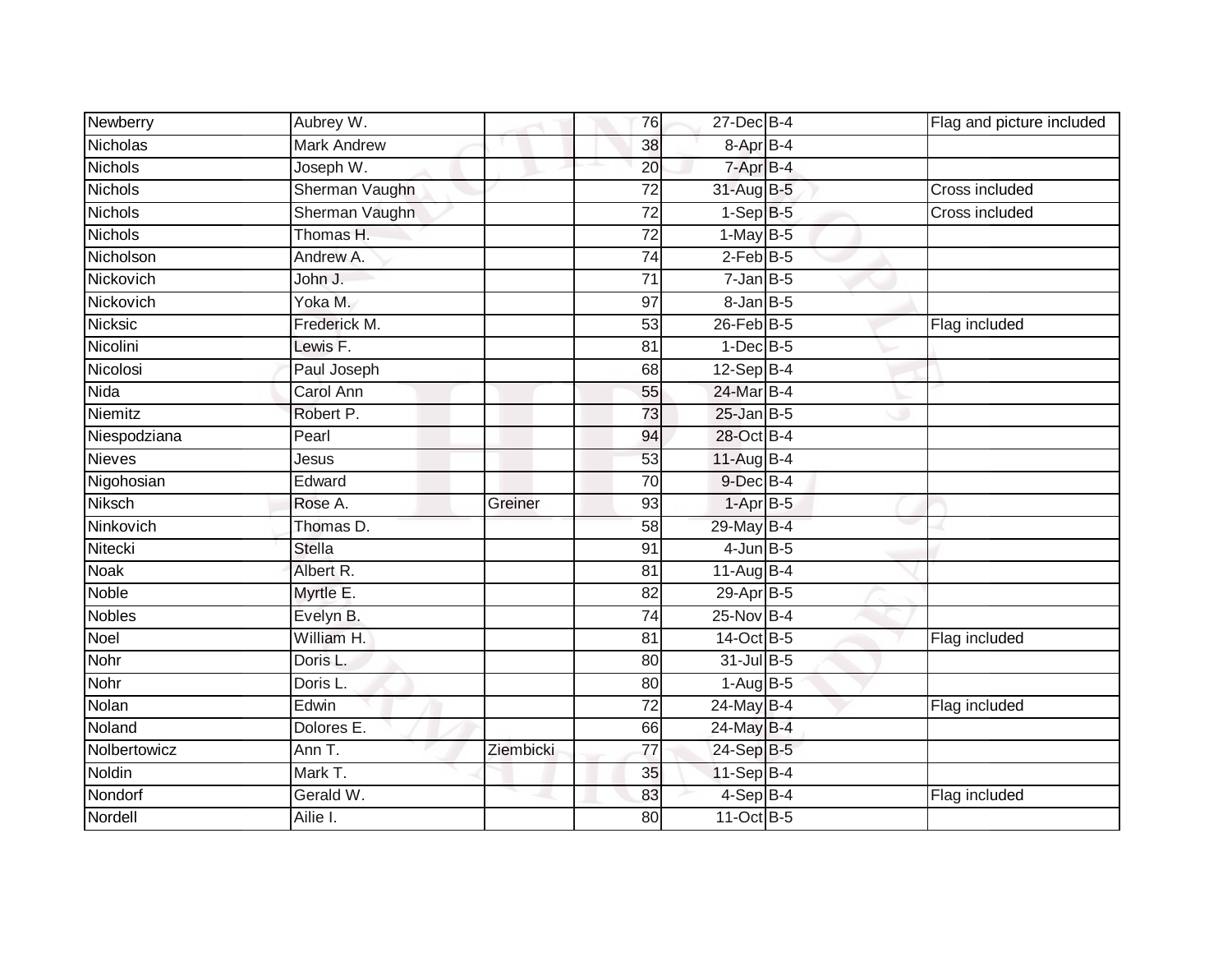| Nordyke           | Cleo R.              |            | 55              | $18$ -Jul B-4    |               |
|-------------------|----------------------|------------|-----------------|------------------|---------------|
| Norman            | Ann $\overline{C}$ . | Ciganovich |                 | 28-Dec B-5       |               |
| Norwine           | Mary Elizabeth       | Onder      | 90              | 10-Aug $B-6$     |               |
| Nosich            | Matt "Pro"           |            | 61              | 31-Oct B-4       | Flag included |
| Nosich            | Matt "Pro"           |            | 61              | 1-Nov B-13       | Flag included |
| Notardonato       | Linda M.             | Antonacci  | 87              | 23-Oct B-5       |               |
| Novak             | Albert E.            |            | 77              | 20-Mar B-5       |               |
| Novak             | David Louis Sr.      |            | $\overline{73}$ | $5-Nov$ B-4      |               |
| Novak             | Lorraine Jenny       | Nowaczyk   | $\overline{72}$ | $21$ -Jun $B-4$  |               |
| Novakowski        | John                 |            | 62              | $26$ -May B-5    |               |
| Novales           | Emilio               |            | 85              | $1$ -Jun $B$ -5  |               |
| Novales           | Emilio               |            | $\overline{85}$ | $31$ -May B-5    |               |
| Novelli           | Randall J.           |            | 21              | 21-Nov B-5       |               |
| Novello           | Eugene W.            |            | $\overline{71}$ | 11-Oct B-4       |               |
| <b>Nowak</b>      | Walerya "Violet"     | Knapik     | 86              | 15-Mar B-5       |               |
| Nowakowski        | Cyril T.             |            | 71              | 25-Mar B-5       | Flag included |
| Nowakowski        | Eugene "Sam"         |            | $\overline{78}$ | $31$ -Jul B-4    |               |
| Nowicki           | Casimir"Kayo" J.     |            | 81              | $7 - Jun$ B-5    | Flag included |
| Nusbaum           | Floyd A.             |            | 82              | $20$ -Aug $B-4$  | Flag included |
| <b>Nuzzo</b>      | Frank Sr.            |            | $\overline{91}$ | 27-Aug B-4       |               |
| Nyland            | Gladys H.            |            | 101             | $24$ -Jan B-4    |               |
| Nystrom           | August "Auggie"      |            | $\overline{71}$ | 17-Nov B-5       | Flag included |
| O' Neal           | Edna Lee             |            | 81              | $27 - Dec$ $B-4$ |               |
| O'Brenski         | Josephine P.         |            | 82              | $11-Sep$ B-4     |               |
| O'Brian           | Kathleen M.          |            | 34              | 15-Oct B-5       |               |
| O'Brien           | Eileen               |            | 86              | 9-Mar B-4        |               |
| O'Brock           | Joseph C.            |            | $\overline{71}$ | $5$ -Feb $B$ -4  | Flag included |
| O'Brock           | Joseph R.            |            | 24              | 17-Nov B-5       |               |
| O'Connell         | Elizabeth F.         |            | 90              | 24-Feb B-5       |               |
| O'Connell Rongers | Elizabeth "Betty Jo" |            | 54              | 20-Oct B-5       |               |
| O'Connor          | J. Ryan              |            | 16              | $21$ -Jul B-4    |               |
| O'Connor          | Leo B.               |            | 68              | 14-Dec B-5       |               |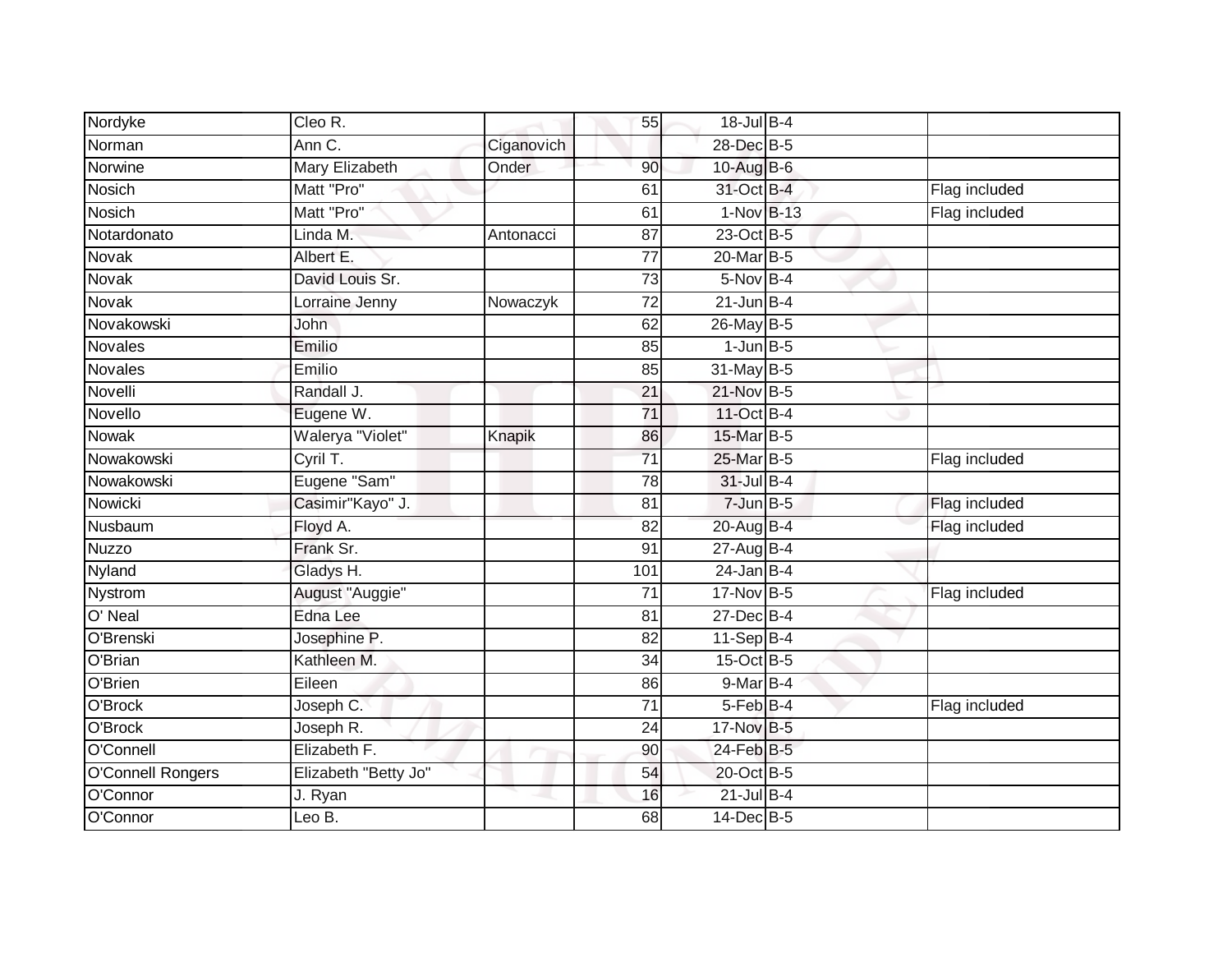| O'Hara   | Patrick W.                 |                | 51              | $19$ -Feb $B$ -4  |               |
|----------|----------------------------|----------------|-----------------|-------------------|---------------|
| O'Keefe  | Elmer M.                   |                | 65              | 8-Nov B-4         |               |
| O'Keefe  | Patrick (Clancy)           |                | 62              | $21-Sep$ B-5      | Flag included |
| O'Kelley | <b>Christopher Patrick</b> |                | $\overline{23}$ | 1-Nov B-12        |               |
| O'Kelley | <b>Christopher Patrick</b> |                | $\overline{23}$ | 31-Oct B-4        |               |
| O'Leary  | Margaret S.                |                | 91              | $6 -$ Apr $B - 4$ |               |
| O'Lena   | Margaret                   | Moore          | 76              | $13$ -Jan $B-4$   |               |
| O'Malley | <b>Edward Byrne</b>        |                | 91              | $7$ -May $B-5$    |               |
| O'Neill  | Ann                        | Puskar         | 81              | 31-Jul B-5        |               |
| O'Neill  | Ann                        | Puskar         | $\overline{81}$ | $1-Aug$ B-5       |               |
| O'Neill  | Celestine C.               |                | $\overline{72}$ | $6$ -Jan $B$ -5   |               |
| O'Neill  | Helen                      |                | 79              | $26$ -Jun $B-5$   |               |
| O'Neill  | John J.                    |                | 70              | $9$ -Mar $B$ -4   |               |
| Oates    | Robert J.                  |                | 70              | 10-May B-5        |               |
| Oberle   | Margaret L.                | <b>Schelle</b> | 82              | $22$ -Apr $B-4$   |               |
| Oboza    | Oscar O. Sr.               |                | 63              | 25-Oct B-11       |               |
| Obremski | Henry A.                   |                | $\overline{77}$ | 29-Aug B-5        |               |
| Obren    | Kata                       |                | 103             | $8$ -May B-4      |               |
| Ocampo   | Benjamin "Malacas"         |                | 59              | 20-Dec B-13       |               |
| Ochwat   | Lottie A.                  | Wisz           | $\overline{85}$ | 13-Mar B-5        |               |
| Odegard  | Mildred                    | Mayer          | 74              | $8-Apr$ B-4       |               |
| Odisho   | Samuel Sr.                 |                | 74              | 6-May B-4         |               |
| Oehmich  | Harold P.                  |                | 90              | $4$ -Jan B-5      |               |
| Ogden    | Carolyn                    |                | 56              | $29$ -Jul B-4     |               |
| Ogden    | John H. "Jack"             |                | 63              | $10-Auq$ B-6      |               |
| Ogle     | Charlotte M.               | Guzek          | $\overline{72}$ | $29$ -Jul $B-4$   |               |
| Ogorek   | Walter M.                  |                | 84              | $5$ -Oct $B$ -5   |               |
| Ohr      | Ruth                       | Warnimont      | 91              | 22-Nov B-13       |               |
| Ojeda    | Carmen                     |                | 73              | 30-Apr B-5        |               |
| Okichich | Joseph "Cousin Joe"        |                | 76              | $18$ -Feb $B-4$   |               |
| Ola      | John                       |                | 81              | $4$ -Jun $B$ -5   | Flag included |
| Oldaker  | Gladys G.                  | Canon          | 69              | 13-Apr B-5        |               |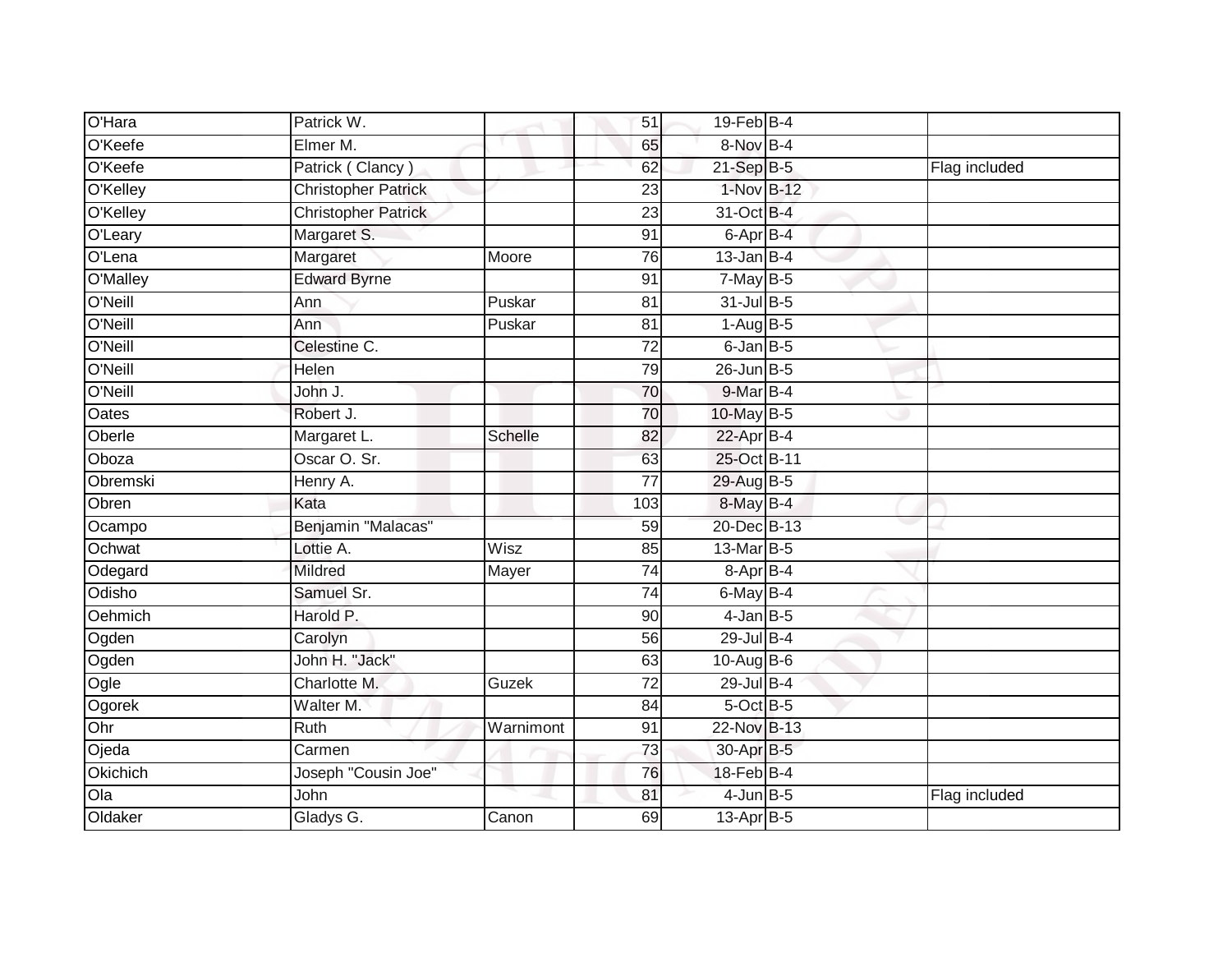| Olin        | Earl R.                           |         | 76              | $20$ -Jul B-5     |               |
|-------------|-----------------------------------|---------|-----------------|-------------------|---------------|
| Oliver      | Charles M. Sr.                    |         | 73              | 28-Nov B-5        | Flag included |
| Oliver      | John J.                           |         | 86              | 9-Mar B-4         |               |
| Olmeda      | Juan                              |         | $\overline{78}$ | 29-May B-4        |               |
| Olsen       | Maxine H.                         |         | 86              | 20-Dec B-13       |               |
| Olson       | Arnold N.                         |         | $\overline{76}$ | 19-Nov B-4        |               |
| Olson       | Edwin "John" Jr.                  |         | 43              | $27$ -May B-5     |               |
| Olson       | <b>Wallace William</b>            |         | 87              | $21$ -May B-5     |               |
| Olszowski   | Josephine M.                      |         | $\overline{78}$ | 6-Feb B-4         |               |
| Olthoff     | Harold "Buck" F.                  |         | 66              | $19-Oct$ B-4      |               |
| Ondra       | Steven F.                         |         | 86              | 29-Dec B-5        |               |
| Ontiveros   | Felicitis                         |         | 87              | 20-Oct B-5        |               |
| Oosterbaan  | Christopher J.                    |         | 18              | $11$ -Jul $B-4$   |               |
| Opolski     | Evelyn                            | Chalupa | 76              | 11-Oct B-5        |               |
| Oprisko     | LaRayne                           |         | 69              | $6$ -Oct $B$ -5   |               |
| Orescanin   | Mildred                           |         | 86              | $1-MarB-5$        |               |
| Orescanin   | Mildred                           |         | 86              | $28$ -Feb $ B-5 $ |               |
| Oresik      | Cornell "Swipes" "Sarge"          |         | 68              | 8-Mar B-4         |               |
| Oros        | Coletta J.                        | Crosby  |                 | 16-Sep B-6        |               |
| Orr         | Robert F.                         |         | 83              | 24-Sep B-4        |               |
| Orr         | Robert L.                         |         | 62              | $12$ -Jun $B-5$   | Flag included |
| Orsag       | Julie H.                          |         | $\overline{74}$ | $2-Aug$ B-4       |               |
| Orsini      | Ann                               |         | 90              | $20$ -Oct $B-5$   |               |
| Orthman     | Nancy L.                          |         | 53              | $2-Sep$ B-4       |               |
| Ortiz       | German P.                         |         | 80              | 26-Sep B-5        |               |
| Ortiz       | Leonard                           |         | $\overline{72}$ | $24$ -Feb $B-5$   |               |
| Orzechowicz | John                              |         | 79              | 6-Apr B-4         | Flag included |
| Osowski     | Aloysius Boniface "Al"<br>"Ollie" |         | 87              | 30-Oct B-5        |               |
| Ostaszewski | Isabella                          |         | 80              | 17-Jun B-5        |               |
| Ostoich     | Katherine                         |         | 90              | 14-Mar B-4        |               |
| Ostojic     | Eric M.                           |         | 17              | $15$ -Jan B-4     |               |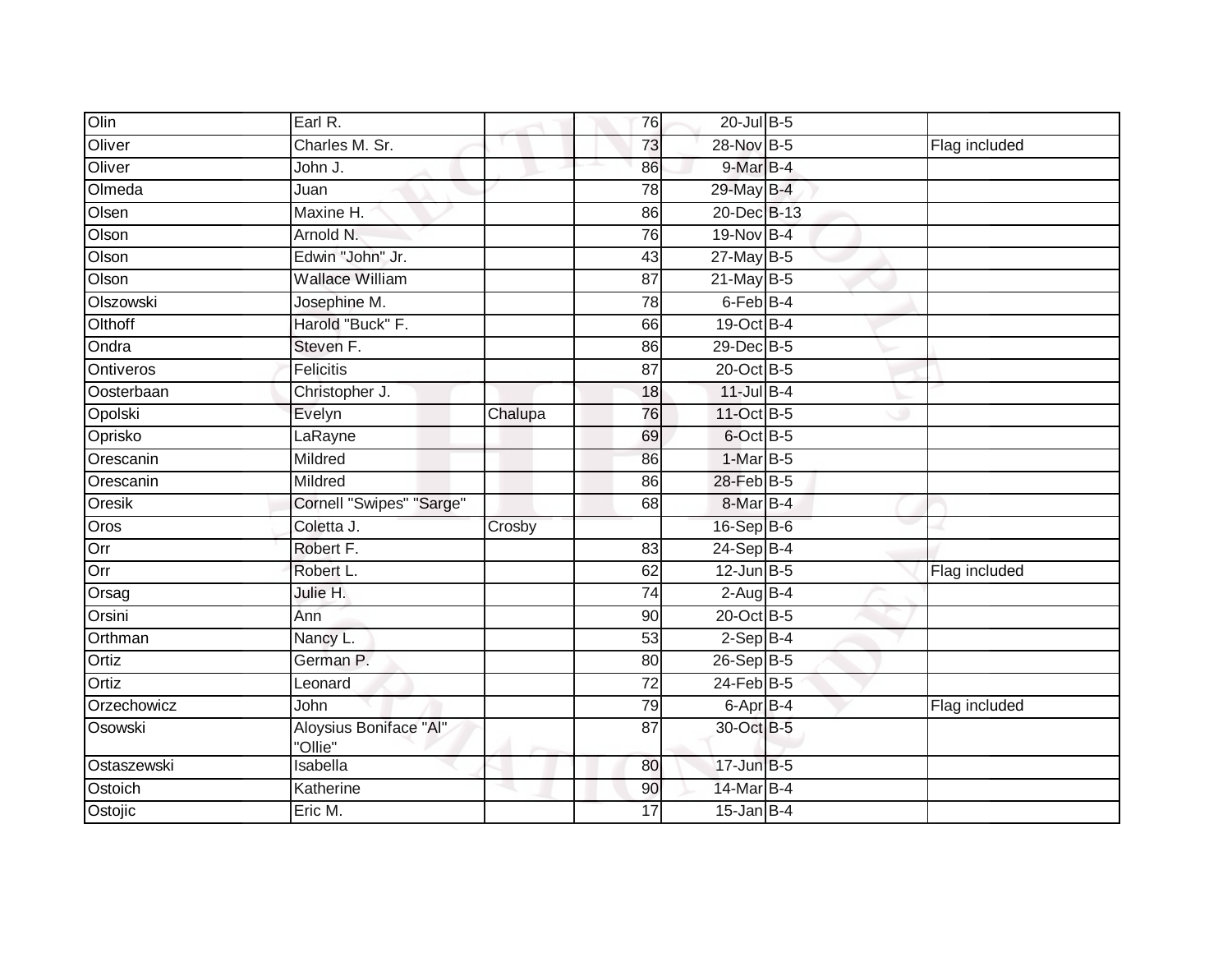| Ostroot   | Velma Mae             |              | 81              | 19-Aug B-5       |                                          |
|-----------|-----------------------|--------------|-----------------|------------------|------------------------------------------|
| Otasevich | Krsman                |              | 85              | $24-Sep$ B-4     |                                          |
| Otero     | Edwyn                 |              | 4               | 8-Feb B-5        |                                          |
| Otto      | Clara C.              |              | 96              | 23-Oct B-5       |                                          |
| Otto      | Gunhild               | Anderson     | 83              | $11$ -Jun $B-5$  |                                          |
| Otvos     | Louis                 |              | 95              | 24-May B-4       |                                          |
| Overmeyer | Deanna                | Dunker       | 55              | $2$ -Aug B-5     | Full Name Deanna<br>Overmeyer Stutzman   |
| Owczarzak | Theresa               |              | 86              | $3$ -Oct $B-4$   |                                          |
| Owen      | Russell D.            |              | 73              | $9$ -Dec $B$ -4  |                                          |
| Owens     | <b>Betty</b>          |              | 68              | $14$ -Feb $B$ -4 |                                          |
| Owens     | <b>Gloria Marlene</b> |              | 61              | $3$ -Jun $B$ -5  |                                          |
| Oyster    | James R. Sr.          |              | $\overline{73}$ | 17-May B-5       |                                          |
| Ozbolt    | <b>Connie Ruth</b>    |              | 48              | $22-Sep$ B-5     |                                          |
| Ozdzinski | Theodore              |              | 89              | $27$ -Jan B-7    |                                          |
| Ozretic   | <b>Helen</b>          | <b>Bolda</b> | 81              | 28-Sep B-4       | Full Name Helen Ozretich<br>Ozretic      |
| Ozretich  | Helen                 | <b>Bolda</b> | 81              | 28-Sep B-4       | Full name Helen Ozretich<br>Ozretic      |
| Paarlberg | Winifred V.           |              | 96              | 20-Dec B-13      |                                          |
| Pacewicz  | <b>Brandon Jay</b>    |              | Infant          | $23-Oct$ B-5     | Full name Brandon Jay<br>Karner Pacewicz |
| Pacholski | Edna                  | Ziolkowski   | 85              | $2-May$ B-4      |                                          |
| Pachowicz | Andrzej "Andy"        |              | 46              | $1-Aug$ B-5      |                                          |
| Packer    | <b>Donald James</b>   |              | 44              | $22$ -Apr $B-4$  |                                          |
| Packham   | Patricia R.           |              | $\overline{72}$ | 18-May B-5       |                                          |
| Padgett   | Ruth                  |              | $\overline{77}$ | $4$ -Feb $B$ -4  |                                          |
| Padlo     | <b>Theodore Paul</b>  |              | 74              | $21-Apr$ B-4     |                                          |
| Pagorek   | Sylvia M.             |              | 83              | 30-Jan B-5       |                                          |
| Painter   | Beatrice E.           |              | 72              | 23-Feb B-5       |                                          |
| Palenchar | George                |              | 89              | 14-Dec B-5       |                                          |
| Palermo   | Arthur F.             |              | 35              | $5-NovB-4$       |                                          |
| Palmer    | Joan                  |              | 72              | $14-Sep B-5$     |                                          |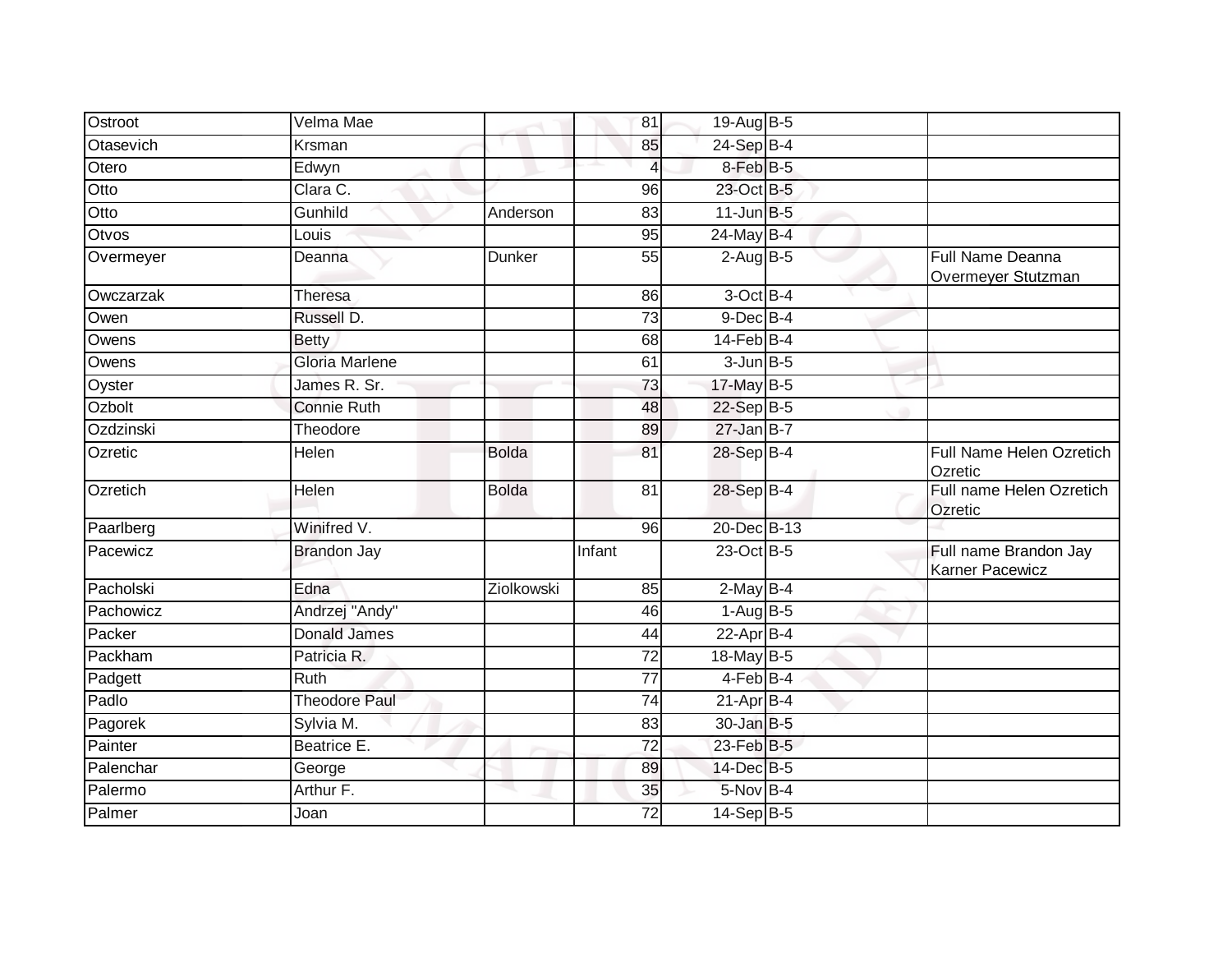| Palmer     | John W. Jr. "Johnny"   |                | 23              | $9$ -Feb $B$ -5 | Picture Feb 10 |
|------------|------------------------|----------------|-----------------|-----------------|----------------|
| Palucki    | Mary Ann               |                | 55              | 23-Mar B-4      |                |
| Pangere    | Nicholas J.            |                | 83              | 19-Nov B-5      |                |
| Panik      | <b>Julius Andrew</b>   |                | 60              | $7 - Jun$ B-5   | Flag included  |
| Pankowski  | Agnes                  |                | 86              | 3-Feb B-4       |                |
| Panozzo    | Joseph K.              |                | 63              | $2-Sep B-4$     |                |
| Panutsos   | Mary                   |                | 97              | $7$ -May $B-5$  |                |
| Papais     | Martha                 |                | 85              | $9$ -Oct $B-4$  |                |
| Papamanoli | John Emmanuel          |                | 81              | $2$ -Dec $B-4$  |                |
| Pappas     | <b>Estelle</b>         |                | 86              | $10$ -Feb $B-5$ |                |
| Pappas     | James G.               |                | 64              | $23$ -Jan B-4   | Flag included  |
| Pappas     | Katherine I.           | Challas        | $\overline{71}$ | 26-Mar B-4      |                |
| Paredes    | Peter R.               |                | 73              | $16$ -Jan B-5   | Flag included  |
| Paris      | Elizabeth "Betty"      | <b>Berg</b>    | 84              | 12-Dec B-5      |                |
| Paris      | Shelton D.             |                | 75              | 23-Mar B-4      |                |
| Parker     | <b>Herbert Preston</b> |                | 63              | 25-May B-5      |                |
| Parker     | Jack W.                |                | $\overline{74}$ | 11-Nov B-5      |                |
| Parker     | <b>James Arthur</b>    |                | 82              | 29-Nov B-13     |                |
| Parker     | Robert "Bob"           |                | 70              | 26-Sep B-5      | Flag included  |
| Parker     | Sumner A.              |                | 91              | $7$ -Jul B-5    |                |
| Parkey     | Mary E.                |                | 66              | 23-Oct B-5      |                |
| Parkhurst  | <b>Richard Keith</b>   |                | $\overline{36}$ | $7-MarB-5$      |                |
| Parkinson  | David A.               |                | 79              | 26-Dec B-4      |                |
| Parr       | Bessie M.              |                | $\overline{71}$ | $7-Mar$ B-5     |                |
| Parris     | Dorothy E.             |                | 81              | $14$ -Mar $B-5$ |                |
| Parrish    | Billy H.               |                | 59              | $14$ -Jun $B-5$ |                |
| Parrish    | Ida Mae                |                | 89              | 27-Apr B-5      |                |
| Parrish    | Ida Mae                |                | 89              | 26-Apr B-4      |                |
| Parsons    | Judith Ann             | <b>Ballamy</b> | 55              | $7-Sep$ B-5     |                |
| Parsons    | Ray Owen               |                |                 | $25$ -Jan B-5   |                |
| Paschen    | Jean J.                |                | 77              | 8-Feb B-5       |                |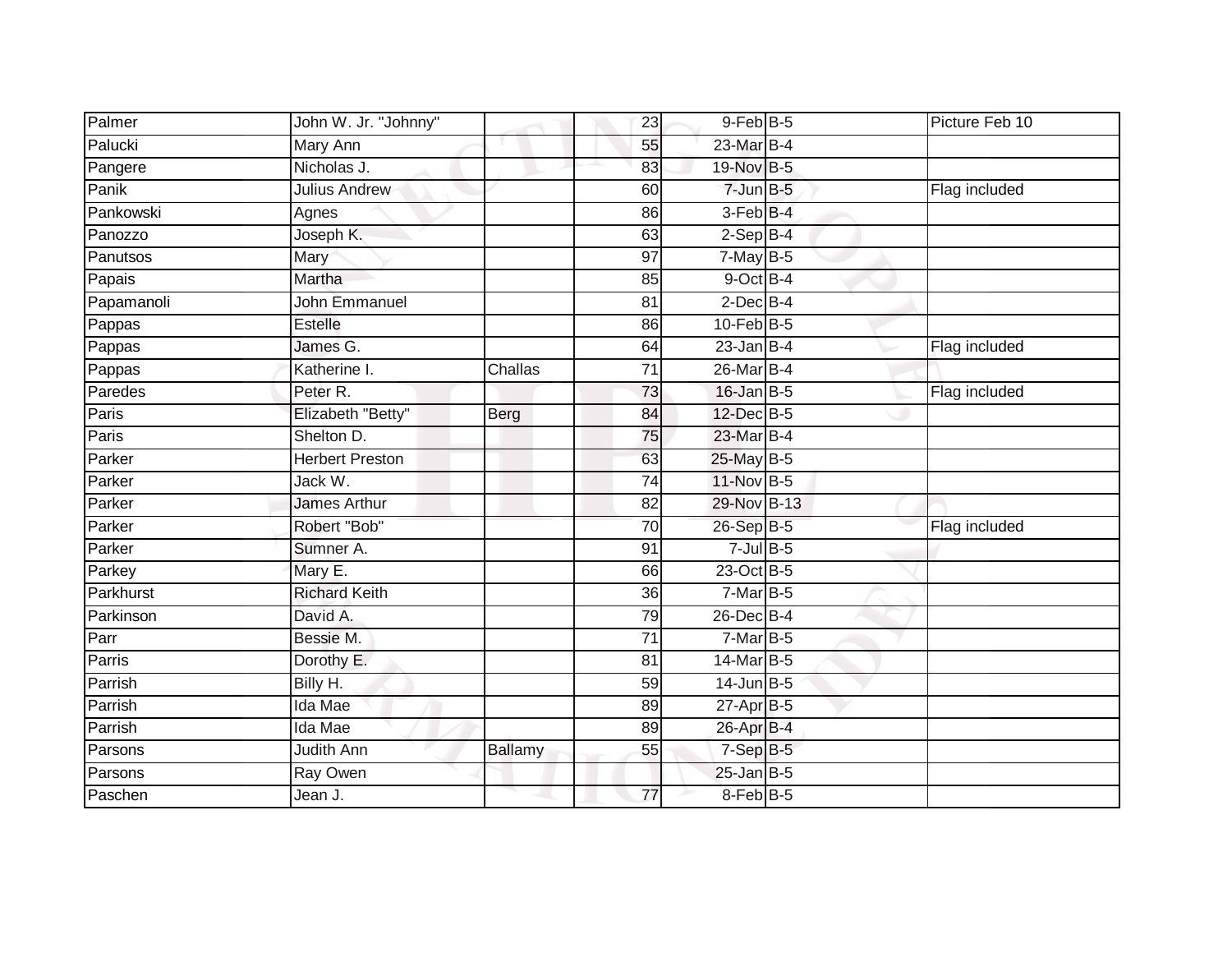| Pasner      | Libby                  |               | 92              | 29-May B-4            | Full name Libby Posner<br><b>Marcus</b> |
|-------------|------------------------|---------------|-----------------|-----------------------|-----------------------------------------|
| Passales    | Joan M.                | Kruchowski    | 59              | 13-Apr B-4            |                                         |
| Passuello   | Yvonne V.              | <b>Stokke</b> | 62              | $21$ -Jan $B-5$       |                                         |
| Pastar      | John L. "Johnny" Jr.   |               | 31              | $28$ -Jan $B-5$       |                                         |
| Pastern     | H. James               |               | 66              | 30-Apr <sub>B-5</sub> | Flag included                           |
| Paszczyk    | Joseph J.              |               | $\overline{82}$ | $28 - Jan$ $B-5$      |                                         |
| Paterno     | Dorothy E.             | Collins       | 76              | 6-Feb B-4             |                                         |
| Paternostro | Mamie "Mae"            | Fuscaldo      | $\overline{78}$ | $22-Apr$ B-4          |                                         |
| Patrick     | Alice C.               |               | 90              | $7$ -Oct $B-4$        |                                         |
| Patrick     | Mary M.                |               | 83              | $12-AugB-5$           |                                         |
| Patridge    | Sallie E.              |               | 69              | 8-Apr B-5             |                                         |
| Patrohaai   | Anna Elizabeth Kulchar |               |                 | $19$ -Feb $B$ -4      |                                         |
| Patterson   | Clarence A.            |               | 73              | 29-Jun B-4            |                                         |
| Patterson   | Huston, Sr.            |               | 83              | $21$ -Mar $B-4$       |                                         |
| Patterson   | Isabel C.              |               | $\overline{85}$ | $20$ -Jun $B-4$       |                                         |
| Patterson   | Jack W.                |               | 72              | $11$ -Jun $B-5$       |                                         |
| Patterson   | John B.                |               | 67              | 21-Oct B-6            |                                         |
| Patterson   | Norma K.               |               | $\overline{71}$ | $23-Nov$ B-5          |                                         |
| Patterson   | Ronda Lyn              |               | 43              | 17-Dec B-5            |                                         |
| Patton      | Leona M.               |               | 85              | 29-Dec B-5            |                                         |
| Patz        | <b>Steve</b>           |               | 78              | 28-Oct B-5            |                                         |
| Pauk        | Michael J.             |               | 35              | 24-Dec B-4            |                                         |
| Paulausky   | <b>Jack Albert</b>     |               | 41              | $1-Nov$ B-12          |                                         |
| Pauley      | James T.               |               | 71              | $21-Nov$ B-5          |                                         |
| Pavel       | Mildred J.             |               | 85              | $7$ -Jan $B$ -5       |                                         |
| Pavelchak   | Maria "Mary"           |               | 91              | $7$ -Jul $B$ -5       |                                         |
| Pavisich    | John Paul              |               |                 | $2$ -Apr $B-5$        |                                         |
| Pawlak      | Mary Jane              |               | 65              | 5-Mar B-4             |                                         |
| Pawlowski   | Alexander              |               | 87              | $12$ -Jan B-4         |                                         |
| Pawlowski   | Pauline                | Szczpanek     | 93              | 19-Feb B-4            |                                         |
| Pawlowski   | Stephen B.             |               | 89              | $2$ -Jul $B$ -5       |                                         |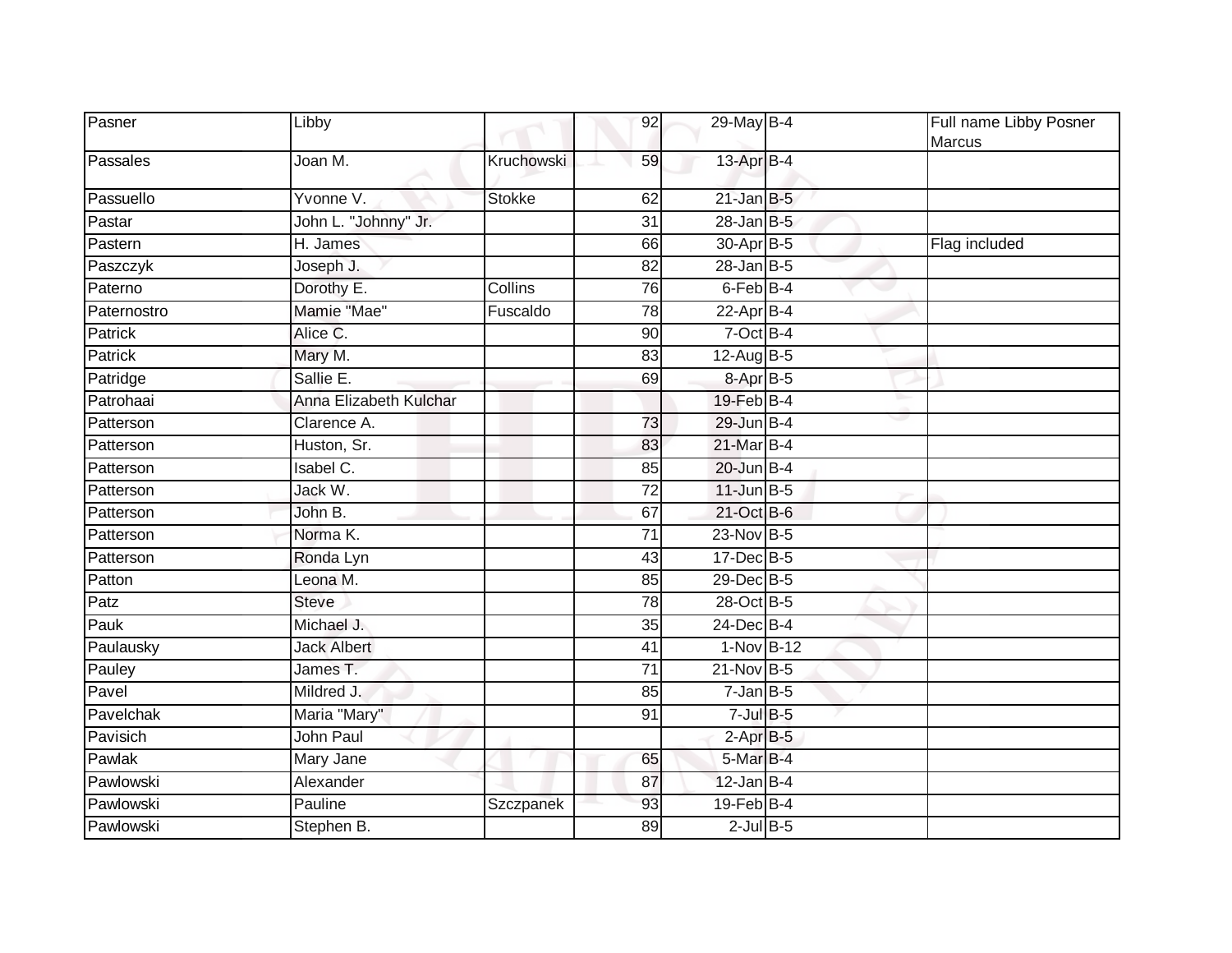| Pazdur      | Conrad "Luke"          |           | 59              | $24$ -Aug B-4     |  |
|-------------|------------------------|-----------|-----------------|-------------------|--|
| Pazdur      | Stanley F.             |           | 79              | $19$ -Jan $B$ -5  |  |
| Pearlstein  | Harriet                |           |                 | 28-Mar B-4        |  |
| Pearson     | Bert                   |           | 82              | 8-Mar B-5         |  |
| Pearson     | <b>Betty Jane</b>      |           | 67              | 10-Nov B-5        |  |
| Pearson     | <b>Emily Anne</b>      |           | $\overline{7}$  | 30-May B-4        |  |
| Pearson     | Frances M.             |           | 83              | $4-NovB-4$        |  |
| Pease       | Rita M.                |           | 75              | $9$ -Feb $B$ -5   |  |
| Pehlen      | Clara M.               |           | 62              | 15-Mar B-5        |  |
| Peirick     | <b>Michele Dene</b>    |           | 56              | 31-Dec B-5        |  |
| Pejic       | <b>Jefto</b>           |           |                 | 24-Mar B-5        |  |
| Pellish     | Irene F.               |           | 84              | $3-May$ B-5       |  |
| Pelot       | Joseph                 |           | 85              | 30-Nov B-5        |  |
| Pelot       | Joseph                 |           | 85              | $1$ -Dec $B-5$    |  |
| Pelton      | Robert D.              |           | 61              | 28-May B-5        |  |
| Pemberton   | Mary L.                | Flagg     | 69              | 8-Aug B-4         |  |
| Pena        | Rudolph                |           | 66              | $18$ -Feb $ B-4 $ |  |
| Penar       | Anna E.                | Pach      | 89              | 4-Feb B-5         |  |
| Pendergrast | Dovie E.               |           | 91              | $13$ -Jun $B-5$   |  |
| Penman      | <b>Paul Duane</b>      |           | 60              | $6$ -Jan $B$ -5   |  |
| Penny       | Rose Catherine         | Lombardo  | 91              | 14-May B-4        |  |
| Pentek      | William "Bill"         |           | $\overline{48}$ | $6$ -Nov $B-5$    |  |
| Pepera      | Mary K.                | Howaniec  | 85              | $10$ -Jun $B-5$   |  |
| Pepin       | Kenneth E.             |           | 67              | $4$ -Jun $B$ -5   |  |
| Pepoff      | <b>Robert Marshall</b> |           | 67              | 27-Oct B-5        |  |
| Perdew      | Everett D.             |           | 95              | 11-Aug B-5        |  |
| Perdue      | Mrs. Willie            |           | 89              | 31-Dec B-5        |  |
| Peres       | Peter                  |           | 68              | $4$ -Aug $B-4$    |  |
| Perez       | Adela                  | Hernandez | 57              | 27-Nov B-5        |  |
| Perez       | Emilie M.              |           | 81              | 17-Sep B-5        |  |
| Perez       | Jesus Enrique          |           | 66              | 12-Aug B-5        |  |
| Perez       | Ruben                  |           | 63              | $8$ -Jun $B$ -5   |  |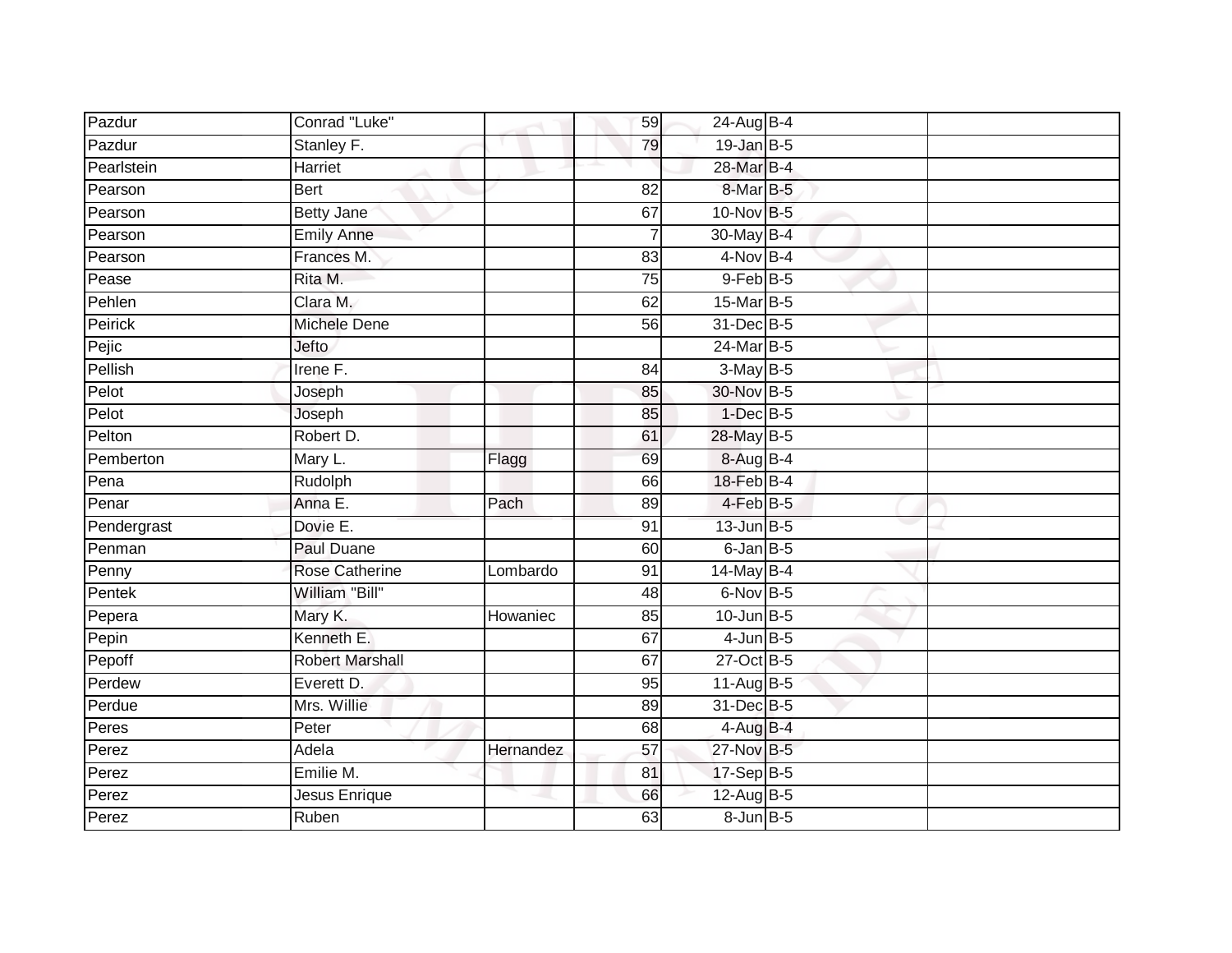| Perhach   | Mary A.                           | Kansky | 79                  | 25-Dec B-4        |                                      |
|-----------|-----------------------------------|--------|---------------------|-------------------|--------------------------------------|
| Perillo   | Robert J.                         |        | 67                  | $16$ -Feb $B$ -5  |                                      |
| Perinvac  | Clara R.                          |        | 83                  | 21-Nov B-5        |                                      |
| Perkins   | Rose Ella                         |        | 78                  | 30-Jan B-5        |                                      |
| Perry     | Clara "Babe"                      |        | $\overline{87}$     | 8-Dec B-4         | Full name Clara "Babe"<br>Dean Perry |
| Perry     | Donna M.                          |        | 70                  | $9$ -Jan $B$ -5   |                                      |
| Perry     | James                             |        | 73                  | 12-May B-5        |                                      |
| Perry     | <b>TeAniyah Cashay</b>            |        | $2 - 1/2$<br>months | $6$ -May $B-5$    |                                      |
| Pers      | John F. Sr.                       |        | $\overline{87}$     | 30-Sep B-5        | fmr. North Twp. Assessor             |
| Pers      | John F. Sr.                       |        | 87                  | $1-OctB-4$        |                                      |
| Persin    | Robert                            |        | 60                  | $5-AugB-5$        |                                      |
| Person    | Charlie, "Lil Charlie", Jr.       |        | 23                  | $17$ -Apr $B-5$   |                                      |
| Person    | Robert H.                         |        | 87                  | $7-Sep B-5$       |                                      |
| Personett | Harry E.                          |        | 83                  | 21-Mar B-5        |                                      |
| Persson   | Marjorie                          |        | 92                  | 3-Feb B-5         |                                      |
| Perysian  | Judith D.                         |        | 50                  | $4$ -Mar $B-5$    |                                      |
| Perzo     | Catherine E.                      |        | $\overline{74}$     | 29-Jun B-4        |                                      |
| Peschke   | Arthur C. III                     |        | $\overline{26}$     | $22$ -Mar $B-8$   |                                      |
| Petcoff   | <b>Marie</b>                      |        | $\overline{82}$     | $14$ -Jun $B-4$   |                                      |
| Peterlich | Irene                             |        | 79                  | $25$ -Jan B-5     |                                      |
| Peters    | Catherine                         | Fritz  | 86                  | $8$ -Jun $B$ -5   |                                      |
| Peters    | Judith A.                         |        | 53                  | $15$ -Dec $B$ -7  |                                      |
| Peters    | Lawrence J.                       |        | 48                  | 8-Mar B-5         |                                      |
| Peters    | <b>Mark Aurel</b>                 |        | Infant              | 23-Aug $B-5$      |                                      |
| Peters    | Pauline R.                        | Wilson | 67                  | $27$ -Apr $B-5$   |                                      |
| Peters    | Rogers D.                         |        | 57                  | $10$ -Jan B-5     |                                      |
| Peters    | William                           |        | 85                  | $25$ -Jan B-5     |                                      |
| Peters    | William O. "Biff" "Uncle<br>Bill" |        |                     | $27$ -Feb $ B-5 $ | Flag included                        |
| Peterson  | Austin                            |        | 64                  | $21-Nov$ B-5      |                                      |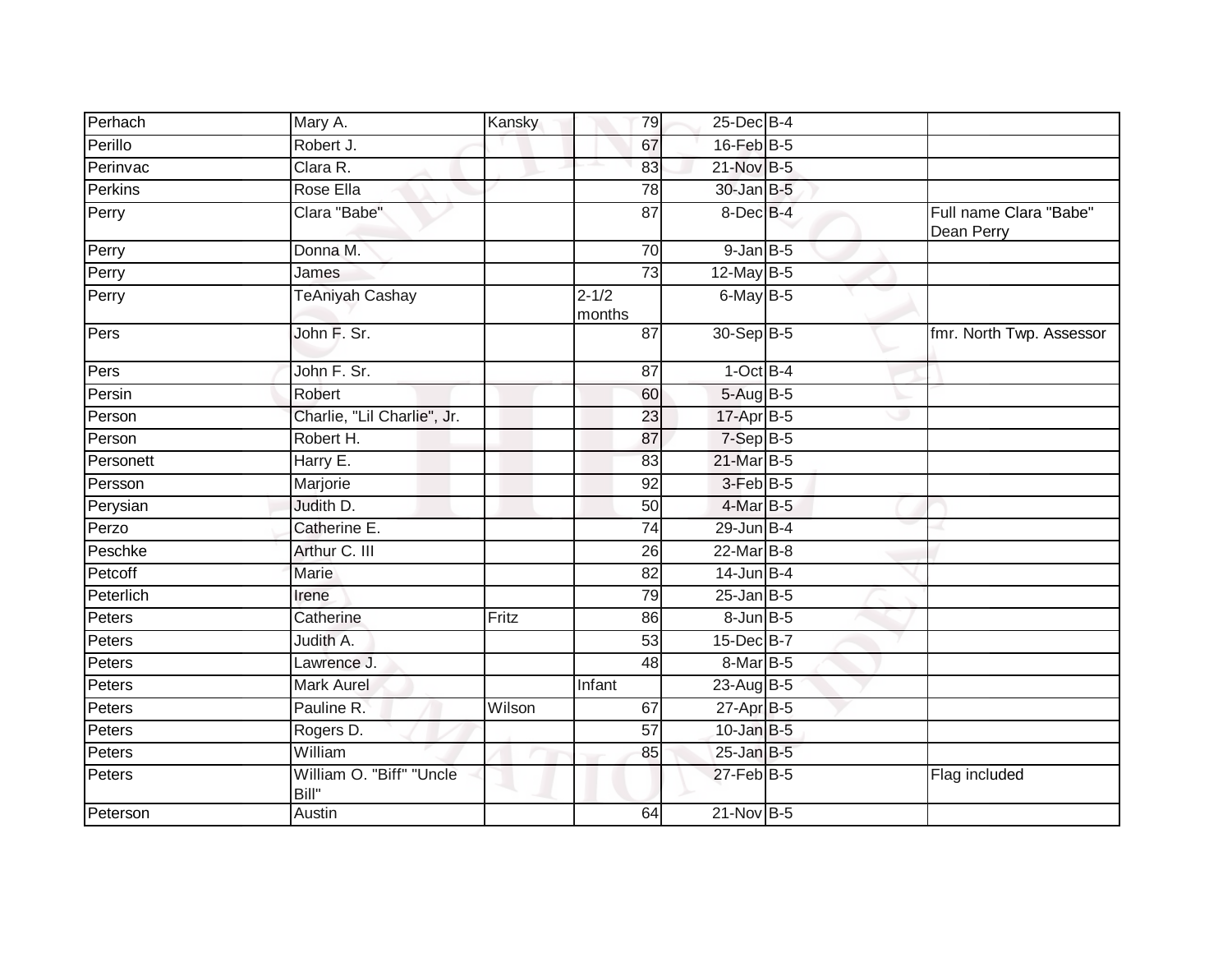| Peterson        | Dorothy "Carol"      |                | 59              | 11-May $B-5$      |                  |
|-----------------|----------------------|----------------|-----------------|-------------------|------------------|
| Peterson        | Dorothy J.           |                | 83              | $27$ -Mar $B-4$   |                  |
| Peterson        | Harry                |                |                 | 26-Jul B-5        |                  |
| Peterson        | Lynne                | Miller         | 56              | $4$ -Feb $B$ -5   |                  |
| Peterson        | Mary C. "Sis" "Mert" |                | 68              | $3$ -Dec $B-5$    |                  |
| Peterson        | Regina M.            | <b>Stark</b>   | 59              | 29-Dec B-5        |                  |
| Petlow          | Martha Warden        | Nowakowsk      | 74              | Mar-65 B-4        |                  |
| Petrlich        | Irene M.             |                | $\overline{73}$ | $14$ -Mar $B-5$   |                  |
| Petroff         | Nick "Mouse"         |                | $\overline{58}$ | $22$ -Apr $B-4$   | Flag included    |
| Petroski        | Carol                |                | 86              | 24-Aug B-4        |                  |
| Petruch         | Joseph P.            |                | 70              | 24-Nov B-5        |                  |
| Petruska        | Geraldine "Gerry"    | Mair           | 66              | $7$ -Dec $B$ -5   |                  |
| Pettit          | Jean F.              |                | 68              | $7$ -Oct $B$ -5   |                  |
| Pezel           | John A.              |                | 64              | $31$ -Jan B-4     | Flag included    |
| Pezzati         | Fred J.              |                | 47              | $9$ -Mar $B-5$    |                  |
| Pfeifer         | Terence D. "Terry'   |                | 48              | 19-Aug B-5        |                  |
| Phelps          | James H.             |                | 75              | $21$ -Dec $B-5$   | Flag included    |
| Phelps          | Ruth E.              | <b>Brawner</b> | 68              | $22$ -Jun $B-4$   |                  |
| Philley         | Lydia                |                | 84              | $1-Sep$ B-4       | Picture included |
| <b>Phillips</b> | Barbara Arlene       |                | 63              | $2$ -Jul $B$ -5   |                  |
| Phillips        | David M.             |                | 55              | $17 - Jun$ B-4    |                  |
| Phillips        | Donald I.            |                | 73              | $7$ -Apr $B$ -5   | Flag included    |
| Phillips        | Lewis L              |                | $\overline{87}$ | 17-Mar B-5        |                  |
| Philpott        | Frances M.           |                | 74              | $4-MarB-5$        |                  |
| Phipps          | Harold E.            |                | $\overline{80}$ | $15$ -Feb $B$ -4  |                  |
| Phipps          | Vera R.              | Shell          | 83              | $23$ -Jan B-4     |                  |
| Piasecki        | Stanley F.           |                | 49              | $20$ -Jan B-4     |                  |
| Piatek          | Angeline             |                | 84              | 19-Jun B-5        |                  |
| Piccirilli      | Orleen V.            |                | 85              | 13-Sep B-4        |                  |
| Pickett         | Gerald A.            |                | 82              | $1-MarB-5$        | Flag included    |
| Piechota        | Anton J. "Red"       |                | 79              | $14$ -Jan $ B-4 $ |                  |
|                 |                      |                |                 |                   |                  |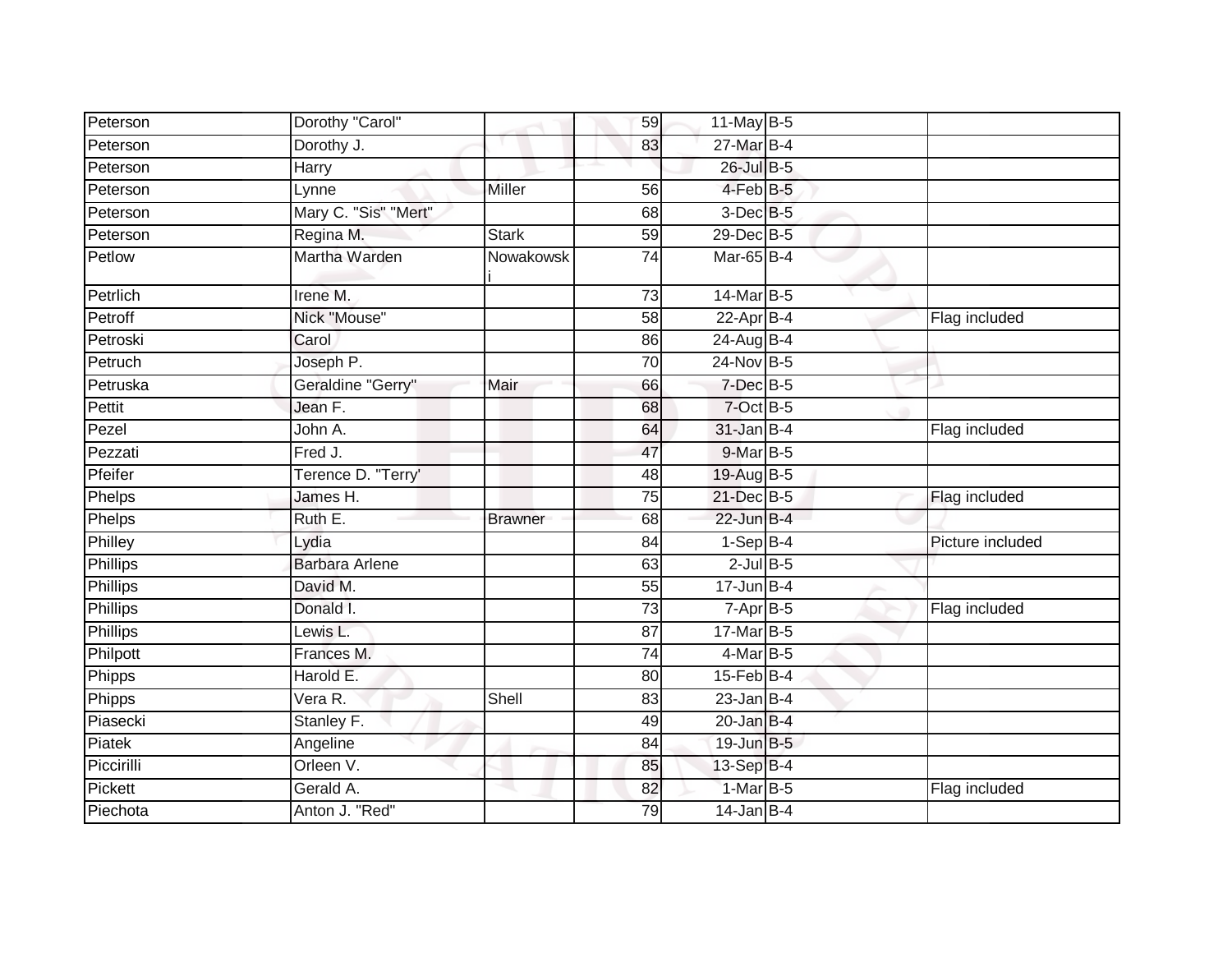| Piekarczyk | Joseph M. Sr.            |                | 91              | $6-AugB-5$      |               |
|------------|--------------------------|----------------|-----------------|-----------------|---------------|
| Piekarczyk | Walter A.                |                | 87              | $4$ -Jul $B-4$  |               |
| Pierce     | Jerry Ray                |                | 61              | 18-Nov B-5      |               |
| Pierce     | Lennie B.                |                | 39              | 24-Feb B-5      |               |
| Pierce     | Mollie L.                |                | $\overline{82}$ | 28-Nov B-5      |               |
| Pierce     | Terry C.                 |                | 63              | 20-Mar B-5      |               |
| Piet       | Leon S.                  |                | 78              | $1-Apr$ B-5     |               |
| Pieters    | Joseph F. III            |                | 66              | $11$ -Mar $B-5$ |               |
| Pieters    | Stephen L.               |                | 89              | $18 - JanB - 5$ |               |
| Pigg       | <b>Herman Delmar</b>     |                | $\overline{55}$ | $17 -$ Jul B-5  |               |
| Pigue      | Ruth N.                  |                | 75              | $21 - SepB-5$   |               |
| Piko       | Anna                     |                | 91              | $15$ -Dec $B-7$ |               |
| Pilkington | Stella M.                | <b>Bekizo</b>  | 88              | $14$ -Apr $B-5$ |               |
| Pilo       | Emil                     |                |                 | 9-Mar B-5       |               |
| Pinkerton  | Jeanette R.              |                | 85              | $1-Oct$ B-4     |               |
| Pinkerton  | Lloyd D.                 |                | 78              | $10$ -Feb $B-5$ |               |
| Pinkowski  | Lorraine C.              |                | $\overline{75}$ | 8-Mar B-5       |               |
| Piorkowski | Sophie E.                | Trojan         | 83              | $22$ -Jul B-4   |               |
| Piotrowski | Harold F.                |                | 77              | $12-Apr$ B-5    |               |
| Piotrowski | Wanda                    | Ostrowski      |                 | $3-AprB-4$      |               |
| Piper      | Sandra Lee Jordan "Pinky |                | 59              | 13-Dec B-13     |               |
| Pirau      | <b>Thomas William</b>    |                | 66              | $3-MayB-5$      | Flag included |
| Piscevic   | Mary (Pascevich)         |                | $\overline{87}$ | $5$ -Jul $B-4$  |               |
| Pishkur    | Elsie A.                 | <b>Starkey</b> | 74              | $1$ -Oct $B-5$  |               |
| Pishkur    | Helen F.                 | Klapak         | $\overline{87}$ | 13-May B-5      |               |
| Pishkur    | Joseph M.                |                | 83              | 24-Sep B-5      |               |
| Pistello   | <b>James Nicholas</b>    |                | 69              | 25-Feb B-5      |               |
| Pittman    | Frank H.                 |                | 65              | 24-Mar B-5      |               |
| Pitzel     | Jo A.                    |                | 39              | 11-Aug B-5      |               |
| Pizano     | Juan A.                  |                | 94              | 19-Nov B-5      | Flag included |
| Pizza      | Virginia M.              | Long           | 85              | $21-Apr$ B-5    |               |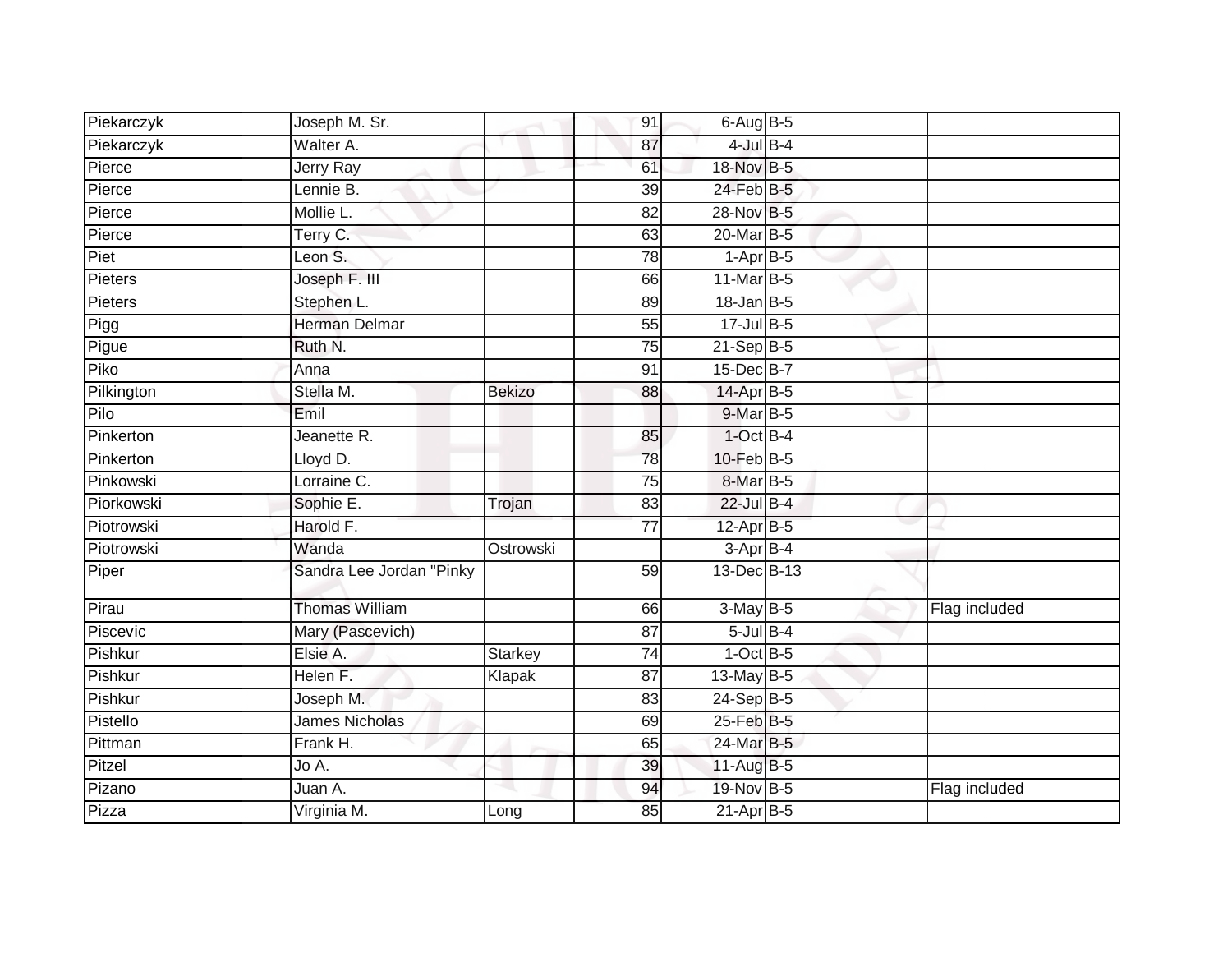| Planer      | Albert F.          |               | 85              | $11-Apr$ B-5     |               |
|-------------|--------------------|---------------|-----------------|------------------|---------------|
| Planer      | Harry H.           |               | 81              | 24-Apr B-5       | Flag included |
| Planert     | Catherine R.       |               | 89              | 26-Aug B-5       |               |
| Plasecki    | Stanley F.         |               | 49              | $22$ -Jan B-5    |               |
| Plasencia   | Rosario            |               | 96              | 17-Feb B-5       |               |
| Plawecki    | Pauline            | Kasprzycki    | 80              | $23$ -Jan B-4    |               |
| Plenius     | Edwin              |               | 66              | 26-Aug B-5       |               |
| Plesniak    | John S.            |               | 82              | $1-Sep B-5$      | Flag included |
| Plesz       | Catherine V.       | Mehorczyk     | 88              | 15-Aug B-4       |               |
| Plochocki   | Sr. Sylvia Delores |               |                 | 19-May B-5       | SSJ-TOSF      |
| Plotke      | Dorothy            |               | 87              | $24-Sep B-5$     |               |
| Plucinski   | Robert R.          |               |                 | 29-Aug B-5       |               |
| Plummer     | Nancy L.           |               | 49              | 17-Sep B-5       |               |
| Plutko      | Ruth               |               | 70              | 23-Nov B-5       |               |
| <b>Plys</b> | Pauline C.         | <b>Zralka</b> | 65              | 9-Mar B-5        |               |
| Pochron     | Emily              |               | $\overline{72}$ | $2$ -Nov B-4     |               |
| Podgorski   | Max W.             |               | 67              | $27$ -Jul B-4    | Flag included |
| Podhajski   | Sue B.             | <b>Bober</b>  | 83              | $3$ -Jul $B-4$   |               |
| Podobinski  | Harriet T.         | Lukowski      | 84              | $2$ -Nov $B-5$   |               |
| Poer        | Velda M.           |               | 83              | 19-Oct B-5       |               |
| Poi         | Michael            |               | 69              | $7-Apr$ B-5      | Flag included |
| Pokropinski | Marie              |               | 78              | $21$ -Mar $B-5$  |               |
| Polak       | Frank J.           |               |                 | $13$ -Jul B-4    | Flag included |
| Policicchio | John               |               | 90              | $23$ -Dec $B-4$  |               |
| Pomonis     | Dorothy L.         |               | 80              | $16$ -Feb $B$ -4 |               |
| Ponce       | Olivia             |               | 59              | 15-Nov B-13      |               |
| Poncher     | Esther             |               | $\overline{87}$ | $25$ -Jul B-5    |               |
| Ponder      | Boneta B.          |               | 87              | 19-Jan B-5       |               |
| Pongress    | Andrew John Sr.    |               | 89              | 11-Aug B-5       |               |
| Pontes      | Constance G.       |               | 50              | $14$ -Jan B-5    |               |
| Pool        | Eleanor J.         |               | 73              | 20-Dec B-13      |               |
| Popa        | Juliana Helen      |               | 82              | $7$ -Dec $B$ -5  |               |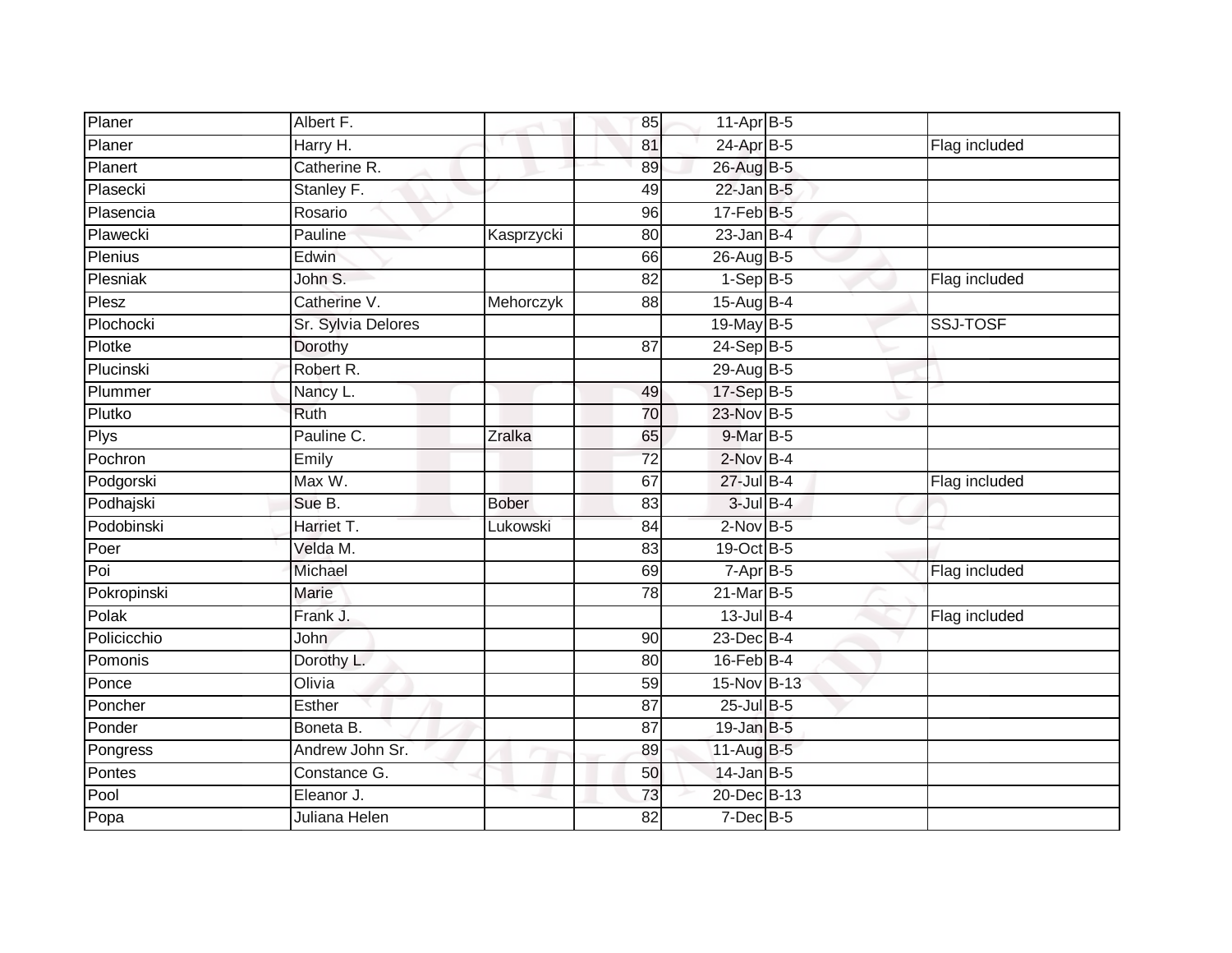| Popa       | <b>Nick</b>      |        | 78              | $30-Apr$ B-5         |                                     |
|------------|------------------|--------|-----------------|----------------------|-------------------------------------|
| Poparad    | Emil             |        | 70              | 29-May B-5           |                                     |
| Popoff     | Nadia            |        |                 | 3-Feb B-5            |                                     |
| Popovich   | Angeline         |        | 78              | 17-Mar B-5           |                                     |
| Popovich   | Claire           |        | 69              | 25-Oct B-11          |                                     |
| Popovich   | Esther M.        |        | $\overline{75}$ | $18 - Jan$ $B-5$     |                                     |
| Popovich   | Llija            |        | 74              | 27-May B-5           |                                     |
| Popovich   | Raymond C.       |        | 81              | $3-AugB-5$           | Flag included                       |
| Popovich   | Robert           |        | 76              | $26$ -Jan B-5        | Flag included                       |
| Popplewell | Jerry W.         |        | $\overline{56}$ | 5-May B-5            |                                     |
| Poquette   | Edward           |        | $\overline{72}$ | $9-NovB-4$           |                                     |
| Poquette   | Irene            |        | 68              | $9-Nov$ B-4          |                                     |
| Porte      | Ruth I.          |        | 78              | $4-SepB-4$           |                                     |
| Porter     | <b>Nello</b>     |        | 82              | $1-Nov$ B-13         |                                     |
| Porter     | Raymond          |        | 40              | $22$ -Jun B-4        |                                     |
| Porter     | Verda E.         |        | 79              | 29-Dec B-5           |                                     |
| Portschell | Margaret L.      |        | 62              | $10$ -Jul B-5        |                                     |
| Poshek     | John A.          |        | 56              | $21-Apr$ B-5         |                                     |
| Poskus     | Anne             | Rogers | 90              | 15-Sep B-5           |                                     |
| Pospychala | Theresa J.       |        | 94              | 30-Oct B-5           |                                     |
| Postma     | Anna             |        | 97              | 30-Jul B-5           |                                     |
| Potchen    | Edward J. "Papa" |        | 68              | $17 -$ Jul B-5       | Flag included                       |
| Potchen    | Veronica "Verna" |        | 80              | 8-Feb <sup>B-5</sup> |                                     |
| Potesta    | Mary E. "Marie"  |        | 90              | $24$ -Feb $B-5$      |                                     |
| Potosky    | Gerald           |        | 59              | 10-May B-5           |                                     |
| Potraza    | Thomas J.        |        | 51              | $1-Jan$ B-5          | Picture included                    |
| Pouch      | Frances D.       |        | $\overline{78}$ | 12-Sep B-4           |                                     |
| Poulston   | Mary             | Mroz   |                 | 12-May B-5           |                                     |
| Povlinski  | Cynthia Ellen    |        | 49              | 12-Aug B-5           |                                     |
| Powell     | Andrea R.        |        | 1 Month         | 14-May B-4           | Full name Andrea<br>R.Powell Bailey |
| Powell     | Dorothy M.       |        | 61              | $2$ -Dec $B-4$       |                                     |
|            |                  |        |                 |                      |                                     |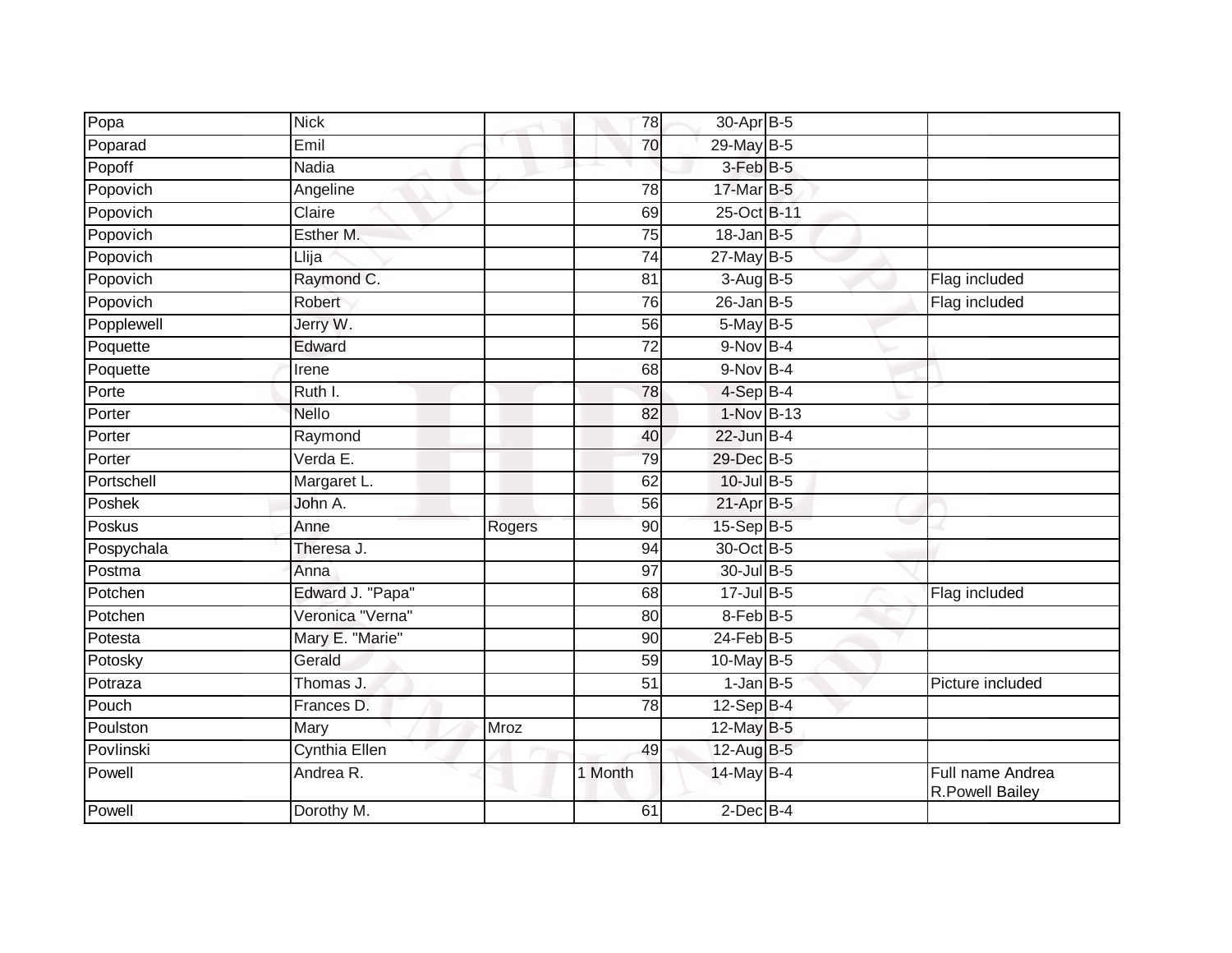| Powell      | Evelyn M.             |              | 81              | $24$ -Jan B-5     |               |
|-------------|-----------------------|--------------|-----------------|-------------------|---------------|
| Powell      | Johnie L.             |              | 78              | $17$ -Jun $B-4$   | Flag included |
| Powell      | Susan Jane            | Foreman      | 62              | 24-Oct B-5        |               |
| Powell      | Tramell               |              | 19              | $2$ -May $B-5$    |               |
| Powers      | Amy Lynn              | Vanderberg   | $\overline{27}$ | 27-Aug B-4        |               |
| Powers      | Barbara Jean          | Vukin        | 67              | 15-Jul B-5        |               |
| Powers      | Mayzell               |              | 74              | $27 - AprB - 5$   |               |
| Pozdol      | Andrew J. Sr.         |              | 71              | $8-Nov$ B-5       |               |
| Pozezanac   | <b>Bessie</b>         | <b>Basto</b> | 85              | $2$ -Feb $B$ -5   |               |
| Prasco      | Stella Ann            |              | 78              | 5-May B-5         |               |
| Pratico     | Jack D.               |              |                 | 30-Dec B-5        | Flag included |
| Preda       | Susie                 |              | 89              | $15-Apr$ B-5      |               |
| Prejmak     | Donovan M.            |              | 19              | 25-Jul B-5        |               |
| Prendergast | Emma B.               |              | 85              | 27-Nov B-5        |               |
| Pressner    | Majorie E.            |              | 74              | 16-May B-4        |               |
| Preys       | Leonard C.            |              | 65              | $1$ -Jan $B$ -5   | Flag          |
| Price       | Albert E."Al"         |              | 75              | $5 - Jun$ $B - 5$ |               |
| Primich     | George                |              | 89              | $3-Aug$ B-5       | Flag included |
| Primich     | George N. 'Gus"       |              | 84              | $24-Sep$ B-5      | Flag included |
| Prince      | Daryl V.              |              | 54              | $28$ -May B-5     |               |
| Prinzehorn  | <b>Emma Marie</b>     |              | 96              | $4$ -Oct B-5      |               |
| Prochno     | Walter K. Sr.         |              | 69              | 20-Oct B-5        |               |
| Proctor     | Donna S.              |              | 51              | 28-Mar B-5        |               |
| Proctor     | George C.             |              | 90              | $4-SepB-4$        | Flag included |
| Progar      | Elizabeth Anne (Hale) |              | 79              | $17 - Jan$ B-5    |               |
| Prokop      | Janet                 | Ray          | 38              | $24$ -Jul B-5     |               |
| Prorok      | Velma D,              | Sporcich     | $\overline{81}$ | $15$ -Jan B-4     |               |
| Prucy       | Edward W.             |              | 86              | $22$ -Jun $B-4$   |               |
| Pruett      | Robin J.              |              |                 | 26-Sep B-5        |               |
| Pruznak     | Steven A.             |              | 83              | $6$ -Jul $B-4$    | Flag included |
| Przekwas    | Eleanor M.            | Kuchcik      | 84              | $2$ -Jan $B$ -5   |               |
| Psenak      | Louis M.              |              | 59              | $12$ -Jan B-4     |               |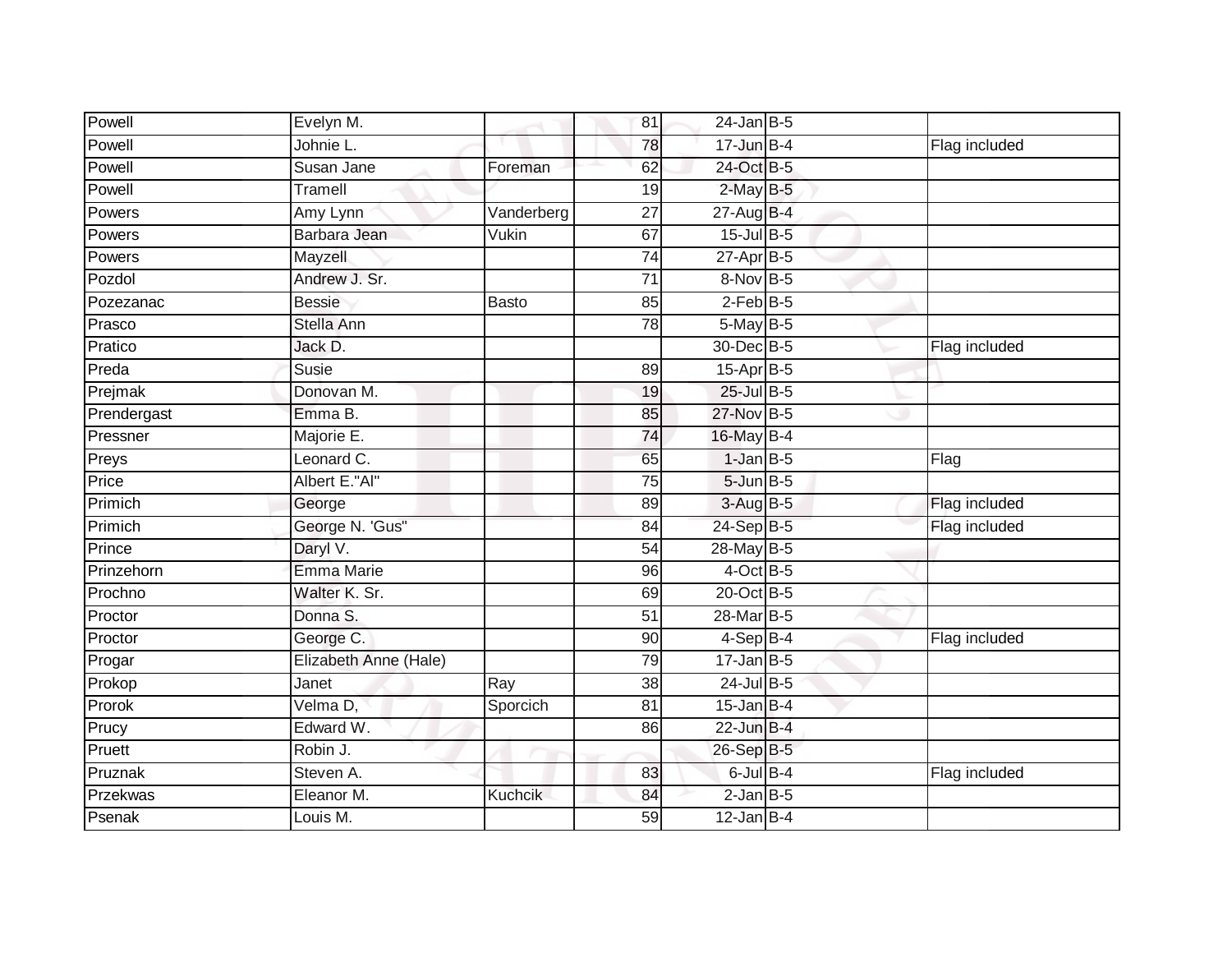| Pudlo      | Edward S.            |           | 83              | $14-Oct$ B-5      |               |
|------------|----------------------|-----------|-----------------|-------------------|---------------|
| Pulkowski  | Gertrude "Toots"     | Zebracki  | $\overline{77}$ | $2$ -Mar $B-5$    |               |
| Pullen     | Frederick M.         |           | 47              | 4-Aug B-5         |               |
| Punyko     | Veronica             |           | 84              | 22-Aug B-5        |               |
| Puplava    | Bernard S.           |           | 63              | 29-Dec B-5        | Flag included |
| Puplava    | John R.              |           | 60              | 28-Nov B-5        | Flag included |
| Pupsiewicz | Jack F.              |           | 64              | 30-Dec B-5        | Flag included |
| Pushcor    | <b>Audrey Ruth</b>   |           | 83              | $23$ -Jul B-4     |               |
| Pustelnik  | Anthony "Moose" Sr.  |           | 86              | 28-Dec B-5        |               |
| Pyrzynski  | <b>Stella</b>        | Pankowski | $\overline{97}$ | $30 - Jun$ B-5    |               |
| Quade      | <b>Jack</b>          |           | 76              | $1$ -Oct B-5      |               |
| Quade      | Jack                 |           | 76              | $29-SepB-4$       |               |
| Qualls     | Stella M.            |           | 94              | 29-Sep B-4        |               |
| Queer      | George W. Jr.        |           | 78              | $16$ -Jan B-5     | Flag included |
| Quilling   | Marsha M.            |           | 60              | 18-Mar B-5        |               |
| Quinn      | Frances M.           |           | 93              | 24-May B-4        |               |
| Quintana   | <b>Trevor Rafael</b> |           | 3 months        | 27-Oct B-5        |               |
| Raby       | Helen C. (Reilly)    |           | 78              | $3-Jan$ $B-5$     |               |
| Radant     | <b>Wayne Alex</b>    |           | 43              | $10$ -Jul B-5     |               |
| Rademacher | Daniel P.            |           | 5 <sub>l</sub>  | 8-Jun B-5         |               |
| Rademacher | Lauren E.            |           | $\overline{3}$  | $8$ -Jun $B$ -5   |               |
| Rademacher | Patrick W.           |           | $\overline{32}$ | $8 - Jun$ B-5     |               |
| Radford    | Jean Roberta         |           | 84              | 13-Oct B-5        |               |
| Radloff    | William W.           |           | 80              | $15$ -Feb $B$ -4  | Flag included |
| Radovic    | Zarko                |           | 51              | $6-SepB-4$        |               |
| Radun      | Walter E.            |           | 86              | 8-Mar B-5         | Flag included |
| Radzinski  | Elsie                |           | $\overline{81}$ | $1-MayB-5$        |               |
| Raiza      | Lorna I.             |           | 92              | $5 - Jan$ $B - 5$ |               |
| Rajchinetz | Sophie               | Hopek     | 82              | $1-Sep$ B-5       |               |
| Rajkovich  | Vojislav             |           | 84              | $25$ -Jun $B-5$   |               |
| Rajski     | Elaine M.            | Paliga    | 63              | $9$ -Jun $B$ -5   |               |
| Rake       | Amey E.              |           | 85              | $23$ -Aug $B-5$   |               |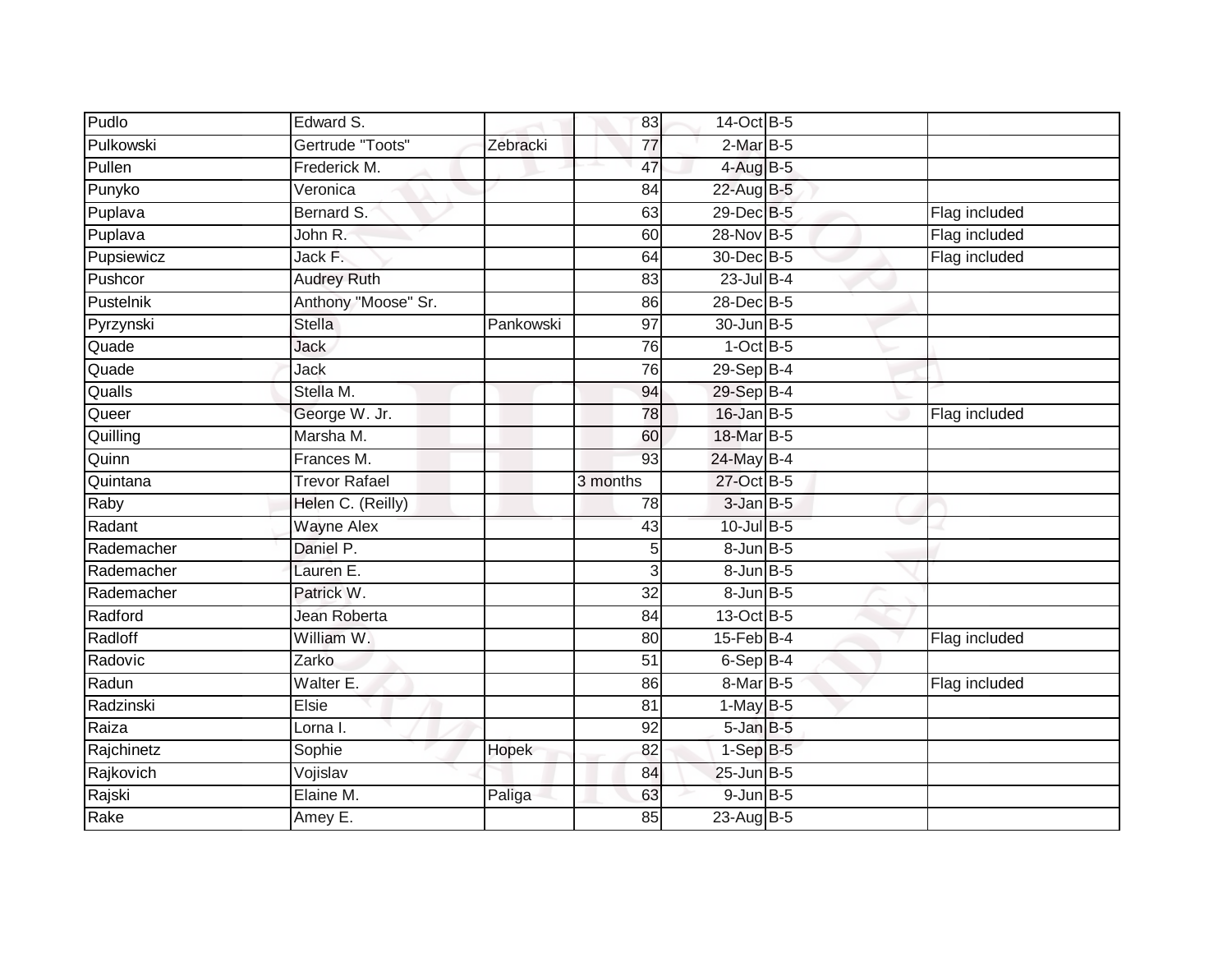| Raksanyi  | William "Rocky"        |            | 72              | $14$ -Feb $ B-5$ |       | Flag included                      |
|-----------|------------------------|------------|-----------------|------------------|-------|------------------------------------|
| Ralick    | <b>Samuel Thomas</b>   |            |                 | 83 Janurary 11   | $B-4$ |                                    |
| Ralph     | Allan I.               |            | 69              | 24-Mar B-5       |       |                                    |
| Rambo     | Neal E.                |            | 54              | $6$ -Jul $B-4$   |       |                                    |
| Ramesh    | Edward L.              |            | 96              | 4-Nov B-5        |       |                                    |
| Ramirez   | Angela                 |            | 78              | $29$ -Jan $B-5$  |       |                                    |
| Ramirez   | Jesse Louis            |            | 19              | $31$ -AugB-5     |       |                                    |
| Ramirez   | Jesse Louis            |            | 19              | $1-SepB-5$       |       |                                    |
| Ramirez   | John "Tweijo"          |            | 59              | 18-May B-5       |       | Flag included                      |
| Ramirez   | Valeria D.             |            | 82              | 23-Dec B-4       |       |                                    |
| Ramos     | <b>Gregory Michael</b> |            | 49              | 29-Nov B-13      |       | Picture included                   |
| Ramos     | Johnny F.              |            | 76              | 8-Dec B-5        |       | Flag included                      |
| Ramsey    | Miriam L.              |            | 84              | 16-Nov B-5       |       |                                    |
| Ramult    | Jennie N.              | Pasierbek  | 74              | $11-Sep$ B-4     |       |                                    |
| Ranich    | Stephen N.             |            | 79              | $6$ -Apr $B$ -4  |       |                                    |
| Rankin    | Robert E."Bob"         |            | 71              | 29-May B-5       |       |                                    |
| Rann      | Verna M.               | Hacker     | 80              | 20-Oct B-5       |       |                                    |
| Rarick    | Rosemarie              |            | 70              | 24-Aug B-4       |       |                                    |
| Rasco     | Janet M.               | Czwerinski | 70              | 8-Apr B-5        |       |                                    |
| Ratajczak | John F. "Rusty"        |            | 68              | $7-Feb$ B-5      |       | Picture included                   |
| Ratcliff  | Cheryl                 |            | 52              | 30-Dec B-5       |       |                                    |
| Rathbone  | Mary E.                | Parker     |                 | $4$ -Mar B-5     |       |                                    |
| Rauch     | Herbert W.             |            | 78              | $5$ -Jul $B-4$   |       | Flag included                      |
| Ray       | Kevin R. (Kubilis)     |            | 43              | $27$ -Apr $B-4$  |       |                                    |
| Ray       | Tyrone Samuel 'Ty"     |            | $\overline{54}$ | $2-SepB-5$       |       |                                    |
| Rea       | Irene                  |            | 76              | $13-Nov$ B-4     |       |                                    |
| Rea       | Irene                  |            | 89              | 15-Dec B-7       |       | Full name Irene<br>Stuhlmacher Rea |
| Readle    | Richard A.             |            | 45              | 18-Dec B-5       |       |                                    |
| Real      | Joseph M.              |            | 56              | 20-Apr B-5       |       |                                    |
| Reardon   | Robert A.              |            | 57              | $11$ -Jul B-5    |       |                                    |
| Reaven    | Eva                    | Marcovich  | 95              | 26-Jun B-5       |       |                                    |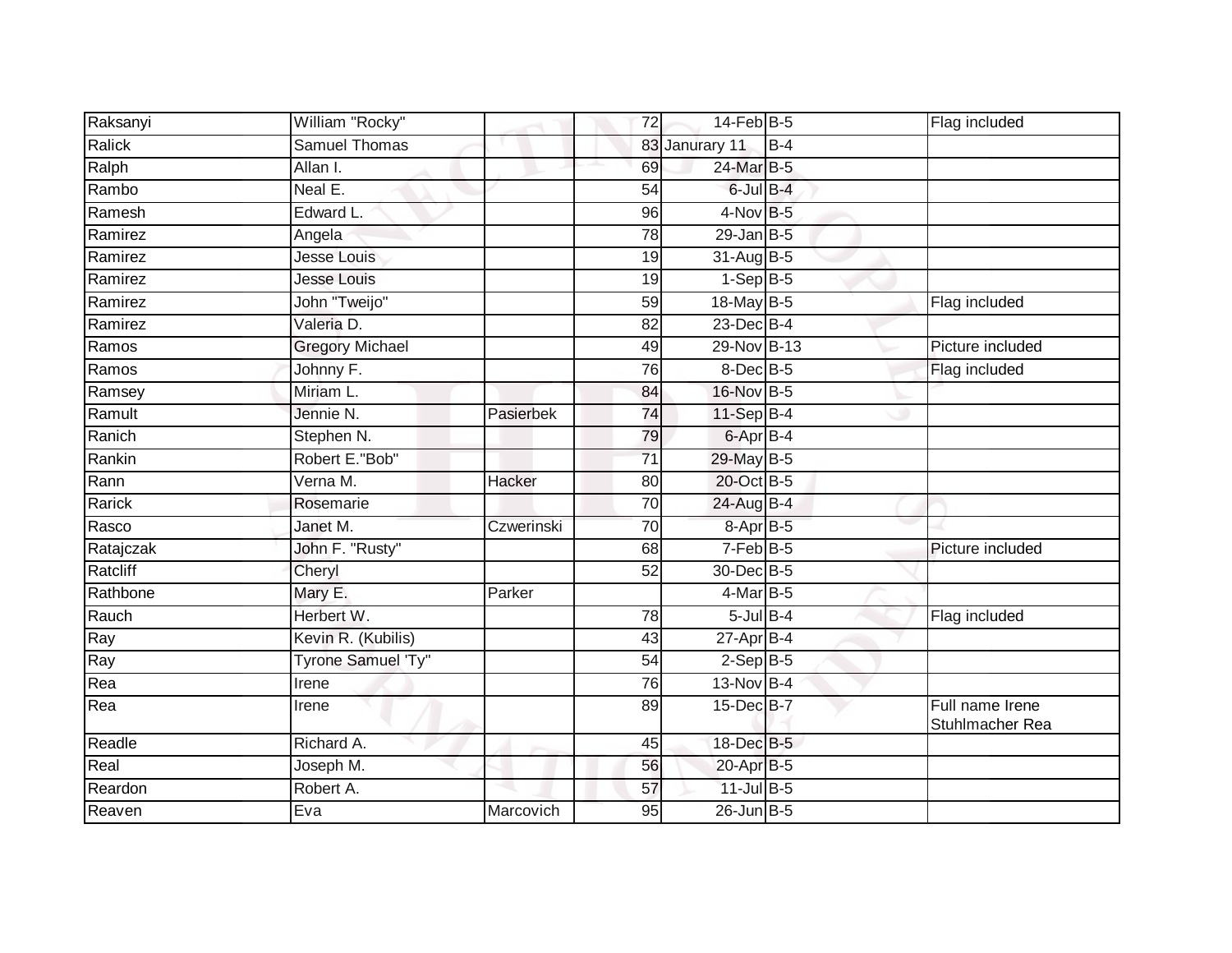| Rebec         | Ethel                               |          | 75              | $9-Apr$ B-4      |                       |
|---------------|-------------------------------------|----------|-----------------|------------------|-----------------------|
| <b>Rebeck</b> | <b>Ethel Irene</b>                  |          | 75              | 10-Apr B-5       |                       |
| Rector        | Harry, Jr.                          |          | $\overline{74}$ | 20-Apr B-5       | Flag included         |
| Reder         | Kenneth J.                          |          | 57              | 18-Dec B-5       |                       |
| Reder         | Sylvester J.                        |          | 77              | 8-Apr B-5        |                       |
| Redman        | <b>Mary Frances</b>                 |          | $\overline{77}$ | $2$ -Feb $B$ -5  |                       |
| Reed          | Dr. John J. "Jack", M.D.            |          | 79              | $13$ -Apr $B-5$  |                       |
| Reed          | Eric J.                             |          | 17              | 19-Apr B-5       |                       |
| Reed          | Etta M.                             |          | 81              | $3$ -Jan $B$ -5  |                       |
| Reed          | Robert A. "Andy"                    |          | $\overline{57}$ | $7-MayB-5$       |                       |
| Reed          | Rose                                |          | 66              | $3-Aug$ $B-4$    |                       |
| Reed          | William C.                          |          | 50              | $12-Sep$ B-4     |                       |
| Reel          | Robert David "Red"                  |          | 58              | 16-Feb B-4       | Flag included         |
| Regan         | Lucille M.                          | Fortener | 80              | 31-Jul B-5       |                       |
| Regan         | Lucille M.                          | Fortener | 80              | $1-Aug$ B-5      |                       |
| Regnier       | Jennie B.                           |          | 86              | $23$ -Jan B-5    |                       |
| Rehling       | Esther E.                           |          | 85              | 6-Nov B-5        |                       |
| Reichanadter  | Martha Eleanor                      | Downing  | 71              | $17$ -Feb $B$ -5 |                       |
| Reichardt     | Ilamae K.                           | Kimble   | 67              | $1$ -Jun $B - 5$ |                       |
| Reid          | Joseph W.                           |          | $\overline{74}$ | 10-Oct B-5       | Flag included         |
| Reil          | John E. "Jack"                      |          | 75              | 18-Jul B-4       | Flag included         |
| Reiling       | lleen B.                            |          | 66              | 30-Jan B-5       |                       |
| Reininga      | Donna L.                            |          | 56              | $3$ -Jun $B$ -5  |                       |
| Relinski      | Randy S.                            |          | 27              | 30-May B-4       |                       |
| Relinski      | Randy S. (Jr.)                      |          | 27              | $1$ -Jun $B$ -5  |                       |
| Remec         | Bernard J.                          |          | 82              | 22-Mar B-8       |                       |
| Remus         | Faye A.                             | Evans    | $\overline{77}$ | 23-May B-4       | <b>Full Name Faye</b> |
|               |                                     |          |                 |                  | A.Maybaum Remus       |
| Rendina       | Michael J, Sr. "Bazil" and<br>'Pop" |          | 64              | $2$ -Dec $B-5$   |                       |
| Renehan       | Lottie H.                           |          | 75              | 17-Oct B-6       |                       |
| Renfrow       | Omer W. III                         |          | 44              | 13-Oct B-5       |                       |
| Renn          | Bessie S.                           |          | 88              | 28-Apr B-5       |                       |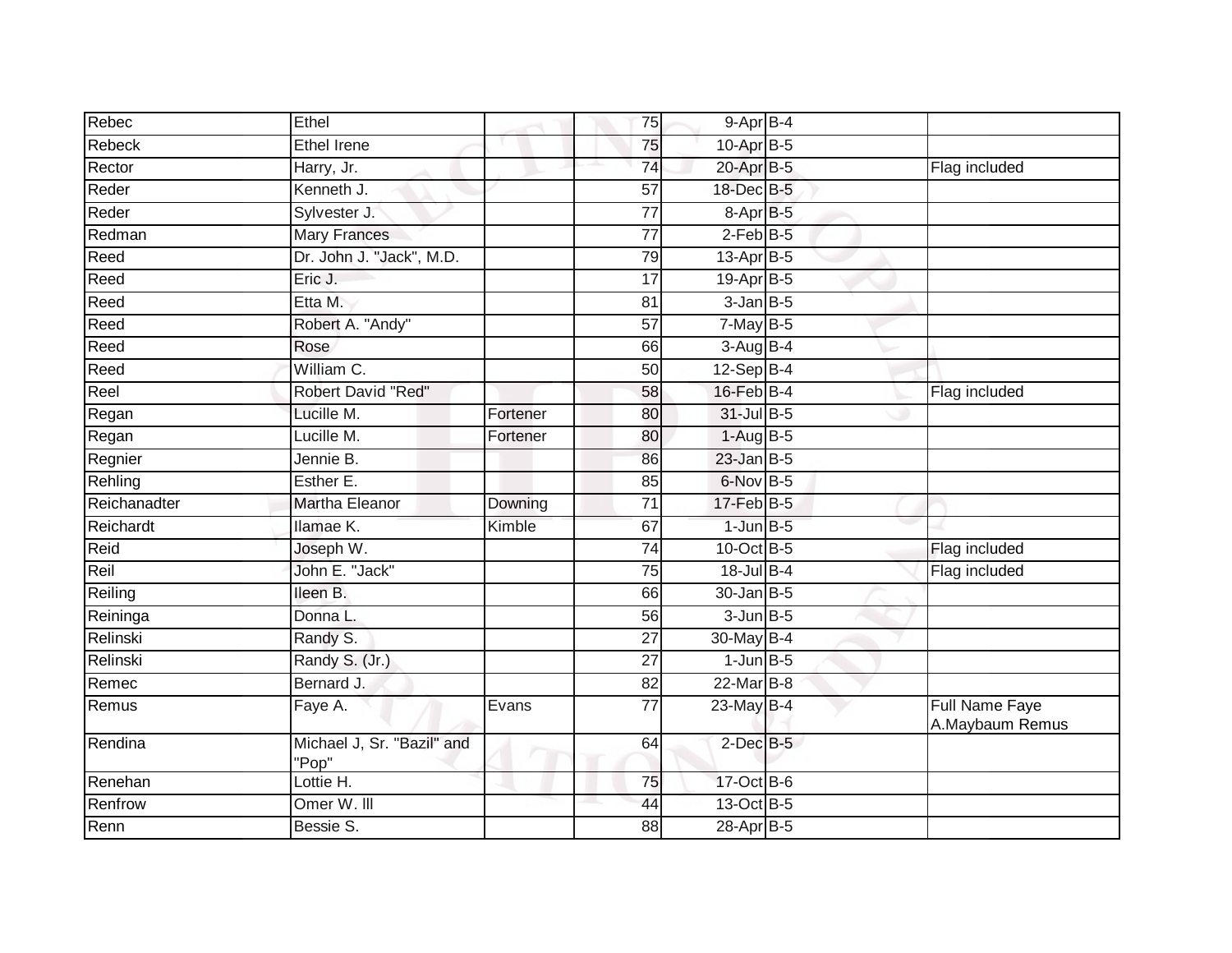| Rentas             | Gust                   |                        | 66              | 24-Nov B-4             |                                   |
|--------------------|------------------------|------------------------|-----------------|------------------------|-----------------------------------|
| Repka              | August                 |                        |                 | $1-AprB-5$             |                                   |
| Resnick            | Robert                 |                        | 20              | 16-Feb B-5             |                                   |
| Retzlaff           | Marion D.              |                        | $\overline{72}$ | 24-Sep B-4             |                                   |
| Reuhl              | Julie Lynn             |                        | $\overline{32}$ | $11$ -Feb $B$ -5       |                                   |
| Reyes              | Angel L.               |                        | 54              | 24-May B-4             | Full name Angel L.Molina<br>Reyes |
| Reyna              | <b>Bernitta Mae</b>    |                        | 64              | $20$ -Feb $B-5$        |                                   |
| Reynolds           | Robert L.              |                        | 66              | $16$ -Jul B-5          |                                   |
| <b>Rhodes</b>      | <b>Betty Jean</b>      |                        | 50              | 19-Nov B-5             |                                   |
| Rhodes             | David C.               |                        | 38              | $1$ -Dec $B-5$         |                                   |
| Rhodes             | David C.               |                        | 38              | 30-Nov B-5             |                                   |
| Rice               | Agnes                  | <b>Kwasniews</b><br>ki | 93              | 16-Apr B-5             |                                   |
| Rice               | Margaret Jane          | Turpen                 | 52              | 26-Aug B-5             |                                   |
| Rice               | Marie J.               | <b>DeZamko</b>         | 91              | $25$ -Feb $B$ -5       |                                   |
| Ricevuto           | Vina                   |                        | 76              | $14-Oct$ B-5           | Full name Vina Maurer<br>Ricevuto |
| <b>Richards</b>    | David                  |                        | $\overline{84}$ | $6$ -Aug $B$ -5        |                                   |
| <b>Richards</b>    | Raymond C.             |                        | 80              | $21$ -Jun B-4          |                                   |
| <b>Richards</b>    | Winifred               |                        | 79              | 26-Feb B-5             |                                   |
| Richardson         | George W.              |                        | 73              | $7 - Aug$ B-5          |                                   |
| Richardspm         | Lawrence E. "Tom"      |                        | 63              | $17-Apr$ B-5           |                                   |
| Richter            | Forrest D.             |                        | 90              | $18-\overline{Sep}B-5$ |                                   |
| <b>Ricks</b>       | Cameron I.             |                        | 10              | 24-Aug B-4             |                                   |
| Ridder             | Thelma P.              |                        | 84              | $15$ -Jul $B-5$        |                                   |
| Riddle             | Wava "J" Marie         |                        | 20              | 25-Mar B-5             |                                   |
| <b>Riechers</b>    | Fred "Fritz"           |                        | 85              | 11-Apr B-5             |                                   |
| Riedel             | Tillie H.              |                        | 89              | 28-Oct B-5             |                                   |
| Rieke              | Maurine Woodke "Renee" |                        |                 | $1-Dec$ B-5            |                                   |
| <b>Riet-De Bie</b> | Maria W.               |                        | 60              | $25$ -Feb $B-4$        |                                   |
| Rietmann           | Evelyn M.              |                        | 81              | $24$ -Feb $B-5$        |                                   |
|                    |                        |                        |                 |                        |                                   |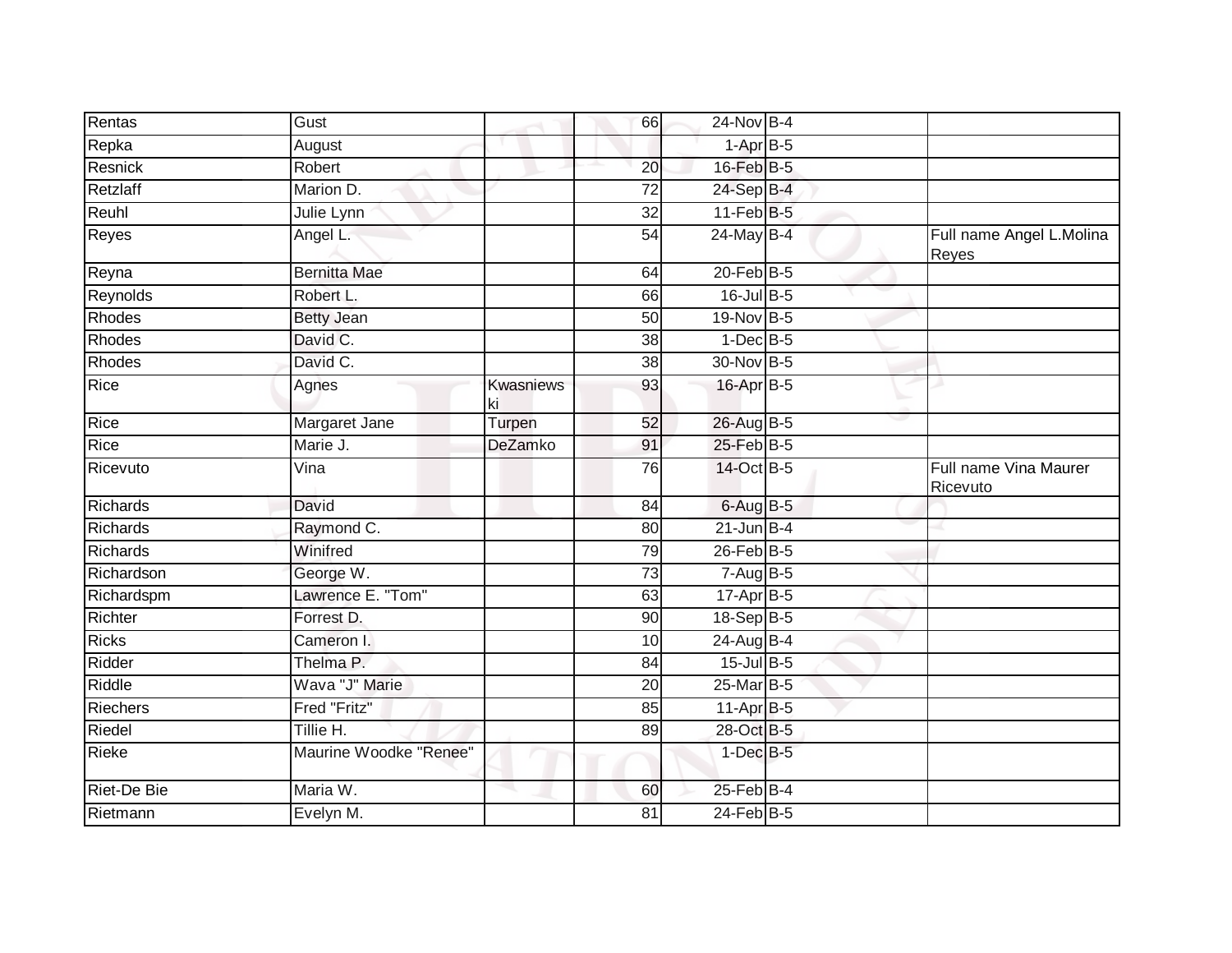| Rietmann       | Ewald M.                      |                | 83              | $3-Nov$ B-4      | Flag included |
|----------------|-------------------------------|----------------|-----------------|------------------|---------------|
| Riffer         | Jerome R.                     |                | 61              | $1$ -Jul $B-4$   |               |
| Rigdon         | Joan Marcella                 | Funston        | 61              | 24-Feb B-5       |               |
| Riggle         | Irma Larimer                  |                |                 | $31 - Jan$ $B-4$ |               |
| Rigo           | Valeria T.                    |                | $\overline{77}$ | 12-Apr B-5       |               |
| <b>Riley</b>   | Arthur "Art"                  |                | 61              | 27-Dec B-4       |               |
| Riordan        | John T. "Jack"                |                | 80              | 23-Dec B-5       | Flag included |
| Ritchey        | Florence V.                   |                | 55              | 19-Mar B-5       |               |
| Rivera         | Dionisio                      |                | 63              | $9 - Apr$ B-4    |               |
| Rivera         | Eligio Ridriguez              |                | $\overline{75}$ | $2$ -Dec $B$ -5  |               |
| Rivera         | <b>Encarnacion "Casanova"</b> |                | 79              | 26-Aug B-5       |               |
| Rivera         | Francisco                     |                | 73              | 24-Dec B-4       |               |
| Rivera         | Virginia                      |                | 93              | 3-Aug B-5        |               |
| Rivers         | George W. III                 |                | 57              | 29-Sep B-4       |               |
| Rivett         | Rosella                       |                | 90              | 5-Mar B-4        |               |
| Roach          | Anne                          |                | 98              | $27$ -Jul B-4    |               |
| Roach          | Reva                          | <b>Hulse</b>   | 73              | $4-Aug$ B-5      |               |
| Roach          | Richard Jr.                   |                | 65              | 23-May B-4       | Flag included |
| Roadruck       | Patricia                      |                | 56              | $2$ -Jan $B-5$   |               |
| <b>Robak</b>   | Ryan                          |                | Five<br>months  | $2$ -Jul $B$ -5  |               |
| Robb           | Jean                          |                |                 | $28$ -Jun $B-5$  |               |
| Robenhorst     | Helen G.                      |                | 92              | $1-Mar$ B-5      |               |
| Robert         | Mary B.                       | Lacko          | 84              | $5-AprB-4$       |               |
| Roberts        | Charles A.                    |                | $\overline{72}$ | $25$ -Jul $B-5$  |               |
| <b>Roberts</b> | Danny A.                      |                | $\overline{36}$ | $6$ -Oct $B$ -5  |               |
| <b>Roberts</b> | <b>Edith Robards Good</b>     |                | 102             | 29-Mar B-4       |               |
| <b>Roberts</b> | Mary I.                       | <b>Clark</b>   | $\overline{75}$ | 29-Jul B-4       |               |
| <b>Roberts</b> | Patricia                      | <b>Kroslak</b> | 43              | 20-Mar B-5       |               |
| Robertson      | Evelyn M.                     |                | 65              | 6-Jul B-4        |               |
| Robinson       | Alfred J.                     |                | 78              | $15-AprB-5$      |               |
| Robinson       | Dessiree E.                   |                | 85              | 6-Jan B-5        |               |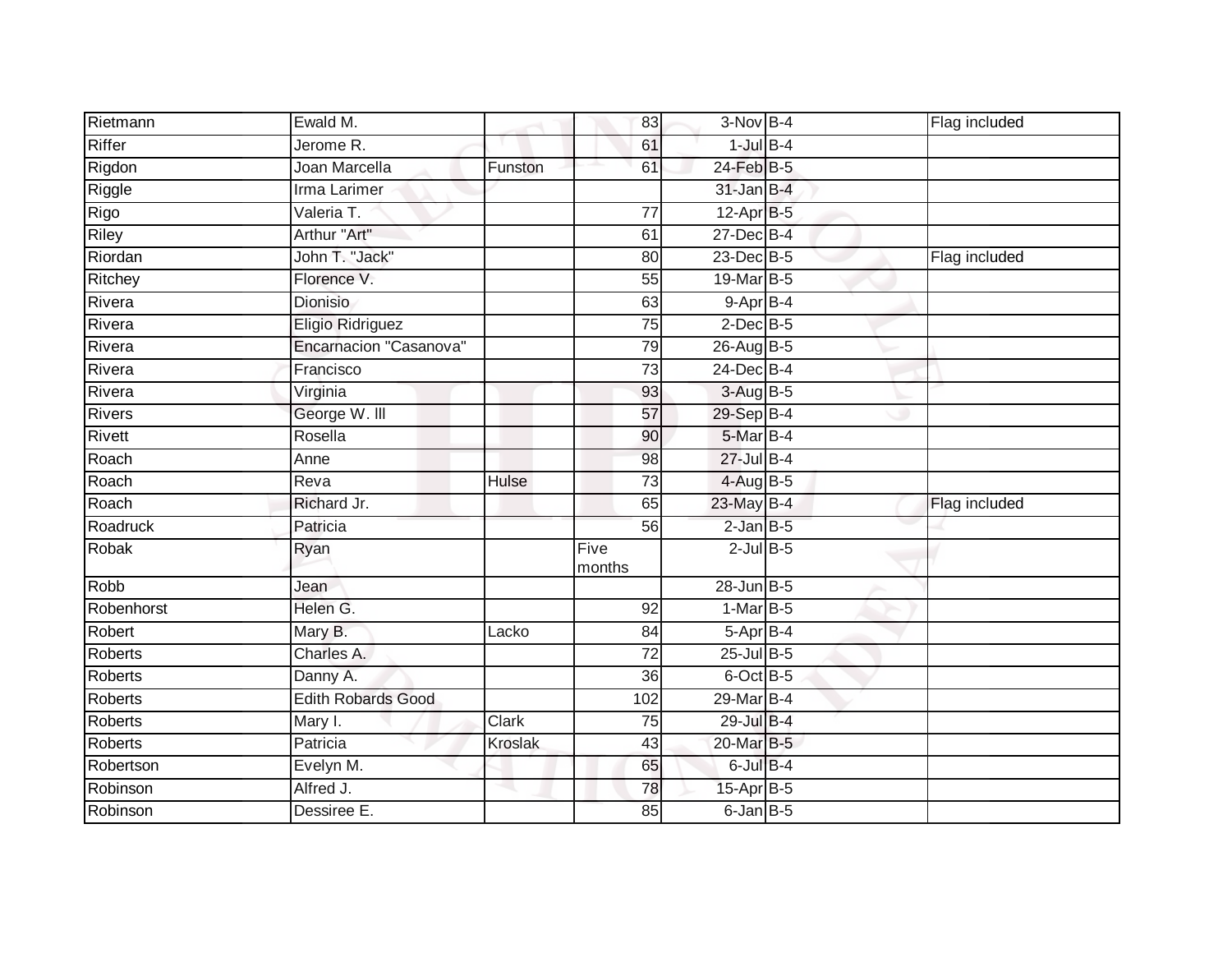| Robinson       | Donald                |                | 44              | $6$ -Apr $B$ -5   |                                         |
|----------------|-----------------------|----------------|-----------------|-------------------|-----------------------------------------|
| Robinson       | Patricia C.           | O'Neal         | 46              | 28-Dec B-5        |                                         |
| Robinson       | <b>Ruth Ella</b>      |                | 86              | 5-Aug B-5         |                                         |
| Robison        | Duane                 |                | 82              | $9$ -Jul $B$ -5   |                                         |
| <b>Robles</b>  | <b>Marie</b>          | Lopez          |                 | $12$ -Jan $B-4$   |                                         |
| Robson         | <b>Samuel Dale</b>    |                | 50              | $11$ -May B-5     | Flag                                    |
| Rocha          | Catalina              |                | $\overline{57}$ | $12$ -Jan B-4     |                                         |
| Roche          | Robert J.             |                | 68              | 28-Nov B-5        | Flag included                           |
| Rocoff         | Charles               |                | 83              | $23 -$ Jul B-4    |                                         |
| Roderick       | William C.            |                | $\overline{75}$ | $17-Apr$ B-5      | Flag included                           |
| Rodgers        | Alice E.              | <b>Scott</b>   | 86              | $19-Oct$ B-4      |                                         |
| Rodrick        | Mervin L.             |                | $\overline{77}$ | 14-May B-4        |                                         |
| Rodriguez      | <b>Belia</b>          |                | 62              | $25 -$ Jul B-5    |                                         |
| Rodriguez      | Darlyne E. "Dee"      |                | 58              | 19-Dec B-5        |                                         |
| Rodriguez      | Louis                 |                | 69              | 14-May B-5        | Flag                                    |
| Rodriguez      | Senorina              | Ramirez        | 103             | 19-Aug B-5        | Full name Senorina<br>Barajas Rodriguez |
| Rogan          | Mae Atkin             |                | 90              | 29-Oct B-7        |                                         |
| Rogan          | Sharon R.             |                | 35              | 26-Jun B-5        |                                         |
| Rogers         | Jesse                 |                |                 | 14-Oct B-5        |                                         |
| Rogers         | Michelle M.           |                | $\overline{26}$ | $4$ -Oct B-5      |                                         |
| Rogers         | Norva J.              |                | 67              | 31-Dec B-5        |                                         |
| Roggero        | Frank F.              |                | 85              | $24$ -Jun $B$ -5  | Flag included                           |
| Rohde          | Irene C.              |                | $\overline{92}$ | $2$ -Jun $B - 5$  |                                         |
| Rohrig         | Eva                   |                |                 | $13$ -Feb $B$ -5  |                                         |
| Rohrman        | Fred H.               |                | 79              | $3$ -Jan $B$ -5   |                                         |
| Rokita         | Theodore C.           |                | $\overline{79}$ | $9-SepB-5$        |                                         |
| Rokosz         | Mary J.               | <b>Drozdek</b> | $\overline{78}$ | 26-Oct B-5        |                                         |
| Roldan         | Catalino P. "Charlie" |                | 47              | $3$ -Dec $B-5$    |                                         |
| Rollins        | Charles E. "Charlie"  |                | 67              | 30-Mar B-5        |                                         |
| <b>Rollins</b> | John                  |                | 79              | $28-SepB-4$       |                                         |
| Rolph          | Sally Ann             | Stasny         | 85              | $26$ -Jan $ B-5 $ |                                         |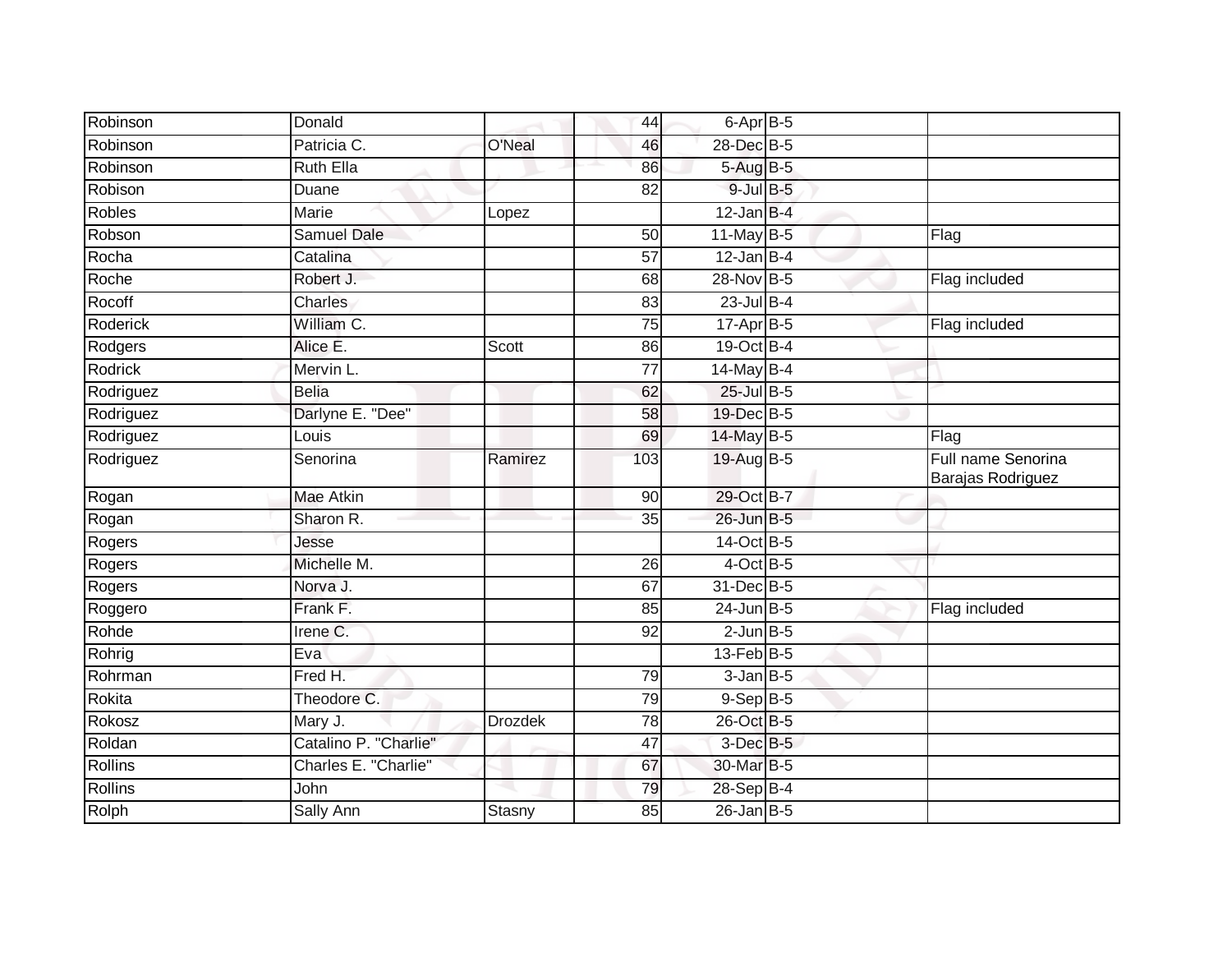| Romanak         | Tony R.                   |       | $\overline{77}$ | $12-Sep$ B-4      | Flag included |
|-----------------|---------------------------|-------|-----------------|-------------------|---------------|
| Romano-Chastain | Gloria V.                 |       | 43              | $13-Sep$ B-5      |               |
| Rompa           | Victoria R.               |       | Infant          | $22$ -Jan B-5     |               |
| Rondhuis        | George                    |       | 86              | 14-May B-5        |               |
| Ronschke        | Laura T.                  |       | 99              | 19-Dec B-5        |               |
| Roop            | Doris C.                  |       | 78              | $29$ -Jun $B-4$   |               |
| Roop            | Loran C.                  |       | 84              | 21-Aug B-5        |               |
| Roop            | Mary S.                   |       | 78              | $9-Nov$ B-4       |               |
| Roos            | Ernest Earl "Ernie" Jr.   |       | $\overline{73}$ | $1-MarB-5$        |               |
| Rosado          | <b>Issac Matthew</b>      |       | $\overline{21}$ | 26-Nov B-5        |               |
| Rose            | Anthony                   |       | 62              | $22$ -Dec $B-4$   |               |
| Rose            | Frank E.                  |       | 86              | $25$ -Jan $ B-5 $ |               |
| Rose            | Frank J.                  |       | 63              | 4-Oct B-5         | Flag included |
| Rose            | Gilbert Anthony Rev.      |       | 50              | 6-May B-4         |               |
| Rose            | Juanita Graciela "Gracie" |       | 36              | 13-Nov B-5        |               |
| Rose            | Kevin M.                  |       | $\overline{32}$ | 31-Mar B-5        |               |
| Rose            | Richard M.                |       | $\overline{30}$ | $2$ -Feb $ B-5$   |               |
| Rose            | Robert Harold             |       | 81              | 24-Aug B-5        |               |
| Rose            | <b>Stanley Eugene</b>     |       | 38              | 3-Feb B-5         |               |
| Rosenau         | Michael "Mike"            |       | $\overline{33}$ | $27$ -May B-5     |               |
| Rosenbaum       | <b>Brandon Anthony</b>    |       | 41/2            | $9-Sep B-5$       |               |
| Rosenberg       | Anastazia                 |       | $\overline{81}$ | $4$ -Oct B-5      |               |
| Rosenberger     | Dolores M.                |       | 72              | 26-Mar B-4        |               |
| Rosenbloom      | Jeanette                  |       | 88              | $10-Sep B-7$      |               |
| Rosenwinkel     | Jean L.                   |       | 74              | 26-Oct B-5        |               |
| Rosinski        | Adeline                   | Mamaj | 84              | 22-Aug B-5        |               |
| Rosinski        | Barbara B.                |       | 76              | 18-Jun B-5        |               |
| Rosko           | Frank                     |       | 87              | 14-Jul B-5        |               |
| Ross            | Melville T.               |       | 77              | 10-Nov B-5        | Flag included |
| Rossa           | Joseph Leo                |       | 81              | 3-Mar B-5         |               |
| Rossi           | Gerrie                    |       | 53              | $21$ -Mar $ B-5 $ |               |
| Roth            | Carol A.                  | Elman | 55              | $29$ -Jun $B-5$   |               |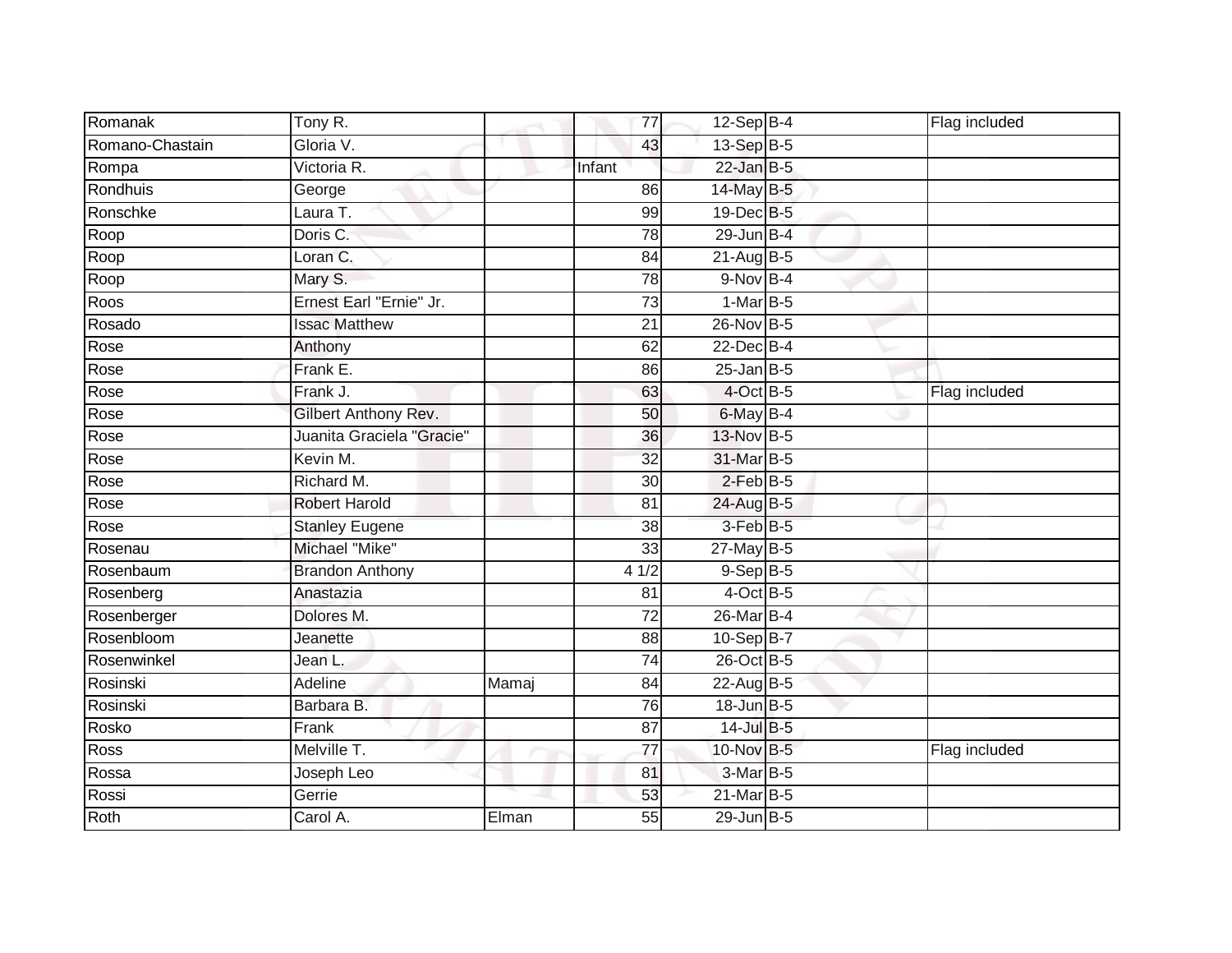| Roth     | Lillie H.                     |                 | 80              | 28-Apr B-5       |                                           |
|----------|-------------------------------|-----------------|-----------------|------------------|-------------------------------------------|
| Rothgeb  | Leo O.                        |                 | 77              | 28-Mar B-5       |                                           |
| Rottier  | <b>Bertha</b>                 |                 | 86              | 29-May B-5       |                                           |
| Rouse    | Frances Ann                   | Lovin           | 66              | $8$ -Jul $B$ -5  |                                           |
| Routh    | David E.                      |                 | 30              | 10-Aug B-6       |                                           |
| Rowden   | Clyde "Cotton"                |                 |                 | $16$ -Apr $B$ -5 | Flag included                             |
| Rowell   | Helen                         | Toth            | 79              | 26-May B-5       | Full name Helen Koi Toth                  |
| Roy      | Anna                          |                 | 84              | $12-Apr$ B-5     |                                           |
| Roy      | <b>Dolores</b>                | Carollo         | $\overline{71}$ | 20-Feb B-5       |                                           |
| Roy      | Lucy                          | Lello           | 89              | $20$ -Jun B-4    |                                           |
| Rozek    | Kathryn D.                    | Woszczyns<br>ki | 82              | $28$ -Jun $B-4$  | Full name Kathryn D.<br>Rozek Kazmierczak |
| Rozich   | Frank Joseph                  |                 | 84              | 18-Mar B-5       |                                           |
| Rubesha  | Rudy Sr.                      |                 | 88              | 20-Sep B-5       |                                           |
| Rubino   | Paul R.                       |                 | 40              | $6$ -Jun $B-4$   |                                           |
| Rucinski | Zygmunt " Ziggie"             |                 | $\overline{77}$ | 9-Aug B-5        | Flag included                             |
| Rudak    | Louis "Ludwik"                |                 | $\overline{76}$ | $16$ -Jun $B-4$  |                                           |
| Rudy     | <b>Irene Mary</b>             |                 | 88              | 27-Dec B-5       |                                           |
| Rudy     | Mary                          | Zubrick         | 86              | $7$ -Jun $B$ -5  |                                           |
| Ruel     | George P. Sr.                 |                 | 59              | $9$ -Dec $B$ -5  |                                           |
| Ruf      | Daniel J. "Bud"               |                 | $\overline{80}$ | 11-Mar B-5       |                                           |
| Ruff     | <b>Victor Paul</b>            |                 | 72              | 30-May B-4       | Flag included                             |
| Ruge     | Marjorie Dawn                 |                 | 80              | 18-Nov B-5       |                                           |
| Ruhs     | Elden C.                      |                 | 89              | 14-Oct B-5       |                                           |
| Runick   | Julie Theresa                 |                 | 56              | $8$ -Dec $B$ -5  |                                           |
| Rupe     | <b>Helen</b>                  |                 | 91              | $23$ -Feb $B-5$  |                                           |
| Rupp     | Matthew R.                    |                 | 81              | $9$ -Jul $B$ -5  | Flag included                             |
| Rusnak   | <b>Steve</b>                  |                 | $\overline{82}$ | 16-May B-5       |                                           |
| Russell  | Alma                          |                 | 95              | 29-May B-5       |                                           |
| Russell  | Chad Brian                    |                 | 24              | $11$ -Jan $B-4$  |                                           |
| Russell  | <b>Charles Norman "Chuck"</b> |                 | 59              | 24-Mar B-5       |                                           |
| Russell  | Helen G. (Sayer)              |                 | 89              | 24-Feb B-5       |                                           |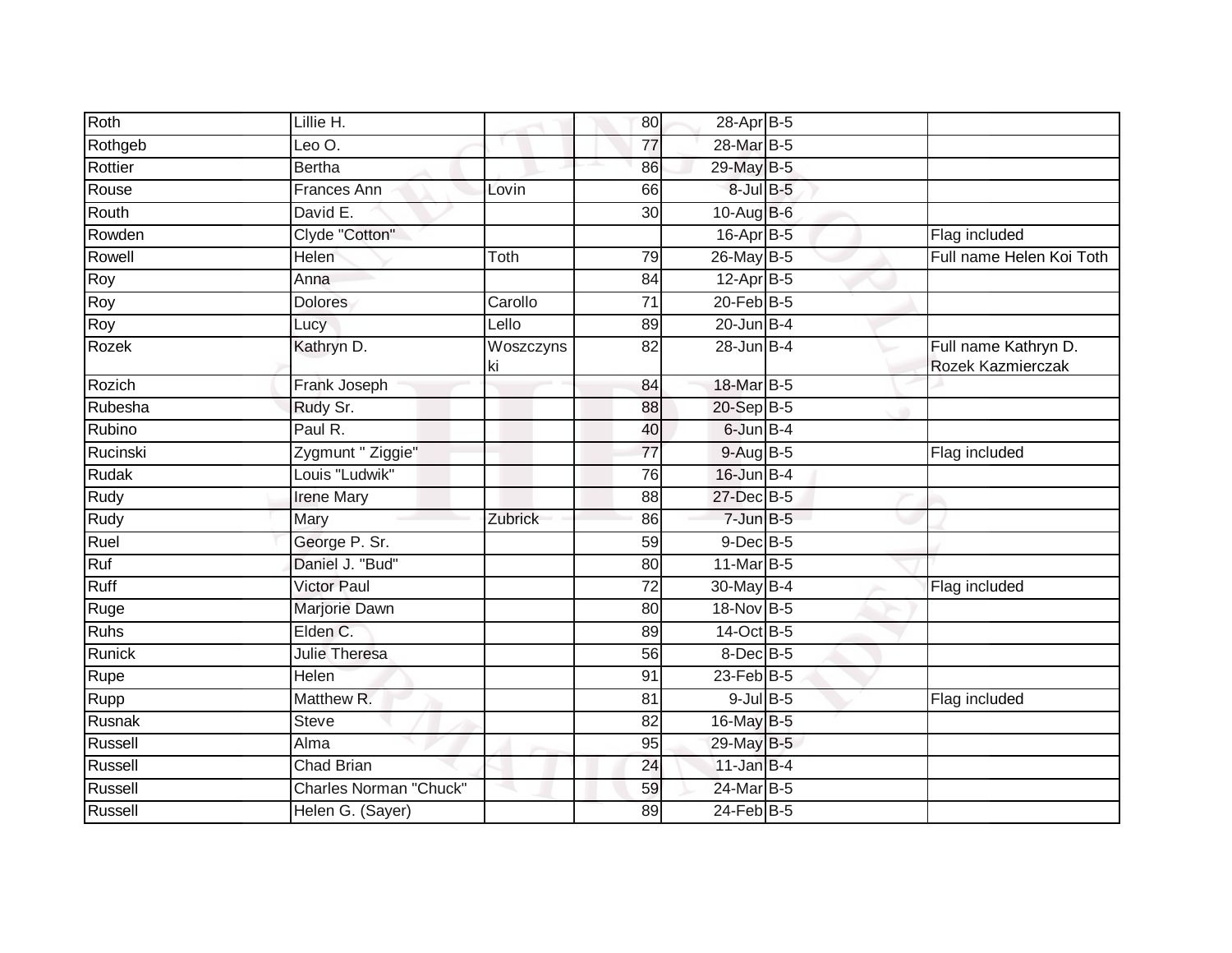| Russell       | Julaine               | Zilai          |                 | $11$ -Nov $B-5$  |                   |
|---------------|-----------------------|----------------|-----------------|------------------|-------------------|
| Rusthoven     | John                  |                | 90              | $19$ -Jan $B-5$  |                   |
| Rutherford    | James F.              |                | 65              | 8-Dec B-5        |                   |
| Rutkowski     | Mary L.               | Mamrila        | 76              | 28-Oct B-5       |                   |
| Rutledge      | Bettie J.             | <b>Bradney</b> | $\overline{78}$ | $21$ -Jun $B-4$  |                   |
| Ruzga         | Margaret M.           |                | $\overline{72}$ | $2$ -Feb $B$ -5  |                   |
| Ryan          | <b>Charles</b>        |                | 68              | $17 - Dec$ B-5   |                   |
| Ryan          | Deborah Ann           |                | 45              | $7$ -Oct $B-5$   |                   |
| Ryan          | John A. "Tim"         |                | 90              | $7$ -Jan $B$ -5  |                   |
| Ryan          | Michael W.            |                | $\overline{37}$ | $17$ -Jan B-5    |                   |
| Ryba          | <b>Chester "Mike"</b> |                | 62              | $7-Nov$ B-4      |                   |
| Ryba          | Stephen J. "Pep"      |                | 89              | $9$ -Jul B-5     | Flag included     |
| Rybak         | Constace L.           | <b>Batte</b>   | 76              | 2-Nov B-4        |                   |
| Rybarczyk     | Julia Dybel           | Kowal          | 87              | $20$ -Feb $B-5$  |                   |
| Ryberg        | Sandra L.             |                | 53              | $3-Sep$ $B-4$    |                   |
| Rybicki       | Eugene Jr.            |                | 62              | 24-Oct B-5       |                   |
| Rybowiak      | Mae                   | <b>Rybicki</b> | 90              | 16-Mar B-5       |                   |
| Rydlewski     | <b>Bernadine</b>      | <b>Stein</b>   | 66              | 27-Dec B-5       |                   |
| <b>Rys</b>    | Andrew F. Jr.         |                | 62              | 29-Nov B-13      | Flag included     |
| Rzepka        | Wm.Scott              |                | $\overline{35}$ | $27 -$ Jul $B-4$ |                   |
| Saberniak Sr. | Albert H.             |                | 82              | $20$ -Feb $B-5$  | Flag included     |
| Sabo          | William G.            |                | 66              | 29-Nov B-13      |                   |
| Sabol         | Jane S.               | <b>Banas</b>   | $\overline{92}$ | $4$ -Mar $B-5$   | Pictured included |
| Saczawa       | Eugene J.             |                | 78              | $22 -$ Jul $B-4$ |                   |
| Sadler        | Marian A.             |                | 82              | $5$ -Jul $B-4$   |                   |
| Sadler        | Vernon                |                | $\overline{71}$ | $21-Nov$ B-5     | Flag included     |
| Saenz         | Moises A.             |                | 68              | 29-Aug B-5       |                   |
| Saffran       | Curtis E.             |                | $\overline{58}$ | 8-Dec B-5        |                   |
| Safin         | Edward J.             |                | $\overline{75}$ | 26-Aug B-5       |                   |
| Sakon         | Wilbur E. Jr. "Mokie" |                | 24              | $16$ -Feb $B$ -5 |                   |
| Salcedo       | Jeainnie              |                | 86              | $18$ -Feb $ B-4$ |                   |
| Salehar       | Rudolf J.             |                | $\overline{70}$ | $17$ -Nov $B-5$  | Flag included     |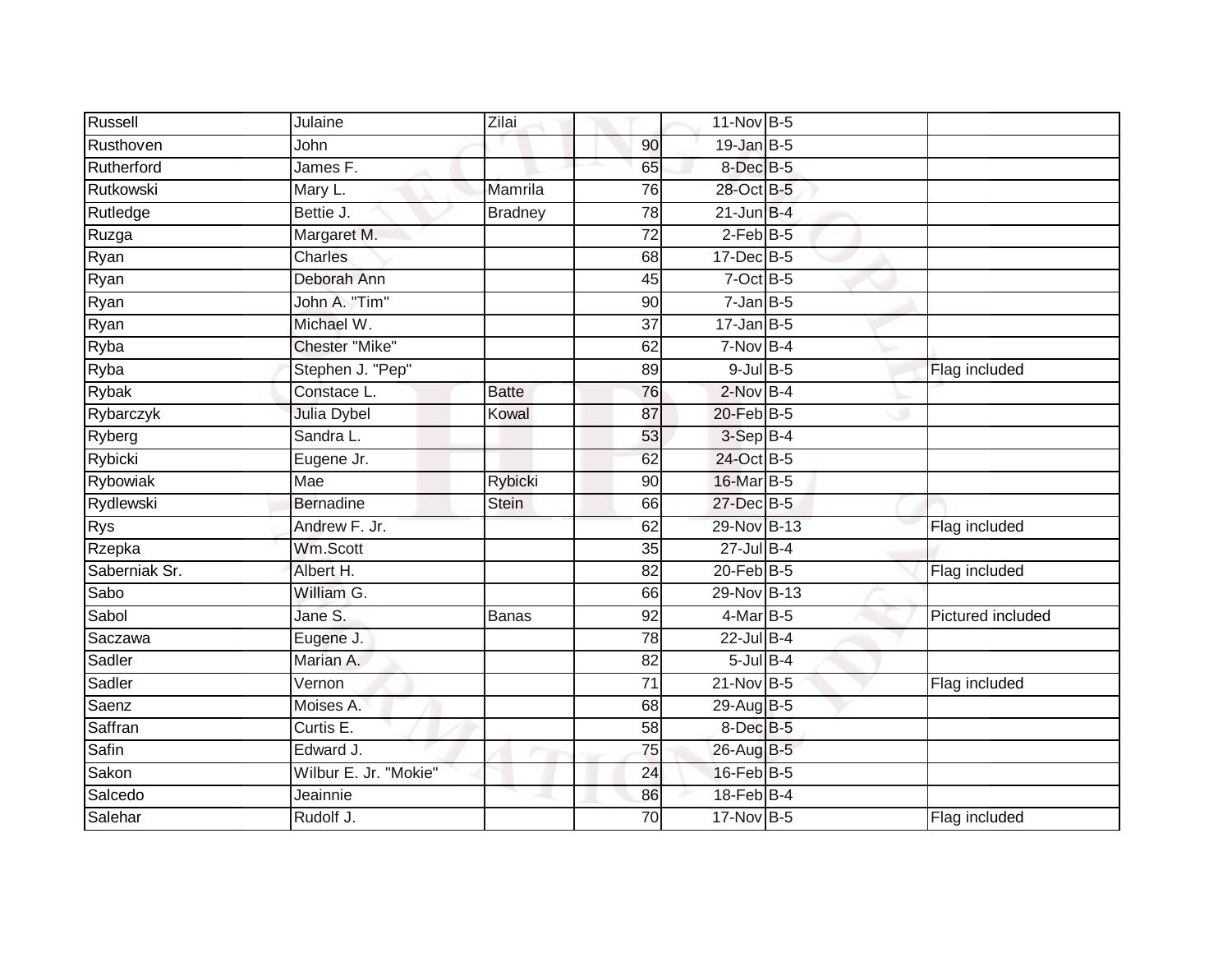| Saliaris       | Andrew "Andy"             |         | 79              | 22-Mar B-9            |                  |
|----------------|---------------------------|---------|-----------------|-----------------------|------------------|
| Sallac         | <b>Steve</b>              |         | 73              | $24$ -Jun $B-5$       |                  |
| Salmon         | Lucille D.                | Kiernan | 77              | $11$ -Feb $B$ -5      |                  |
| Samardzija     | Drago                     |         | $\overline{71}$ | $11$ -Jun $B-5$       |                  |
| Sampson        | Carol L.                  |         | 62              | 20-Sep B-5            |                  |
| San Miguel     | Guadaulupe                |         | $\overline{74}$ | $3-Jan$ $B-5$         |                  |
| Sanchez        | Adolfo G.                 |         | 70              | $5-Apr$ B-4           |                  |
| Sanchez        | Antonio "Tony"            |         | 63              | 16-Sep B-7            |                  |
| Sanchez        | Concepcion                |         | 65              | $20 - JanB-4$         |                  |
| Sanchez        | Juan Francisco "Frank" Jr |         | 43              | $26$ -Jan B-5         |                  |
| Sanchez        | Judy K.                   |         | 46              | 29-May B-5            |                  |
| Sanchez        | Luis Angel                |         | 67              | $10$ -Feb $B-5$       |                  |
| Sanchez        | Maria P.                  |         | 91              | 26-Mar B-4            |                  |
| Sanchez        | Maximillian "Don Max"     |         | 88              | $10$ -Jan B-5         |                  |
| Sanchez        | <b>Nicole Marie</b>       |         | $\overline{17}$ | 19-Nov B-5            |                  |
| Sanchez        | Seferino "Sam-Cano Jr.    |         | 35              | 13-Dec B-13           |                  |
| Sanchez        | Wanda                     | Hahn    | 86              | 28-Sep B-5            |                  |
| Sandage        | Gene D.                   |         | 70              | $17$ -Jun $B-5$       |                  |
| <b>Sanders</b> | Byron C.                  |         | 74              | $5$ -Feb $ B-5 $      |                  |
| <b>Sanders</b> | Frances A.                |         | 81              | $17$ -Jan B-5         |                  |
| Sanders        | James Thomas "Tommy"      |         | 60              | $15$ -Feb $B$ -5      | Picture included |
| Sanders        | Maxine (Kompier)          |         | 82              | $20$ -Jan $B-5$       |                  |
| Sanders        | Nellie A.                 |         | $\overline{77}$ | 5-Mar B-5             |                  |
| Sanders        | Oswald "Ozzie"            |         | 81              | 8-Jun B-5             |                  |
| <b>Sanders</b> | Tara Marie "Huggy"        |         | 16              | 29-Oct B-7            |                  |
| Sanderson      | Sam "Sandy"               |         | 97              | $27 - \text{Mar}$ B-5 |                  |
| Sanmiguel      | Mitzi                     | Pena    | $\overline{43}$ | $1$ -Jan $B$ -5       | Picture included |
| Sanocki        | Gertrude                  |         | 88              | $1$ -Jul $B-4$        |                  |
| Sansone        | Frank L.                  |         | 82              | 14-Mar B-5            |                  |
| Santana        | Patricia I.               |         | 81              | 26-Sep B-5            |                  |
| Santay         | Michael E.                |         | 77              | $19$ -Jun $B - 5$     |                  |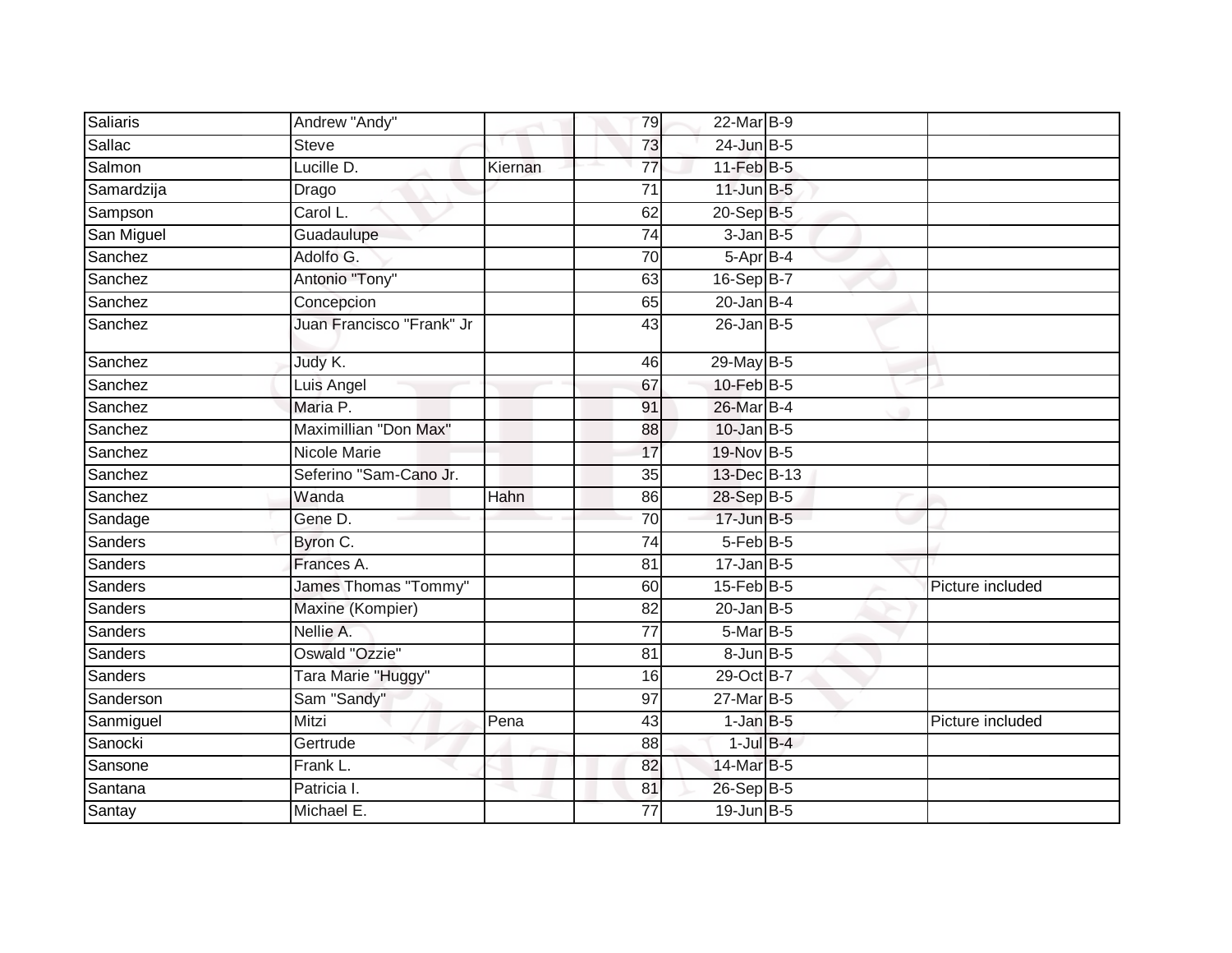| Santeford        | William L.          |         | 50              | $29$ -Jan B-5         |                                     |
|------------------|---------------------|---------|-----------------|-----------------------|-------------------------------------|
| Santiago         | Daniel Sr.          |         | 76              | $2$ -Feb $B$ -5       |                                     |
| Sapyta           | Chester J.          |         | 70              | 28-Feb B-5            | Flag inlcuded                       |
| Sarchet          | Richard J.          |         | $\overline{71}$ | $3$ -Dec $B-5$        | Picture                             |
| Sargis           | Linda A.            | O'Toole | 35              | 10-Oct B-5            |                                     |
| Sarkady          | Mary                |         | 90              | $2$ -Oct $B-5$        |                                     |
| Sarkey           | Helena              |         | 67              | $12-Sep$ $B-5$        | Full name Helena<br>Huizenga Sarkey |
| Sarkotich-Briggs | Dianne              |         | $\overline{57}$ | 18-Mar <sub>B-5</sub> |                                     |
| Sarna            | Rosemary            |         | 73              | $15$ -Jul B-5         |                                     |
| Sarter           | Mary K.             |         | 75              | 25-May B-5            |                                     |
| Sarvanidis       | Tom "Tommy C"       |         | 66              | 18-Mar B-5            | Flag included                       |
| Sarver           | Diana L.            |         | 51              | 28-May B-5            |                                     |
| <b>Sass</b>      | Frances C.          |         | 83              | $6$ -Aug $B$ -5       | Picture included                    |
| Sass             | Robert F.           |         | 80              | $13$ -Feb $ B-5 $     |                                     |
| Sasse            | Daniel J.           |         | $\overline{57}$ | $1-AugB-5$            |                                     |
| Sasser           | Alice E.            |         | 72              | $6$ -Jun $B$ -5       |                                     |
| Sassman          | Jane A.             |         | $\overline{73}$ | $6$ -Jun $B$ -5       |                                     |
| Savage           | Robert E.Sr. "Bert" |         | 89              | $20 - Jun$ $B-4$      |                                     |
| Savich           | Ethel L.            |         |                 | 20-Dec B-13           |                                     |
| <b>Savickis</b>  | Paul John, Sr.      |         | 80              | 19-Mar B-5            | Flag included                       |
| Sayka            | Julia               |         | 83              | 23-Aug B-5            |                                     |
| Sazdanovski      | Kiril               |         | 65              | $12$ -Dec $B-4$       |                                     |
| Scalzitti        | Karen M.            |         | 85              | 14-Mar B-5            |                                     |
| Scarff           | Gerald L.           |         | $\overline{77}$ | $5-AprB-4$            | Flag included                       |
| Scarlett         | Arthur P.           |         | $\overline{57}$ | 19-Apr B-5            |                                     |
| Scelonge         | Eleanor J.          |         | 59              | $23$ -Jun $B-5$       |                                     |
| Schaadt          | Eva P.              |         | $\overline{96}$ | 24-Sep B-5            | Full name Eva P. Murphy<br>Schaadt  |
| Schaafsma        | Rita J.             | Piper   | 62              | $11$ -Jan B-5         |                                     |
| Schaal           | Joyce C.            | Kreil   | 56              | $7-AugB-5$            |                                     |
| Schaefer         | <b>Gregory Alan</b> |         | 51              | $2$ -Apr $B$ -5       |                                     |
| Schaefer         | M.Esther            |         | 93              | $19$ -Jul $B-5$       |                                     |
|                  |                     |         |                 |                       |                                     |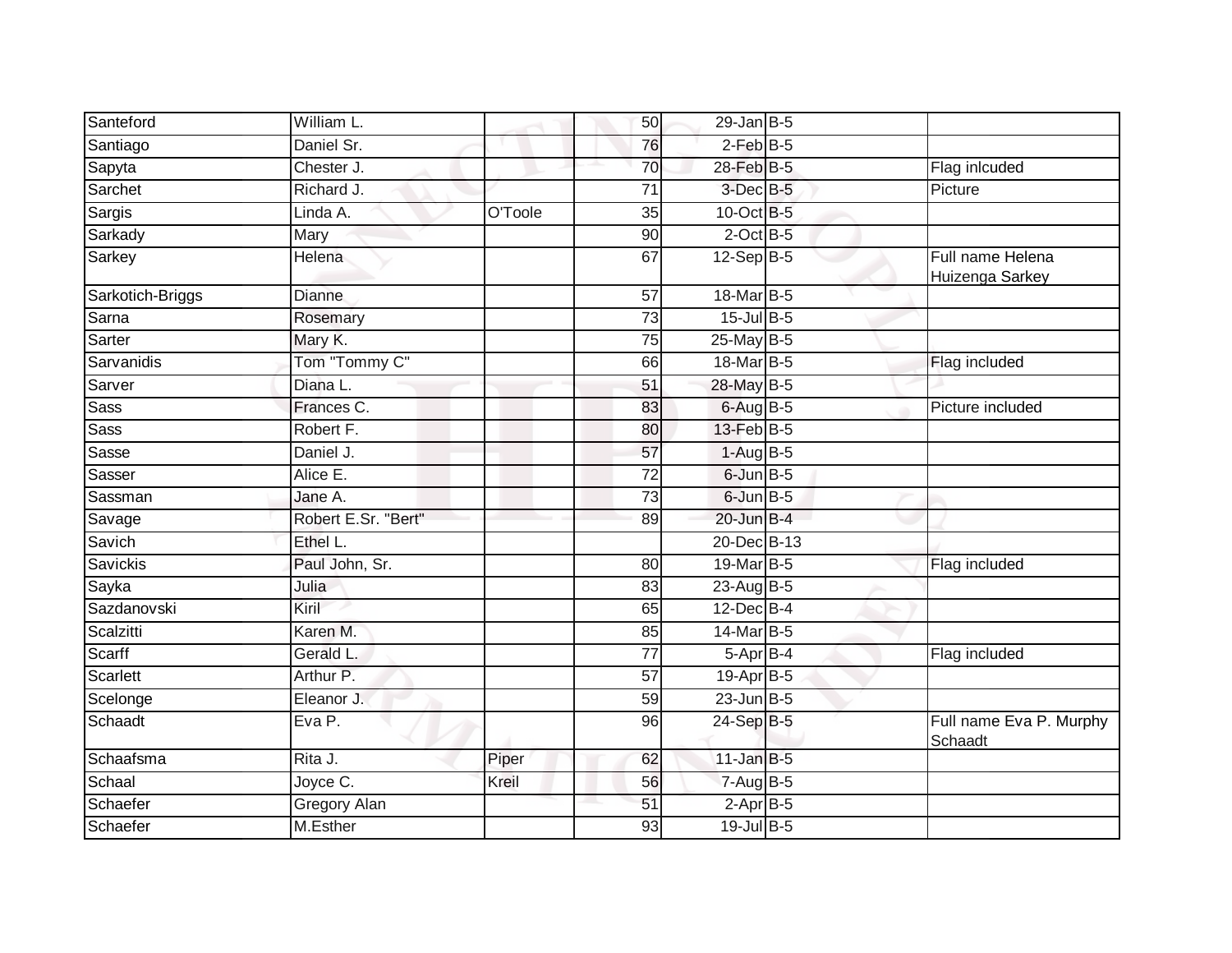| Schantz        | Alverta Sohl          |           |                 | 13-Dec B-13           |                  |
|----------------|-----------------------|-----------|-----------------|-----------------------|------------------|
| Schara         | <b>Eiley Rose</b>     |           | $\overline{2}$  | $9$ -May $B-4$        | Picture included |
| Schatzman      | Paul E.               |           | 78              | 12-Oct B-5            | Flag included    |
| Schaufele      | Stella L.             | Sparrow   | 95              | 28-Oct B-5            |                  |
| Schavey        | Jeff A.               |           | 41              | $2$ -Jul $B$ -5       |                  |
| Scheeringa     | Jacob M. "Maxie"      |           | 77              | $15$ -Jun $B-4$       |                  |
| Scheeringa     | Jacob M."Maxie"       |           | 77              | $15$ -Jul B-4         |                  |
| Scheffer       | Helen R.              |           | 76              | $4$ -May B-4          |                  |
| Scheidt        | Clarence B.           |           | 88              | $2$ -Jun $B$ -5       |                  |
| Scheidt        | Clarence B.           |           | 88              | $31$ -May B-5         |                  |
| Scheja         | John F.               |           | 81              | 26-Mar <sub>B-5</sub> | Flag included    |
| Schelfo        | Frank J.              |           | 71              | $21$ -Jun $B-4$       |                  |
| Schenck        | Lila                  | Carlson   | 84              | $2$ -Oct B-5          |                  |
| Schermerhorn   | Virginia D.           | Vaughn    | 64              | $3$ -Jan $B$ -5       |                  |
| Scheuneman     | Norval O."Bud"        |           | $\overline{77}$ | $1$ -May B-5          | Flag included    |
| Scheurer       | <b>William Julius</b> |           | 86              | 21-Mar B-5            |                  |
| <b>Schiek</b>  | Frieda C.             |           | $\overline{71}$ | 28-Dec B-5            |                  |
| Schiller       | William H.            |           |                 | 12-Mar B-5            | Flag included    |
| Schilling      | Frank J.              |           | 89              | $2$ -Dec $B$ -5       |                  |
| <b>Schinck</b> | Kathleen (Lyons)      |           | 67              | $1-Apr$ B-5           |                  |
| Schleitwiler   | Noelle J.             | LePine    | 53              | $7-Mar$ B-5           |                  |
| Schlesinger    | Melvin L.             |           | 83              | $7-Nov$ B-5           |                  |
| Schlesser      | John P. "Jack"        |           | 83              | 27-Dec B-5            |                  |
| Schmidt        | Adeline M.            | Biskupski | 77              | 28-May B-5            |                  |
| Schmidt        | Albert L.             |           | 71              | $1-Apr$ B-5           |                  |
| Schmidt        | David L.              |           | 31              | $21$ -Aug $B-5$       |                  |
| Schmidt        | Edward L.             |           | 86              | $29$ -Jan B-5         |                  |
| Schmidt        | Ida I.                |           | 79              | 19-Jun B-5            |                  |
| Schmidt        | Scott Allen           |           | 22              | 17-Aug B-5            |                  |
| Schmidt        | Vernon E.             |           | 80              | 6-Nov B-5             |                  |
| Schmunk        | Goffred               |           | 79              | 26-Jul B-5            |                  |
| Schneider      | Charles J.            |           | 61              | $3-SepB-5$            |                  |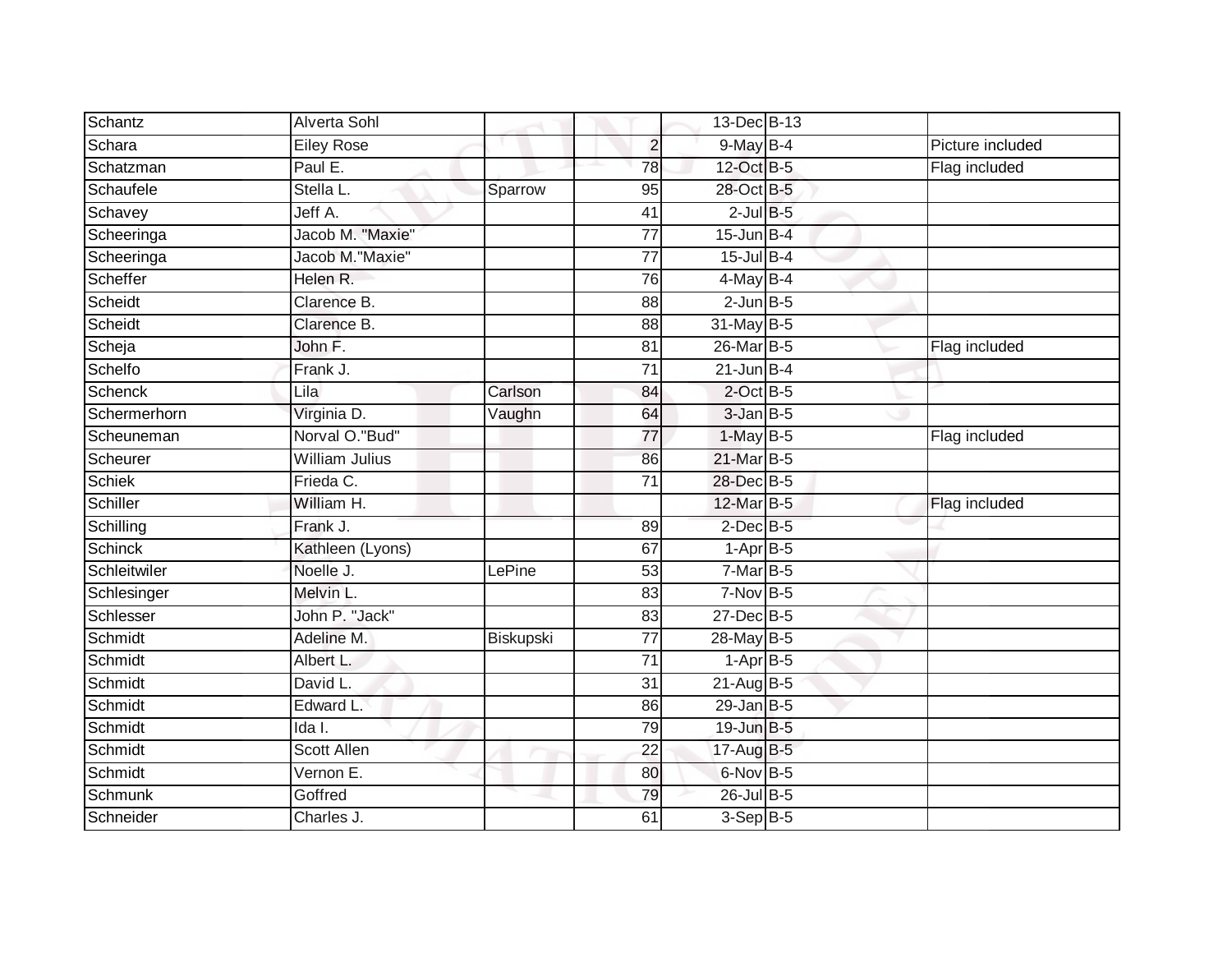| Schneider      | Janet                     |                 | 62              | $4-Sep B-5$           |               |
|----------------|---------------------------|-----------------|-----------------|-----------------------|---------------|
| Schnolis       | Mark W.                   |                 | 53              | 12-Oct B-5            |               |
| Schoenling     | John                      |                 | 51              | 22-Dec B-5            |               |
| Schoon         | David N.                  |                 | $\overline{51}$ | 26-Feb B-5            | Flag included |
| Schrefler      | Raymond A.                |                 | 76              | $31$ -Jan $B-4$       | Flag included |
| Schreiber      | Bertha C.                 |                 | 85              | $1-May$ B-5           |               |
| Schreiber      | William H.                |                 |                 | 24-Nov B-5            | Flag included |
| Schreier       | William A.                |                 | 78              | 22-Nov B-13           | Flag included |
| Schriver       | William J. "Wee-Wee-Bill" |                 | 76              | 11-Nov B-5            |               |
| Schroeder      | Fred J.                   |                 | 44              | $27 - \text{Mar}$ B-5 |               |
| Schroeder      | Kenneth G.                |                 | $\overline{82}$ | $1$ -Jan B-5          |               |
| Schubert       | Carl M.                   |                 | 83              | $7-Sep$ B-5           |               |
| Schuetter      | Pat                       | Truby           | 68              | 28-May B-5            |               |
| Schuler        | <b>Mildred Ann</b>        |                 | 87              | $1-MarB-5$            |               |
| Schulp         | Richard "Dick"            |                 | $\overline{71}$ | $21$ -Jun $B-4$       |               |
| Schultz        | Amanda H.                 |                 | 93              | $2$ -Aug $B$ -5       |               |
| Schultz        | August R.                 |                 | 82              | 27-Sep B-4            |               |
| Schultz        | Catherine D.              |                 | 91              | $7$ -Jul $B$ -5       |               |
| <b>Schultz</b> | Hazel L.                  |                 | 79              | 15-Aug B-4            |               |
| Schultz        | Irene M.                  |                 | 90              | 8-Mar B-5             |               |
| Schultz        | Marshall J.               |                 | 55              | 15-Dec B-7            |               |
| Schultz        | Mollie                    |                 | 90              | $14$ -May B-5         |               |
| Schultz        | Rahel S.                  |                 | 84              | $2$ -Mar B-5          |               |
| Schultz        | Rose E.                   |                 | 87              | $3-AugB-5$            |               |
| Schulz         | August O.                 |                 | $\overline{92}$ | 15-May B-4            |               |
| Schumann       | Bleandean R.              |                 | 77              | 18-Mar B-5            |               |
| Schuster       | Clarence M.               |                 | 66              | $21$ -Feb $B-5$       |               |
| Schutz         | Phyllis Jean              | Viers           | $\overline{70}$ | $27$ -Feb $B$ -5      |               |
| Schwalm        | Albert E. "Stoney"        |                 | 84              | 26-Nov B-5            |               |
| Schwartz       | Genevieve M.              | <b>Tobinski</b> | 85              | 27-Dec B-5            |               |
| Schwartz       | Gerald A.                 |                 | 88              | 25-Apr B-5            |               |
|                |                           |                 |                 |                       |               |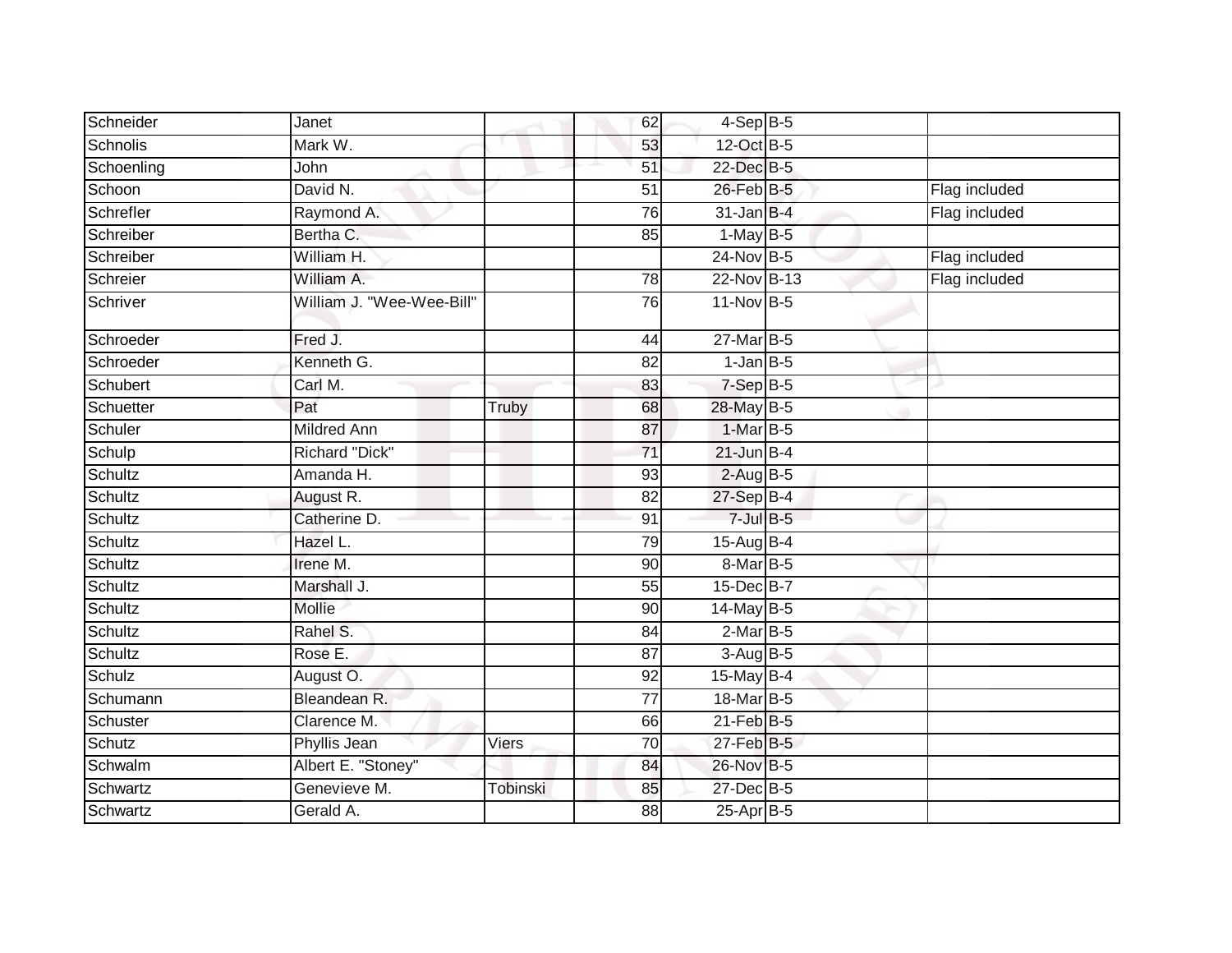| Schwartz       | Paul F.                |               | 69              | $3$ -Dec $B$ -5  | Flag included |
|----------------|------------------------|---------------|-----------------|------------------|---------------|
| Schweitzer     | Marjorie               | Kipper        | 69              | $16$ -Jun $B-4$  |               |
| <b>Schwenk</b> | Charles L.             |               | $\overline{87}$ | 30-Aug B-5       |               |
| Schwuchow      | <b>Deloris</b>         |               | 77              | 17-Sep B-6       |               |
| Sciacca        | Susan A.               | Morck         | 39              | 9-Dec B-5        |               |
| Scott          | Dennis A.              |               | 41              | 29-Mar B-5       |               |
| Scott          | Donald                 |               | 78              | $9-Sep$ B-5      | Flag included |
| Scott          | Edna B.                |               | 83              | 8-Feb B-5        |               |
| Scott          | Frances D.             |               | 74              | 28-Apr B-5       |               |
| Scott          | Frances D.             |               | 74              | $27 - Apr$ B-5   |               |
| Scott          | Glendora G.            |               |                 | $9-Sep B-5$      |               |
| Scott          | James A., Jr.          |               | $\overline{57}$ | $15-Apr$ B-5     |               |
| Scott          | Lillian A.             |               | 80              | $11$ -Jun $B-5$  |               |
| Scott          | Roxie L.               | <b>Bounds</b> | 85              | 19-Oct B-5       |               |
| Scott          | Virginia A.            |               | 80              | 20-Nov B-5       |               |
| Scrofani       | Hugo                   |               | $\overline{77}$ | $11-Oct$ B-4     |               |
| Scurtu         | Mary Lou               |               | $\overline{72}$ | $5-AprB-4$       |               |
| Seal           | Norma Louise (Scott)   |               | $\overline{77}$ | 8-Apr B-4        |               |
| Sebena         | Gloria E.              |               | 64              | $2$ -Dec B-5     |               |
| Sebenste       | Lee Wilbur             |               | $\overline{72}$ | $18$ -Jul B-4    |               |
| Sebestan       | Alex                   |               | 85              | $11-Apr$ B-5     |               |
| Sector         | Emma L.                |               | 76              | $1-Dec$ B-5      |               |
| Sedita         | Anthony "Tony"         |               | 77              | 16-Sep B-7       | Flag included |
| Sedlacek       | Lois M.                | Keilman       | $\overline{70}$ | $17 - Dec$ B-5   |               |
| Seeley         | <b>Margaret Louise</b> | Cook          | 86              | 6-Apr B-5        |               |
| <b>Seevers</b> | Wanda E.               |               | 83              | 22-Dec B-5       |               |
| Seger          | <b>Emily Jean</b>      |               |                 | 26-Aug B-5       |               |
| Segneri        | <b>Maria</b>           | Datti         | 91              | 22-Feb B-5       |               |
| Seipelt        | Fritz W.               |               | 70              | 19-May B-5       | Flag included |
| Seipler        | Russell L.             |               |                 | 23-Dec B-5       | Flag included |
| Seiter         | Edward R. Sr.          |               | 72              | $12$ -Feb $ B-5$ |               |
| Sejda          | Irene R.               |               | 83              | $9$ -Dec $B$ -5  |               |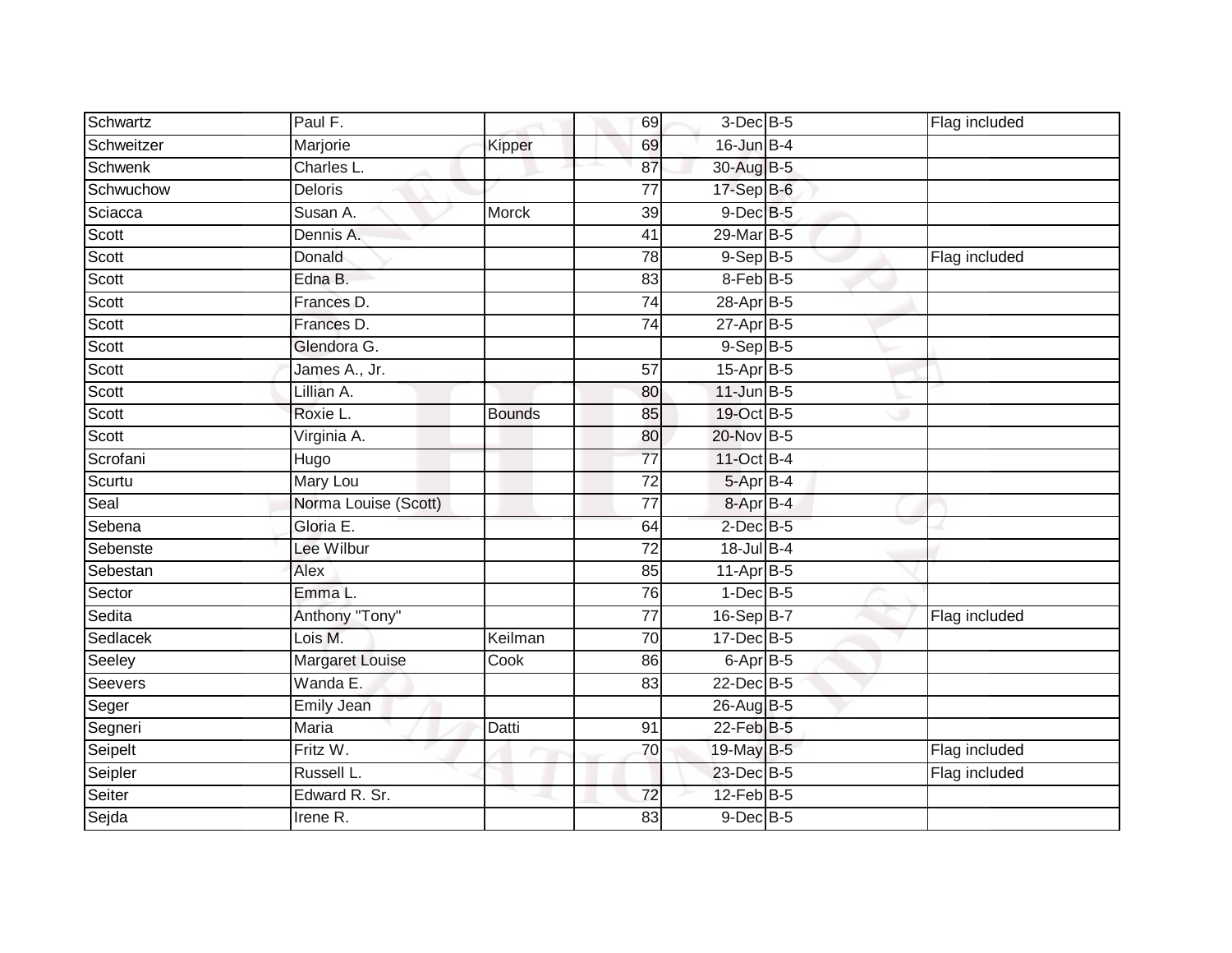| Sekula         | John                      |               | 85              | $8-Oct$ B-5           |                                                            |
|----------------|---------------------------|---------------|-----------------|-----------------------|------------------------------------------------------------|
| Sekula         | Robert V. Sr.             |               | 64              | $18$ -Jan B-5         | Flag included                                              |
| Seliga         | Adeline D.                | Zadrozny      | 66              | 19-Mar <sub>B-5</sub> |                                                            |
| Seliga         | John J.                   |               | 79              | 1-Nov B-12            |                                                            |
| <b>Sellers</b> | Florence R.               | Olejnik       | 76              | 23-Apr B-5            |                                                            |
| <b>Sellers</b> | <b>Jane Adele</b>         |               | 80              | 3-Feb B-5             |                                                            |
| <b>Sellers</b> | Randall N.                |               | 41              | $1-Apr$ B-5           |                                                            |
| Selman         | Dina J.                   |               | 26              | $5-MarB-5$            |                                                            |
| Selvaggi       | Frank C.                  |               | 43              | $4$ -Jun $B$ -5       |                                                            |
| Selzer         | Edward M.                 |               | $\overline{82}$ | $14$ -Apr $B$ -4      |                                                            |
| Seman          | <b>Catherine Veronica</b> | Knaver        | 77              | $18$ -Jul $B$ -5      | <b>Full Name Catherine</b><br>Veronica (Seman)<br>Sherrick |
| Sembicki       | Leona A.                  | David         | 78              | $24$ -Feb $B-5$       |                                                            |
| Sencaj         | Vera                      |               | 79              | 19-May B-5            |                                                            |
| Senese         | Teresa V.                 |               | 95              | 29-Dec B-5            |                                                            |
| Sengupta       | Ganapati                  |               | 58              | $2$ -May B-5          |                                                            |
| Seper          | Virginia I.               |               | $\overline{76}$ | $6$ -Jul B-5          |                                                            |
| Sepiol         | George A.                 |               | $\overline{82}$ | 6-Sep B-4             | Flag included                                              |
| Sera           | Isabella M.               | Begalla       | 87              | $17 - Dec$ B-5        |                                                            |
| Serafin        | Grace R.                  |               | 81              | $29-Sep B-4$          |                                                            |
| Serdar         | Robert K.                 |               |                 | $2$ -Nov $B-5$        | Flag included                                              |
| Serocinski     | Bruno P., Jr.             |               | $\overline{72}$ | $11$ -Apr $B-5$       | Flag included                                              |
| Serocka        | Paul                      |               | 85              | 28-Feb B-5            |                                                            |
| Serocka        | Paul                      |               | 85              | $1-MarB-5$            |                                                            |
| Serrato        | Donna M.                  | Jostes        | 50              | $25$ -Jul B-5         |                                                            |
| Serros         | Steve R. Sr               |               | 45              | 26-Nov B-5            |                                                            |
| Sertic         | Catherine                 |               | 74              | 23-Mar B-4            |                                                            |
| Sertic         | Helen C.                  |               | 83              | $3$ -Jun $B-4$        |                                                            |
| Service        | Marcie                    | <b>Bachan</b> | 32              | 11-Dec B-5            |                                                            |
| Servich        | Robert J.                 |               | 50              | $15$ -Dec $B-7$       | Flag included                                              |
| Serynek        | Carol Ann                 | Rogers        | 56              | $7$ -Jan $B$ -5       |                                                            |
|                |                           |               |                 |                       |                                                            |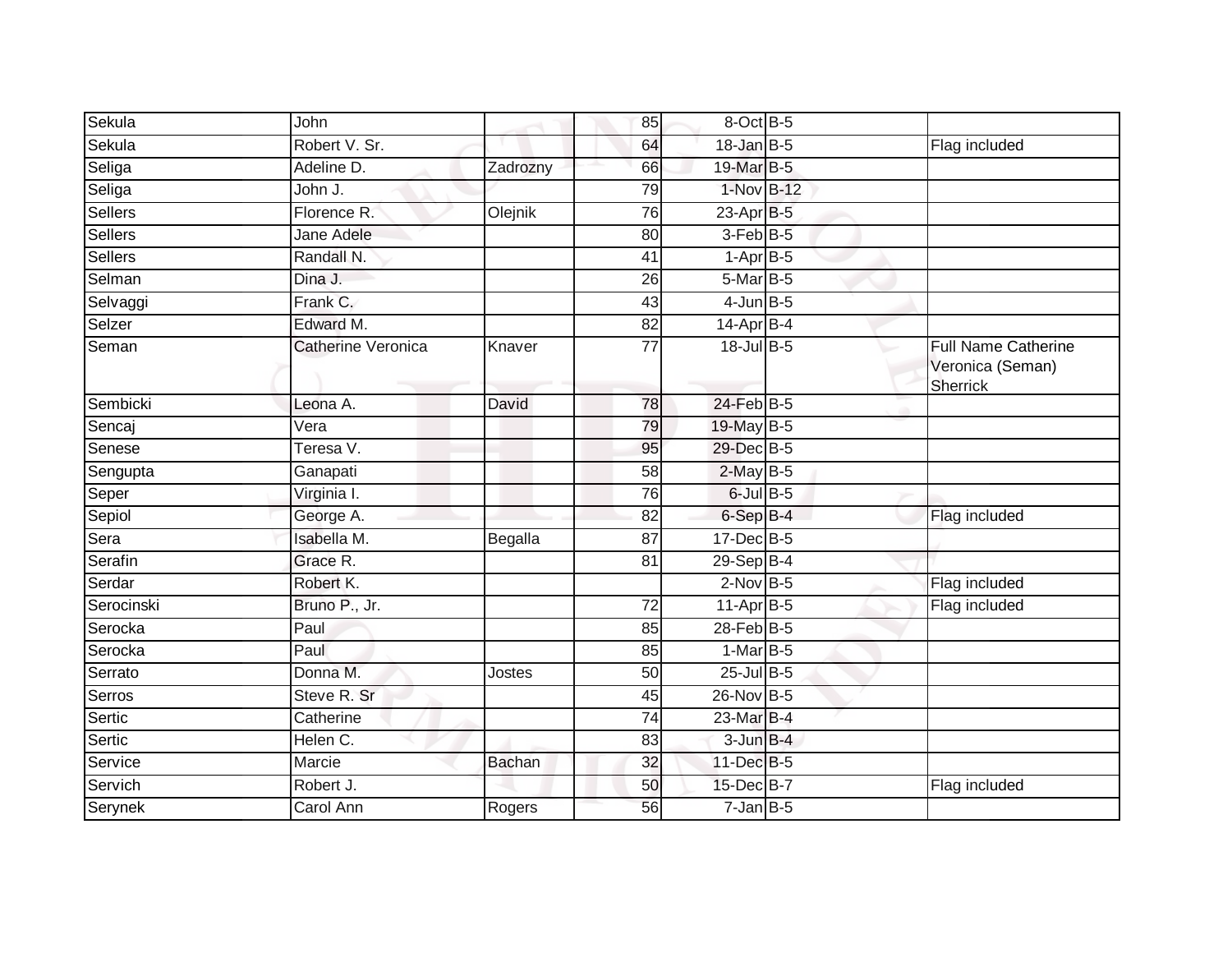| Setemeyer     | Edward J.           |                     | 84              | $3-MarB-5$            |                                   |
|---------------|---------------------|---------------------|-----------------|-----------------------|-----------------------------------|
| Setlak        | <b>Carol Ann</b>    |                     | 57              | $3-Nov$ B-5           |                                   |
| <b>Setlak</b> | Grace               |                     | 63              | $21$ -Jul $B-4$       | Full name Grace (Starr)<br>Setlak |
| Severy        | Violet C.           |                     | 86              | 20-Oct B-5            |                                   |
| Seymour       | Alfred E.           |                     | 69              | $7$ -Jul $B-5$        |                                   |
| Sgouros       | Peter <sub>N.</sub> |                     | $\overline{77}$ | $15$ -Feb $B$ -5      | Flag included                     |
| Shabi         | Ann                 |                     | 85              | 13-Dec B-13           |                                   |
| Shade         | Orvel C.            |                     | $\overline{97}$ | $24-SepB-5$           |                                   |
| Shaffer       | <b>Muriel Jane</b>  |                     | $\overline{74}$ | $7-AugB-5$            |                                   |
| Shake         | Adalin L.           |                     | 66              | $20$ -Jun $B-4$       |                                   |
| Shapley       | John F.             |                     | $\overline{57}$ | 19-Aug B-5            |                                   |
| Sharkey       | Donna Jean          |                     | 69              | $25 - Jun$ B-5        |                                   |
| Sharp         | Hugh R.             |                     | 88              | $27$ -Feb $ B-5 $     |                                   |
| Shaver        | Jack L.             |                     | 57              | $8-Sep\overline{B-5}$ |                                   |
| <b>Sheets</b> | James M.            |                     | $\overline{51}$ | $2$ -Jun $B-5$        |                                   |
| Sheets        | James M.            |                     | $\overline{70}$ | $7-Nov$ B-5           | Flag included                     |
| Sheley        | Larry D.            |                     | 59              | 26-Dec B-4            |                                   |
| Shellman      | Elaine E.           | "Shorty"<br>Jarchow | 71              | $23$ -Jan $B-5$       |                                   |
| Shelton       | Amy M.              |                     | 17              | $30 -$ Jul $B - 5$    |                                   |
| Shelton       | David L.            |                     | $\overline{31}$ | $29$ -Jul $B-4$       |                                   |
| Shepherd      | Gordon L.           |                     | 74              | 20-Mar B-5            |                                   |
| Shepherd      | Keith Allen         |                     | $\overline{73}$ | $21$ -May B-5         |                                   |
| Sheppard      | Arlene L.           |                     | 78              | $5-NovB-5$            |                                   |
| Sheppard      | William C.          |                     | 79              | $6-SepB-4$            |                                   |
| Sherbak       | Wilma Leona         |                     | $\overline{76}$ | 18-Jul B-5            |                                   |
| Sheridan      | Thomas P.           |                     | 71              | 19-Oct B-5            | Flag included                     |
| Sherpetosky   | Sue Eloise          |                     | 80              | $18$ -Jan $B-5$       |                                   |
| Sherrick      |                     |                     |                 |                       |                                   |
| Sherwood      | Charles C.          |                     | 66              | 28-Nov B-5            |                                   |
| Shetvley      | Frederick C.        |                     | 80              | $4-Apr$ B-5           |                                   |
| Shetzley      | Frederick C.        |                     | 80              | $5-Apr$ B-4           |                                   |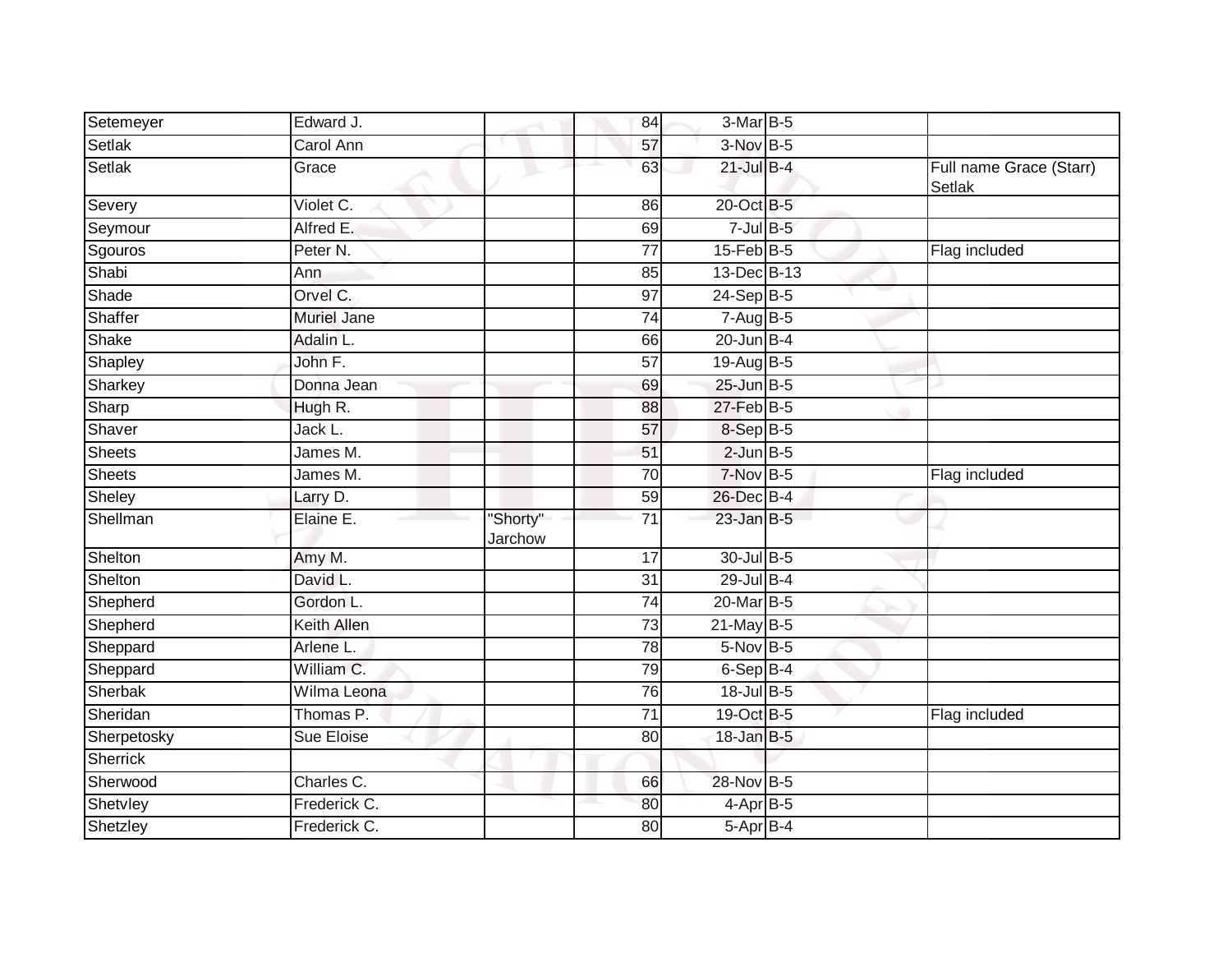| Shipley     | Emma Jean            | Persful           | 68              | $23-Apr$ B-5      |               |
|-------------|----------------------|-------------------|-----------------|-------------------|---------------|
| Shipley     | Wally                |                   | 28              | 12-Oct B-5        |               |
| Shipman     | Shirley              | Laging            | 48              | $3-AprB-4$        |               |
| Shirley     | Winifred L. (Hansen) |                   | 78              | 15-Nov B-13       |               |
| Shirpin     | Sidney               |                   | $\overline{76}$ | 24-Aug B-5        |               |
| Shocaroff   | Danny Y.             |                   | 46              | 16-May B-5        |               |
| Shone       | Annabelle            |                   | 83              | $17 - Jun$ B-4    |               |
| Shores      | Dorothy V.           |                   | 89              | $12$ -Jul B-5     |               |
| Shrader     | Anne Irene           |                   | 78              | 27-Dec B-5        |               |
| Shultz      | Josephine M.         |                   | 98              | $17$ -Feb $B$ -5  |               |
| Shumanousky | <b>Mildred Gross</b> |                   | 75              | $22$ -Feb $B-5$   |               |
| Siadak      | Frances B.           | Szymanski         | 89              | $4$ -Mar B-5      |               |
| Sibert      | Martha L.            |                   | 79              | 20-Dec B-13       |               |
| Sichak      | Peter                |                   |                 | $17 -$ Jul B-5    | Flag included |
| Sickles     | Robert W.            |                   | $\overline{77}$ | $27$ -May B-5     |               |
| Sidabras    | Erika                | Franckevici<br>us | 66              | 13-Aug B-5        | Flag included |
| Sides       | Caroline E.          |                   | 102             | 14-Aug B-5        |               |
| Sieckman    | Kenneth L.           |                   | 75              | 31-Mar B-5        |               |
| Sierra      | Maria-Angelina       |                   | 60              | 13-Mar B-5        |               |
| Sievers     | Joseph Lee           |                   | $\overline{21}$ | $17 - Feb$ $B-5$  |               |
| Sikma       | Gregg Darin          |                   | 34              | $13$ -Feb $ B-5 $ |               |
| Sikora      | Dorianne A.          | Carroll           | 56              | $1-AprB-5$        |               |
| Sikorski    | Irene M. "Memo"      | Wierzba           | $\overline{75}$ | 4-Nov B-5         |               |
| Sikorski    | John E.              |                   | 78              | $27 - Jun$ B-4    |               |
| Silich      | Antonia              |                   | $\overline{93}$ | $21-Apr$ B-5      |               |
| Sills       | Robert               |                   | 60              | $10$ -Jan B-5     |               |
| Silvas      | Juan                 |                   | $\overline{77}$ | $23$ -Jan B-5     | Flag included |
| Silver      | Kenneth Kyle "Sam"   |                   | $\overline{71}$ | 13-Mar B-5        |               |
| Silverman   | Harry                |                   | 81              | 29-Sep B-4        |               |
| Simcox      | Alyssa Megan         |                   | 5 months        | $21-Nov$ B-5      |               |
| Simmers     | Helen E.             |                   | 84              | 22-Aug B-5        |               |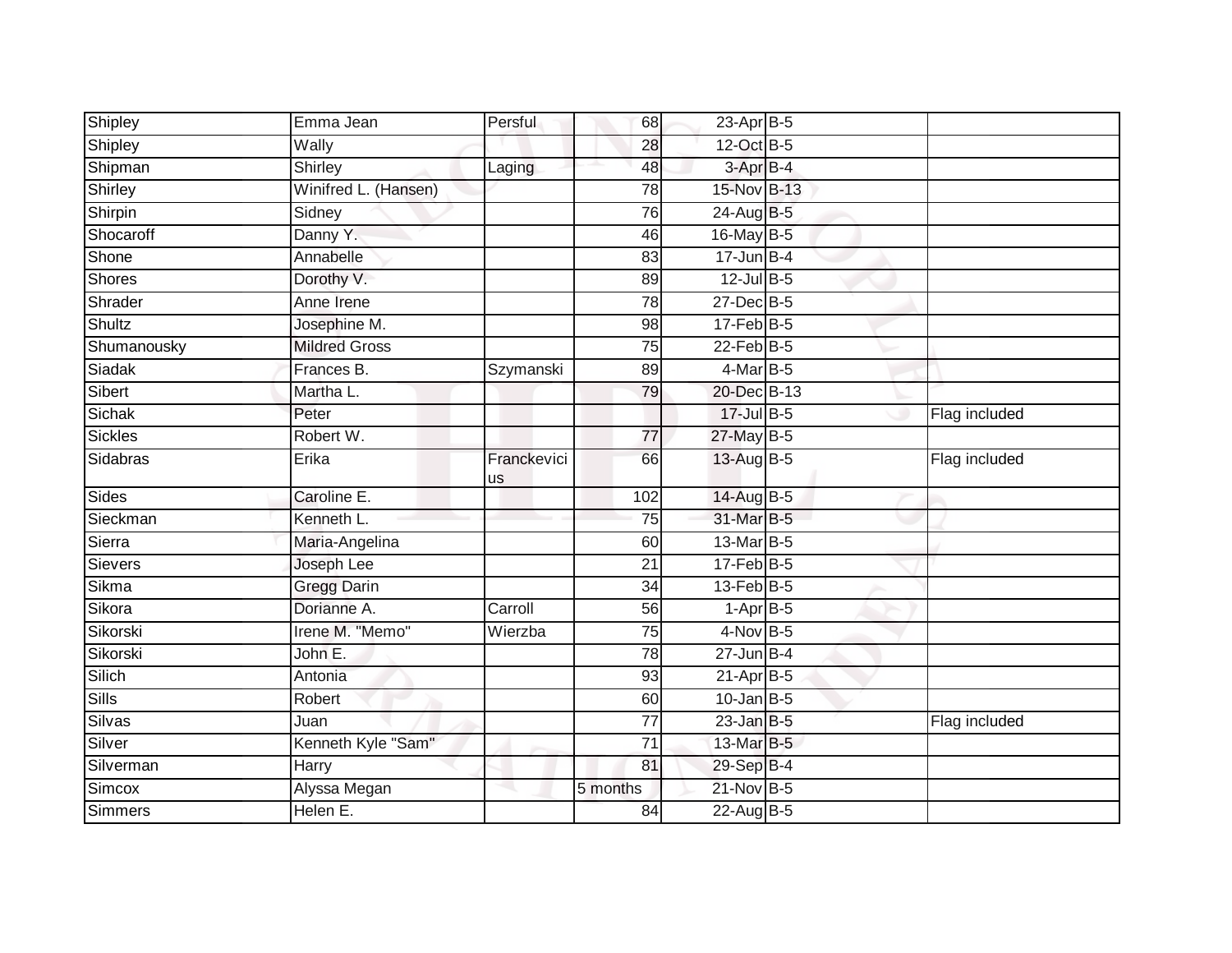| Simmons        | Carl Leroy              |            | 70              | $5$ -Mar $B$ -5      |                                   |
|----------------|-------------------------|------------|-----------------|----------------------|-----------------------------------|
| Simmons        | Frances                 |            | 87              | $2$ -Feb $B-5$       |                                   |
| Simmons        | Lindsay C.              |            | 33              | $2$ -May $B-5$       |                                   |
| <b>Simmons</b> | Ray F.                  |            | 89              | $5$ -Jun $B - 5$     |                                   |
| Simon          | Dan                     |            | 88              | $22$ -Jan $B-5$      |                                   |
| Simons         | Thelma G.               |            | $\overline{91}$ | $21 - Dec$ B-5       |                                   |
| Simpson        | <b>Burnice "Burnie"</b> |            | 81              | $6$ -Oct $B$ -5      |                                   |
| Simpson        | Glenn A.                |            | 60              | 5-Feb <sup>B-5</sup> |                                   |
| Simpson        | Kim                     |            | 40              | $27-Sep$ B-5         |                                   |
| <b>Sims</b>    | John F. "Jack"          |            | $\overline{72}$ | $2$ -Jul $B-5$       | Flag included                     |
| Simunich       | Agnes                   | Spudic     | 83              | $14$ -Feb $B$ -5     |                                   |
| Sinal          | Mary T.                 |            | 97              | $7$ -Jun $B$ -5      |                                   |
| Sincavage      | Ann V.                  |            | 80              | 24-May B-4           |                                   |
| Sinder         | Gerald "Jerry"          |            | 55              | $2$ -Aug $B - 5$     | Flag Included                     |
| Sinder         | Julius J.               |            | 82              | 12-May B-5           |                                   |
| Singel         | Rosalie F.              |            | 74              | $2$ -Dec $B-5$       |                                   |
| Sinnott        | Patrick W.              |            | 45              | 31-Mar B-5           |                                   |
| Sipic          | Vitomir "Victor"        |            |                 | 8-Dec B-5            |                                   |
| <b>Sirois</b>  | Bertram L. "Jack"       |            | 85              | 6-Aug B-5            |                                   |
| Siroky         | Emil J. Sr.             |            | $\overline{97}$ | $4$ -Dec $B$ -5      |                                   |
| Sissel         | B. Jane                 | Rispen     |                 | $11-Apr$ B-4         |                                   |
| Sisson         | Wanda                   |            | 79              | $14-Sep$ B-5         | Full name Wanda Elliott<br>Sisson |
| <b>Sitaras</b> | George                  |            | 81              | $23$ -Jul $B-5$      |                                   |
| Sitterly       | Erna M.                 |            | 87              | $7-Mar$ B-5          |                                   |
| Siuba          | Richard "Rick"          |            | 42              | 22-Dec B-5           |                                   |
| Siuba          | Virgina                 | Sypniewski | 75              | $1$ -Jan $B-5$       |                                   |
| Siurek         | <b>Walter Raymond</b>   |            | 83              | 25-Apr B-4           | Flag included                     |
| Sivak          | Ann Jacqueline "Jackie' |            | 67              | $23$ -Jul $B-4$      |                                   |
| Sivak          | Eugene G.               |            | 72              | $15$ -Jul $B-5$      |                                   |
| Siwinski       | Mary A.                 |            | 73              | 26-Oct B-5           |                                   |
| Sizer          | Charles A.              |            | 62              | 29-Jul B-5           | Flag included                     |
|                |                         |            |                 |                      |                                   |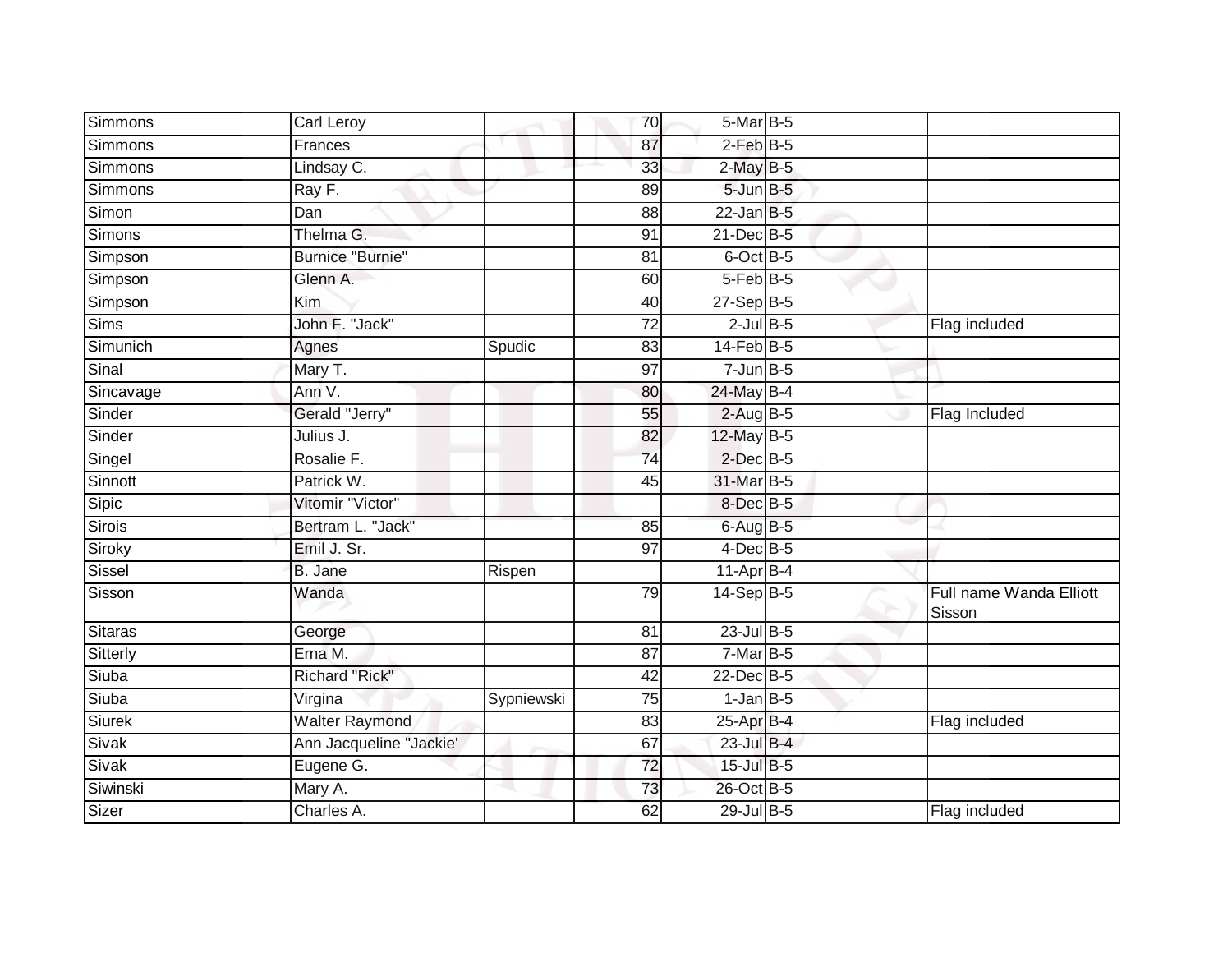| Skafish        | Helen                      | Skamay    | 76              | 15-May B-4             |                  |
|----------------|----------------------------|-----------|-----------------|------------------------|------------------|
| Skaggs         | Cassie                     |           | 59              | $10$ -Jan B-5          |                  |
| <b>Skalik</b>  | Helen "Abby"               | Repon     |                 | $11$ -Jun $B-5$        | Flag included    |
| Skalka         | Edward N. Sr.              |           | 69              | 14-Jul B-5             | Flag included    |
| <b>Skelton</b> | David John "D.J.", Sr.     |           | 39              | 30-Apr B-5             |                  |
| Skelton        | David John Sr."D.J."       |           | 39              | $1-May$ B-5            |                  |
| Skinkle        | <b>Murray</b>              |           | 79              | 29-Nov B-13            |                  |
| Skinner        | <b>Bernice Redmond</b>     |           | $\overline{87}$ | $17 - Jan$ B-5         |                  |
| Skinner        | Elizabeth "Lib"            |           | 84              | $4$ -Aug B-5           | Picture included |
| Skubisz        | Dorothy                    | Streiber  | 75              | $23-Sep$ B-5           |                  |
| Skudra         | Elzbieta                   | Gilyte    | 84              | $9$ -Jun $B$ -5        |                  |
| Skudra         | <b>Jokubas</b>             |           | 90              | $8 - Jun$ B-5          |                  |
| Skura          | Dorothy                    |           | 73              | 23-Mar B-5             |                  |
| <b>Skurka</b>  | Albert C.                  |           | $\overline{72}$ | 12-Nov B-5             | Flag included    |
| Slager         | Albert E.Jr.               |           | 58              | $4$ -Nov B-5           |                  |
| Slagley        | William Earl "Bill"        |           | $\overline{72}$ | 14-Nov B-5             | Flag included    |
| Slagley        | William "Bill" Earl        |           | $\overline{72}$ | 18-Oct B-12            |                  |
| Slampyak       | Andrew                     |           | 86              | 17-Jun B-5             |                  |
| Slaughter      | Lela                       | Dent      | 80              | $29$ -Jun $B-5$        |                  |
| Slavo          | Lulubelle Julia            |           | 78              | $24$ -Aug B-5          |                  |
| Slawnikowski   | Estelle B.                 | Gralewski | 83              | 30-Dec <sub>B</sub> -5 |                  |
| Sleeper        | George W.                  |           | 68              | 9-Aug B-5              | Flag included    |
| Slicker        | Joyce Audrey               |           | 73              | $16$ -Jun $B-5$        |                  |
| Slifer         | Joella Lee "Peggy"         | Crain     | 68              | $21$ -Aug B-5          |                  |
| Slikas         | <b>Mildred</b>             | Reitz     | 73              | $12$ -Mar $B-5$        |                  |
| Sloboda        | Irene E.                   |           | $\overline{71}$ | $3$ -Dec $B$ -5        |                  |
| Slou           | Alfred J.                  |           | 73              | 19-Mar B-5             |                  |
| Smelko         | Albert D.                  |           | 96              | 19-Jul B-5             |                  |
| Smetzer        | Viola I.                   |           | 79              | 31-Mar B-5             |                  |
| Smith          | Annette M. (Baker)         |           | 79              | $9$ -Jan $B-5$         |                  |
| Smith          | Catherine Loraine Virginia |           | 70              | $21$ -Dec $B-5$        |                  |
| Smith          | Chester L.                 |           | $\overline{71}$ | $22$ -Mar $B-9$        |                  |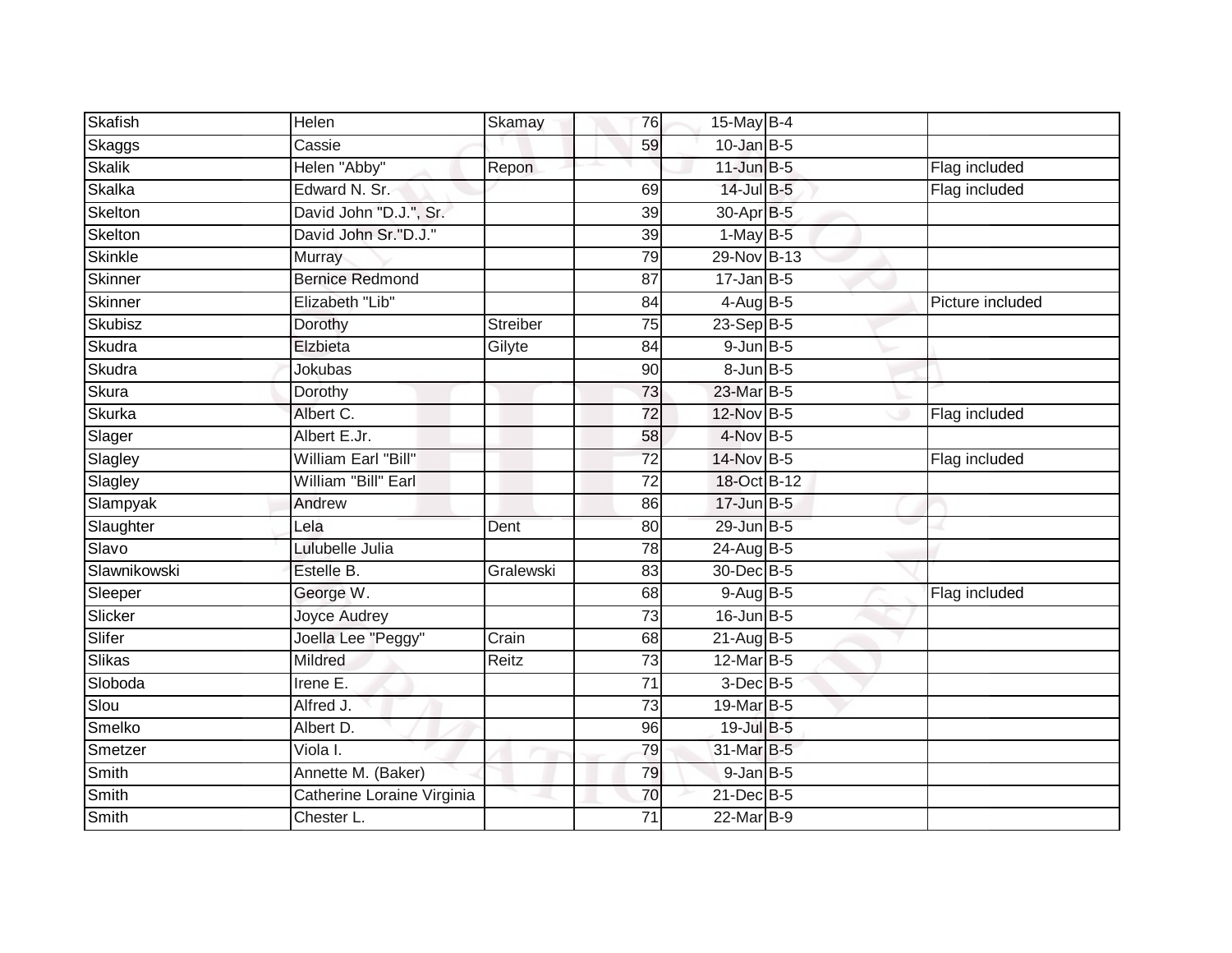| Smith        | Daniel E.                            |           | 67              | 24-Mar B-4       |               |
|--------------|--------------------------------------|-----------|-----------------|------------------|---------------|
| Smith        | Daniel Richard "Danny"               |           | 68              | 14-Oct B-4       |               |
| Smith        | Darlene H.                           |           | 84              | 5-Aug B-5        |               |
| Smith        | Ellen M.                             |           | 88              | 12-Mar B-5       |               |
| Smith        | Florence A.                          | Oros      | 52              | 6-Sep B-5        |               |
| Smith        | <b>Garnet Irene</b>                  |           |                 | $19$ -Jan $B-5$  |               |
| Smith        | Helen G.                             |           | 88              | 29-Aug B-5       |               |
| <b>Smith</b> | Irene A.                             |           | 71              | 28-Sep B-5       |               |
| Smith        | Isabella                             |           | 94              | 30-Aug B-5       |               |
| Smith        | James Wade "Smity"                   |           | $\overline{72}$ | 27-Mar B-5       |               |
| Smith        | Jesse C. Jr.                         |           | $\overline{52}$ | 23-Sep B-5       |               |
| Smith        | John Clifford                        |           | 68              | $14-SepB-5$      |               |
| Smith        | Joslyn Monique Lee<br>"Stinkey Mama" |           | infant          | 23-Mar B-5       |               |
| Smith        | Joyce M.                             | Henning   | 62              | 8-May B-5        |               |
| Smith        | Kristine A.                          |           | 50              | 28-Dec B-5       |               |
| Smith        | Lisa Michelle                        |           | 36              | 20-Jun B-5       |               |
| Smith        | Lorraine C.                          |           | 78              | $20$ -Jan B-5    |               |
| Smith        | Mar Roberteen "Smitty"               |           | 70              | 30-Jan B-5       |               |
| Smith        | Margaret E.                          |           | 87              | $18$ -Feb $B$ -5 |               |
| Smith        | Mary H.                              |           | $\overline{70}$ | $22-AprB-5$      |               |
| Smith        | Mary Ida                             |           |                 | $19$ -Jul B-5    |               |
| Smith        | Michael J.                           |           | 34              | 27-Dec B-5       |               |
| Smith        | Michael W. Jr.                       |           | $\overline{21}$ | $20$ -Jul $B-5$  |               |
| Smith        | Mildred P.                           |           | 61              | 31-May B-5       |               |
| Smith        | Norbert J.                           |           | $\overline{75}$ | $20 - JanB-5$    | Flag included |
| Smith        | Patricia Ann                         | Anderson  | 49              | 20-Oct B-5       |               |
| Smith        | Peter H.                             |           | 84              | 18-Apr B-4       |               |
| Smith        | <b>Richard Paul</b>                  |           | 62              | 28-Jun B-5       |               |
| Smith        | Rita A.                              | Alexander | 78              | 18-May B-5       |               |
| Smith        | Robert G.                            |           | 73              | 10-Apr B-4       |               |
| Smith        | Robert J.                            |           | 69              | 19-Dec B-5       | Flag included |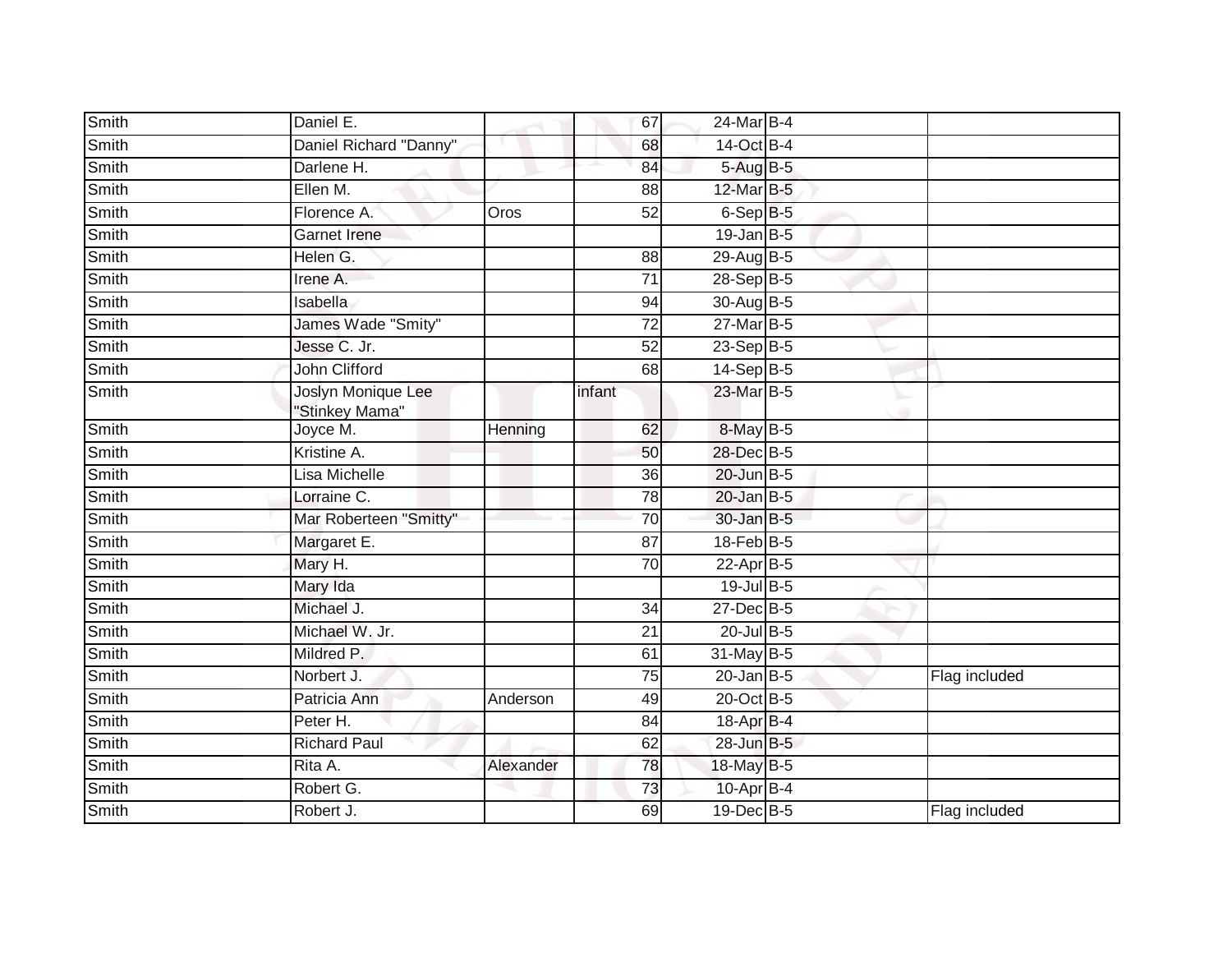| Smith         | Robert M.           |          | 57              | $4$ -May B-4      | Flag included |
|---------------|---------------------|----------|-----------------|-------------------|---------------|
| <b>Smith</b>  | Ruby B.             |          | 90              | 29-Apr B-5        |               |
| Smith         | Ruth M.             |          | 84              | 28-Nov B-5        |               |
| Smith         | Victoria A.         |          |                 | 17-Feb B-5        |               |
| Smith-Allison | <b>Cody Everett</b> |          | Infant          | $2$ -Jul $B-4$    |               |
| Smock         | Arthur              |          | 92              | $29-Apr$ B-5      |               |
| Smock         | Arthur              |          | 92              | $1-May$ B-5       |               |
| Smokvina      | Joseph J. "Smoky"   |          | 81              | $21$ -Jul B-5     | Flag included |
| Smolar        | Kathleen K.         |          | 61              | $4-Apr$ B-5       |               |
| Smolen        | Thomas J.           |          | 85              | $18$ -Feb $ B-5 $ | Flag included |
| Smulevitz     | Sarah H.            |          | 75              | $29-Sep$ B-5      |               |
| Snell         | Richard J.          |          | 77              | 20-Sep B-5        | Flag included |
| Snellgrove    | Roy D.              |          | 65              | 24-Feb B-5        |               |
| Snow          | Alva L.             |          | 82              | 28-Oct B-5        | Flag included |
| Snow          | Floyd A.            |          | 78              | $15-Auq$ B-4      |               |
| Snyder        | Charlotte B.        |          | 81              | 8-Feb B-5         |               |
| Snyder        | Christopher B.      |          | $\overline{25}$ | 15-Aug B-5        |               |
| Snyder        | Donald R.           |          | 62              | 22-May B-5        | Flag included |
| Snyder        | Richard N.          |          | $\overline{73}$ | 24-May B-4        |               |
| Snyder        | <b>Roy Dale</b>     |          | 69              | $3-MarB-5$        |               |
| Sobak         | Anna M.             |          | 86              | $8$ -Oct B-5      |               |
| Sobczak       | Helen G.            | Bieganik | $\overline{77}$ | $1-OctB-5$        |               |
| Sobczak       | Helen G.            | Bieganik | $\overline{77}$ | 30-Sep B-4        |               |
| Sobieski      | Audrienne F.        |          | 70              | $9$ -Feb $ B-5 $  |               |
| Sobolewski    | Charlotte D.        | Rozcicha | 76              | 26-Mar B-5        |               |
| Sobolewski    | Don A.              |          | 56              | $14$ -Jun $B-5$   | Flag included |
| Socha         | John Sr.            |          | 84              | 23-Dec B-5        |               |
| Soderquist    | <b>James Milton</b> |          | 79              | 23-Dec B-5        |               |
| Sofianos      | Marie C.            |          | 87              | 10-Nov B-5        |               |
| Sohacki       | John W.             |          | 81              | 30-Jun B-5        | Flag included |
| Sohacki       | John W.             |          | 81              | $1$ -Jul B-5      | Flag included |
| Sohacki       | Pauline K.          |          | 84              | 8-Nov B-5         |               |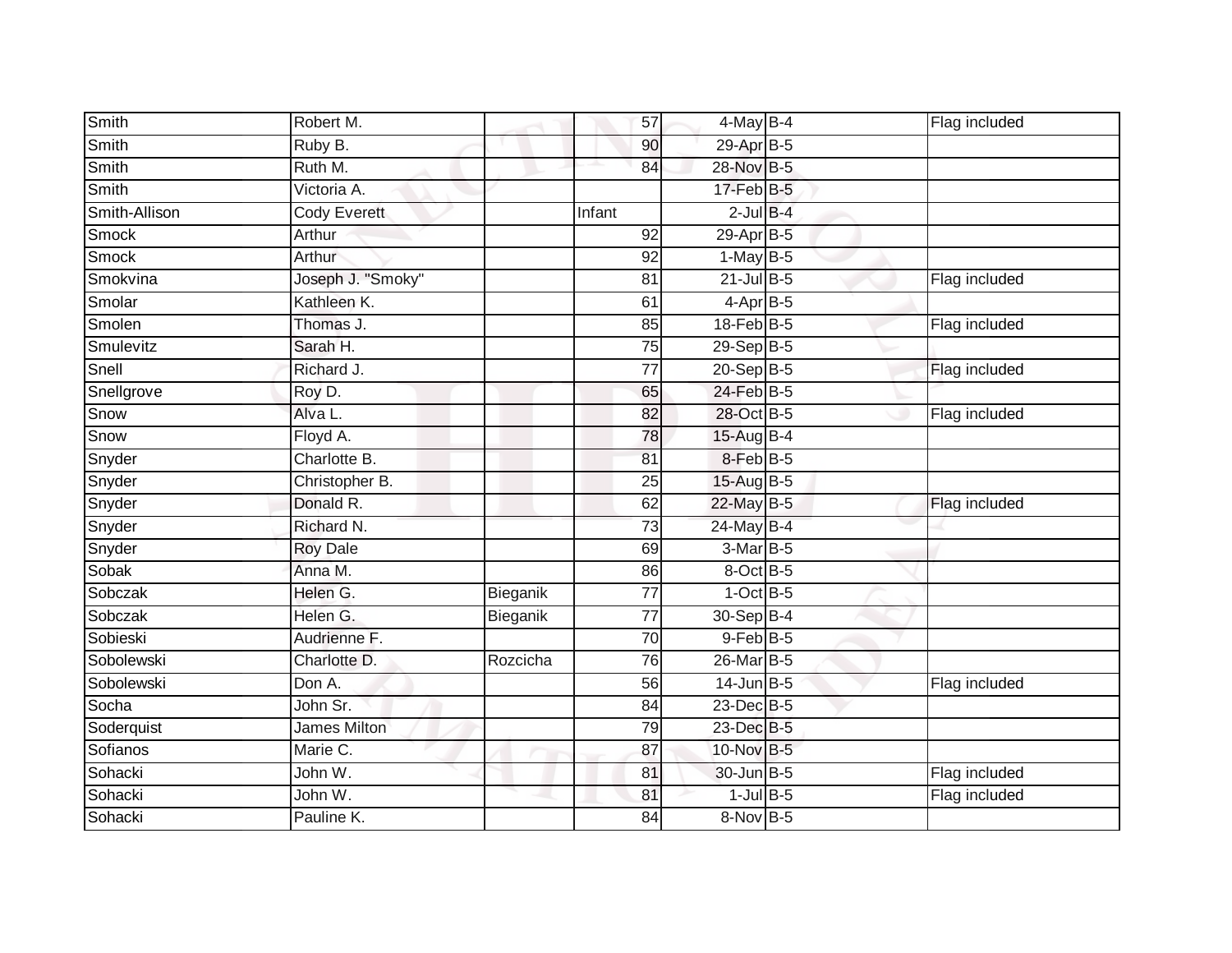| Sokolewicz    | Anthony F."Tony"    |        | 86              | $1-May$ B-5     |               |
|---------------|---------------------|--------|-----------------|-----------------|---------------|
| Sokolowski    | Joseph "Lulu"       |        | 78              | $25$ -May B-5   |               |
| Solcich       | Mary R.             | Kobe   | 90              | 13-Aug B-5      |               |
| Solecki       | Albin M.            |        | 80              | $11$ -Jan B-5   |               |
| Solesa        | Boja                |        | 84              | $15$ -Jan $B-4$ |               |
| Solomon       | Roy C.              |        | 85              | $14$ -Mar $B-5$ |               |
| Solomon       | William H. "Jake"   |        | 79              | 19-Oct B-5      |               |
| Somerville    | <b>Faith Mae</b>    |        | Infant          | $30-Sep$ B-4    |               |
| Sonnenberg    | William F. Jr.      |        | $\overline{71}$ | $17 - Jun$ B-4  |               |
| <b>Sons</b>   | Frances L.          |        | 74              | 11-Mar B-5      |               |
| Sons          | John                |        | 85              | $5$ -Mar $B$ -5 |               |
| Sopko         | Peter               |        | $\overline{76}$ | $12$ -Feb $B-5$ |               |
| Sopp          | Mary                |        | 92              | 25-Feb B-5      |               |
| Soptich       | John P.             |        |                 | $4$ -May B-4    |               |
| Sorensen      | Peggi               | Danko  |                 | 14-May B-5      |               |
| Soria         | Catherine "Katy"    | Araujo | 47              | 20-Mar B-5      |               |
| Sorrell       | William             |        | $\overline{91}$ | 14-Dec B-5      |               |
| Soto          | Juan Vega           |        | 80              | 13-Oct B-5      |               |
| South         | Eugene J.           |        | 42              | $26$ -Jan $B-5$ |               |
| Southard      | <b>Ann Luell</b>    |        | $\overline{91}$ | 3-Feb B-5       |               |
| Southwick     | Doris M.            |        | $\overline{77}$ | 16-Mar B-5      |               |
| Southworth    | <b>Irving</b>       |        | 80              | $31$ -Jan B-5   |               |
| Sovich        | Andrew              |        | 80              | $17 - Jan$ B-5  |               |
| Sovich        | Eleanora H.         |        | 78              | 20-Feb B-5      |               |
| Sowers        | Helen J.            |        | 76              | 18-Sep B-5      |               |
| Sowinski      | Michael             |        | 84              | $22-Sep$ B-5    | Flag included |
| Spak          | Andrew J.           |        | 68              | 28-Sep B-5      | Flag included |
| Spanich       | Ann                 |        | 71              | 23-Apr B-5      |               |
| Spann         | James Herbert "Joe" |        | 50              | 19-Mar B-5      |               |
| Spannan       | Agnes C.            |        | 95              | $6$ -Oct $B$ -5 |               |
| Sparber       | Leo                 |        | 81              | 24-Aug B-5      |               |
| <b>Sparks</b> | Shirley G.          |        | 62              | 28-Dec B-5      |               |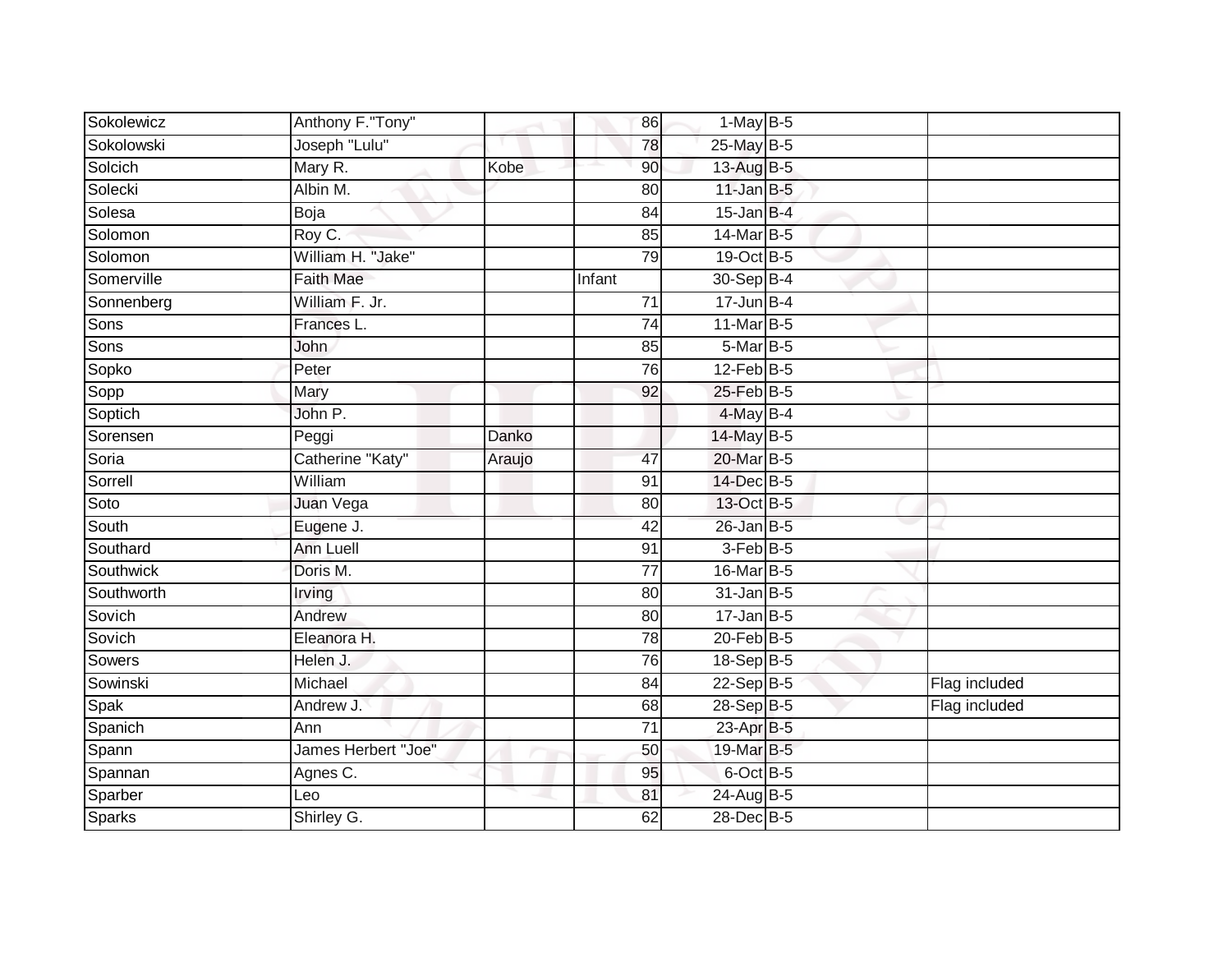| Spear         | John P., Jr.            |              | 74              | $4-Apr$ B-5       |               |
|---------------|-------------------------|--------------|-----------------|-------------------|---------------|
| Speck         | Lonnie J.               |              | 58              | $1-Nov$ B-13      | Flag included |
| <b>Speck</b>  | Lonnie J.               |              | 58              | 31-Oct B-5        | Flag included |
| Speichert     | Carl Otto               |              | 85              | 4-Aug B-5         |               |
| Spejewski     | Henry L.                |              | 83              | 6-Jun B-4         |               |
| Spencer       | <b>Neil Hudkins</b>     |              |                 | 15-Nov B-13       |               |
| Spencer       | Ruth                    |              | 77              | $6$ -Jul B-5      |               |
| Sperkwich     | Mary M.                 |              | 72              | 28-Oct B-5        |               |
| Spikner       | Rev. John Ellis Macklin |              | 78              | 6-Oct B-5         |               |
| Spiller       | Raynond E.              |              | $\overline{78}$ | 25-May B-5        |               |
| Splady        | Mary R.                 |              | $\overline{72}$ | $8-Oct$ B-5       |               |
| Splittgerber  | Patricia Lee            |              | 64              | 11-Nov B-5        |               |
| Spoerner      | Virginia S.             |              | 89              | 25-Feb B-5        |               |
| Spolarich     | Joseph                  |              | $\overline{72}$ | 15-Dec B-7        | Flag included |
| Spoor         | Doris Eleanore          | Wigamoen     | 66              | 5-Apr B-5         |               |
| Spoor         | Gail B.                 |              | 85              | $5$ -Mar $ B-5 $  |               |
| Spriggs       | Charles                 |              | 64              | $15$ -Feb $ B-4 $ |               |
| Springer      | Anne L.                 |              | 89              | $9-Sep B-5$       |               |
| Springer      | Teresa J.               | <b>Krask</b> | 90              | 28-May B-5        |               |
| Spudville     | Ann T.                  | Malenki      | $\overline{78}$ | $24-Apr$ B-5      |               |
| Spudville     | Shirley A.              |              | 54              | $5$ -Jan $B$ -5   |               |
| Spurlock      | Roy E. (Sr.)            |              | $\overline{71}$ | $4$ -Jun $B$ -5   | Flag included |
| Spychalski    | Benedict W.             |              | $\overline{78}$ | 16-Apr B-5        |               |
| Sroka         | Stanley J.(M.D.)        |              | 83              | $9$ -Jun $B$ -5   |               |
| <b>Stacko</b> | <b>Charles</b>          |              | 85              | 23-Dec B-5        |               |
| Staffeld      | Helen B.                | Oleska       | 89              | $2-AugB-4$        |               |
| Stafford      | Ruby Larson             |              | 94              | 27-May B-5        |               |
| Stage         | <b>Delores</b>          |              | $\overline{73}$ | $19$ -Jun $B-5$   |               |
| Stajkovich    | Ljubica "Violet"        |              | 62              | 13-Feb B-5        |               |
| Stalhandske   | Judy A.                 |              | 50              | 27-Jul B-5        |               |
| Stallone      | Joseph N.               |              | 74              | $10$ -Jun $B - 5$ | Flag included |
| Stalmah       | Katherine M.            | Gibbons      | 79              | $27$ -Jan B-7     |               |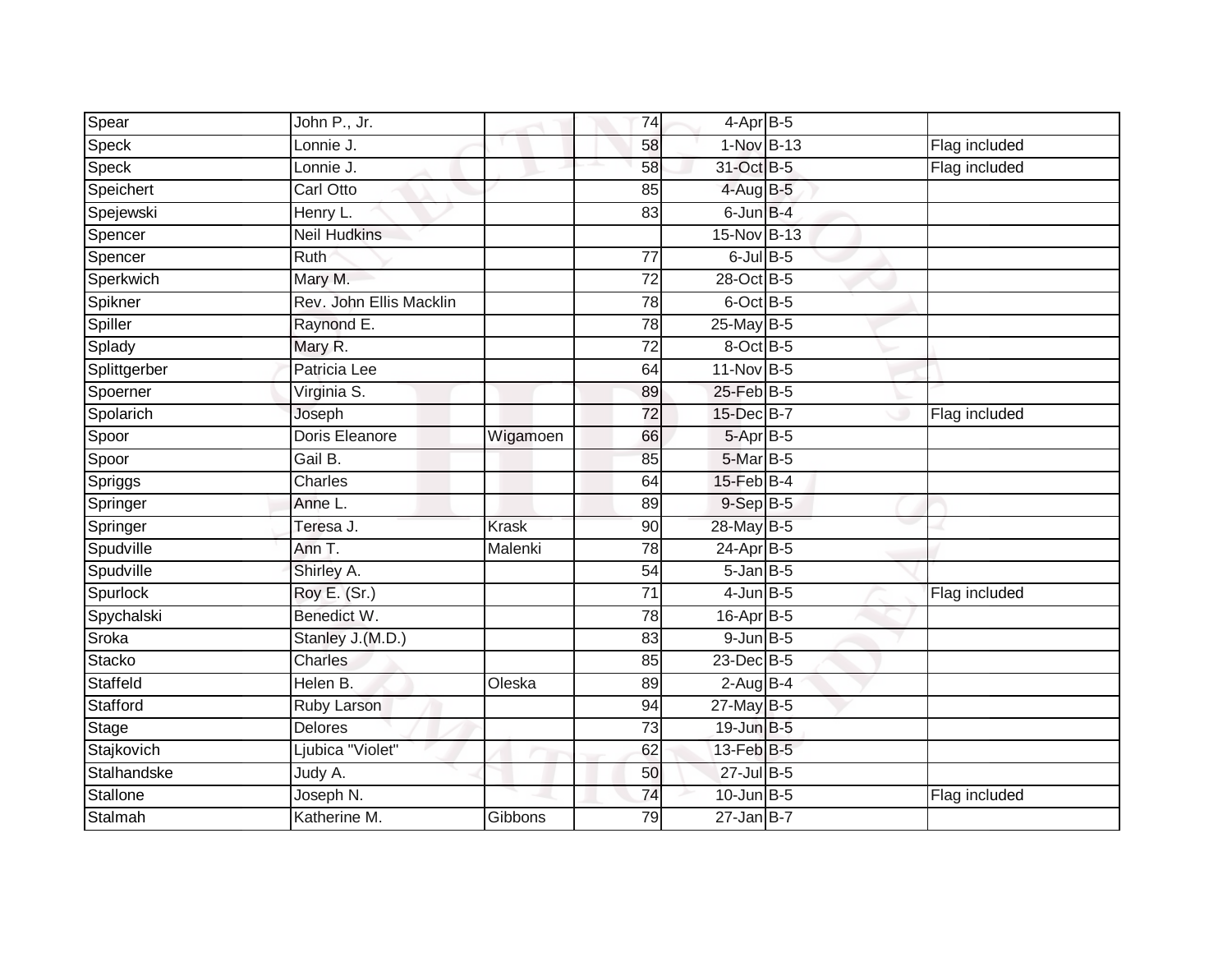| Stalmah        | Katherine M.      | Gibbons        | 79              | $26$ -Jan $B-5$                |                                     |
|----------------|-------------------|----------------|-----------------|--------------------------------|-------------------------------------|
| <b>Stamos</b>  | Anna              | <b>Kokolis</b> | 82              | $27 - Jun$ B-4                 |                                     |
| Stampar        | Violet            | Larson         | 85              | 15-Jul B-5                     |                                     |
| Stan           | Anna              |                | 80              | 22-Aug B-5                     |                                     |
| Stanimirov     | Jane E.           |                | $\overline{76}$ | 18-Feb B-5                     |                                     |
| Stanisavljevic | Mary C.           |                | 79              | $17 -$ Jul B-5                 |                                     |
| Stanko         | Frank P.          |                | 81              | $17$ -Feb $B$ -5               |                                     |
| Stanko         | Joseph            |                | 82              | 16-Oct B-5                     |                                     |
| Stanley        | Azaleyah          |                | Infant          | 26-Nov B-5                     |                                     |
| Stanley        | Marie C.          |                | $\overline{87}$ | $23$ -Feb $B-5$                |                                     |
| Starcevich     | William F.        |                | 69              | $14$ -Jun $B-5$                | Flag included                       |
| Starcevich     | William F.        |                | 69              | $15$ -Jul B-5                  | Flag included                       |
| Stark          | Ena Mae           |                | 57              | $4-Nov$ B-5                    |                                     |
| <b>Stark</b>   | Janet             |                | 58              | $28 - \overline{J}$ ul $B - 5$ |                                     |
| <b>Stark</b>   | Mary H.           |                | 81              | 27-Sep B-5                     |                                     |
| <b>Starkey</b> | Delbert D. "Bill" |                | 69              | 31-Mar B-5                     | Flag included                       |
| Starkovich     | Eva               |                | 74              | $12$ -Feb $ B-5 $              |                                     |
| <b>Starr</b>   | Grace             |                | 63              | $21$ -Jul B-4                  | Full name Grace (Starr)<br>Setlak   |
| Starzak        | William L. Sr.    |                | 80              | $26$ -Jan B-5                  |                                     |
| <b>Stasiak</b> | Anna              | Gunia          | 91              | $24-Sep$ B-4                   | Full name Anna Stasiak<br>Fellinger |
| Stasko         | Frank P.          |                | 81              | $18$ -Feb $B$ -5               |                                     |
| Staten         | Sarah A.          |                | 64              | $22-AprB-4$                    |                                     |
| Stavitzke      | William Jr.       |                | $\overline{57}$ | $3-Jan$ B-5                    |                                     |
| Stavrou        | Zora              |                | 84              | $1-AprB-5$                     |                                     |
| Stavrou        | Zora              |                | 84              | 31-Mar B-5                     |                                     |
| Stazzone       | Nicholas R. Jr.   |                | 50              | 8-Sep B-5                      | Flag included                       |
| Stecz          | Michael G.        |                | 83              | 30-Apr B-5                     |                                     |
| Steenson       | James E.          |                | 56              | $15$ -Feb $B$ -5               |                                     |
| Stefaniak      | Shirley A.        | Scheman        | 55              | 29-Oct B-7                     |                                     |
| Stefanich      | Anton "Tony"      |                | 95              | $29$ -Jul B-5                  |                                     |
| Stefankiewicz  | Eugene H.         |                | 56              | $1-Jan$ B-5                    | Flag                                |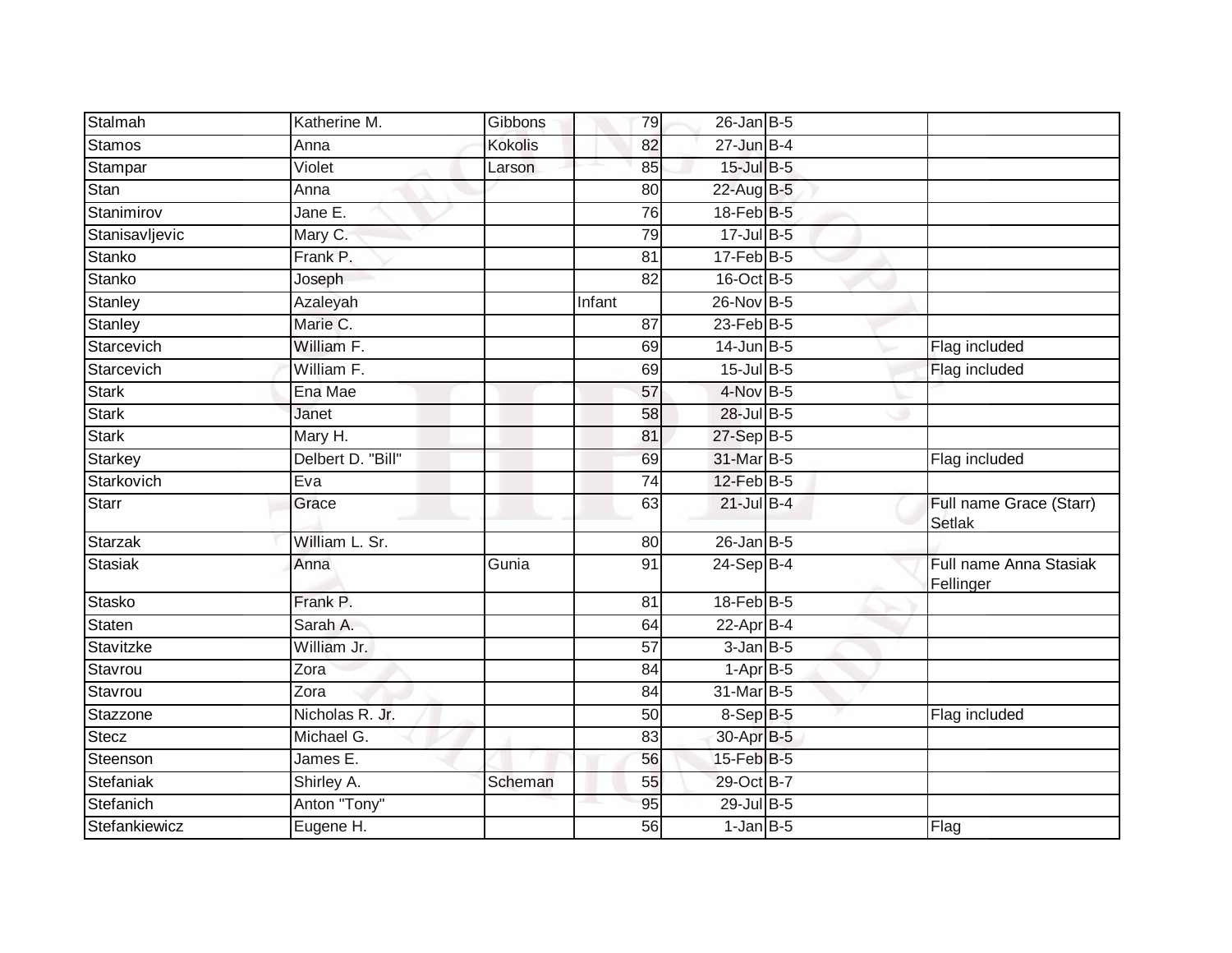| <b>Stefek</b>    | Coach John A.            |                | 73              | $11$ -Jan $ B-5 $     |       |                                        |
|------------------|--------------------------|----------------|-----------------|-----------------------|-------|----------------------------------------|
| <b>Stefek</b>    | Coach John A.            |                |                 | 73 Janaury 16         | $B-5$ |                                        |
| <b>Steffens</b>  | Marian A.                | Volp           | 70              | 27-Dec B-5            |       |                                        |
| Steger           | Sandra Rae               |                | $\overline{52}$ | 12-Dec B-5            |       |                                        |
| <b>Steinbeck</b> | <b>Michelle Anne</b>     |                | $\overline{27}$ | 20-Apr B-5            |       |                                        |
| Stellfox         | Alyce E.                 |                | 67              | $20 - JanB - 5$       |       |                                        |
| Stelmach         | Theodore                 |                | 87              | $10$ -Dec $B-5$       |       | Flag included                          |
| <b>Stelter</b>   | Julia                    | Terpstra       | 76              | 6-Oct B-5             |       |                                        |
| Stemp            | Ernest C.                |                | 81              | 12-Dec B-5            |       |                                        |
| <b>Stempf</b>    | Richard L.               |                | 83              | $7$ -Mar $B-5$        |       | Flag included                          |
| Stempkowski      | Walter                   |                | 88              | $2$ -May B-5          |       |                                        |
| Stepansky        | Florence Ellen "Flossie" | Collins        | 88              | 19-May B-5            |       |                                        |
| Stephan          | Dale                     |                | 57              | 25-Mar B-5            |       | Flag included                          |
| Stephano         | Grace                    |                | 88              | 23-Aug B-5            | ت     | Full name Grace<br>Dombrowski Stephano |
| <b>Stephens</b>  | Carl R.                  |                | 94              | 14-Apr <sub>B-5</sub> |       |                                        |
| <b>Stephens</b>  | Richard P.               |                | $\overline{72}$ | $5$ -Jun $B$ -5       |       | Flag included                          |
| Stephenson       | Robert K.                |                | 81              | 30-Dec B-5            |       |                                        |
| Stepina          | <b>Elaine Phyllis</b>    | <b>Kokuska</b> | 70              | 23-Sep B-5            |       |                                        |
| Stepita          | Mary Louise              |                | 80              | $25$ -Jun $B-5$       |       |                                        |
| Steppan          | <b>Holly Ann</b>         |                | Infant          | 18-Nov B-5            |       |                                        |
| <b>Stevens</b>   | Agnes                    |                | 65              | $2-Aug$ B-5           |       |                                        |
| <b>Stevens</b>   | Idagene                  |                | 70              | $11$ -Jan $B-5$       |       |                                        |
| <b>Stevens</b>   | Minnie                   | Erbesti        | 83              | $9$ -Jul $B$ -5       |       |                                        |
| <b>Stevens</b>   | Virginia Mae             |                | 84              | 25-May B-5            |       |                                        |
| Stevenson        | <b>Thomas</b>            |                | 67              | 31-Mar B-5            |       | Flag included                          |
| <b>Stewart</b>   | Dixie J.                 |                | 67              | 27-May B-5            |       |                                        |
| Stewart          | Margaret S.              |                |                 | 14-Oct B-5            |       |                                        |
| <b>Stewart</b>   | Sandra C.                | Waite          | 54              | 12-Jun B-5            |       |                                        |
| <b>Stick</b>     | Charliene                |                | 84              | 21-May B-5            |       |                                        |
| Stickhorn        | Melvin A., Sr.           |                | 91              | $4$ -Mar $B-5$        |       |                                        |
| <b>Stiemke</b>   | Eugenia                  |                |                 | $20$ -Jan $ B-5 $     |       |                                        |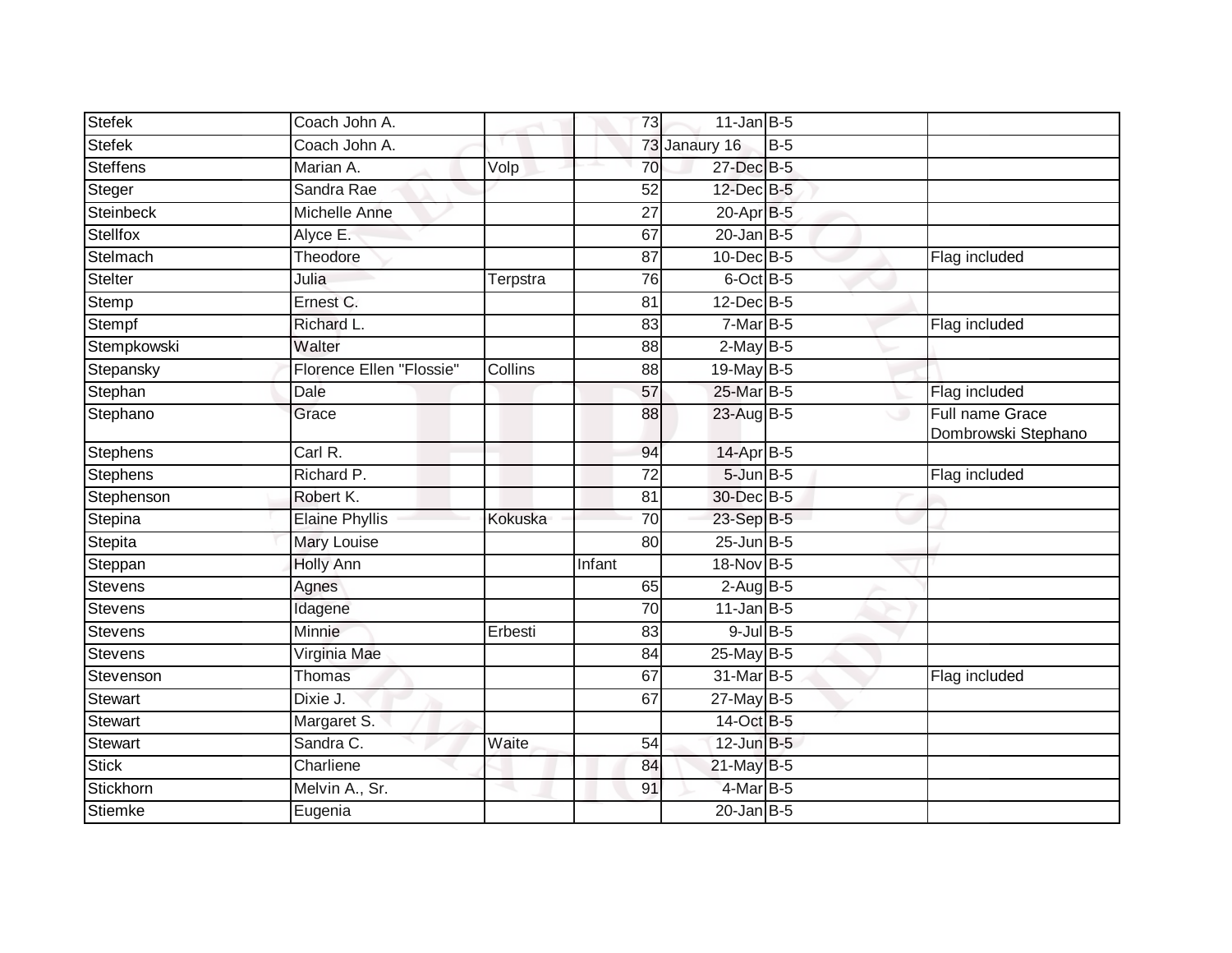| Stienbeck      | Genevieve               |          | 91              | $26$ -Jul B-5    |               |
|----------------|-------------------------|----------|-----------------|------------------|---------------|
| <b>Stiles</b>  | Judith Elizabeth "Judy" |          | 66              | $20$ -Jul $B-5$  |               |
| Stillson       | Dennis W.               |          | 45              | 18-Mar B-5       |               |
| Stilp          | Michael M.              |          |                 | $4$ -Jul $B-4$   |               |
| <b>Stinick</b> | Steve S.                |          | $\overline{83}$ | $21$ -May B-5    |               |
| Stoddard       | George H.               |          | $\overline{75}$ | 17-Oct B-7       | Flag included |
| <b>Stofcik</b> | Donald F."Ducky"        |          | 62              | $12$ -Jun $B-5$  | Flag included |
| Stofcik        | Peter                   |          | 85              | 16-Sep B-7       |               |
| Stojkovich     | Ljubica "Violet"        |          | 62              | $12$ -Feb $B-5$  |               |
| <b>Stokes</b>  | Lillie M.               | Lunsford | 63              | $2$ -Jun $B-5$   |               |
| Stoll          | Sherm G.                |          | $\overline{72}$ | $25$ -Jan $B-5$  |               |
| Stoltenberg    | Kenneth E.              |          | 71              | $21$ -Nov $B-5$  |               |
| Stone          | Maryanna                | Moran    | 74              | 21-May B-5       |               |
| Stone          | Melvin                  |          | 79              | $15$ -Feb $B$ -5 |               |
| Stone          | Robert W.               |          | 84              | $9$ -Feb $B$ -5  |               |
| Storey         | Ross M.                 |          | 81              | $10$ -Oct B-5    |               |
| Storms         | Neil R.                 |          | 60              | 30-Dec B-5       |               |
| Strain         | Ana L.                  | Ramirez  | 40              | 26-Mar B-5       |               |
| Straka         | Joseph A. Sr.           |          | 91              | 17-May B-5       |               |
| Strand         | Anna M. "Annabelle"     | Kenda    | $\overline{84}$ | 27-Dec B-5       |               |
| Strauch        | Lester C.               |          | 84              | $21$ -May B-5    |               |
| Straukas       | Francis A.              |          | 81              | $8$ -Jul $B$ -5  | Flag included |
| Stravropoulos  | Theoharis "Papou"       |          | 95              | $14$ -May B-5    |               |
| Strohl         | Frances L.              |          | 69              | $2$ -Mar $B-5$   |               |
| <b>Strom</b>   | Leatha Lorraine         |          | 93              | 14-Dec B-5       |               |
| Strom          | Robert                  |          | 74              | 21-Oct B-7       |               |
| Stromberg      | George O.               |          | 79              | 22-Dec B-5       |               |
| Stroup         | Brady L.                |          | 80              | 29-Mar B-5       |               |
| Strudas        | Joseph James            |          | 87              | 20-Sep B-5       | Flag included |
| Strug          | Mary T.                 |          | 82              | $1-Apr$ B-5      |               |
| Strug          | Tanis "Sweetie Pie"     | Craig    | 43              | $14$ -May B-5    |               |
| Struss         | Howard W.               |          | $\overline{88}$ | 26-Oct B-5       |               |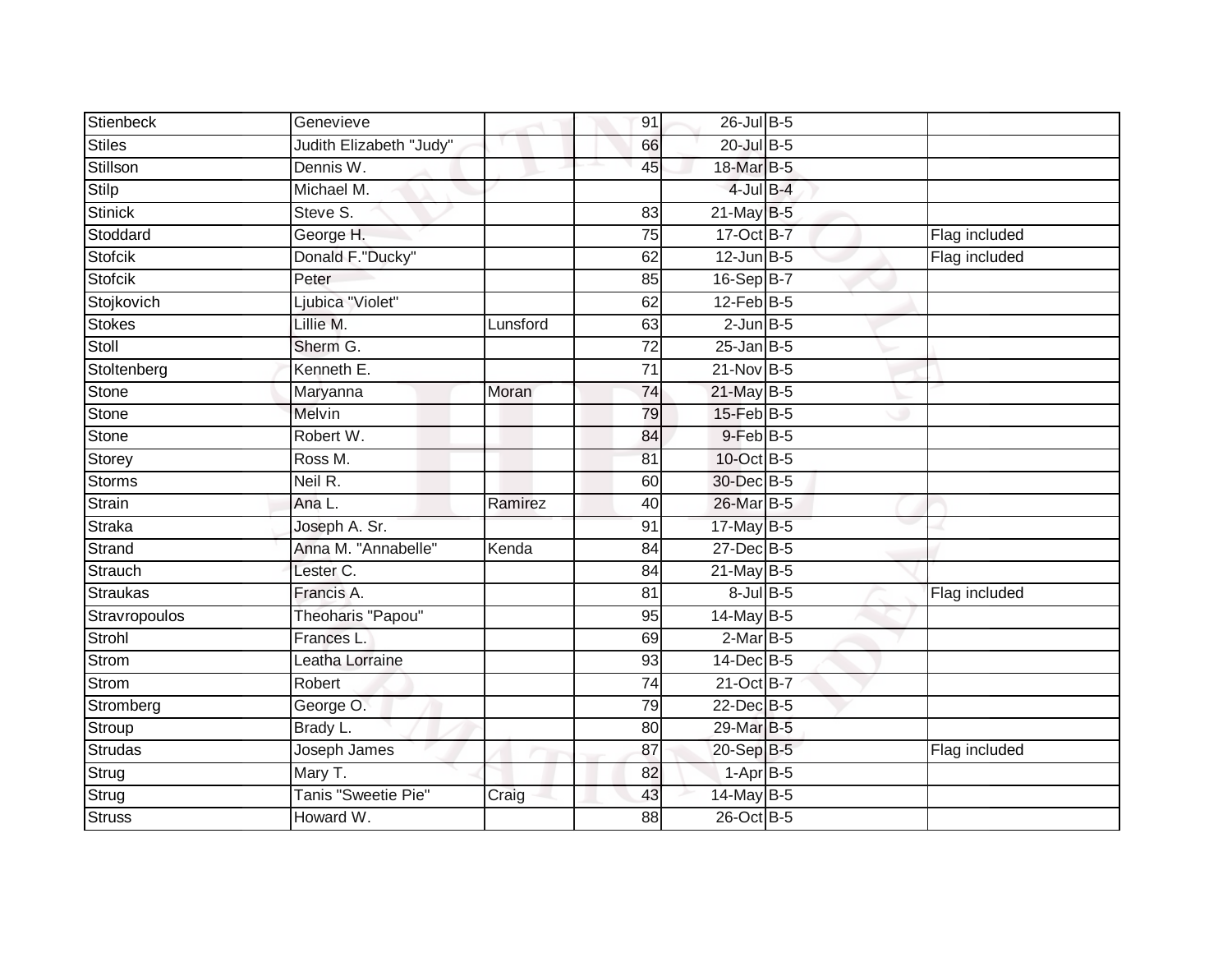| Struzas        | Doris E.           | Ritchey | 94              | $29$ -Jun $B-5$  |        |                                               |
|----------------|--------------------|---------|-----------------|------------------|--------|-----------------------------------------------|
| <b>Struzik</b> | Julia Frances      |         | 87              | 20-Oct B-5       |        |                                               |
| <b>Stuart</b>  | <b>Wayne Henry</b> |         | $\overline{77}$ | 24-Oct B-5       |        |                                               |
| Stubblefield   | Larry Dwayne       |         | 40              | 15-May B-5       |        |                                               |
| Stubbler       | Geraldine M.       | Plys    | 65              | $14$ -Jan $B-5$  |        |                                               |
| Stuczynski     | Walter Jr. "Gator" |         | 34              | $3-JunB-5$       |        | Flag included                                 |
| Studenroth     | Dorothy            | Phelps  | 82              | $8-Aug$ B-4      |        |                                               |
| Stuhlmacher    | Irene              |         | 89              | $15$ -Dec $B$ -7 |        | Full name Irene<br>Stuhlmacher Rea            |
| Stuhlmacher    | Russell            |         | 89              | $8-AugB-4$       |        |                                               |
| Stump          | Eugene E.          |         | 70              | 20-May B-5       |        |                                               |
| Stump          | Josephine I.       |         | $\overline{78}$ | $11$ -Jun $B-5$  |        |                                               |
| Stuppy         | James H.Sr         |         | 69              | 25-Nov B-5       |        |                                               |
| Stutzman       | Deanna             | Dunker  | $\overline{55}$ | $2$ -Aug $B$ -5  | $\cup$ | <b>Full Name Deanna</b><br>Overmeyer Stutzman |
| Such           | Caroline           | Preneta | 85              | 18-Oct B-12      |        |                                               |
| Sudlak         | Frances A.         |         | 82              | $22$ -Jan $B-5$  |        |                                               |
| Sufak          | Lawrence J.        |         | 49              | $1-OctB-5$       |        |                                               |
| Sufana         | Raymond C.         |         | $\overline{72}$ | 6-Oct B-5        |        | Flag included                                 |
| Sukow          | George August      |         | 64              | $22$ -May B-5    |        | Flag included                                 |
| Sulewski       | John               |         | 84              | $16$ -Jul B-5    |        |                                               |
| Sullivan       | Katherine M.       |         | 81              | 28-Oct B-5       |        |                                               |
| Sullivan       | Lois A.            |         | 77              | $19$ -May B-5    |        |                                               |
| Sullivan       | Robert T., Sr.     |         | 68              | $27$ -Feb $B$ -5 |        |                                               |
| Sullivan       | Roland             |         | 65              | 12-Oct B-5       |        |                                               |
| Sum            | Catherine          |         | 82              | $24$ -Jan B-5    |        |                                               |
| Summer         | Carrol             |         |                 | 9-Mar B-5        |        | Flag included                                 |
| Summers        | Everett C.         |         | 82              | 14-Apr B-5       |        |                                               |
| Summers        | Geneva M.          | Wilson  | $\overline{91}$ | $6-Sep$ B-4      |        |                                               |
| Summers        | Marguerite E.      |         | 76              | 6-Oct B-5        |        |                                               |
| Summerville    | Charles L.         |         | 71              | 21-Dec B-5       |        |                                               |
| Sumner         | Frances A.         |         | 72              | $9-Sep$ $B-5$    |        |                                               |
| <b>Suplick</b> | Chester S.         |         | 85              | $1-Dec$ B-5      |        |                                               |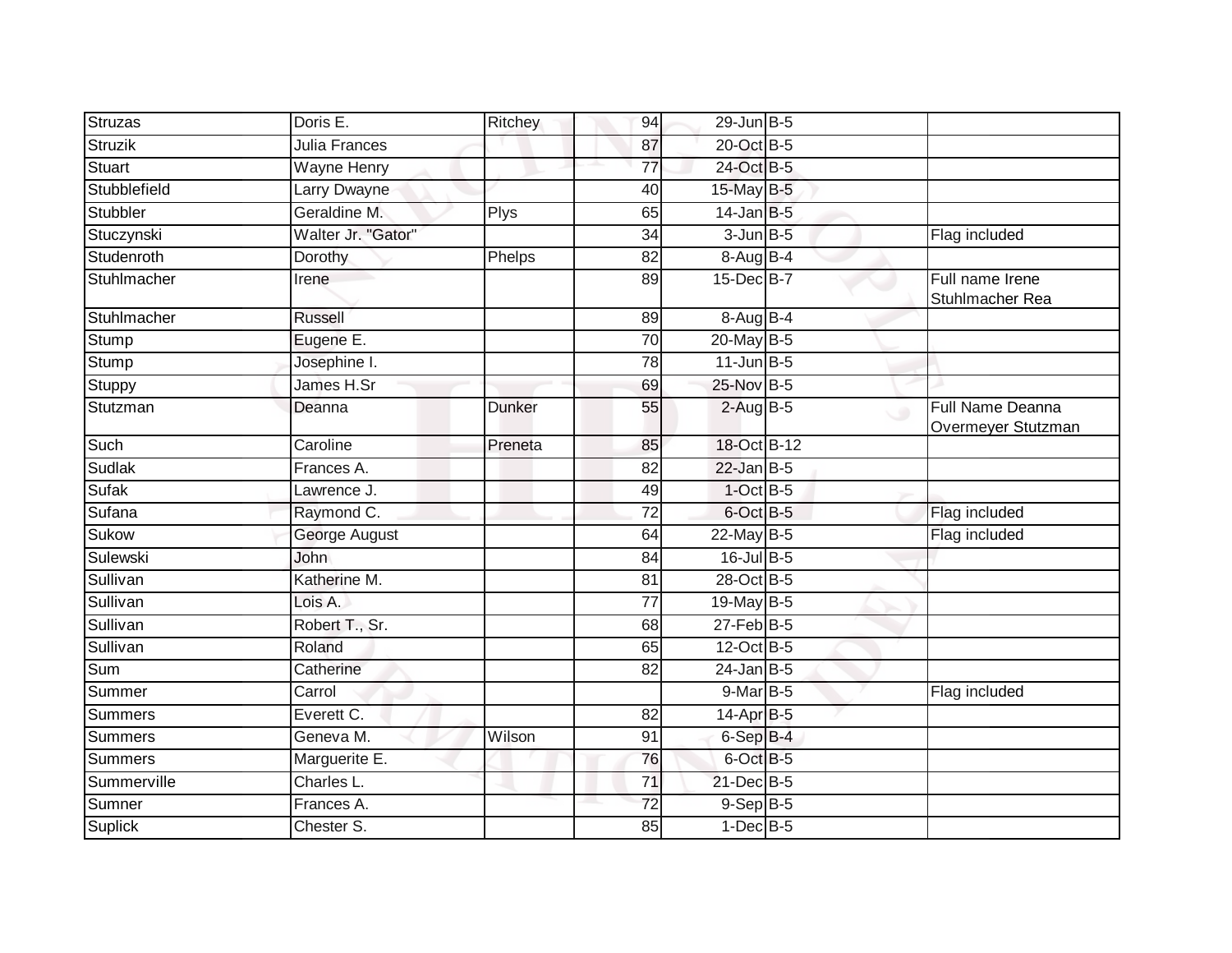| Suplick    | Chester S.             |            | 85              | 30-Nov B-5             |               |
|------------|------------------------|------------|-----------------|------------------------|---------------|
| Surga      | Leokadja               |            | 76              | $18$ -Jul $B-5$        |               |
| Surprise   | Ruth                   |            | 79              | 24-Apr B-5             |               |
| Sutherland | Beryle M.              |            | 80              | $3 - Jun$ $B - 5$      |               |
| Swallow    | Margaret K.            |            | $\overline{75}$ | 30-Aug B-5             |               |
| Swantek    | Helen                  |            | 76              | $13$ -Feb $B$ -5       |               |
| Swantko    | Ann                    |            | 83              | 27-Dec B-5             |               |
| Swartz     | Ronald W.              |            | $\overline{52}$ | $11$ -Mar $B-5$        |               |
| Swatzell   | John W.                |            | $\overline{71}$ | $4-Apr$ B-5            | Flag included |
| Swearingen | Glenn A.               |            | 49              | 16-Mar B-5             | Flag included |
| Sweeney    | Helen J.               | Leary      | 88              | $7$ -Dec $B$ -5        |               |
| Swick      | Donald William         |            | 77              | $4$ -Dec $B-5$         |               |
| Swick      | Sophie                 | Makowski   | 97              | $3-SepB-5$             |               |
| Swida      | <b>Michael William</b> |            | 43              | 12-Apr B-5             |               |
| Swiesz     | Carl P.                |            | 81              | 8-Dec B-5              | Flag included |
| Swift      | $H.$ Robert            |            | 101             | 29-Mar B-5             |               |
| Swindle    | Brenda E.              | Kiefer     | 44              | 13-Nov B-5             |               |
| Swindle    | <b>Mirtie</b>          |            | 83              | $2$ -Jan $B-5$         |               |
| Swinehart  | Harry R.               |            | 70              | $2$ -Apr $B-5$         |               |
| Swiszcz    | Robert E.              |            | 64              | $2-AugB-5$             |               |
| Switzer    | James A., Sr.          |            | 57              | $8$ -Jan $B$ -5        | Flag          |
| Swope      | Mexie L.               |            | 85              | $8$ -May B-5           |               |
| Sylvester  | <b>Ida Louise</b>      |            | 79              | $27$ -Dec $B-5$        |               |
| Sylvester  | Rita E.                |            | 75              | 29-Nov B-13            |               |
| Sylvester  | Rita E.                |            | 75              | $1-Dec$ B-5            |               |
| Sypulski   | Charles M. "Sype"      |            | 86              | $1-\overline{Apr}$ B-5 |               |
| Sytnik     | Henry J. "Hank"        |            | $\overline{77}$ | $8 - AprB - 5$         | Flag included |
| Sytsma     | Winanda M. "Winnie"    |            | 84              | 25-Mar B-5             |               |
| Szabo      | Caroline "Judy"        |            | 80              | 2-Nov B-4              |               |
| Szabo      | Violet                 | Colontuono | 82              | $22$ -Jun $B-5$        |               |
| Szaller    | John                   |            | 74              | $4$ -Nov $B-5$         |               |
| Szanyi     | Michael                |            | 71              | $23$ -Jun $B-5$        | Flag included |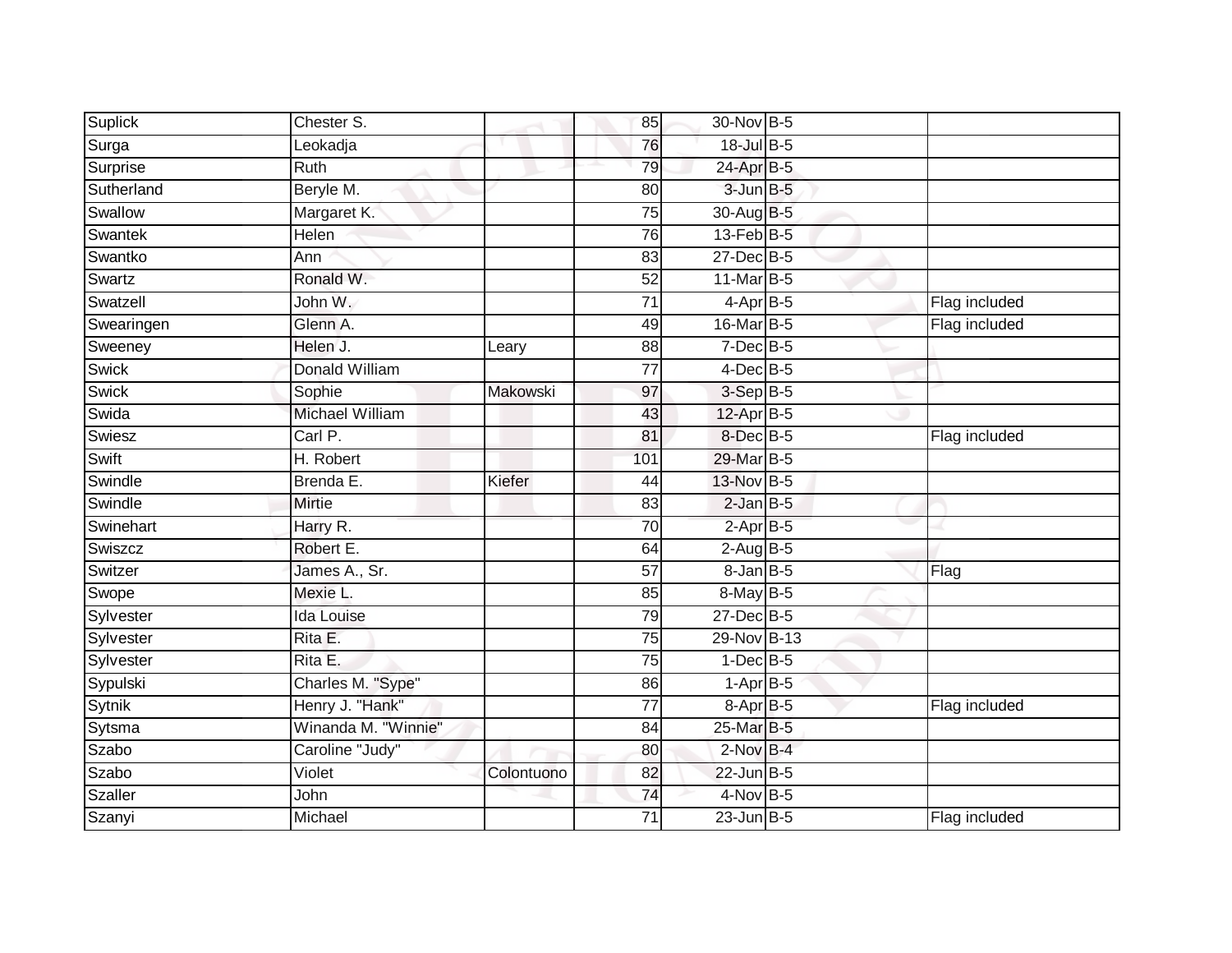| Szarek        | Joseph F. II 'Smoke'     |               | 41              | $15$ -Aug $B$ -5 |       |               |
|---------------|--------------------------|---------------|-----------------|------------------|-------|---------------|
| <b>Szarek</b> | Joseph F. Sr.            |               | 66              | 3-Feb B-5        |       | Flag included |
| Szczepaniak   | Dawn E.                  |               | 67              | 16-May B-5       |       |               |
| Szczepanski   | Adeline                  | Polack        | 81              | 18-Apr B-4       |       |               |
| Szczepanski   | Bruno J. "Mushroom King" |               | 80              | 28-May B-5       |       | Flag included |
| Szczepanski   | Edward                   |               | $\overline{71}$ | $5$ -May $B - 5$ |       |               |
| Szczepanski   | Jerome T.                |               | 60              | $15-Nov$ B-13    |       |               |
| Szczygielski  | <b>Anna Marie</b>        |               | 82              | $24$ -May B-4    |       |               |
| Szewczul      | Loretta                  | <b>Kuzara</b> | 72              | $24$ -Apr $B-5$  |       |               |
| Szewka        | Christine M.             | Micoley       |                 | 62 Jaunary 3     | $B-5$ |               |
| Szimakowski   | Edward                   |               |                 | 24-May B-4       |       |               |
| Szuflita      | Eugene "Sharky"          |               | 74              | 25-Aug B-5       |       | Flag included |
| Szymanski     | Jennine D.               |               | 84              | 28-Jul B-5       |       |               |
| Szymanski     | Peter <sub>R.</sub>      |               | 81              | $13$ -Mar $ B-5$ |       |               |
| Szymanski     | Richard J.               |               | 81              | 10-Oct B-5       |       | Flag included |
| Szymanski     | <b>Walter C.Sr</b>       |               | $\overline{74}$ | 23-Nov B-5       |       |               |
| Szymonik      | Walter L.                |               | 76              | 15-Aug B-5       |       | Flag included |
| Szypkowski    | Walter P. "Zyp"          |               | 83              | $22$ -Feb $B-4$  |       | Flag Included |
| Talbot        | Helen R.                 | <b>McCall</b> |                 | $25$ -Jun $B$ -5 |       |               |
| Talmadge      | Bertha V.                |               | 68              | $21$ -Jun $B-5$  |       |               |
| Tamez         | Elva                     |               | 36              | $20$ -Jan B-5    |       |               |
| Tamminga      | <b>Dorothy Pearl</b>     |               | 65              | $10$ -Jun $B-5$  |       |               |
| Tanaskovic    | Danica                   |               | 90              | $24$ -Jul B-5    |       |               |
| <b>Tancos</b> | Stephen J.               |               | 82              | $20-SepB-5$      |       |               |
| Tancredia     | Henrietta C.             |               | 68              | 28-Apr B-5       |       |               |
| Tanis         | Herbert S.               |               | 85              | $15$ -Aug B-5    |       |               |
| Tansil        | Rosena                   |               | 83              | 17-Oct B-7       |       |               |
| Taraj         | John                     |               | 83              | 22-Mar B-9       |       | Flag included |
| Tarbutton     | M.L. "Buck"              |               | 85              | $2$ -May $B-5$   |       |               |
| Tarka         | August J.                |               | 76              | $20$ -Jun $B-5$  |       | Flag included |
| Tarne         | Maximillian K. "Karl"    |               | 77              | $3$ -Jan $B$ -5  |       | Flag          |
|               |                          |               |                 |                  |       |               |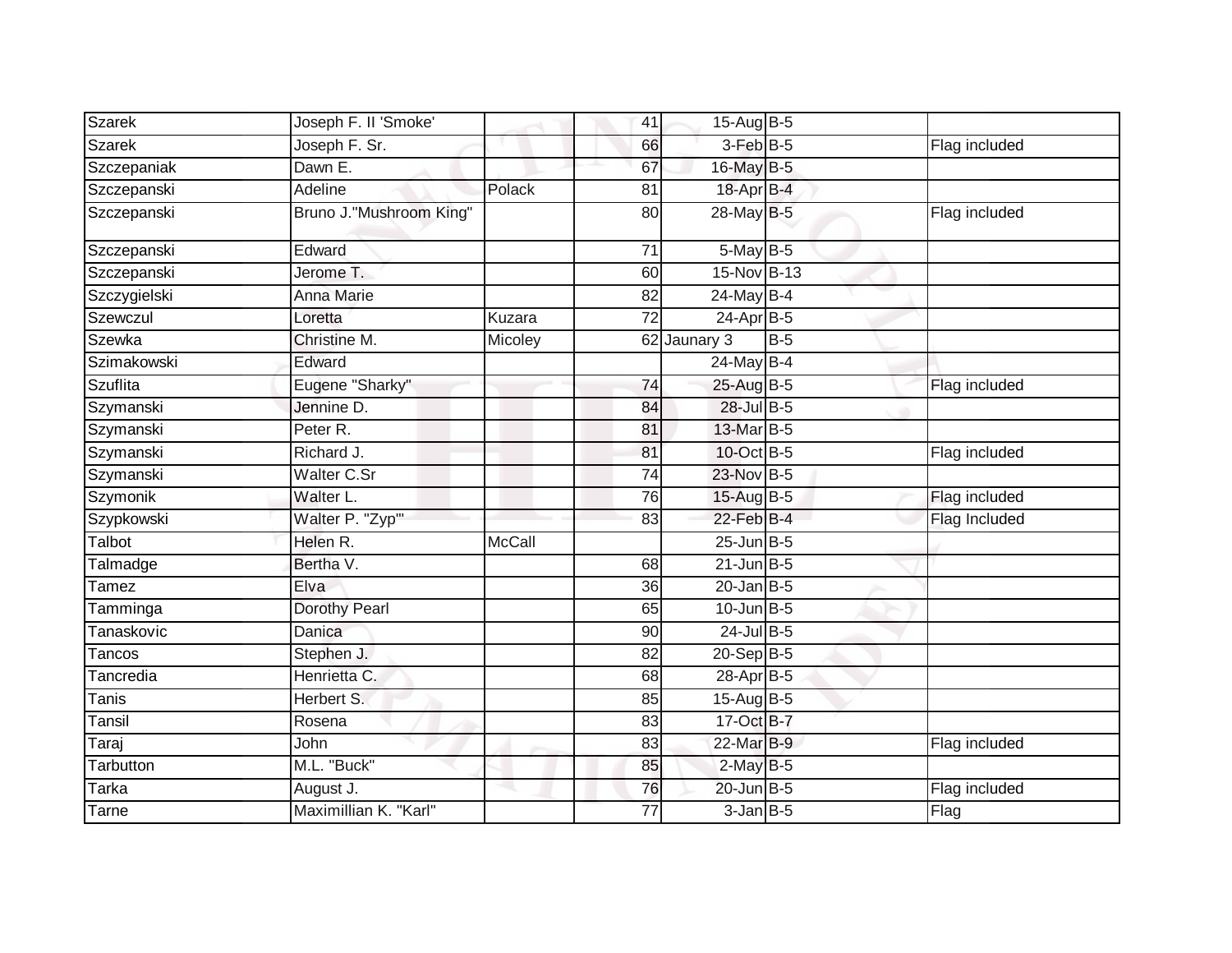| Tarpley                      | Diane C.                |                | 38              | $23$ -Jun $B-5$        |               |
|------------------------------|-------------------------|----------------|-----------------|------------------------|---------------|
| <b>Tarrant</b>               | Hannah D.               |                | 92              | 29-Sep B-5             |               |
| Taseff                       | Olga A.                 | Romanow        | $\overline{72}$ | 21-Oct B-7             |               |
| Tatum                        | Dolly L.                |                | 79              | 20-Sep B-5             |               |
| Tauber                       | Evelyn L.               |                | 80              | 11-Sep B-5             |               |
| Tauck                        | Patricia                |                | 57              | 29-Oct B-7             |               |
| Taylor                       | James L.                |                | 58              | 24-Sep B-5             |               |
| Taylor                       | <b>Margaret Morison</b> |                |                 | 25-Oct B-11            |               |
| Taylor                       | Mary                    | <b>Tarasut</b> | 88              | $25$ -Dec $B-4$        |               |
| Taylor                       | Pauline F.              |                | $\overline{82}$ | 15-Dec B-7             |               |
| <b>Taylor</b>                | Rosalyn M.              |                | 71              | $2$ -Dec $B-5$         |               |
| Tedesco-Gornick              | Margaret J.             | Murphy         | $\overline{71}$ | $19-Apr\overline{B-4}$ |               |
| Teegarden                    | Robert M.               |                | 80              | $11$ -Jun B-5          |               |
| Teeling                      | Kathleen L.             |                | 49              | $10$ -Jun $B - 5$      |               |
| Teeter                       | Gordon W.               |                | 70              | 6-Feb <sup>B-5</sup>   |               |
| Tell                         | Thomas E.               |                | 47              | $20$ -Feb $B-5$        |               |
| Templeton                    | Wayne                   |                | $\overline{47}$ | 19-Apr <sub>B-5</sub>  |               |
| Tepavcevich                  | Paul "Pieo"             |                | $\overline{71}$ | $1$ -Oct B-5           | Flag included |
| Tere $\overline{\mathsf{k}}$ | <b>Michelle Frances</b> |                | 39              | $2$ -Aug $B-5$         |               |
| Terpsta                      | John                    |                | $\overline{71}$ | $22$ -Feb $B-5$        |               |
| Terpstra                     | Harry "Ozzie"           |                | 62              | 20-Oct B-5             |               |
| Terpstra                     | Violet                  | Van Drunen     | $\overline{78}$ | $18$ -Jul $B$ -5       |               |
| Terry                        | Karen                   | Koleszarik     | $\overline{26}$ | 28-Aug B-4             |               |
| Terry                        | Sandra                  | Meles          | 75              | 20-Aug B-4             |               |
| Terwilliger                  | Elizabeth B.            |                | $\overline{82}$ | $10-AugB-6$            |               |
| Terwilliger                  | George B.               |                | 81              | $2-Sep$ B-5            |               |
| <b>Terzes</b>                | Mary                    |                | $\overline{92}$ | 17-Mar B-4             |               |
| <b>Tesch</b>                 | Roy P.                  |                |                 | 28-Nov B-5             |               |
| Tessmer                      | John E.                 |                | 88              | 24-Jul B-5             | Flag included |
| Testolin                     | Carolina                |                | 84              | $27$ -Feb $B-5$        |               |
| Textor                       | Charles W.              |                | 51              | $11-Feb B-5$           |               |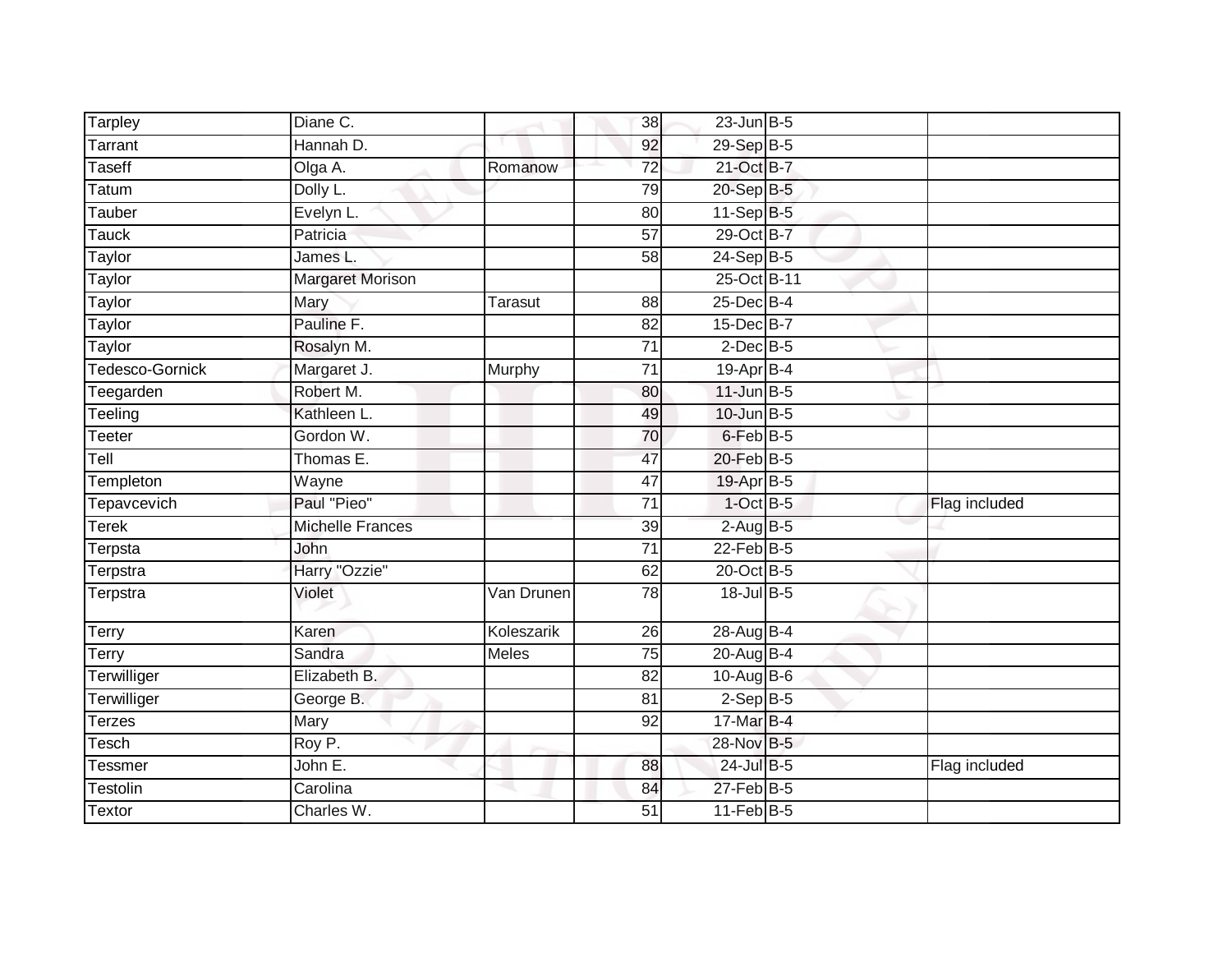| Thanholdt        | Marilee                |         | 60              | 30-Mar B-4        |               |
|------------------|------------------------|---------|-----------------|-------------------|---------------|
| Thanholt         | Terese R. R.N.         |         | 72              | $31-AugB-4$       |               |
| Thanholt         | Terese R. R.N.         |         | 72              | $1-SepB-5$        |               |
| Tharp            | CheRe D.               | Hocking | $\overline{22}$ | 9-Mar B-5         |               |
| Theobald         | Henry W. "Sox" Jr.     |         | $\overline{88}$ | 28-Nov B-5        |               |
| Thiel            | Bernard J.             |         | 83              | 30-Mar B-4        |               |
| Thiel            | Virginia M.            | Kretz   | 80              | 24-Nov B-5        |               |
| Thiele           | Charles W.             |         | $\overline{56}$ | $5-FebB-5$        |               |
| Thill            | Michael A. Sr.         |         | 42              | $12-Sep$ B-5      |               |
| Thomae           | Marion                 |         | $\overline{88}$ | 13-Mar B-5        |               |
| Thomas           | Carlo                  |         | $\overline{78}$ | 18-Oct B-13       | Flag included |
| Thomas           | Jacqueline             |         | $\overline{35}$ | $12$ -Feb $ B-6 $ |               |
| Thomas           | Margaret Evelyn        |         | 70              | $3-May$ B-5       |               |
| Thomas           | Ortho M.               |         | 91              | $21$ -Feb $B-5$   |               |
| Thomas           | Robert L.              |         | 71              | 27-Dec B-5        |               |
| Thomas           | Thelma G. "Cookie"     |         | 78              | $7 - Jan$ $B-5$   |               |
| Thomas           | Wallace                |         | 63              | $9-Sep$ $B-5$     |               |
| Thomasson        | Ann                    |         | $\overline{73}$ | 26-Aug B-5        | Woynovich     |
| Thomes           | Ralph R.               |         | 61              | $13$ -Jul B-4     | Flag included |
| <b>Thompkins</b> | <b>Bobby Joe</b>       |         | $\overline{58}$ | $19-Aug$ B-5      |               |
| Thompson         | Donal H.               |         | $\overline{57}$ | $4-Sep$ B-5       |               |
| Thompson         | Donald L.              |         | 67              | $4$ -Oct B-5      |               |
| Thompson         | Elizabeth              |         | 82              | 10-Sep B-7        |               |
| Thompson         | Florence L.            |         | 81              | 24-May B-5        |               |
| Thompson         | Richard M.             |         | 38              | $19$ -Jul $B$ -5  |               |
| Thornberry       | <b>Wallace Richard</b> |         | 83              | $23$ -Jul B-5     |               |
| Thornton         | Clodia A.              |         | 70              | 29-Apr B-5        |               |
| Thornton         | Lillian A.             |         | 92              | $25$ -Jun $B-5$   |               |
| Thornton         | Raymond III "Duke"     |         | 56              | 8-Sep B-5         |               |
| Thurman          | Elizabeth L.           |         | 68              | $8$ -Jan $B$ -5   |               |
| <b>Tidwell</b>   | Kayleon Jovon          |         | infant          | $17$ -Apr $ B-5 $ |               |
| Tiede            | Timothy T.             |         | $\overline{37}$ | 31-May B-5        |               |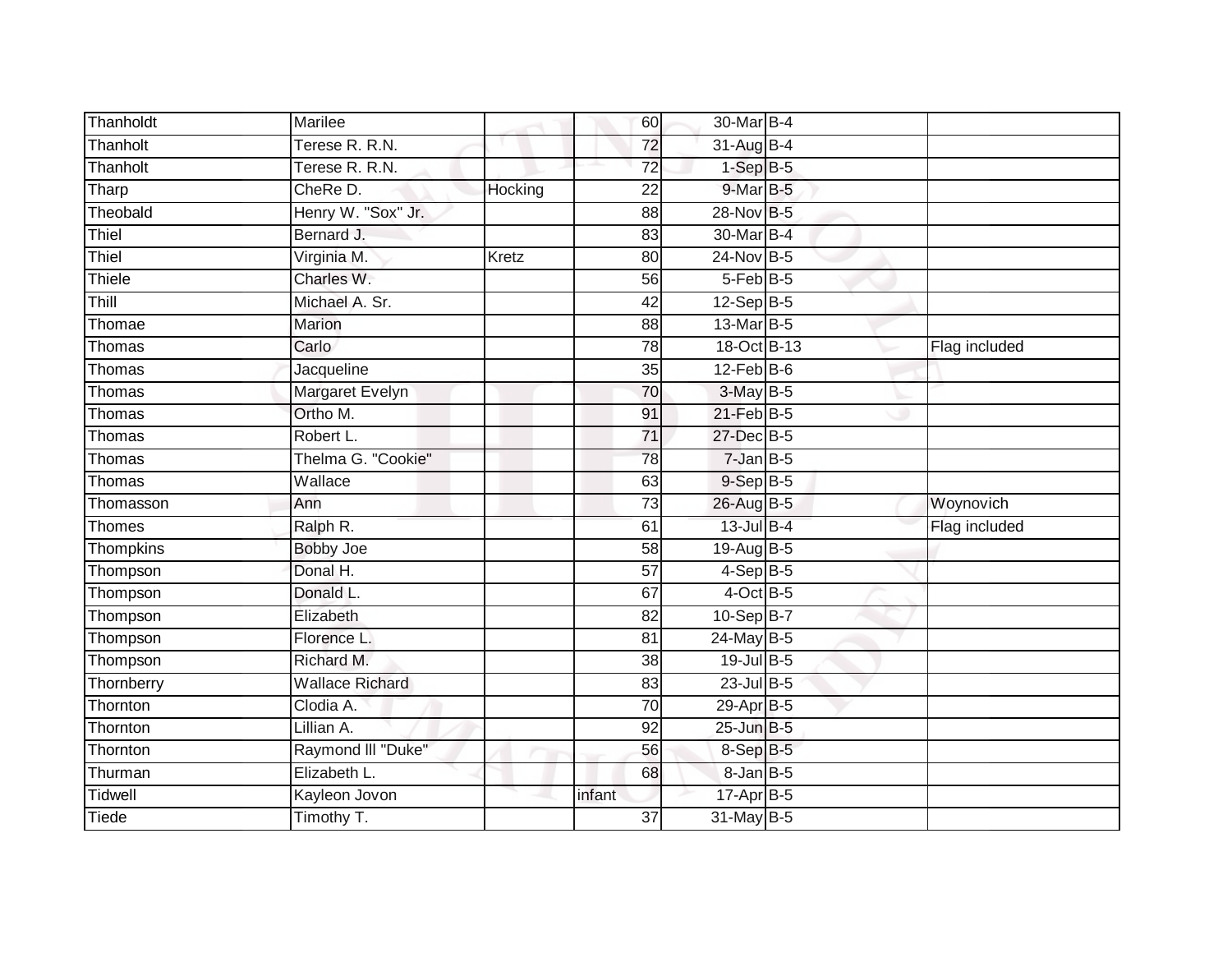| Tillman         | Calvin Sr.            |            | 52              | $3$ -Oct $B$ -5   |               |
|-----------------|-----------------------|------------|-----------------|-------------------|---------------|
| Tilton          | Iris L.               |            | 89              | 24-Nov B-5        |               |
| Timmons         | Linda Diane           |            | 45              | 10-May B-5        |               |
| Tinglof         | Lois Ann              | Olson      | 64              | $4$ -Jan $B$ -5   |               |
| <b>Tisoncik</b> | Mary M.               |            | 78              | 19-Jan B-5        |               |
| Tkacz           | Julia                 | Noworyta   | 83              | 10-Apr B-5        |               |
| Tmorek          | Elizabeth             |            | 59              | $26$ -Feb $B-5$   |               |
| <b>Tobias</b>   | John T.               |            | 69              | $22$ -Jan B-5     | Flag included |
| <b>Tobias</b>   | John T.               |            | 69              | $21$ -Jan B-5     | Flag included |
| Todd            | David Edgar Ritchie   |            | 89              | $8 - Jan$ $B - 5$ |               |
| Todd            | Norene M.             | Artibey    | $\overline{72}$ | 29-Nov B-13       |               |
| Todd            | Sylvia M.             |            | $\overline{88}$ | $23$ -Apr $B$ -5  |               |
| Toepfer         | Thomas E.             |            | 74              | 17-Nov B-5        |               |
| Toering         | Robert L.             |            | 82              | 19-Jan B-5        |               |
| <b>Tofte</b>    | Ina D. (Veden)        |            | 83              | $22$ -Feb $ B-5 $ |               |
| <b>Tokarse</b>  | Alfred S.             |            | 88              | 17-Oct B-7        |               |
| <b>Tokarz</b>   | Terrence "Terry"      |            | $\overline{39}$ | 9-Nov B-5         |               |
| Tolbert         | Mittie L.             |            | 88              | 20-Dec B-13       |               |
| Tolnay          | Bill A.               |            | 64              | 18-Nov B-5        | Flag included |
| Toma            | Nick Jr.              |            | 80              | 30-Aug B-5        |               |
| Toman           | Frank                 |            | 84              | $7$ -Oct $B$ -5   |               |
| Tomaszewski     | Joan M.               |            | 67              | 23-Oct B-5        |               |
| Tomaszewski     | Robert John           |            |                 | 22-Oct B-5        |               |
| Tomczak         | Florence S.           | Wisniewski | 80              | 30-Jan B-5        |               |
| Tome            | Evelyn L.             | Fabian     | 88              | $27$ -Oct B-4     |               |
| Tomerlin        | Frank D.              |            | 61              | 29-Aug B-5        |               |
| Tomkutonis      | Richard G. Jr.        |            | 49              | 24-Oct B-5        |               |
| Tomlin          | Helen M.              |            | 84              | $7 - Jun$ B-5     |               |
| Tomlinson       | Harold H.             |            | 82              | 3-Mar B-5         |               |
| Toneff          | Pauline J. "Peanie"   |            | 63              | 31-Dec B-5        |               |
| Tonkovich       | <b>Anne Elizabeth</b> |            | 73              | $27$ -Dec $B-5$   |               |
| Tonkovich       | <b>Stella</b>         | Elibasich  | 79              | 30-Sep B-5        |               |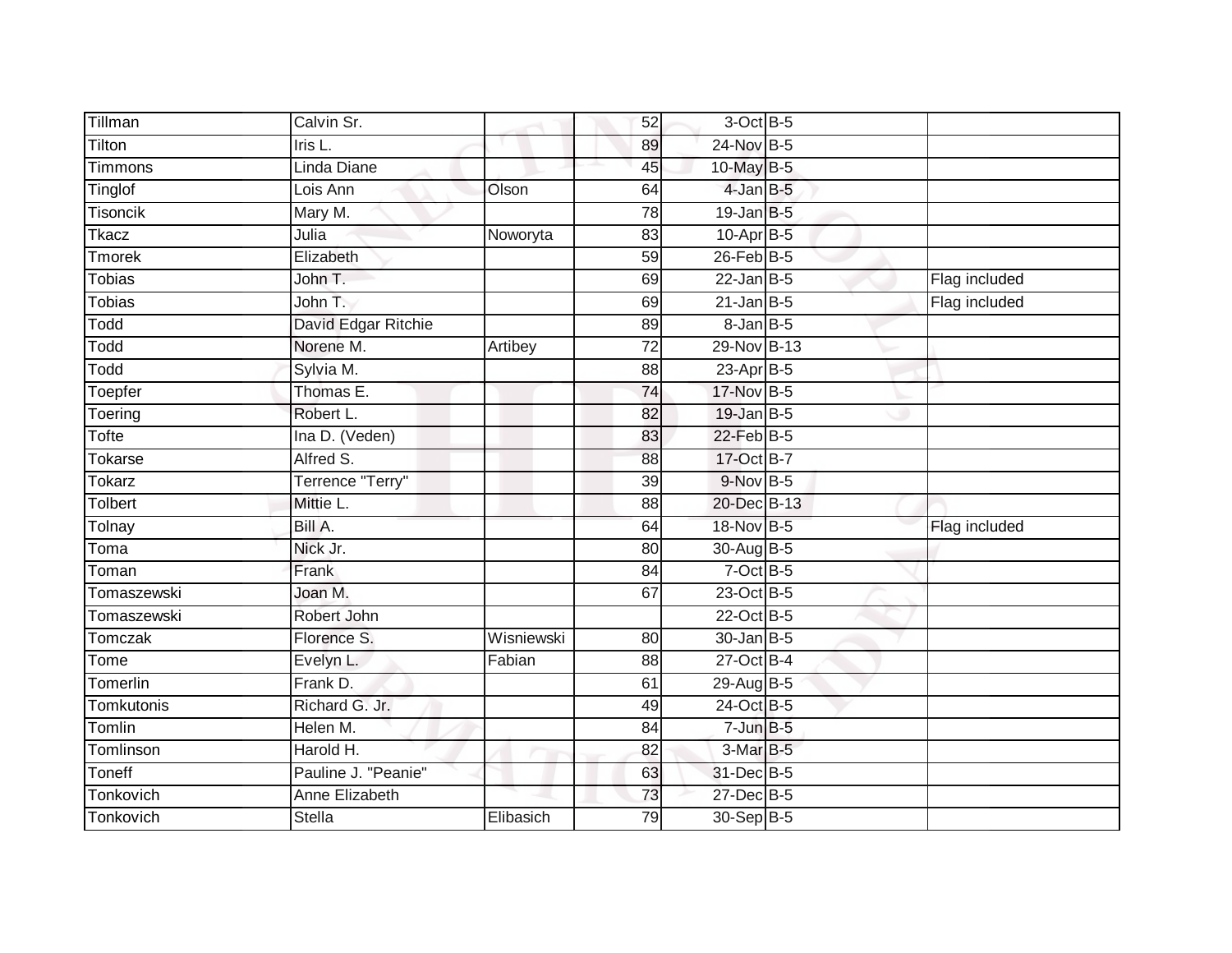| Tonkovich       | <b>Stella</b>            | Elibasich       | 79              | $1-Oct$ B-5      |                                    |
|-----------------|--------------------------|-----------------|-----------------|------------------|------------------------------------|
| Topolski        | <b>Frances Mary</b>      |                 | 82              | $7$ -May B-4     |                                    |
| Torhan          | Lucille                  | <b>Bogusz</b>   | 78              | $6$ -May $B-4$   |                                    |
| Torin           | Rose                     |                 | 89              | 4-Oct B-5        |                                    |
| Torrence        | Pearl B.                 |                 | $\overline{72}$ | $11$ -Jun $B-5$  |                                    |
| Torres          | Gregoria "Goyita"        |                 | 74              | 26-Nov B-5       | Fluu name gregoria Torres<br>Zayas |
| <b>Torres</b>   | Guillermo                |                 | $\overline{72}$ | $27 - Jun$ B-5   | Flag included                      |
| Torrez          | Juanita R. (La Jeanette) |                 | 81              | $15$ -Jan B-5    |                                    |
| Tortorici       | Michael J.               |                 | 70              | 30-Aug B-5       | Flag                               |
| Tosiou          | Steve A.                 |                 | 65              | $7$ -Oct $B$ -5  |                                    |
| Toth            | Albert J.                |                 | 81              | 28-Nov B-5       |                                    |
| <b>Tournis</b>  | Maria                    |                 | 67              | 21-Oct B-7       |                                    |
| Townsend        | Raymond                  |                 | $\overline{73}$ | 20-Jul B-5       | Flag included                      |
| Tracy           | Judith E.                |                 | 56              | $2-AugB-5$       |                                    |
| Trader          | William A. "Tony"        |                 | $\overline{20}$ | 4-Jan B-4        |                                    |
| Traficanti      | Barbara J.               |                 | 67              | 28-Jun B-5       |                                    |
| Trailkill       | Annabella M.             |                 | 84              | $1-MarB-5$       |                                    |
| Trella          | Elizabeth                | Halajcsik       |                 | 20-Sep B-5       |                                    |
| Trella          | Margaret Ann             |                 | 67              | $11$ -Jan $B-5$  |                                    |
| Trelo           | John G.                  |                 | 68              | $29$ -Jul $B-5$  |                                    |
| Trentowski      | Joseph W.                |                 | 78              | 31-Jul B-5       |                                    |
| Trexler         | Rev. Floyd C.            |                 | $\overline{75}$ | $6$ -Jul B-5     |                                    |
| Triana          | Milton J. Sr. "Sam"      |                 | $\overline{78}$ | 20-Aug B-5       |                                    |
| <b>Triantos</b> | Georgia                  |                 | 80              | $11-Oct$ B-5     |                                    |
| Tribuzio        | <b>Antoinette Marie</b>  |                 | 66              | $12$ -Mar B-5    |                                    |
| Tricht          | William Van              |                 | 64              | $2$ -Jul $B$ -5  |                                    |
| Trifunovic      | Dusan                    |                 | 86              | 21-May B-5       |                                    |
| Trigger         | Barbara Dean             |                 | 74              | 19-Oct B-5       |                                    |
| Trimble         | Louanna                  |                 | 75              | 12-May B-5       |                                    |
| <b>Tripodis</b> | Stamatoula G."Stella"    | <b>Zaharias</b> | 58              | 16-May B-5       |                                    |
| Trkulja         | Marija                   |                 | 83              | $13$ -Jun $ B-5$ |                                    |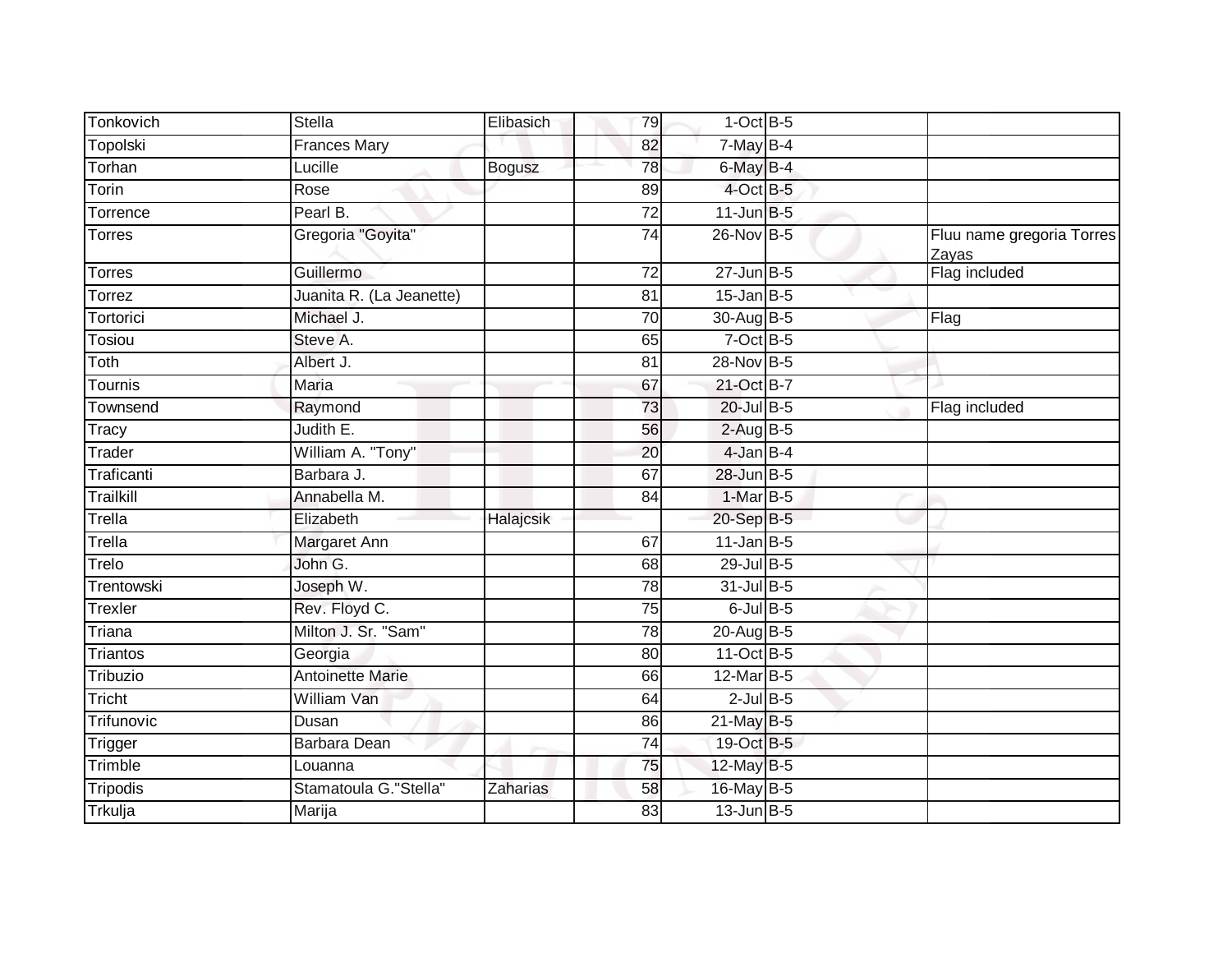| Trojnar          | Irene                   |                | 86              | $24$ -Jun $B-5$      |               |
|------------------|-------------------------|----------------|-----------------|----------------------|---------------|
| Troppe           | Rose                    | <b>Truppe</b>  |                 | $1-AugB-5$           |               |
| Troup            | Betty J.                |                | 70              | $7-SepB-5$           |               |
| Trtan            | Antonia                 |                | 80              | $5-Feb$ $B-5$        |               |
| Trubich          | Genevieve "Blondie"     |                | 85              | 8-Dec B-5            |               |
| Truchan          | Stephen                 |                | 84              | 4-Feb B-5            |               |
| Truesdale        | William E.              |                | 44              | $7$ -Dec $B$ -5      |               |
| <b>Truett</b>    | Clarence A.             |                | 61              | $2$ -Nov $B-5$       |               |
| <b>Trunec</b>    | Gertrude E.             |                | 80              | 6-Feb <sup>B-5</sup> |               |
| <b>Trzupek</b>   | Anna B.                 | <b>Szafran</b> | 76              | 28-Feb B-5           |               |
| <b>Tsatsos</b>   | Irene                   |                | 94              | $4$ -Jan B-5         |               |
| Tschida          | Jeanne M.               |                | $\overline{72}$ | 31-Mar B-5           |               |
| <b>Tsikouris</b> | Nicholas J.             |                | 48              | 29-Sep B-5           |               |
| Tsolakos         | <b>Muriel Christine</b> | Ventler        | 75              | 15-May B-5           | Flag          |
| <b>Tsouchlos</b> | Jeanette K.             | Klemsman       | 79              | 26-Oct B-5           |               |
| Tulba            | John J.                 |                | 74              | $22$ -Jun $B-5$      |               |
| <b>Tullis</b>    | Everett R. D.D.S.       |                | $\overline{92}$ | 24-Oct B-5           |               |
| Tunis            | Marjorie E.             | Wilson         | 84              | 16-Dec B-5           |               |
| Turczynowskyj    | Wolodymyr "Wally"       |                | 75              | 17-May B-5           |               |
| Turich           | Frank P.                |                | $\overline{78}$ | 19-Sep B-5           | Flag included |
| Turner           | Jane                    |                | 69              | $7-SepB-5$           |               |
| Turner           | Lucy L.                 |                | 85              | $16$ -Jun $B-4$      |               |
| Turner           | Maren B.                | Chandler       | 69              | 15-Dec B-7           |               |
| Turner           | <b>Rodney Steven</b>    |                | 46              | 4-Feb B-5            |               |
| Tutor            | John H. Jr.             |                | 49              | $9$ -Jul B-5         |               |
| Tuzar            | Myrtle A.               | Herlitz        | 80              | $9$ -May $B-4$       |               |
| <b>Tyler</b>     | <b>Candace Danielle</b> |                | 19              | 21-May B-5           |               |
| Ubik             | John F. "Zeke" Sr.      |                | 83              | $29$ -Jan B-5        |               |
| <b>Udick</b>     | John                    |                | 81              | $14$ -Feb $B$ -4     |               |
| Uhoda            | William W. "Bill"       |                | $\overline{77}$ | 28-Dec B-5           | Flag included |
| Uittenbogaard    | Arthur                  |                | 86              | $15$ -Jan $B$ -5     |               |
| Ulaszek          | Ronald J.               |                | 63              | $28$ -Jan B-5        | Flag included |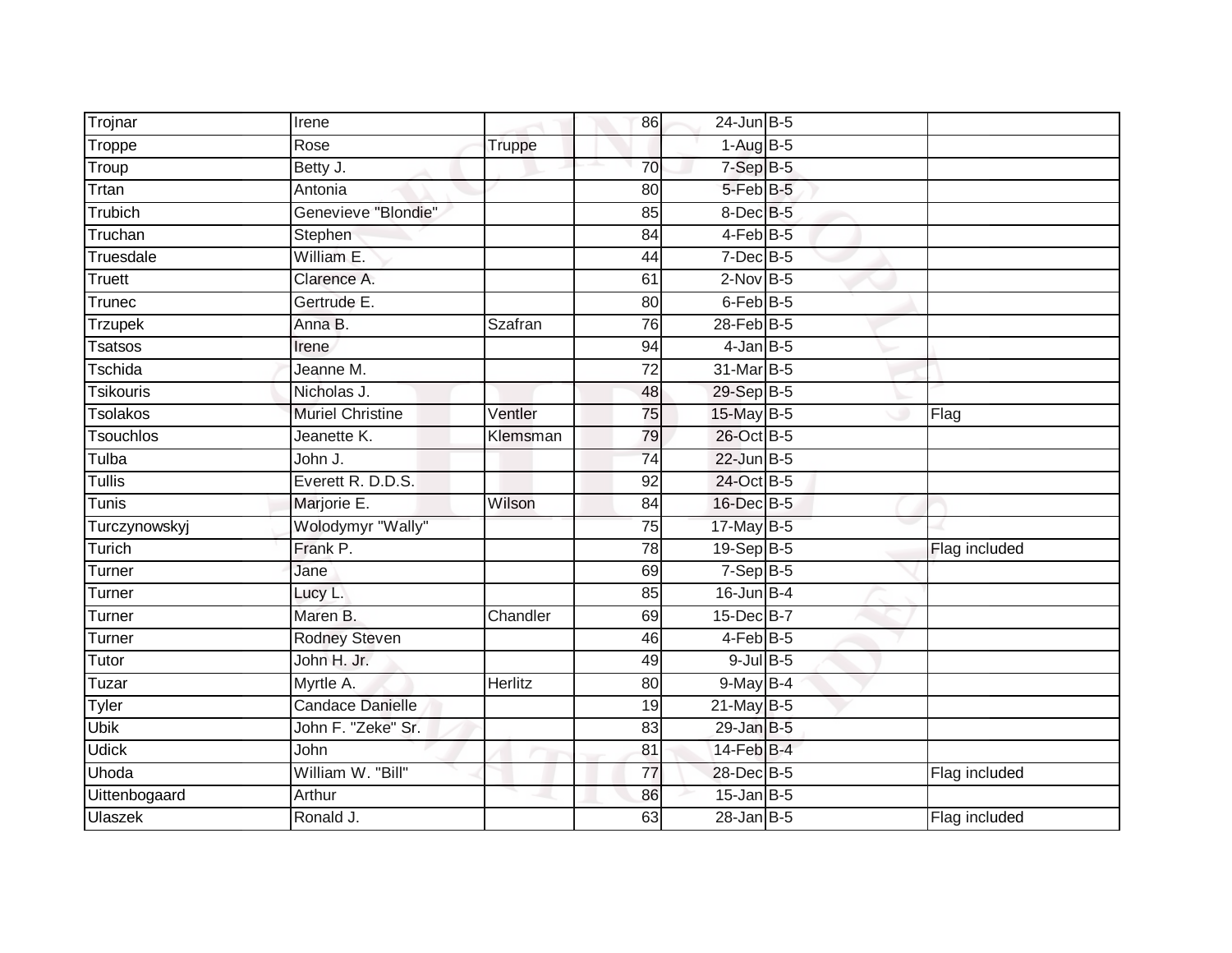| Ulm                      | Ruth J.                       |          | 81              | 28-Jun B-5       |                    |
|--------------------------|-------------------------------|----------|-----------------|------------------|--------------------|
| Umbarger                 | Floyd "Buddy"                 |          | 70              | 19-Aug B-5       |                    |
| Underwood                | Carolyn E.                    | Rooda    | 56              | 21-May B-5       |                    |
| Underwood                | Jimmie L.                     |          | 54              | 8-May B-5        |                    |
| Underwood                | Raymond L.                    |          | 80              | 19-Apr B-5       |                    |
| Underwood                | Robert H.                     |          | 67              | $19$ -Jul $B-5$  |                    |
| Upshaw                   | Clifford Sr. Rev.             |          | 57              | $24$ -Jun $B-5$  |                    |
| Upshaw                   | Jessie R. "Granny"            |          | 62              | $20$ -Nov $B-5$  |                    |
| Upshaw                   | <b>Thomas Sylvester</b>       |          | 88              | $7$ -Oct $B-5$   |                    |
| Uram                     | John E.                       |          | 61              | $27$ -Aug $B-5$  |                    |
| Urban                    | Anna                          | Machaj   | 80              | $30 - Jan$ $B-5$ |                    |
| Urban                    | Stella I.                     |          | 70              | $2$ -Jun $B - 5$ |                    |
| <b>Urbanczyk</b>         | Mary                          | Wloszek  | 81              | 8-Jun B-5        |                    |
| Urbanos                  | Clara                         |          | 84              | 20-Aug B-5       |                    |
| Urbanowicz               | Betty D.                      | Lulinski | 93              | 11-Mar B-5       |                    |
| Urbanski                 | Kevin Lee                     |          | $\overline{31}$ | $11-Apr$ B-5     |                    |
| Urbanski                 | Mary A. R.N.                  | Sliwa    |                 | 11-Nov B-5       |                    |
| Urbanski                 | Robert John                   |          | 31              | 17-Mar B-5       |                    |
| Urbanski                 | <b>Stella</b>                 | Smola    | 86              | 19-Dec B-5       |                    |
| <b>Urdiales</b>          | Margaret "Mega"               | Grahovac | 79              | 17-Oct B-7       |                    |
| <b>Uriss</b>             | Vergil                        |          |                 | $12-Apr$ B-5     | Flag included 4/13 |
| Urycki                   | Gerald                        |          | 62              | $9$ -Dec $B$ -5  |                    |
| Urycki                   | Louis "Ron"                   |          | 57              | $9-Apr$ B-5      |                    |
| Usher                    | Edward L.                     |          | $\overline{82}$ | $5-Aug$ $B-5$    |                    |
| Uzelac                   | Jacqueline Christine          |          | 1 Month         | $7 - Jun$ B-5    |                    |
| Uzelac                   | Mara                          |          | 74              | 24-Nov B-5       |                    |
| Vahey                    | <b>Helen Rose</b>             |          | $\overline{74}$ | 25-Aug B-5       |                    |
| Vajagich                 | Stephanie R.                  |          | 75              | 24-May B-5       |                    |
| $\overline{\text{Vale}}$ | Margaret H. (Rouse)<br>'Marge |          | 58              | 27-Nov B-5       |                    |
| Vale                     | Milo F. Jr.                   |          | 72              | 29-Sep B-5       |                    |
| Vale                     | Patrick P.                    |          | 91              | $16$ -Oct B-5    |                    |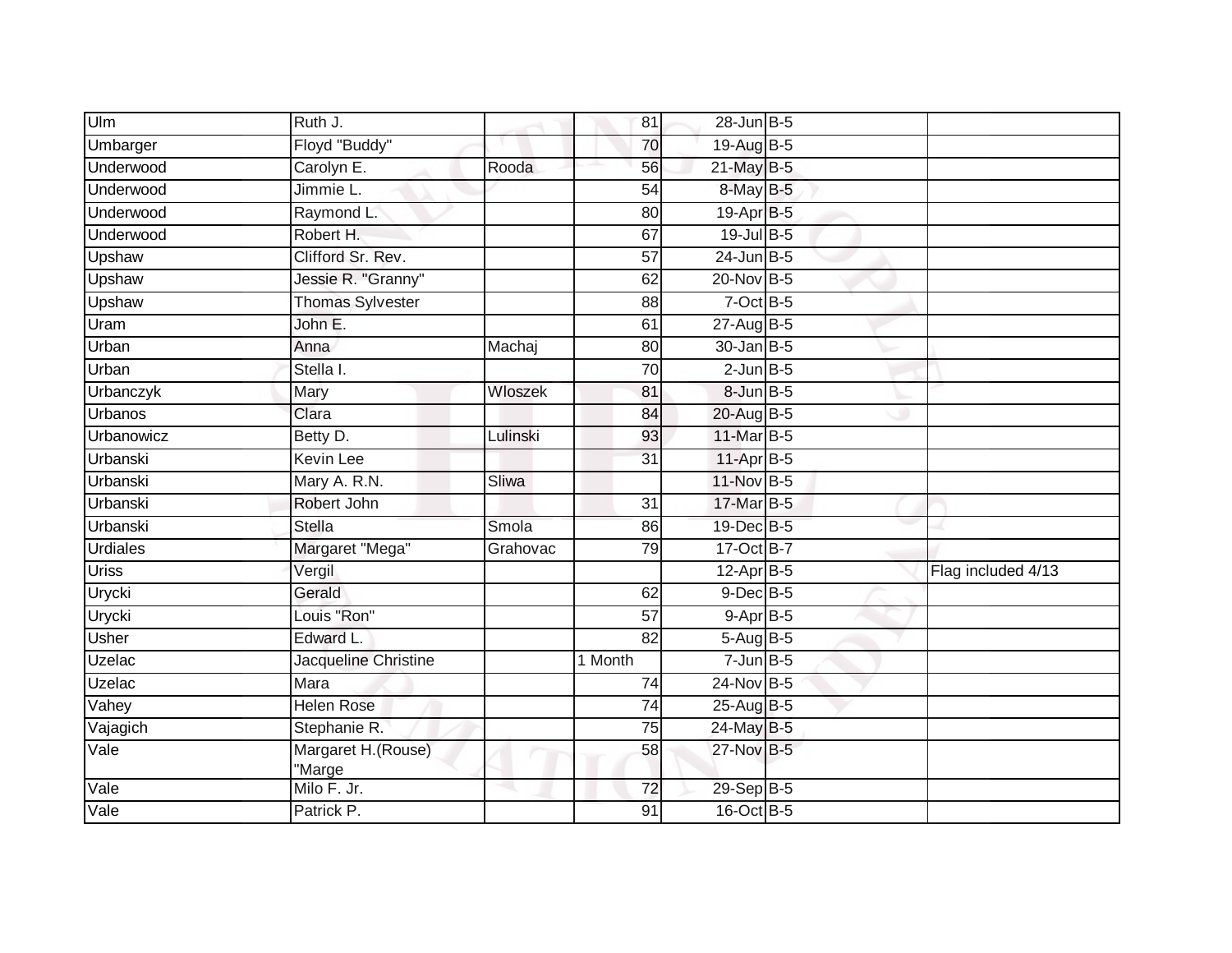| Valko              | Juanita Charlotte     |                | 68              | $8-Nov$ B-5      |               |
|--------------------|-----------------------|----------------|-----------------|------------------|---------------|
| Valle              | Louis W.              |                | 69              | $24$ -Mar $B-5$  |               |
| Vallino            | Joseph                |                | 82              | 5-Feb B-5        |               |
| Van                | Thomas L.             |                | 63              | $4$ -Mar $B-5$   | Flag included |
| Van Dam            | William J. Sr.        |                | 79              | 31-May B-5       |               |
| Van Der Veen       | Myrna J.              |                | 43              | 3-Feb B-5        |               |
| Van Drunen         | Bastian P. "Barney"   |                | 82              | 24-Nov B-5       | Flag included |
| Van Duyn           | Patricia E.           | Marr           | 74              | 17-Dec B-5       |               |
| Van Gorp           | Leland                |                | 88              | 29-Dec B-5       |               |
| Van Kley           | Gerrit                |                | $\overline{84}$ | $4$ -Jun $B$ -5  |               |
| Van Koten          | Jean                  | <b>Schultz</b> | 95              | 29-Mar B-4       |               |
| Van Linde          | Frances               | Lord           |                 | 20-Apr B-5       |               |
| Van Meter          | Elsie M.              |                | 82              | 11-May B-5       |               |
| Van Schouwen       | Marshall              |                | $\overline{74}$ | 21-Oct B-7       |               |
| Van Tricht         | William C.            |                | 64              | $29$ -Jun $B-5$  |               |
| Van Vleck          | Harold                |                | 79              | $2$ -Oct B-5     |               |
| Van Wagner         | F. Jolene             |                | 64              | $4$ -Mar B-5     |               |
| Vanco              | Michael               |                | 76              | $9-Sep$ B-5      |               |
| Vande Berg         | Clarence              |                | 91              | 26-Nov B-5       |               |
| Vander Hout        | <b>Robert Bruin</b>   |                | $\overline{22}$ | $21-Nov$ B-5     |               |
| Vander Lugt        | Arthur                |                | 80              | 8-May B-5        | Flag included |
| <b>Vander Meer</b> | <b>Marion "May"</b>   |                | 76              | $24$ -Jun $B-5$  |               |
| Vander Tuuk        | Ann C.                |                | 68              | 30-Aug B-5       |               |
| Vander Wall        | Cornelia              |                | 81              | $2$ -Jul B-5     |               |
| Vanderbilt         | Cora                  | VandeRepe      | 94              | 29-Sep B-5       |               |
| Vanderbilt         | Luke Jr.              |                | 76              | 29-May B-5       |               |
| Vanderbilt         | Nelson                |                | $\overline{75}$ | 3-Dec B-5        |               |
| Vanderheof         | Stella Ann (Black)    |                | 92              | 25-Feb B-5       |               |
| VanDerHeyden       | Linda J.              |                | 50              | $5-AugB-5$       |               |
| Vanderkolk         | Barbara C. (Merchant) |                | 69              | 26-Mar B-5       |               |
| VanderMolen        | John A.               |                | 58              | $15$ -Aug $B$ -5 |               |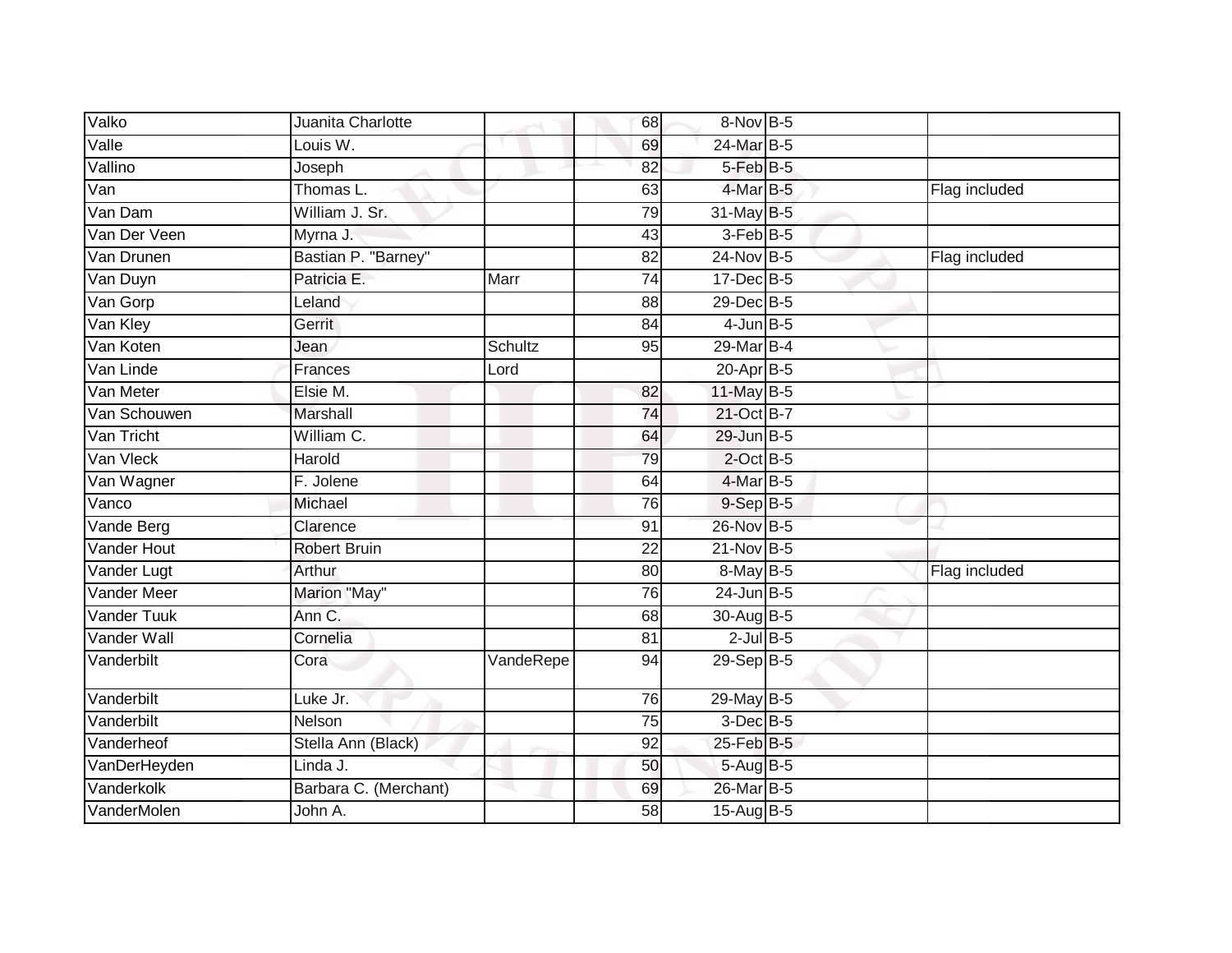| VanderZee                   | Theressa                             | Smits     | 88              | $7-Sep$ B-5           |                  |
|-----------------------------|--------------------------------------|-----------|-----------------|-----------------------|------------------|
| Vandever                    | <b>Willis Herschel</b>               |           | $\overline{77}$ | 30-Aug B-5            |                  |
| Vandiver                    | Douglas Lee "D.L."                   |           | 73              | 8-Jan B-5             |                  |
| Vanes                       | Jeanette A.                          |           | 76              | 18-Oct B-13           | Picture included |
| VanMilligan                 | Harold R. "Dutch"                    |           |                 | 29-Dec B-5            | Picture included |
| Varga                       | Jerry J.                             |           | 84              | $9-NovB-5$            |                  |
| Varga                       | Olga                                 |           | 85              | $6$ -May B-4          |                  |
| Vargo                       | Eleanor                              |           | 83              | $22$ -Feb $ B-5 $     |                  |
| Vargo                       | Frank R.                             |           | $\overline{78}$ | 8-Jun B-5             | Flag included    |
| Vargo                       | Stephen John                         |           | $\overline{82}$ | 27-Aug B-5            | Flag included    |
| Vasickanin                  | <b>Dolores</b>                       | Ritchie   | 64              | $2$ -Nov $B-5$        |                  |
| Vasilko                     | Mary                                 |           | 87              | $10$ -Dec $B-5$       |                  |
| Vasilovcik                  | Clementine T. (Clementina<br>Pillar) |           | 77              | 9-Mar B-5             |                  |
| Vasquez                     | Damiana                              | Abasta    | 77              | $24-Apr$ B-5          |                  |
| Vasquez                     | Fred R.                              |           | 67              | $3$ -Feb $B$ -5       |                  |
| Vasquez                     | Leonor A.                            |           | 87              | 27-Aug B-5            |                  |
| Vasquez                     | Leonor A.                            |           | 87              | 15-Sep B-5            |                  |
| Vater                       | Clair August                         |           | 80              | $7$ -Jul $B$ -5       |                  |
| Vater                       | Irma H.                              | Hughes    | 91              | $6$ -Feb $ B-5 $      |                  |
| Vavrek                      | Albert Stanley, Sr.                  |           | 67              | 5-Apr B-5             | Flag included    |
| Vavrek                      | Rodney L.                            |           | 42              | 20-May B-5            |                  |
| Vazny                       | Josephine C. (Hudak)                 |           | 85              | $22$ -Mar $B-9$       |                  |
| Vazquez                     | Rufina                               |           | 67              | $12$ -Feb $B$ -6      |                  |
| Veal                        | Willie "Boug", Sr.                   |           | 69              | $19-AprB-5$           |                  |
| $\overline{\mathsf{V}}$ ela | Lena                                 |           | 65              | 15-Dec B-7            |                  |
| Velchek                     | Donald C.                            |           | 84              | $18$ -Feb $B$ -5      |                  |
| Velez                       | Longino T.                           |           | 86              | 8-Apr B-5             |                  |
| Velligan                    | Anthony P.                           |           | 74              | 17-Sep B-6            | Flag included    |
| Venable                     | Timothy W.                           |           | 22              | 21-Apr B-5            |                  |
| Venditti                    | Mary                                 | Calabrace | 92              | $17 - \text{Apr}$ B-4 |                  |
| Venstra                     | Susie                                |           | 90              | 22-Oct B-5            |                  |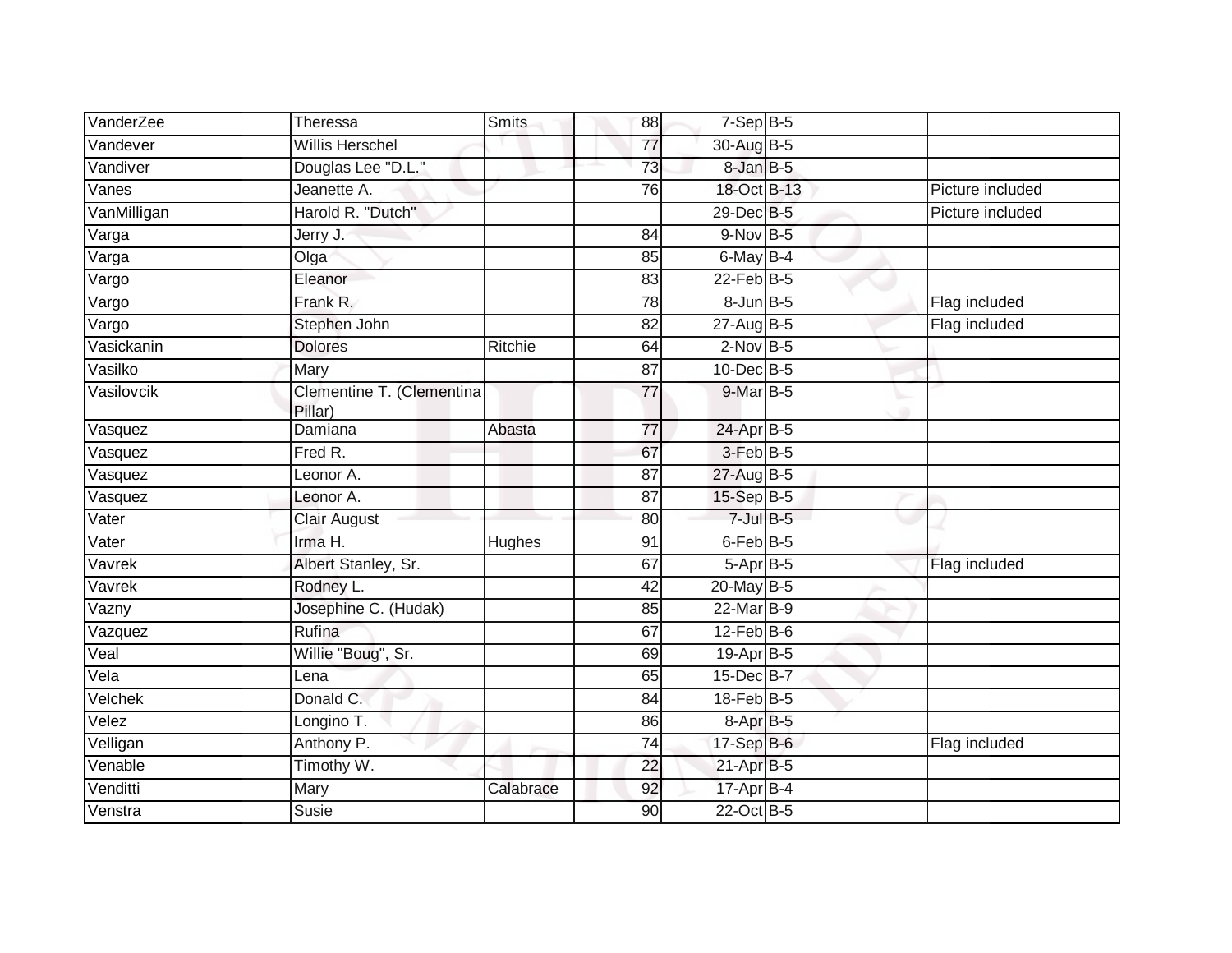| Ventura                        | Alberto J. Sr.                  |                | 98              | 24-Oct B-5        |               |
|--------------------------------|---------------------------------|----------------|-----------------|-------------------|---------------|
| Ventura                        | <b>Fermin Melecio</b>           |                | 76              | $1-Sep$ B-5       |               |
| Veray                          | Florence "Nonnie"               | Jurca          | 67              | 9-May B-5         |               |
| Verdukas                       | Despina                         |                | 86              | 12-Mar B-6        |               |
| Vereb                          | <b>Mary</b>                     | Marek          |                 | 30-Jul B-5        |               |
| Veselak                        | <b>Robert Vincent</b>           |                | 69              | $11$ -May B-4     | Flag          |
| $\overline{\mathsf{V}}$ essely | Joseph F.                       |                | 85              | 27-Nov B-5        |               |
| Vestal                         | Robert Jackson                  |                | 77              | 25-Mar B-5        | Flag included |
| Vichick                        | Joseph "Joe"                    |                | 84              | 17-May B-5        |               |
| Victor                         | Frank P.                        |                | 81              | 28-May B-5        | Flag included |
| Victor                         | John L.                         |                | $\overline{78}$ | $20$ -Feb $B-5$   | Flag included |
| Vierk                          | Adele M                         |                | 94              | $24$ -Jan $B-5$   |               |
| Vines                          | Melvin Sr.                      |                | 67              | 30-Oct B-5        |               |
| Visinaiz                       | Anthony E., Jr.                 |                | 54              | $26$ -Feb $B-5$   |               |
| Visnyak                        | Anthony                         |                | 82              | $7$ -Dec $B$ -5   |               |
| Visscher                       | Kornelis D.                     |                | 72              | $10$ -Dec $B - 5$ |               |
| Vlamis                         | Jennie T.                       |                | $\overline{87}$ | 29-Mar B-5        |               |
| Vlasic                         | Ljuban                          |                | 78              | $23$ -Jul B-5     |               |
| Vogel                          | Ida L.                          |                | 65              | 26-Oct B-5        |               |
| Vogt                           | Ella Anna                       |                | 91              | $10$ -Feb $B-5$   |               |
| Volk                           | Mary Catherine                  |                | 87              | $21$ -Jul B-5     |               |
| von Hagel                      | Br. Gerard (Harold),<br>C.PP.S. |                | 75              | 12-Mar B-4        |               |
| VonDissen                      | Mildred R.                      | <b>Roberts</b> | $\overline{72}$ | $14-SepB-5$       |               |
| Vorgias                        | Vlasie "Bill"                   |                | 63              | $23$ -Aug B-5     |               |
| Voskuil                        | Arie M.                         |                | $\overline{82}$ | $22$ -Jul B-4     |               |
| Voynovich                      | Daniel "Butch", Jr.             |                | 60              | 10-Apr B-4        |               |
| Vrbanich                       | Anthony "Tony"                  |                | $\overline{79}$ | $4$ -Jun $B$ -5   | Flag included |
| Vroom                          | William                         |                | 63              | 12-May B-5        |               |
| Vuckovich                      | <b>Betty Ruth</b>               |                | 67              | 29-Jan B-5        |               |
| Vuich                          | Emil J.                         |                | 73              | 18-Feb B-5        |               |
| Vujosevic                      | Denica                          |                | 85              | $13-Apr$ B-5      |               |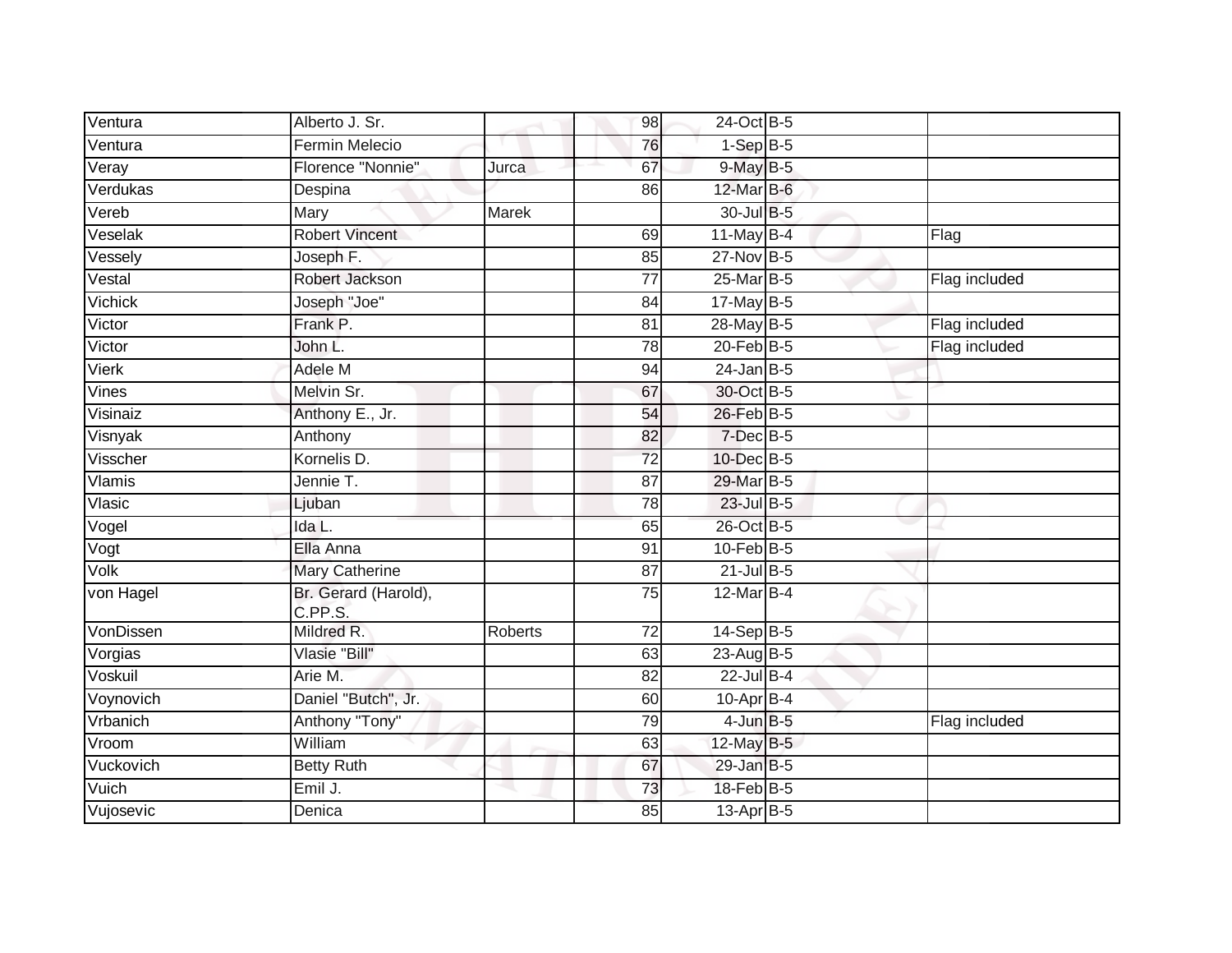| Vuko       | Nicholas                 |           | 88              | $28$ -Jan $ B-5 $ |               |
|------------|--------------------------|-----------|-----------------|-------------------|---------------|
| Vukobratic | Joseph                   |           | 89              | 22-Nov B-13       |               |
| Vuksinic   | Pauline                  |           | 90              | 31-Aug B-4        |               |
| Vunjak     | Dane                     |           | 58              | 26-Apr B-5        |               |
| Vurva      | Aurel T.                 |           | 75              | $5$ -Feb $B$ -5   | Flag included |
| Wach       | Stefan                   |           | 89              | $29-AprB-5$       |               |
| Wachowiak  | John R.                  |           | 74              | $24$ -Jan B-5     |               |
| Wadas      | Dr. John J. Jr.          |           | 59              | 23-Sep B-5        |               |
| Wadas      | Sophie                   | Smolen    | 83              | $9-Apr$ B-5       |               |
| Wadkins    | <b>Grace Bonita</b>      |           | 69              | $26$ -Feb $B-5$   |               |
| Waggle     | Barbara A.               |           | 76              | 30-Nov B-5        |               |
| Waggle     | Barbara A.               |           | 76              | $1-Dec$ B-5       |               |
| Waggoner   | David R.                 |           | 34              | 10-Sep B-7        |               |
| Waggoner   | Sarah Justine            |           | 62              | $6$ -Jul $B$ -5   |               |
| Waggoner   | Shirley A.               |           | 62              | 26-Aug B-5        |               |
| Wagner     | <b>Alvina Voss</b>       |           | 80              | $6$ -Jun $B$ -5   |               |
| Wagner     | C.Joan                   |           | 69              | $1$ -Jun $B$ -5   |               |
| Wagner     | Leroy N.                 |           | 76              | 26-Mar B-5        |               |
| Wagner     | Rocky J.                 |           | 14              | 29-Oct B-7        |               |
| Wagner     | Sophie                   |           | 78              | $3-Nov$ B-5       |               |
| Wahl       | Alvin W. "Bill"          |           | 43              | $29-AprB-5$       | Flag included |
| Wajda      | Frank A.                 |           | 85              | $24$ -Mar $B-5$   |               |
| Walczak    | Regina R.                | Maryanski |                 | $4$ -Dec $B-5$    |               |
| Walden     | <b>Dustin Lee</b>        |           | 20              | $5 - Jun$ $B - 5$ |               |
| Walerow    | Irene V.                 | Sorder    | $\overline{74}$ | $18$ -Jan B-4     |               |
| Walker     | Charles Sr."Jungle Bird" |           | $\overline{54}$ | $3$ -Jun $B$ -5   |               |
| Walker     | Donald E. "Sleepy"       |           | 69              | 18-Jul B-5        |               |
| Walker     | Esther L.                |           | 92              | 11-Nov B-5        |               |
| Wall       | George S.                |           | 81              | 22-Nov B-13       |               |
| Wallace    | Asa F. "Ace"             |           | 74              | 23-Feb B-5        |               |
| Wallace    | Norman Wesley            |           | 76              | 19-May $B-5$      | Flag included |
| Wallen     | Theresa Ann              |           | 25              | 8-Aug B-4         |               |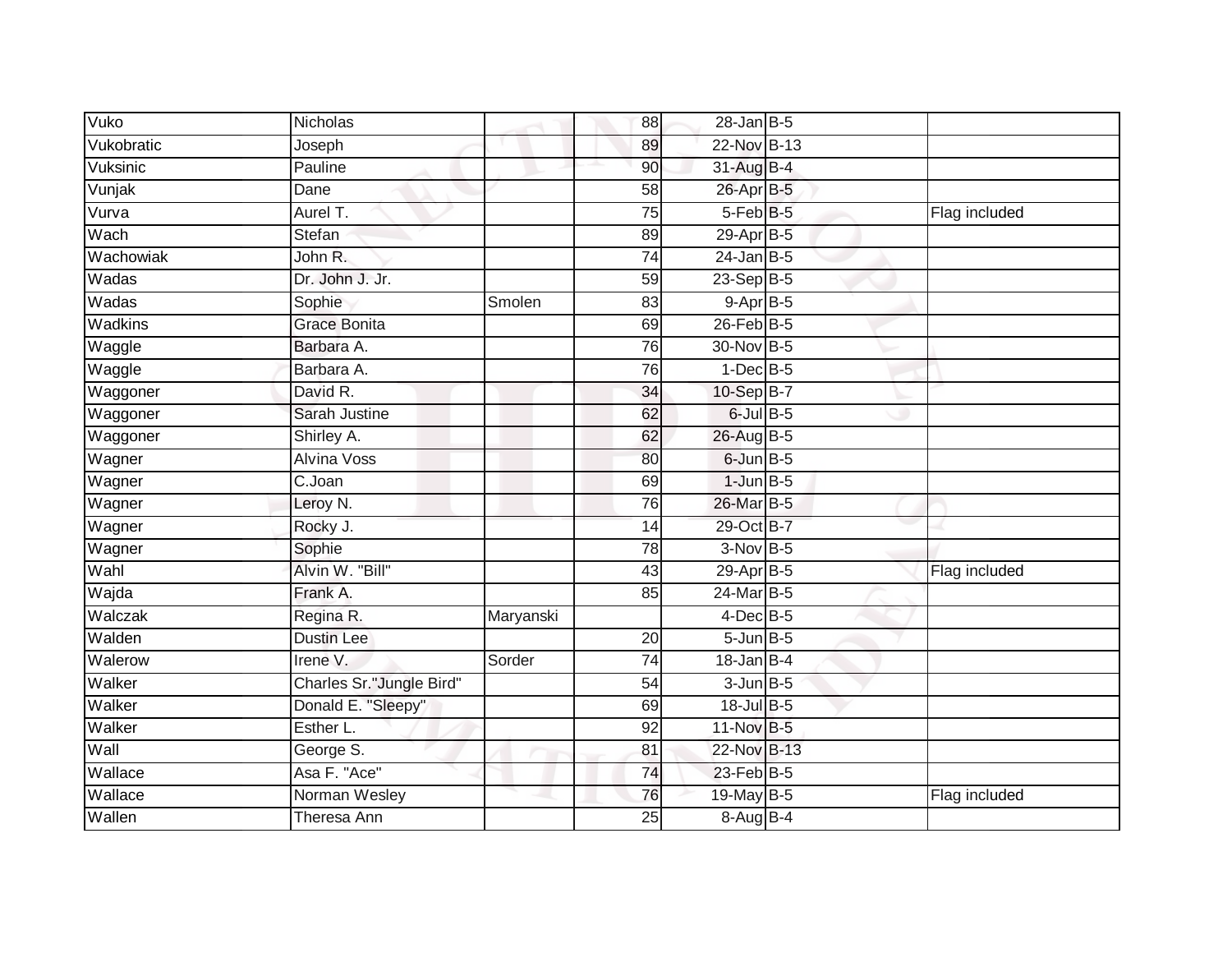| Wallisa  | Kelly Lynn               |          | 5 <sup>1</sup>  | $18$ -Aug $B$ -5 |                                 |
|----------|--------------------------|----------|-----------------|------------------|---------------------------------|
| Walls    | Leroy "Lee"              |          | 69              | $29$ -Jan B-5    |                                 |
| Walls    | Robert                   |          | 42              | 27-Jul B-5       |                                 |
| Walls    | Roscoe                   |          | 84              | 9-Nov B-5        | Flag included                   |
| Walls    | Russell W.               |          | $\overline{88}$ | 30-Sep B-5       |                                 |
| Walsh    | Emile T.                 | Kowal    |                 | $30 - Jan$ $B-5$ |                                 |
| Walsh    | William E.               |          | 90              | 10-Nov B-5       | Retired C.F.D. Flag<br>included |
| Walter   | Delma E.                 |          | 86              | $2$ -Jan $B$ -5  |                                 |
| Walter   | Goergia McClure          |          | 84              | $7$ -Oct B-5     |                                 |
| Walter   | <b>Hahn</b>              |          | 84              | $11$ -Jun B-4    | Flag included                   |
| Walters  | Maude A.                 |          | 94              | $13$ -Jan $B-4$  |                                 |
| Walters  | Sophie I.                |          | 88              | 12-May B-5       |                                 |
| Wandrey  | Lois F.                  |          | 76              | $12$ -Jul B-5    |                                 |
| Wanhorst | Gertrude                 |          | 92              | 4-Feb B-5        |                                 |
| Wanieck  | <b>Esther (Pantazis)</b> |          |                 | $25 - Jan$ $B-5$ |                                 |
| Ward     | Audrey M.                |          | 76              | 28-May B-5       |                                 |
| Ward     | <b>Clifford Edward</b>   |          | 64              | $23$ -Jul B-5    |                                 |
| Ward     | Garnet H. Sr.            |          | 88              | 28-May B-5       |                                 |
| Ward     | Kathleen F.              |          | 52              | 15-Dec B-7       |                                 |
| Ward     | Lillian H.               | Wellburn | 84              | $9$ -Feb $B$ -5  |                                 |
| Ward     | Lucille Marie (Merry)    | Adams    | 64              | $11$ -Jul B-5    |                                 |
| Ward     | Richard F.               |          | 67              | 18-Oct B-13      | Flag included                   |
| Warda    | Norma May                |          | 66              | 20-Nov B-5       |                                 |
| Ware     | Turner, Sr.              |          | 87              | $14$ -Jan B-5    |                                 |
| Wargin   | Theodore"Jim" "Grak"     |          |                 | $10-Sep$ B-7     |                                 |
| Wargo    | Charles G.               |          | 71              | 10-Aug B-7       |                                 |
| Warn     | Carl                     |          | $\overline{77}$ | 14-Dec B-5       |                                 |
| Warner   | Bonnie L.                |          | $\overline{58}$ | 19-Nov B-5       |                                 |
| Warner   | Pauline G.               |          | 70              | $1-AprB-5$       |                                 |
| Warot    | Mary L.                  |          | 85              | 22-Oct B-5       |                                 |
| Warren   | Helen Emma               |          | 85              | 28-Dec B-5       |                                 |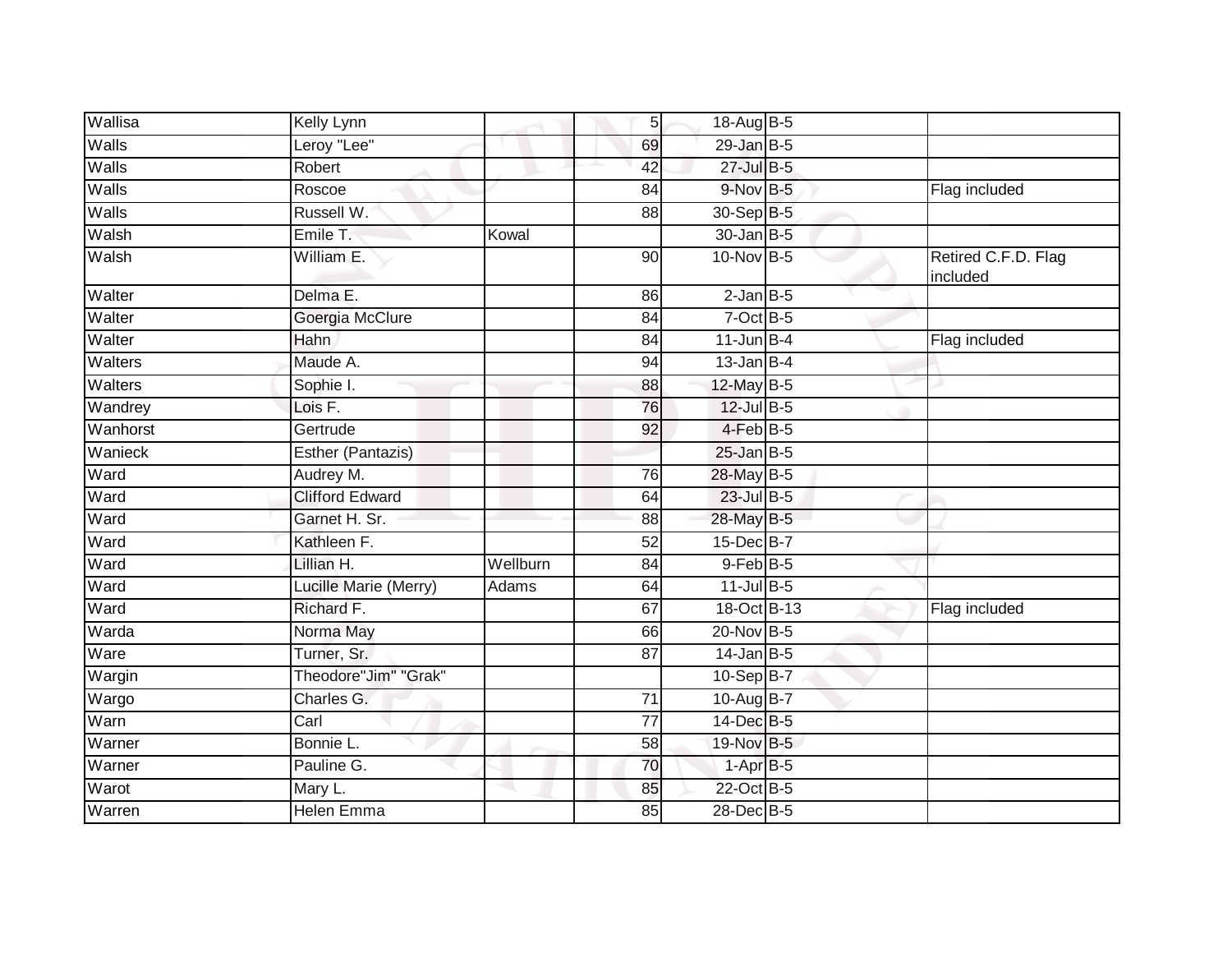| Warren         | John Maxwell            |         | 78              | $21-Sep$ B-5      |               |
|----------------|-------------------------|---------|-----------------|-------------------|---------------|
| Waslevich      | Edward W. "Mr Ed"       |         | 75              | 19-Jul B-5        | Flag included |
| Waters         | Daniel Ray              |         | $\overline{23}$ | 30-Nov B-5        |               |
| Watkins        | Dorothy L. "Dot"        | Jones   | 82              | $22$ -Jan B-5     |               |
| <b>Watkins</b> | Gladys B.               |         |                 | 23-Jul B-4        |               |
| Watson         | Judith E.               |         |                 | $23$ -Jan B-5     |               |
| Watson         | Madge L.                | Bowman  | 84              | $3$ -Jun $B$ -5   |               |
| <b>Watts</b>   | Dolores C.              |         | 66              | 10-Oct B-5        |               |
| Waugaman       | David E.                |         | 35              | $19$ -Feb $ B-5 $ |               |
| Waupsh         | <b>Bessie</b>           |         | 90              | 16-Oct B-5        |               |
| Waywood        | Edward J.               |         | 84              | $24-Sep$ B-5      |               |
| Weaver         | Eleanor L.              | Knoth   | 78              | $13$ -Mar $ B-5 $ |               |
| Weaver         | James E.                |         | 69              | $4-Sep$ B-5       |               |
| Webb           | George C.Sr.            |         | 78              | $1$ -May $B-5$    |               |
| Webb           | Hosai W.                |         | $\overline{77}$ | $30$ -Jan B-5     |               |
| Webb           | Robert T.               |         | 40              | $17$ -Jun $B-4$   |               |
| Webb           | Theresa Jean            | Delaney | $\overline{72}$ | $1-AugB-5$        |               |
| Weber          | Hilaria E.              |         | 91              | 26-Mar B-5        |               |
| Webster        | Gamby "Bud"             |         | 68              | 29-Nov B-13       |               |
| Webster        | Ruth M.                 |         | $\overline{81}$ | $2$ -Feb $B-5$    |               |
| Weeks          | John Paul               |         | 81              | 18-May B-5        |               |
| Weeks          | Michael C.              |         | $\overline{58}$ | $17-Apr$ B-5      |               |
| Weems          | Darryl V.               |         | $\overline{39}$ | 9-Oct B-5         |               |
| Wegman         | James A.                |         | $\overline{58}$ | 6-Dec B-5         | Flag included |
| Wegner         | John J.                 |         | 68              | $10$ -Jan B-5     | Flag          |
| Weidig         | Katherine L.            |         | $\overline{82}$ | $27$ -Feb $B$ -5  |               |
| Weiner         | <b>Phyllis Rubinsal</b> |         | 73              | 24-May B-5        |               |
| Weir           | Marion D.               |         | 78              | 18-Oct B-13       |               |
| Weis           | George J.               |         | 92              | $16$ -Jan B-5     |               |
| Weise          | Martin L.               |         | 80              | $4$ -Mar $B-5$    |               |
| Weisenburger   | Shirley                 |         | 63              | $14$ -Apr $B$ -5  |               |
| Weisenburger   | Shirley (Stuhlmacher)   |         | 63              | 18-Apr B-5        |               |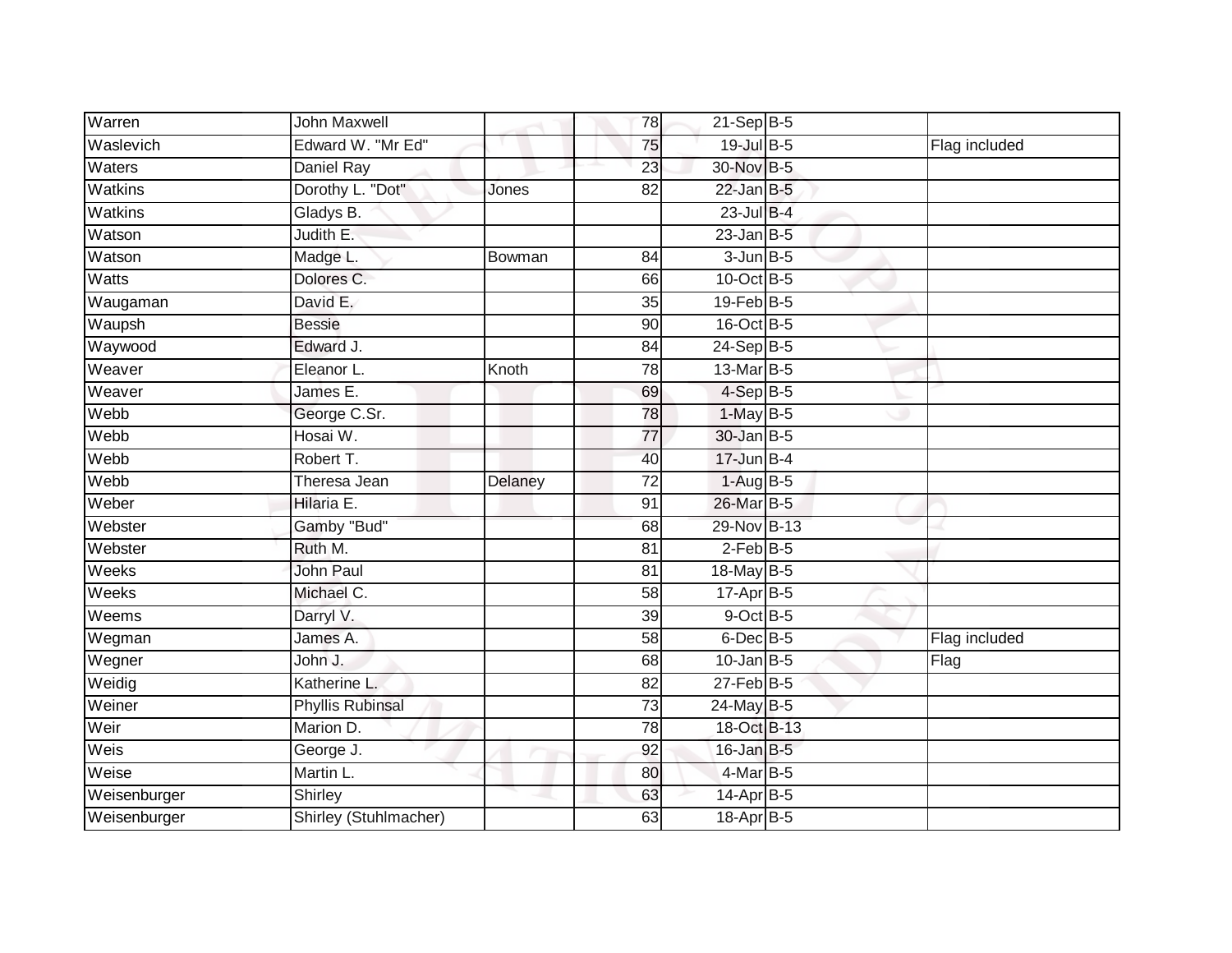| Weiser       | Sharon D.               | Kinnane | 57              | $11$ -Jan B-5         |               |
|--------------|-------------------------|---------|-----------------|-----------------------|---------------|
| Weiss        | Arthur                  |         | 79              | $3-AuqB-5$            | Flag included |
| Weit         | <b>Abram Vander</b>     |         | 87              | $4$ -Aug $B-5$        |               |
| Weitnecht    | Kathleen "Kathy" E.     |         | 60              | 20-Apr B-5            |               |
| Welch        | Margaret R.             | Shea    | $\overline{82}$ | 22-Jun B-5            |               |
| Welch        | Roy A.                  |         | 56              | 30-Oct B-5            |               |
| Welch        | <b>Scott Allan</b>      |         | 16              | 17-Oct B-7            |               |
| Weller       | Ralph O.                |         | 75              | $21$ -May B-5         | Flag included |
| Wellman      | Dolores N.              |         | $\overline{76}$ | $28$ -Mar $B-4$       |               |
| Wells        | Darlene D.              |         | 72              | 20-Oct B-5            |               |
| Wells        | James O.Jr.             |         | $\overline{75}$ | 16-Sep B-7            |               |
| Wells        | Paul M.                 |         | 58              | 14-Sep B-5            |               |
| Wells        | Thurman C.              |         | 75              | 14-Oct B-5            |               |
| Wendell      | Louise M.               |         | 81              | $19$ -Jun $B - 5$     |               |
| Wenk         | <b>Maria</b>            |         | 81              | 26-Aug B-5            |               |
| Wertman      | Dorothea E.             |         | 67              | 26-Aug B-5            |               |
| Weske        | Elizabeth M.            |         | 100             | 18-Mar B-5            |               |
| Wesley       | Mary E.                 |         | 86              | 24-Jul B-5            |               |
| West         | Ann L.                  |         | 71              | $30 - Jan$ $B-5$      |               |
| West         | Beatrice M.             | Mirotta | $\overline{81}$ | 25-May B-5            |               |
| West         | Charles W.              |         | 78              | 25-Oct B-11           | Flag included |
| West         | Leona M.                | Lange   | 92              | 14-Dec <sup>B-5</sup> |               |
| Westbay      | <b>Charles James</b>    |         | 69              | 19-Oct B-5            |               |
| Westerfield  | Herschel S.             |         | 64              | $19$ -Feb $B$ -5      |               |
| Westerfield  | Sandra G.               | Kawecki | 35              | $6$ -Aug $B$ -5       |               |
| Westinghouse | <b>Anna Marie</b>       |         | 67              | 14-Dec B-5            |               |
| Westphal     | Zella M.                |         | 94              | $14$ -Jun $B-5$       |               |
| Wheeler      | Sheldon                 |         | 72              | 14-Mar B-5            |               |
| Wheeler      | William "Bill"          |         | 41              | 29-Dec B-5            |               |
| Wheeler      | William H. "Bubbie" Jr. |         | 38              | $27$ -Jan B-7         |               |
| Whitaker     | Hubert F.               |         | 72              | $24$ -Jun $B-5$       |               |
| Whitaker     | Tony W.                 |         |                 | $16$ -Jan B-5         |               |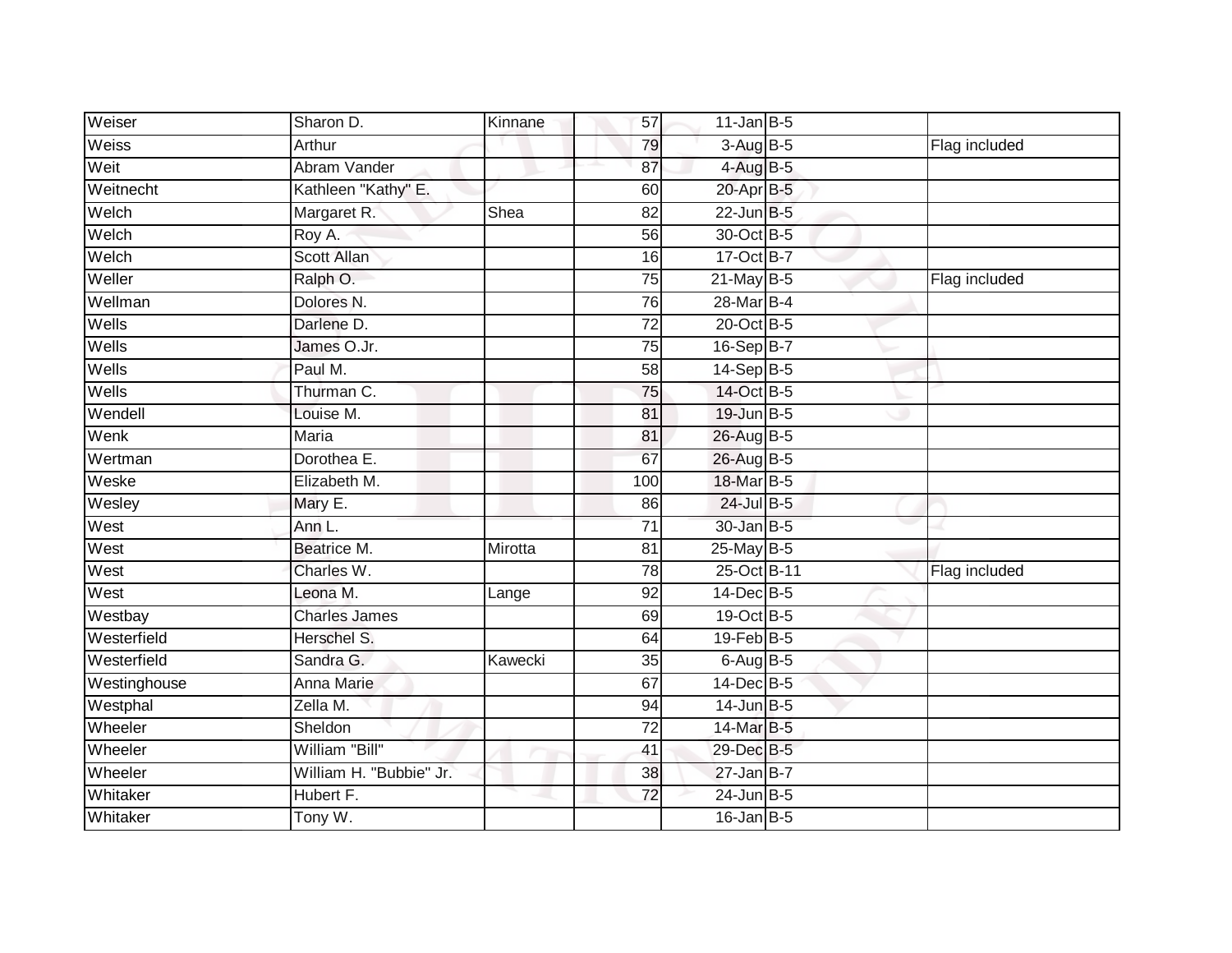| White          | Charles J. "C.J.", III  |                 | 5               | 16-Apr B-5       |               |
|----------------|-------------------------|-----------------|-----------------|------------------|---------------|
| White          | Darius B. "Bruzier"     |                 | $\overline{26}$ | $11$ -Jan B-5    |               |
| White          | David F.                |                 | $\overline{74}$ | 19-Mar B-5       |               |
| White          | David Michael           |                 | 28              | 14-May B-5       |               |
| White          | Emory C.                |                 | $\overline{72}$ | 5-Oct B-5        | Flag included |
| White          | Jack V.                 |                 | $\overline{73}$ | $28$ -Jan $B-5$  |               |
| White          | John J.                 |                 | 62              | $2$ -Jun $B - 5$ |               |
| White          | Kenneth G.              |                 | 93              | $2-Sep B-5$      |               |
| White          | Ronald J.               |                 | 80              | $21$ -Feb $B-5$  |               |
| Whiteley       | Jeffery D.              |                 | $\overline{25}$ | $17 -$ Jul B-5   |               |
| Whitezel       | Gertrude Anne"Tudie"    | Buroshi         | $\overline{72}$ | $10$ -Jun $B-5$  |               |
| Whitney        | Merie S.                |                 | 79              | $20-Apr$ B-5     |               |
| Whittaker      | <b>Freda Cathrine</b>   |                 | 84              | 27-May B-5       |               |
| Whittemore     | Ann                     | Lassiter        | 63              | 20-Sep B-5       |               |
| Whyte          | Roberta C.              | Winters         | 70              | 18-Dec B-5       |               |
| Wickramasekera | Graham "Wick"           |                 |                 | 26-Mar B-5       |               |
| Widener        | R. Fred                 |                 | 84              | 15-Mar B-5       |               |
| Widlowski      | Frank E.                |                 | 85              | 14-Aug B-5       |               |
| Wiech          | Dorothy D.              |                 | 76              | 26-Apr B-5       | Flag included |
| Wieczorek      | Helen E.                |                 | $\overline{78}$ | 28-Sep B-5       |               |
| Wiejak         | Wallace Sr.             |                 | 72              | $4$ -Feb $ B-5 $ |               |
| Wielgos        | Joyce P.                | <b>McCooley</b> | 69              | $12$ -Mar $B-6$  |               |
| Wiener         | <b>Phyllis Rubinsal</b> |                 | 73              | $21$ -May B-5    |               |
| Wiersma        | Joseph P.               |                 | 86              | $13$ -May B-5    |               |
| Wierzbicki     | Kazimierz               |                 | 85              | 26-Mar B-5       |               |
| Wietbrock      | Clyde A.                |                 | 68              | $3-Feb$ B-5      |               |
| Wiggins        | John E.                 |                 | $\overline{91}$ | 15-Sep B-5       |               |
| Wigley         | Thomas                  |                 | 91              | 18-May B-5       |               |
| Wikar          | Virginia M.             | Waclawek        | 84              | $3-MarB-5$       |               |
| Wilborn        | Bethel "Beth" M.        | Oliver          | 66              | 27-May B-5       |               |
| Wilcockson     | Henrietta M.            |                 | 87              | $1$ -Jul $B$ -5  |               |
| Wilcockson     | Henrietta M.            |                 | 87              | 30-Jun B-5       |               |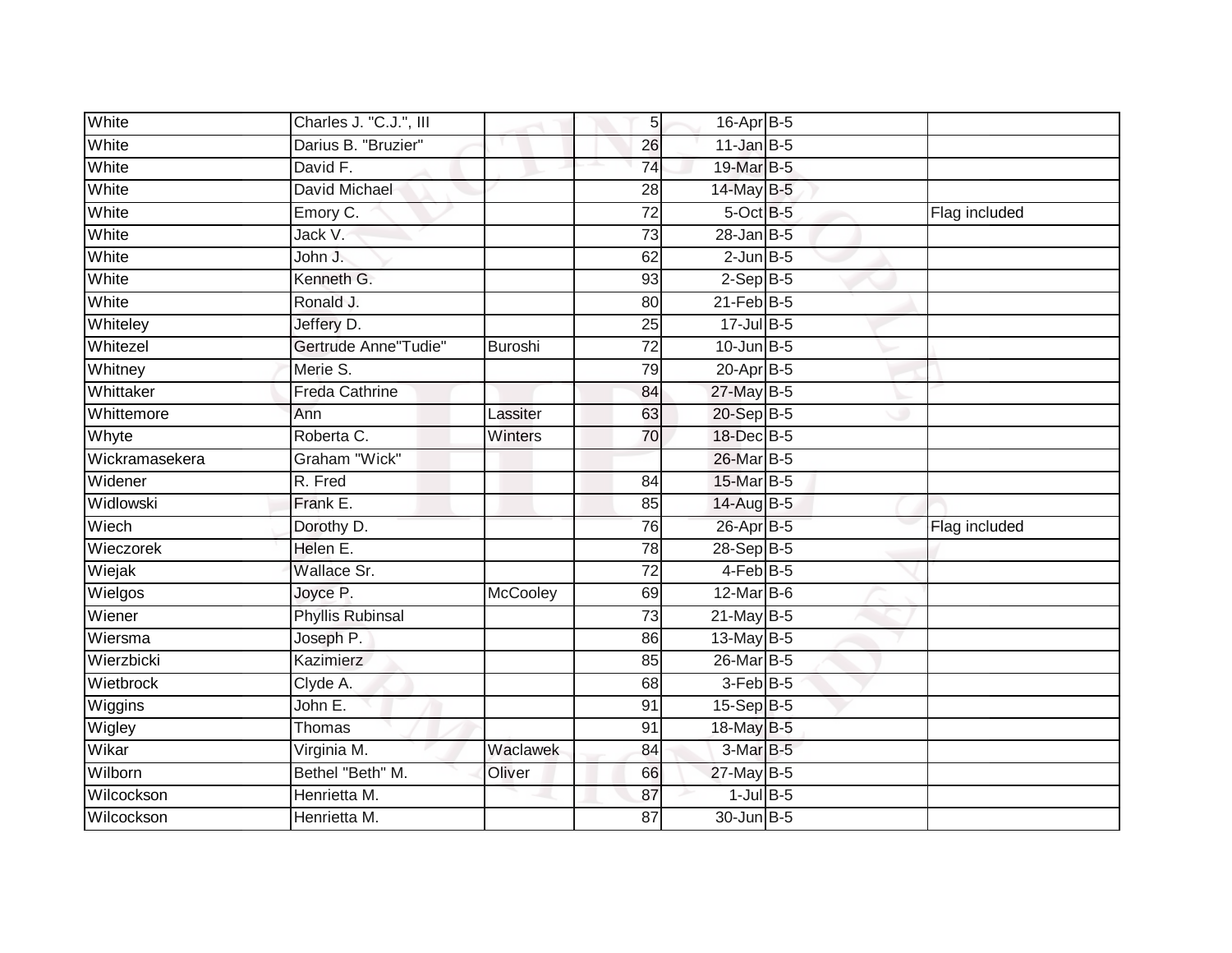| Wild            | $\overline{V}$ iolet D.   |          | 92              | $17 - Feb$ B-5        |                                    |
|-----------------|---------------------------|----------|-----------------|-----------------------|------------------------------------|
| Wilk            | Frances                   |          | 86              | $20$ -Jun $B-5$       |                                    |
| Wilk            | Sophie M.                 | Puplava  | 79              | 13-Apr <sub>B-5</sub> |                                    |
| Wilkes          | Emma A.                   |          | 87              | 21-May B-5            |                                    |
| <b>Wilkins</b>  | Rosemary                  |          | 69              | $3$ -Jan $B$ -5       |                                    |
| <b>Wilkins</b>  | Willa Mae                 | Marlow   | 72              | 7-Oct B-5             |                                    |
| Will            | Earl L.                   |          | 67              | $20$ -Jul B-5         |                                    |
| Will            | Everett "Popeye"          |          | $\overline{73}$ | $15$ -Jul $B$ -5      |                                    |
| Will            | Everett "Popeye"          |          | 73              | $15$ -Jun $B-4$       |                                    |
| Wille           | Clarence A.               |          | 81              | $18$ -Feb $B$ -5      |                                    |
| Williams        | Charles R.                |          | 58              | $29-Sep B-5$          |                                    |
| Williams        | Clara                     |          | 89              | $21$ -Dec $B-4$       | Full name Clara Williams<br>Curtis |
| <b>Williams</b> | Clara E.                  |          | 98              | $22$ -Jan B-5         |                                    |
| Williams        | Delray Lamont             |          | 22              | 22-Nov B-13           |                                    |
| Williams        | <b>Denise Fern</b>        |          | 38              | 18-Nov B-5            |                                    |
| Williams        | Dorothy L.                |          | $\overline{71}$ | $9$ -Dec $B$ -5       |                                    |
| Williams        | Douglas L. Sr.            |          | 56              | 11-Oct B-5            |                                    |
| Williams        | Eartha L.                 |          |                 | $5 - JunB - 5$        |                                    |
| Williams        | Elizabeth M. "Betty"      | Koachway | 86              | $3$ -Dec $B$ -5       |                                    |
| <b>Williams</b> | Elizabeth M. (Bette)      | Koachway |                 | 18-Nov B-5            |                                    |
| <b>Williams</b> | Hazel M.                  |          | 81              | $9$ -Feb $B$ -5       |                                    |
| Williams        | Herideen "Sis"l           |          | 72              | 19-Aug B-5            |                                    |
| Williams        | J.C.                      |          | 49              | 4-Aug B-5             |                                    |
| Williams        | Mary B.                   |          | 89              | 5-Feb B-5             |                                    |
| Williams        | Mildred J.                |          | 67              | 26-Nov B-5            |                                    |
| Williams        | Ollie Mae                 |          | 79              | $1-Dec$ B-5           |                                    |
| Williams        | Sadie G.                  |          | 94              | 9-Aug B-5             |                                    |
| <b>Williams</b> | Theresa M.                |          | 92              | 12-Nov B-5            |                                    |
| <b>Williams</b> | Veronica Kay              |          | 55              | 15-May B-5            |                                    |
| Williams        | William G. "Bill" "Poppy" |          | 63              | $30 - JanB-5$         |                                    |
| Williams-Wright | Inella                    |          | 72              | $6$ -May B-5          |                                    |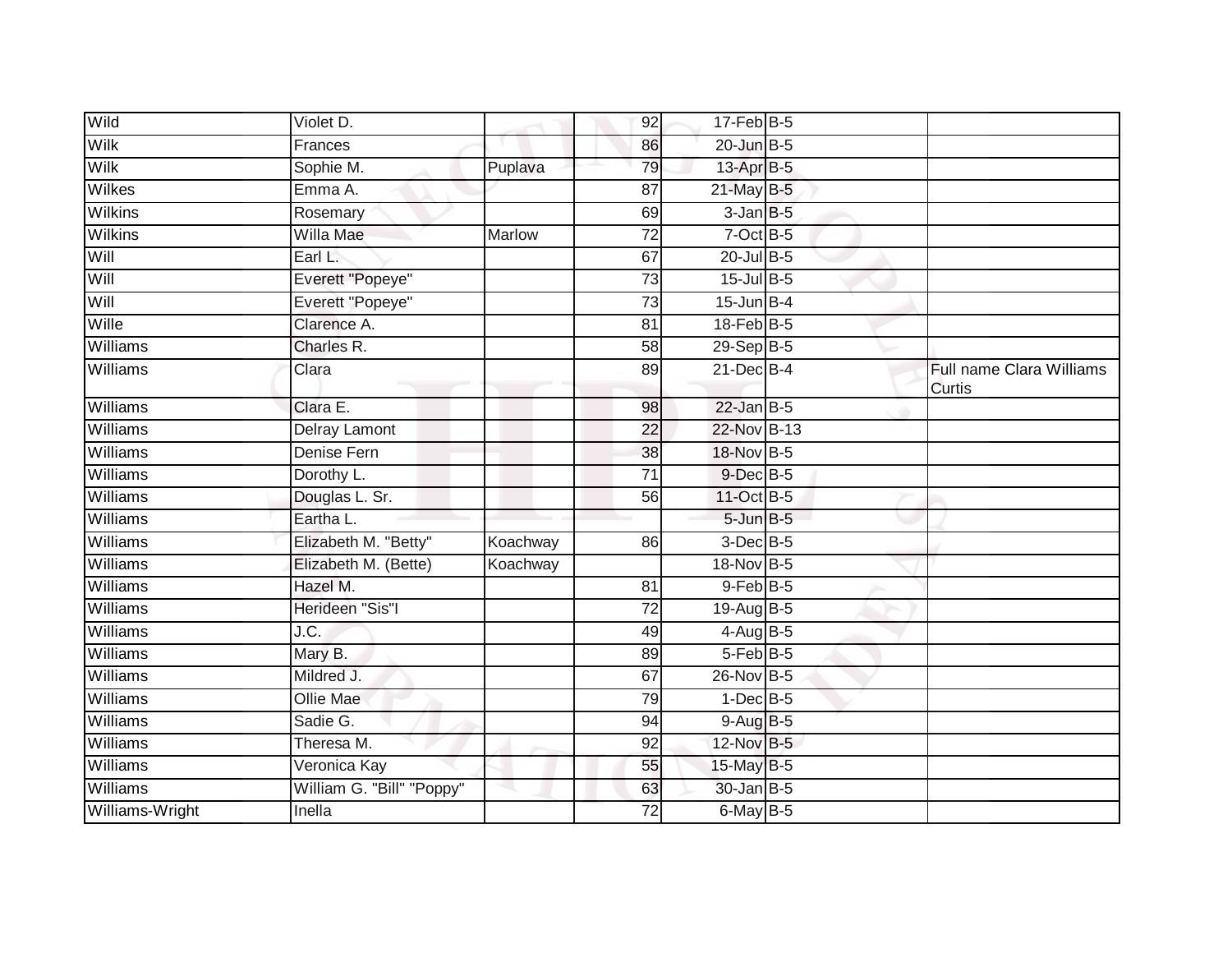| Williamson  | Inger S.                 |              | 80              | $13$ -Jul $B-4$   |               |
|-------------|--------------------------|--------------|-----------------|-------------------|---------------|
| Williamson  | Myrtle D.                |              | 84              | 30-May B-5        |               |
| Willis      | Frances                  | Witkowski    | 67              | 20-May B-5        |               |
| Wilson      | Bernice M.               |              | 88              | 28-May B-5        |               |
| Wilson      | Blanche I.               | Kansfield    | 89              | 11-Apr B-5        |               |
| Wilson      | Dorothy                  | Kimbel       | 83              | 8-Mar B-5         |               |
| Wilson      | Elizabeth M.             |              | 91              | $16$ -Feb $B$ -5  |               |
| Wilson      | Ina B.                   |              | 90              | 22-Apr B-5        |               |
| Wilson      | Julius W. "The Candyman" |              | 79              | $23$ -Mar $B-5$   |               |
| Wilson      | June F.                  |              | 77              | $22$ -Jan B-5     |               |
| Wilson      | Karen L.                 |              | 53              | $15$ -Mar $ B-5 $ |               |
| Wilson      | Lola Mae                 |              | 78              | $26$ -Jun $B-5$   |               |
| Wilson      | Marjorie                 | <b>Brown</b> | 66              | $5$ -Dec $B$ -5   |               |
| Wilson      | Ollie M.                 |              | 87              | $12$ -Jun $B-5$   |               |
| Wilson      | Russell R.               |              | 60              | $2$ -Jun $B$ -5   |               |
| Wilson      | William R.               |              | 92              | 10-Nov B-5        |               |
| Wiltjer     | William"Bill" J.         |              | 65              | 20-May B-5        |               |
| Winders     | Shannon L.               |              | 21              | $15$ -Apr $B$ -5  |               |
| Windsor     | Mary B.                  |              | 81              | $21-Apr B-5$      |               |
| Winebrenner | David F.                 |              | $\overline{57}$ | $14$ -Mar $B-5$   | Flag included |
| Winebrenner | Ray W.                   |              | 91              | 3-Nov B-5         |               |
| Wing        | Irene J.                 | Greski       | 79              | 23-Aug B-5        |               |
| Winklepleck | Edward L.Jr.             |              | $\overline{42}$ | $14-SepB-5$       |               |
| Winkler     | Adolph A.                |              | 68              | $11$ -Jun $B$ -6  | Flag included |
| Winquist    | Victoria                 |              | $\overline{78}$ | $17-Sep$ B-6      |               |
| Winrotte    | William "Pop"            |              | 87              | $27-Sep$ B-5      |               |
| Winston     | Irene                    |              | 65              | $7-AugB-5$        |               |
| Winters     | James F.                 |              | $\overline{75}$ | 11-Mar B-5        |               |
| Wise        | Thomas H.                |              | 59              | 24-Jul B-5        |               |
| Wiseman     | Laverne E.               | Mehorczk     | 58              | $13$ -Jun $B-5$   |               |
| Wiseman     | Mary Jane                | Gauglitz     | 69              | $2$ -Dec $B$ -5   |               |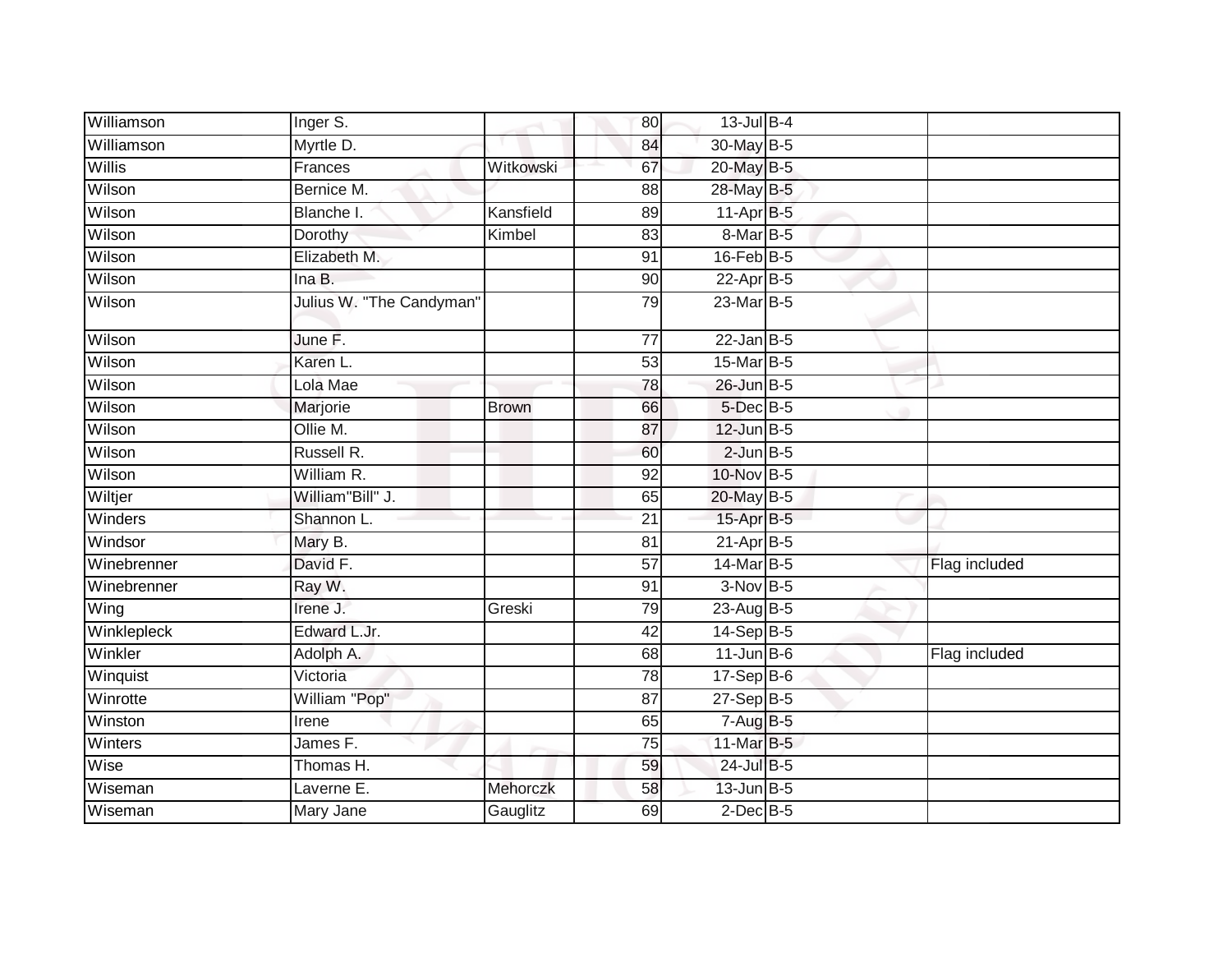| Wisniewski      | Cecelia S. "Nanie"   | Smolinski       | 79              | $4$ -Jan $B$ -5   |                                          |
|-----------------|----------------------|-----------------|-----------------|-------------------|------------------------------------------|
| Wisowaty        | <b>Ann Marie</b>     | <b>Buros</b>    | 66              | $8$ -Jul B-5      |                                          |
| Witczak         | Amelia M. "Emily"    | Pitzel          | 74              | $7$ -Oct $B$ -5   |                                          |
| Witczak         | Matthew B.           |                 | 78              | $1$ -Jan $B-5$    | Flag                                     |
| Witecki         | Raymond C.           |                 | 76              | 28-Jan B-5        | Flag included                            |
| Witham          | Sherry               |                 | 17              | $12$ -Jul $B-5$   |                                          |
| Withrow         | Eugene M.            |                 | 78              | $1-Oct$ B-5       | Flag included                            |
| Witka           | William W. "Bill"    |                 | 42              | $5-Sep$ B-5       |                                          |
| Witke           | Charles (Sr.)        |                 | $\overline{83}$ | $5 - Jun$ $B-5$   |                                          |
| Witkewiz        | <b>Helen</b>         | Mihalo          | $\overline{88}$ | 12-Nov B-5        |                                          |
| Witkowski       | Florence             | Rzyski          |                 | $21$ -May B-4     | Full name Florence<br>Kowalski Witkowski |
| Witt            | Leora                | Widiger         | 79              | 23-Aug B-5        |                                          |
| Witte           | <b>Harold Ernest</b> |                 | 84              | $9$ -May $B-5$    |                                          |
| Wittenberg      | Eleanor E.           |                 | 77              | 8-May B-5         |                                          |
| Wittendorf      | Anna                 | Wachholz        |                 | $2$ -Jun $B$ -5   |                                          |
| Wittig          | Janet Louise         | <b>Schroers</b> | 47              | $19-Sep$ B-5      |                                          |
| Witvoet         | Hazel I.             | Fewell          | 78              | $3-Aug$ $B-5$     |                                          |
| Witzke          | Jacob G.             |                 | 82              | 31-Aug B-4        |                                          |
| Woermbke        | <b>Betty</b>         |                 | 70              | $10$ -Jan $ B-5 $ |                                          |
| Wognum          | William              |                 | 85              | $1-JanB-5$        |                                          |
| Wojciechowski   | Stanley J.           |                 | 84              | $11$ -Dec $B-5$   |                                          |
| Wojciehowski    | Carolyn B.           | Foster          | 67              | $14$ -May B-5     |                                          |
| Wojciehowski    | <b>Matthew</b>       |                 | 81              | $3-AprB-5$        | Flag included                            |
| Wojcik          | Genevieve M.         |                 | 78              | 21-Mar B-5        |                                          |
| Wojtena         | Lottie               | Kosinski        | 91              | $3-Aug$ B-5       |                                          |
| Wojtyra         | Emily                | Kijak           | 84              | $11$ -Jul B-5     |                                          |
| <b>Woldhuis</b> | Herman               |                 | $\overline{72}$ | 10-Nov B-5        |                                          |
| Wolek           | P. Leon Sr.          |                 | $\overline{72}$ | 15-May B-5        |                                          |
| Wolfe           | Lester E.            |                 | 83              | $2-AugB-5$        |                                          |
| Wolff           | Walter E.            |                 | 86              | 23-Nov B-5        |                                          |
| Wolford         | Donald G.            |                 | 63              | $1$ -Jun $B$ -5   |                                          |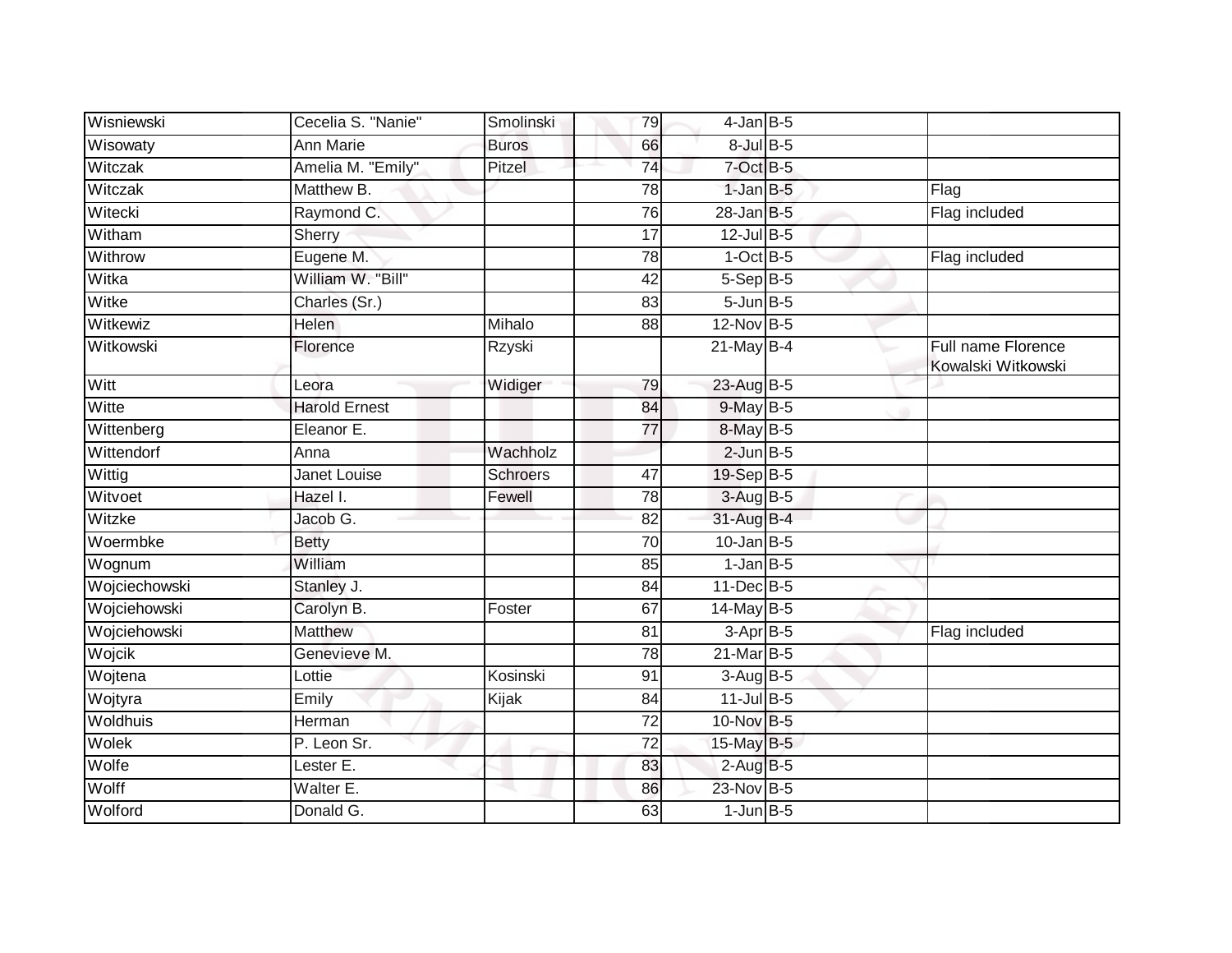| Wolinski         | Lorraine H.                  |                  | 72              | $14$ -Jun $B-5$  |                  |
|------------------|------------------------------|------------------|-----------------|------------------|------------------|
| Wolinski         | Lorraine H.                  |                  | 72              | $15$ -Jul $B-5$  |                  |
| Wolsieffer       | <b>Mabel Laura</b>           | Fleeger          | 100             | 19-Aug B-5       |                  |
| Wolter           | Julie                        |                  | 76              | 13-Mar B-5       |                  |
| Wondaal          | Brittany R.                  |                  | Infant          | $2$ -Dec $B-5$   |                  |
| Wong             | Samuel N.T. Dr.              |                  | 77              | $24$ -Jun $B-5$  |                  |
| Wood             | Charles F.                   |                  | $\overline{74}$ | $13$ -Jan B-4    | Flag included    |
| Wood             | Mary Patricia                | Patsy<br>Carroll | 50              | 26-Apr B-5       |                  |
| Wood             | Vera M.                      | Flohr            | 86              | 13-Mar B-5       |                  |
| Woodke           | Craig S.                     |                  | 40              | 24-Nov B-5       |                  |
| Woods            | Mary J.                      |                  | 74              | $12$ -Jan $B-5$  |                  |
| Woods            | Velda May                    |                  | 79              | $23$ -Jul B-5    |                  |
| Woodson          | Willie Lee Jr.               |                  |                 | 28-Aug B-4       |                  |
| Woodward         | Mabel P.                     |                  | 95              | 18-Nov B-5       |                  |
| Woodworth        | Max C. "Woody"               |                  | 84              | $28$ -Jan $B-5$  |                  |
| Woodworth        | Wade L. "Woody"              |                  | 59              | 30-Mar B-5       |                  |
| Woody            | Michael Wayne                |                  | $\overline{36}$ | 17-Mar B-5       |                  |
| Work             | Margaret R.                  |                  | 81              | $1-AugB-5$       | Picture included |
| Work             | Margaret R.                  |                  | 81              | 19-Jul B-5       | Picture included |
| Workman          | <b>Beatrice Vaillancourt</b> |                  | 86              | 21-Oct B-7       |                  |
| Worland-Martello | Dorothy L.                   |                  | 63              | $20$ -Jun $B-4$  |                  |
| Woszczynski      | Harriet                      | Szczepkow<br>ski | 71              | $8$ -Oct $B$ -5  |                  |
| Wothke           | Eugene "Benny"               |                  | $\overline{72}$ | $24$ -Nov $B-4$  |                  |
| Wozniak          | William J.                   |                  | $\overline{57}$ | 9-Mar B-5        | Flag included    |
| Wozniakowski     | Louise M.                    | <b>Staniec</b>   | $\overline{76}$ | 29-Mar B-5       |                  |
| Wranesh          | Anna "Grandma Johnnie"       | Evolga           | 90              | 3-Apr B-5        |                  |
| Wright           | Clyde E. "Junior" Jr.        |                  | 29              | $19$ -Jan $B-5$  |                  |
| Wright           | Donald R.Sr.                 |                  | 52              | 17-Sep B-6       |                  |
| Wright           | Francis W. "Franny"          |                  | 76              | $1-Feb$ B-11     |                  |
| Wright           | Joseph A.                    |                  | 73              | $4$ -Jul $B-4$   |                  |
| Wright           | Mildred M.                   | Stutzriem        |                 | $19$ -Feb $B$ -5 |                  |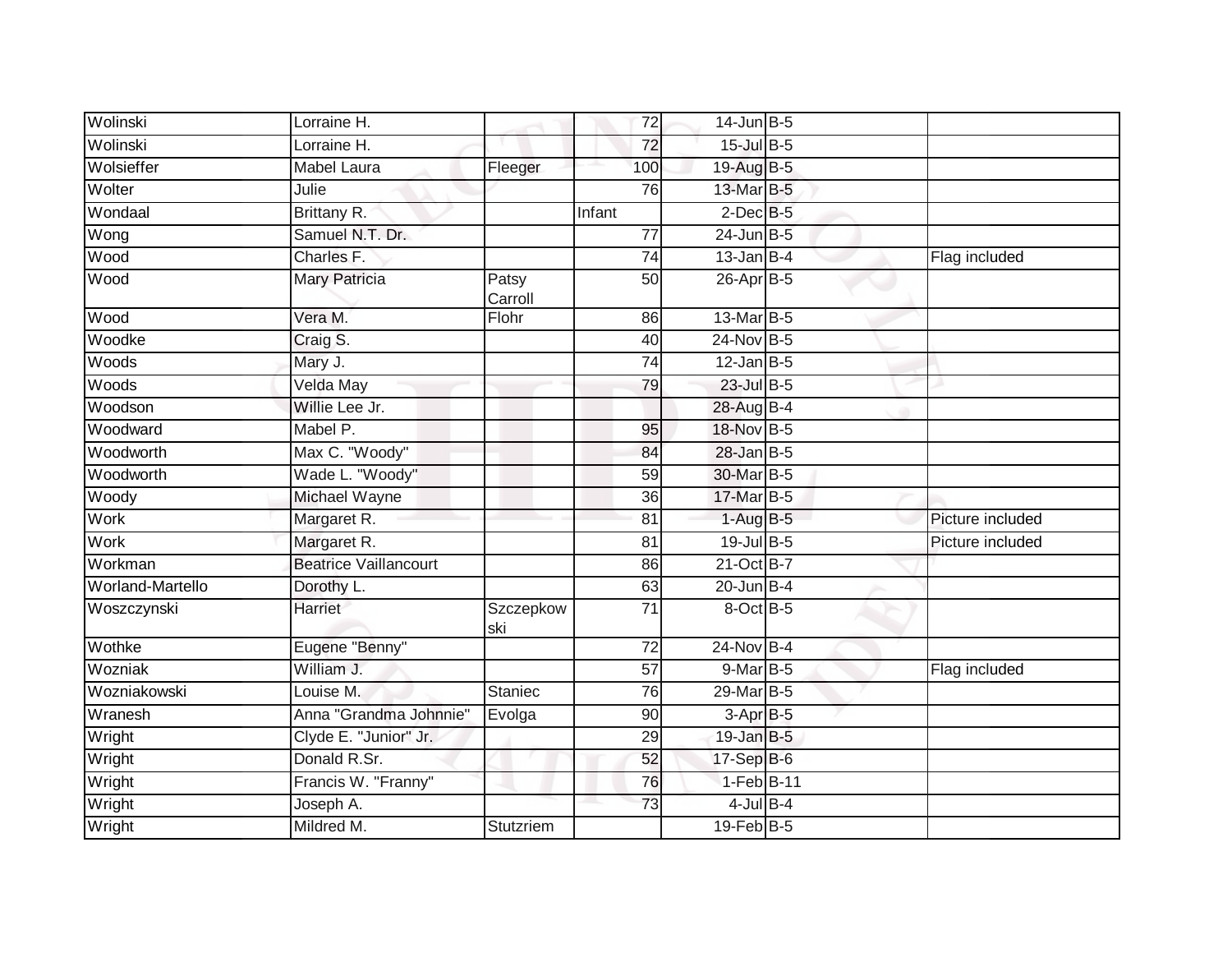| Wright          | Robert P.                |              | 76              | 18-Mar B-5            |                  |
|-----------------|--------------------------|--------------|-----------------|-----------------------|------------------|
| Wright          | Walter W. "Jack"         |              | 56              | 29-Jun B-5            |                  |
| Wright          | Walter W. "Jack"         |              | 56              | $2$ -Jul $B$ -5       |                  |
| Wriston         | <b>Grady Parker</b>      |              | 55              | 4-Nov B-5             |                  |
| Wrobel          | Ann M.                   |              | 83              | $9$ -Jun $B$ -5       |                  |
| Wrobel          | Joseph F.                |              | 90              | 6-Feb B-5             |                  |
| Wunschel        | <b>Beulah</b>            |              | 89              | $13$ -Jul $B-5$       |                  |
| Wyar            | Joseph M., Sr.           |              | 81              | 18-Apr B05            |                  |
| Wypyszynski     | Sister Angelia, SSJ-TOSF |              |                 | $3-MarB-5$            |                  |
| Wythe           | Pamela Lynn              |              | 36              | 25-Mar B-5            |                  |
| Wytrzyszczewski | Teofila                  |              | 85              | $2-JanB-5$            |                  |
| Yaksic          | Anna                     |              | 96              | 23-Mar <sub>B-5</sub> |                  |
| Yanas           | Andrew "Andy"            |              | 83              | 29-Nov B-13           | Picture included |
| Yancich         | George F.                |              | 81              | $4-Nov$ B-5           |                  |
| Yanef           | Nadejda                  |              | 63              | $24$ -Jan B-5         |                  |
| Yanek           | George M.                |              | 53              | 18-Aug B-5            | Flag included    |
| Yaple           | Ellen P.                 |              | 92              | 17-Apr B-5            |                  |
| Yarchan         | Lucille M.               |              | 55              | 6-Jun B-5             |                  |
| Yarck           | Frank W.                 |              | 89              | $16$ -Apr $ B-5 $     |                  |
| Yards           | John E.                  |              | 63              | $14$ -Jan B-5         |                  |
| Yaros           | Mary T.                  |              | 80              | $5-Feb$ B-5           |                  |
| Yasui           | Lela                     |              | 69              | 17-Dec B-5            |                  |
| Yates           | Mary E.                  | Hendershot   | 81              | $10$ -Feb $B-5$       |                  |
| Yavore          | Audrie M.                |              | 62              | $17 - Dec$ B-5        |                  |
| Yavore          | Sophia M.                | Mastey       | $\overline{91}$ | $17 - Dec$ B-5        |                  |
| Yeager          | <b>Betty Marie</b>       |              | 71              | 17-May B-5            |                  |
| Yekich          | Mike "Rushie"            |              |                 | 19-Mar B-5            | Flag included    |
| Yelachich       | Edith L.                 | <b>Iliff</b> | 74              | 13-Mar B-5            |                  |
| Yelich          | Daisy A.                 |              | 77              | 11-Aug B-5            |                  |
| Yelusich        | Charles K. (Bishop)      |              | 82              | $22-AprB-5$           |                  |
| Yerga           | Joseph                   |              | 72              | $15$ -Feb $B$ -5      |                  |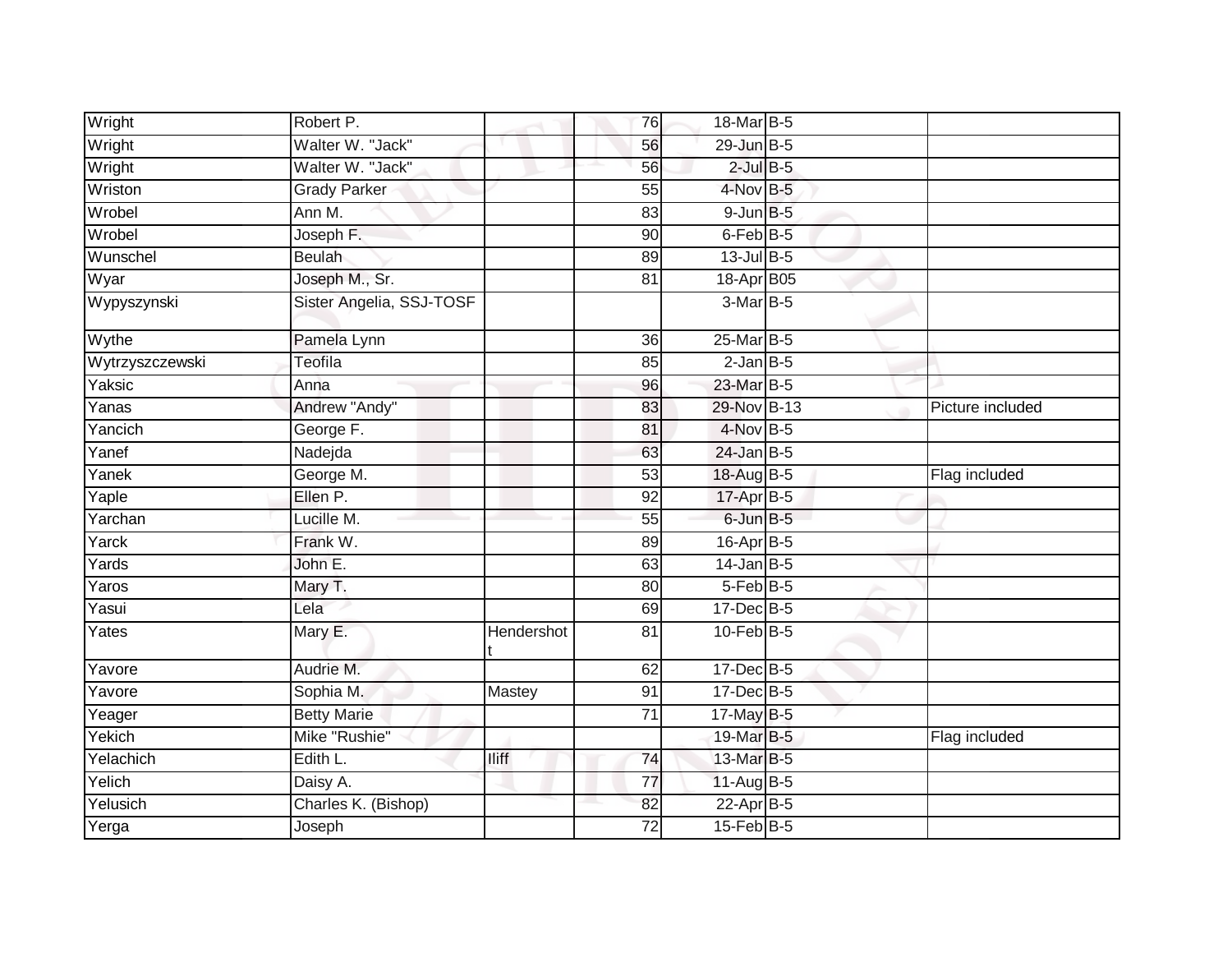| Yoeman              | Christopher Robert          |            | 22              | $19$ -Jan B-5    |               |
|---------------------|-----------------------------|------------|-----------------|------------------|---------------|
| Yonker              | Mabel P.                    | Artim      | 80              | 17-Nov B-4       |               |
| Yonker              | Marie                       | Cozad      | $\overline{77}$ | $2-AugB-5$       |               |
| Yonkers             | Fred J.                     |            | 76              | 23-Sep B-5       |               |
| York                | Eugene "Woodie"             |            | 85              | 31-Oct B-4       |               |
| York                | Leroy John Jr.              |            | 52              | 29-Dec B-5       |               |
| York                | Mary Ellen                  |            | 51              | $9$ -Jun $B$ -5  |               |
| Yorke               | Anna Mae                    | Barron     |                 | $16$ -Feb $B$ -5 |               |
| Yost                | Janet C.                    |            | 65              | $10$ -Oct $B-5$  |               |
| Yost                | Larry Paul                  |            | 55              | $11$ -Feb $B$ -5 |               |
| Young               | George Jr.                  |            | 82              | 16-Aug B-5       |               |
| Young               | Grace L.                    |            | $\overline{92}$ | $28-AprB-5$      |               |
| Young               | <b>Grace Twitt Whitmore</b> |            | 96              | $4$ -Dec B-5     |               |
| Young               | <b>Hope Marie</b>           |            | Infant          | 24-Aug B-4       |               |
| Young               | Ida "Mabel"                 |            | $\overline{71}$ | 20-Mar B-5       |               |
| Young               | Jimmie M.                   |            | 71              | 11-Aug B-5       | Flag included |
| $\overline{Y}$ oung | Nick T. (Ungurean)          |            | $\overline{81}$ | $13 -$ Jul B-5   |               |
| Young               | Shirley M.                  |            | 67              | 28-May B-5       |               |
| Youngjohn           | Leota Mae (Montgomery)      |            | 94              | 26-Apr B-5       |               |
| Youngstrum          | Philip W.                   |            |                 | $11$ -Mar $B-5$  |               |
| Yudis               | Violet J.                   |            | 71              | $22$ -Mar $B-9$  |               |
| Yudt                | Henry J.                    |            | $\overline{81}$ | 5-Aug B-5        |               |
| Yuhas               | Thomas A.                   |            | 94              | 29-Nov B-13      |               |
| Yuratovac           | Irene A.                    | Marynowski | 75              | $16$ -Jan $B-5$  |               |
| Yurkanin            | Lucy B.                     | Wozniczka  | 86              | $1-SepB-5$       |               |
| Yurkanin            | Mark F.                     |            | 42              | $9$ -Dec $B$ -5  |               |
| Zabek               | <b>Colton Brian</b>         |            | <b>Infant</b>   | $1-Dec$ B-5      |               |
| Zablocki            | John C.                     |            | 81              | 26-Dec B-5       |               |
| Zablocki            | Joseph Z.                   |            | 82              | 21-Mar B-5       | Flag included |
| Zaborowski          | Joseph                      |            | 88              | 3-Mar B-5        |               |
| Zaborski            | Christina T.                |            | $\overline{2}$  | $21-Apr$ B-5     |               |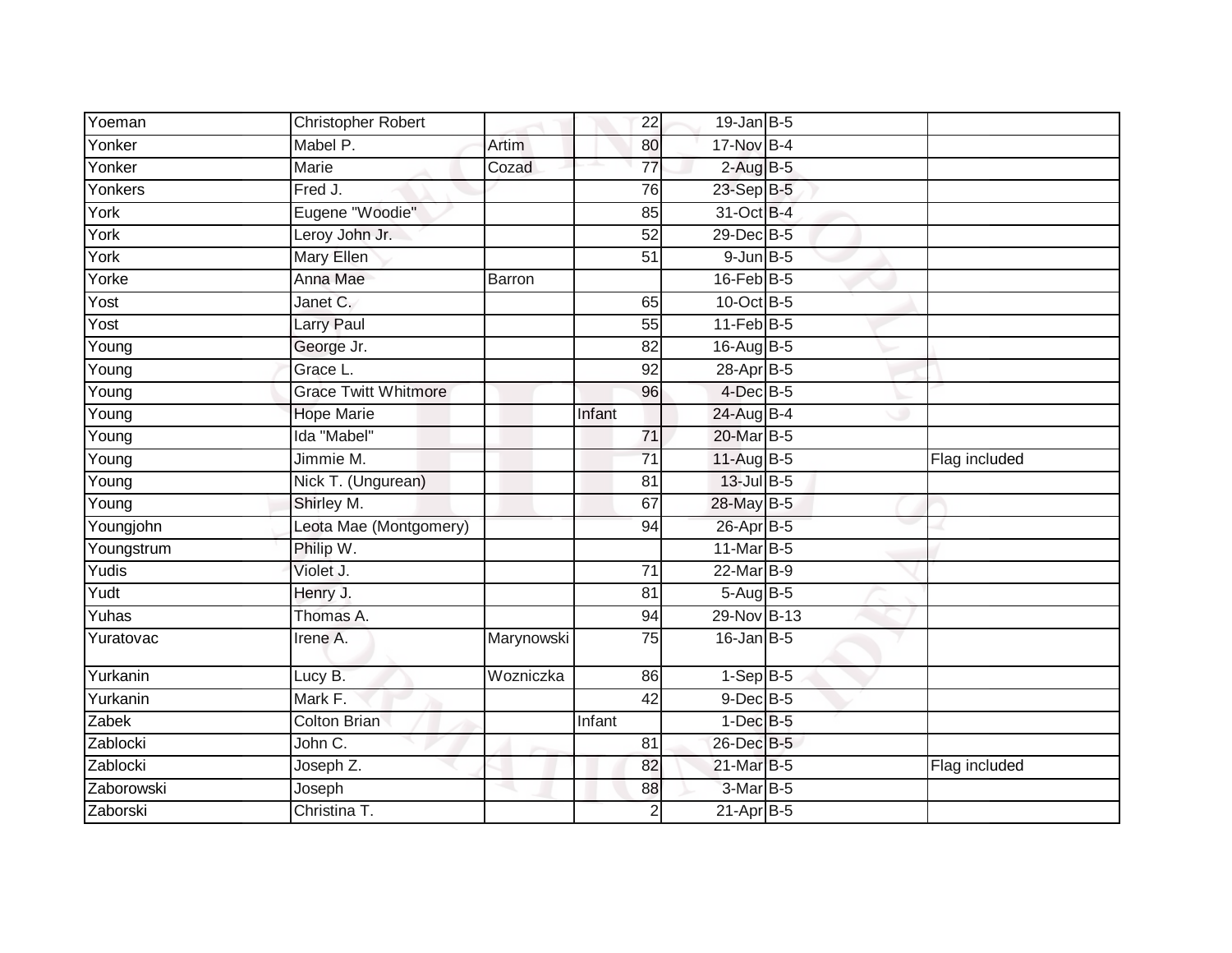| Zacarias        | Evelyn P.             |        | 72              | 28-Aug B-4            |                                    |
|-----------------|-----------------------|--------|-----------------|-----------------------|------------------------------------|
| Zacarias        | Luis                  |        | 66              | 29-Dec B-5            |                                    |
| Zachau          | Faye E.               |        | 83              | 18-Nov B-5            |                                    |
| Zack            | Joseph E. (Zdrojeski) |        | 65              | 12-Mar B-6            | Flag included                      |
| Zacny           | Tom                   |        | 48              | 16-May B-5            | <b>CPA</b>                         |
| Zagorac         | Marie                 |        | 87              | $19-MarB-5$           |                                    |
| Zaharie         | George                |        | 91              | $6$ -Jun $B$ -5       |                                    |
| Zahiralis       | Helen R. "Zack"       |        | 69              | $3$ -Dec $B$ -5       |                                    |
| Zahner          | Merlin"Merte"         |        | 76              | $5 - Jun$ $B - 5$     |                                    |
| Zajac           | Edward M.             |        | 81              | $5-AprB-5$            |                                    |
| Zajac           | Eugene E."Gene"       |        | 61              | $19$ -Feb $ B-5$      |                                    |
| Zajac           | Margaret E.           | Gacsko | 79              | 15-Mar B-5            |                                    |
| Zajicek         | Patricia A.           | Murphy | 64              | 31-May B-5            |                                    |
| Zak             | Edward S.             |        | 80              | $16-Sep$ B-7          | Flag included                      |
| Zak             | Violet N.             | Roseta | 79              | $1-OctB-5$            |                                    |
| Zamarron        | Uneeda "Dollie"       | Harmon | 67              | $13$ -Jan B-4         |                                    |
| Zambo           | Marie F.              | Speski | 85              | 30-Apr <sub>B-5</sub> |                                    |
| Zambo           | Marie F.              | Speski | 85              | $1$ -May $B-5$        |                                    |
| Zambo           | <b>Stephen Paul</b>   |        | 86              | 24-Mar B-5            |                                    |
| Zancny          | Tom                   |        | 48              | 17-May B-5            | <b>CPA</b>                         |
| Zandstra        | Tressa Irene          | Groves | 77              | $9$ -Feb $B$ -5       |                                    |
| Zandstra-DeJong | Gwen                  |        |                 | $23$ -Feb $ B-4 $     |                                    |
| Zappia          | Tony John             |        | 73              | $12-Oct$ B-5          |                                    |
| Zawada          | Tadius C.             |        | 76              | $20$ -Jan $B-5$       |                                    |
| Zawadzki        | Gierman J.            |        | 85              | 26-Dec B-5            |                                    |
| Zawislak        | John J.               |        | 71              | $7 - Jun$ $B - 5$     | Flag included                      |
| Zayas           | Gregoria "Goyita"     |        | $\overline{74}$ | 26-Nov B-5            | Full name Gregoria Torres<br>Zayas |
| Zecevich        | Raymond               |        | 78              | $21$ -Jan $B-5$       |                                    |
| Zelencik        | John P.               |        | 86              | 20-Apr B-5            |                                    |
| Zgunda          | Stephen A. "Pee Wee"  |        | 84              | $22$ -Feb $B-5$       |                                    |
| Zic             | Joseph L.             |        | 68              | 17-Dec B-5            |                                    |
|                 |                       |        |                 |                       |                                    |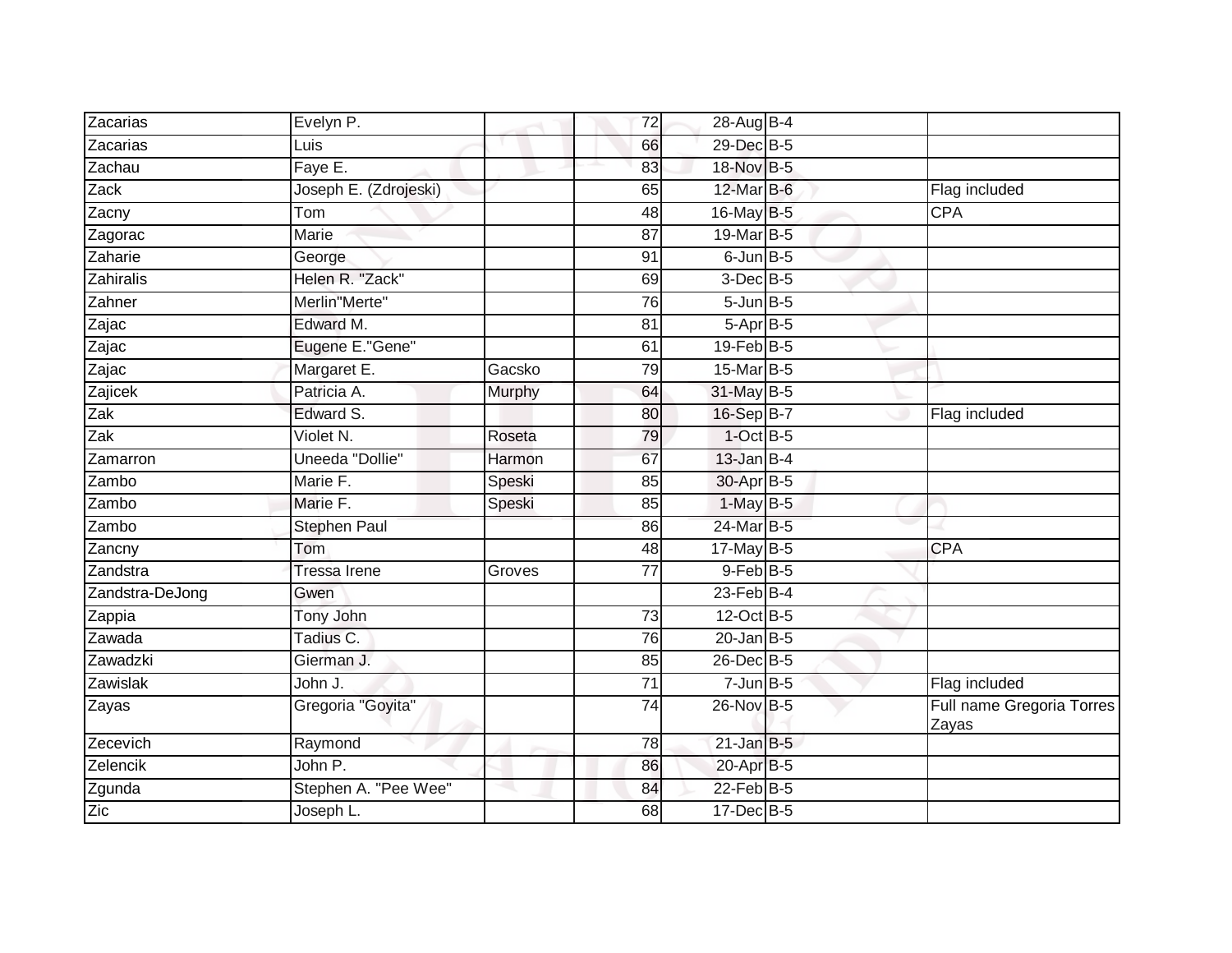| Zick        | Gail Marie (Lignar) |                 | 43              | $17-Apr$ B-5       |               |
|-------------|---------------------|-----------------|-----------------|--------------------|---------------|
| Ziedelis    | Matiejus "Mike"     |                 | 81              | $28 -$ Jul $B - 5$ |               |
| Ziegelmeier | Joan L.             |                 | 66              | 24-May B-5         |               |
| Ziehm       | Eugene J.           |                 |                 | $2$ -Jan $B$ -5    | Flag included |
| Zielinski   | Eugene F.           |                 | 56              | 5-Aug B-5          |               |
| Zielinski   | Stanley M.          |                 |                 | $10$ -Oct B-5      |               |
| Zienty      | Claude J.           |                 | 63              | 15-Nov B-13        |               |
| Ziller      | Adam                |                 | 72              | $23$ -Oct B-5      |               |
| Zimmerman   | Ruthe H.            | Chapman         | 64              | $23$ -Feb $ B-5 $  |               |
| Zimmet      | Sister M. Helen     |                 |                 | $17 - Feb$ B-5     |               |
| Zimny       | Walter M. "Mick"    |                 | 55              | $3-MayB-5$         |               |
| Ziol        | Ronald Joseph       |                 | 53              | 28-Oct B-5         | Flag included |
| Zion        | Juanita F.          | <b>Stewart</b>  | 73              | 29-Jul B-5         |               |
| Zlatarich   | <b>Barbara</b>      | <b>Dolak</b>    | 58              | $10$ -Jun $B - 5$  |               |
| Zmuda       | Walter J.           |                 | 73              | 24-Oct B-5         |               |
| Zoladz      | Sophia              | Gwiazdows<br>ki | 81              | 24-Mar B-4         |               |
| Zoller      | Robert D.           |                 | 74              | $5$ -Jul $B$ -5    |               |
| Zorka       | George G.           |                 |                 | 11-May B-5         |               |
| Zudak       | Marie E.            |                 | 87              | 12-May B-5         |               |
| Zudock      | Mary P.             | Sablich         | 94              | $5-Nov$ B-5        |               |
| Zuniga      | Maria L.            |                 | 60              | $23$ -Mar $B-4$    |               |
| Zurawski    | Cecilia P.          |                 | 83              | 31-Oct B-4         |               |
| Zurawski    | <b>Helen Louise</b> |                 | 79              | $14$ -Feb $B$ -5   |               |
| Zurawski    | Henry J.            |                 | 75              | 14-Oct B-5         |               |
| Zurawski    | Nancy A.            | Swalwell        | 67              | $2$ -Dec $B-5$     |               |
| Zurek       | Victoria M.         |                 | $\overline{92}$ | $23-Sep$ B-5       |               |
| Zvyak       | Andrew              |                 | 55              | 19-May B-5         |               |
| Zwart       | Ruth                |                 | 79              | 8-Aug B-5          |               |
| Zwierz      | John "Janek" P.     |                 | 59              | 25-Jun B-5         |               |
| Zych        | Dorothy Helen       | Snavely         | 74              | $26-SepB-5$        |               |
| Zych        | Felicia S.          |                 | 75              | $1$ -Jul $B$ -5    |               |